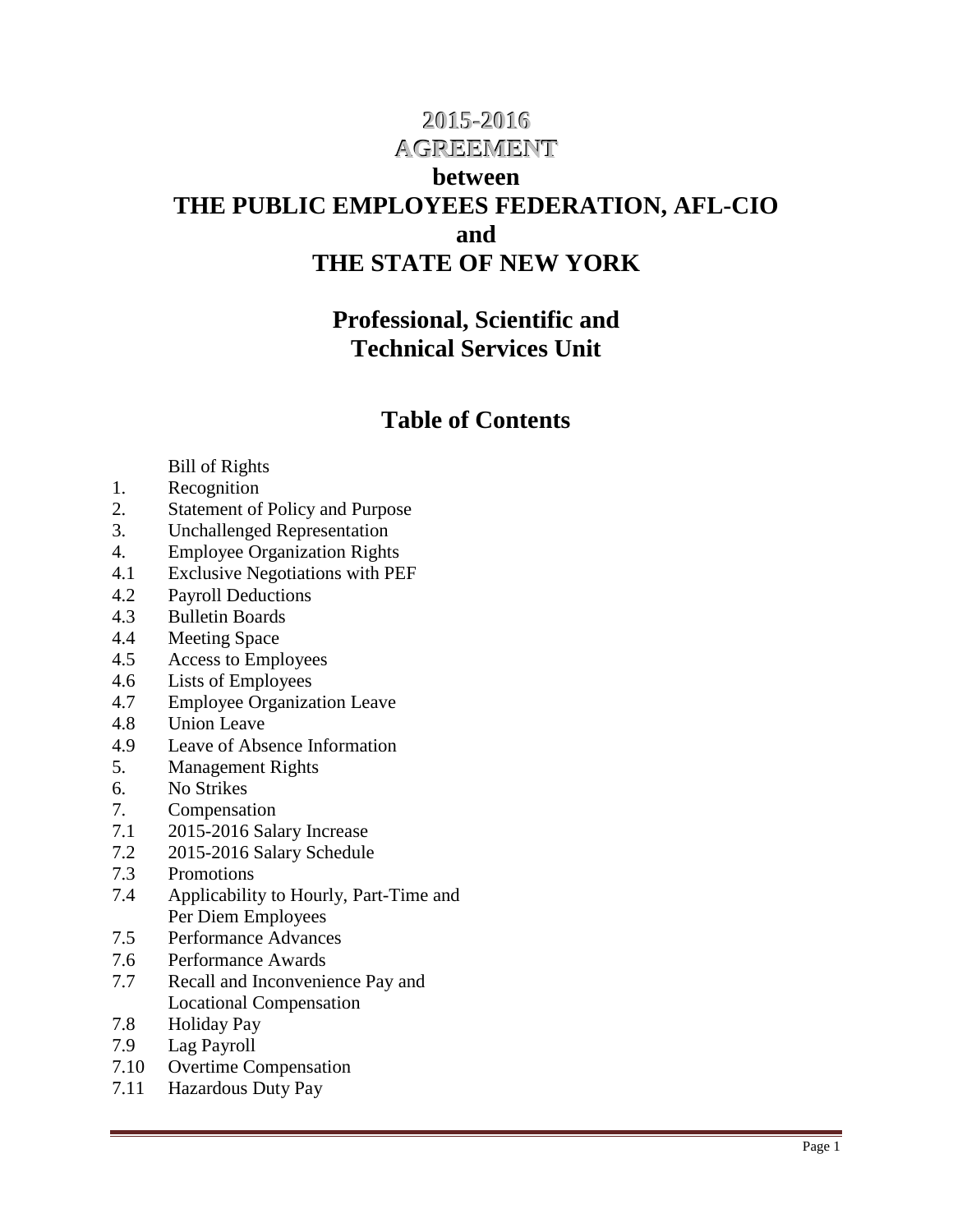- 8 Travel
- 8.1 Per Diem Meal and Lodging Expenses
- 8.2 Mileage Allowance
- 8.3 Triborough Bridge Tolls
- 8.4 Extended Travel
- 8.5 Relocation Expenses
- 8.6 Use of Personal Vehicles
- 9. Health Insurance
- 9.1 Forms and Extent of Coverage
- 9.2(a-g) Empire Plan Hospital/Med-Surg Coverage
- 9.2(h-j) Employee Premium Share & Opt-out Program
- 9.3 Empire Plan Enhancements
- 9.4 Voluntary Catastrophic Medical Case Management
- 9.5 Waiting Period for Newly Eligible Employees
- 9.6 Eligibility/Types of Coverage
- 9.7 Seasonal Employee Eligibility
- 9.8 HMO Option
- 9.9 Option Transfer Period
- 9.10 Continuation of Coverage/Covered Dependents/Disability Retirement
- 9.11 Continuation of Coverage After Layoff
- 9.12 Dependent Survivor Coverage
- 9.13 Retiree Health Insurance Coverage
- 9.14 Managed Physical Medicine Program
- 9.15 Domestic Partner Coverage
- 9.16 Joint Committee on Health Benefits
- 9.17 Managed Mental Health and Substance Abuse Program
- 9.18 Benefit Booklets
- 9.19 Telephone Assistance
- 9.20 Continuation of Coverage/Work-Related Injury
- 9.21 Confidentiality of Medical Information<br>9.22 Empire Plan Prescription Drug Benefits
- **Empire Plan Prescription Drug Benefits**
- 9.23 HMO Prescription Drug Benefits
- 9.24 Dental Coverage
- 9.25 Vision Coverage
- 9.26 Medical Flexible Spending Account
- 10. Employee Assistance Program/Work -Life Services
- 11. Accidental Death Benefit
- 12. Attendance and Leave
- 12.1 Holiday Observance
- 12.2 Determination of Holiday Shifts
- 12.3 Holiday Accrual
- 12.4 Vacation Credit Accumulation
- 12.5 Additional Vacation Credit
- 12.6 Vacation Scheduling
- 12.7 Vacation Use
- 12.8 Sick Leave Accumulation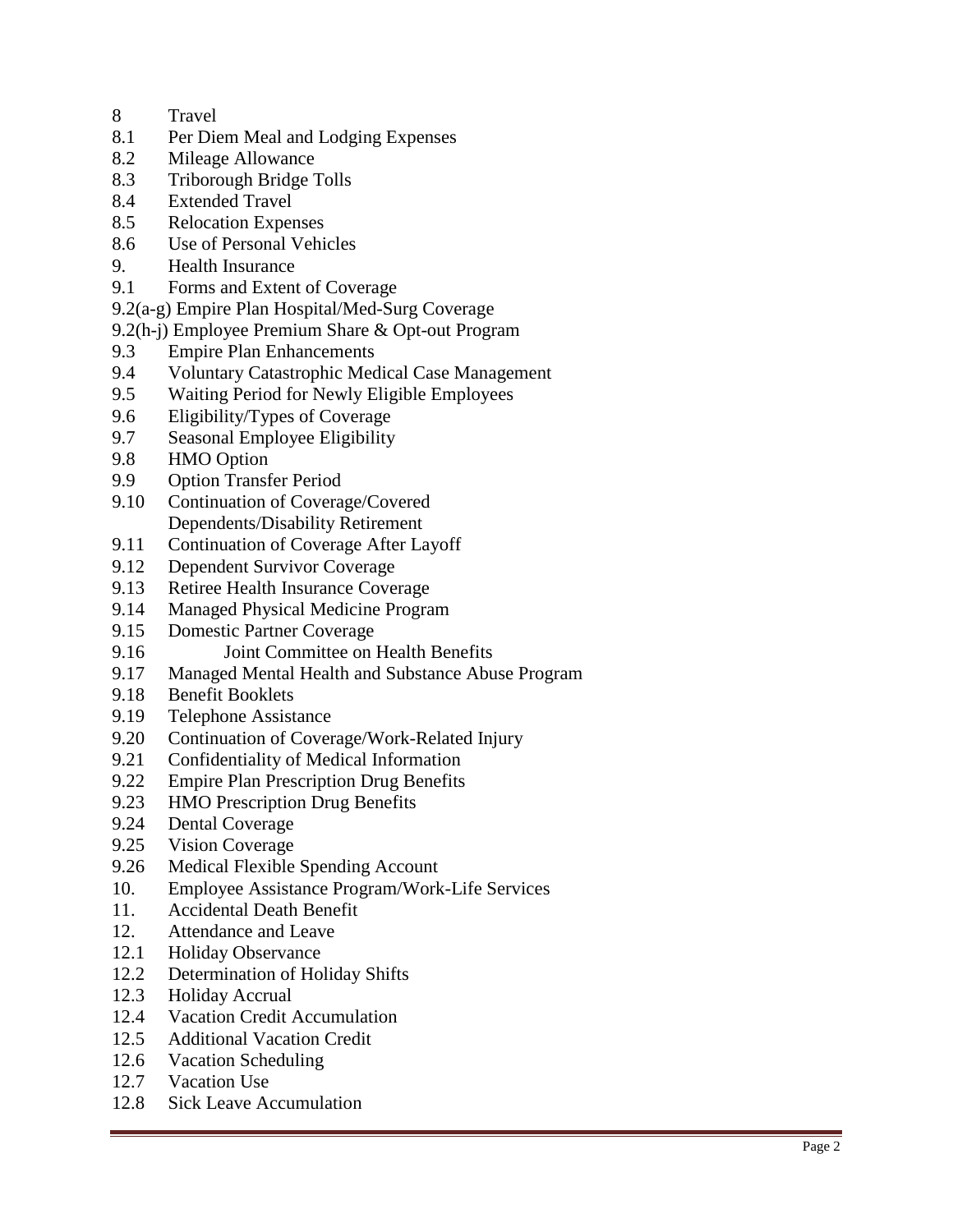- 12.9 Use of Sick Leave
- 12.10 Personal Leave Accumulation
- 12.11 Use of Personal Leave
- 12.12 Accounting of Time Accruals
- 12.13 Absence -Extraordinary Circumstances
- 12.14 Tardiness for Members of Volunteer Fire Departments, Volunteer Ambulance Services and Enrolled Civil Defense and Civil Air Patrol Volunteers
- 12.15 Leave for Professional Meetings
- 12.16 Leave for Professional Examinations
- 12.17 Maintenance of Time Records
- 12.18 Leave for Bereavement or Family Illness
- 12.19 Part -Time, Per Diem and Hourly Employees
- 12.20 Sick Leave at Half-Pay
- 12.21 Maternity and Child-Rearing Leave
- 12.22 Voluntary Reduction in Work Schedule Program
- 12.23 Leave Donation/Exchange Program
- 12.24 Telecommuting Program
- 13. Workers' Compensation Benefit
- 14. Professional Development and Quality of Working Life Coordinating Committee
- 15. Professional Development Committee
- 16. Staffing
- 16.1 Eligible Lists
- 16.2 Alternate Examination Dates
- 16.3 Leave-Probationary Employees
- 17. Out-of-Title Work
- 18. Health and Safety
- 19. Parking
- 20. Review of Personal History Folder
- 21. Deficit Reduction Leave/Workforce Reduction Limitation
- 21.1 Deficit Reduction Leave
- 21.2 Workforce Reduction Limitation
- 22. Protection of Employees
- 23. Layoffs in Non -Competitive Class
- 24. Labor/Management Committee Process
- 25. Seniority
- 26. Institution Teachers
- 26.1 School Calendars
- 26.2 Payroll
- 26.3 Special Holidays
- 26.4 Leave
- 27. Reimbursement for Property Damage
- 28. Distribution of Directives, Bulletins, or Instructions
- 29. Emergency First Aid
- 30. Verification of Doctor's Statement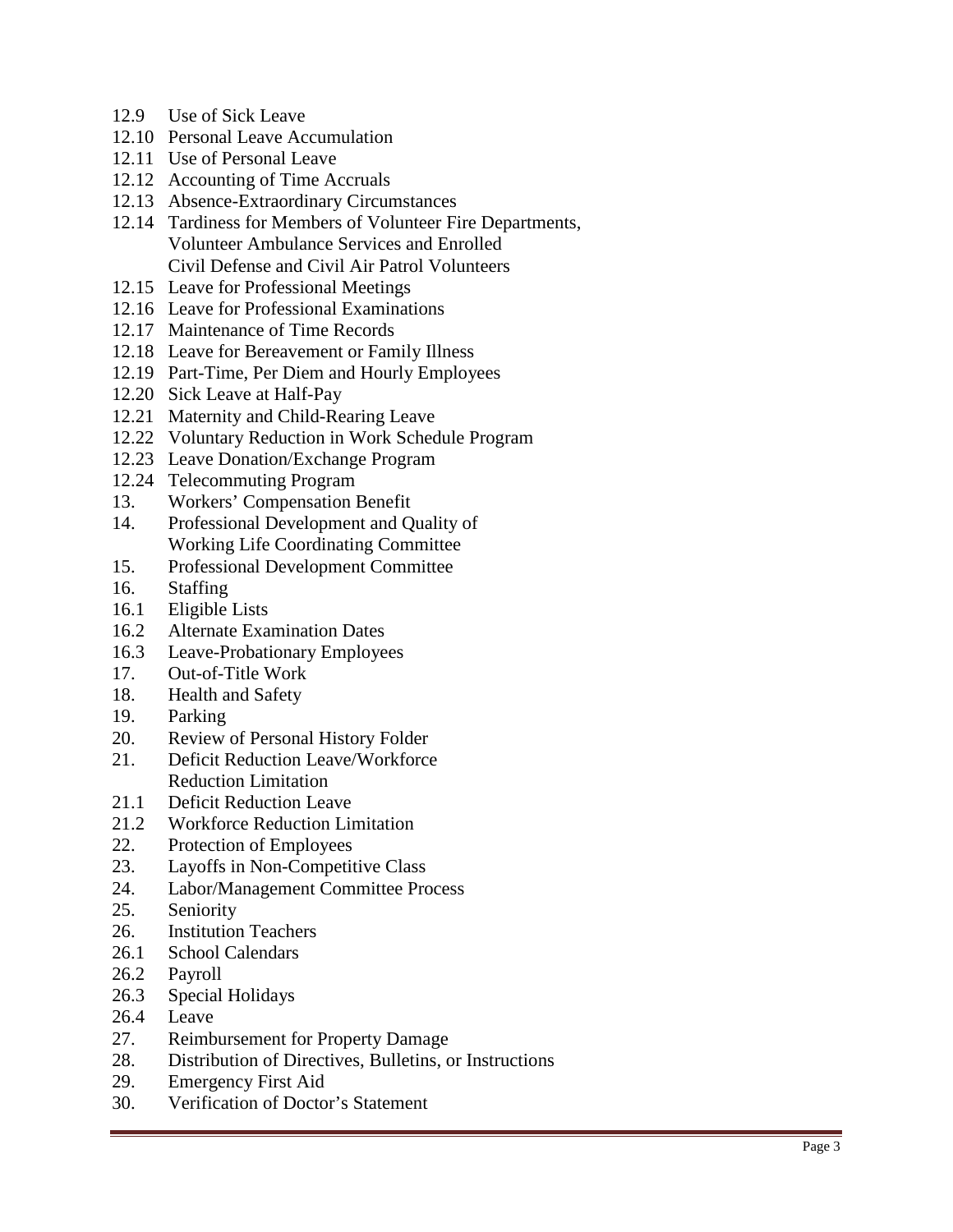- 31. Standby On-Call Rosters
- 32. Workweek and Workday
- 33. Discipline
- 33.1 Applicability
- 33.2 Purpose
- 33.3 Employee Rights
- 33.4 Suspension or Temporary Reassignment Before Notice of Discipline
- 33.5 Disciplinary Procedure
- 33.6 Settlements
- 33.7 Definitions
- 33.8 Timeliness
- 33.9 Time Limits
- 33.10 Changes in Shift, etc.
- 34. Grievance and Arbitration Procedure
- 34.1 Definition of Grievance
- 34.2 Requirements for Filing Contract Grievances
- 34.3 Representation
- 34.4 Grievance Steps
- 34.5 Procedures Applicable to Grievance Steps
- 35. Resignation
- 36. No Discrimination
- 37. Indemnification
- 38. Overtime Meal Allowances
- 39. Clinical Privileging and Credentialing
- 40. Credit Union Space<br>41. Payroll
- Payroll
- 41.1 Computation on 10-day Basis
- 41.2 Delivery and Dating of Checks
- 41.3 Deductions for Employee Credit Unions
- 41.4 Salary and Deduction Information<br>42. Family Benefits Program/Work-Li
- 42. Family Benefits Program/Work -Life Services
- 43. Printing of Agreement
- 44. Joint Committee on Nursing and Institutional Issues
- 45. Benefits Guaranteed
- 46. Conclusion of Collective Negotiations
- 47. Severability
- 48. Approval of the Legislature
- 49. Duration of Agreement
	- Appendix I Salary Schedules Appendix  $II$  – Side Agreements Seasonal Employees Payroll Data Housing and Meal Charges Parking Fees Appendix III – Memoranda and Side Letters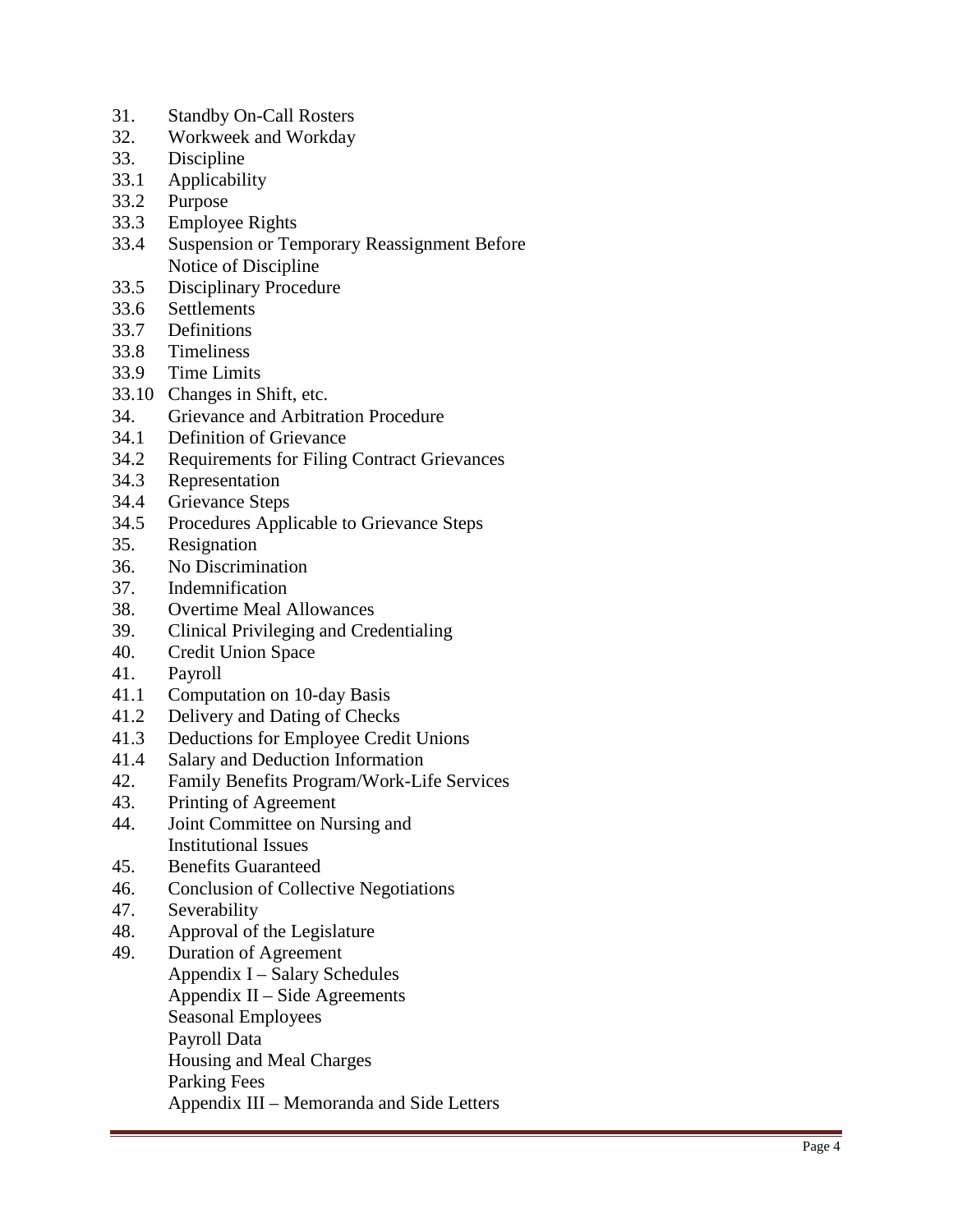Productivity Enhancement Program Teachers' Productivity Enhancement Program Patient Abuse Discipline Use of Temps, Consultants and Contractors Committee Sick Leave Credit Life Expectancy Actuarial Tables Performance Awards – October Payment Date Over 40 Comp Time Pilot Salary Computation for Movement from Non-Statutory Positions Travel in Proximity of Official Station or Home Empire Plan Prescription Drug Formulary Empire Plan Specialty Pharmacy Program Occupational Lenses Leave for Professional Meetings, Non-Day Shift Employees Committee Funding After Expiration of Agreement Professional Development and Quality of Work Life Committee Positions Labor/Management Training Program Professional Development Committee, Opportunities for Nurses OFPC Uniform Allowance Firearms Training and Safety Incentive Pilot Annual Leave Restoration Pilot Use of Technology for Step 1 and/or Step 2 Contract Grievance Meetings Overtime Meal Allowances on Pass Days EOL – Grievance Representatives EOL – Joint Committees Performance Evaluation and Advances Performance Awards-Temporary Drop Below Job Rate Dual Health Enrollment Verification of Doctor's Statement Standby On-Call Rosters Counseling, "Hartnett Memo" Probationary Termination Negotiating Unit Designation Payroll Deduction of PEF/COPE Contributions State Travel Card Program Meal Allowances for Non-Overnight Travel in NYS Job Evaluation System Vacancy Posting Performance Evaluation Tuition Death Benefit Centralized Travel 7 Day Vacations Parking/LOBA Procedure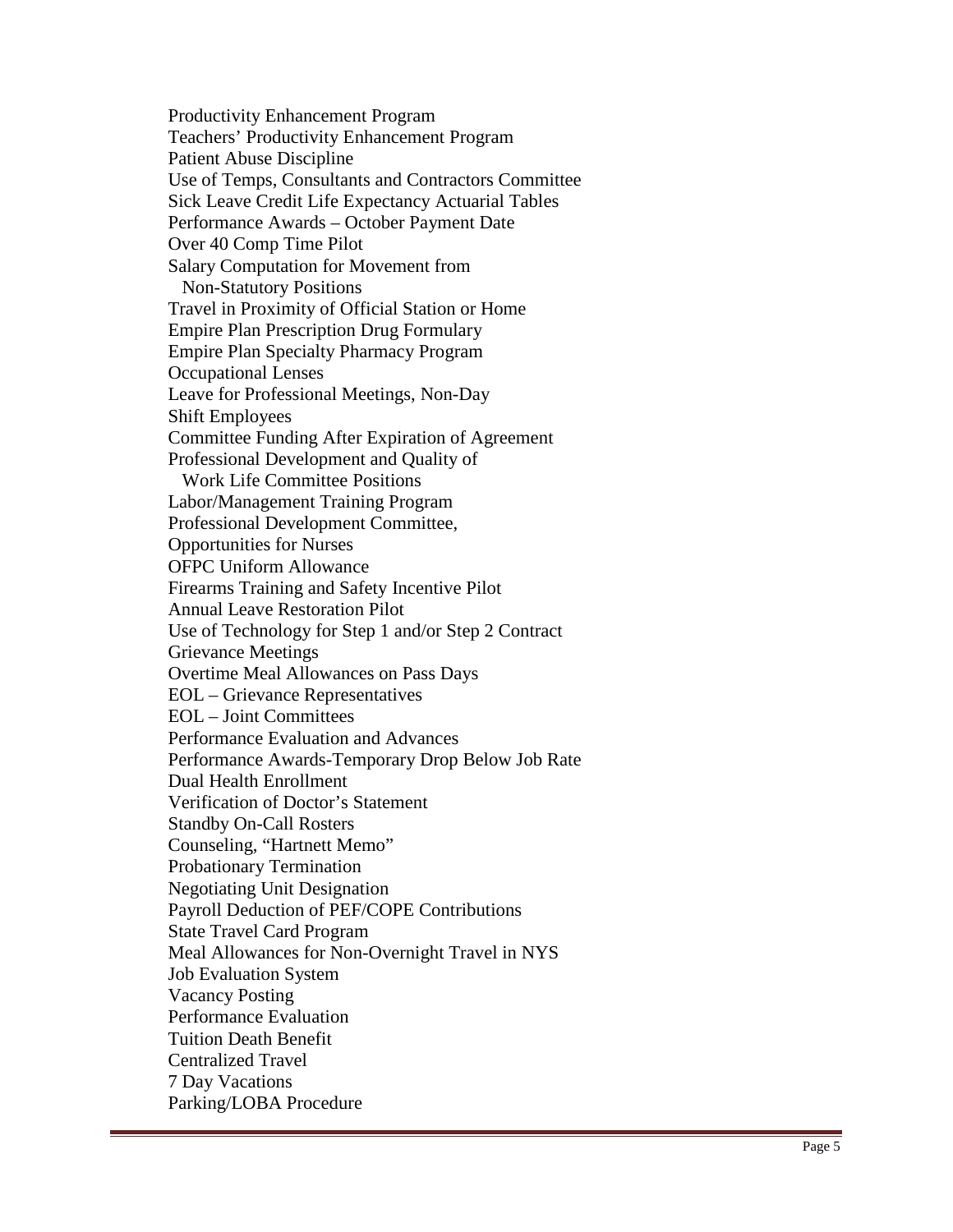State Fire Instructors Domestic Partnership Leave Donation/Exchange Program Continuation of Performance Awards Electronic Communication Pre-Tax Transportation Program Disabled Lives Reserve Empire Plan Benefits Management Program Vision Care Plan Value-Added Services Telecommuting Agreement Extraordinary Circumstances Electronic Recognition Systems Grievance Process Institution Teachers Sick Leave Leave Adjustment Program Family Benefits Funding Joint EAP/FBP Advisory Board Triage and Expedited Arbitration Procedure Long-Term Seasonal Employees Special Assignment to Duty (SAD) Pay Pilot Program SAD Labor/Management Committee Employee Benefit Fund Study Appendix IV – VRWS Guidelines Appendix V – Roswell Park Cancer Institute Appendix VI – Redeployment Process and Procedures Redeployment Process and Procedures Education Stipend Severance Option Grievability and Dispute Resolution Severance Agreement Notice of Contracting Out Hiring Freeze Exemption Preferential Employment

> **2015-2016 Professional, Scientific and Technical Services Unit AGREEMENT**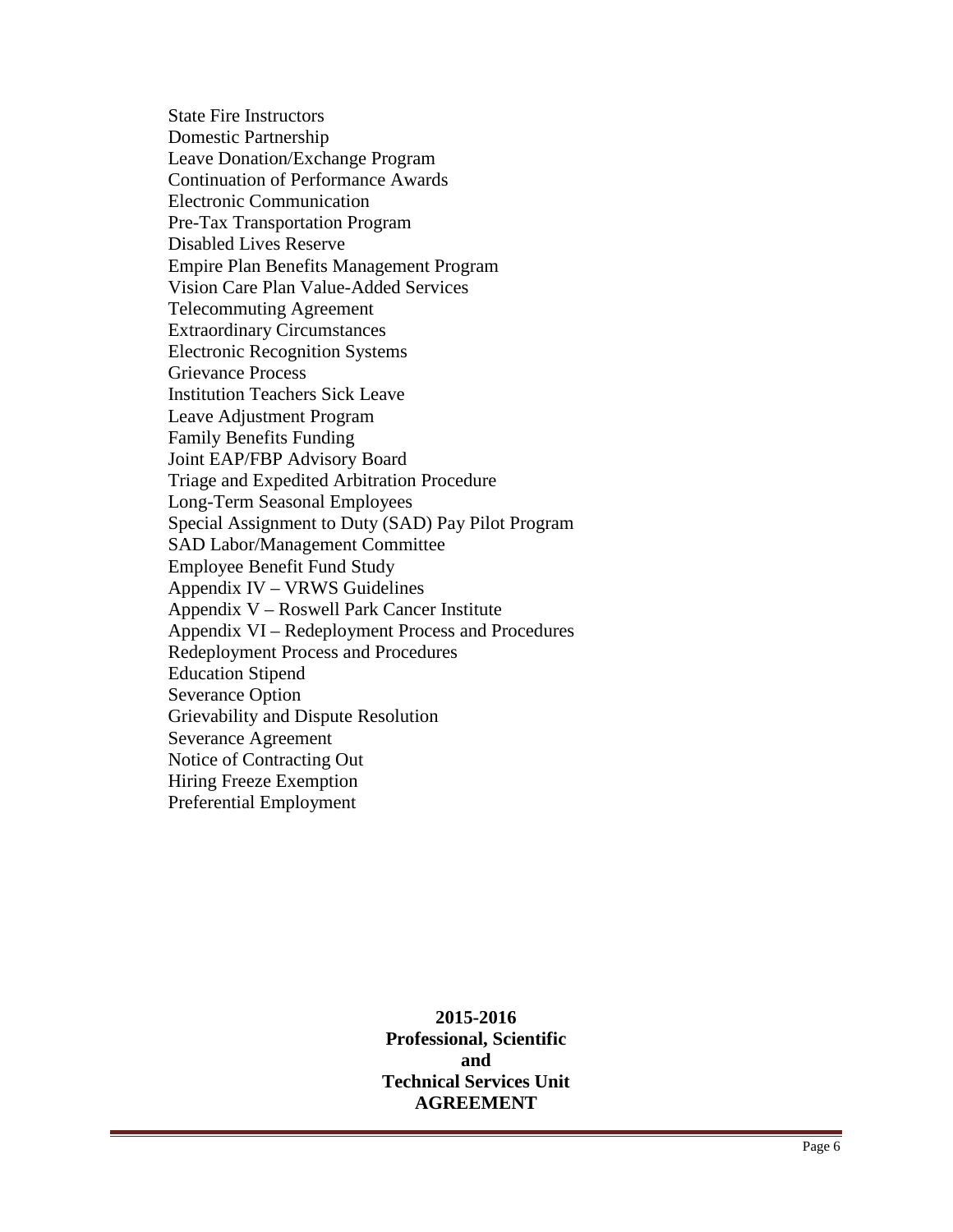Agreement made by and between the Executive Branch of the State of New York ("State") and the Public Employees Federation, AFL-CIO ("PEF").

#### **Bill of Rights**

 To insure that individual rights of employees in the PS&T Unit are maintained, the following shall represent the employees' Bill of Rights.

 1. In all disciplinary hearing proceedings under Article 33, the burden of proof that discipline is for just cause shall rest with the employer.

 2. An employee shall be entitled to a union representative or an attorney at each step of a disciplinary proceeding instituted pursuant to Article 33 of this Agreement.

 3. An employee shall be entitled to a union representative or an attorney at an interrogation if it is determined by the questioner or reviewer at that time that such employee is a likely subject for disciplinary action, pursuant to Article 33 of the Agreement.

 4. No recording device shall be used nor shall any stenographic record be taken during an interrogation unless the employee is so advised in advance.

 5. Except as provided in Section 7 below, no statement(s) or admission(s) made by an employee during an interrogation held without that employee having the opportunity of a union representative or an attorney, will be subsequently used in a disciplinary proceeding against such employee.

 6. No employee against whom disciplinary action has been initiated shall be requested to sign any statement or admission of guilt, to be used in a disciplinary proceeding under Article 33 without the opportunity to have a union representative or an attorney.

 7. An employee shall be entitled to a union representative at each step of the grievance procedure pursuant to Article 34 of this Agreement.

 8. An employee shall not be coerced or suffer any reprisal either directly or indirectly that may adversely affect that individual's hours, wages or working conditions as the result of the exercise of the rights provided by Article 33 of this Agreement.

 9. Disagreements arising as to the interpretation or application of this Bill of Rights shall not be specifically addressed under this Bill of Rights but must be grieved under the appropriate Article contained in the Agreement.

 10. This Bill of Rights is not intended to be a complete list of all of the rights contained in the Agreement, nor is it intended to limit, restrict, or modify in any way those provisions of the Agreement which contain the rights of employees.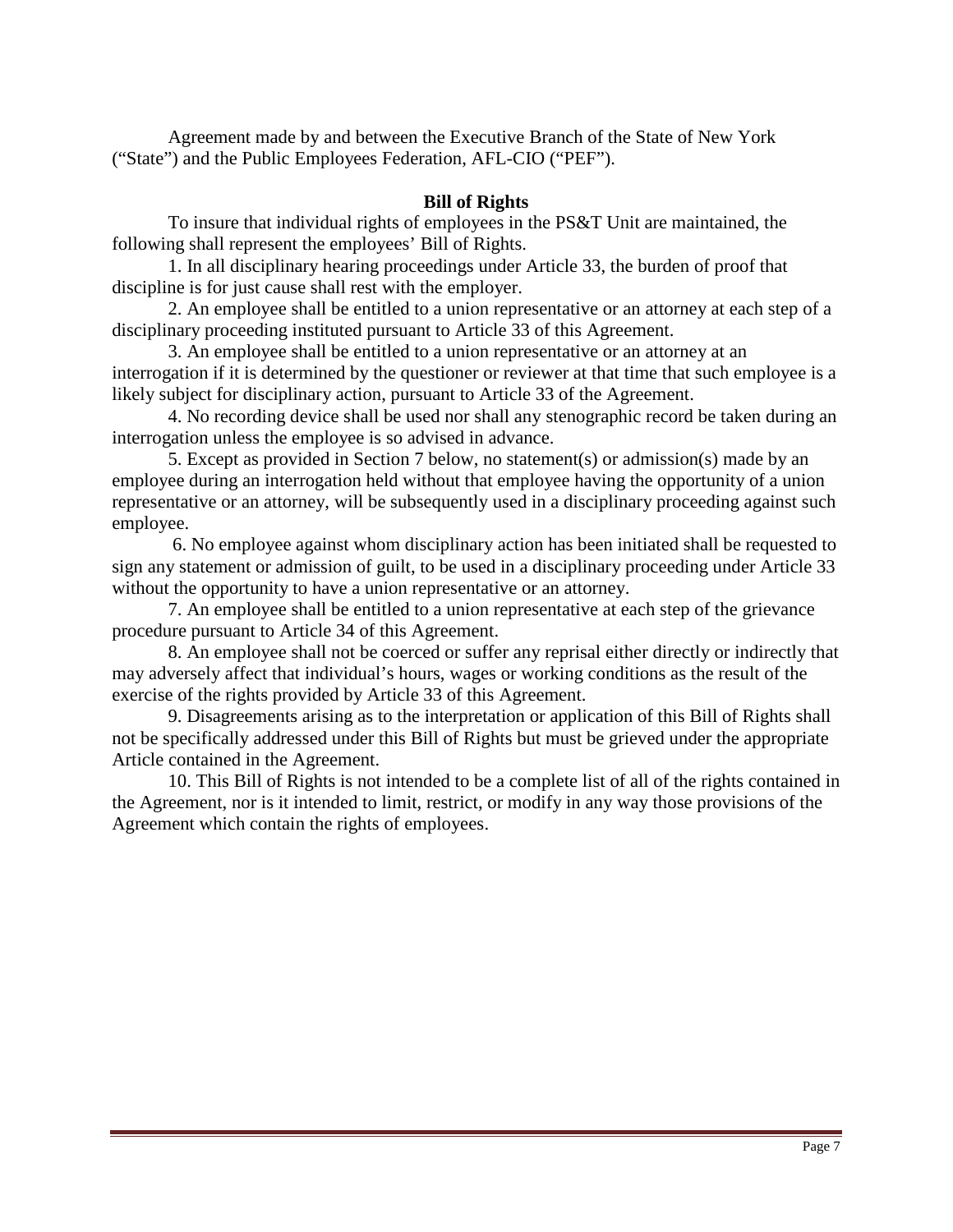#### **— ARTICLE 1 — RECOGNITION**

 The State, pursuant to the certification of the Public Employment Relations Board, recognizes PEF as the exclusive representative for collective negotiations with respect to salaries, wages, hours and other terms and conditions of employment of employees serving in positions in the Professional, Scientific and Technical Services Unit and similar positions hereafter created. The terms "employee" or "employees" as used in this Agreement shall mean only employees serving in positions in such unit and shall include seasonal employees where so specified.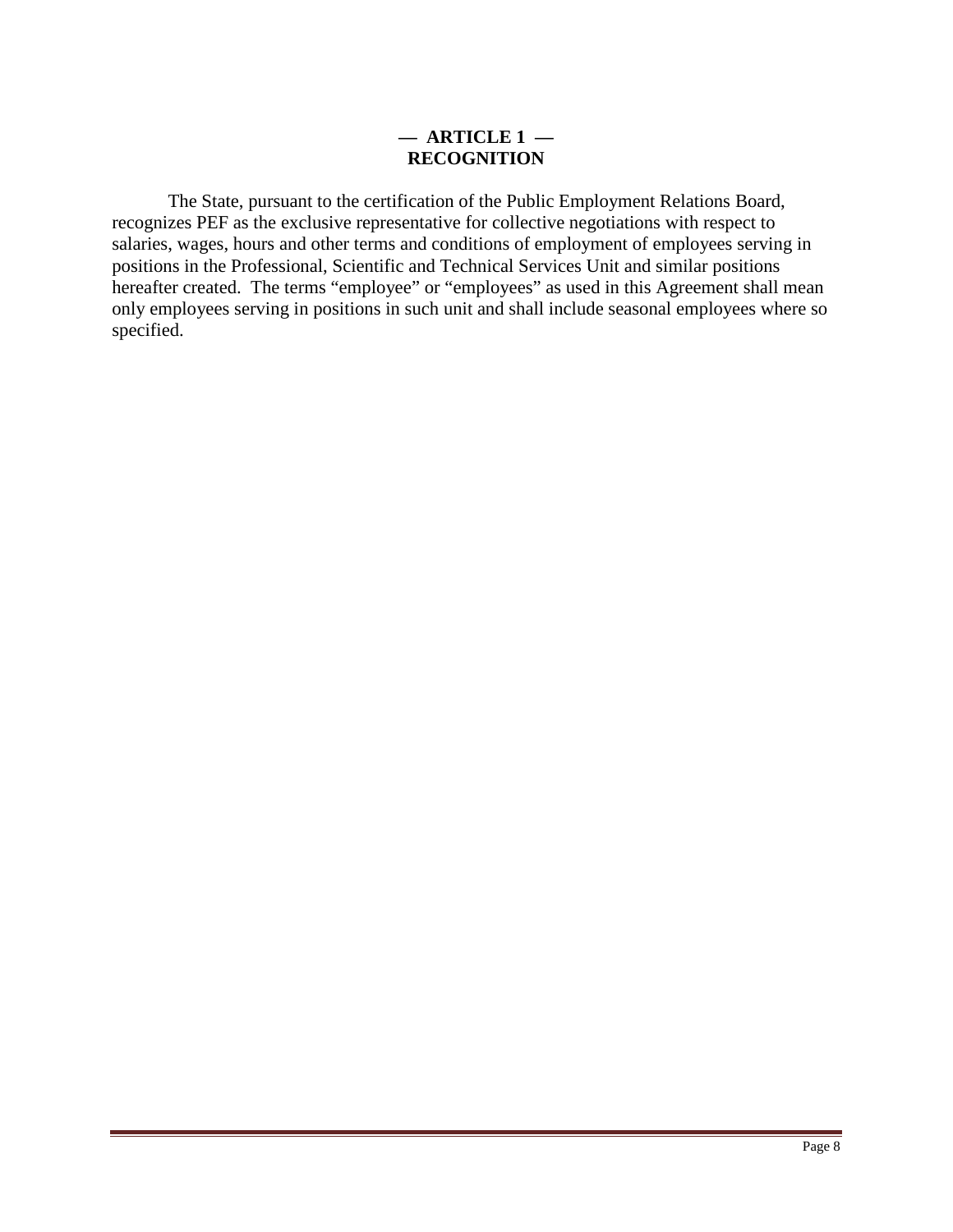### **— ARTICLE 2 — STATEMENT OF POLICY AND PURPOSE**

 2.1 It is the policy of the State to continue harmonious and cooperative relationships with its employees and to insure the orderly and uninterrupted operations of government. This policy is effectuated by the provisions of the Public Employees' Fair Employment Act granting public employees the rights of organization and collective representation concerning the determination of the terms and conditions of their employment.

 2.2 The State and PEF now desire to enter into an agreement reached through collective negotiations which will have for its purposes, among others, the following:

 (a) To recognize the legitimate interests of the employees of the State to participate through collective negotiations in the determination of the terms and conditions of their employment.

(b) To promote fair, safe and reasonable working conditions.

(c) To promote individual efficiency and service to the citizens of the State.

 (d) To avoid interruption or interference with the efficient operation of the State's business.

(e) To provide a basis for the adjustment of matters of mutual interest by means of amicable discussion.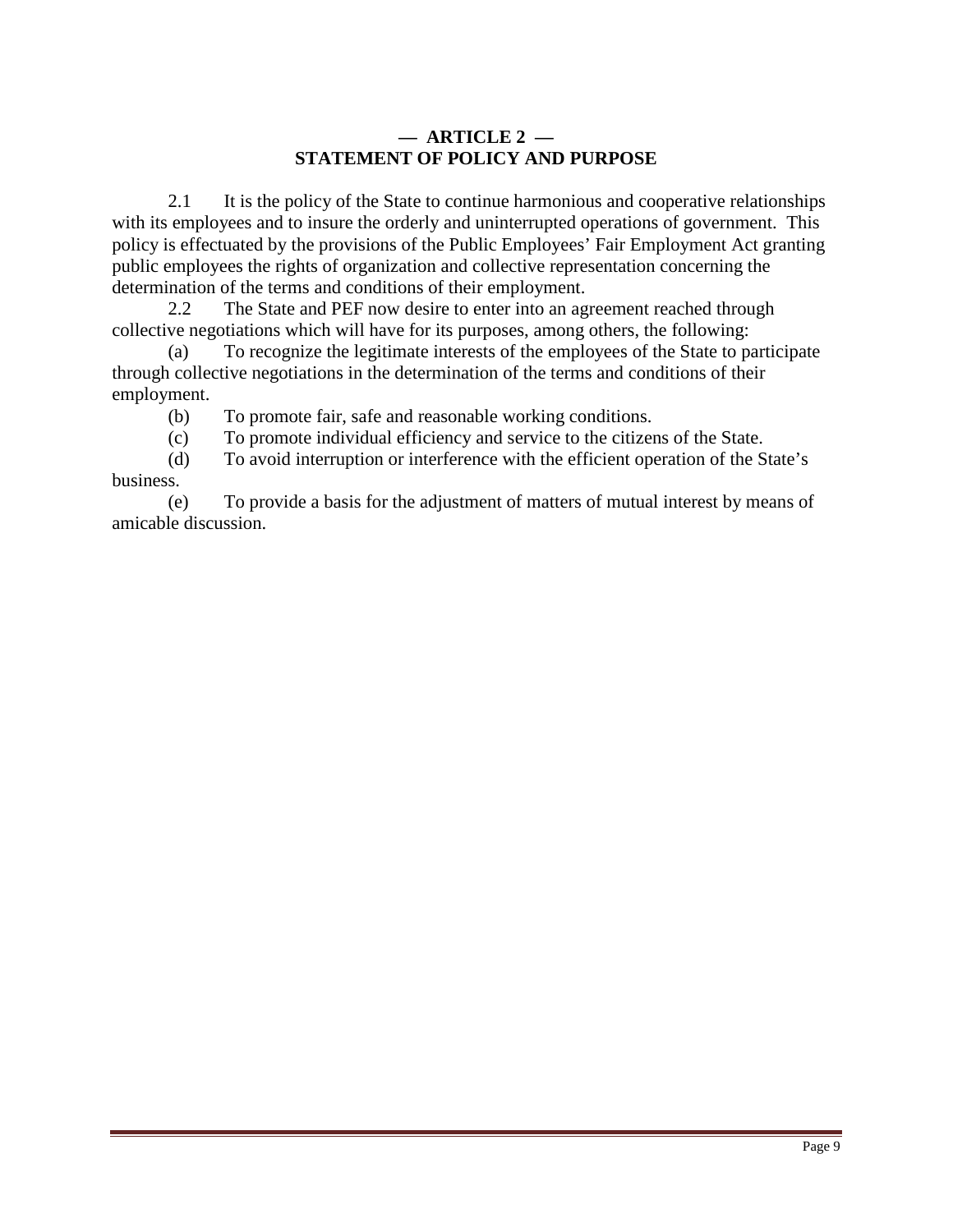#### **— ARTICLE 3 — UNCHALLENGED REPRESENTATION**

 The State and PEF agree, pursuant to Section 208 of the Civil Service Law, that PEF shall have unchallenged representation status for the maximum period permitted by law on the date of execution of this Agreement.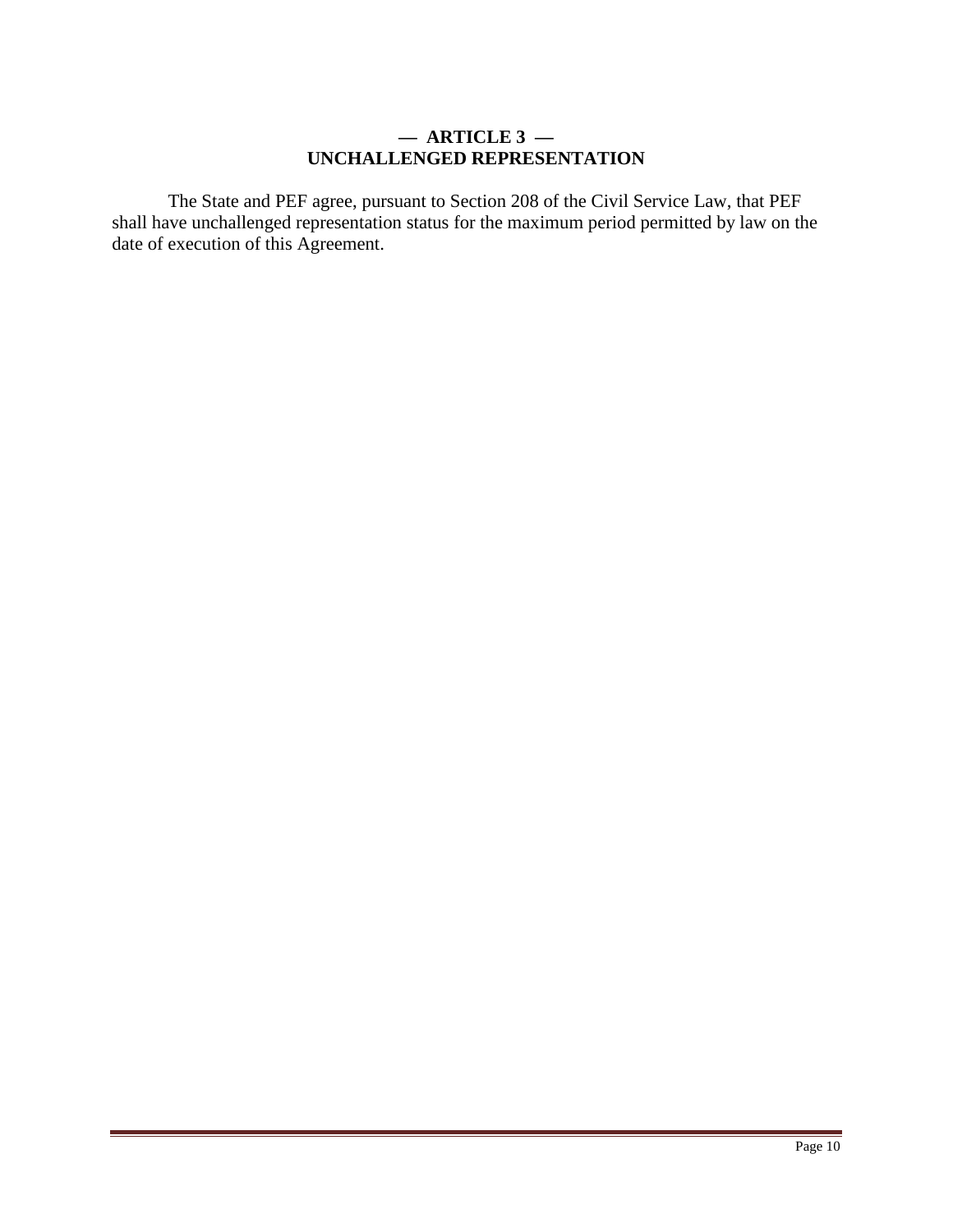### **— ARTICLE 4 — EMPLOYEE ORGANIZATION RIGHTS**

4.1 Exclusive Negotiations with PEF

The State will not negotiate or meet with any other employee organization with reference to terms and conditions of employment of employees. When such organizations, whether organized by the employer or employees, request meetings, they will be advised by the State to transmit their requests concerning terms and conditions of employment to PEF and arrangements will be made by PEF to fulfill its obligation as a collective negotiating agent to represent these employees and groups of employees.

4.2 Payroll Deductions

 PEF shall have exclusive payroll deduction of membership dues and premiums for group insurance and mass-merchandised automobile and homeowners' and other insurance policies sponsored by PEF for employees and no other employee organization shall be accorded any such payroll deduction privilege. The State shall provide for payroll deduction of employees' voluntary contributions to the New York State Public Employees Federation Committee on Political Education (PEF/COPE) in accordance with the conditions established in the parties' October 17, 1986 Agreement.

4.3 Bulletin Boards

(a) The State shall provide a reasonable amount of exclusive bulletin board space in an accessible place in each area occupied by a substantial number of employees for the purpose of posting bulletins, notices and material issued by PEF, which shall be signed by the designated official of PEF or its appropriate division. No such material shall be posted which is profane or obscene, or defamatory of the State or its representatives, or which constitutes election campaign material for or against any person, organization or faction thereof. No other employee organization except employee organizations which have been certified or recognized as the representative for collective negotiations of other State employees employed at such locations shall have the right to post material upon State bulletin boards.

(b) The number and location of bulletin boards as well as arrangements with reference to placing material thereon and removing material therefrom shall be subject to mutual understandings at the departmental or agency level, provided, however, that any understanding reached with respect thereto shall provide for the removal of any bulletin or material objected to by the State which removal may be contested pursuant to the contract grievance procedure provided for herein. Access to electronic bulletin boards shall be provided pursuant to the side letter on Electronic Communication entered into by the parties.

4.4 Meeting Space

(a) Where there is appropriate available meeting space in buildings owned or leased by the State, it shall be offered to PEF from time to time for specific meetings provided that (1) PEF agrees to reimburse the State for any additional expense incurred in the furnishing of such space, and (2) request for the use of such space is made in advance, pursuant to rules of the department or agency concerned.

(b) No other employee organization, except employee organizations which have been certified or recognized as the representative for collective negotiations of other State employees, shall have the right to meeting space in State facilities.

(c) Where appropriate space is available the State shall provide such space at State facilities for the conduct of PEF division elections, provided that the conduct of such elections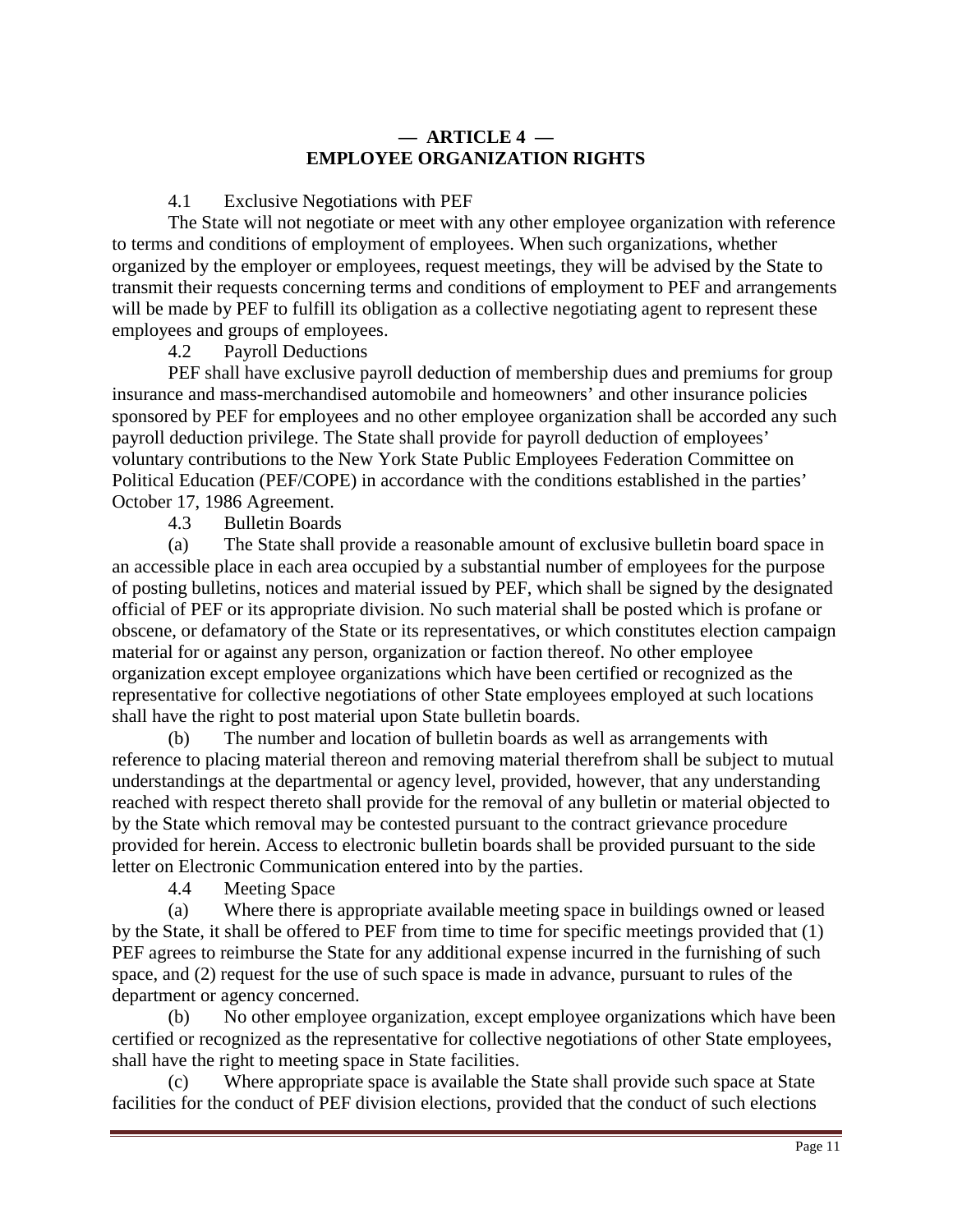will not interfere with normal State operations. Arrangements for such space shall be subject to mutual understandings at the departmental or agency level.

### 4.5 Access to Employees

(a) PEF representatives shall, on an exclusive basis, have access to employees during working hours to explain PEF membership, services and programs under mutually developed arrangements with department or agency heads. Any such arrangements shall insure that such access shall not interfere with work duties or work performance. Such consultations shall be no more than 15 minutes per employee per month, and shall not exceed an average of 10 percent per month of the employees in the operating unit (e.g., institution, hospital, college, main office or appropriate facility) where access is sought.

(b) Department and agency heads may make reasonable and appropriate arrangements with PEF whereby it may advise employees of the additional availability of PEF representatives for consultations during non-working hours concerning PEF membership, services and programs.

(c) Access to employees for purposes related to grievances and discipline is provided in Section 4.7 of the Agreement.

4.6 Lists of Employees

 The State, at its expense, shall furnish the President of PEF, on at least a quarterly basis, information showing the name, address, unit designation, social security number and payroll agency of all new employees and any current employee whose payroll agency or address has changed during the period covered by the report.

4.7 Employee Organization Leave

(a) The State shall grant a total of 400 days of Employee Organization Leave during each year of this Agreement for the use of employees for attendance at PEF Executive Board meetings or PEF Committee meetings. Within 30 days of the execution of this Agreement, PEF shall provide the State with a list of committees and boards in the categories described above along with the names and work locations of employees appointed to those committees and boards. Only employees so designated shall be entitled to authorized employee organizational leave for the committees and boards provided as required above. PEF shall notify the State in writing of any additions or deletions of committees and boards and/or employees assigned to those committees and boards. PEF may also request, in advance, Employee Organization Leave for nondesignated employees to participate in activities of the committees and boards. Failure to designate employees as provided herein can result in the forfeiture of Employee Organization Leave for the desired purpose at the State's discretion.

 The use of such leave shall be granted to individual employees designated in advance by PEF, on the dates specified by PEF, contingent on the State's advance receipt of requests for such leave and designation of individual employees, and to the extent that the resulting absences of any individual employee will not unreasonably interfere with an agency's operations. Procedures for the advance request for the use of such leave and advance designation of employees, and for the recording of the use of leave and maintaining of the remaining balance, shall be by means mutually agreed to by the Director of the Governor's Office of Employee Relations and the President of PEF.

(b) The State shall grant Employee Organization Leave for one PEF delegate meeting in each year of this Agreement. Such Employee Organization Leave shall be limited to three (3) days each for up to nine hundred and fifty (950) persons. The granting of such leave to individual employees shall be subject to the same procedures and limitations as specified in subsection (a) above.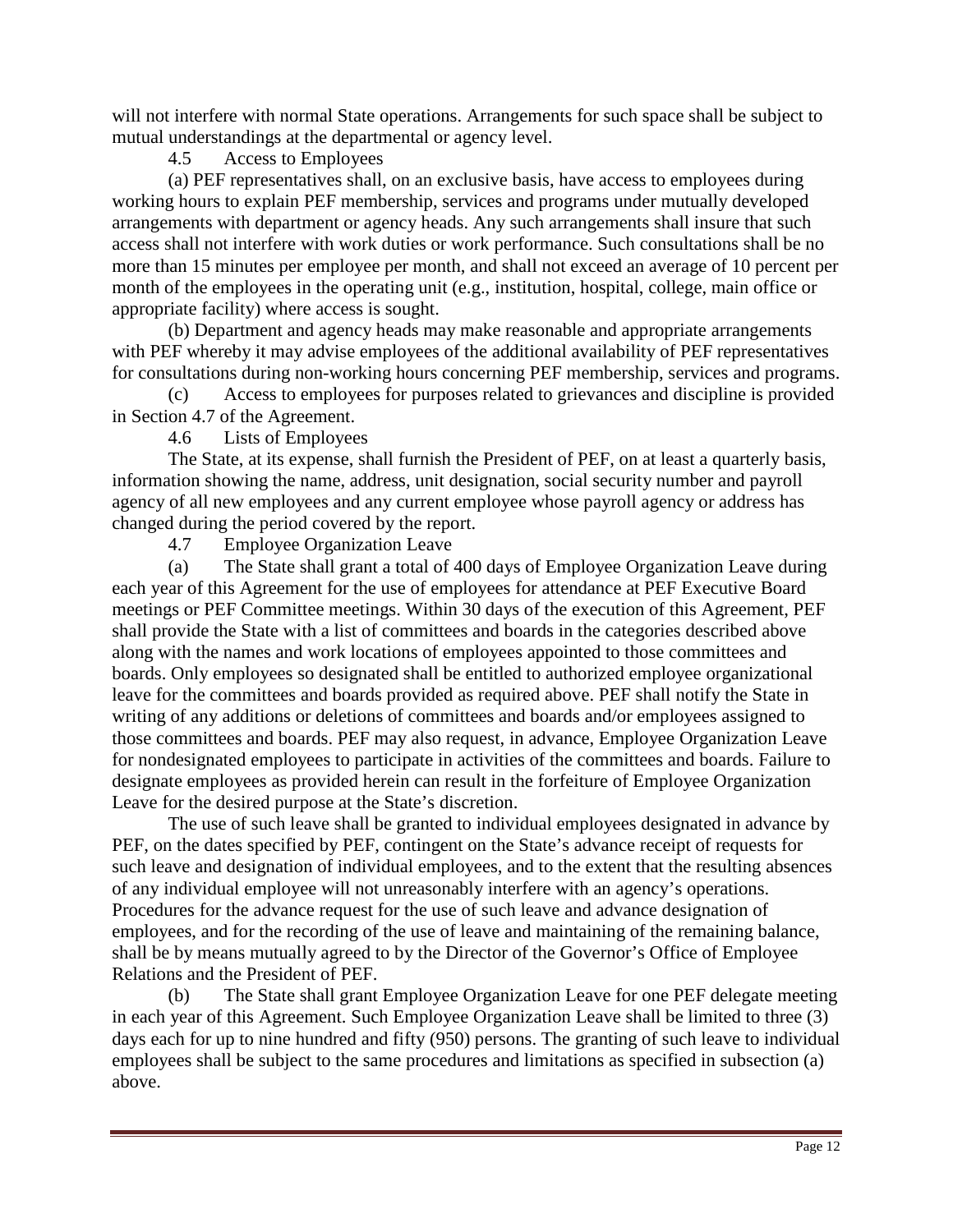(c) Reasonable numbers of PEF designees will be granted reasonable amounts of Employee Organization Leave to participate in meetings of joint labor/management committees, the conduct of negotiations for a successor agreement, and the representation of employees in the grievance procedure, with no charge to the Employee Organization Leave allowance provided in (a) above or to the employees' leave credits subject to the following conditions:

(1) Beginning April 2, 1999, and quarterly thereafter, PEF shall provide to the Director of the Governor's Office of Employee Relations a listing of all grievance representatives, including official workstation and department/agency of such employees. Between quarterly listings PEF shall notify the State in writing on the first of each month of any addition or deletion affecting employees eligible for Employee Organization Leave for this reason. Where a PEF local is comprised of employees from more than one State agency and/or work location, PEF will indicate such. An employee whose name does not appear on the list can be denied Employee Organization Leave at the State's discretion.

(2) PEF shall provide to the Director of the Governor's Office of Employee Relations beginning April 2, 1999 and quarterly thereafter, a list of PEF statewide officers, regional coordinators, executive board members, stewards, council leaders, and other local officers eligible for Employee Organization Leave, together with official workstations, departments and agencies of such employees. Where a PEF local is comprised of employees from more than one agency and/or work location, PEF shall so indicate. An employee whose name does not appear on the list can be denied Employee Organization Leave at the State's discretion.

(3) When such activities extend beyond the employee's scheduled working hours, such time shall not be considered as in paid status.

(4) The use of such leave will be contingent on the submission of requests in advance, and shall be granted to the extent the resulting absences will not unreasonably interfere with an agency's operations.

(5) Reasonable and actual travel time in connection with such leave shall also be granted, subject to the same limitations and subject to a maximum of five hours each way for any meeting.

(6) Leave for contract negotiations, joint labor/management committees, and representation of employees in the grievance procedure, pursuant to this provision shall be granted only to employees in this unit designated in advance by PEF and approved by the Director of the Governor's Office Employee Relations.

(d) Under special circumstances, and upon advance request, additional Employee Organization Leave other than that provided in Sections 4.7(a) and (b) and the Employee Organization Leave Article 4.7 side letter may be granted by the Director of the Governor's Office of Employee Relations. Should such additional leave be granted, PEF shall reimburse the State for the average cost of the involved employee's salary for the day(s) in question. For those employees holding positions that are funded in such a manner that the State must demonstrate that it was reimbursed for the actual cost of the employee's salary, PEF agrees to reimburse the actual cost of the employee's salary, whether higher or lower than the average salary, upon request by the State.

(e) Failure to obtain advance notice for leave provided in Section 4.7 of the Agreement may result in charge to credits.

4.8 Union Leave

 Upon the request of the President of PEF and the employee(s), and the approval of the Director of the Governor's Office of Employee Relations, an employee or employees may be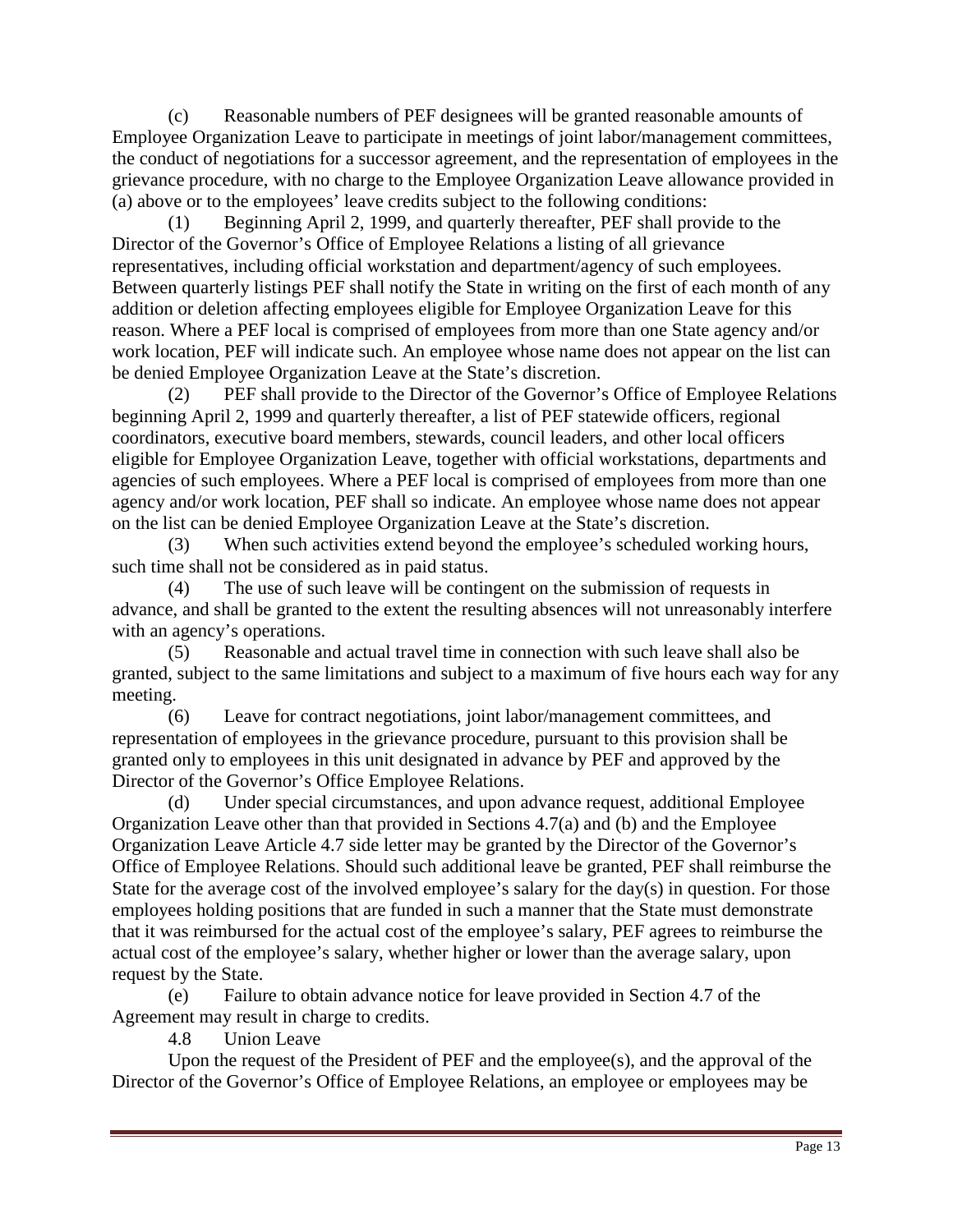granted leave of absence with full pay to engage in PEF activities in accordance with the provisions of Section 46 of Chapter 283 of the Laws of 1972.

### 4.9 Leave of Absence Information

 The State shall provide an employee who is going on an authorized leave of absence with information regarding continuation of coverage under the State's Health and Dental Insurance Programs during such leave. The State shall also provide to such employee a memorandum prepared by PEF regarding necessary payments for PEF dues and insurance premiums during such leave.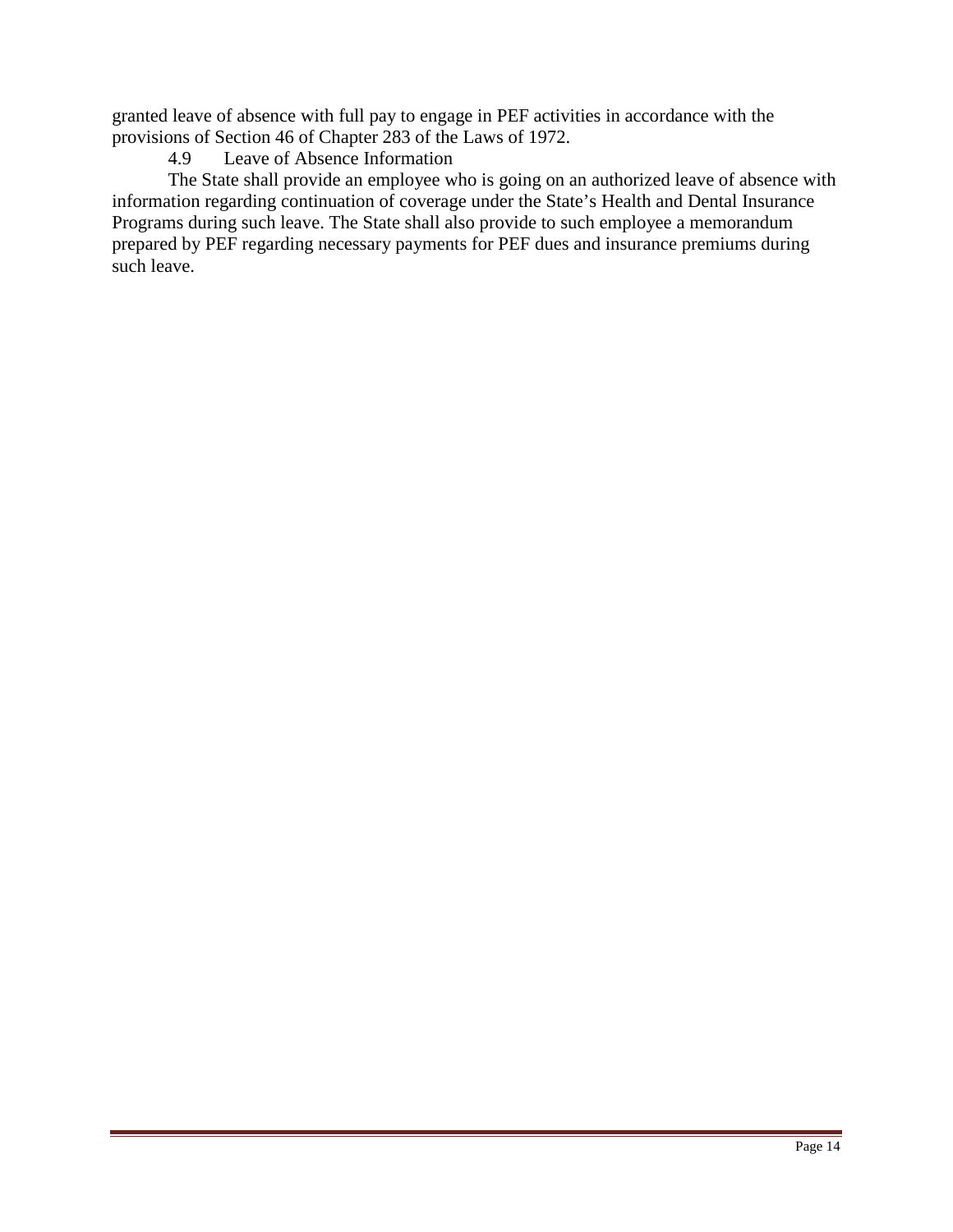#### **— ARTICLE 5 — MANAGEMENT RIGHTS**

 Except as expressly limited by other provisions of this Agreement, all of the authority, rights and responsibilities possessed by the State are retained by it, including, but not limited to, the right to determine the mission, purposes, objectives and policies of the State; to determine the facilities, methods, means and number of personnel required for conduct of State programs; to administer the Merit System, including the examination, selection, recruitment, hiring, appraisal, training, retention, promotion, assignment or transfer of employees pursuant to law; to direct, deploy and utilize the work force, to establish specifications for each class of positions and to classify or reclassify and to allocate or reallocate new or existing positions in accordance with law; and to discipline or discharge employees in accordance with law and the provisions of this Agreement.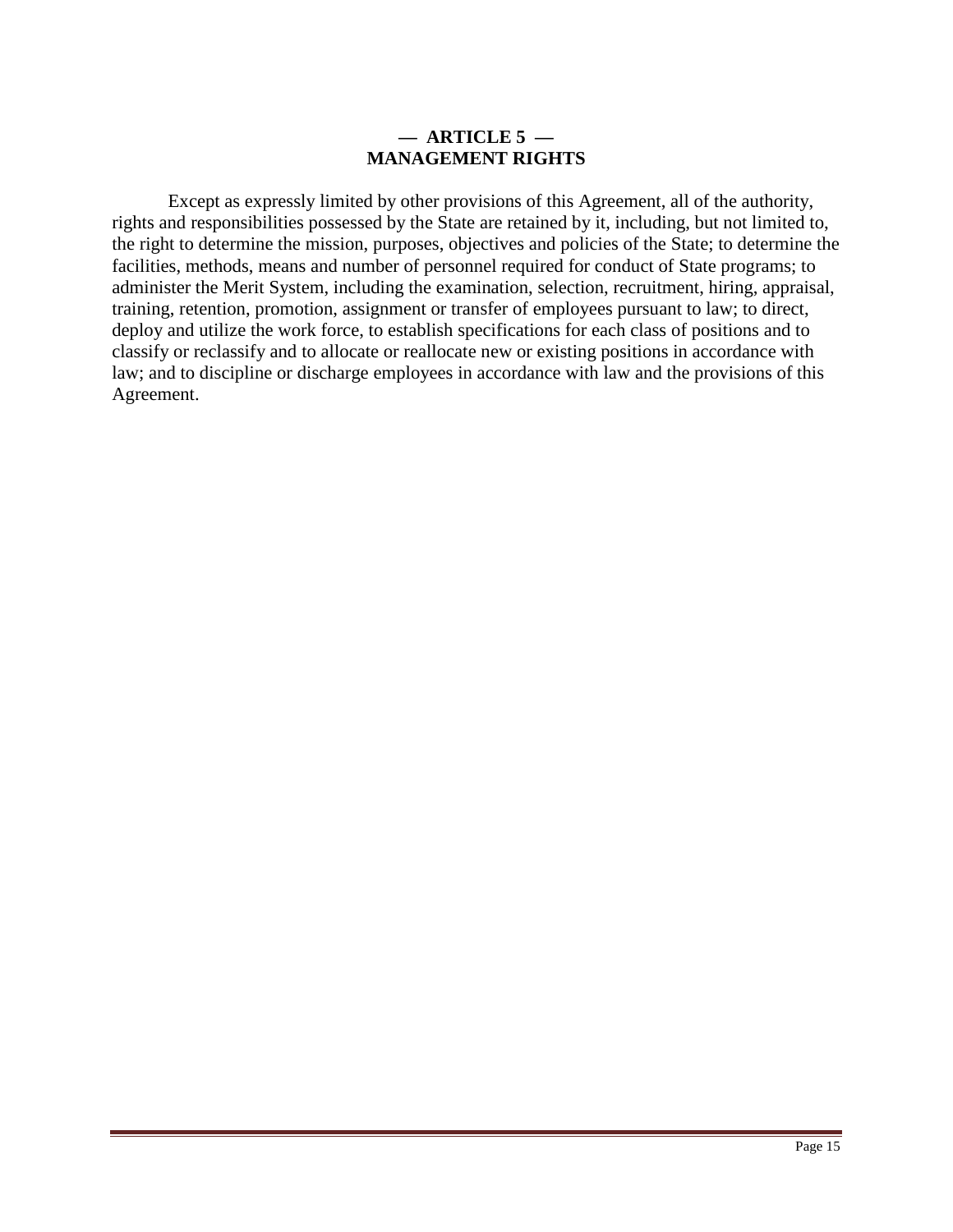## **— ARTICLE 6 — NO STRIKES**

6.1 PEF shall not engage in a strike, nor cause, instigate, encourage or condone a

strike.

6.2 PEF shall exert its best efforts to prevent and terminate any strike.

6.3 Nothing contained in this Agreement shall be construed to limit the rights,

remedies or duties of the State or the rights, remedies or duties of PEF or employees under State law.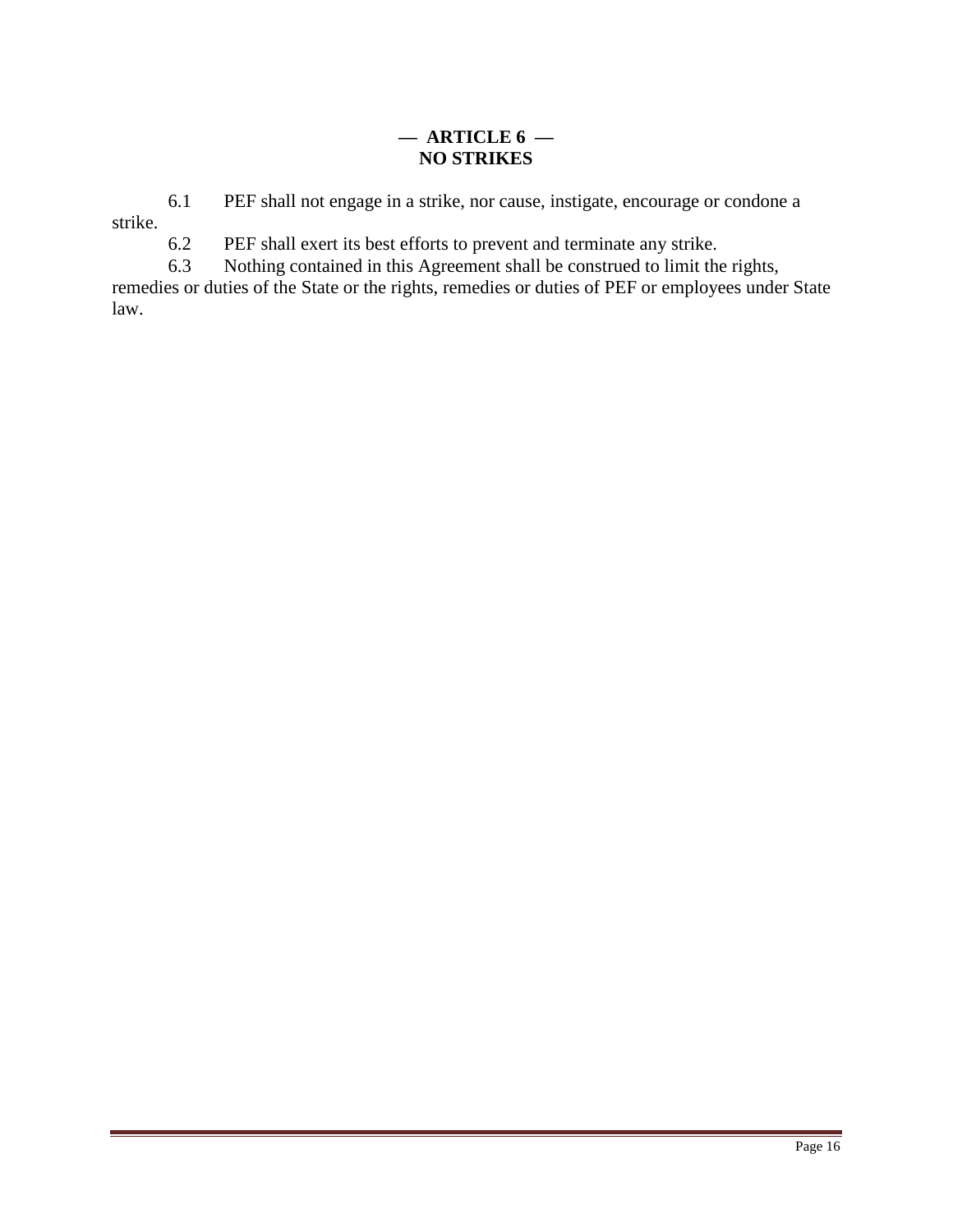### **— ARTICLE 7 — COMPENSATION**

The State and PEF shall prepare, secure introduction and recommend passage by the Legislature of such legislation as may be appropriate and necessary to provide the benefits below:

7.1 2015-2016 Salary Increase

Effective March 26, 2015 for employees on the administrative payroll and April 2, 2015 for employees on the institutional payroll, the basic annual salary of employees in full-time employment status on March 25, 2015 and April 1, 2015 respectively shall be increased by two (2.0) percent.

7.2 2015-2016 Salary Schedule

Effective March 26, 2015 for employees on the administrative payroll and April 2, 2015 for employees on the institutional payroll, a new salary schedule shall be established which shall consist of a hiring rate and a job rate for grades 1 through 37 and a hiring rate for grade 38. The hiring rates shall be the hiring rates of the salary schedule in effect on March 25, 2015 for employees on the administrative payroll and April 1, 2015 for employees on the institutional payroll increased by two (2.0) percent. The job rates for grades 1 through 37 shall be the rates of the salary schedule in effect on March 25, 2015 for employees on the administrative payroll and April 1, 2015 for employees on the institutional payroll increased by two (2.0) percent.

7.3 Promotions

(a) Employees promoted or otherwise advanced to a higher salary grade shall be paid at the hiring rate of the higher grade or will receive a percentage increase in base pay determined as indicated below, whichever results in a higher salary. For purposes of this section, "base pay" shall include any performance award(s) received during the 12 month period immediately preceding the promotion.

| For a Promotion of                                 | An Increase of |
|----------------------------------------------------|----------------|
| 1 grade                                            | 3.0%           |
| 2 grades                                           | 4.5%           |
| 3 grades                                           | 6.0%           |
| 4 grades                                           | 7.5%           |
| 5 grades                                           | 9.0%           |
| $\mathbf{r}$ and the set of $\mathbf{r}$<br>$\sim$ |                |

(b) Reallocations and Reclassifications

Employees in positions which are reallocated or reclassified to a higher salary grade shall receive an increase in pay determined in the same manner as described for promotions.

7.4 Applicability to Hourly, Part-time and Per Diem Employees

 All of the above provisions shall apply on a pro rata basis to employees paid on an hourly or per diem basis or on any basis other than at an annual rate, or to employees paid on a part-time basis. The above provisions shall not apply to employees paid on a fee schedule.

7.5 Performance Advances

 (a) Subject to the provisions of sub-sections 7.5(b) through 7.5(d) below, salary adjustments between the hiring rates and job rates of the salary grades shall be paid to eligible employees in accordance with eligibility standards, procedures, and other provisions of the PS&T Unit Performance Evaluation System.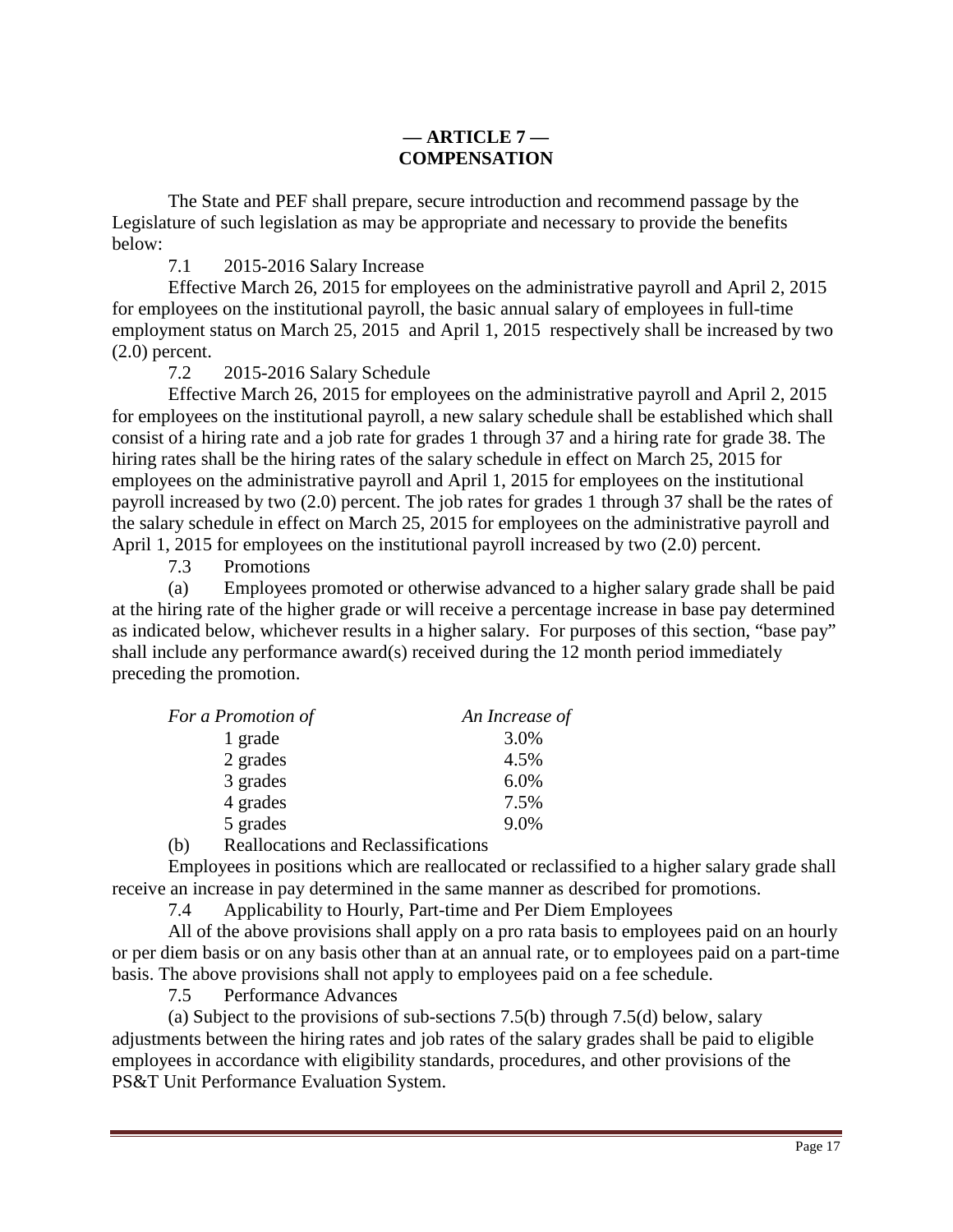(b) Performance advances will be payable to eligible employees on April 1 of the fiscal year immediately following completion of each year of service in grade. Performance advances, except those to job rate, shall be equal to the dollar amounts shown under the column "Advance Amount" in the applicable salary schedule contained in Appendix I. Performance advances to job rate shall be equal to the dollar amounts shown under the column "Job Rate Advance" in the same salary schedule.

 Employees hired or promoted on or after April 2 and through October 1 will have a performance advance anniversary date of October 1. Employees hired or promoted on or after October 2 and through April 1 will have an April 1 performance advance anniversary date. All hired or promoted employees will be required to serve at least one year before receiving their performance advance. Once the performance advance is received, subsequent performance advances will begin on the appropriate performance advance anniversary date of either October 1 or April 1. The creation of a second performance advance anniversary date will continue the practice that all employees will serve at least one year before the performance advance is paid but no employee will wait longer than one and one-half years.

(c) An employee's salary may not exceed the job rate as a result of a performance advance.

(d) The State/PEF Memorandum of Understanding Concerning Performance Evaluation and Performance Advances shall be amended to incorporate the necessary revisions to comply with the provisions of this article.

- 7.6 Performance Awards
- (a) 2015-2016

(1) Each employee who as of March 31, 2016, has completed five years or more of continuous service as defined by Section 130.3(c) of the Civil Service Law at a basic annual salary rate equal to or higher than the job rate of the employee's salary grade, and whose summary performance evaluation received during calendar year 2015 was higher than "Below Minimum" or the equivalent, shall receive a five year Performance Award.

(2) Each employee who as of March 31, 2016, has completed ten years or more of continuous service as defined by Section 130.3(c) of the Civil Service Law at a basic annual salary rate equal to or higher than the job rate of the employee's salary grade, and whose summary performance evaluation received during calendar year 2015 was higher than "Below Minimum" or the equivalent, shall receive both a five year Performance Award and a ten year Performance Award.

(b) 2015-2016 Performance Awards shall be lump-sum, non-recurring payments in the amount of \$1,250 each for employees in full-time status as of March 31, 2016, or a pro rata share of that amount for employees in part-time employment status on that date, and shall be paid in April 2016.

(c) Employees otherwise eligible to receive payment of Performance Awards who, on the March 31 eligibility date, are on authorized leave of absence without pay (preferred list, military leave, workers' compensation leave, or approved leave of absence) shall, if they return to active payroll status within one year of the March 31 eligibility date, be eligible for such payment in full if in full-time status immediately prior to such leave or shall be eligible for a pro rata share of such payment if in part-time employment status immediately prior to such leave.

7.7 Recall and Inconvenience Pay and Locational Compensation

(a) Except as otherwise hereinafter specifically provided, the present recall pay and inconvenience pay and locational compensation programs will be continued.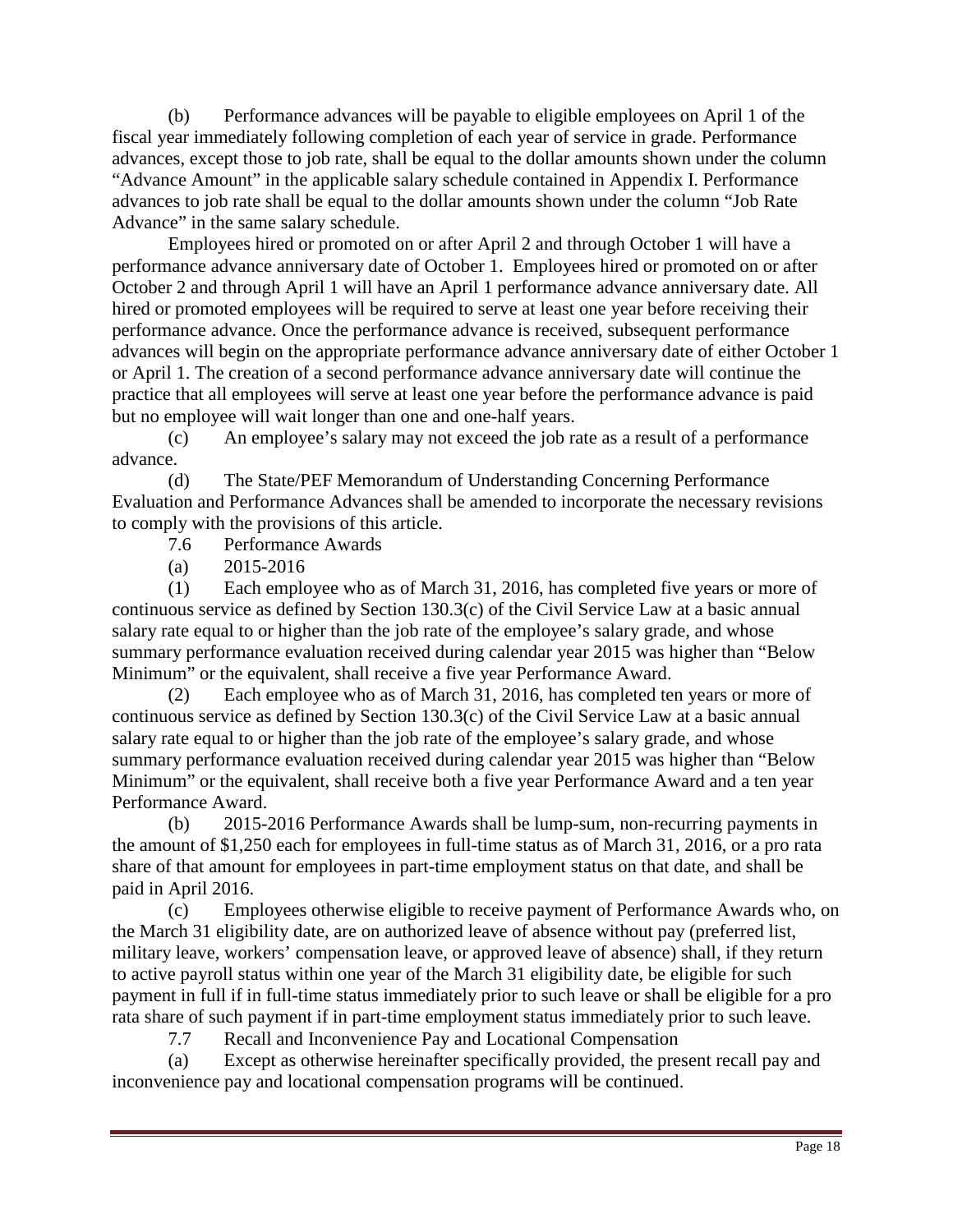(b) Effective April 2, 2007, the inconvenience pay program will be \$575 per year to employees who work four (4) hours or more between 6:00 p.m. and 6:00 a.m., except on an overtime basis, as provided in Chapter 333 of the Laws of 1969 as amended.

(c) Those employees in Monroe County who were receiving \$200 location pay on March 31, 1988 will continue to receive such location pay throughout this Agreement as long as they remain otherwise eligible. Employees in New York City, Nassau, Rockland, Suffolk and Westchester counties who would have been eligible to receive location pay if it had continued will receive a downstate adjustment in lieu of location pay. Employees in Orange, Dutchess and Putnam counties will receive the Mid-Hudson adjustment.

(d) The downstate adjustment is \$3,026 and the Mid-Hudson adjustment is \$1,513.

7.8 Holiday Pay

 (a) Any employee who is entitled to time off with pay on days observed as holidays by the State as an employer will receive at the employee's option additional compensation for time worked on such days or compensatory time off. Such additional compensation, except as noted in 7.8(c) below, for each such full day worked will be at the rate of 1/10 of the employee's biweekly rate of compensation. Such additional compensation for less than a full day of such work will be prorated. Such rate of compensation will include geographic, locational, inconvenience, shift pay and the downstate or Mid-Hudson adjustment as may be appropriate to the place or hours worked. In no event will an employee be entitled to such additional compensation or compensatory time off unless the employee has been scheduled or directed to work.

(b) An employee electing to take compensatory time off in lieu of holiday pay shall notify the appropriate payroll agency in writing between April 1 and June 15, 2016, of the employee's intention to do so with the understanding that such notice constitutes a waiver for the term of this Agreement of the employee's right to receive additional compensation for holidays worked; provided, however, that an employee shall have the opportunity to revoke such waiver or file a waiver, if the employee has not already done so, by notifying the appropriate payroll agency in writing between April 1 and May 15 in each year of this Agreement of the employee's revocation or waiver, in which event such revocation or waiver shall remain in effect for the remainder of the term of this Agreement.

(c) Any employee who is entitled to time off with pay on days observed as the Thanksgiving Day or Christmas Day holidays by the State as an employer, will receive at the employee's option additional compensation for time worked on such days or holiday compensatory time off. Such additional compensation for each such full day worked will be at the rate of 3/20 of the employee's biweekly rate of compensation. Such additional compensation for less than a full day of such work will be prorated. Such rate of compensation will include geographic, locational, inconvenience, shift pay and the downstate or Mid-Hudson adjustment as may be appropriate to the place or hours worked. Holiday compensatory time credited for time worked on such days shall be calculated at the rate of time and one-half. The maximum number of hours of holiday compensatory time credited for work on such days is 11.25 for 7.5 hours worked or 12 hours for 8 hours worked. In no event will an employee be entitled to such additional compensation or holiday compensatory time off unless he/she has been scheduled or directed to work. Pursuant to Article 12, Section 12.1(c) of this Agreement, such compensation for the Christmas holiday in any calendar year where December 25 falls on a Sunday shall only be paid for work on December 25.

7.9 Lag Payroll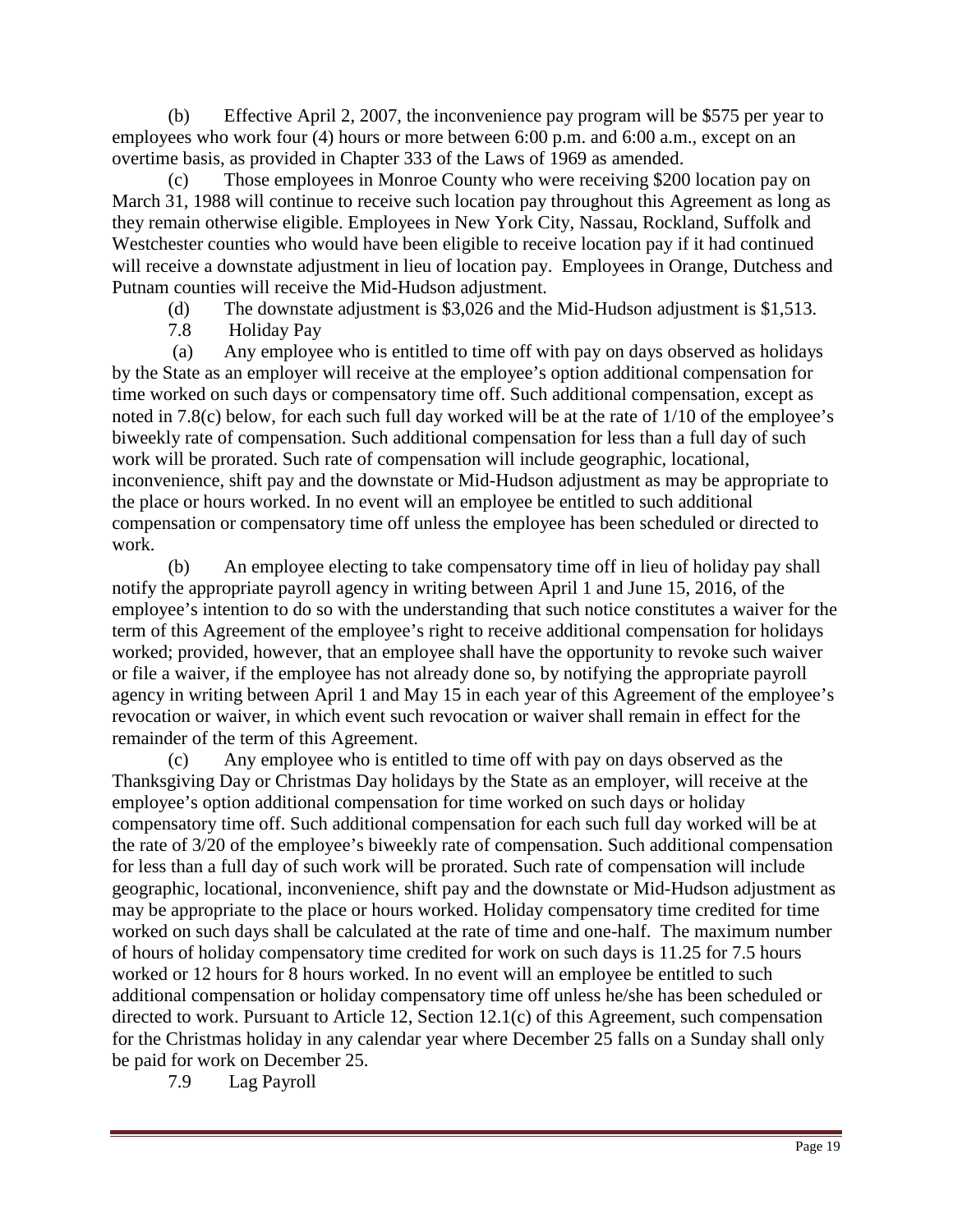(a) The "lag payroll" instituted in the 1982-85 Agreement shall remain in effect. When employees leave State service, their final salary check shall be issued at the end of the payroll period next following the payroll period in which their service is discontinued. This final salary check shall be paid at the employee's then current salary rate.

(b) The salary deferral program instituted by legislative action in 1990, and implemented in 1991, shall remain in effect for all employees. Employees newly added to the payroll shall have five days of salary deferred pursuant to the provision of Chapter 947 of the Laws of 1990, as amended by Chapter 702 of the Laws of 1991.

Employees shall recover monies deferred under this program at the time they leave State service, pursuant to the provisions of Chapter 947 of the Laws of 1990, as amended by Chapter 702 of the Laws of 1991.

7.10 Overtime Compensation

(a) Compensation for overtime work will continue to be subject to all applicable statutes, rules and regulations, except that on and after October 1, 1990, all positions in the PS&T Unit allocated or equated to grades 22 and below shall be deemed to be eligible to receive overtime compensation.

(b) However, for the purpose of earning and payment of overtime compensation, an absence charged to sick leave accruals during a workweek shall be treated as follows:

 1. when mandatory overtime is worked, a scheduled absence charged to sick leave accruals is time worked;

 2. when mandatory overtime is worked, an unscheduled absence charged to sick leave accruals is time worked;

 3. when voluntary overtime is worked, a scheduled absence charged to sick leave accruals is time worked;

 4. when voluntary overtime is worked, an unscheduled absence charged to sick leave accruals is not time worked with respect to all hours of voluntary overtime worked up to the amount of absence charged to sick leave accruals in that workweek.

7.11 Hazardous Duty Pay

 Effective April 2, 2007, eligible employees shall be paid a hazardous duty differential of \$0.75 per hour, pursuant to the provisions of Civil Service Law Section 130.9.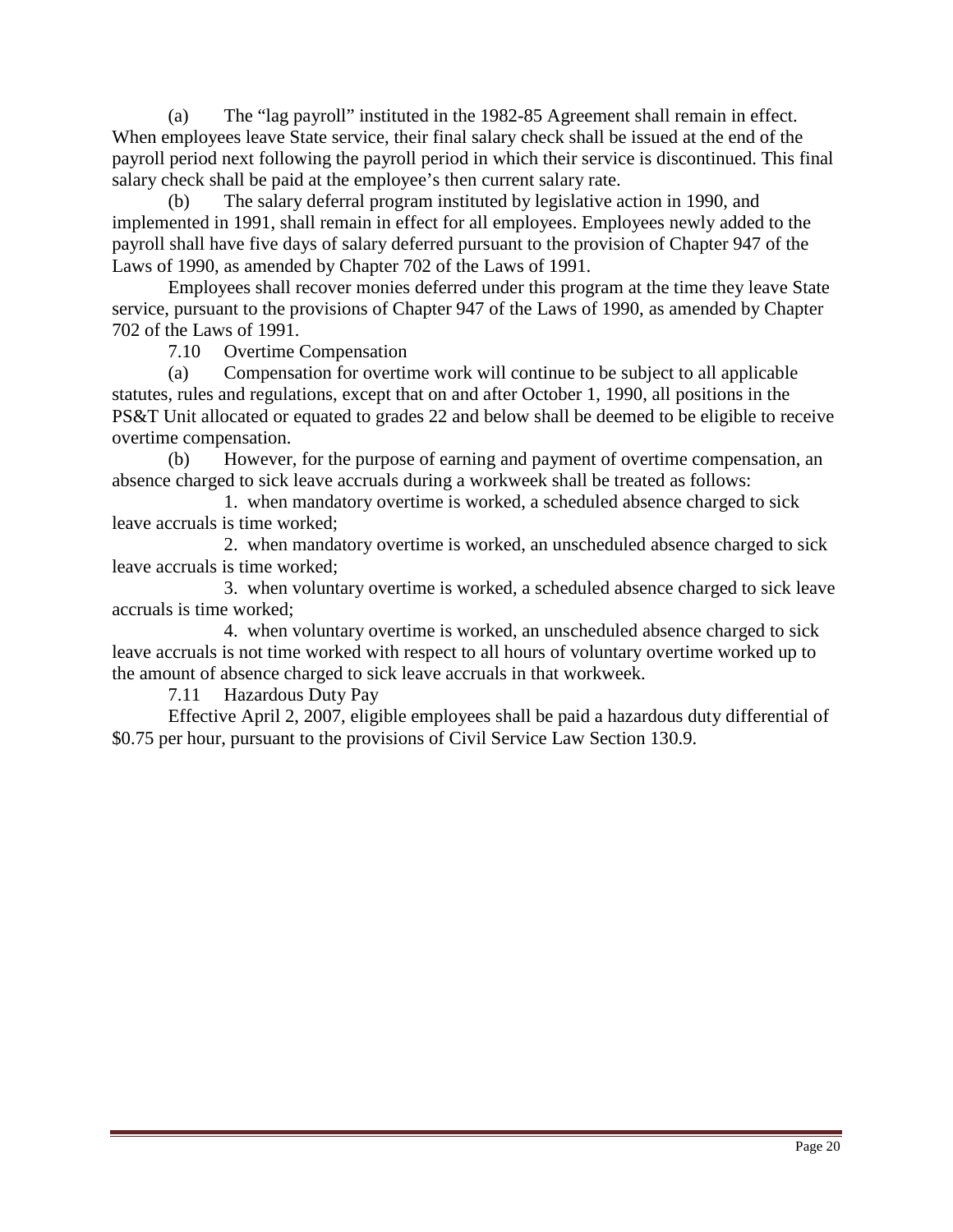Travel/Relocation Expense Reimbursement

8.1 Per Diem Meal and Lodging Expenses

The State agrees to reimburse, on a per diem basis as established by rules and regulations of the Comptroller, employees who are eligible for travel expenses, for their expenses incurred while in travel status in the performance of their official duties for a full day at either of the following schedules and the rates set out therein at their option:

(a) Unreceipted Expenses

(1) In the City of New York and the Counties of Nassau, Suffolk, Rockland and Westchester, not to exceed \$50, except as specified by the Comptroller in accordance with law.

(2) In the Cities of Albany, Rochester, Buffalo, Syracuse and Binghamton and their respective surrounding metropolitan areas, not to exceed \$40, except as specified by the Comptroller in accordance with law.

(3) In places elsewhere within the State of New York, not to exceed \$35, except as specified by the Comptroller in accordance with law.

(4) In places outside the State of New York, at least \$50 per day, except as specified by the Comptroller in accordance with law.

(b) Receipted Expenses

(1) Receipted lodging and meal expenses for authorized overnight travel in locations within and outside of New York State shall be reimbursed to a maximum of published per diem rates as specified by the Comptroller. Said rates shall be equal to the combined per diem lodging and meal reimbursement rate provided by the Federal government to its employees in such locations, except that in Rockland County receipted lodging and meal expenses shall be reimbursed according to the Comptroller's rates in effect on March 31, 1988 until the combined per diem lodging and meal reimbursement rate provided by the Federal government to its employees equals or exceeds that rate. At that time, the Federal rate will apply.

(2) In locations for which no specific rate is published, receipted lodging and meal expenses for authorized overnight travel in locations within and outside of New York State shall be reimbursed to a maximum of the combined per diem lodging and meal reimbursement rate provided by the Federal government to its employees for such locations.

(3) The rates in (1) and (2) above shall be revised prospectively in accordance with any revision made in the per diem rates provided by the Federal government to its employees.

(4) In recognition of the fact that meals and lodging which are fully accessible to employees with disabilities may not be reasonably available within the specified rates, reimbursement for reasonable and necessary expenses will be allowed as specified by the Comptroller.

(c) When the employee is in travel status for less than a full day, and incurs no lodging charges, reasonable and necessary receipted expenses will be allowed for breakfast and dinner as determined by the Comptroller in accordance with law.

8.2 Mileage Allowance

 Effective on the date of execution of this Agreement, the State agrees to provide, subject to rules and regulations of the Comptroller, a maximum personal vehicle mileage allowance rate for the use of personal vehicles for those persons eligible for such allowance in connection with official travel. The personal vehicle mileage rate for employees in this unit will be consistent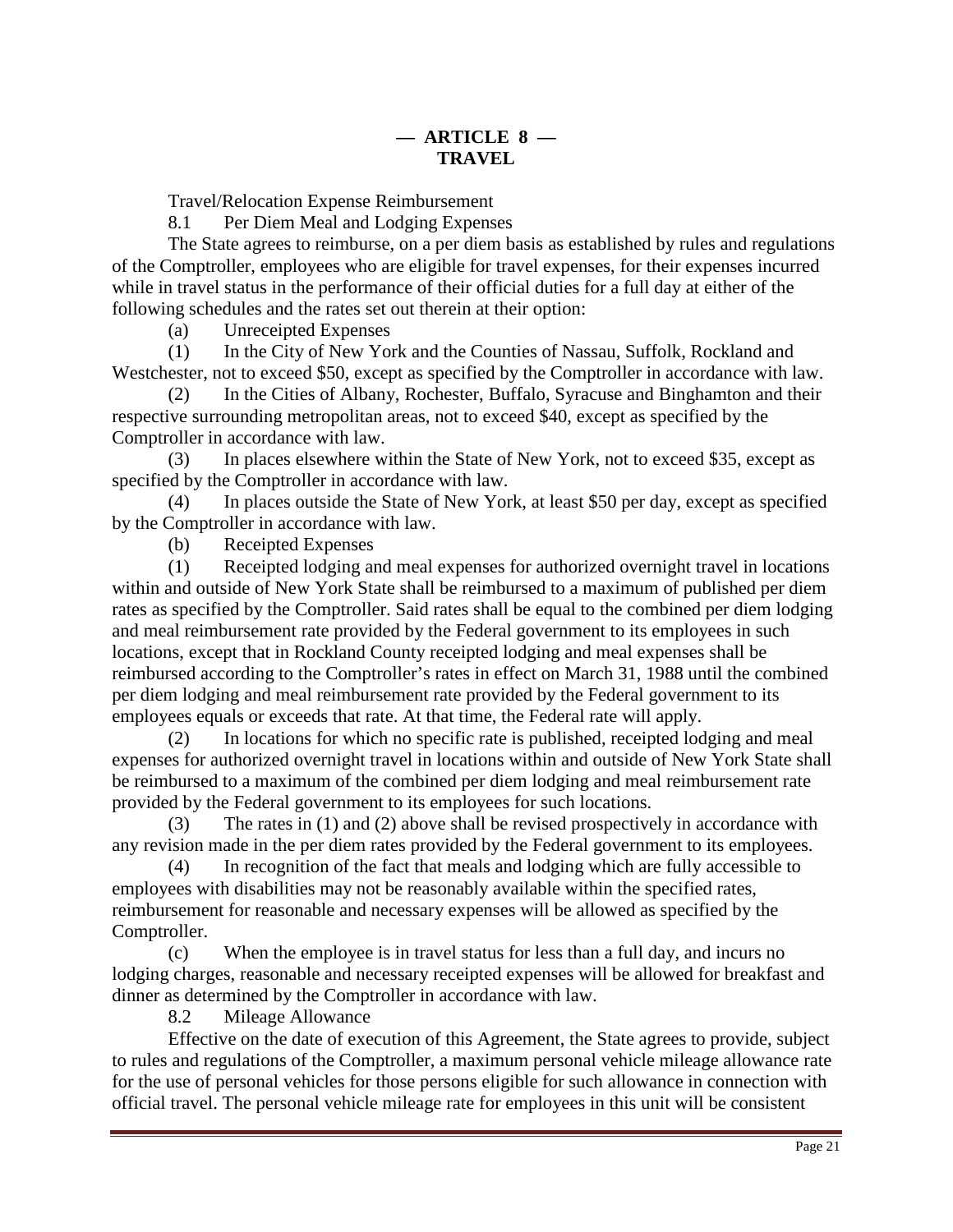with the maximum mileage allowance permitted by the Internal Revenue Service. Such payments shall be made in accordance with the rules and regulations of the Comptroller. The State also agrees, subject to the rules and regulations of the Comptroller, to reimburse employees who choose to use a motorcycle for official travel at the maximum mileage rate for motorcycles provided by the Federal government to its employees.

8.3 Triborough Bridge Tolls

The State agrees, contingent upon continuation of Legislative approval of recommended funds, to continue payment for car tolls over the Triborough Bridge for employees employed at and not residing at facilities on Ward's Island, New York, operated by the New York State Department of Mental Hygiene for the reason that:

(a) heretofore, free ferry service was provided to the Island, which service has been discontinued, and,

(b) there is no way for such employees to reach their work by car except over a toll bridge. PEF agrees that the correction of the situation at this work location will not and cannot be used as a precedent to seek payment of fares or tolls at other work locations.

8.4 Extended Travel

 The State agrees to provide \$30 additional travel expense reimbursement for each weekend to employees who are in overnight travel status provided they are in such status at the direction of their agency and are at least 300 miles from their home and their official station.

8.5 Relocation Expenses

During the term of this Agreement, employees in this unit who qualify for reimbursement for travel and moving expenses upon transfer, reassignment or promotion (under Section 202 of the State Finance Law and the regulations thereunder), or for reimbursement for travel and moving expenses upon initial appointment to State service (under Section 204 of the State Finance Law and the regulations thereunder), shall be entitled to payment at the rates provided in the rules of the Director of the Budget (9 New York Code Rules and Regulations, Part 155).

8.6 Use of Personal Vehicles

 When employees are authorized to use their personal vehicles to transport clients or residents in the care of the State, the State agrees to provide, subject to the rules and regulations of the Comptroller, a supplemental mileage allowance rate of seven cents (\$.07) per mile for the use of such personal vehicle.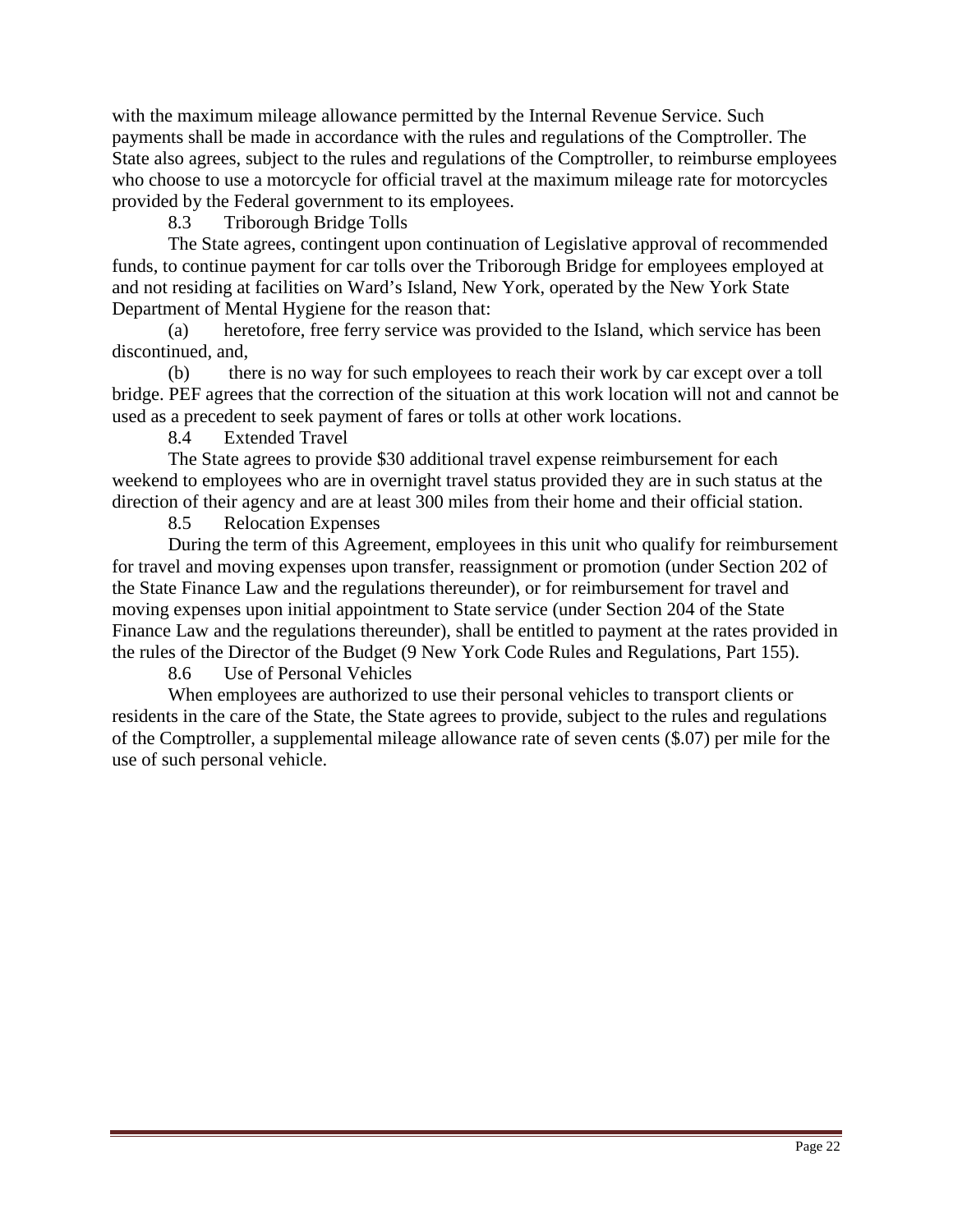## **— ARTICLE 9 — HEALTH INSURANCE**

 9.1 The State shall continue to provide all the forms and extent of coverage as defined by the contracts in force on April 1, 2015 with the State's health insurance carriers unless specifically modified by this Agreement.

 9.2(a) The Benefits Management Program will continue. Precertification will be required for all inpatient confinements and prior to certain specified surgical or medical procedures, regardless of proposed inpatient or outpatient setting.

- To provide an opportunity for a review of surgical and diagnostic procedures for appropriateness of setting and effectiveness of treatment alternative, precertification will be required for all inpatient elective admissions.
- Precertification will be required prior to maternity admissions in order to highlight appropriate prenatal services and reduce costly and traumatic birthing complications. A call to the Benefits Management Program will be required within 48 hours of admission for all emergency or urgent admissions to permit early identification of potential ''case management'' situations.
- Precertification will be required prior to an admission to a skilled nursing facility.
- The hospital deductible amount imposed for non-compliance with Program requirements will be \$200. Also, this deductible will be fully waived in instances where the medical record indicates that the patient was unable to make the call. In instances of noncompliance, a retroactive review of the necessity of services received shall be performed. The hospital portion of the Empire Plan will only cover those inpatient days determined by the Benefits Management Program to be medically necessary and/or appropriate for the inpatient setting.
- The Prospective Procedure Review Program will screen for the medical necessity of certain specified surgical or diagnostic medical procedures which, based on Empire Plan experience, have been identified as potentially unnecessary or over utilized. The list of procedures will undergo annual evaluation by the Benefits Management Program vendor. As revised and approved by the Joint Committee on Health Benefits, the list will be published and distributed to enrollees prior to implementation.
- The Prospective Procedure Review requirement will include only Magnetic Resonance Imaging (MRI), Computerized Axial Tomography (CAT Scans), Positron Emission Tomography (PET scans), Magnetic Resonance Angiography (MRAs) and Nuclear Medicine.
- In order to assure the timely and accurate notification of PS&T Unit employees of these changes, the State and PEF, in conjunction with the vendor, will develop educational materials relating to the Benefits Management Program and oversee the distribution of said materials.
- Enrollees will be required to call the Benefits Management Program for precertification when a listed procedure subject to prospective review is recommended, regardless of setting. Enrollees will be requested to call two weeks before the date of the procedure.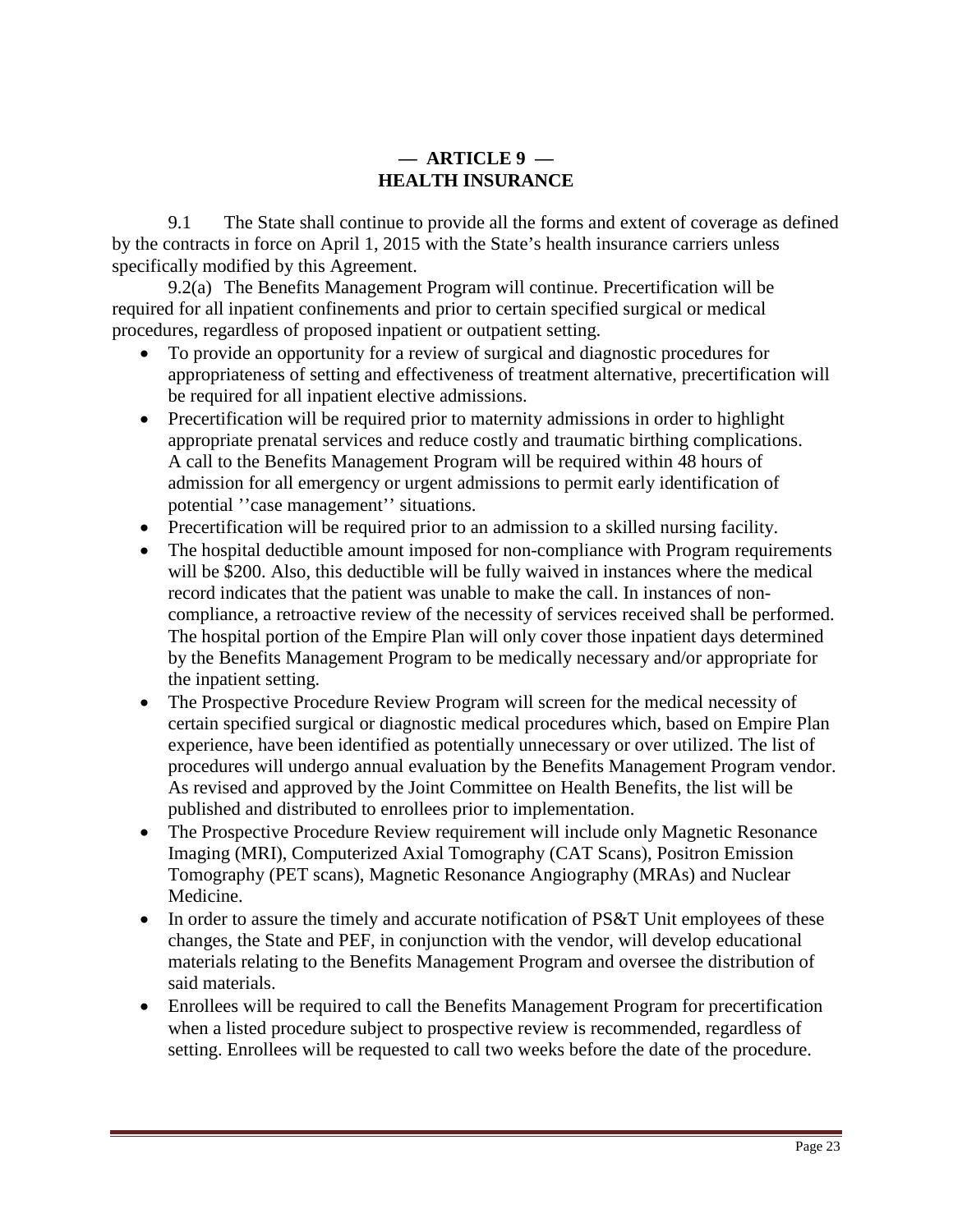• The Empire Plan's Prospective Procedure Review penalties will apply for failure to comply with the requirements of the Prospective Procedure Review Program regardless of whether the expense is an outpatient hospital or medical program expense.

(b) Charges for emergency room care within 72 hours of an accident or within 24 hours of the sudden onset of an illness (medical emergency) are subject to a \$70 copayment per visit. Charges for other outpatient services covered by the hospital contract, except for outpatient surgery, are subject to a \$40 copayment per outpatient visit regardless of the number and type of services rendered in the hospital outpatient setting. The copayment for hospital outpatient surgery is \$60. Services provided in a hospital owned or operated extension clinic will be paid by the hospital carrier, subject to appropriate copayment. Enrollees have the right of appeal of copayments not charged in accordance with this provision. Appeals should be directed to the hospital carrier or to the Health Benefits Administrator. In addition, there will be participating provider copayment for covered services for the treatment of alcohol or substance abuse. The outpatient and emergency room hospital copayments will be waived for persons admitted to the hospital as an inpatient directly from the outpatient setting, for pre-admission testing/pre-surgical testing prior to an inpatient admission or for the following covered chronic care outpatient services: chemotherapy, radiation therapy, or hemodialysis.

Hospital outpatient physical therapy visits will be subject to the same copayment in effect for physical therapy visits under the Managed Physical Medicine Program.

(c) Covered inpatient hospital services at a network hospital shall be a paid-in-full benefit. Covered inpatient hospital services at a non-network hospital shall be reimbursed at 90% of charges, subject to a separate annual non-network coinsurance maximum of \$1,500 per enrollee, per spouse or domestic partner, and per dependent children.

 Emergency room and other outpatient services covered by the hospital contract and rendered at a network hospital shall be paid-in-full except for the appropriate copayment. For emergency room services rendered at a non-network hospital and covered by the hospital contract, reimbursement shall be at the billed charges minus the emergency room copayment for outpatient services covered by the hospital contract and rendered at a non-network hospital, reimbursement shall be at the billed charges minus the enrollee share. The enrollee's share of the charge for covered outpatient services shall be the larger of (a) the \$75 non-network hospital copayment, or (b) 10% of billed charges, subject to the separate annual non-network coinsurance maximum of \$1,500 per enrollee, per spouse or domestic partner, and per dependent children. Once an enrollee, enrolled spouse or domestic partner, or all dependent children combined, have met the annual coinsurance maximum, all subsequent eligible non-network outpatient services for that enrollee, enrolled spouse or domestic partner, or all dependent children combined, for the balance of the calendar year will be paid subject to network level copayments. Inpatient anesthesiology, pathology and radiology services received at a network hospital will become a paid-in-full (less any appropriate copayment) benefit.

 Covered expenses for hospital services will be included in the combined coinsurance maximum set forth in Section 9.3(b) of the Agreement.

(d) The Empire Plan "Centers of Excellence" Programs will continue. A travel allowance for transportation and lodging will be included as part of the Centers of Excellence Program. The travel allowance for mileage is consistent with the maximum mileage allowance permitted by the Internal Revenue Service; the meal and lodging allowance in each location is equal to the rate provided by the Federal government to its employees in such locations. The Joint Committee on Health Benefits will work with the State and Empire Plan carriers in the ongoing oversight of this benefit.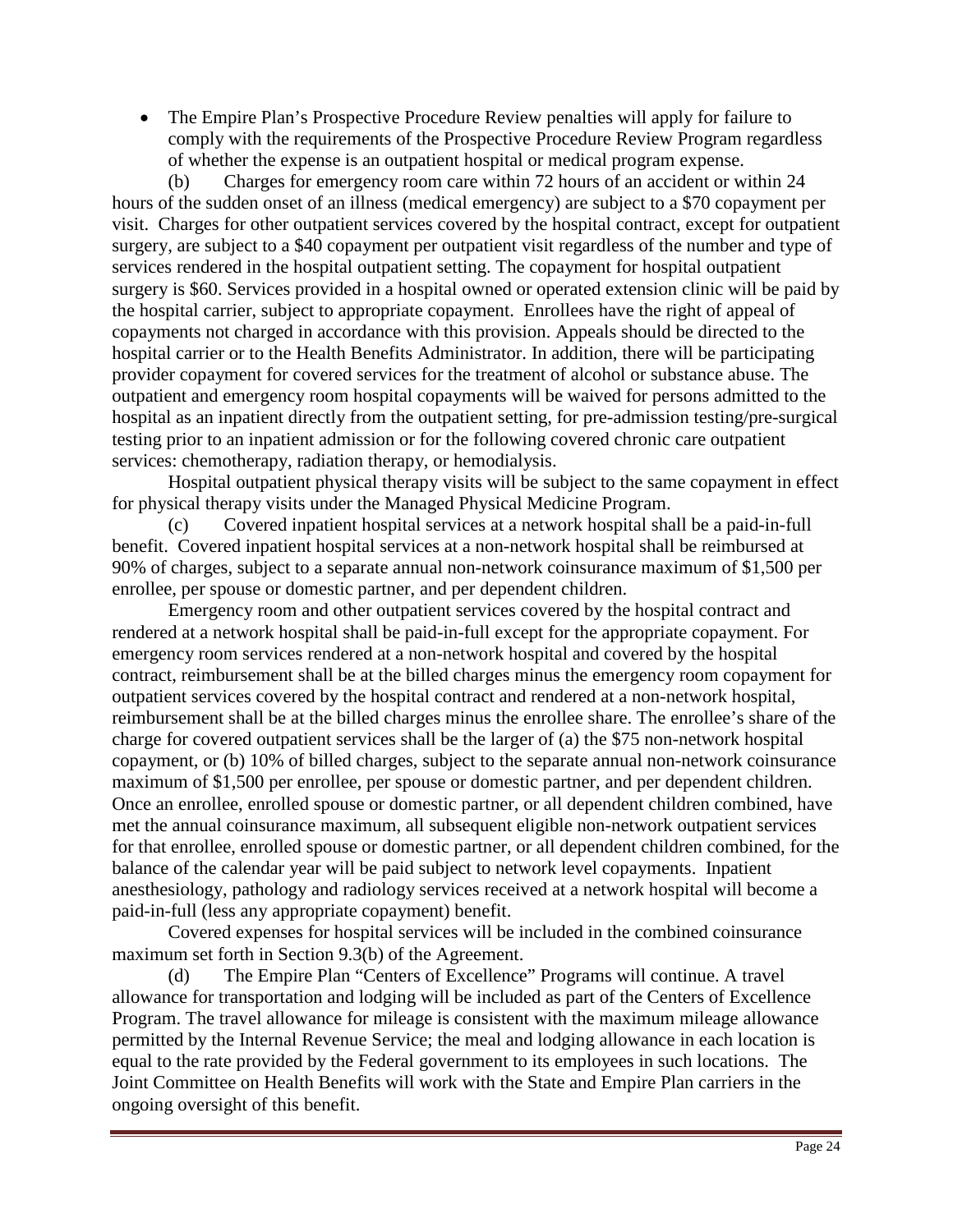1. The Centers of Excellence for organ and tissue transplants will be required to provide pre-transplant evaluation, hospital and physician services (inpatient and outpatient), transplant procedures, follow-up care for transplant related services, as determined by the Centers, and any other services as identified during implementation as part of an all-inclusive global rate.

 2. The Centers of Excellence for infertility shall offer enhanced benefits to include treatment of "couples" as long as both partners are covered either as an enrollee or dependent under the Empire Plan. The lifetime coverage limit is \$50,000. Covered services include: patient education and counseling, diagnostic testing, ovulation induction/hormonal therapy, surgery to enhance reproductive capability, artificial insemination and Assisted Reproductive Technology procedures. Prior authorization may be required for certain procedures. Exclusions include: experimental procedures, fertility drugs dispensed at a licensed pharmacy, medical and other charges for surrogacy, donor services/compensation in connection with pregnancy.

 3. The Centers of Excellence for Cancer Resource Services (CRS) program will provide direct nurse consultations, information and assistance in locating appropriate care centers, connection with cancer experts at CRS Cancer Centers, and paid-in-full reimbursement for all services provided at a CRS Cancer Center. There is no lifetime maximum for travel and lodging expenses for the CRS program.

(e) The Empire Plan shall include medical/surgical coverage through use of participating providers who will accept the Plan's schedule of allowances as payment in full for covered services. Except as noted below, benefits will be paid directly to the provider at 100 percent of the Plan's schedule not subject to deductible, coinsurance, or annual/lifetime maximums.

- 1. Office visit charges by participating providers will be subject to a \$20 copayment by the enrollee, with the balance of covered scheduled allowances paid directly to the provider by the Plan.
- 2. All covered surgical procedures performed by participating providers during a visit will be subject to a \$20 copayment by the enrollee.
- 3. All covered radiology services performed by participating providers during a visit will be subject to a \$20 copayment by the enrollee.
- 4. All covered diagnostic/laboratory services performed by participating providers during a visit will be subject to a \$20 copayment by the enrollee.
- 5. All covered services provided at a participating ambulatory surgery center are subject to a \$30 copayment by the enrollee. All anesthesiology, radiology and laboratory tests performed on-site on the day of the surgery shall be included in this single copayment.
- 6. The office visit, surgery, radiology and diagnostic/laboratory copayment amounts may be applied against the basic medical co-insurance out-of-pocket maximum, however, they will not be considered covered expenses for basic medical.
- 7. Effective January 1, 2012, the Empire Plan medical carrier will implement a Guaranteed Access Program for primary care physicians and core provider specialties. Under the Guaranteed Access Program, if there are no participating providers available within the access standards, enrollees will receive paid-in-full benefits (less any appropriate copay).

(f) The Empire Plan shall also include basic medical coverage to provide benefits when non-participating providers are used. These benefits will be paid directly to enrollees according to reasonable and customary charges and will be subject to deductible, co-insurance,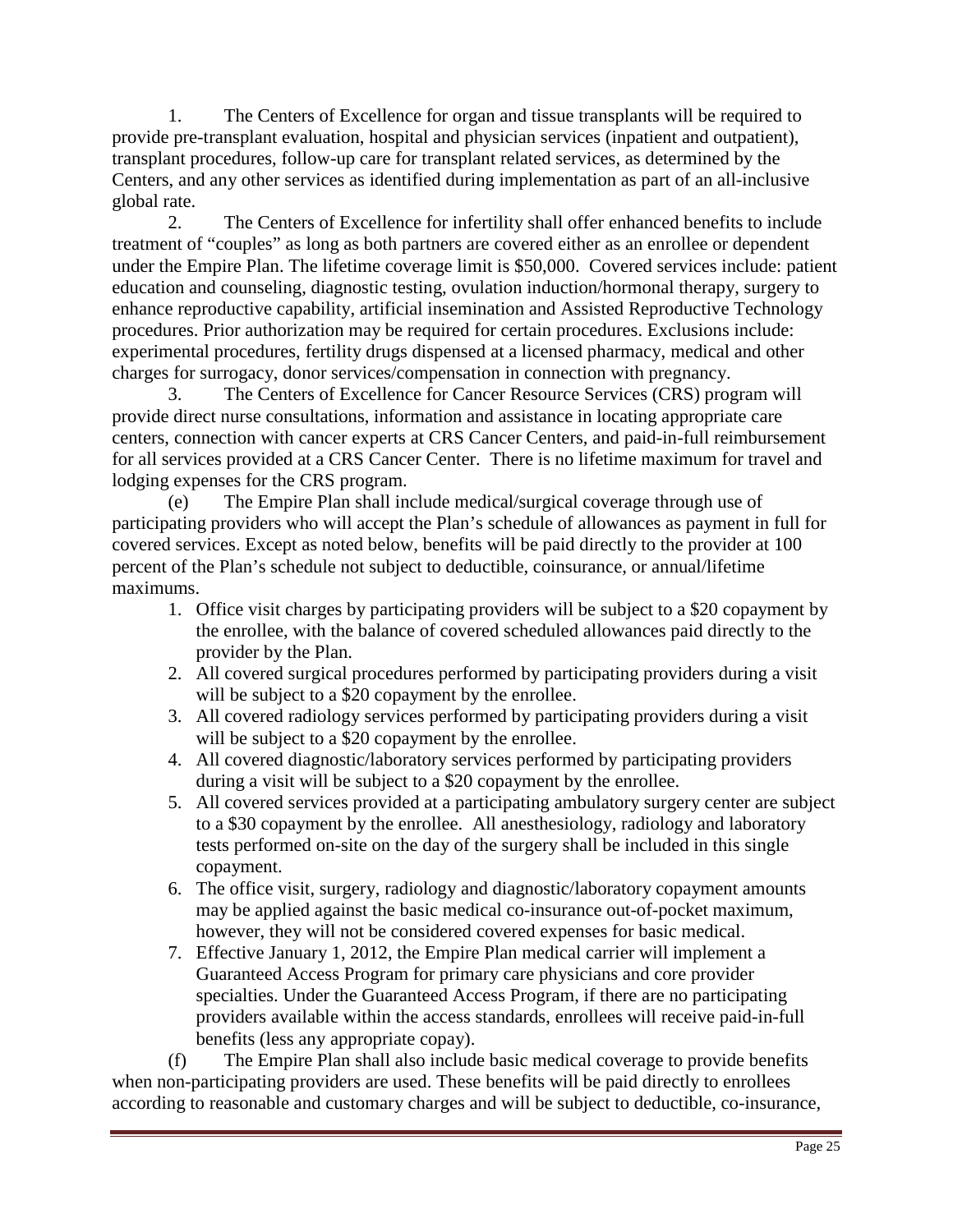and calendar year and lifetime maximums. The reasonable and customary allowance for pharmaceutical products charged to the basic medical component of the Plan will be the lesser of the actual charge for the covered pharmaceutical product or the average price charged by wholesale distributors/pharmaceutical manufacturers to doctors, pharmacies and infusion companies.

- 1. Covered charges for medically appropriate local commercial ambulance transportation will be a covered basic medical expense subject only to the \$35 copayment. Volunteer ambulance transportation will continue to be reimbursed for donations at the current rate of \$50 for under 50 miles and \$75 for 50 miles or over. These amounts are not subject to deductible or coinsurance.
- 2. Charges for Private Duty Nursing services provided as part of an inpatient stay in a hospital will continue to be covered by the hospital carrier when billed by the hospital. However, these charges will not be reimbursable under the basic medical component of the Empire Plan.

(g) Periodic evaluation and adjustment of basic medical Reasonable and Customary charges will be performed according to guidelines established by the basic medical plan carrier.

(h) For employees in a title Salary Grade 9 or below (or an employee equated to a position title Salary Grade 9 or below), the State agrees to pay 88 percent of the cost of individual coverage and 73 percent of the cost of dependent coverage. For employees in a title Salary Grade 10 and above (or an employee equated to a position title Salary Grade 10 and above) the State agrees to pay 84 percent of the cost of individual coverage and 69 percent of the cost of dependent coverage.

(i) For employees in a title Salary Grade 9 or below (or an employee equated to a position title Salary Grade 9 or below), the State agrees to pay 88 percent of the cost of individual coverage and 73 percent of the cost of dependent coverage toward the hospital/medical/mental health and substance abuse component of each HMO, not to exceed 100 percent of its dollar contribution for those components under the Empire Plan and the State agrees to pay 88 percent of the cost of individual prescription drug coverage and 73 percent of dependent prescription drug coverage under each participating HMO. For employees in a title Salary Grade 10 and above (or an employee equated to a position title Salary Grade 10 and above) the State agrees to pay 84 percent of the cost of individual coverage and 69 percent of the cost of dependent coverage toward the hospital/medical/mental health and substance abuse component of each HMO, not to exceed 100 percent of its dollar contribution for those components under the Empire Plan and the State agrees to pay 84 percent of the cost of individual prescription drug coverage and 69 percent of dependent prescription drug coverage under each participating HMO.

#### (j) Health Insurance Enrollment Opt-out

 NYSHIP enrollees who can demonstrate and attest to having other coverage, provided by an employer other than New York State, may annually elect to opt-out of NYSHIP's Empire Plan or Health Maintenance Organizations. Employees who choose to opt-out of a NYSHIP health insurance plan will receive an annual payment of \$1,000 for not electing individual coverage or \$3,000 for not electing family coverage. The Opt-out program will allow for reentry to NYSHIP upon a change in status qualifying event as provided in regulations under Internal Revenue Code §125 and during the annual option transfer period. The enrollee must be enrolled in NYSHIP prior to April 1st of the previous plan year in order to be eligible to opt-out, unless newly eligible to enroll. The Opt-out payment will be prorated over the twenty-six (26)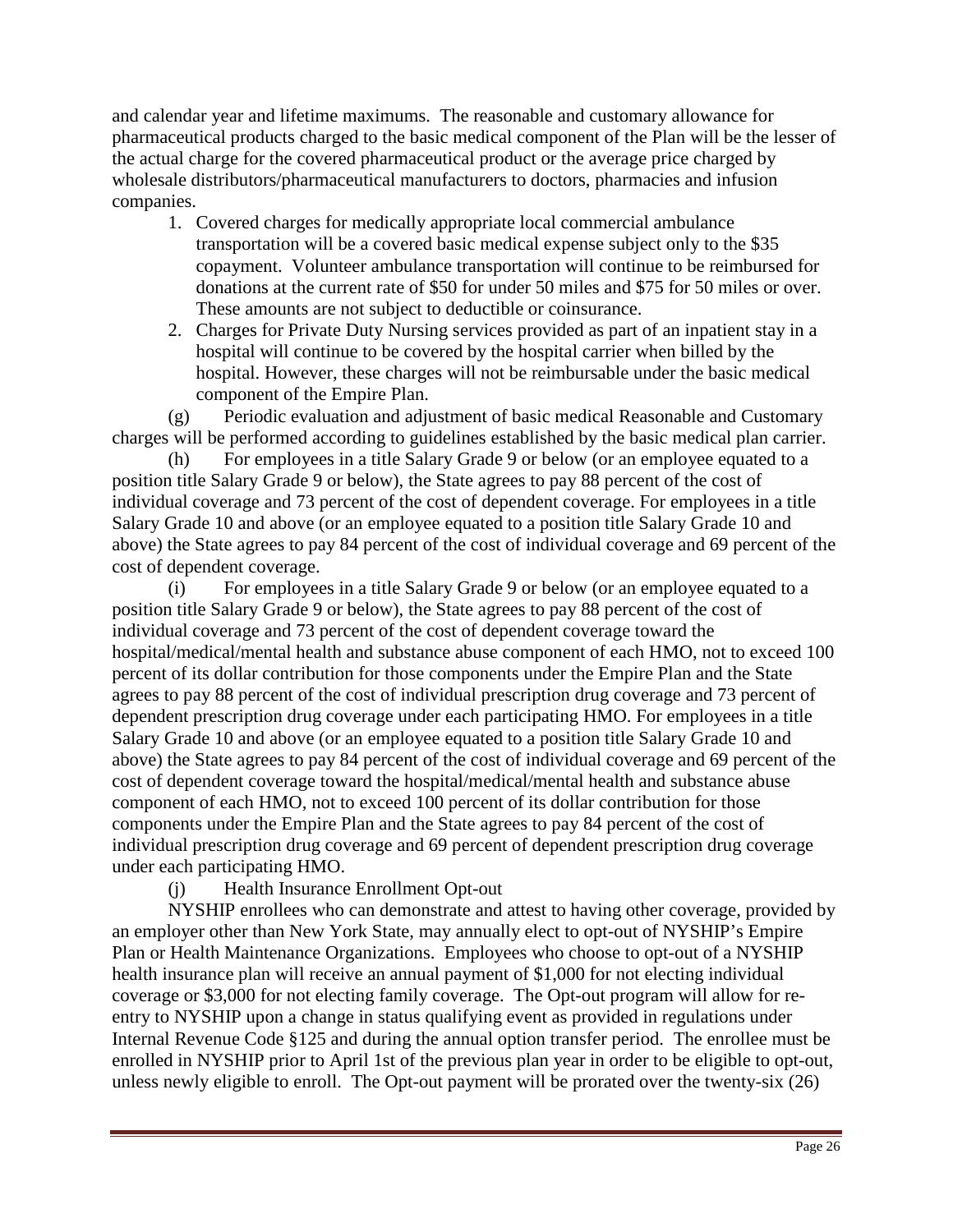payroll cycles and appear as a credit to the employee's wages for each biweekly payroll period the eligible individual is qualified.

9.3 PEF Empire Plan Enhancements

 In addition to the basic Empire Plan benefits, the Empire Plan for PS&T Unit enrollees shall include:

(a) The annual basic medical component deductible shall equal \$1,000 per enrollee, \$1,000 per covered spouse/domestic partner and \$1,000 for one or all dependent children. The annual basic medical component deductible for employees in a title Salary Grade 6 or below (or an employee equated to a position title Salary Grade 6 or below), shall equal \$500 per enrollee, \$500 per covered spouse/domestic partner and \$500 for one or all dependent children. Covered expenses for basic medical services, mental health and/or substance abuse treatments and home care advocacy services will be included in determining the basic medical component deductible. As set forth in Section 9.14 of this Agreement, a separate deductible for managed physical medicine services will continue.

(b) The annual maximum enrollee coinsurance out-of-pocket expense under the basic medical component shall equal \$3,000 for the enrollee, \$3,000 for the covered spouse/domestic partner and \$3,000 for one or all dependent children. For employees in a title Salary Grade 6 or below (or an employee equated to a position title Salary Grade 6 or below), the annual maximum coinsurance out-of-pocket expense shall equal \$1,500 for the enrollee, \$1,500 for the covered spouse/domestic partner and \$1,500 for one or all dependent children. The coinsurance maximums will include out-of-pocket expenses for covered hospital, medical, mental health and substance abuse services. The coinsurance maximums will not include out-of-pocket expenses for covered home care advocacy program services as set forth in Section 9.3(p) of this Agreement nor covered managed physical medicine services as set forth in Section 9.14 of this agreement.

(c) Employees 50 years of age or older and their covered spouses/domestic partners 50 years of age or older will be eligible for reimbursement of up to 100% of the reasonable and customary charge once per year toward the cost of a routine physical examination. These benefits shall not be subject to deductible or co-insurance.

(d) Routine newborn child care services covered under the basic medical component shall not be subject to deductible or co-insurance.

(e) The annual and lifetime maximum for each covered member under the basic medical component shall be unlimited.

(f) Services for examinations and/or purchase of hearing aids shall be a covered basic medical benefit and shall be reimbursed up to a maximum of \$1,500 per hearing aid, per ear, once every four years, not subject to deductible or coinsurance. For children 12 years old and under the same benefits can be available after 24 months, when it is demonstrated that a covered child's hearing has changed significantly and the existing hearing aid(s) can no longer compensate for the child's hearing impairment.

(g) Office visit charges by participating providers for well child care will be excluded from the office visit copay.

(h) Charges by participating providers for professional services for allergy immunization or allergy serum will be excluded from the office visit copayment.

(i) Chronic care services for chemotherapy, radiation therapy, or hemodialysis, will be excluded from the office visit copayment.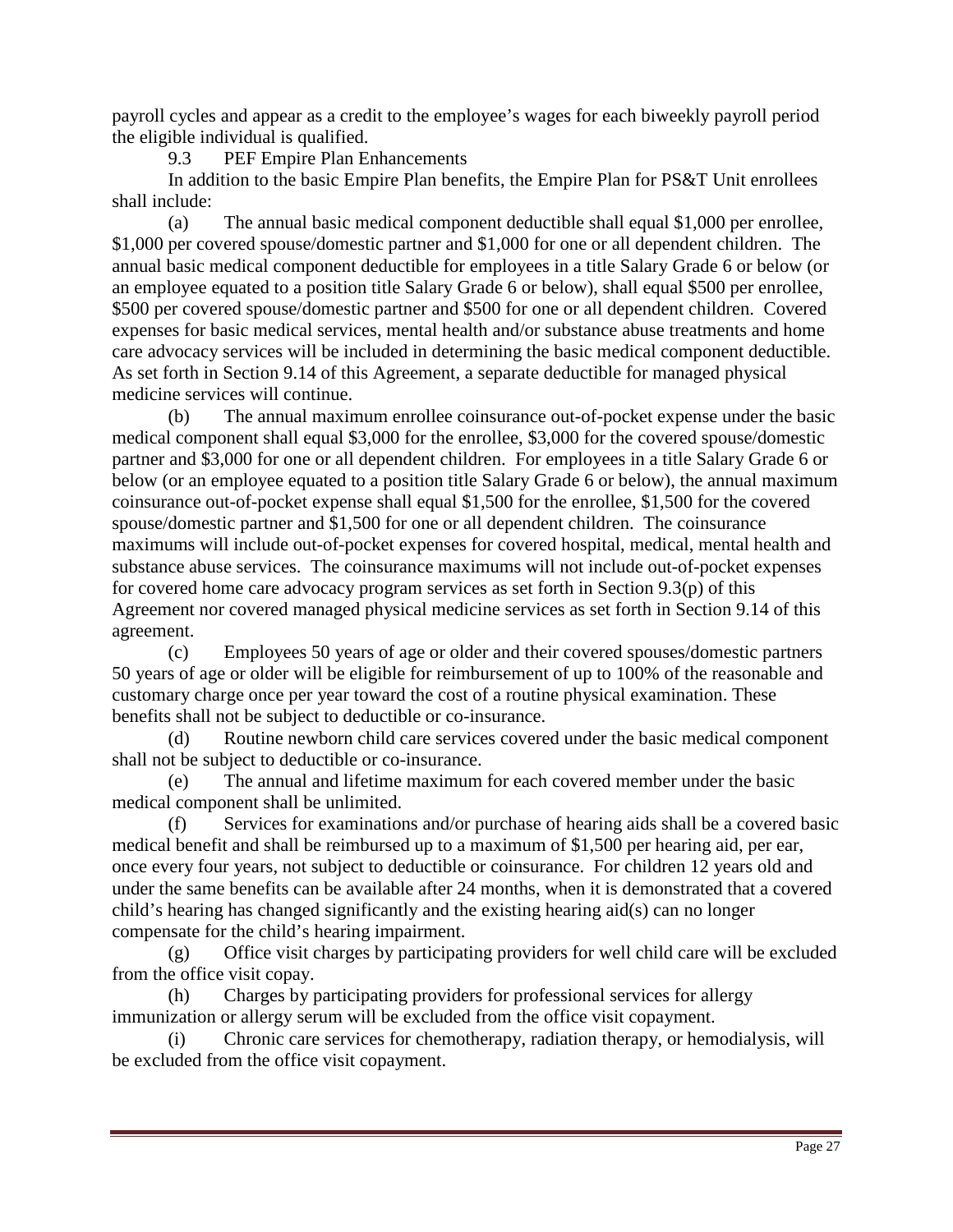(j) In the event that there is both an office visit charge and an office surgery charge by a participating provider in any single visit, the covered individual will be subject to a single copayment.

(k) Outpatient radiology services and diagnostic/laboratory services rendered during a single visit by the same participating provider will be subject to a single copayment.

(l) Routine pediatric care, including the cost of all oral and injectable substances for routine preventive pediatric immunizations, shall be a covered benefit under the Empire Plan participating provider component and the basic medical component.

(m) Influenza vaccine is included in the list of pediatric immunizations, subject to appropriate protocols, under the participating provider and basic medical components of the Empire Plan.

(n) Mastectomy bras prescribed by a physician, including replacements when it is functionally necessary to do so, shall be a covered benefit under the Empire Plan.

(o) The Pre-Tax Contribution Program will continue unless modified or exempted by the Federal Tax Code.

(p) The Home Care Advocacy Program (HCAP) will continue to provide services in the home for medically necessary private duty nursing, home infusion therapy and durable medical equipment under the participating provider component of the Empire Plan.

 Individuals who fail to have medically necessary designated HCAP services and supplies pre-certified by calling HCAP and/or individuals who use a non-network provider will receive reimbursement at 50 percent of the HCAP allowance for all services, equipment and supplies upon satisfying the basic medical annual deductible. In addition, the basic medical out-of-pocket maximum will not apply to HCAP designated services, equipment and supplies. All other HCAP non-network benefit provisions will remain.

 The HCAP program will provide coverage for one pair of diabetic shoes per year. Coverage will be provided as follows: individuals who use a network provider will receive a paid in full benefit up to a maximum of \$500 per year; individuals who use a non-network provider will receive reimbursement under the Basic Medical component of the Empire Plan, subject to deductible with the remainder paid at 75 percent of the HCAP network allowance up to a maximum of \$500 per year.

(q) The Empire Plan medical carrier will continue to have a network of prosthetic and orthotic providers. Prostheses or orthotics obtained through an approved prosthetic/orthotic network provider will be paid under the participating provider component of the Empire Plan, not subject to copayment. For prostheses or orthotics obtained other than through an approved prosthetic/orthotic network provider, reimbursement will be made under the basic medical component of the Empire Plan, subject to deductible and co-insurance.

(r) All professional component charges associated with ancillary services billed by the outpatient department of a hospital for emergency care for an accident or for sudden onset of an illness (medical emergency) will be a covered expense. Payment shall be made under the participating provider or the basic medical component of the Empire Plan, not subject to deductible or co-insurance, when such services are not otherwise included in the hospital facility charge covered by the hospital carrier.

(s) External mastectomy prostheses are a covered-in-full benefit, not subject to deductible or coinsurance. Coverage will be provided by the medical carrier as follows: Benefits are available for one single/double mastectomy prosthesis in a calendar year. Pre-certification through the Home Care Advocacy Program is required for any single external prosthesis costing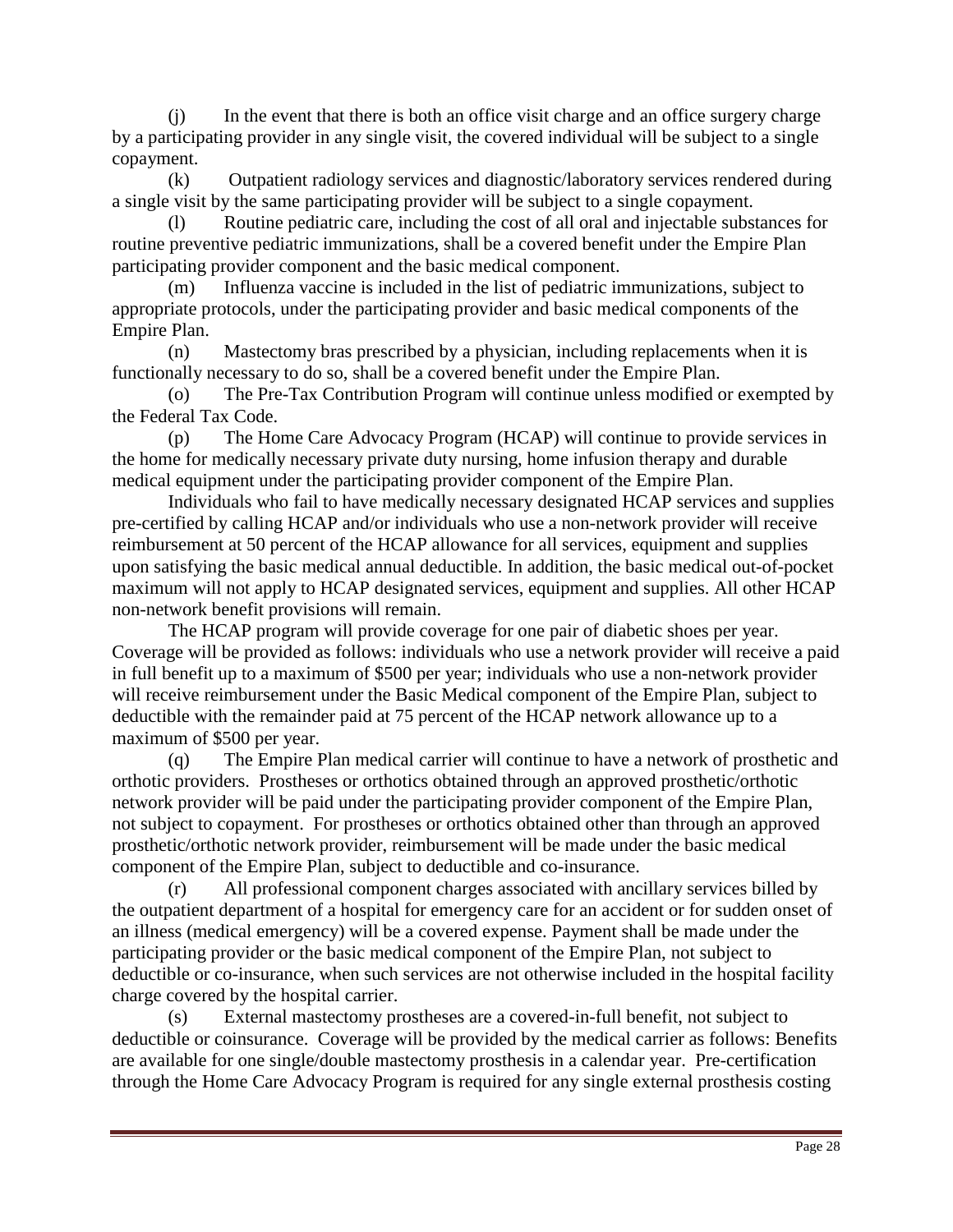\$1,000 or more. If a less expensive prosthesis can meet the individual's functional needs, benefits will be available for the most cost-effective alternative.

(t) The medical component of the Empire Plan shall include a voluntary 24 hour day/7 day week nurse-line feature to provide both clinical and benefit information through a tollfree phone number. The Joint Committee on Health Benefits will work with the State and Empire Plan carriers in the ongoing oversight of this benefit.

(u) The Empire Plan medical component shall include voluntary Disease Management Programs. Disease Management covers those illnesses identified to be chronic, high cost, impact quality of life, and rely considerably on the patient's compliance with treatment protocols. The current Disease Management Programs for Cardiovascular Disease Risk Reduction, Asthma, Congestive Heart Failure, Sleep Apnea, Depression, Chronic Obstructive Pulmonary Disease, Chronic Kidney Disease, Eating Disorders, Attention Deficit Hyperactivity Disorder and Diabetes will continue. The Disease Management Programs will provide benefits for nutritional services where clinically appropriate. The Joint Committee on Health Benefits will work with the State and Empire Plan carriers in the ongoing oversight of this benefit.

 (v) The cost of certain injectable adult immunizations shall be a covered expense, subject to copayment(s), if any, under the participating provider portion of the Empire Plan. As established by the 2010 Federal Patient Protection and Affordable Care Act, no copayment shall be required for the following immunizations: Influenza, Pneumococcal, Measles, Mumps, Rubella, Varicella, Tetanus, Diphtheria, Pertussis (Td/Tdap), Hepatitis A, Hepatitis B, Human Papilloma Virus (HPV for 19 – 26 year olds), Herpes Zoster (shingles for age 60 or older) and Meningococcal (meningitis). All adult immunizations shall be subject to protocols developed by the medical program carrier.

(w) The Empire Plan Basic Medical component will include a Basic Medical Provider Discount Program. This benefit is provided as a pilot program which will expire on December 31, 2012 unless extended by agreement of both parties.

(x) The basic medical program will provide paid in full benefits for prosthetic wigs subject to a lifetime maximum benefit of \$1,500.

(y) The Empire Plan medical carrier shall contract with Diabetes Education Centers accredited by the American Diabetes Education Recognition Program.

(z) Covered preventive care services as defined in the 2010 Federal Patient Protection and Affordable Care Act are paid in full (i.e., not subject to copayment) when received from a participating provider.

(aa) Licensed and certified nurse practitioners and convenience care clinics (also commonly referred to as "minute clinics" or "retail clinics") will be available as participating providers in the Empire Plan subject to the applicable participating provider copayment(s).

 9.4 The Voluntary Catastrophic Medical Case Management component of the Empire Plan's Benefits Management Program will continue. This voluntary program will review cases of catastrophic illness or injury, provide patients an opportunity for flexibility in Plan benefits, maximize rate of recovery, and maintain quality of care.

 9.5 There shall be a waiting period of fifty-six (56) days after employment before a new employee shall be eligible for enrollment under the State's Health Insurance Program, Dental Program and Vision Care Program.

 9.6 (a) The State Health Insurance Plan's regulations shall continue to stipulate that the term "employee" means any person in the service of the State as employer whose regular work schedule is at least half-time per biweekly payroll period.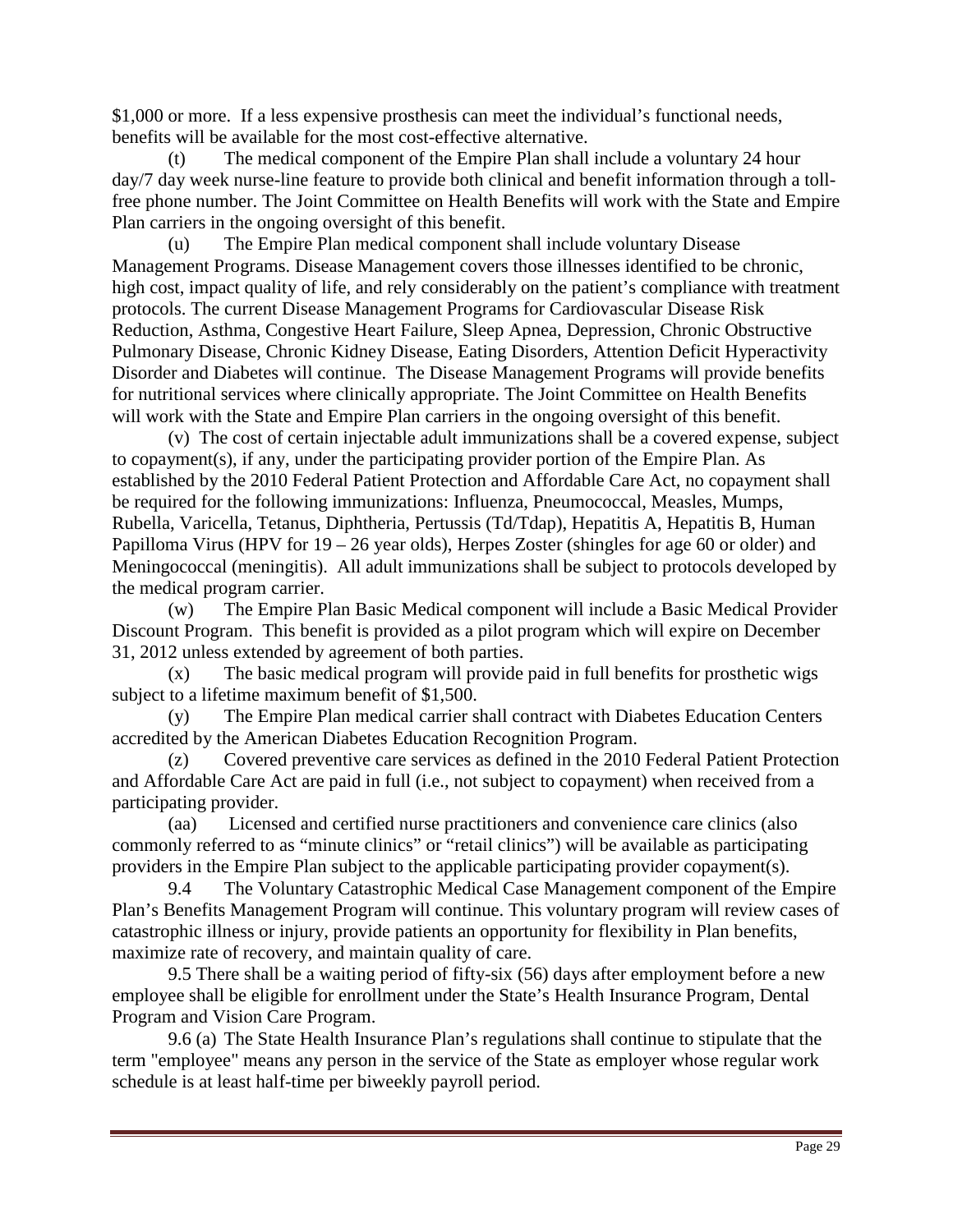(b) Employees eligible to enroll in the State Health Insurance Program may select individual or individual and dependent (family) coverage. Those eligible and enrolling for family coverage must provide the names of all eligible dependents to the Plan administrator in order for family coverage to become effective. Employees enrolling without eligible dependents, or those who choose not to enroll their eligible dependents, will be provided individual coverage.

(c) When more than one family member is eligible to enroll for coverage under the State's Health Insurance Program, there shall be no more than one individual and dependent enrollment permitted in any family unit.

 9.7 (a) Seasonal employees who are anticipated to be or who are continuously employed on at least a half-time basis for six months, shall be eligible for health insurance coverage subject to the provisions of this Agreement.

(b) Where the State establishes a seasonal position for six months or more, the appointee to that position shall not have his/her service intentionally broken solely for the purpose of rendering that employee ineligible for health insurance coverage.

(c) Should a seasonal employee, who attained health insurance coverage eligibility, leave the payroll and then be subsequently rehired, the employee shall retain eligibility for health insurance coverage upon rehire, provided the employee was not off the payroll more than three months. The employee may continue his/her health insurance on a full pay basis for the period of time he/she is off the payroll.

 9.8 Eligible employees in the State Health Insurance Plan may elect to participate in a federally qualified or State certified Health Maintenance Organization which has been approved to participate in the State Health Insurance Program by the Joint Committee on Health Benefits.

If more than one HMO services the same area, the Joint Committee on Health Benefits reserves the right to approve a contract with only one such organization.

 9.9 (a) Enrollees may change their health insurance option each year throughout the month of November, unless another period is mutually agreed upon by the State and the Joint Committee on Health Benefits. Changes between options will be permitted without regard to the enrollee's age or the number of previous transfers. If rate renewals are not available by the time of the option transfer period, then the option transfer period shall be extended to assure ample time for enrollees to transfer.

(b) The State shall provide health insurance comparison information to employees, through State agencies, prior to the beginning of an option transfer period. If the comparison information is delayed for any reason, the transfer period shall be extended for a minimum of 30 calendar days beyond the date the information is distributed to the agencies. Employees transferring plans during a scheduled period but prior to the provision of the comparison data, may elect to further alter or rescind his/her health plan transfer during the remainder of the option transfer period.

 9.10 (a) Continued health insurance coverage will be provided for the unremarried spouse or domestic partner who has not acquired another domestic partner and other eligible dependents of employees who die in State service under circumstances for which they are eligible for the accidental death benefit or for weekly cash workers' compensation benefits under the conditions prescribed in Section 165 of the Civil Service Law.

 (b) If an employee is granted a service-connected disability retirement by a retirement or pension plan or system administered and operated by the State of New York, the State will continue the health insurance of that employee on the same basis as any other retiring employee, regardless of the duration of the employee's service with the State.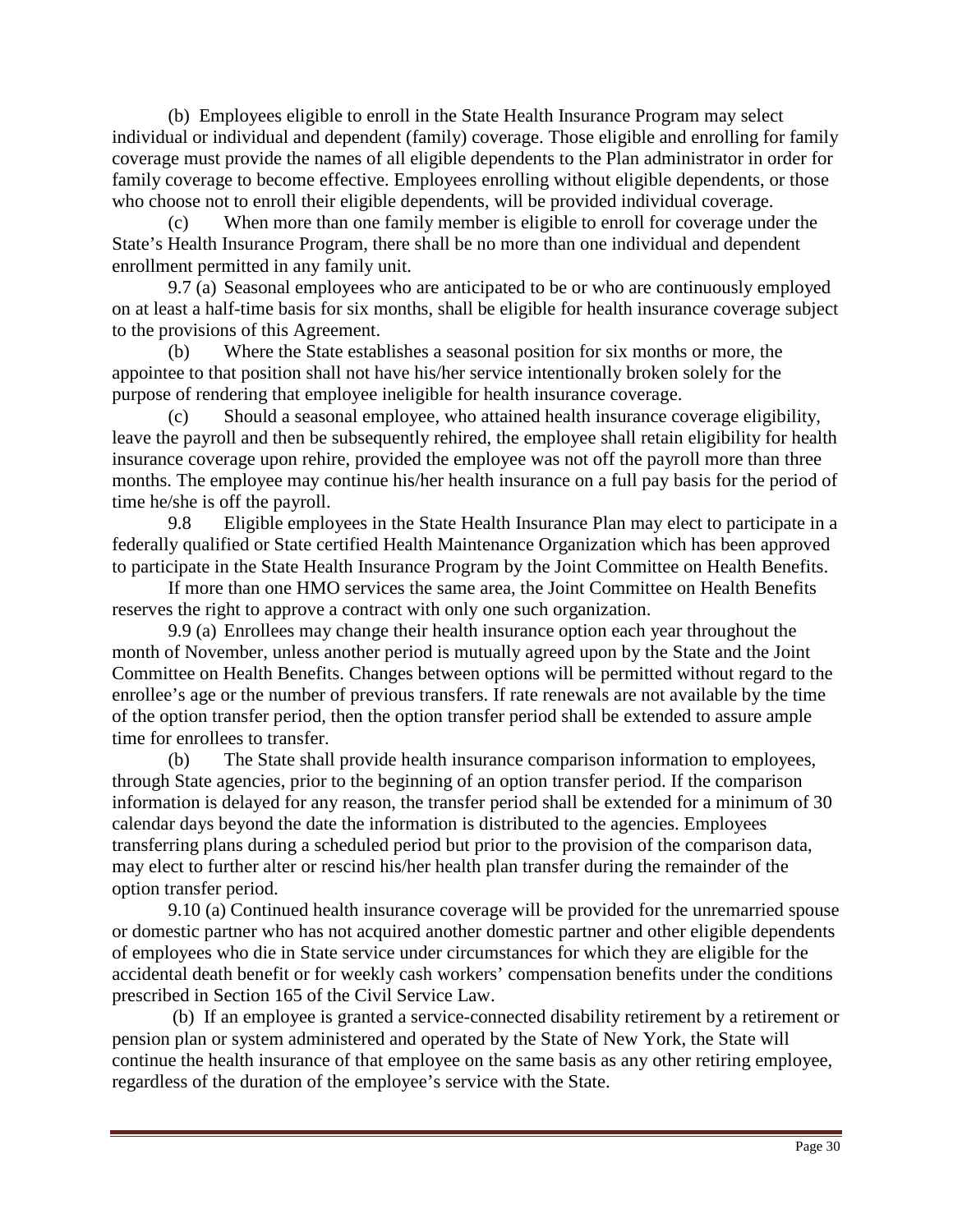(c) Pursuant to the 2010 Federal Patient Protection and Affordable Care Act, dependents up to age 26 shall be eligible for health insurance, including prescription drug benefits.

 (d) Covered dependent students shall be provided with dental and vision benefits, including a three-month extended benefit period upon completion of each semester of study. The benefit extension will begin on the first day of the month following the month in which dependent student coverage would otherwise end and will last for three months or until such time as eligibility would otherwise be lost under existing plan rules.

 (e) Covered dependents of employees who are activated for military duty as a result of an action declared by the President of the United States or Congress shall continue health insurance coverage with no employee contribution for a period not to exceed 12 months from the date of activation, less any period the employee remains in full pay status. Contribution-free health insurance coverage will end at such time as the employee's active duty is terminated or the employee returns to State employment, whichever occurs first.

 9.11 A permanent full-time employee, who loses employment as a result of the abolition of a position on or after April 1, 1977, shall continue to be covered under the State Health Insurance Plan at the same contribution rate as an active employee for one year following such layoff or until re-employment by the State or employment by another employer, whichever first occurs.

 9.12 (a) The unremarried spouse or domestic partner who has not acquired another domestic partner and otherwise eligible dependent children of an employee, who retires after April 1, 1979 with 10 or more years of active State service and subsequently dies, shall be permitted to continue coverage in the Health Insurance Program with payment at the same contribution rates as required of active employees for the same coverage.

 (b) The unremarried spouse or domestic partner who has not acquired another domestic partner and otherwise eligible dependent children of an active employee, who dies after April 1, 1979 and who, at the date of death, was vested in the Employees' Retirement System, had 10 or more years of benefits eligible service, who was at least 45 years of age and was within 10 years of the minimum retirement age shall be permitted to continue coverage in the Health Insurance Program with payment at the same contribution rates as required of active employees for the same coverage.

 9.13 (a) Employees on the payroll and covered by the State Health Insurance Program have the right to retain health insurance coverage after retirement, upon the completion of ten years of benefits-eligible service.

 (b) Prior to the expiration of this contract, PEF and the State, through the Joint Committee process, shall develop a proposal to modify the manner in which employer contributions to retiree premiums are calculated in order to recognize and underscore the value of the services rendered to the State by its long-term employees.

 (c) An employee who is eligible to continue health insurance coverage upon retirement and who is entitled to a sick leave credit to be used to defray any employee contribution toward the cost of the premium, may elect an alternative method of applying the basic monthly value of the sick leave credit. The basic monthly value of the sick leave credit shall be calculated according to the procedures in use on April 1, 2011, based on the New York State Employees' Retirement System life expectancy actuarial tables in effect on December 1, 2011.

Employees selecting the basic sick leave credit may elect to apply up to 100 percent of the calculated basic monthly value of the credit toward defraying the required contribution to the monthly premium during their own lifetime. If employees who elect that method predecease their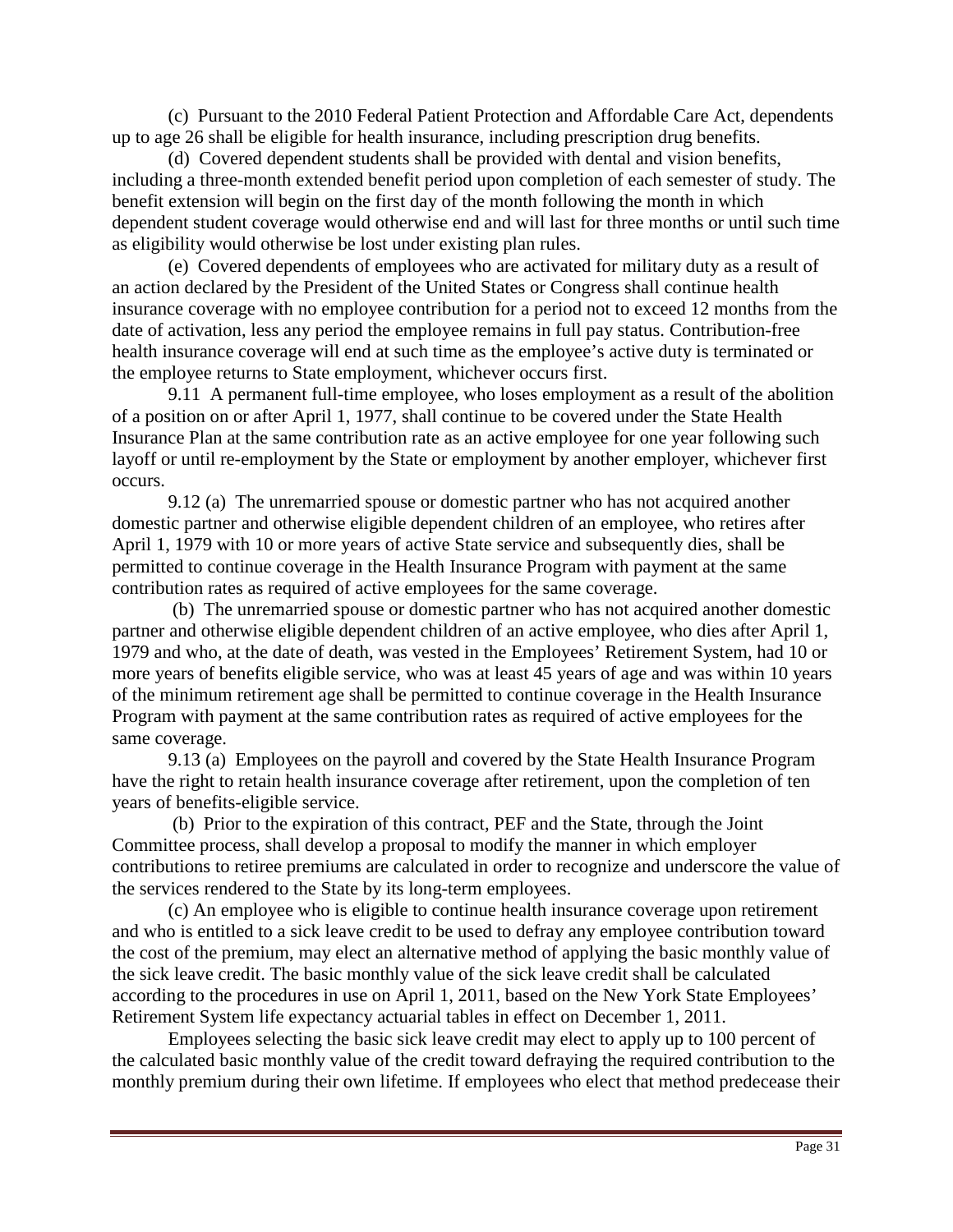eligible covered dependents, the dependents may, if eligible, continue to be covered, but must pay the applicable dependent survivor share of the premium.

Employees selecting the alternative method may elect to apply only up to 70 percent of the calculated basic monthly value of the credit toward the monthly premium during their own lifetime. Upon the death of the employee, however, any eligible surviving dependents may also apply up to 70 percent of the basic monthly value of the sick leave credit toward the dependent survivor share of the monthly premium for the duration of the dependents' eligibility. The State has the right to make prospective changes to the percentage of credit to be available under this alternative method for future retirees as required to maintain the cost neutrality of this feature of the Plan.

The selection of the method of sick leave credit application must be made at the time of retirement, and is irrevocable. In the absence of a selection by the employee, the basic method shall be applied.

 (d) An employee retiring from State service may delay commencement or suspend his/her retiree health coverage and the use of the employee's sick leave conversion credits indefinitely, provided that the employee applies for the delay or suspension, and furnishes proof of continued coverage under the health care plan of the employee's spouse or domestic partner, or from post retirement employment.

(e) Eligible enrollees who opt-out of NYSHIP coverage pursuant to section 9.2(j) of this Article shall be deemed to be "enrolled" in NYSHIP for the sole purpose of eligibility for retiree health insurance coverage.

 9.14 The Empire Plan's medical care component will continue to offer a comprehensive managed care network benefit for the provision of medically necessary physical medicine services, including physical therapy and chiropractic treatments. Authorized network care will be available, subject only to the Plan's participating provider office visit copayment(s). Unauthorized medically necessary care, at enrollee choice, will also be available, subject to a \$250 annual deductible and a maximum payment of 50 percent of the network allowance for the service(s) provided. Deductible/co-insurance payments will not be applicable to the Plan's annual basic medical deductible/co-insurance maximums.

 9.15 Domestic Partners who meet the definition of a partner and can provide acceptable proofs of financial interdependence as outlined in the Affidavit of Domestic Partnership and Affidavit of Financial Interdependence shall continue to be eligible for health care coverage.

9.16 Joint Committee on Health Benefits

(a) The State and PEF agree to continue the Joint Committee on Health Benefits.

(b) The Joint Committee on Health Benefits shall meet within 14 days after a request to meet has been made by either side.

(c) The Joint Committee shall work with appropriate State agencies to review and oversee the various health plans available to employees represented by PEF.

(d) The Joint Committee on Health Benefits shall work with appropriate State agencies to monitor future employer and employee health plan cost adjustments.

(e) The Joint Committee shall be provided with each carrier rate renewal request upon submission and be briefed in detail periodically on the status of the development of each rate renewal.

(f) The State shall require that the insurance carriers for the State Health Insurance Plan submit claims and experience data reports directly to the Joint Committee on Health Benefits in the format and with such frequency as the Committee shall determine.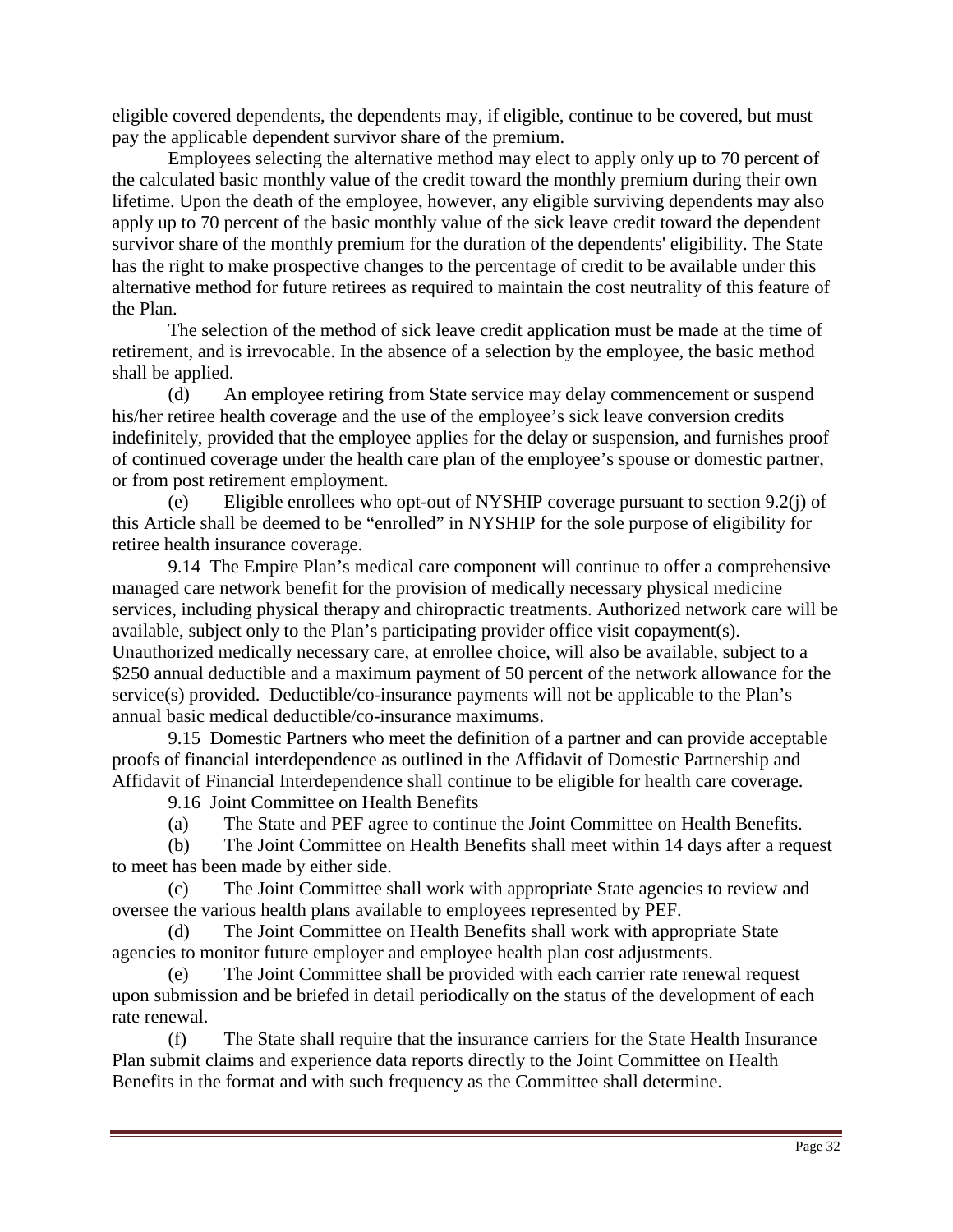(g) The State shall provide to the PEF designees to the Joint Committee, a quarterly summary of hospital carrier paid claims (number of charges, amount of covered expenses and amount of benefits) by type of service for PS&T Unit enrollees and New York State Actives; New York State Empire Plan Medical Carrier and Prescription Drug Program paid claims (number of charges, amount of covered expenses and amount of benefits) by type of service for PS&T Unit enrollees and New York State Actives; number of enrollees, spouses or domestic partners, and dependents for PS&T Unit enrollees and New York State Actives.

(h) The Joint Committee on Health Benefits shall work with appropriate State agencies in an ongoing review of the Medical Flexible Spending Account. The Joint Committee will work with the State to implement a direct debit vehicle to be utilized under the Medical Flexible Spending Account.

(i) The Joint Committee on Health Benefits shall work with appropriate State agencies to review the impact of coverage for adult immunizations in the Empire Plan, and to consider additions to the list of immunizations.

(j) The Joint Committee on Health Benefits shall work with appropriate State agencies to make mutually agreed upon changes in the Plan benefit structure through such initiatives and activities as:

1. The annual HMO Review Process;

 2. The ongoing review of the Managed Mental Health and Substance Abuse Care Program;

 3. Ongoing review of the Benefits Management Program and an annual review of the list of procedures requiring Prospective Procedure Review;

4. Ongoing review of the Managed Physical Medicine Program;

 5. The Joint Committee on Health Benefits will work with the State and Empire Plan hospital and medical carriers on the ongoing review of the Empire Plan hospital network and the network of participating providers.

 6. The development and implementation of a program that will allow enrollees to obtain Laser Vision Correction services at discounted enrollee-pay-all fees through a network of providers.

 7. Ongoing review of Prospective Procedure Review (PPR) requirements and role/responsibility of medical providers in PPR process; The JCHB and the State will evaluate the current pre-notification of radiology services and review the viability and cost effectiveness of implementing a pre-authorization program for such services and for non-urgent/non-emergent cardiologic procedures and testing.

8. Ongoing review of the Infertility Centers of Excellence program;

 9. Review of the program to provide an annual vision care benefit for enrollees who demonstrate a vision loss resulting from a medical condition;

 10. In cooperation with the New York State Health Insurance Program (NYSHIP) management, attempt to develop a "report card" which will include objective quality data to assist employees in selecting the health benefit plan that best meets the needs of the employees and their dependents.

 11. The Joint Committee on Health Benefits will review the impact of Domestic Partner coverage under the New York State Health Insurance Program (NYSHIP), including the appropriateness of the existing waiting periods.

 12. The Joint Committee on Health Benefits will review the utilization of durable medical equipment provided by the Home Care Advocacy Program.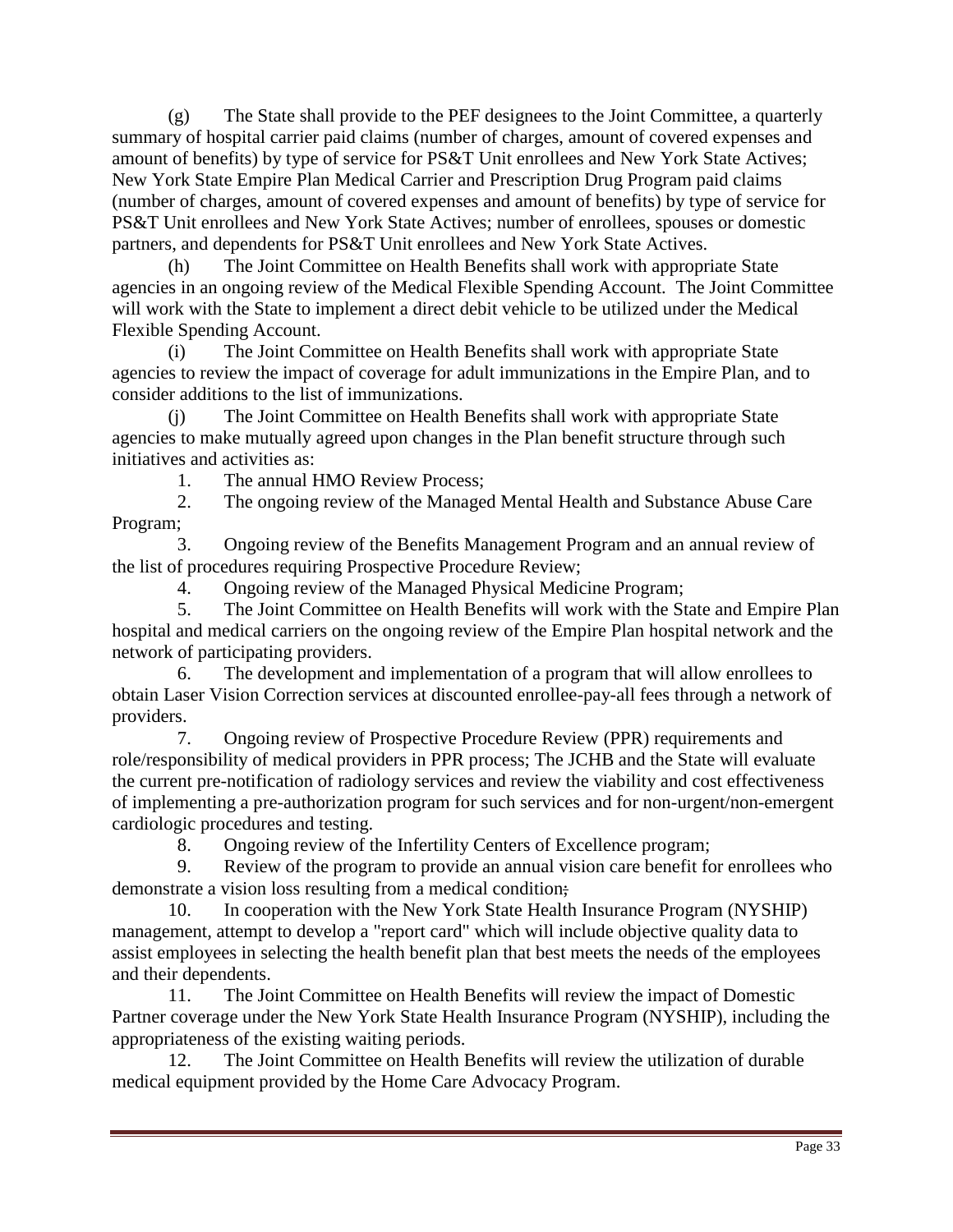13. The Joint Committee on Health Benefits will work with the State and medical carrier to develop an enhanced network of urgent care facilities.

 14. The Joint Committee on Health Benefits will meet and confer with the State regarding evaluation of a transition of dental coverage to the GHI Preferred Plus Program.

 15. The Joint Committee on Health Benefits will work with the State and Empire Plan carriers in the on-going oversight of the Centers of Excellence and Disease Management Programs.

 16. The Joint Committee on Health Benefits will explore the possibility of a copayment waiver program for office visits and prescription drugs when related to chronic conditions.

 17. The Joint Committee on Health Benefits will work with the State to establish a Health Risk Assessment Program and implement a voluntary, incentivized program as well as to develop educational endeavors to influence healthy lifestyles.

 18. The Joint Committee on Health Benefits will work with the State and Empire Plan medical carrier to implement, oversee and monitor reasonable access to primary care physicians and core provider specialists under the Participating Provider Guaranteed Access Program. Once implemented, there will be no change to the access standards unless jointly agreed to by PEF and the State.

 19. The Joint Committee on Health Benefits will work with the State to implement and oversee a bariatric surgery management program. Nutritional counseling will be available when clinically appropriate.

 20. The Joint Committee on Health Benefits will work with the State to implement and oversee a Healthy Back Disease Management Program.

(k) The PEF Joint Committee on Health Benefits will work with the State to conduct an extensive analysis of the current New York State Health Insurance Program (NYSHIP) prescription drug benefit designs (Empire Plan and HMOs) and associated costs.

(l) If an Alternative Prescription Drug Program is offered for Empire Plan enrollees, the appropriate steps will be taken to offer such program to PEF represented employees, if found advantageous and feasible, for members on a voluntary basis.

(m) The State shall seek appropriations of funds by the Legislature in the amount of \$520,200 for fiscal year 2015-2016 to support Committee initiatives and to carry out the administrative responsibilities of the Joint Committee during the term of this Agreement.

 9.17 The program for managed care of mental health services and alcohol and other substance abuse treatment shall continue. The Joint Committee on Health Benefits will work with the State on the ongoing review of this program.

 The Empire Plan shall continue to provide comprehensive coverage for medically necessary mental health and substance abuse treatment services through a managed care network of preferred mental health and substance abuse care providers. The providers will be included in all lists of Empire Plan providers, including on-line directories. In addition to the in-network care, limited non-network care will be available. Benefits shall be as follows:

#### IN-NETWORK BENEFIT

Mental Health Coverage

- Paid-in-full medically necessary hospitalization services and inpatient physician charges when provided by or arranged through the network;
- Outpatient care provided by or arranged through the network will be covered subject to a \$20 per visit copay.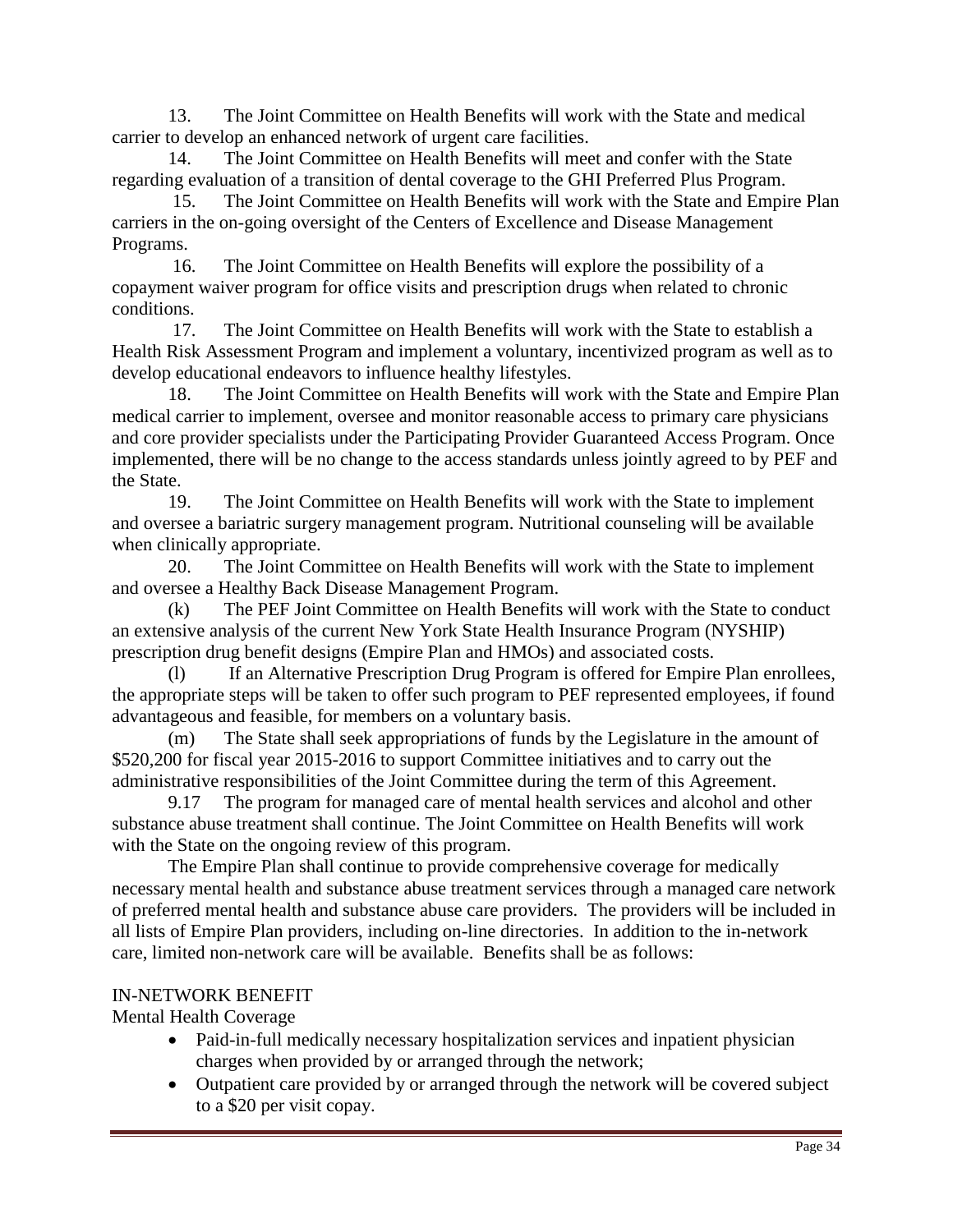• Up to three visits for crisis intervention provided by, or arranged through, the network will be covered without copay.

Alcohol and Other Substance Abuse Coverage

- Paid-in-full medically necessary care for hospitalization or alcohol/substance abuse facilities when provided by or arranged through the network;
- Outpatient care provided by or arranged through the network will be subject to the participating provider office visit copay.

#### NON-NETWORK BENEFIT

Medically necessary care rendered outside of the network will be subject to the following provisions:

• Non-network coverage for mental health and substance abuse treatment is subject to the same deductibles and coinsurance maximums as the non-network Hospital and Basic Medical coverages.

 Covered expenses for non-network mental health and substance abuse treatment will be included in the combined deductible and combined coinsurance maximum as set forth in section 9.3(a) and (b) of this Article.

 9.18 Appropriate descriptive material relating to any changes in benefits as a result of this Agreement shall be distributed to each State agency for internal distribution to enrollees prior to the effective date of the change in benefit. The State shall also take all steps necessary to provide revised health insurance booklets to every enrollee as soon as practically possible.

 9.19 The State shall provide toll-free telephone service at the Department of Civil Service Health Insurance Section for information and assistance to employees and dependents on health insurance matters.

 9.20 (a) A permanent full-time employee who is removed from the payroll due to an accepted work related injury or occupational condition shall remain covered under the State Health Insurance Plan and shall be treated as described in Section 13.3(h) of this Agreement.

 (b) A permanent full-time employee who is removed from the payroll due to a controverted work related injury or occupational condition will have the right to apply for a health insurance premium waiver. The appropriate agency will be responsible to inform the employee of his/her right to apply for the waiver prior to the employee meeting the eligibility requirements for the waiver of premium.

 9.21 The confidentiality of individual subscriber claims shall not be violated. Except as required to conduct financial and claims processing audits of carriers and coordination of benefit provisions, specific individual claims data, reports or summaries shall not be released by the carrier to any party without the written consent of the individual, insured employee or covered dependent.

 9.22 Eligible PS&T Unit employees enrolled in the Empire Plan will be provided with prescription drug coverage through the Empire Plan Prescription Drug Program. The benefits provided shall consist of the following:

The Prescription Drug Program will cover medically necessary drugs requiring a physician's prescription and dispensed by a licensed pharmacist.

 Mandatory Generic Substitution will be required for all brand-name multi-source prescription drugs (a brand-name drug with a generic equivalent) covered by the Prescription Drug Program.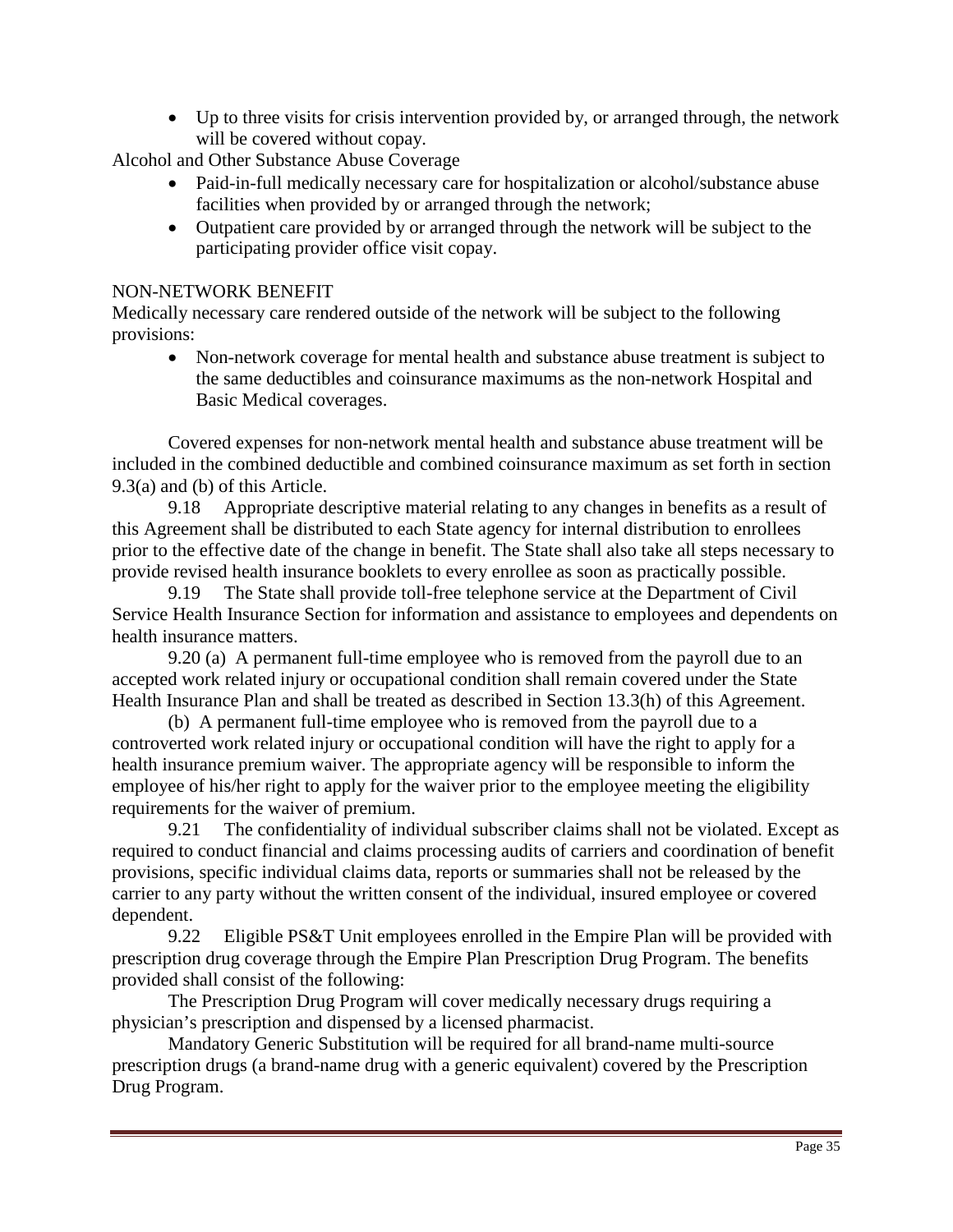When a brand-name multi-source drug is dispensed, the Program will reimburse the pharmacy (or enrollee) for the cost of the drug's generic equivalent. The enrollee is responsible for the cost difference between the brand-name drug and its generic equivalent, plus the copayment. The enrollee is responsible for the cost difference between the non-preferred brand name drug and its generic equivalent, plus the copayment for the non-preferred brand name drug.

- The copayment for up to a 30 day supply at either the retail or mail service pharmacy will be \$5 for generic/Level One drugs, \$25 for preferred brand/Level Two drugs and \$45 for non-preferred brand/Level Three drugs.
- The copayment for a 31 to 90 day supply at the retail pharmacy will be \$10 for generic/Level One drugs, \$50 for preferred brand/Level Two drugs and \$90 for nonpreferred brand/Level Three drugs.
- The copayment for a 31 to 90 day supply at the mail service pharmacy will be \$5 for generic/Level One drugs, \$50 for preferred brand/Level Two drugs and \$90 for nonpreferred brand/Level Three drugs.

 Prescription drugs will be dispensed through either the preferred provider community pharmacy network (retail pharmacy), or the mail service pharmacy.

 Coverage will be provided under the Empire Plan Prescription Drug Program for prescription vitamins, contraceptive drugs, and contraceptive devices purchased at a pharmacy.

 "New to You" prescriptions will require two 30 day fills at a retail pharmacy prior to being able to obtain a 90 day fill through either a retail or mail pharmacy.

 9.23 Eligible PS&T Unit employees enrolled in a Health Maintenance Organization participating in the State Health Insurance Plan will be provided with prescription drug coverage through the HMO in which they are enrolled.

9.24 Eligible PS&T Unit employees will be provided with Dental Plan coverage at the same level of benefits in effect on April 1, 2015.

 9.25 (a) Eligible PS&T Unit employees will be provided with the PEF Vision Care Plan at the same level of benefits, including Occupational Vision coverage, in effect on April 1, 2015. Eligible employees and dependents will have 90 days from the date of the vision exam to purchase eyewear from a participating provider.

 (b) Covered dependents under 19 years of age shall be eligible to receive vision care benefits once in any 12-month period.

(c) Under the Medical Exception Program, an individual with a medical condition that may impact vision refraction shall, if referred by his or her physician caring for that condition, qualify for an annual examination of their vision. If new lenses are required due to vision changes resulting from a medical condition for which the individual is under the care of a physician, new lenses and, if appropriate, new frames, shall be available sooner than once every 24 months, but not sooner than 12 months from the last use of vision care benefits, upon written documentation that the medical condition has caused a vision loss that requires a new prescription. Documentation of the vision loss must be provided in writing each time a new prescription is needed sooner than the standard 24-month interval. An individual who requires new lenses due to vision changes resulting from a medical condition, and who otherwise qualifies for Occupational Vision coverage, will be eligible to receive Occupational Vision benefits in accordance with the terms and conditions contained in this paragraph. The Joint Committee on Health Benefits shall work with the Vision Care Plan vendor to establish and confirm the eligibility rules and application procedures for this vision care enhancement.

 (d) The State will continue to provide access to a network of providers to obtain Laser Vision Correction services at discounted enrollee-pay-all fees.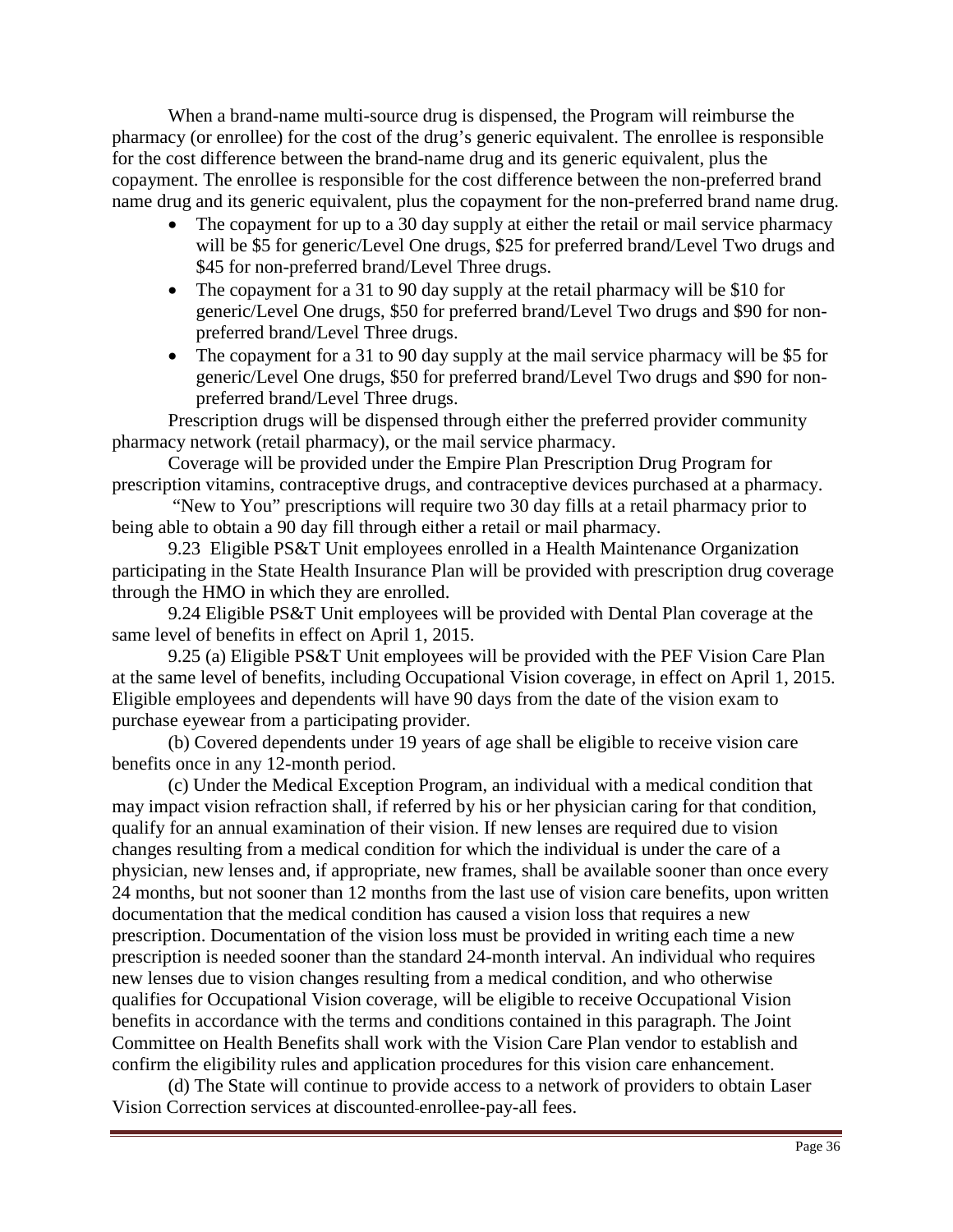9.26 The Medical Flexible Spending Account (MFSA) shall continue. The PEF Joint Committee on Health Benefits shall work with the State in the ongoing review of the MFSA. Eligible expenses under the MFSA will include over-the-counter medications according to guidelines developed by the MFSA Administrator.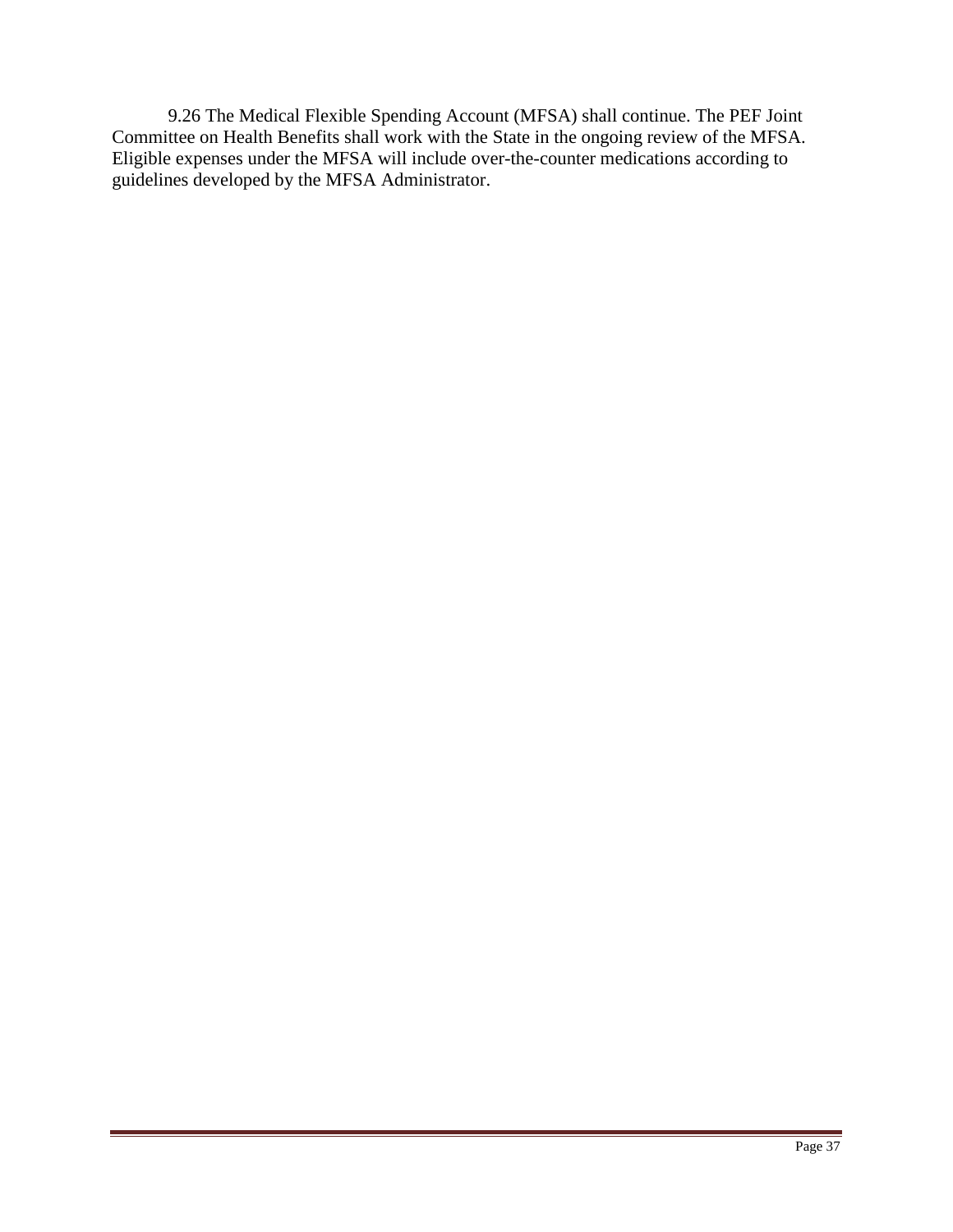# **— ARTICLE 10 — EMPLOYEE ASSISTANCE PROGRAM/WORK-LIFE SERVICES**

 10.1 In recognition of the mutual advantage to the employees and the employer inherent in an Employee Assistance Program, the State shall prepare, secure introduction and recommend passage by the Legislature of such legislation as may be appropriate and necessary to obtain appropriations of \$443,210 for Fiscal Year 2015-2016 to achieve the goals of the Employee Assistance Program.

 10.2 A joint labor/management advisory body, which recognizes the need for combined representation of all employee negotiating units and the State will monitor and evaluate the Employee Assistance Program and other work-life services.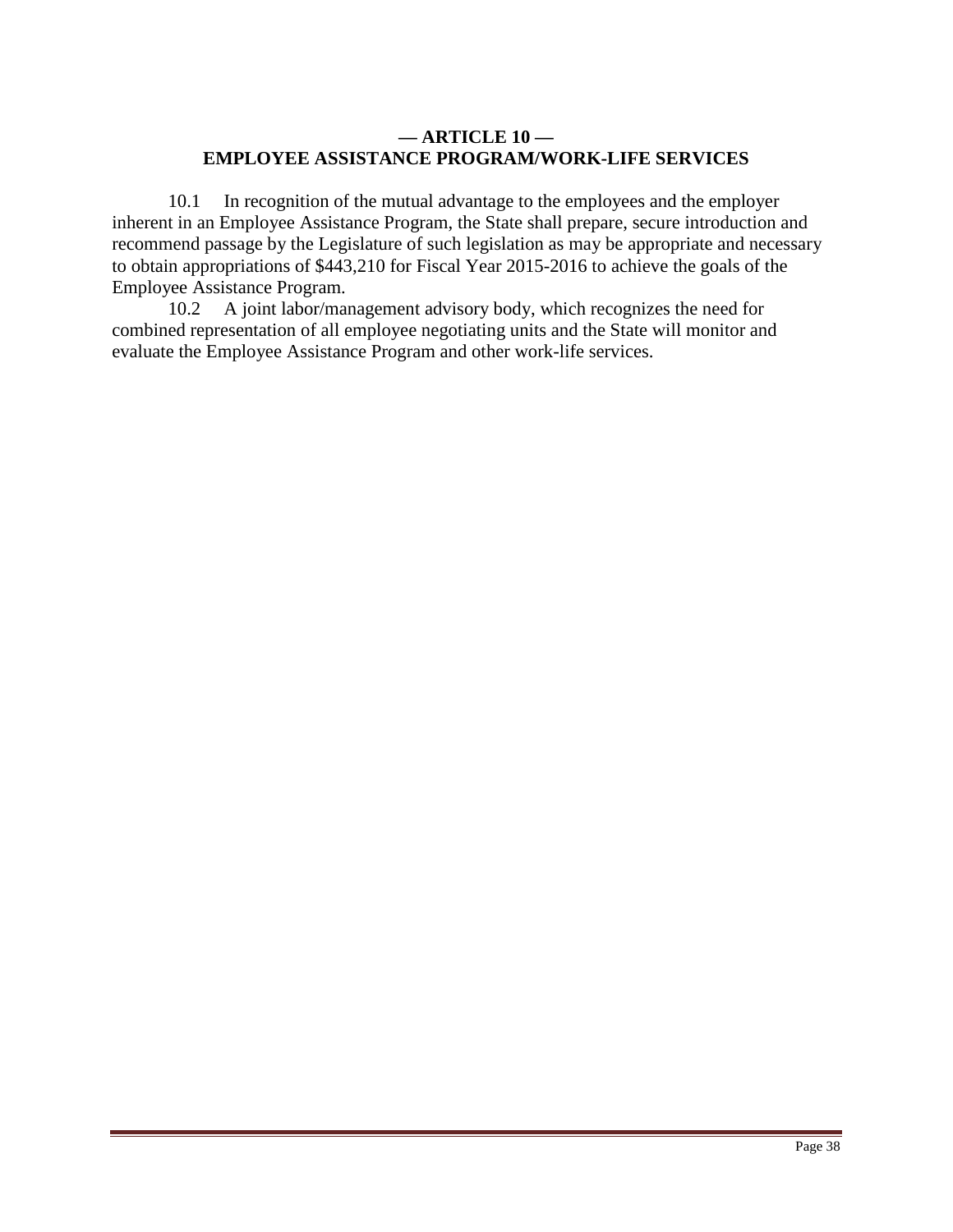# **— ARTICLE 11 — ACCIDENTAL DEATH BENEFIT**

 11.1 In the event an employee dies subsequent to the effective date of this Agreement as the result of an accidental on-the-job injury and a death benefit is paid pursuant to the Workers' Compensation Law, the State shall pay a death benefit in the amount of \$50,000 to the employee's surviving spouse and children to whom the Workers' Compensation Accidental Death Benefit is paid and in the same proportion as the Workers' Compensation Accidental Death Benefit is paid, however, in the event that the Workers' Compensation Accidental Death Benefit is paid to the deceased employee's estate, the State shall pay this death benefit to the employee's estate.

 11.2 Children of an employee who received an Accidental Death Benefit paid by the State under the terms of Section 11.1 above, and who thereafter enroll in and attend any college or other unit of the State University of New York, or an accredited private college or university within New York State, shall receive from the State a payment equal to the amount of the tuition cost (up to a maximum of the cost of tuition for the corresponding semester at the State University) for each semester they are enrolled and in attendance at such college or other unit.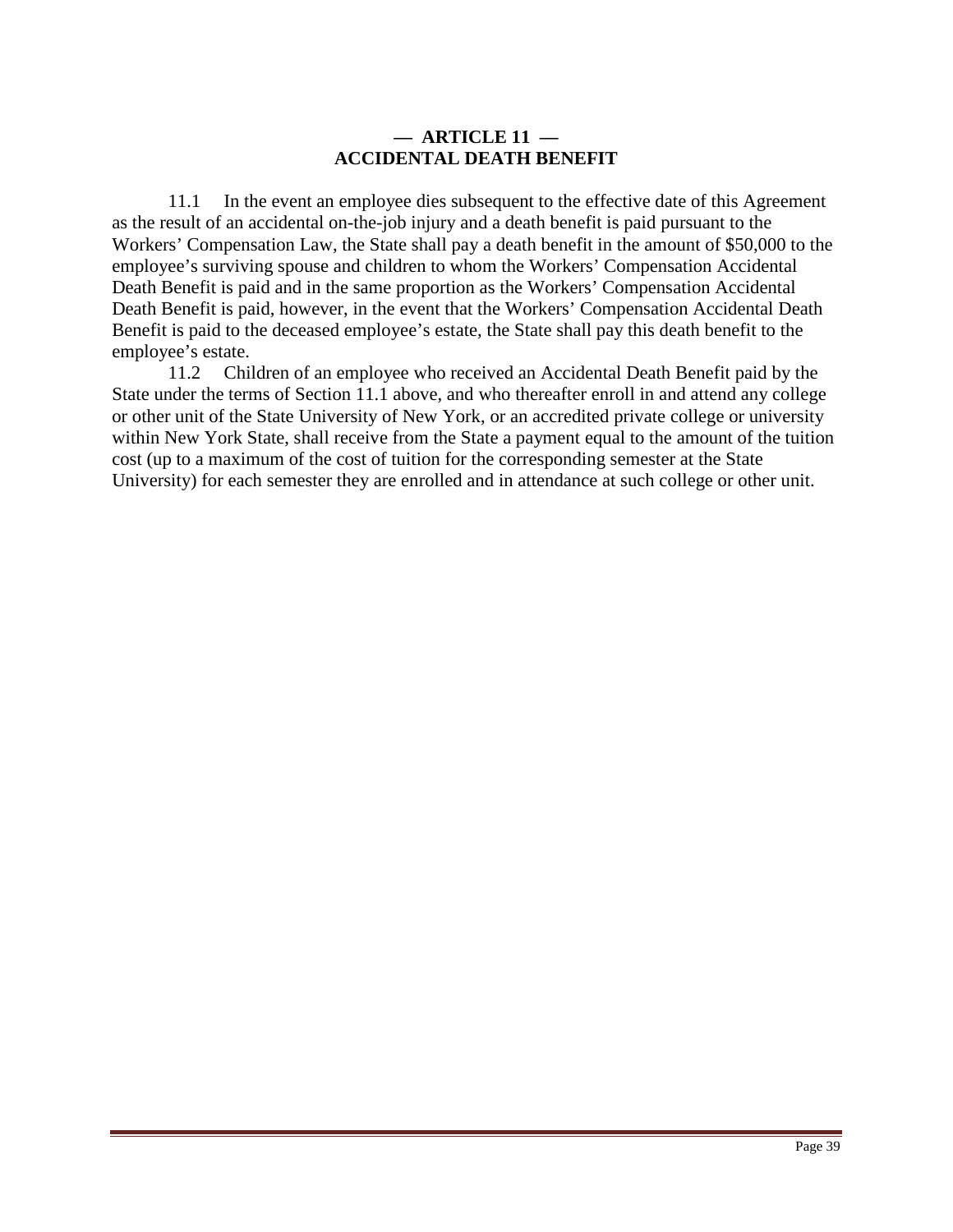# **— ARTICLE 12 — ATTENDANCE AND LEAVE**

12.1 Holiday Observance

(a) An employee who is entitled to time off with pay on days observed as holidays by the State as an employer shall be granted compensatory time off when any such holiday falls on a Saturday, provided, however, that employees scheduled or directed to work on any such Saturday may receive additional compensation in lieu of such compensatory time off in accordance with Section 7.8 of this Agreement. The State may designate a day to be observed as a holiday in lieu of such holiday which falls on Saturday.

(b) The following holidays will be observed by all employees within this unit eligible to observe holidays unless otherwise specified by mutual agreement between the parties:

- 1. New Year's Day 7. Columbus Day
- 2. Lincoln's Birthday 8. Veterans' Day
- 3. Washington's Birthday 9. Thanksgiving Day
- 
- 5. Independence Day 11. Election Day
- 
- 
- 4. Memorial Day 10. Christmas Day
	-
- 6. Labor Day 12. Martin Luther King Day

(c) When December 25 and January 1 fall on Sundays and are observed as State holidays on the following Mondays, employees whose work schedule includes December 25 and/or January 1 shall observe the holiday on those dates, or if required to work, may receive additional compensation or compensatory time off in accordance with Section 7.8 of this Agreement. In such event, for these employees, December 26 and January 2 will not be considered holidays.

(d) The State, at its option, may designate up to two floating holidays in each contract year (April-March) in lieu of two of the holidays set forth in Article 12.1(b), such that employees shall have the opportunity to select, on an individual basis, the dates upon which such floating holidays will be observed by them, consistent with the reasonable operating needs of the State. The State's designation of the holidays to be floated shall be announced in April of the contract year. Employees shall be credited with up to 7½ or 8 hours of floating holiday leave credits as appropriate. If an employee's basic work week changes from 37½ hours to 40 hours, or 40 to 37½ hours, any floating holiday leave credit balance will be adjusted to reflect the new workweek. Floating holiday leave credits may be used in such units of time as the appointing authority may approve, but the appointing authority shall not require that floating holiday leave credits be used in units greater than one-quarter hour. This provision shall not supersede any local arrangements which provide for liquidation in smaller units of time.

12.2 Determination of Holiday Shifts

 For purposes of determining the holiday shift when the work shift spans two (2) calendar days, the holiday shift shall be that shift which begins 11:00 p.m. or later on the day before the holiday. A shift which begins 11:00 p.m. or later on the holiday itself shall not be considered to be the holiday for purposes of this Article.

12.3 Holiday Accrual

 Compensatory time off in lieu of holidays earned after the effective date of this Agreement shall be recorded in a leave category to be known as Holiday Leave.

12.4 Vacation Credit Accumulation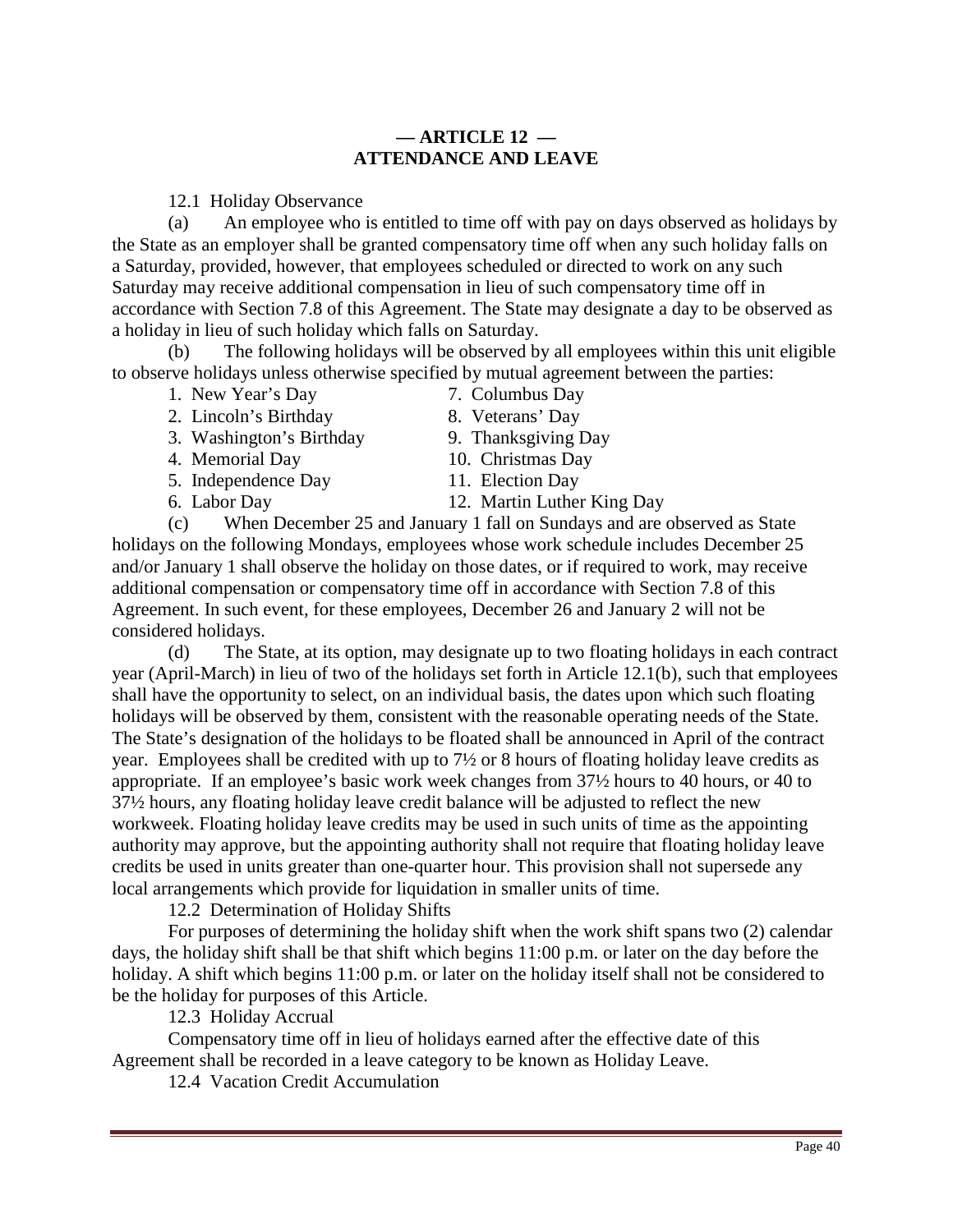(a) Effective April 1, 1995, annual leave shall be credited in accordance with the New York State Attendance Rules.

(b) Vacation credits may be accumulated up to 40 days; provided, however, that in the event of death, retirement or separation from service, an employee compensated in cash for the accrued and unused accumulation may only be so compensated for a maximum of 30 days.

(c) An employee's vacation credit accumulation may exceed the maximum, provided, however, that the employee's balance of vacation credits may not exceed 40 days on April 1 of any year.

12.5 Additional Vacation Credit

(a) The State agrees to grant employees having 20 or more years of continuous State service and who are entitled to earn and accumulate vacation credits additional vacation credit as follows:

| Completed Years of | <b>Additional Vacation</b> |
|--------------------|----------------------------|
| Continuous Service | Credit                     |
| 20 to 24           | 1 day                      |
| 25 to 29           | 2 days                     |
| 30 to 34           | 3 days                     |
| 35 or more         | 4 days                     |

(b) Eligible employees shall receive additional vacation credit on the date on which they would normally be credited with additional vacation in accordance with the above schedule and shall thereafter be eligible for additional vacation credit upon the completion of each additional 12 months of continuous State service. Continuous State service for the purpose of this section shall mean uninterrupted State service, in pay status, as an employee. A leave of absence without pay, or a resignation followed by reinstatement or reemployment in State service within one year following such resignation, shall not constitute an interruption of continuous State service for the purposes of this section; provided, however, that leave without pay for more than six months or a period of more than six months between resignation and reinstatement or reappointment, during which the employee is not in State service, shall not be counted in determining eligibility for additional vacation credits under this provision.

(c) Nothing contained herein shall be construed to provide for the granting of additional vacation retroactively for periods of service prior to the effective date of this Agreement.

12.6 Vacation Scheduling

(a) Assignment of vacation time off shall be made at the times desired by an employee to the extent practicable in light of needs of the department or institution involved to provide the service it is charged to provide. In the event that more employees request the same vacation time off than can be reasonably spared for operating reasons, vacation time off will be granted in accordance with Article 25.

(b) In lieu of scheduling vacation in order of seniority as provided above, departments, agencies, or institutions may, by mutual agreement with PEF, provide that in the event some employees have accumulated vacation credits in excess of 35 days, these employees shall be given preference on requested assignment of vacation time off.

(c) To assist in the scheduling of such vacation time off, departments, agencies, institutions or other local operating units may establish an annual date or dates or period or periods by which or within which employees must request a block of time in order to have their seniority considered.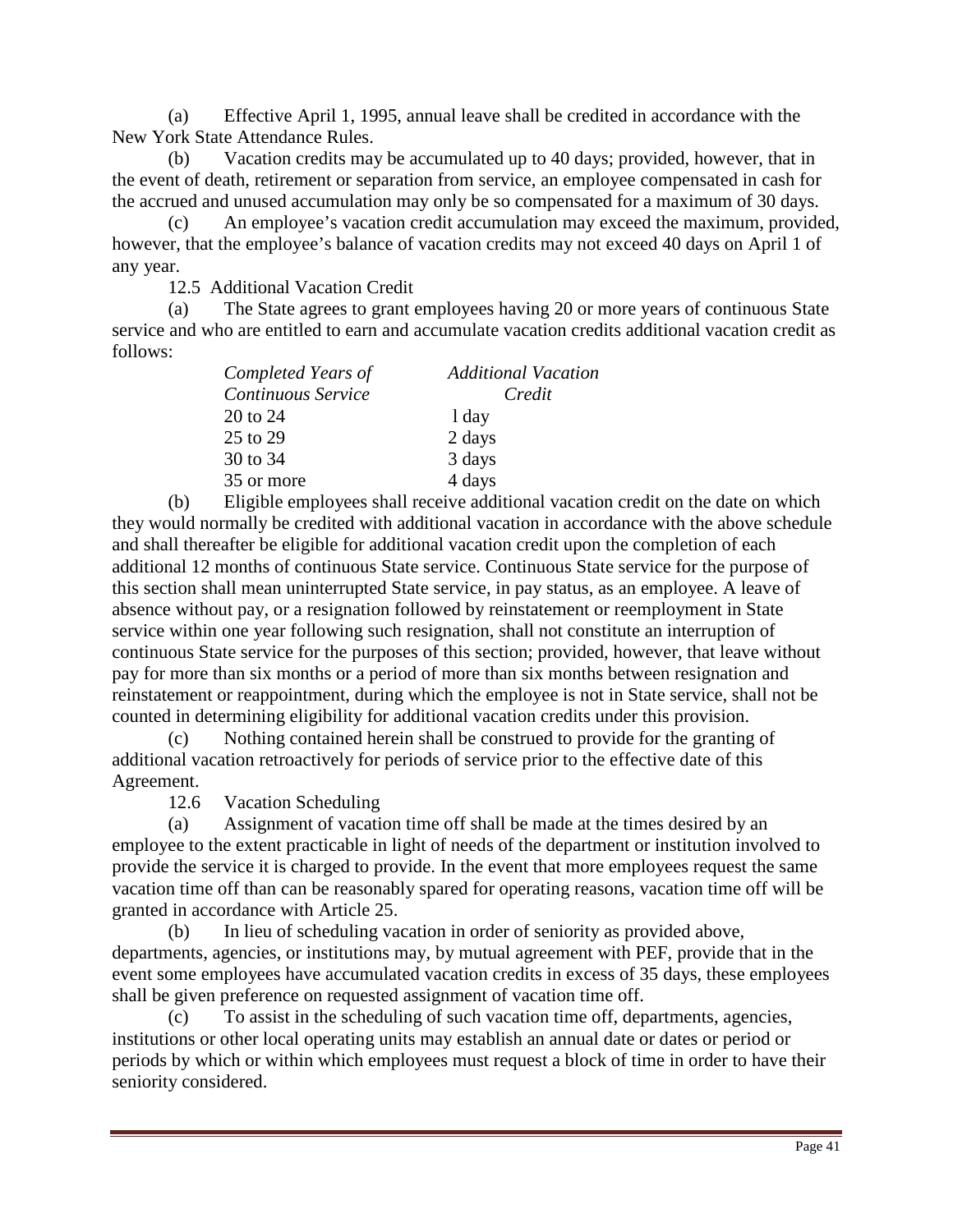(d) Establishment of such dates or periods shall be worked out in understandings between such departments, agencies, institutions or other local operating units and the appropriate designee of PEF unless they mutually agree that such dates or periods are unnecessary or undesirable.

12.7 Vacation Use

(a) Vacation credits may be used in such units of time as the appointing authority may approve, but the appointing authority shall not require that vacation credits be used in units greater than one-quarter hour. This provision shall not supersede any local arrangements which provide for liquidation in smaller units of time.

(b) An employee's properly submitted written request for use of accrued vacation credits shall be answered within five working days of receipt. If an employee's properly submitted request for use of accrued vacation credits is denied or cancelled, the employee shall receive, upon written request, a written statement of the reasons for such denial or cancellation. Such written statement of the reasons for such denial or cancellation shall be provided within three working days of receipt of the written request for it.

12.8 Sick Leave Accumulation

(a) Sick leave shall be credited in accordance with the New York State Attendance Rules.

(b) Employees who are entitled to earn and accumulate sick leave credits may accumulate such credits up to a total of 200 days. Employees shall have the opportunity to use up to a total of 200 days for retirement service credit. Employees shall have the ability to use up to 200 days of such credits to pay for health insurance in retirement.

12.9 Use of Sick Leave

(a) Sick leave credits may be used for scheduled medical or dental appointments with the advance approval of the appointing authority or the authority's designee.

(b) Sick leave credits may be used in such units of time as the appointing authority may approve, but the appointing authority shall not require that sick leave credits be used in units greater than one-quarter hour.

12.10 Personal Leave Accumulation

 Effective April 1, 1995, personal leave shall be credited in accordance with the New York State Attendance Rules.

12.11 Use of Personal Leave

(a) The State shall not require an employee to give a reason as a condition for approving the use of personal leave credits, provided, however, that prior approval for the requested leave must be obtained, that the resulting absence will not interfere with the proper conduct of governmental functions, and that an employee who has exhausted personal leave credits shall charge approved absences from work necessitated by personal business or religious observance to accumulated vacation or overtime credits.

(b) Personal leave credits may be used in such units of time as the appointing authority may approve, but the appointing authority shall not require that personal leave credits be used in units greater than one-quarter hour. This provision shall not supersede any local arrangements which provide for liquidation in smaller units of time.

12.12 Accounting of Time Accruals

 The State shall prepare and distribute to employees forms for maintaining leave records on a self-accounting basis. Employees shall be advised of the leave accruals to their credit on official records at least once each year.

12.13 Absence - Extraordinary Circumstances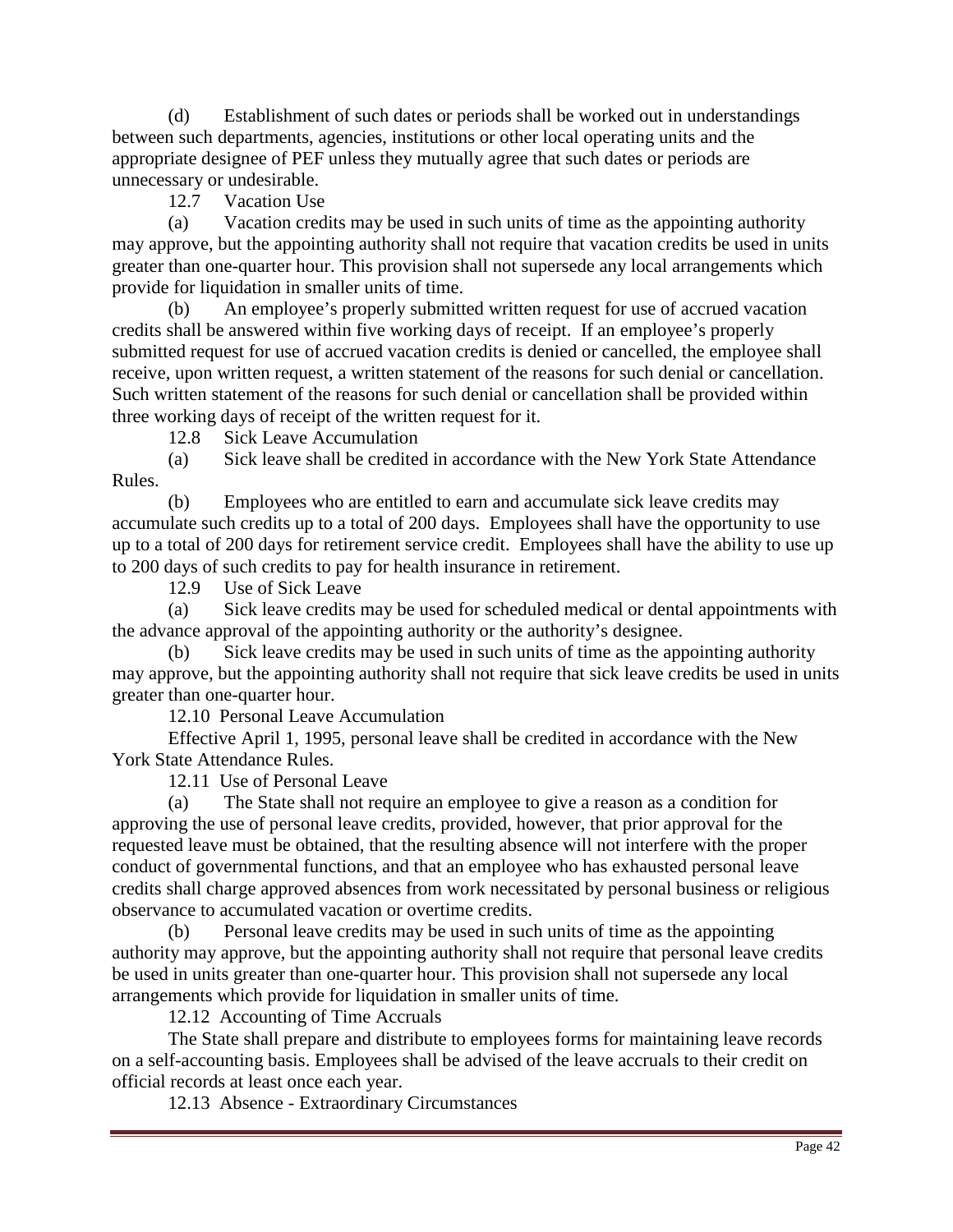(a) Employees who have reported for duty and, because of extraordinary circumstances beyond their control, are directed to leave work, shall not be required to charge such directed absence during such day to leave credits.

(b) In those instances in which the Governor declares a state of emergency in a specified geographic area, based on circumstances which affect travel, and directs that employees whose official duty stations are within the specified geographic area not to report to work, such absences shall be excused with no charge to leave credits.

 12.14 Tardiness for Members of Volunteer Fire Departments, Volunteer Ambulance Services and Enrolled Civil Defense and Civil Air Patrol Volunteers.

 An appointing authority shall excuse a reasonable amount of tardiness caused by direct emergency duties of duly authorized volunteer firefighters, members of volunteer ambulance services and enrolled civil defense and civil air patrol volunteers. In such cases, the appointing authority may require the employee to submit satisfactory evidence that the lateness was due to such emergency duties.

12.15 Leave for Professional Meetings

Subject to prior approval by the appointing authority, each employee will be allowed a maximum of three (3) days per year without charge to leave credits to attend (a) conferences or seminars of recognized professional organizations, such conferences or seminars to be directly related to the employee's profession or professional duties; and/or, (b) programs which are necessary for the employee to maintain or obtain licensure or accreditation in the employee's position with the State. Absences under this provision may be restricted to five percent of the profession in the operating unit (e.g., institution, hospital, college, main office or other appropriate facility). Approval of such leave shall be at the discretion of the appointing authority. Such approval will be based on a determination by the appointing authority that (1) the activity to be undertaken will directly benefit the agency, and (2) the absence will not interfere with the proper conduct of governmental functions. Such leave shall not be cumulative and if not used shall be cancelled at the end of each year of this Agreement. Unused leave shall not be liquidated in cash at the time of separation, retirement or death.

12.16 Leave for Professional Examinations

(a) Upon proper advance notice, employees may absent themselves from duty without charge to leave credits for the purpose of participating in one professional examination each year in their discipline. In the event such examination is administered in several parts, the several parts shall be considered a single examination. Absence required for travel shall be charged to appropriate leave credits.

(b) If an employee is scheduled to work on a shift which ends within eight hours of commencement of such professional examination, reasonable efforts will be made to adjust the employee's work schedule or, to the extent practicable in light of the agency's or institution's need to provide services, to approve the absence charged to appropriate leave credits.

12.17 Maintenance of Time Records

 No employee in this unit shall be required to punch a time clock or record attendance with a timekeeper. All employees in this unit shall be required to keep daily time records showing actual hours worked and shall maintain a daily record of absences and leave credits earned and used in accordance with the Attendance Rules on forms to be provided by the State, subject to review and approval by the supervisor.

12.18 Leave for Bereavement or Family Illness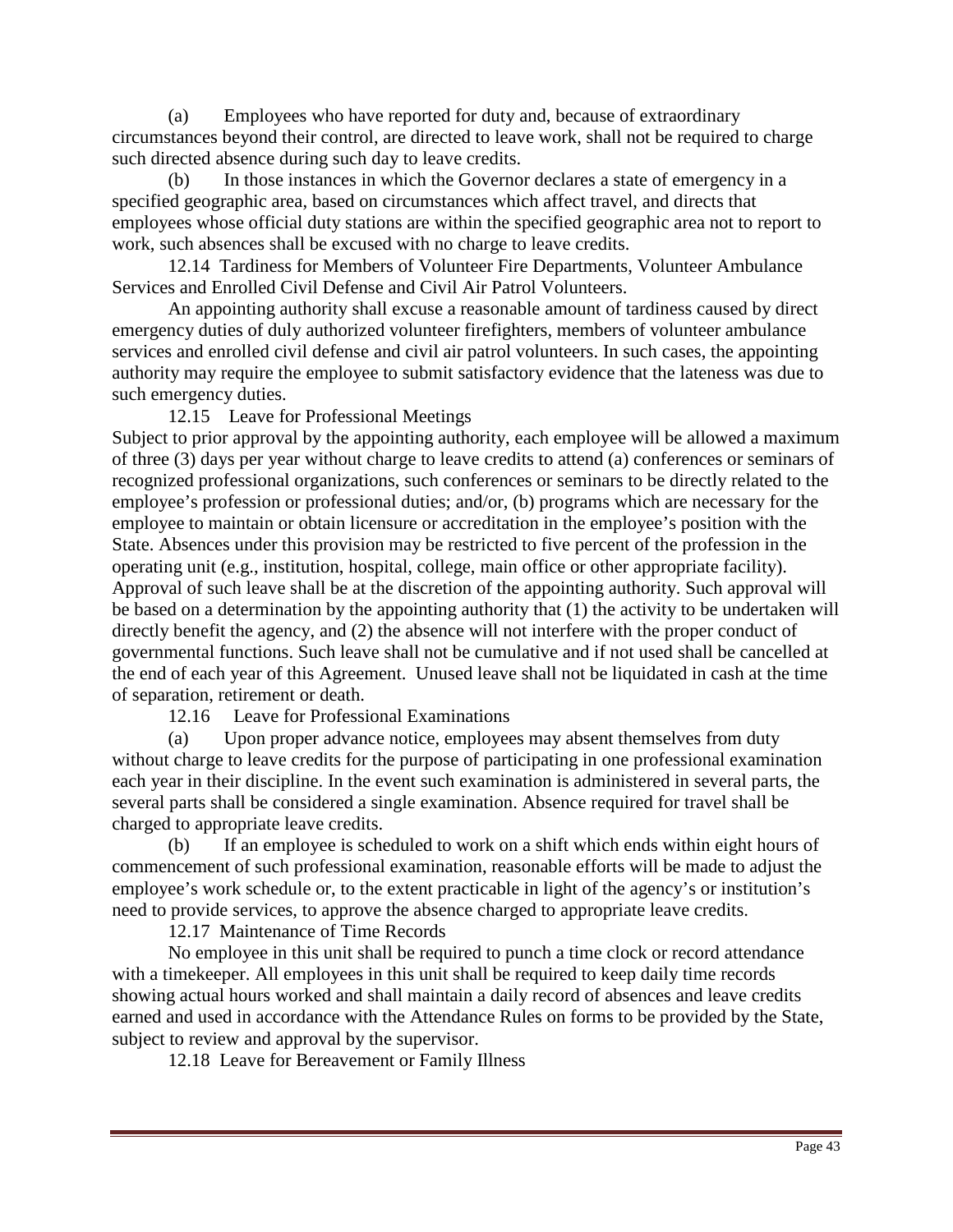(a) Employees shall be allowed to charge absences from work in the event of death or illness in the employee's immediate family against accrued sick leave credits up to a maximum of 15 days in any one calendar year.

(b) Requests for leave for family illness shall be subject to approval of the appointing authority; such approval shall not be unreasonably withheld.

12.19 Part-time, Per Diem and Hourly Employees

(a) Part-time employees covered by the New York State Attendance Rules who are compensated on an annual salary basis shall be eligible to earn and accumulate, or be credited with vacation, sick or personal leave credits on a prorated basis if they are employed on a fixed schedule of at least half-time.

For the purpose of crediting vacation and personal leave for such employees in State service on the effective date of this section, their anniversary dates shall be determined in a manner consistent with their total State service.

 To determine if a part-time employee meets the requirement of at least half-time, fixed schedule employment with up to a maximum of two appointing authorities may be counted. Employees who qualify as half-time by counting part-time employment with two appointing authorities shall be subject to such special attendance reporting requirements as the State may establish, and shall be limited to use earned leave credits from each appointing authority in the same proportion as the leave credits are earned from each appointing authority.

(b) Employees covered by the New York State Attendance Rules who are compensated on a per diem or hourly basis shall be eligible for vacation, sick and personal leave benefits on a prorated basis if they are employed on a fixed schedule of at least half-time and are so employed continuously for nine (9) months without a break in service exceeding one full payroll period.

(c) Part-time employees covered by the New York State Attendance Rules are eligible to observe holidays that coincide with days on which they are regularly scheduled to work or actually do work. In the event a holiday falls on a Saturday and another day is not designated to be observed as the holiday, employees eligible to observe holidays who are employed on a fixed schedule of at least half-time, and for whom Saturday is not a regular workday but who are scheduled to work on the Friday immediately preceding such Saturday holiday, shall be granted holiday leave. The amount of holiday leave granted shall be equivalent to the number of hours the employee is regularly scheduled to work on that preceding Friday but not to exceed one-fifth (1/5) the number of hours in the normal workweek of full-time State employees.

(d) Nothing contained herein shall be construed to provide for the granting of paid leave benefits retroactively for periods of service prior to the effective date of this Agreement.

12.20 Sick Leave at Half-Pay

 (a) An appointing authority shall grant such leave at half-pay for personal illness to a permanent employee eligible for such leave and subject to the following conditions:

(1) The employee shall not have less than one cumulative year of State service;

(2) The employee's sick leave, vacation credit, overtime credits, compensatory credits and other accrued credits shall have been exhausted; the employee shall be deemed to have exhausted his/her accrued credits when the sum of the employee's remaining credits, in the aggregate, is less than the number of hours in the employee's normal workday; such credits as are remaining shall be retained by the employee;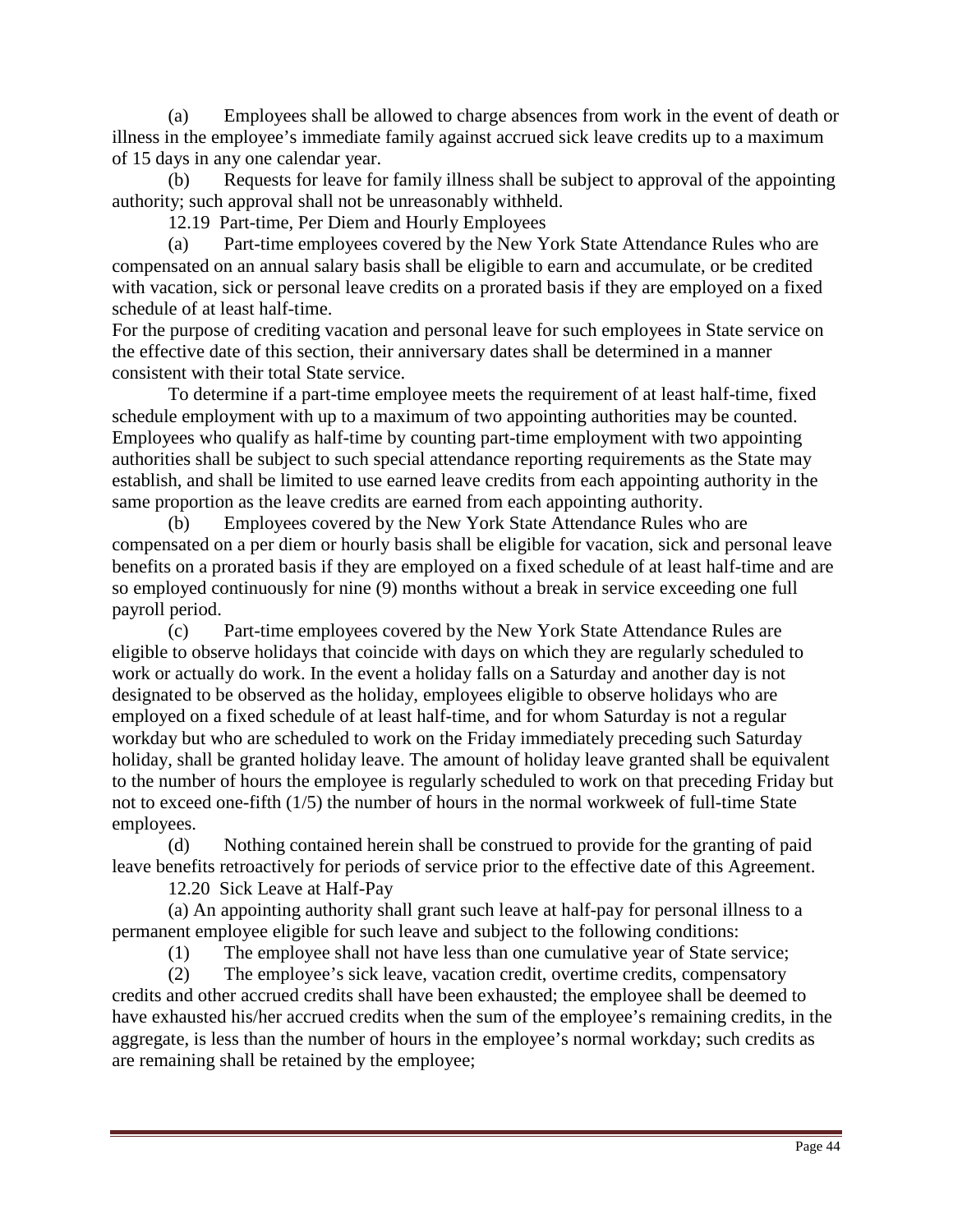(3) The cumulative total of all sick leave at half-pay granted to an employee during his/her State service shall not exceed one payroll period for each completed six months of State service;

(4) (a) Sick leave at half-pay shall be granted immediately following exhaustion of leave credits except to employees who have been formally disciplined for leave abuse within the preceding year;

 (b) Employees who have been formally disciplined for leave abuse within the preceding year shall be granted sick leave at half pay following ten consecutive workdays of absence, unless such waiting period is waived by the appointing authority;

 (c) For purposes of this subsection, an employee is deemed to have been formally disciplined for leave abuse if any of the following conditions occurred: a time and attendance notice of discipline was settled within one year preceding the request for sick leave at one half pay, or the employee has been found guilty of the time and attendance charges contained within a notice of discipline served within one year preceding the request for sick leave at half pay or the employee did not contest the time and attendance notice of discipline served within one year preceding the request for sick leave at half pay. It does not include notices of discipline regarding issues other than time and attendance or those dismissed by an arbitrator or withdrawn by the appointing authority;

 (5) Satisfactory medical documentation shall be furnished and continue to be periodically furnished at the request of the appointing authority; and

 (6) (a) Such leave shall not extend a period of appointment or employment beyond such date as it would otherwise have terminated pursuant to law or have expired upon completion of a specified period of service.

 (b) Nothing contained herein shall supersede the continuous absence provisions of the Civil Service Law, Rules and Regulations.

12.21 Maternity and Child-Rearing Leave

(a) Maternity and child-rearing leave shall be granted as provided in the Attendance Rules. However, where the child is required to remain in the hospital following birth, the seven month mandatory child care leave shall, upon employee request, commence when the child is released from the hospital. If a child is required to be admitted to a hospital for treatment after child care leave has commenced, upon employee request, child care leave shall be suspended during a single continuous period of such hospitalization and that period shall not count toward calculation of the seven month period. In such cases, any entitlement to mandatory child care leave expires one year from the date of birth of the child.

 (b) In cases of legal adoption under Article 7 of the Domestic Relations Law, leave for child-rearing purposes shall be granted as provided in the Attendance Rules. However, if a child is required to be admitted to a hospital for treatment after child care leave has commenced, upon employee request, child care leave shall be suspended during a single continuous period of such hospitalization and that period shall not count toward the calculation of the seven month period. In such cases, any entitlement to mandatory child care leave expires one year from the date the child care leave originally commenced.

12.22 Voluntary Reduction in Work Schedule Program

 The Voluntary Reduction in Work Schedule Program (VRWS), as described in the Program Guidelines reproduced in Appendix IV, shall be continued. Disputes arising from the denial of VRWS requests shall be reviewed only in accordance with the procedures established in Paragraph 12 of the Guidelines, and not under Article 34. Other disputes arising in connection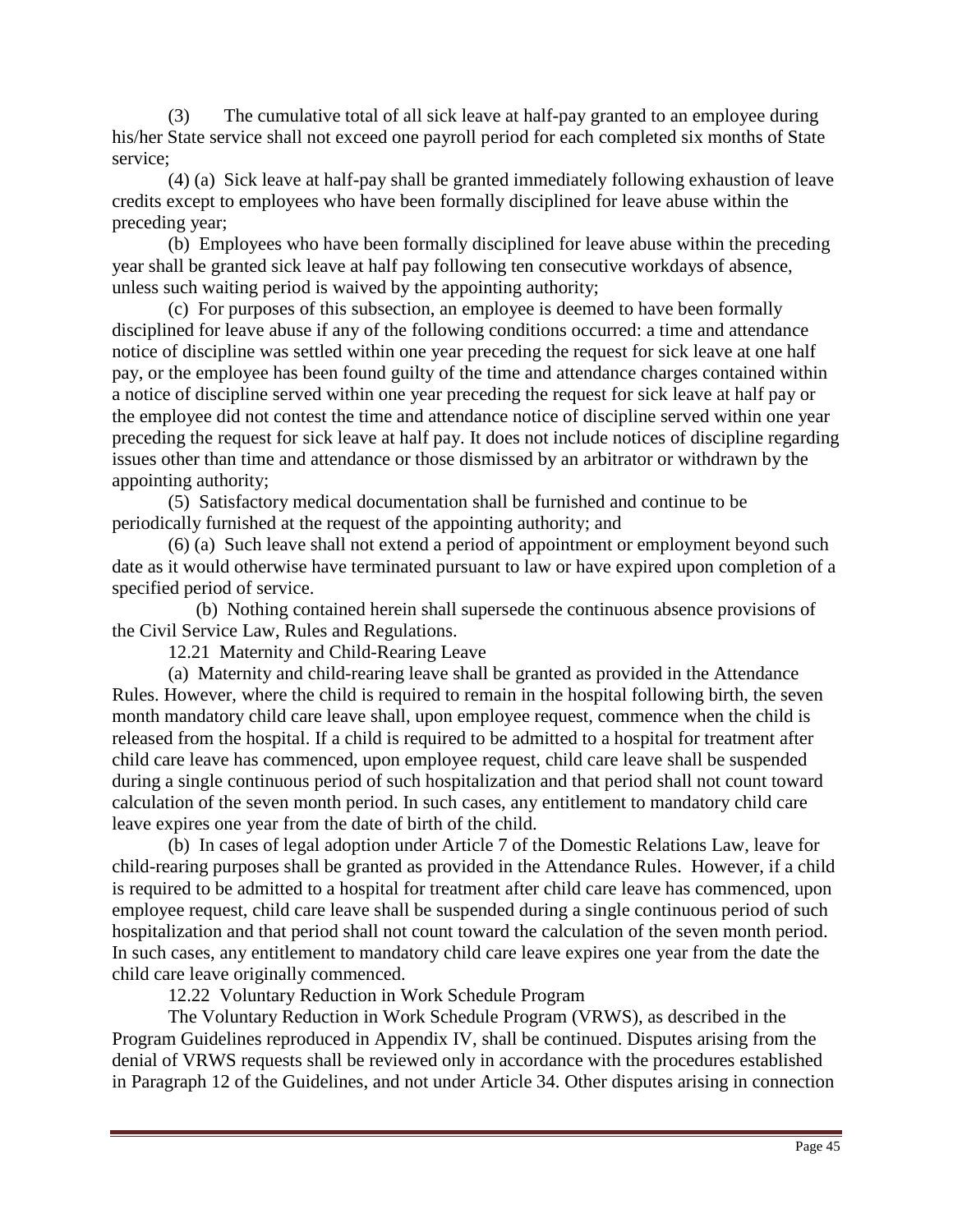with this provision shall be subject to review through the procedure established in Article 34, Section 34.1(b) of this Agreement.

12.23 Leave Donation/Exchange Program

 The Leave Donation/Exchange Program, as described in the Memorandum of Understanding reproduced in Appendix III, shall be continued.

12.24 Telecommuting Program

The Telecommuting Memorandum of Agreement, as reproduced in Appendix III, shall be continued.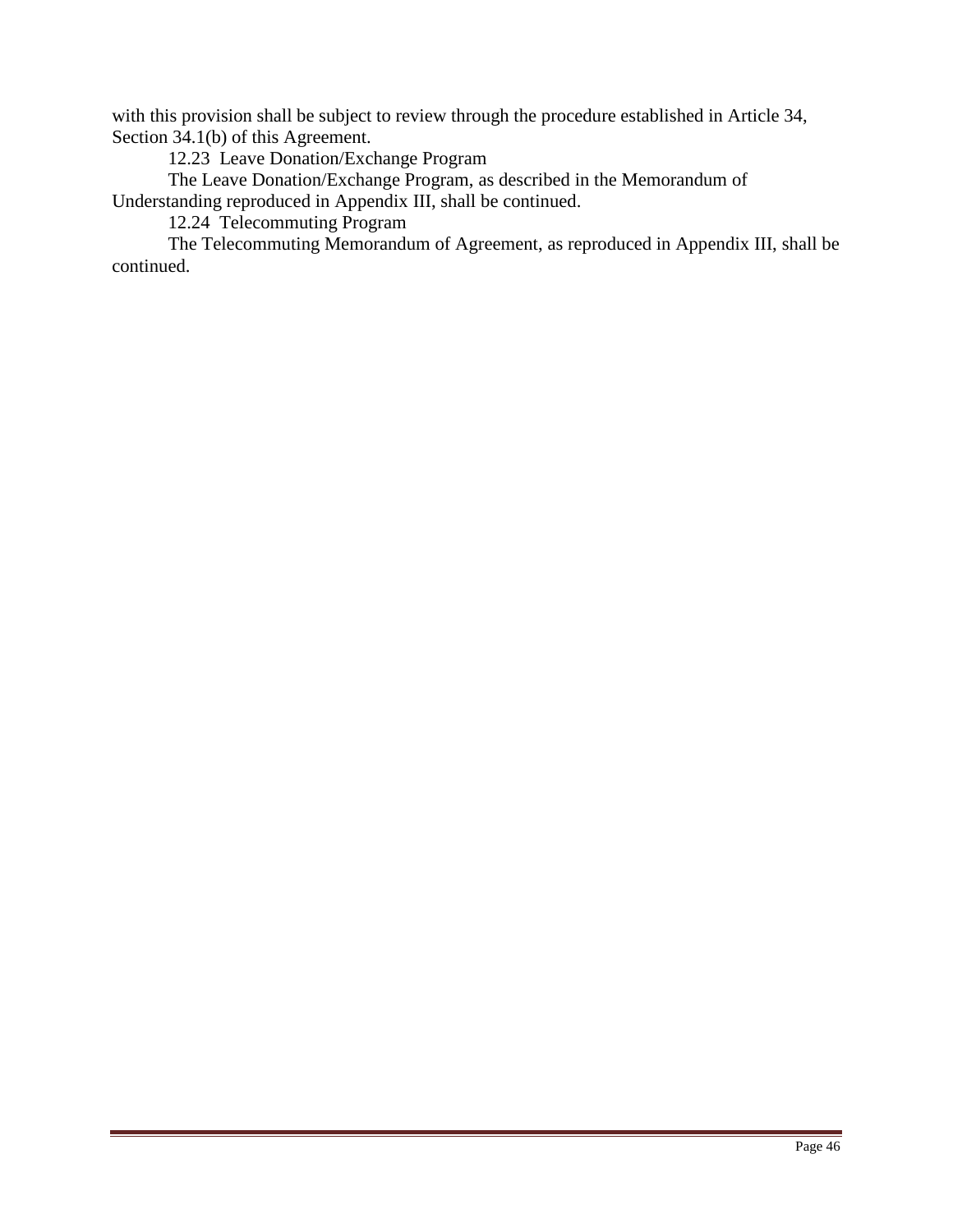# **— ARTICLE 13 — WORKER'S COMPENSATION BENEFIT**

 13.1(a) Effective on the date of execution of this Agreement, employees with Attendance Rules coverage who are necessarily absent from duty because of an occupational injury, disease or condition as defined in the Workers' Compensation Law shall be eligible for a Workers' Compensation Benefit as modified in this Article. This Article does not diminish employees' rights under the Workers' Compensation Law. Determinations of the Workers' Compensation Board regarding compensability of claims shall be binding upon the parties.

 (b) A workers' compensation injury shall mean any occupational injury, disease or condition found compensable as defined in the Workers' Compensation Law.

 13.2 An employee who suffers a compensable occupational injury shall be placed on leave of absence without pay for all absences necessitated by such injury and shall receive the benefit provided by the Workers' Compensation Law.

13.3 Medical Evaluation Network

(a) Effective July 1, 1993, a statewide network of evaluating physicians will be selected by the State Insurance Fund, which will act as the third party administrator for the PS&T Medical Evaluation Network. Employees who elect to participate in the Medical Evaluation Network Program shall attend all scheduled medical exams. Medical Evaluation Network physicians make determinations on an employee's degree of disability and prognosis for full recovery. Eligible employees who elect to participate in the Medical Evaluation Network Program shall be placed on leave without pay and will receive the benefits provided by the Workers' Compensation Law and the added benefits provided by this Article. Such employees shall also be eligible for a mandatory alternate duty assignment pursuant to Section 13.5. Employees who elect not to participate in the Medical Evaluation Network Program will receive only the benefits provided by Section 13.2.

(b) Employees electing to participate in the Medical Evaluation Network Program may be eligible for payments, for a period not to exceed nine months per injury, in addition to the statutory wage benefit provided pursuant to the Workers' Compensation Law. Supplemental payments will be paid to employees whose disability is classified by the evaluating physicians as "total" or "marked," and where a Workers' Compensation Law wage payment is less than 60 percent of pre-disability wages, so that the total of the statutory payment and the supplemental payment provided by this Article equals 60 percent of their pre-disability gross wages. The predisability gross wages are defined as the sum of base annual salary, location pay, geographic differential, shift differential and inconvenience pay, received as of the date of the disability.

(c) The appointing authority will assume that all eligible employees have elected to participate in the Medical Evaluation Network Program unless the employee submits in writing a statement which clearly states his/her election to not participate in the Program, as soon after the accident as possible.

(d) An employee necessarily absent for less than a full day in connection with a workers' compensation injury as defined in 13.3(a) due to therapy, a doctor's appointment, or other required continuing treatment, may charge accrued leave for said absences.

The State will make previously authorized payroll deductions for periods the employee is receiving salary sufficient to permit such deductions. The employee is responsible for making payment for any such deductions whenever salary is insufficient to permit these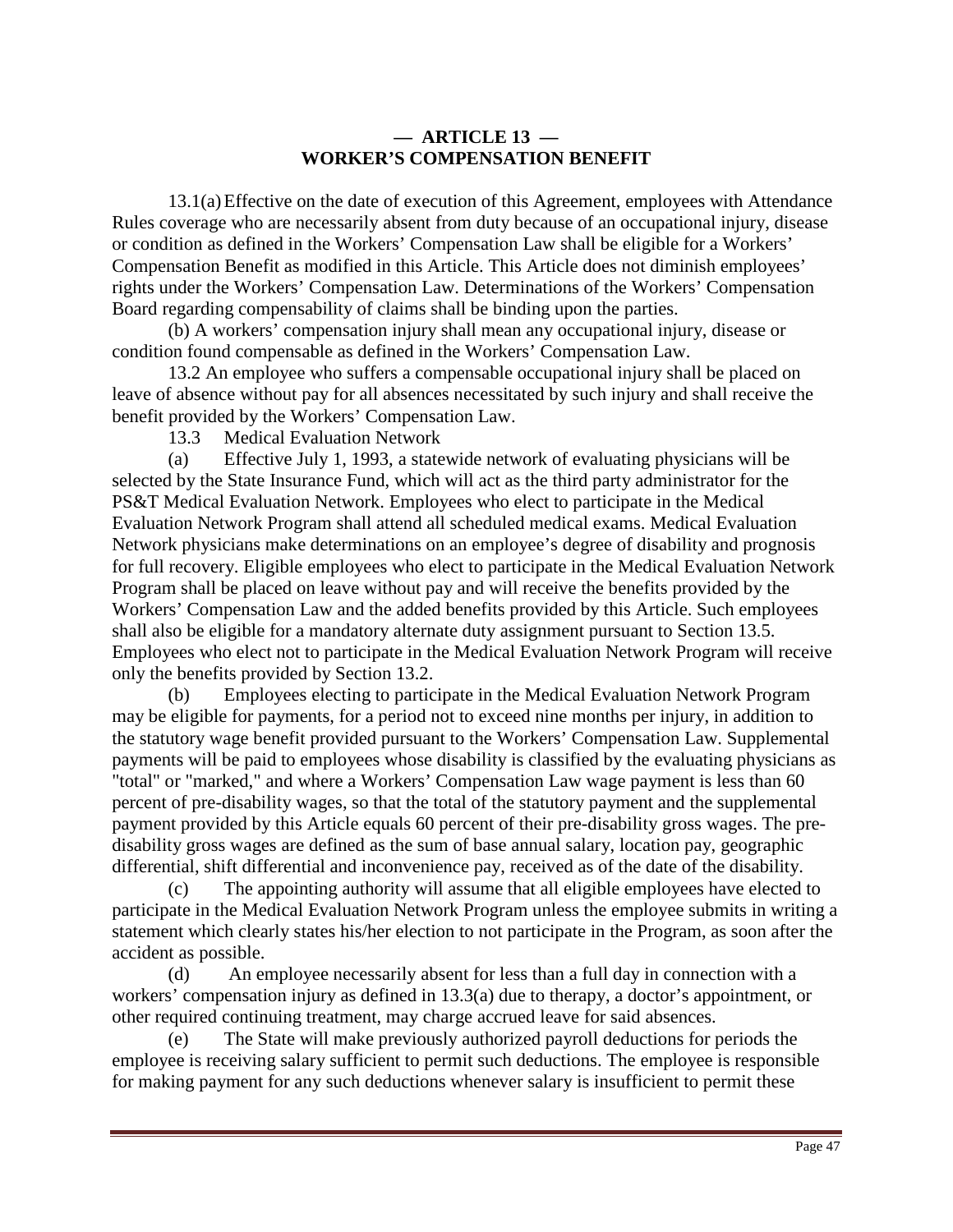deductions, for example, during periods of leave without pay, such as those provided in 13.2 and 13.3(a) above.

(f) An employee required to serve a waiting period pursuant to the Workers' Compensation Law shall have the option of using accrued leave credits or being placed on leave without pay. Where an employee charged credits and it is subsequently determined that no waiting period is required, the employee shall be entitled to restoration of credits charged proportional to the net monetary award credited to New York State by the Workers' Compensation Board or 60 percent of pre-disability gross wages as defined in 13.3(b) of this Section, whichever is greater.

(g) When vacation credits are restored pursuant to this Article and such restoration causes the total vacation credits to exceed 40 days, a period of one year from the date of the return of the credits or the date of return to work, whichever is later, is allowed to reduce the total accumulation to 40 days.

(h) An employee receiving Workers' Compensation payments for a period of disability found compensable by the Workers' Compensation Board shall be treated as though on the payroll for the length of the disability, not to exceed 12 months per injury, for the sole purposes of accruing seniority, continuous service, vacation, sick leave, and personal leave. Additionally, such employee shall be treated as though on payroll for the period of disability, not to exceed 12 months per injury, for the purposes of health insurance, retirement service credit and retirement contributions.

 Effective July 1, 2008, an employee receiving Workers' Compensation payments for a period of disability found compensable by the Workers' Compensation Board, which is caused by an assault, shall be treated as though on the payroll for the length of the disability not to exceed twenty-four (24) months per injury for the sole purpose of health insurance.

(i) An employee whose disability exceeds the 12 month entitlement afforded by this Article shall not be allowed to use accumulated leave credits.

 (j) If an employee's Workers' Compensation claim is controverted by the State Insurance Fund upon the ground that the disability did not arise out of or in the course of employment, the employee may utilize leave credits (including sick leave at half-pay) pending a determination by the Workers' Compensation Board.

(k) If the employee's controverted or contested claim is decided in the employee's favor, any leave credits charged (and sick leave at half-pay eligibility) shall be restored proportional to the net monetary award credited to New York State by the Workers' Compensation Board or 60 percent of pre-disability gross wages as defined in 13.3(b) of this Section, whichever is greater.

(l) If the employee was in leave without pay status pending determination of a controverted or contested claim, and the claim is decided in the employee's favor, the employee shall receive the benefits pursuant to this Section for the period covered by the award, not to exceed the time limits set forth in this Section per injury.

 13.4 (a) If the date of the disabling incident is prior to April 1, 1986, the benefits available shall be as provided in the 1982-85 State/PEF Agreement.

(b) If the date of the disabling incident is on or after April 1, 1986 and prior to July 1, 1993, the benefits available shall be as provided in the 1988-91 State/PEF Agreement.

(c) If the date of the disabling incident is on or after July 1, 1993 and prior to April 2, 1995, the benefits available shall be as provided in the 1991-95 State/PEF Agreement.

(d) If the date of the disabling incident is on or after April 2, 1995 and prior to July 1, 2008, the benefits available shall be as provided in the 2003-2007 State/PEF Agreement.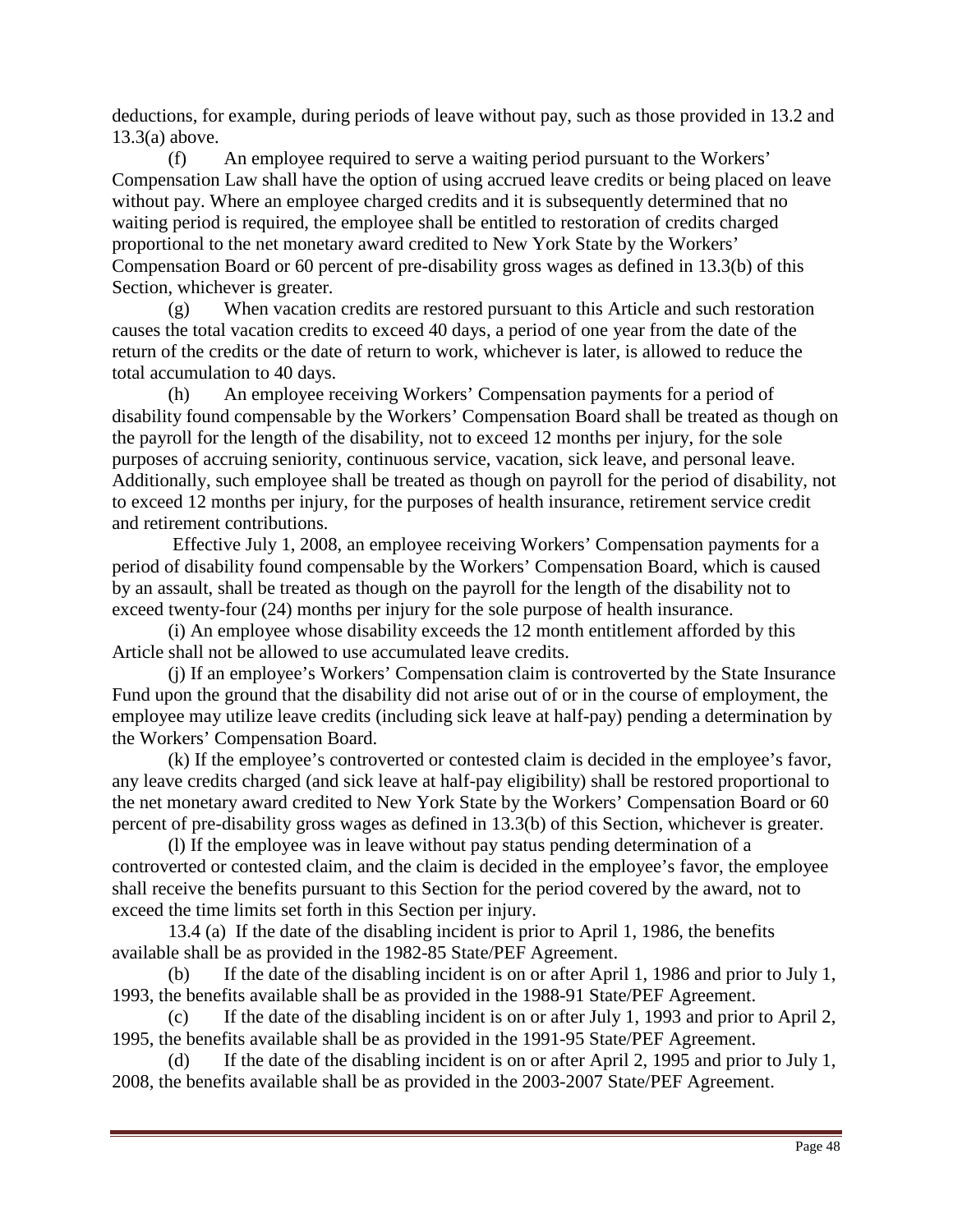(e) If the date of the disabling incident is on or after July 1, 2008, the benefits shall be as provided herein.

13.5 Mandatory Alternate Duty

(a) A mandatory alternate duty policy shall be established that allows management to recall an employee to duty and allows an eligible employee to request a return to duty subject to meeting the eligibility criteria. During the period of the alternate duty, the employee will receive regular full salary.

(b) Only employees who have elected to participate in the Medical Evaluation Network are eligible for mandatory alternate duty. In addition, an employee is eligible when his/her disability is classified at 50 percent or less by the State Insurance Fund and he/she has a prognosis of full recovery within 60 calendar days.

Mandatory alternate duty assignments shall be based upon medical documentation satisfactory to management. The issue of medical documentation is not reviewable under Article 34 of this Agreement.

(d) Mandatory alternate duty assignments shall be for up to 60 calendar days per injury and may be extended at management's discretion.

(e) If no such alternate duty assignment is available, the employee will receive the wage benefit he/she would have received pursuant to Section 13.3(b) if the disability was classified as "total" for the period the employee qualified for alternate duty not to exceed 60 calendar days.

(f) An employee who refuses an alternate duty assignment will continue on leave and receive the wage benefit deemed appropriate pursuant to the Workers' Compensation Law.

(g) Mandatory alternate duty assignments shall reflect the employee's physical limitations. Such assignments may include tasks that can be performed by the employee but that are outside of the employee's salary grade, title series or normal job duties. Such assignments shall not be considered to constitute out-of-title work and may result in changes in the employee's workday, workweek, work schedule and/or work location.

(h) When the employee's mandatory alternate duty assignment expires, the employee who has fully recovered will return to his/her regular position. If the disability continues beyond the 60 days, the employee may request an extension of the assignment. If the extension is not granted by management, the employee shall receive only the statutory wage benefit appropriate to his/her level of disability.

(i) The mandatory alternate duty assignment may be terminated prior to its expiration date if it is determined that the employee is able to return to his/her regular assignment.

 13.6 The State and PEF shall establish a committee whose purpose shall include, but not be limited to, reviewing and making recommendations on the following: (1) the effects of the implementation and administration of the Workers' Compensation statutory benefit; (2) the parties' mutual concern regarding employee awareness of eligibility for the Mandatory Alternate Duty Program; and (3) the accident and injury data focusing on incidence of injuries or accidents in order to develop prevention strategies and means to reduce and/or eliminate the risk of on-thejob injury.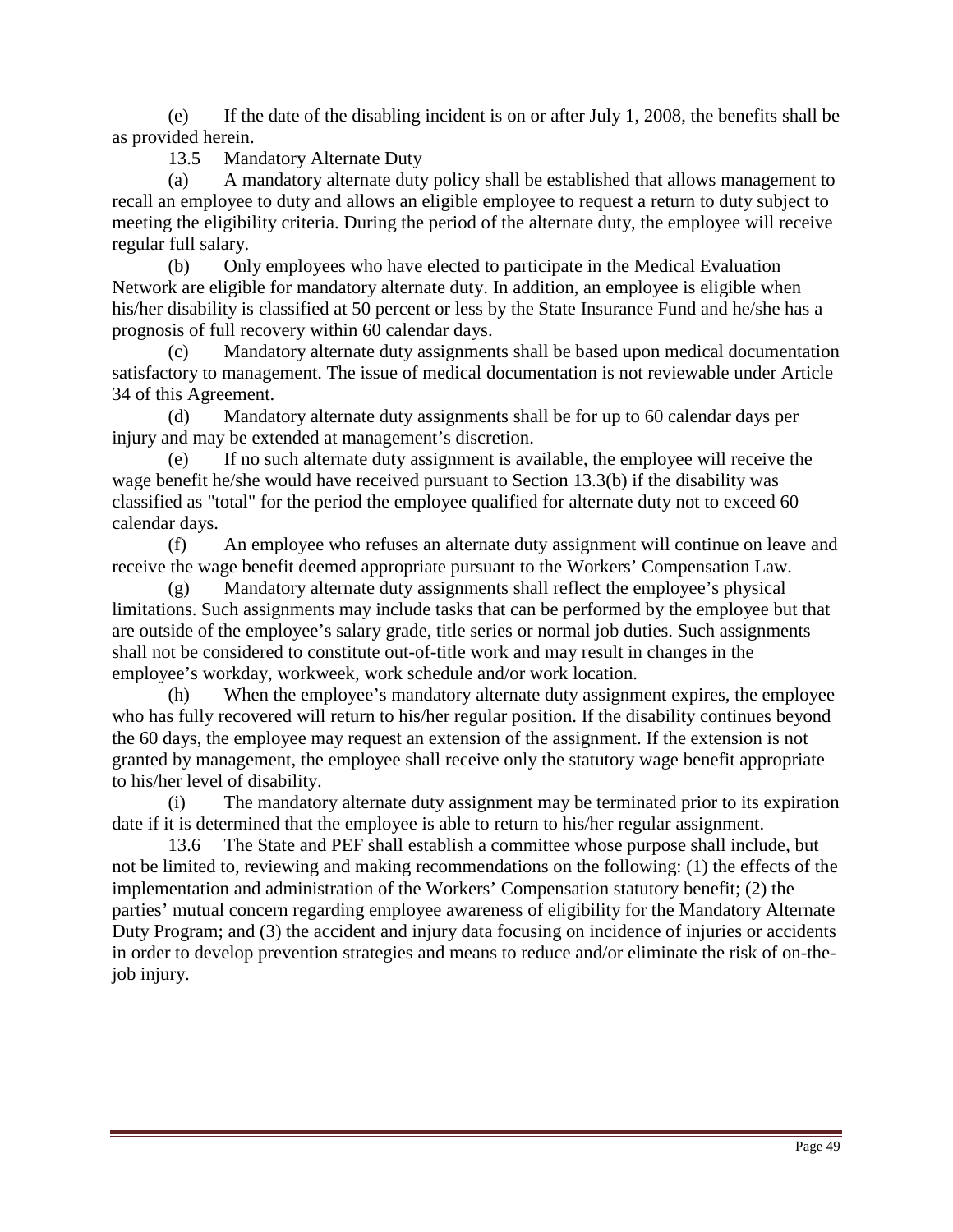# **— ARTICLE 14 — PROFESSIONAL DEVELOPMENT AND QUALITY OF WORKING LIFE COORDINATING COMMITTEE**

 14.1 A Professional Development and Quality of Working Life Coordinating Committee shall be established to coordinate and oversee the activities of the issue-specific joint committees established pursuant to Articles 15, 18, 22, and 44 of this Agreement and to undertake professional development and/or quality of working life initiatives that are not within the sphere of any of the issue-specific joint committees.

 14.2 The Professional Development and Quality of Working Life Coordinating Committee shall consist of the Director of the Governor's Office of Employee Relations (or the Director's designee), two additional GOER designees, the President of PEF (or the President's designee), and two additional PEF designees.

 14.3 The Professional Development and Quality of Working Life Coordinating Committee shall meet at least quarterly. The Committee shall establish by agreement such other operating procedures as it shall deem necessary to perform its functions.

 14.4 The State shall prepare, secure introduction and recommend passage by the Legislature of such legislation as may be appropriate and necessary to obtain an appropriation of \$551,412 for Fiscal Year 2015-2016 to fund the operation and activities of the Committee. The Committee shall, by agreement, allocate this funding for its own purposes.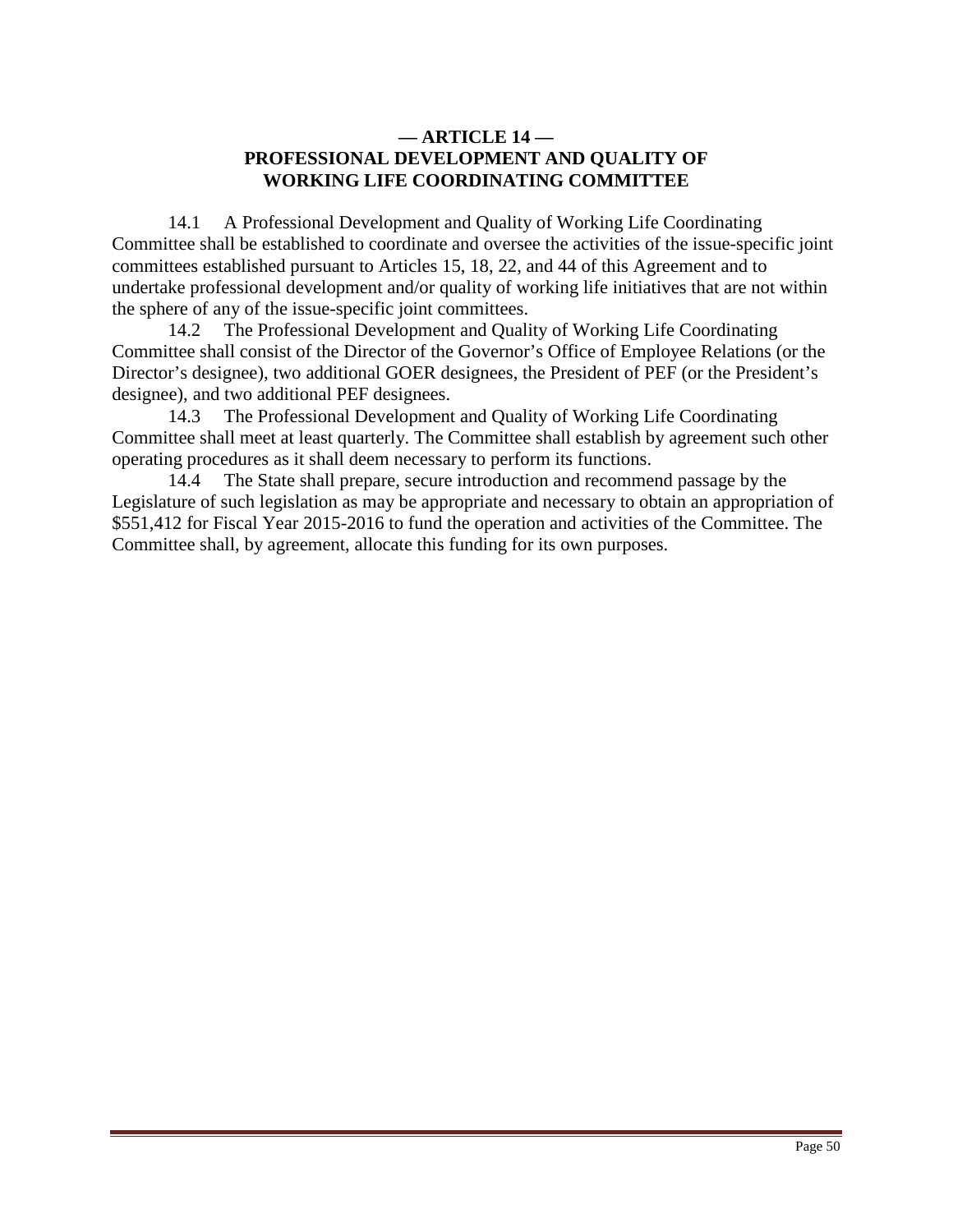## **— ARTICLE 15 — PROFESSIONAL DEVELOPMENT COMMITTEE**

 15.1 In recognition of the value of professional development to both the State and the State's Professional, Scientific and Technical employees, a Professional Development Committee shall be established to review the needs for professional development and training programs to improve job performance and to assist employees in developing their full professional potential.

 15.2 The Professional Development Committee shall consist of two designees of the Director of the Governor's Office of Employee Relations and two designees of the President of PEF. The Committee shall meet at least monthly. The Committee shall establish by agreement such operating procedures as it deems necessary to conduct its activities. In the case of a failure of the Committee to reach agreement on any matter, such matter will be referred to the Professional Development and Quality of Working Life Coordinating Committee for resolution.

 15.3 The State shall prepare, secure introduction and recommend passage by the Legislature of such legislation as may be appropriate and necessary to obtain an appropriation of \$5,856,620 for Fiscal Year 2015-2016, to continue to fund the Public Service Training Program. The State shall meet and confer with PEF, within the Professional Development Committee, with regard to the expenditures of monies appropriated for the Public Service Training Program.

 15.4 The State shall prepare, secure introduction and recommend passage by the Legislature of such legislation as may be appropriate and necessary to obtain an appropriation of \$1,020,112 for Fiscal Year 2015-2016, to fund a Workshop and Seminar Reimbursement Program, Labor/Management Training Program and Workforce Initiatives Program. The Professional Development Committee shall develop and administer a Workshop and Seminar Reimbursement Program, Career Transition Program and Workforce Initiatives Program within this funding.

 15.5 The State shall prepare, secure introduction and recommend passage by the Legislature of such legislation as may be appropriate and necessary to obtain an appropriation of \$998,264 for Fiscal Year 2015-2016, to support supplemental training programs. The State shall meet and confer with PEF, within the Professional Development Committee, with regard to the expenditures of monies appropriated for the supplemental training program. This would include programs designed to address the professional development needs of supervisors and individual contributors.

 15.6 The State shall prepare, secure introduction and recommend passage by the Legislature of such legislation as may be appropriate and necessary to obtain an appropriation of \$520,200 for Fiscal Year 2015-2016, to fund Professional Development Initiatives for Nurses. The Professional Development Committee shall develop and administer Professional Development Initiatives for Nurses in accordance with the Appendix III Side Letter on that topic.

 15.7 The funds allocated in 15.3, 15.4, 15.5 and 15.6 above include the cost of administration of the respective programs.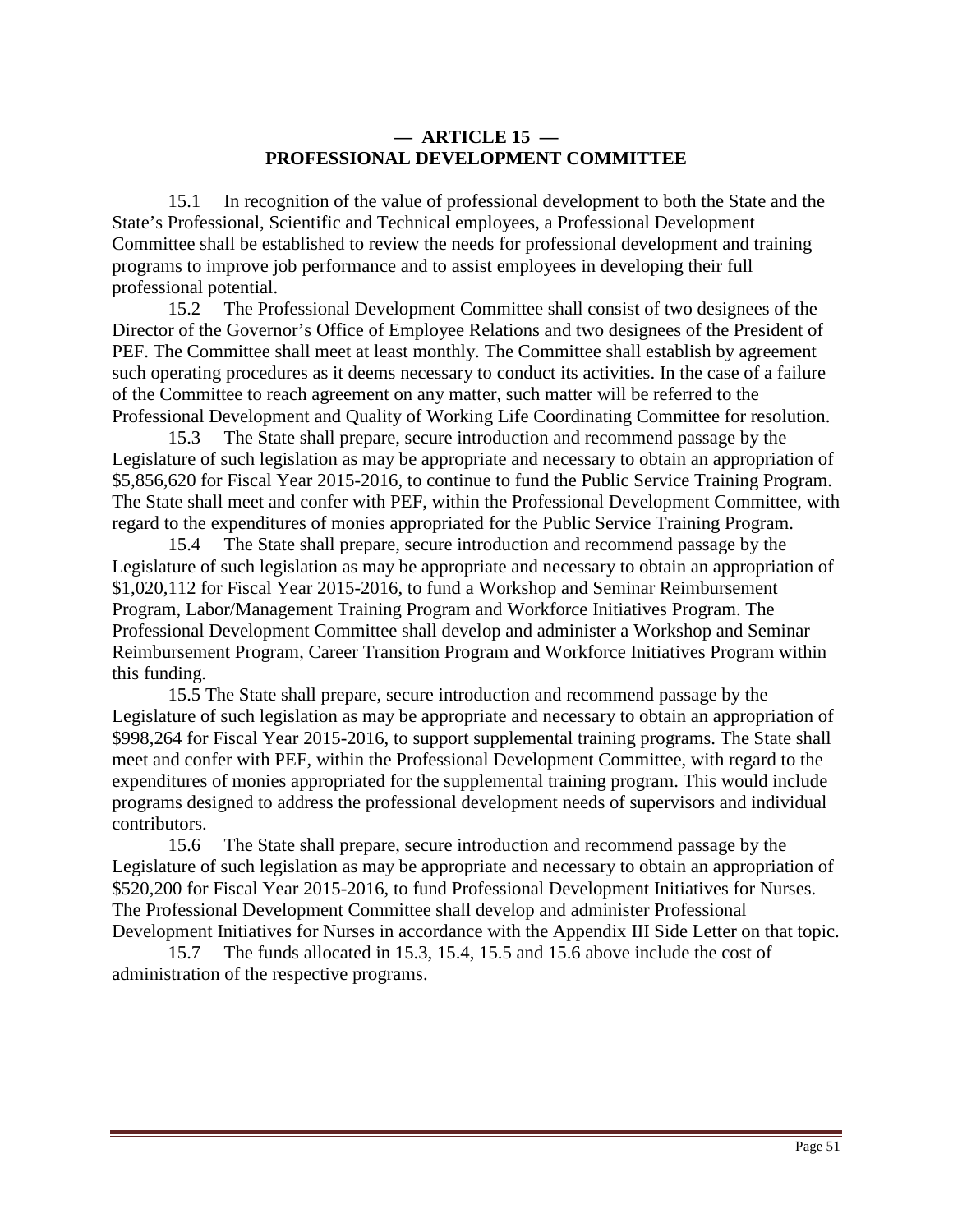# **— ARTICLE 16 — STAFFING**

16.1 Eligible Lists

 In the event the use of an eligible list is stayed pursuant to court order, upon the removal of such stay such eligible list shall continue in existence for a period not less than 60 days and for such additional period as may be determined by the Department of Civil Service, except that in no event shall such 60 day period extend the life of any eligible list beyond the statutory limit of four years.

16.2 Alternate Examination Dates

 In the event an employee in this unit is unable to participate in an examination because of the death, within seven days immediately preceding the scheduled date of an examination of a grandparent, parent, spouse, sibling, child or a relative living in the employee's household, such employee shall be given an opportunity to take such examination at a later date, but in no event shall such examination be rescheduled sooner than seven days following the date of death. The Department of Civil Service shall prescribe appropriate procedures for reporting the death and applying for the examination.

16.3 Leave - Probationary Employees

 Permanent employees holding positions in the competitive or non-competitive class who accept a permanent or contingent permanent appointment to a State position, upon written notice of acceptance of such an appointment, shall be granted a leave of absence from their former positions for a period not to exceed the period of the actual probation.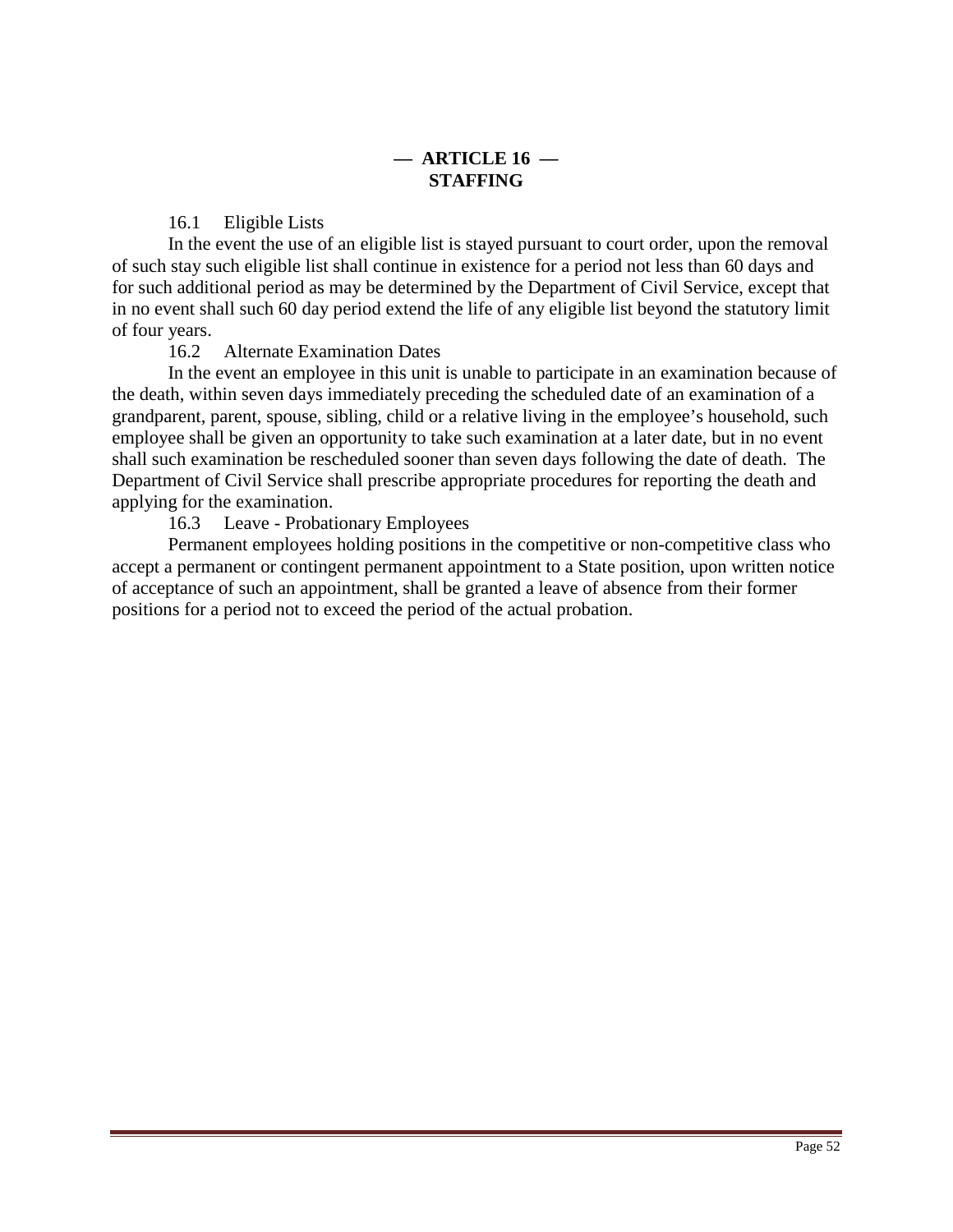# **— ARTICLE 17 — OUT-OF-TITLE WORK**

 17.1 No employee shall be employed under any title not appropriate to the duties to be performed and, except upon assignment by proper authority during the continuance of a temporary emergency situation, no person shall be assigned to perform the duties of any position unless he/she has been duly appointed, promoted, transferred or reinstated to such position in accordance with the provisions of the Civil Service Law, Rules and Regulations.

 17.2 The term "temporary emergency" as used in this Article shall mean an unscheduled situation or circumstance which is expected to be of limited duration and either (a) presents a clear and imminent danger to person or property, or (b) is likely to interfere with the conduct of the agency's or institution's statutory mandates or programs.

 17.3(a) A grievance alleging violations of this Article shall be filed directly at Step 2 by the employee or PEF, in writing on forms to be provided by the State, to the Agency Head or a designee of that Agency Head, and a copy of the grievance shall be simultaneously filed with the facility or institution head or a designee. A determination shall be issued at Step 2 as promptly as possible, but no later than 10 working days after receipt of the grievance unless PEF or the employee agrees to an extension of such time limit.

 (b) Where a grievance is filed by PEF and PEF is the named grievant, either on behalf of an individual employee, or alleging out-of-title work by an individual employee, PEF must notify the employee of the filing of the grievance. Notice should be provided at the same time and in the same manner as notice to the agency as required in Article 17.3(a). If the employee is represented by any bargaining agent other than PEF, notice must also be provided to the appropriate bargaining agent by PEF at the same time and in the same manner as notice to the agency as required in Article 17.3(a).

(c) An appeal from an unsatisfactory decision at Step 2 may be filed by PEF through its President or the President's designee with the Director of the Governor's Office of Employee Relations or the Director's designee within 10 working days of receipt of the Step 2 decision. Such appeal shall include a copy of the original grievance and the Step 2 reply. A Step 2 decision in which the remedy is only partially granted is considered an unsatisfactory decision and must be appealed in accordance with this subsection 17.3(c).

(d) After receipt of an appeal pursuant to 17.3(c), the Director of the Governor's Office of Employee Relations or the Director's designee will promptly forward it to the Director of Classification and Compensation for a review and determination as to whether the duties at issue are out-of-title.

(e) When a grievance is sustained in its entirety at Step 2 by the agency and a monetary award is recommended, the agency shall forward the agency's Step 2 decision to the Director of Classification and Compensation within 15 working days of the issuance of the agency's Step 2 decision. The agency shall include a copy of the original grievance and the agency's Step 2 decision. Copies of these documents shall be sent to the Director of the Governor's Office of Employee Relations or the Director's designee, to the employee, and to the President of PEF or the President's designee. The Director of Classification and Compensation shall review and determine whether such duties at issue are out-of-title.

(f) The Director of Classification and Compensation will make every reasonable effort to complete such review promptly, and will send to the Director of the Governor's Office of Employee Relations the findings as to whether the duties at issue are out-of-title.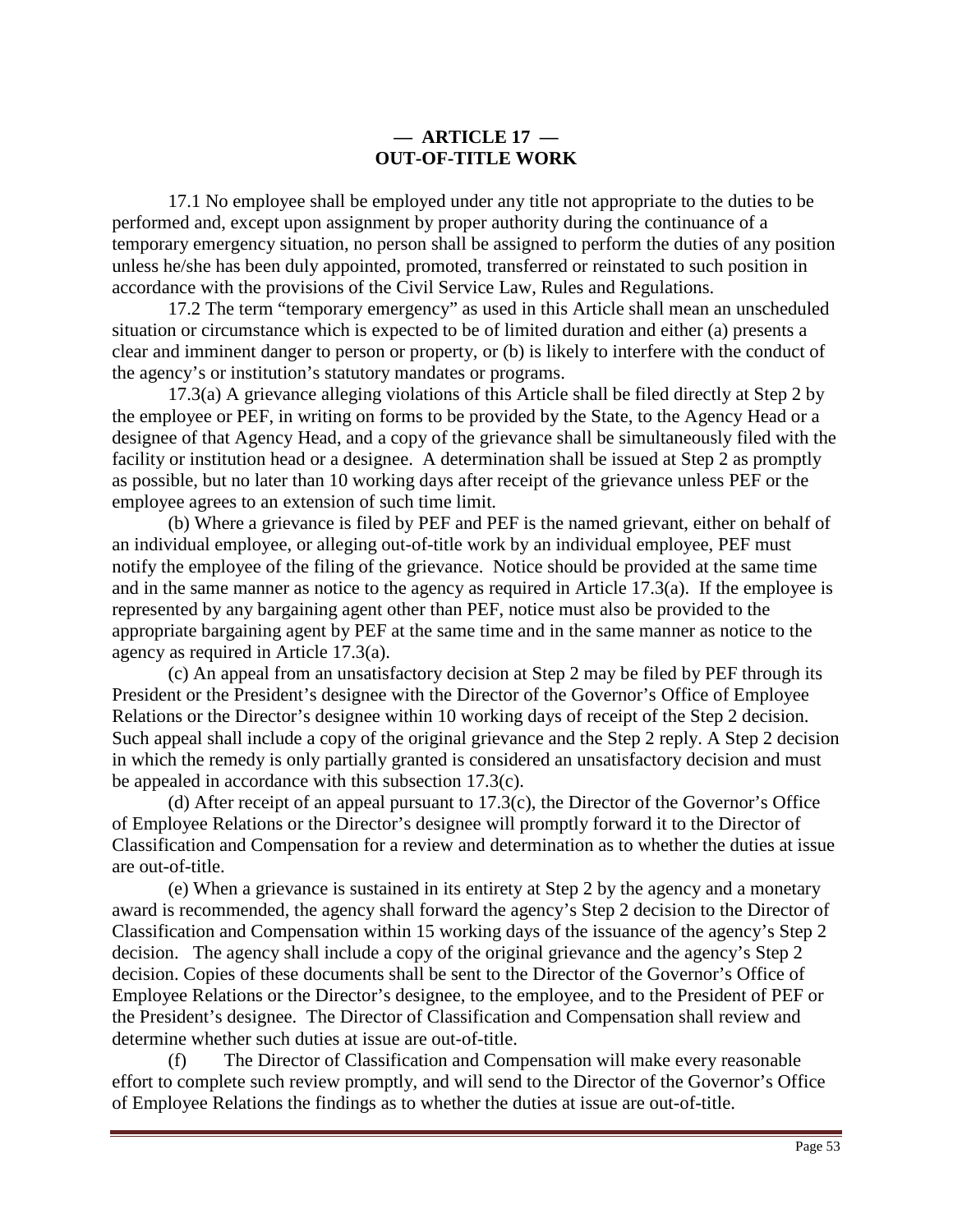(g) The Director of the Governor's Office of Employee Relations, or the Director's designee, shall issue a Step 3 determination forthwith upon receipt of the determination of the Director of Classification and Compensation based on the following:

 1. The findings of the Director of Classification and Compensation as to whether the duties at issue are out-of-title.

 2. If the Director of Classification and Compensation has determined the duties at issue to be out-of-title, a review by the Director of the Governor's Office of Employee Relations, or the Director's designee, of whether temporary emergency circumstances exist which make the assignment of such out-of-title duties appropriate.

(h) If the Director of Classification and Compensation finds the duties at issue to be out-of-title, and the Director of the Governor's Office of Employee Relations, or the Director's designee, finds that no temporary emergency circumstances exist, the Step 3 determination shall direct that out-of-title assignment be discontinued.

 17.4(a) If such out-of-title duties are found to be appropriate to a lower salary grade or to the same salary grade as that held by the affected employees, no monetary award may be issued.

(b) If, however, such out-of-title duties are found to be appropriate to a higher salary grade than that held by the affected employee, the Director of the Governor's Office of Employee Relations, or the Director's designee, shall issue an award of monetary relief, provided that (a) the assignment to perform such duties was made on or after April 1, 1982, and (b) the affected employee has performed work in the out-of-title assignment for a period of one or more days. And, in such event, the amount of such monetary relief shall be the difference between what the affected employee was earning at the time he/she performed such work and what he/she would have earned at that time in the higher salary grade title, but in no event shall such monetary award be retroactive to a date earlier than 15 calendar days prior to the date the grievance was filed in accordance with this Article.

(c) If such out-of-title duties were assigned by proper authority during the continuance of a temporary emergency situation, the Director of the Governor's Office of Employee Relations, or the Director's designee, shall dismiss the grievance.

(d) After receipt of the Step 3 decision, PEF may, where it alleges additional facts or existence of a dispute of fact, within 30 calendar days of the date of the decision, file an appeal with the Director of the Governor's Office of Employee Relations. Such appeal shall include documentation to support the factual allegations. The appeal shall then be forwarded by the Director of the Governor's Office of Employee Relations to the Director of Classification and Compensation for reconsideration. The Director of Classification and Compensation shall reconsider the matter and shall, within thirty (30) calendar days, forward an opinion to the Director of the Governor's Office of Employee Relations. The latter shall act upon such opinion in accordance with the provisions of Article  $17.3(g)$  and  $(h)$  and  $17.4(a)$ ,  $(b)$ , and  $(c)$  above.

17.5(a) All submissions and responses set forth in Article 17.3(a), (b), (c), (e) and (g) and 17.4(d) shall be submitted by certified mail, return receipt requested, or by personal service. All time limits set forth in this Article shall be measured from the date of certified mailing or of receipt by personal service. The date of certified mailing is the date appearing on the postal receipt.

(b) Working days shall mean Monday through Friday, excluding holidays, unless otherwise specified, and days shall mean calendar days. In the case of a department or agency which normally operates on a seven-day-a-week basis, reference to 10 working days shall mean 14 calendar days and reference to 15 working days shall mean 21 calendar days.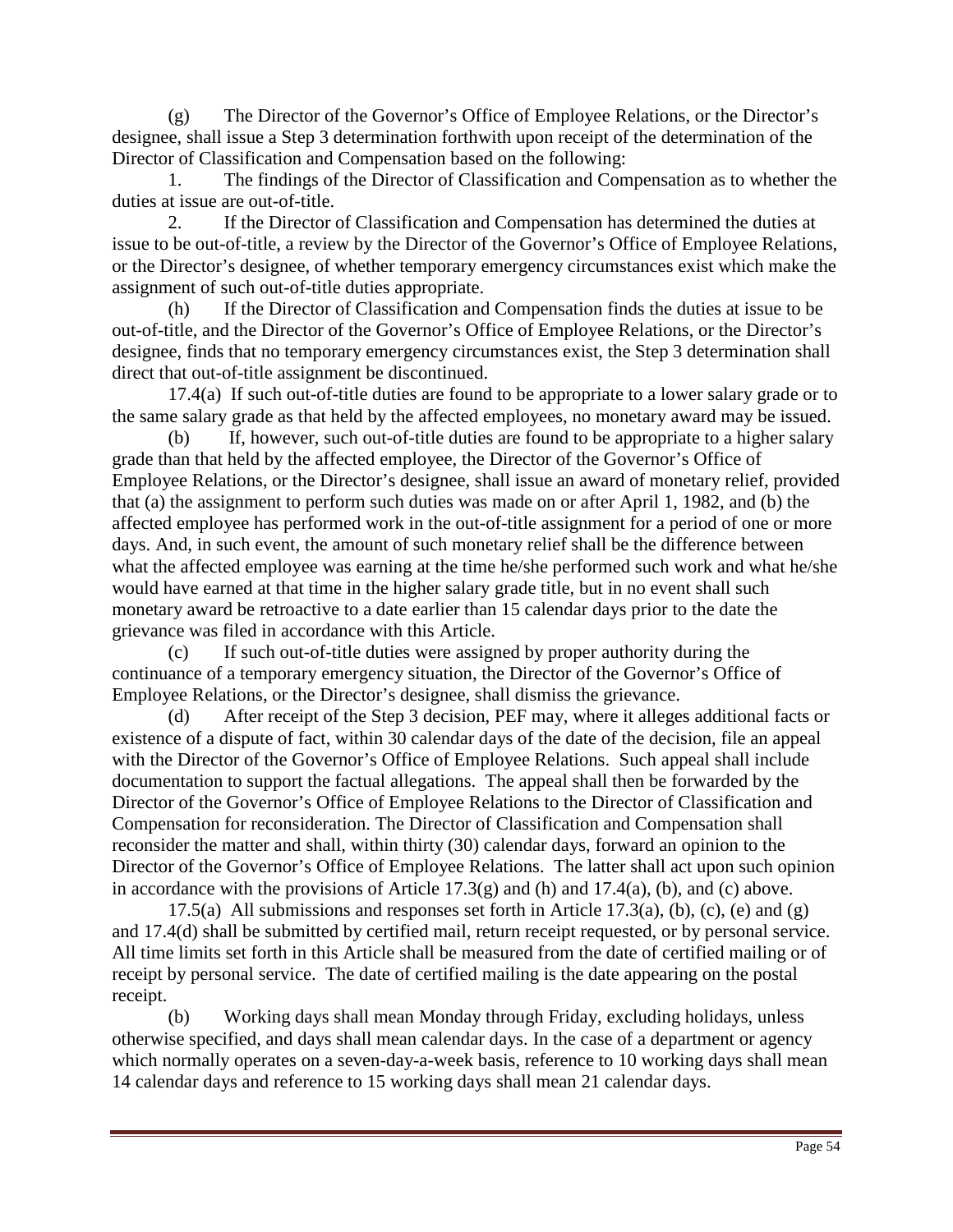17.6 Grievances hereunder may be processed only in accordance with this Article and shall not be arbitrable.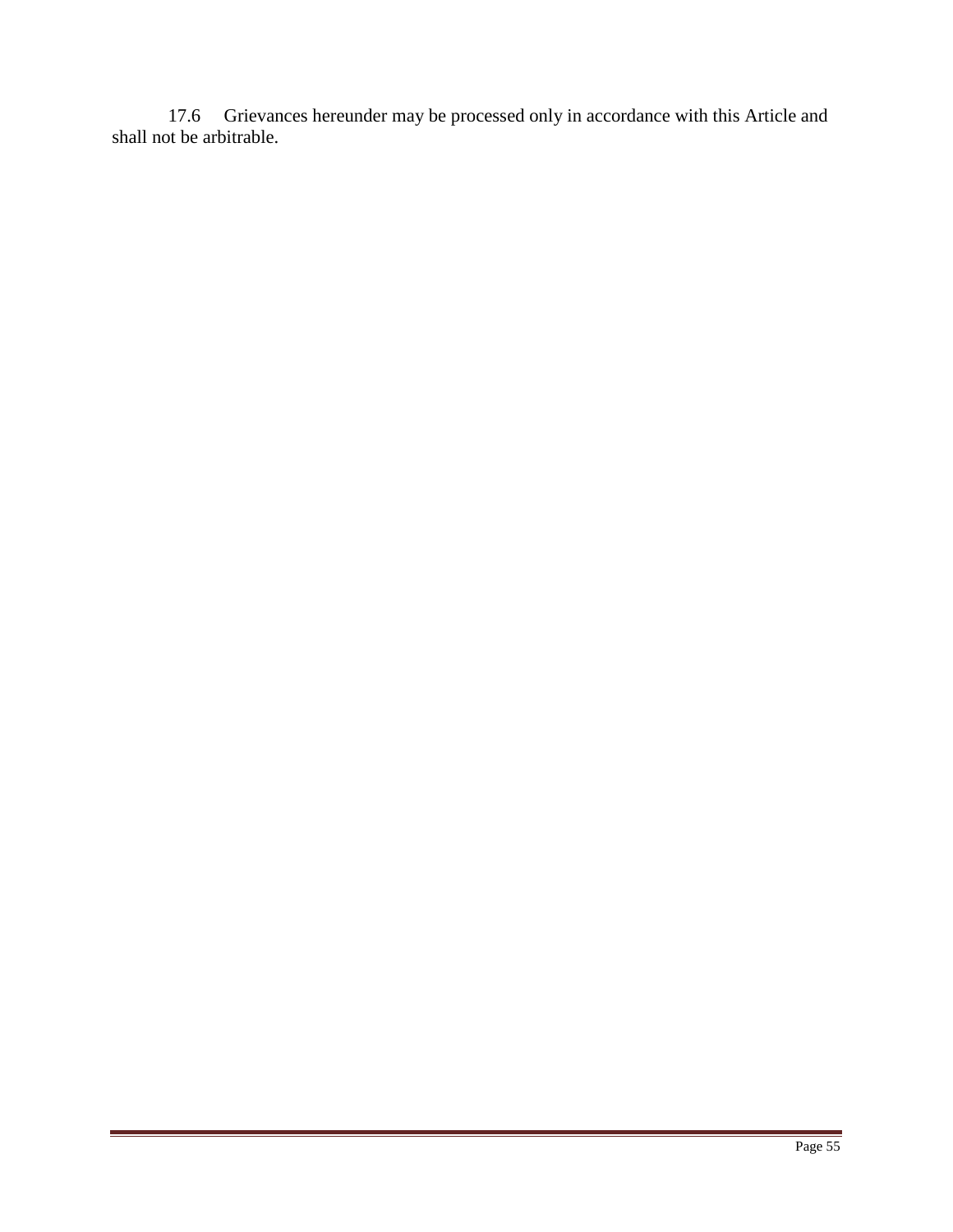# **— ARTICLE 18 — HEALTH AND SAFETY**

 18.1 The State remains committed to providing and maintaining healthy and safe working conditions, and to initiating and maintaining operating practices that will safeguard employee health and safety in an effort to eliminate the potential of on-the-job injury/illness and resulting workers' compensation claims.

 18.2 The State and PEF shall establish a Joint Health and Safety Committee. The Joint Health and Safety Committee shall study and review matters of mutual concern in the areas of health and safety; shall serve as a forum in which PEF can advise the State of potential health or safety problems; shall serve as a forum in which PEF can advise on the development and implementation of State policy in all matters related to health and safety; and shall serve as a means by which pro-active measures to improve health and safety at the worksite can be developed and implemented.

 18.3 The Joint Health and Safety Committee shall consist of three designees of the Director of the Governor's Office of Employee Relations and three designees of the President of PEF. The Committee shall meet at least quarterly. The Committee shall establish by agreement such operating procedures, tasks and goals as it deems necessary to conduct its activities. In the case of a failure of the Committee to reach agreement on any matter, such matter shall be referred to the Professional Development and Quality of Working Life Coordinating Committee for resolution.

 18.4 The Joint Health and Safety Committee shall use such funds as are made available to it pursuant to Article 18.12 to undertake initiatives in the general areas of education, support of agency-level and local-level health and safety committees, and study and research, subject to the agreement of the Committee. Specific activities of the Committee may include, but are not limited to, the following:

- Development and implementation of programs to enhance the knowledge and skills of employees, management officials and union representatives in the identification and correction of health and safety problems.
- Development and implementation of a health and safety grants program to provide financial support to the activities of agency-level and local-level health and safety committees.
- Participation in Indoor Air Quality improvements at requesting worksites by providing assistance to agency-level and local-level health and safety committees in Indoor Air Quality training, education and awareness programs.
- Development and implementation of programs to provide agency-level and local-level health and safety committees with current information about health and safety issues including, but not limited to, the operation of a Health and Safety Resource Center, ergonomics, violence and assaults on employees, infectious disease control, and right-toknow education.

 18.5 The Committee shall identify issues of mutual concern in the area of asbestos, and shall develop and implement activities to address such mutual concerns.

18.6 Agency-Level and Local-Level Health and Safety Committees

(a) The State and PEF shall establish joint health and safety committees at the agency and local levels. Such committees shall have at the agency and local levels the same functions as those of the State-level committee.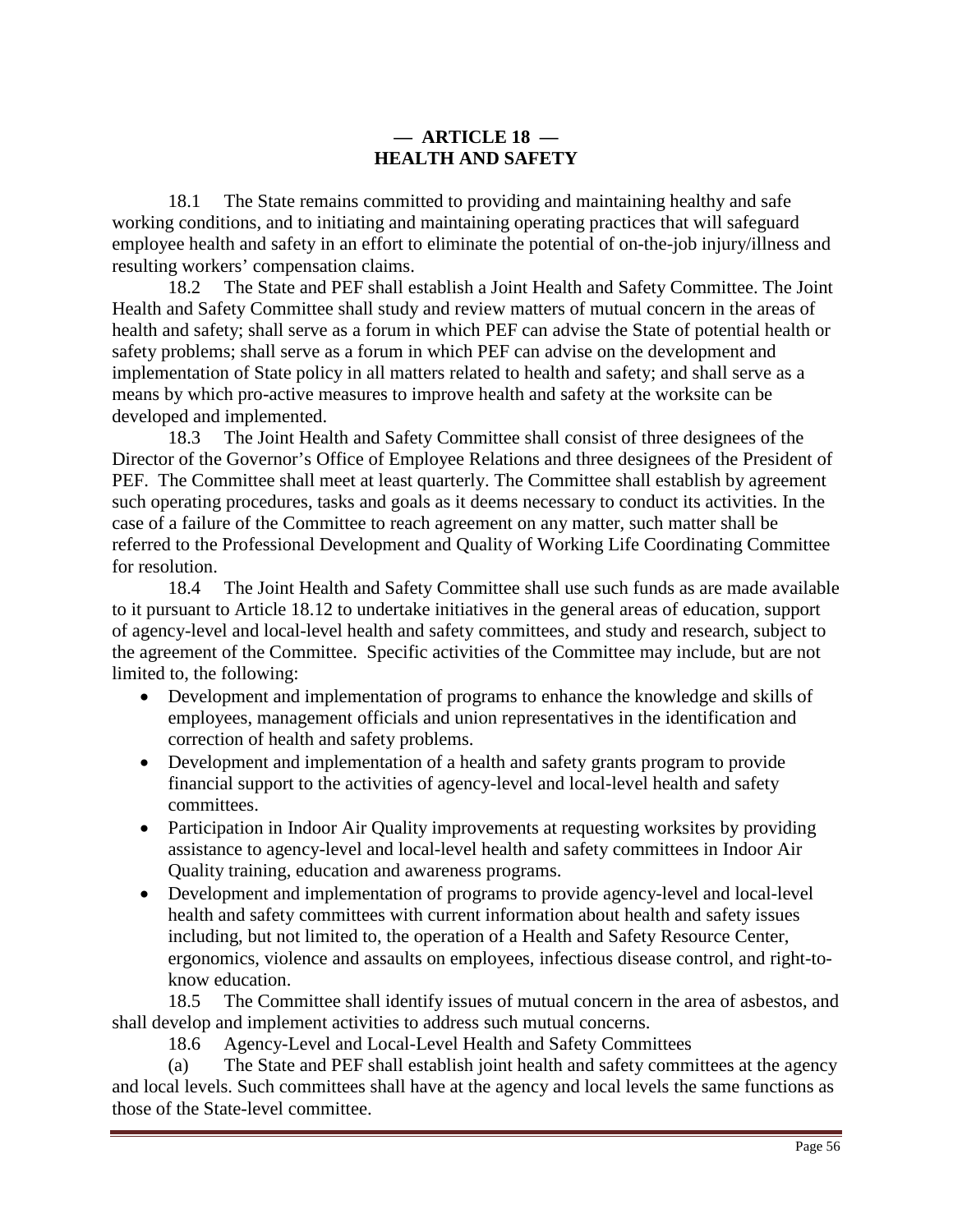(b) Agency and local health and safety committees shall meet at least quarterly. Agendas shall be exchanged in writing by the parties at least seven days before each meeting, and additional matters may be placed on the agenda only by the agreement of both parties.

(c) A local-level health and safety committee that has reviewed a local health and safety issue but has been unable to agree on the disposition of that issue shall refer that issue to the appropriate agency-level health and safety committee for review and resolution.

(d) An agency-level health and safety committee that has reviewed an agency-level or local-level health and safety issue but has been unable to agree on the disposition of that issue shall refer that issue to the Statewide Health and Safety Committee for review and resolution.

18.7 Coordination of Health and Safety Activities

In recognition that health and safety are worksite matters that affect all employees at a worksite, regardless of negotiating unit, the Joint Health and Safety Committee and the agencylevel and local-level health and safety committees shall make appropriate efforts to integrate their activities with the health and safety activities of State departments and agencies and joint health and safety committees established by the State and other State employee unions. Such efforts shall not preclude State/PEF health and safety committees from acting independently.

18.8 Toxic Exposure

(a) Employees who are directly exposed to toxic substances as a result of an accident, an incident or a discovery previously undetected by the State or the employees, will have the opportunity to be medically screened as appropriate at State expense. Such medical screening will be offered provided commonly accepted scientific evidence exists to indicate that the exposure presents a clear and present danger to the health of the affected employee.

(b) It is incumbent on the State to identify substances used by employees or to which they are exposed within the workplace. Where a substance is identified as being toxic, prior to any clean up or removal of the substance, the State will determine the nature of the substance, the toxic properties of the substance, and the safe and recommended method of working with the substance including the appropriate personal protective equipment necessary when working with the identified substance.

18.9 Safety Equipment

 Safety equipment such as safety shoes, safety goggles, hardhats, vests, etc., which are officially required by departments and agencies for use by employees shall be supplied by the State.

 18.10 Those departments or agencies in which there is a potential for occupational exposure to HIV, HBV, and TB, as determined by the New York State Department of Labor, shall establish and promulgate policies consistent with generally accepted medical practices, New York State Department of Health Guidelines, and New York State Department of Labor Occupational Safety and Health Standards and Enforcement Guidelines.

18.11 Health and Safety Grievance Procedure

Grievances alleging a violation of this Article, or alleging the existence of any safety violation, or otherwise arising from a health and safety condition or dispute shall be subject to review through the procedure established in Article 34, Section 34.1(b) of the Agreement and shall not be arbitrable.

 18.12 The State shall prepare, secure introduction and recommend passage by the Legislature of such legislation as may be appropriate and necessary to obtain an appropriation of \$715,795 for Fiscal Year 2015-2016, to fund the programs of the Joint Health and Safety Committee.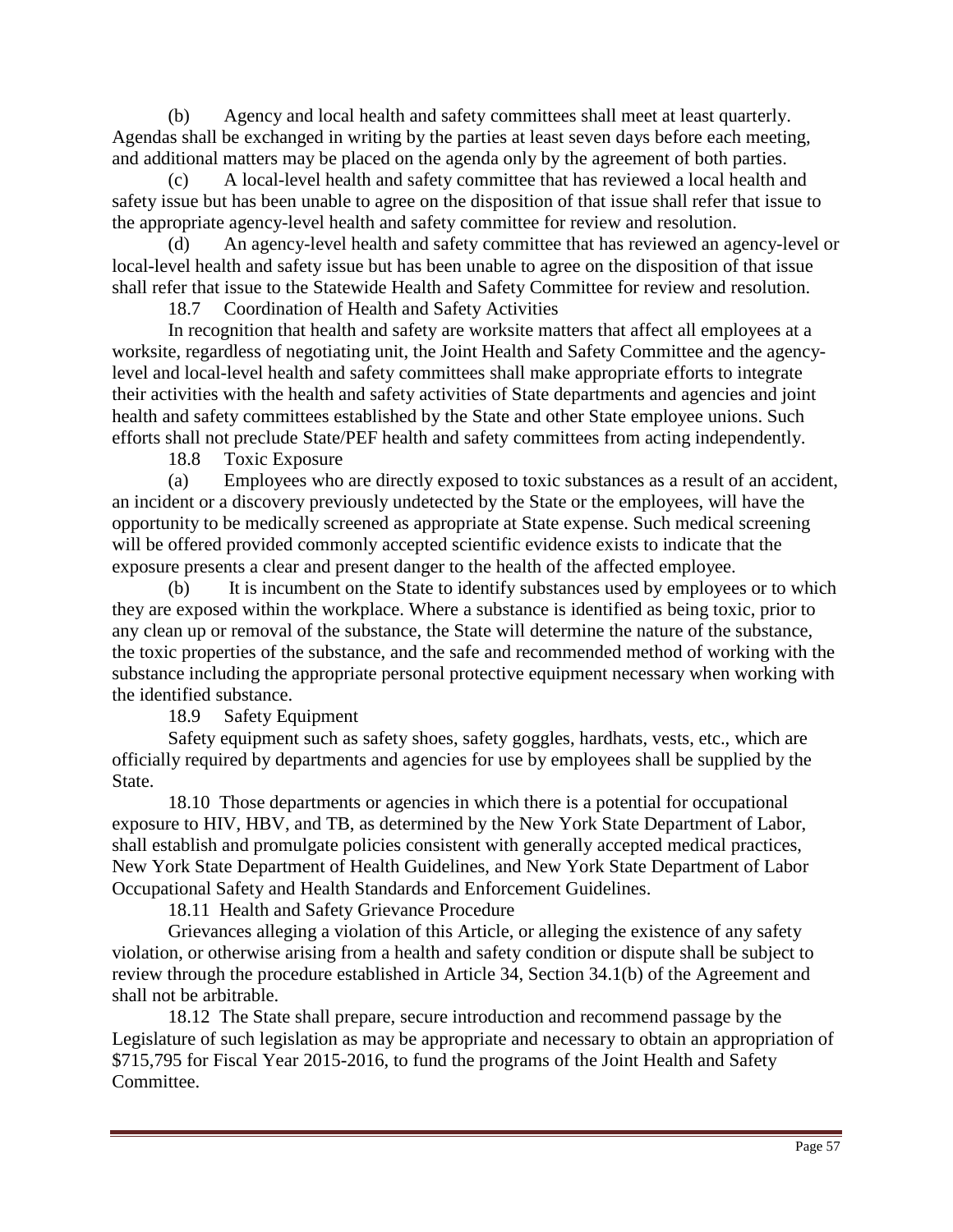19.1 The State shall continue to have the right to determine the purposes for which its physical facilities shall be used, including the right to allocate more or less space for parking by employees in this unit.

 19.2 The State shall meet and confer with PEF concerning the adequacy or continuation of parking facilities provided by the State for employees in this unit, the need for additional parking facilities, and the method of distributing parking privileges among employees in the unit when the parking made available by the State is not adequate to provide parking privileges for all employees. Such meetings shall be held at the local level or such other level as is mutually deemed by the Director of the Governor's Office of Employee Relations and the President of PEF to be appropriate.

 19.3 The State and PEF shall, upon the demand of either party, negotiate concerning the imposition of fees for parking by employees in this unit or the modification of current employee parking fees in any parking facility. Such negotiations shall occur no more frequently than once in regard to any particular parking facility during the term of this Agreement. Should such negotiations fail to result in agreement, the issue(s) shall be submitted to Last Offer Binding Arbitration under procedures that have been agreed to by the parties.

 19.4 The following shall apply to parking facilities operated by the Office of General Services, Bureau of Parking Management in Albany:

(a) A Parking Committee shall be established to meet and confer on allocation of employee parking spaces made available within parking facilities as managed by the Bureau of Parking Management. The Committee shall assess present allocation, develop a method for allocation of existing spaces which will include consideration of employee negotiating unit designation and proportionate space allotment, needs of the handicapped, parking area utilization, and other factors which will contribute to the development of a rational, workable plan for such allocation. Such plan shall be developed and implemented during the term of this Agreement.

 Additionally, the Committee shall make recommendations to the State on the adequacy of employee parking and suggest alternatives to meet identified needs.

 Recognizing that the downtown Albany parking issue is a workplace issue, the Committee shall include representatives of all employee groups affected. PEF may designate up to three representatives to serve on the Committee.

(b) The Memorandum of Understanding dated October 6, 1988, concerning the parking fee structure in parking facilities operated in and around Albany by the Office of General Services, Bureau of Parking Services, shall remain in full force and effect according to its provisions.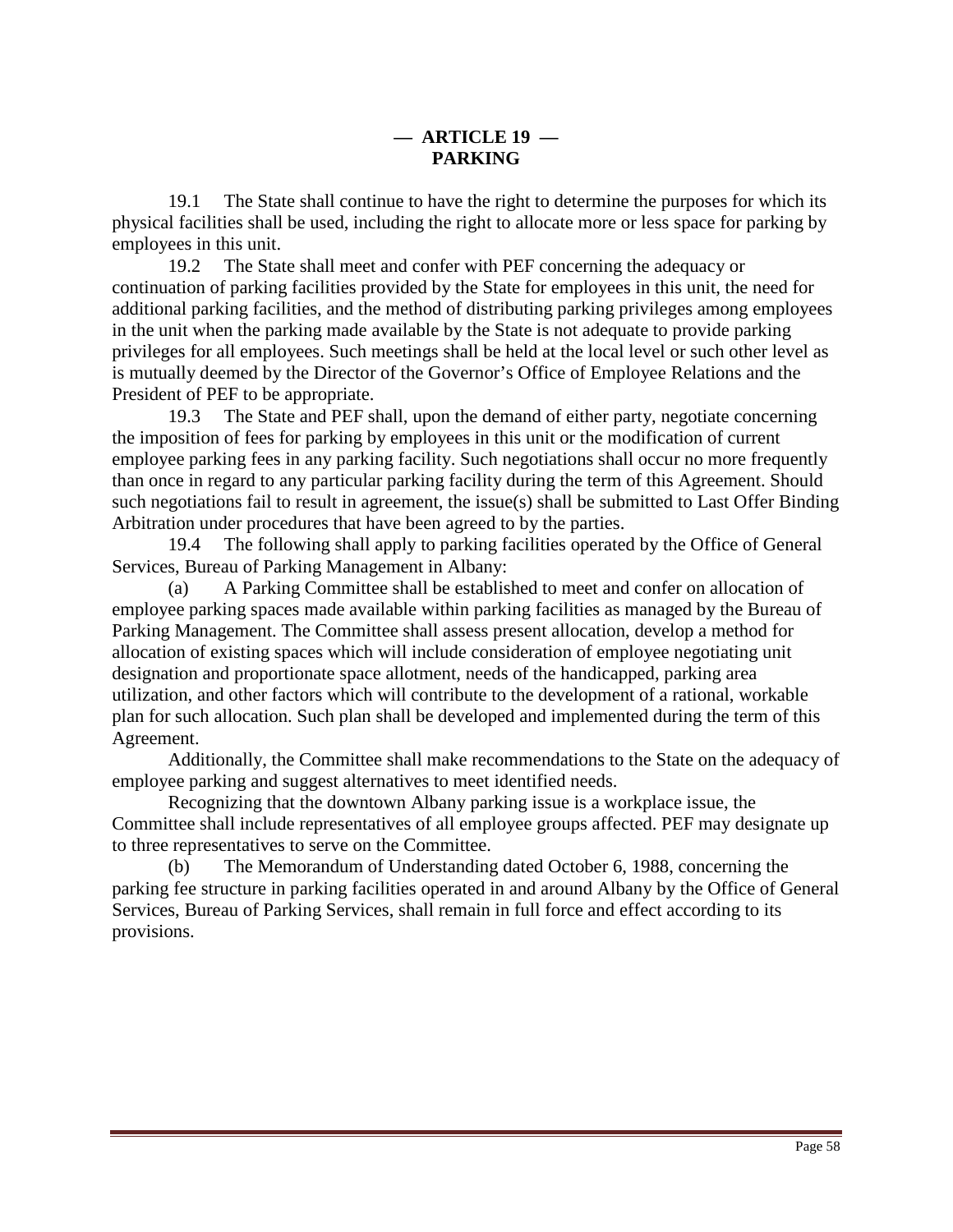#### **— ARTICLE 20 — REVIEW OF PERSONAL HISTORY FOLDER**

 20.1 There shall be only one official personal history file maintained for any employee. The personal history folder shall contain all memoranda or documents relating to such employee's job performance which contain criticism, commendation, appraisal or rating of such employee's performance on the job. Copies of such memoranda or documents shall be sent to such employee simultaneously with their being placed in the personal history folder.

 20.2 An employee, or a PEF representative designated by the employee, shall have an opportunity to review the official personal history folder in the presence of an appropriate official of the department or agency within three working days' notice, provided, however, where the employee's personal history folder is kept at a location other than the employee's place of work, five working days' notice shall be required. Where such review is requested in connection with a pending disciplinary action or a pending grievance, every reasonable effort should be made to schedule the review within a time period that will permit adherence to the time requirements of the grievance or discipline procedure. An employee shall have the opportunity to place in his/her personal history folder a response of reasonable length to anything contained therein which such employee deems to be adverse.

 20.3 An employee shall be permitted to be accompanied by a PEF Steward or other PEF representative during the review of the personal history folder pursuant to this Article.

 20.4 Upon an employee's written request, material over three (3) years old shall be removed from the personal history folder, except unsatisfactory performance evaluations, personnel transactions, pre-employment materials and notices of discipline and all related records. Notices of discipline and related records wherein the final determination is that the employee was completely absolved of guilt shall not remain part of the personal history file.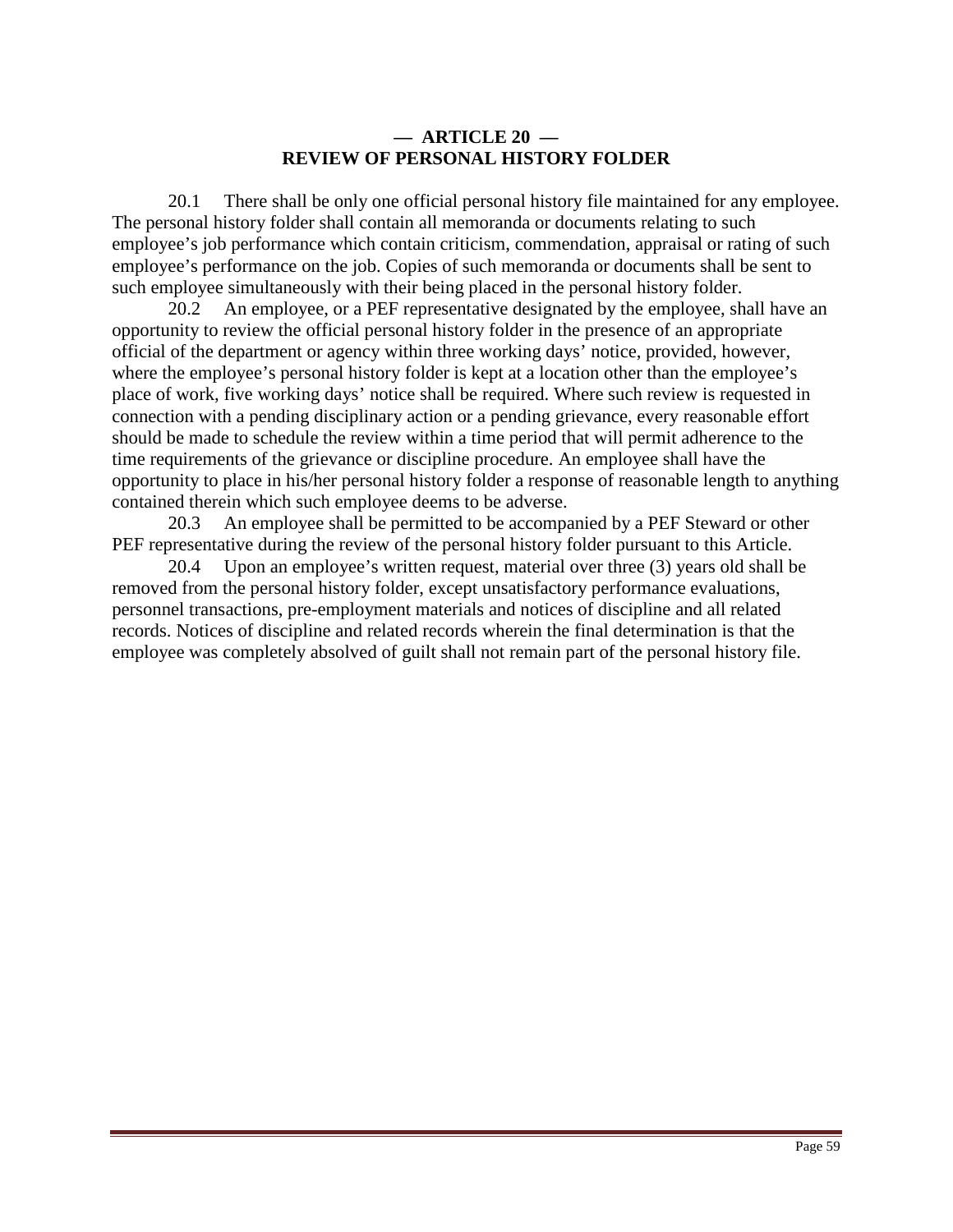## **— ARTICLE 21 — DEFICIT REDUCTION LEAVE/WORKFORCE REDUCTION LIMITATION**

21.1 Deficit Reduction Leave

(a) Fiscal Year 2011-2012. Commencing with the administrative payroll paycheck dated November 23, 2011, and the institutional payroll paycheck dated November 17, 2011, employees will have their total compensation, less overtime earnings, reduced by 4.198 percent. This reduction will occur for ten (10) consecutive payroll periods and end with the administrative paycheck dated March 28, 2012 and the institutional paycheck dated March 22, 2012.

(b) Fiscal Year 2012-2013. Commencing with the administrative payroll paycheck dated April 11, 2012 and with the institutional payroll paycheck dated April 5, 2012, employees will have their total compensation, less overtime earnings, reduced by 1.847 percent. This reduction shall occur for twenty-six (26) consecutive pay periods and end with the administrative paycheck dated March 27, 2013 and the institutional paycheck dated March 21, 2013.

(c) Upon ratification, employees will be credited with nine days of deficit reduction leave. Upon the request of the employee and subject to supervisory approval, appointing authorities shall allow each employee to take nine days off without charge to existing accruals before March 31, 2013. To the extent that multiple conflicting requests to use deficit reduction leave are made, time off shall be granted in order of seniority. Subject to supervisory approval, there shall be no restriction on using deficit reduction leave consecutively and/or in conjunction with annual leave, sick leave or other personal leave.

(d) Beginning with the pay period that includes April 1, 2015, employees whose total compensation, less overtime earnings, was reduced pursuant to 21.1(a) and (b) shall begin to be repaid for the value of the nine (9) day reduction. Commencing with this payroll period, employees shall receive payment in equal amounts over 39 payroll periods until the reduction has been repaid. Employees who separate from service prior to the full repayment of the nine (9) days shall be paid the balance of money owed at the time of their separation.

(e) Institution Teachers. Notwithstanding that the payroll reduction will be charged on a fiscal year basis, employees working on a 10-month school calendar will be permitted to use the nine days deficit reduction leave at any time during the remaining 2011-2012 academic year and/or the 2012-2013 academic year.

21.2 Workforce Reduction Limitation

(a) For the term of the Agreement, only material or unanticipated changes in the State's fiscal circumstances, financial plan or revenue will result in potential layoffs.

(b) Workforce reductions due to the closure or restructuring of facilities, as authorized by legislation or Spending and Government Efficiency Commission determinations are excluded from these limitations.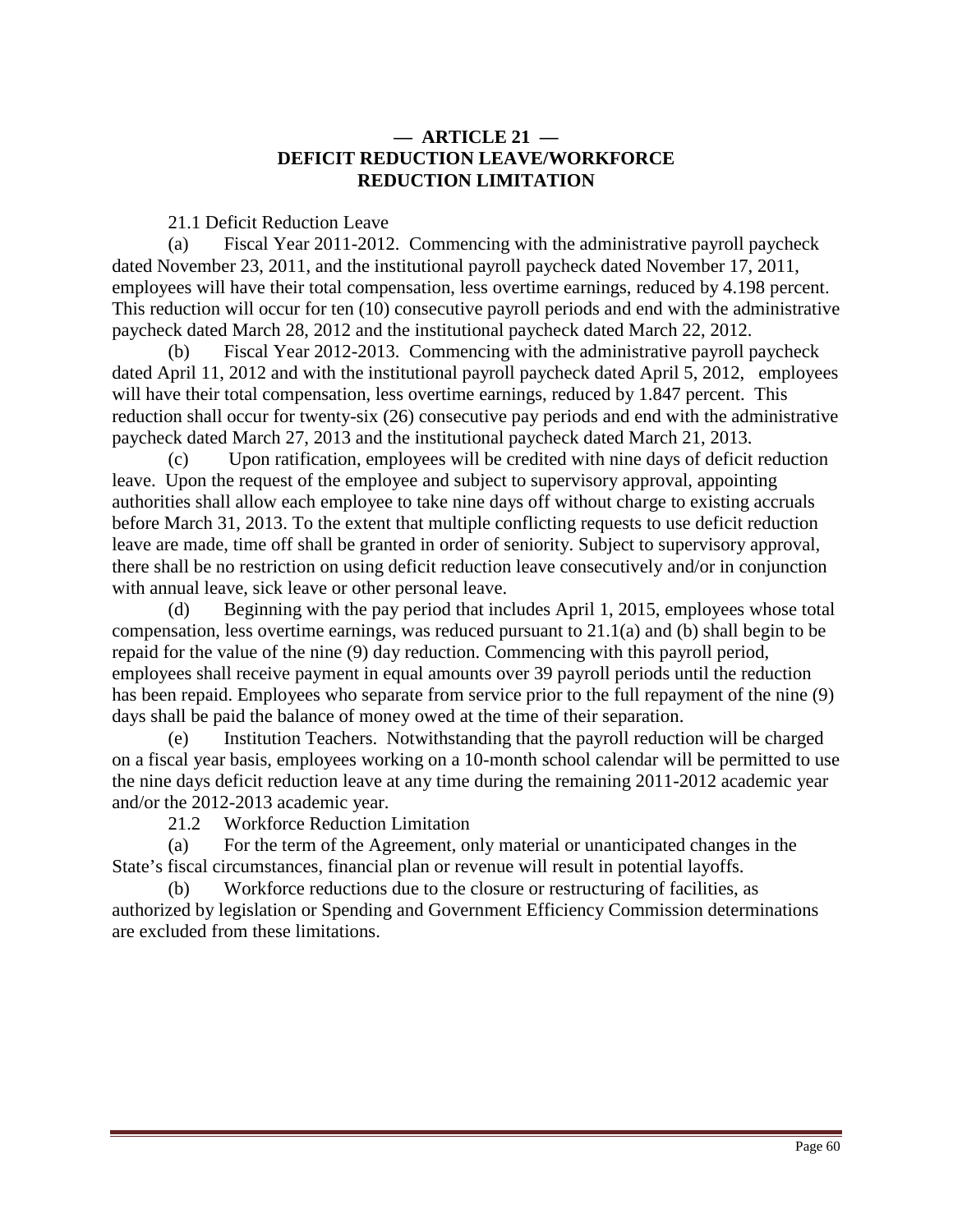# **— ARTICLE 22 — PROTECTION OF EMPLOYEES**

 22.1(a) There shall be no loss of present employment by permanent employees as a result of the State's exercise of its right to contract out for goods and services.

(b) Notwithstanding the provisions of Article 22.1(a), permanent employees affected by the State's exercise of its right to contract out for goods and services will receive 60 days written notice of intended separation and will be offered a redeployment option as provided for in Appendix VI(A), but where such redeployment option is not able to be offered and where no displacement rights as provided for in Civil Service Law Sections 80 and 80-a are available, the affected permanent employee will be offered the opportunity to elect one of the following transition benefits:

 (i) a financial stipend for an identified retraining or educational opportunity as provided for in Appendix VI(B); or

(ii) severance pay as provided for in Appendix  $VI(C)$ ; or

(iii) the employee opts for and obtains preferential employment with the contractor at the contractor's terms and conditions, if available.

 (c)(1) The transition benefits set forth above shall not apply to an affected permanent employee, and the State's obligation under this Article to said employee shall cease, if an affected permanent employee declines a primary redeployment opportunity as provided for in Appendix VI(A), or if the affected permanent employee declines a displacement opportunity pursuant to his/her displacement rights as provided for in Civil Service Law Sections 80 and 80 a, in his/her county of residence or county of current work location.

(c)(2) An affected permanent employee who elects a transition benefit as provided for in Article 22.1(b) above, shall be eligible for placement on preferred lists and reemployment rosters as provided for in Civil Service Law Sections 81 and 81-a and other applicable Civil Service Laws, Rules and Regulations.

 22.2 No permanent employees will suffer reduction in existing salary as a result of reclassification or reallocation of the position they hold by permanent appointment.

 22.3(a) A State/PEF Employment Security Committee shall be established. The purpose of the Committee shall include, but not be limited to: study and attempt to resolve matters of mutual concern regarding work force planning; to participate in the development and implementation of strategies to provide continuity of employment and, when displacement of employees occurs, to participate in the development and implementation of strategies to ease the impact of such displacement. The Committee shall also review matters relative to redeployment of employees affected by the State's exercise of its right to contract out including, but not limited to: comparability determinations; vacancy availability; information sharing in hiring and redeployment; dispute resolution; Civil Service layoff procedures; and hardship claims from individual employees in the redeployment process. The Committee shall explore the viability of expanding the redeployment concept to other reductions in force. The Committee is not intended to be policy making or regulatory in nature, rather it is intended to be advisory on matters of work force planning.

(b) The Committee shall meet at least bimonthly unless the parties agree that such frequency is unnecessary. The Committee shall establish by agreement such operating procedures as it deems necessary to conduct its activities.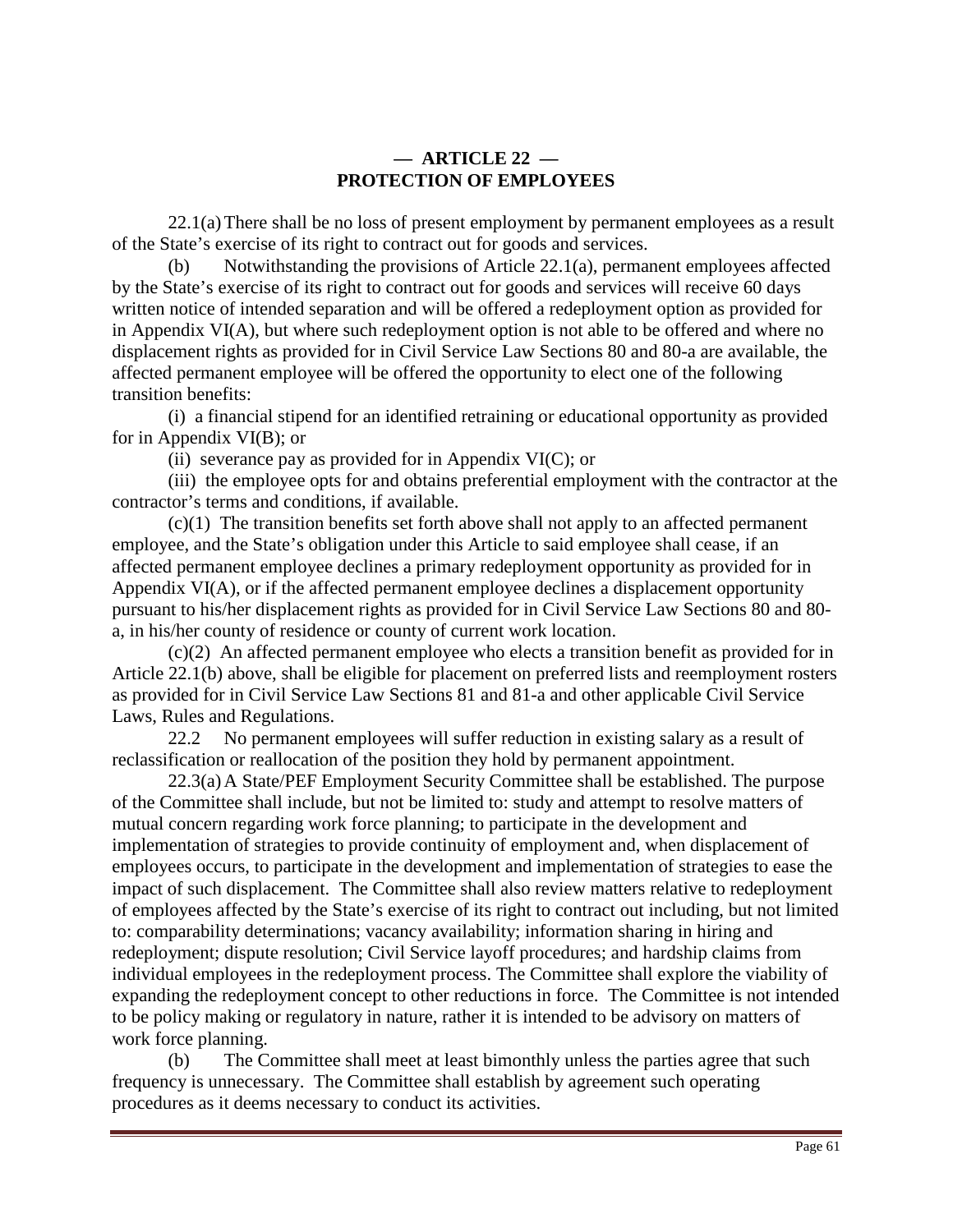(c) The Committee shall use such funds as are made available to it by the Professional Development and Quality of Working Life Coordinating Committee for the study and analysis of programs or activities that can be utilized to avoid displacement of employees or to ease the impact of such displacement. When instances of possible displacement occur, the Committee shall recommend that these or other activities be undertaken and shall use such funds as are made available for such purposes by the Professional Development and Quality of Working Life Coordinating Committee to undertake such activities.

(d) In recognition that employment security and/or continuity are matters that may affect employees across negotiating unit lines, the Committee shall, where appropriate, act cooperatively with employment continuity committees established jointly by the State and other unions.

(e) The parties agree that the matter of the configuration of layoff units is an appropriate subject for discussion by the Committee.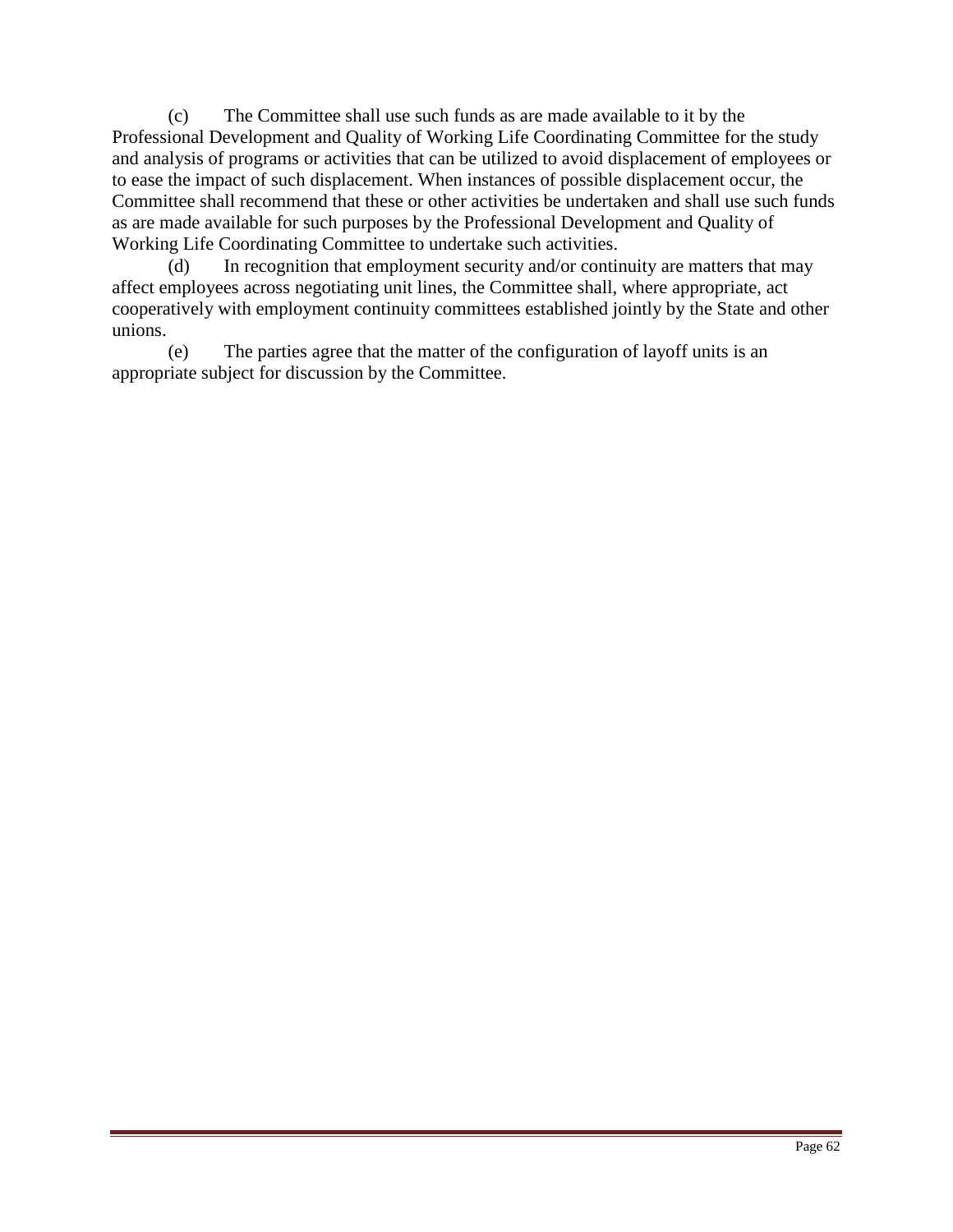# **— ARTICLE 23 — LAYOFFS IN NON-COMPETITIVE CLASS**

 23.1 Permanent non-competitive class employees in this negotiating unit if laid off will be laid off within title on the basis of seniority, provided, however, that such employees shall not gain greater rights than they would have if they were covered by the provisions of Sections 80 and 81 of the Civil Service Law, and provided, further, however, that this provision does not extend to these employees coverage under Civil Service Law Section 75 or Article 33 of the Agreement with PEF.

 23.2 Where under current layoff law and procedures permanent employees are to be laid off within a given layoff unit and there are provisional or temporary employees in the same title in another layoff unit not projected for layoff, such provisional or temporary employees will be displaced in order to provide continued employment for those affected permanent employees. The State will manage centrally the placement of the affected permanent employees.

 23.3 Permanent non-competitive class employees with one year of continuous noncompetitive service immediately prior to layoff shall be accorded the same rights at layoff as well as placement roster, preferred list and reemployment roster rights, as employees covered by Civil Service Law Sections 75.1(c), 80-a, 81, 81-a and 81-b.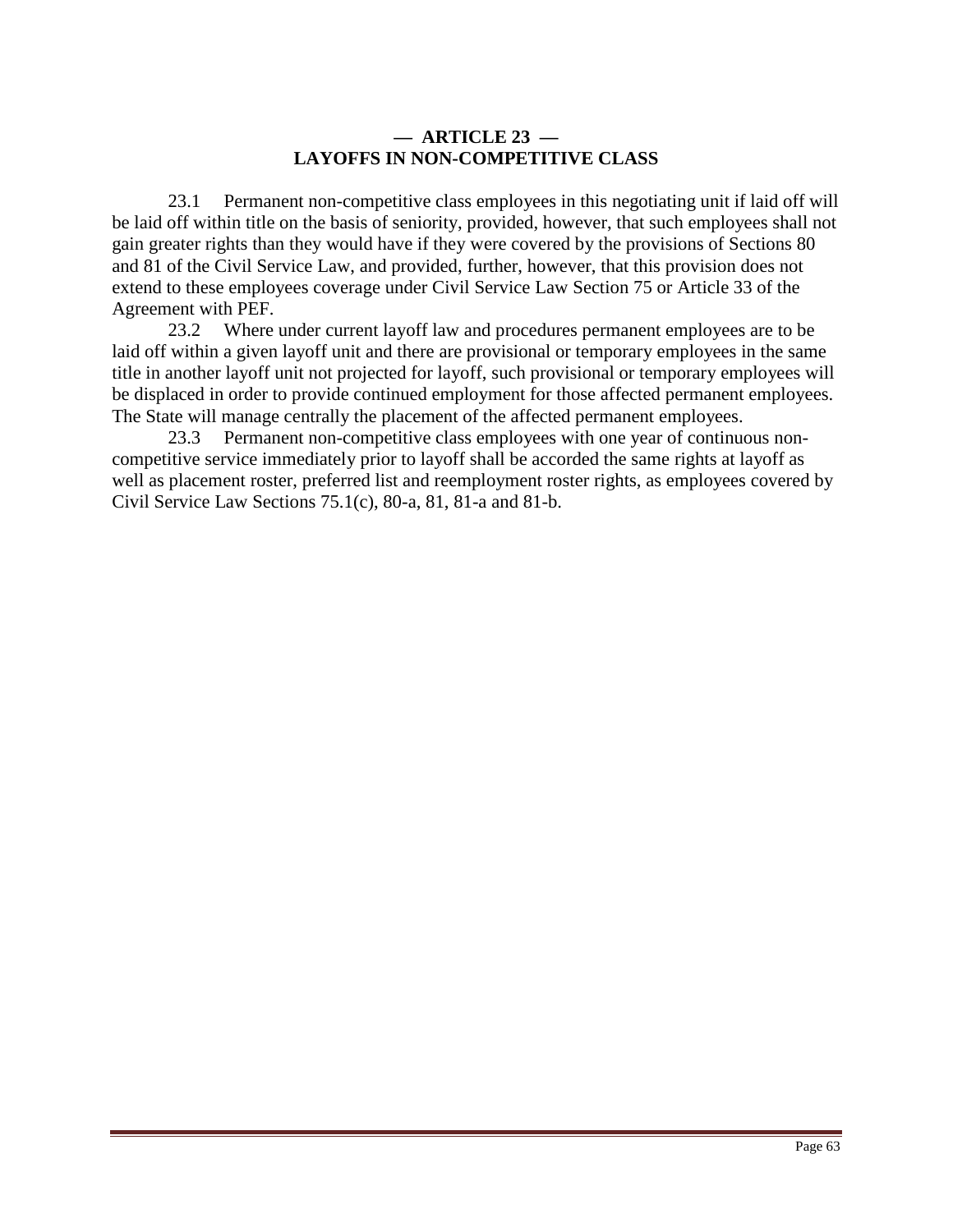## **— ARTICLE 24 — LABOR/MANAGEMENT COMMITTEE PROCESS**

 24.1 The State and PEF have an interest in maximizing the effectiveness of operations, the delivery of quality services and the promotion of a satisfied work force. To further this interest, the parties endorse the labor/management committee process as an appropriate means to identify and understand workplace issues and develop viable solutions. The State and PEF intend to foster an ongoing, communicative relationship in which the parties are encouraged to speak freely and resolve issues within the labor/management forum. The State and PEF shall cooperate in using training and other mutually agreed upon methods, within available resources, to assist agency and local level labor/management committees to be more effective.

 24.2 The Director of the Governor's Office of Employee Relations or the Director's designees shall meet with the President of PEF or the President's designees at mutually agreed upon times to discuss and attempt to resolve matters of mutual concern. At the request of the other party, each party shall submit a written agenda at least seven days in advance of the meeting. Meetings shall be held at least quarterly, subject to the agenda for any such meeting having been mutually agreed upon in advance.

The topics for this forum may include but will not be limited to total quality management methods, centralized travel management, expedited travel reimbursement, and issues referred by agency and local level labor/management committees.

 24.3 Department or Agency Heads, or their designees, shall meet with PEF representatives periodically to discuss and attempt to resolve matters of mutual concern. Such meetings shall be held at times mutually agreed to but shall be held no less frequently than twice each year. Subjects which may be discussed at such meetings may include, but are not limited to: questions concerning implementation and administration of this Agreement which are department or agency-wide in nature, continuity of employment, institution of alternative work schedules, staff development and training issues, distribution and posting of Civil Service examination announcements, ridesharing/carpooling initiatives and other matters as mutually agreed. Written agenda shall be exchanged by the parties no less than seven days before the scheduled date of each meeting. At the time of the meeting additional subjects for discussion may be placed on the agenda by mutual agreement.

 An agency-level labor/management committee which has reviewed an issue but has been unable to agree on the disposition of that issue shall refer that issue to the State-level labor/management committee established in accordance with Section 24.2 above.

 24.4 Facility or Institution Heads, or their designees, shall meet with PEF representatives periodically to discuss and attempt to resolve matters of mutual concern. Such meetings shall be held at times mutually agreed to but shall be held no less frequently than twice each year. Subjects which may be discussed at such meetings may include, but are not limited to: questions concerning implementation and administration of this Agreement which are local in nature, questions concerning the scheduling of employee workdays within the established workweek, distribution and posting of Civil Service examination announcements, continuity of employment, institution of alternative workweek schedules, staff development and training issues and other matters as mutually agreed. Written agenda shall be exchanged by the parties no less than seven days before the scheduled date of each meeting. At the time of the meeting additional subjects for discussion may be placed on the agenda by mutual agreement.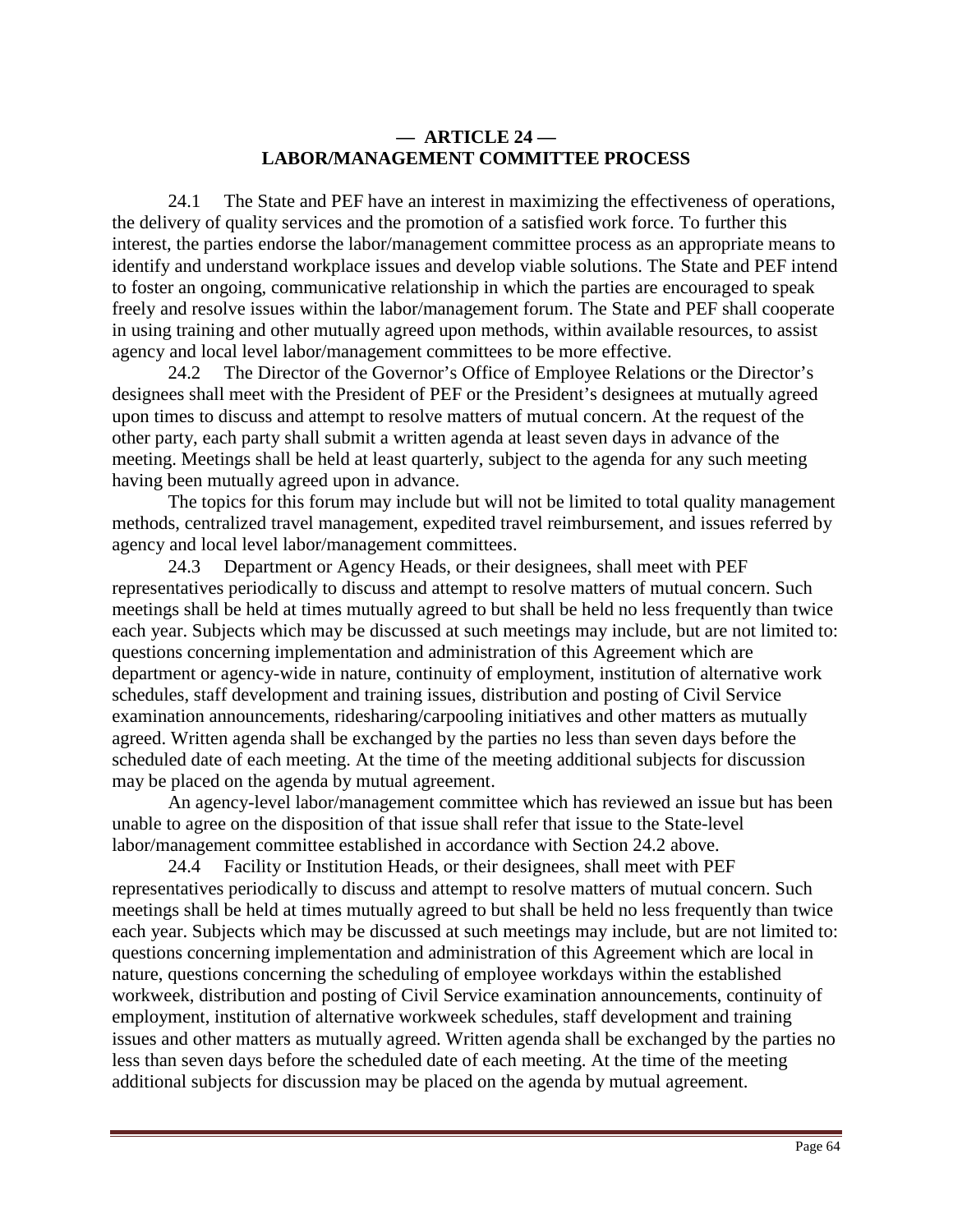A local-level labor/management committee which has reviewed an issue but has been unable to agree on the disposition of that issue shall refer that issue to the appropriate agencylevel labor/management committee established in accordance with Section 24.3 above.

 24.5 The results of a labor/management meeting held pursuant to this Article shall not contravene any term or provision of this Agreement or exceed the authority of the management at the level at which the meeting occurs. The results of such meetings may, by mutual agreement, be placed in writing in the form of memoranda or correspondence between the parties. Any written labor/management agreement shall specify a finite term for the agreement and procedures for ending the agreement prior to the expiration of its term. Additionally, labor/management agreements shall specify procedures, if any, for renewal following expiration. The results of labor/management meetings, including written labor/management agreements, shall not be subject to the provisions of Article 34, Grievance and Arbitration Procedure.

Disputes arising from an alleged failure to comply with a local-level labor/management agreement shall be referred to the appropriate agency-level labor/management committee for resolution. Such disputes that are not resolved by the agency-level labor/management committee, and disputes arising from an alleged failure to comply with an agency-level labor/management agreement, shall be referred to the State-level labor/management committee for resolution.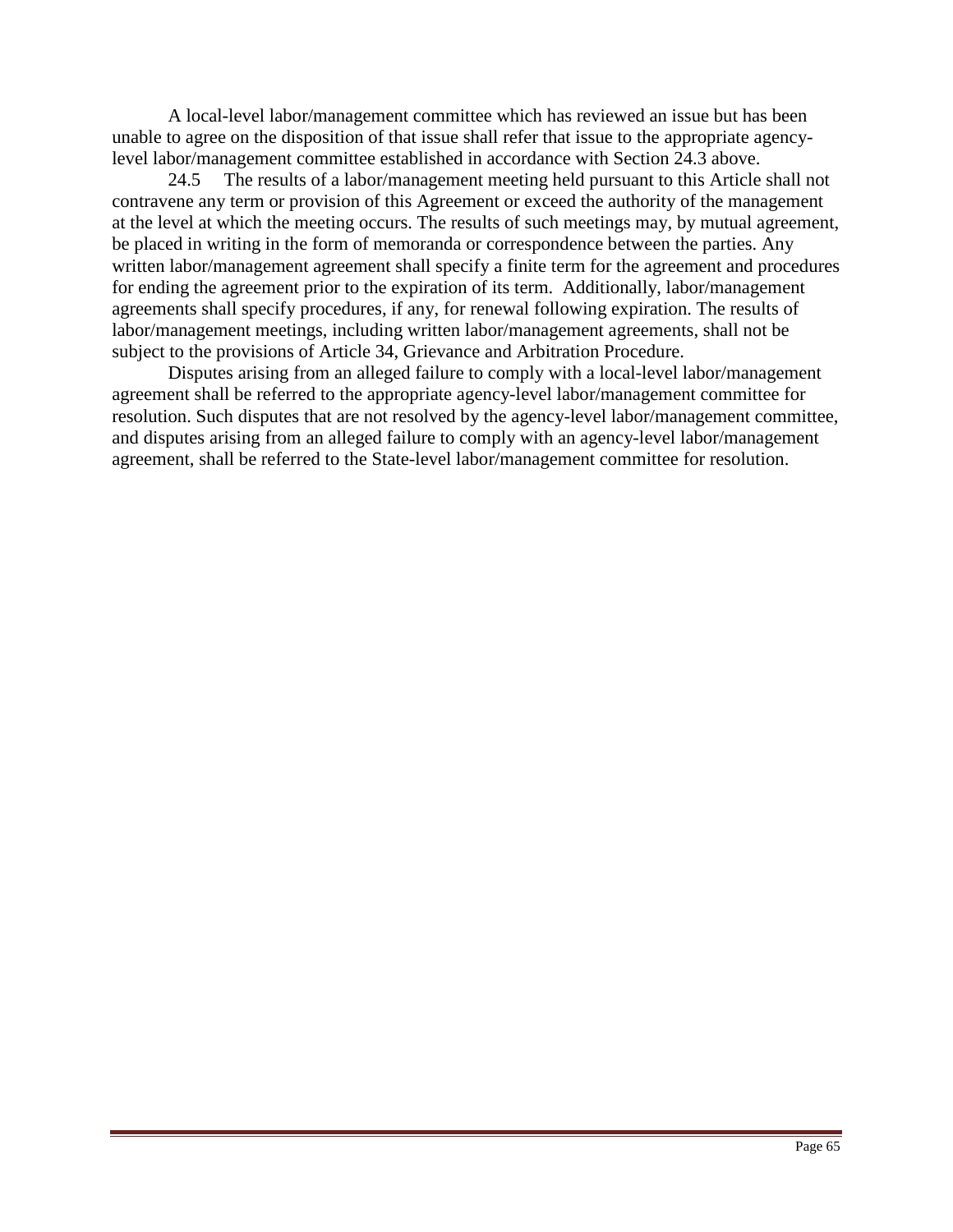25.1 Definition

 For purposes of this Agreement, seniority shall be defined as the length of an employee's continuous State service, whether part-time or full-time, from the date of original appointment in the classified service on a permanent basis. An employee who has resigned and who has been reinstated or reappointed in the service within one year thereafter, if such reinstatement or reappointment occurred prior to April l, 1985, and within three (3) years thereafter, if such reinstatement or reappointment occurred on or after April 1, 1985, shall be deemed to have continuous service for purposes of determining seniority. A period of employment on a temporary or provisional basis or in the unclassified service, immediately preceded and followed by permanent service in the classified service shall not constitute an interruption of continuous service for determining seniority nor shall a period of authorized leave without pay or any period during which employees suspended from their position pursuant to Section 80 or Section 80-a of the Civil Service Law.

25.2 Application

(a) In the event that more employees request the same vacation time off than can be reasonably spared for operating reasons, vacation time off will be granted to such employees who can reasonably be spared, in order of seniority.

(b) Shift and pass day assignments shall not be made for the purpose of imposing discipline. When the qualifications, training or any other factors which best serve the interest of the service to be rendered (including the subspecialties within the professional, scientific or technical services to be rendered) are equal, seniority will be a factor in the assignment of shift, pass days, overtime and voluntary transfers.

(c) When the qualifications, training or any other factors which best serve the interest of the service to be rendered (including the subspecialties within the professional, scientific or technical services to be rendered) are equal, seniority will be the factor in the assignment of shift and pass days for employees serving in nurse titles only. Provided, however, that nothing contained herein shall limit the development of local or agency labor/management procedures regarding the selection of shifts and pass days.

 25.3 As soon as practicable in advance of the abolishment of any positions filled by permanent competitive class appointments, the State shall provide PEF with seniority lists of employees in the title(s) and agency(s) affected. It is understood by the parties that failure to comply with this provision shall not constitute a basis for preventing or delaying the job abolishments, nor shall failure to comply entitle displaced employees to any compensation or other monetary benefits they would otherwise not have been entitled to receive.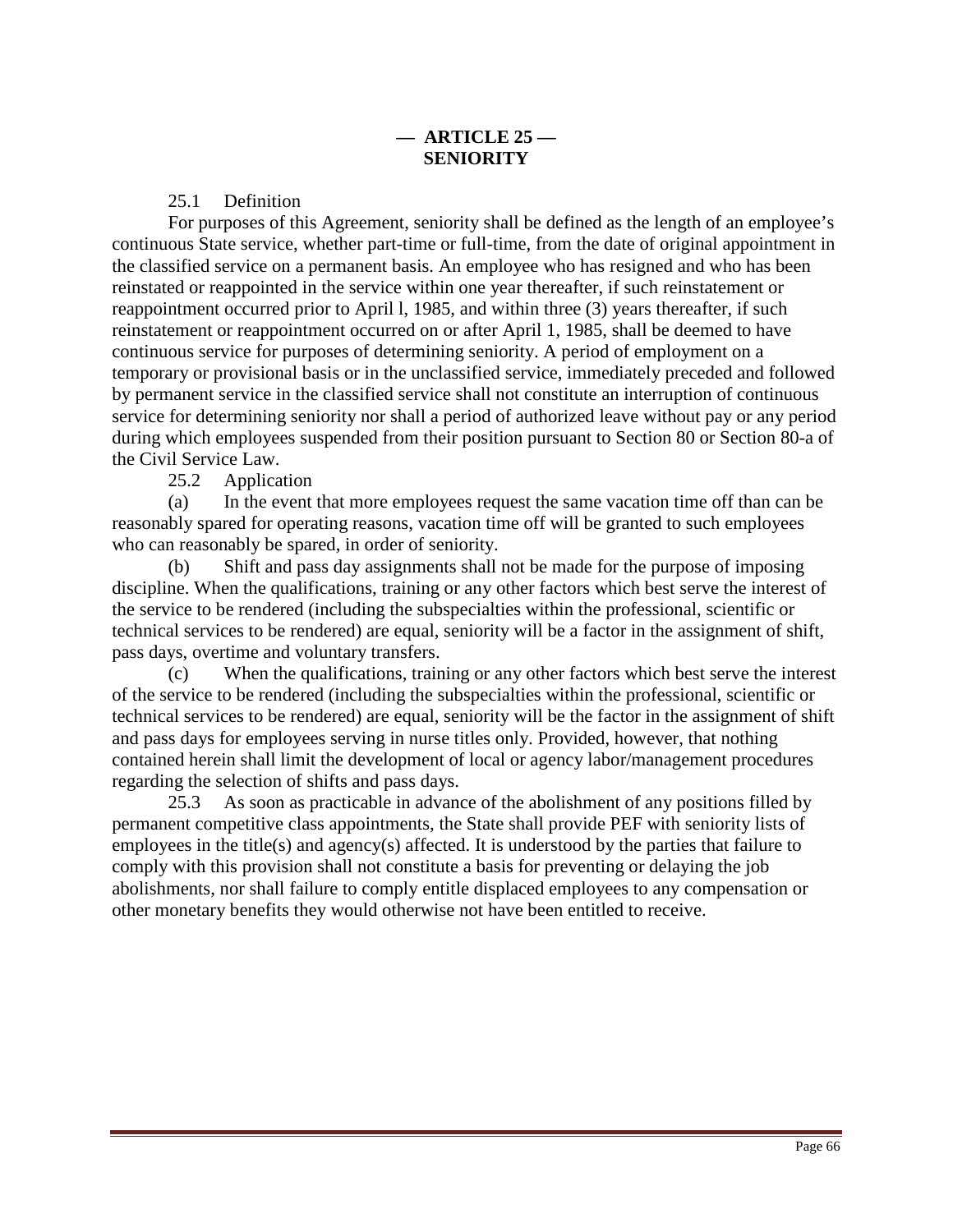# **— ARTICLE 26 — INSTITUTION TEACHERS**

26.1 School Calendars

Labor/management committees will discuss school calendars for institution teachers including their duration and their starting and ending dates.

26.2 Payroll

(a) Any full-time teacher in a State institution as defined in Section 136 of the Civil Service Law shall be given the option to receive biweekly salary payments either over the facility's academic year or over the calendar year.

An eligible employee electing to receive salary payments over the calendar year shall notify the appropriate payroll office in writing between May 15 and June 15 of each year. Such election shall remain in each year unless the employee withdraws the election during the May 15-June 15 period of a subsequent year. Notifications shall be in effect for the entire school year and may not be withdrawn during the school year.

(c) The State agrees to continue, at the employee's option, the calendar year pay basis of institution teachers who opt to receive their biweekly salary payments over a calendar year rather than a facility's academic year and who experience a change in pay status (e.g., sick leave at half-pay, leave without pay, change in percentage of time worked, etc.) during the school year. The State will not require such employees to revert to being paid based on the facility's academic year at the time the change in pay status goes into effect. Manual pay adjustments will be made to keep such employees on the calendar-year pay basis following any change in pay status during the school year.

26.3 Special Holidays

Employees serving as institution teachers at times other than during the facility's academic year shall not lose pay for days which have been declared by the State, as employer, to be special holidays provided such employees were scheduled to work on such days.

26.4 Leave

 Effective April 1, 1995, the State agrees to provide each institution teacher a maximum of three days of leave with pay during each school year for religious observance, teacher conferences, professional meetings, extraordinary or emergency absences or other personal use and effective with the beginning of the 2004-2005 school year, the State agrees to provide each institution teacher a maximum of four days of leave with pay during each school year for religious observance, teacher conferences, professional meetings, extraordinary or emergency absences or other personal use. Such leave shall be approved on request insofar as it would not interfere with the proper conduct of governmental functions. Employees on leave as provided above, shall not be required to make up such time off by adjustments in their daily or weekly work schedules. Institution teachers shall not be allowed any other time off with pay for such purposes except as provided by Section 12.15.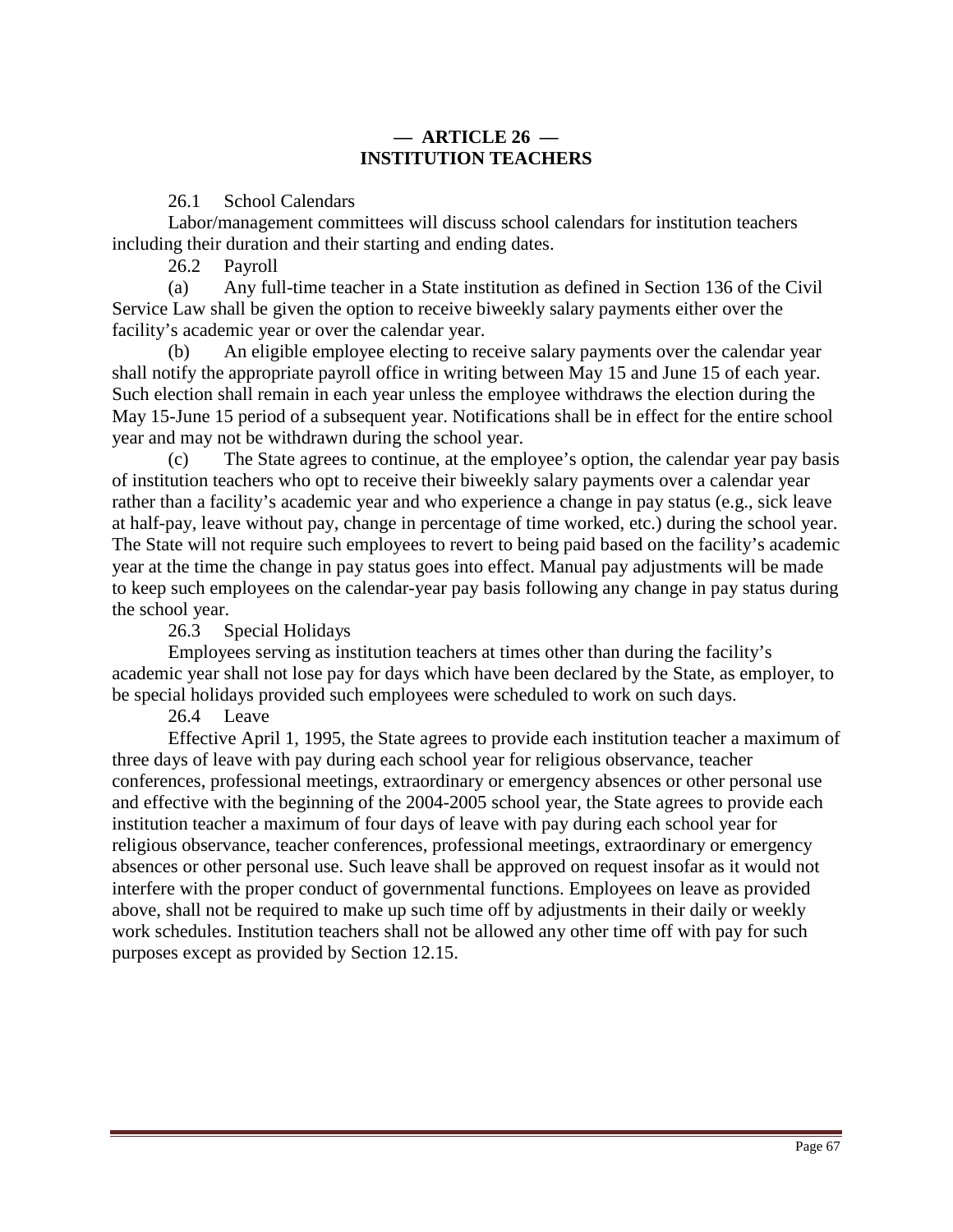# **— ARTICLE 27 — REIMBURSEMENT FOR PROPERTY DAMAGE**

 27.1(a) The State agrees to provide for the uniform administration of the procedure for reimbursement to employees for personal property damage or destruction as provided for by Subdivisions 12 and 12-c of Section 8 of the State Finance Law.

 (b) The State agrees to provide for payments of up to that amount stated in Section 115, Subparagraph 3 of the State Finance Law out of local funds at the institution level as limited by Subdivision 12 of Section 8 of the State Finance Law.

 (c) Allowances shall be based upon the reasonable value of the property involved and payment shall be made against a satisfactory release.

 27.2 The State shall appropriate \$21,536 for Fiscal Year 2015-2016, to be administered by the Comptroller, to reimburse employees for personal property damage or destruction not covered by the provisions of Subdivision 12 of Section 8 of the State Finance Law subject to the following:

 (a) When investigation of a reported incident by the department or agency substantiates an employee's claim for reimbursement for personal property damage or destruction, incurred in the actual performance of work, where the employee was not negligent, the employee's claim shall be expedited in accordance with procedures established by the Comptroller and approved by the Division of the Budget. The procedures shall include the authority to adjust amounts of reimbursement. The maximum claim will be \$350.

(b) Where practicable, upon request of the employee, and subject to availability of funds, the department or agency may make payment up to that amount stated in Section 115, Subparagraph 3 of the State Finance Law out of local funds, pursuant to Comptroller regulations.

 27.3 Disputes regarding final disposition of claims under this Article shall not be arbitrable. The employee's recourse shall be the Court of Claims.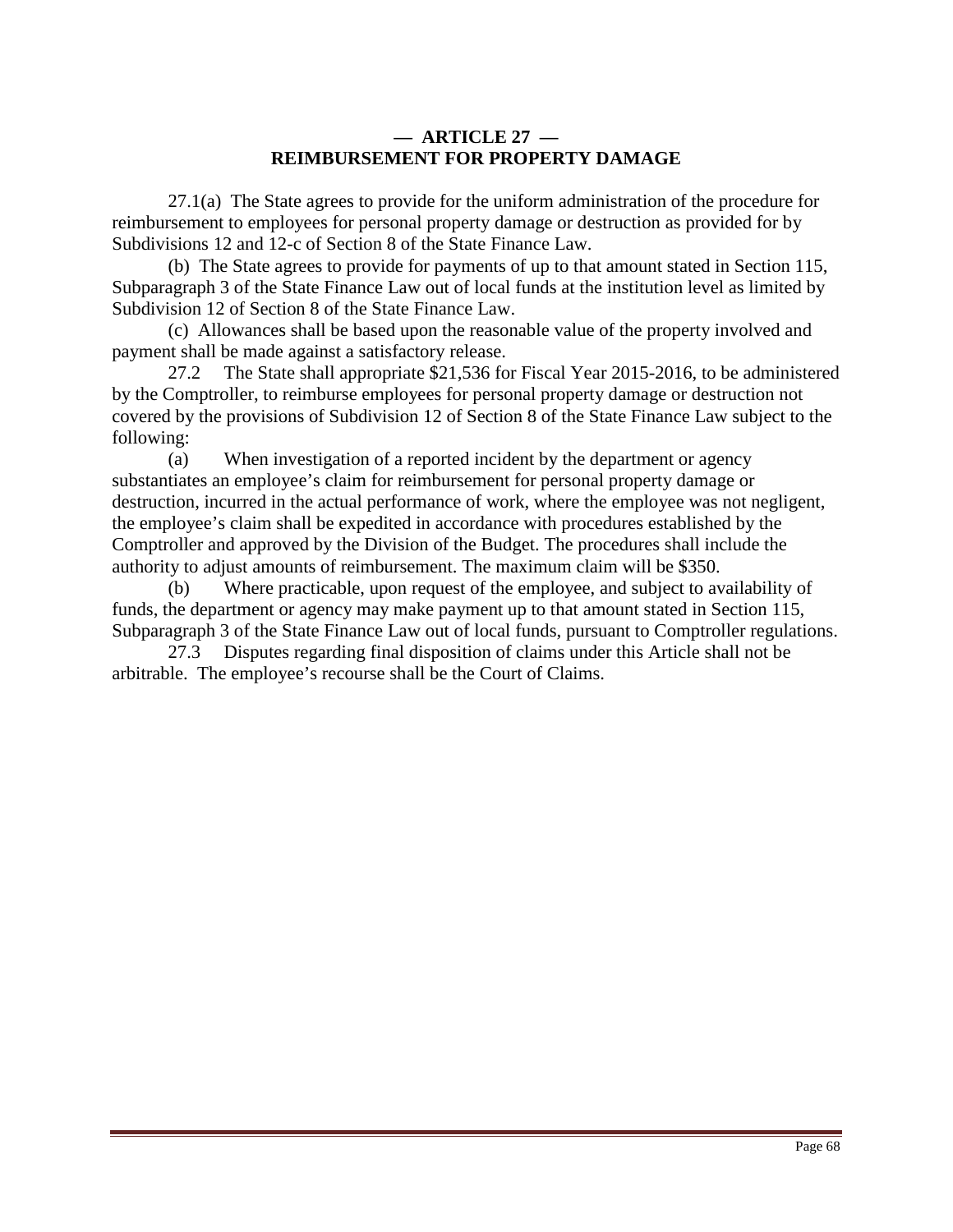# **— ARTICLE 28 — DISTRIBUTION OF DIRECTIVES, BULLETINS, OR INSTRUCTIONS**

 A copy of any directive, bulletin or instruction that is issued or published by an institution or facility for the information or compliance of all employees will be supplied to the local PEF designee.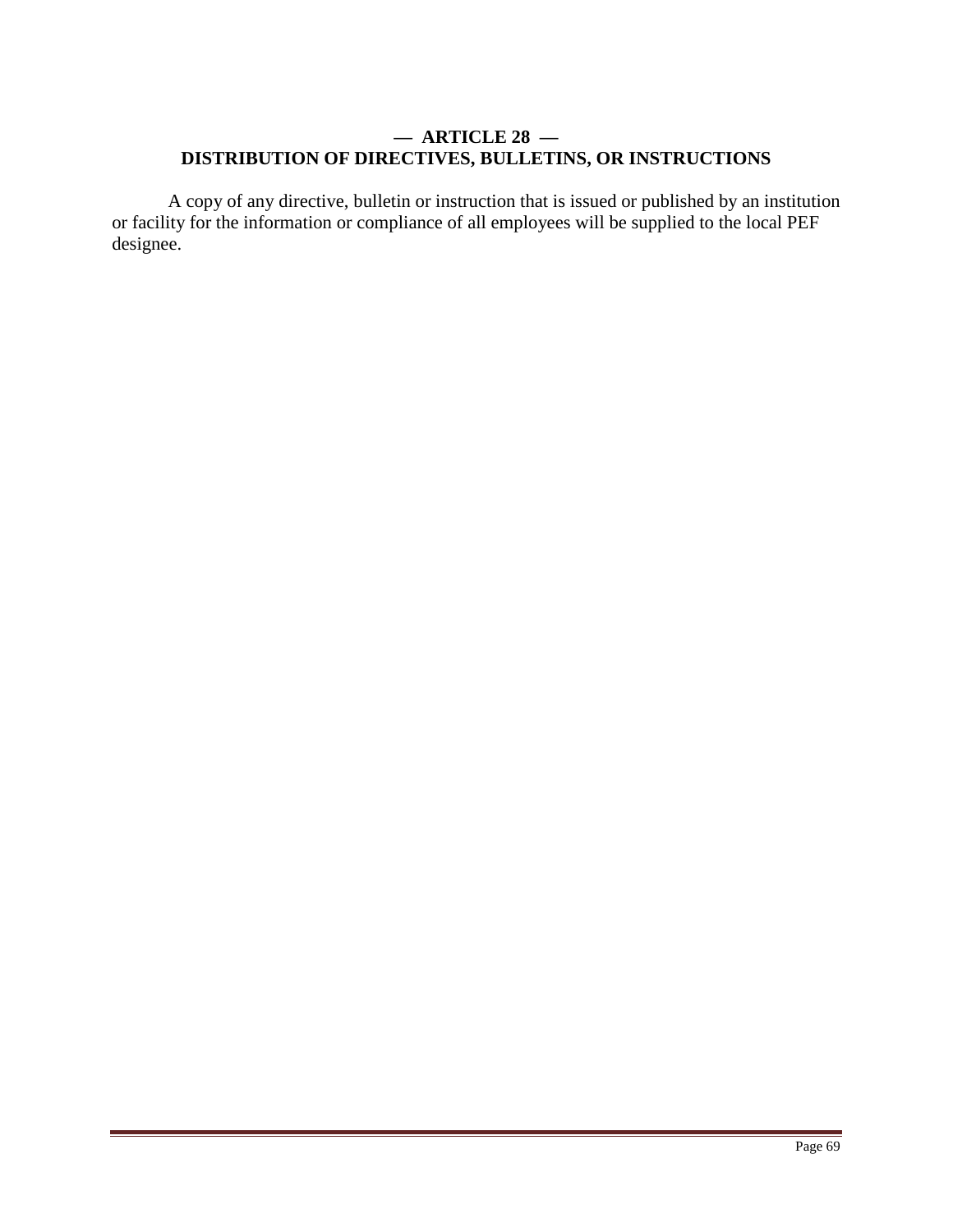# **— ARTICLE 29 — EMERGENCY FIRST AID**

At an institution or facility where appropriate medical staff and facilities are normally available, when a medical emergency resulting from an injury or sudden illness occurs to an employee while on the premises, the injured or ill employee should be given emergency first aid by any qualified staff member who is on duty and reasonably available from medical duties. The employee will be assisted in arranging transportation as necessary to a general hospital, clinic, doctor or other location for more complete treatment as appropriate.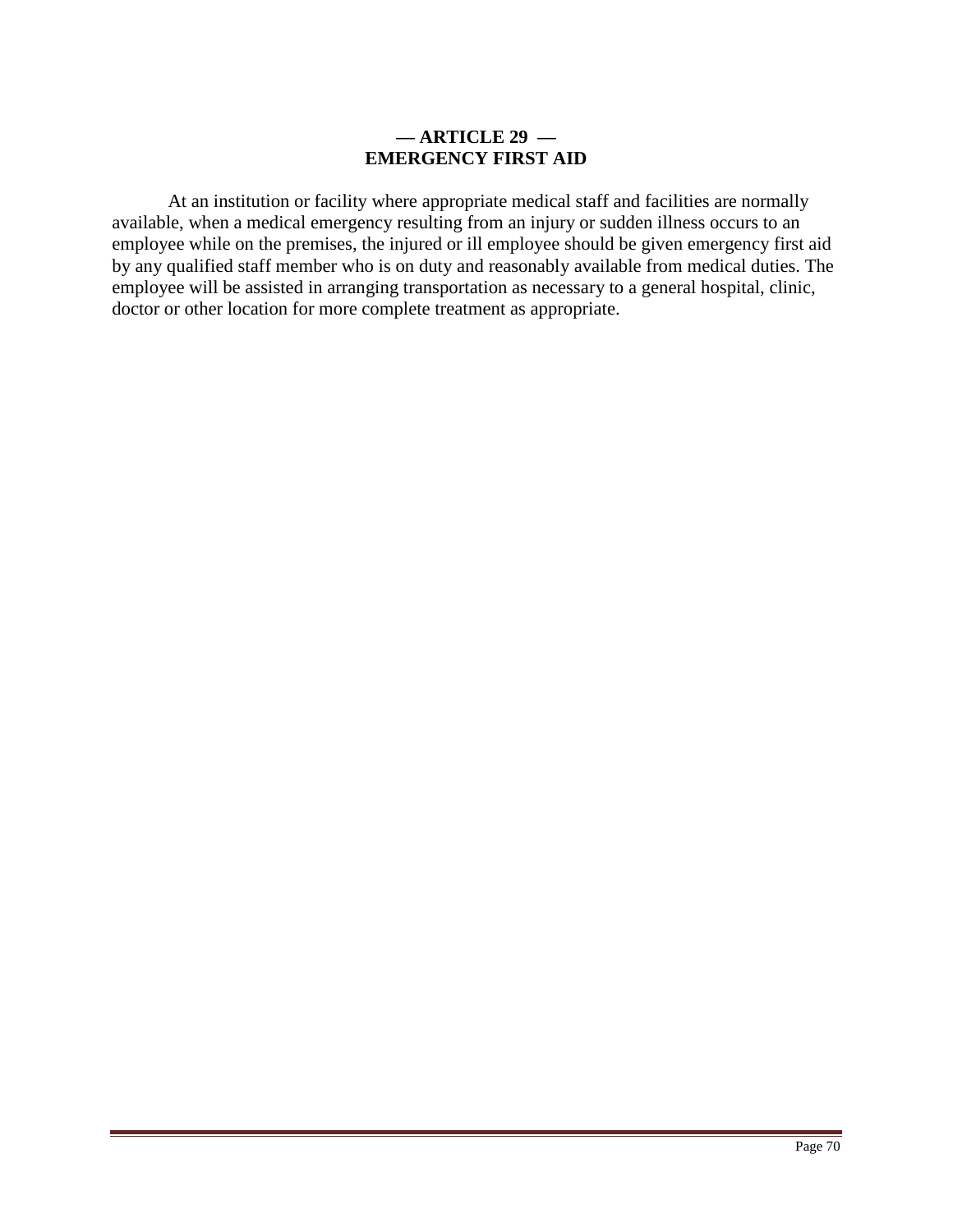# **— ARTICLE 30 — VERIFICATION OF DOCTOR'S STATEMENT**

 30.1(a) When the State requires that an employee who has been absent on sick leave be medically examined by a physician selected by the appointing authority before such employee is allowed to return to work, the appointing authority shall make a reasonable effort to complete the medical examination within 20 working days with the following provisos.

 (b) The 20 day period during which the appointing authority has to complete the examination shall include no more than ten days of an employee's advance notice of his/her return to work date. Such notice must include a physician's statement attesting to the employee's fitness and the specified date on which the employee may return to work. For each day of advance notice given, which is less than ten working days from the employee's return to work date, the appointing authority is allowed an additional workday to have the medical examination completed.

 (c) If no decision is reached concerning the employee's request to return to duty within 20 workdays as specified in paragraph (a) above, the employee shall be placed on leave with pay without charge to credits until the date such decision is reached and not allowed to return to duty, except that leave with pay shall not be granted where the delay in determining the employee's fitness is caused by the employee's failure to appear for the medical examination or to otherwise cooperate in the scheduling and holding of the examination.

 (d) If the physician selected by the appointing authority finds that the employee is not fit for return to duty, the employee shall be placed in the appropriate leave status in accordance with the Attendance Rules as of the date of receipt of the physician's report. Reexaminations by the appointing authority's physician shall not be required more often than once a month and if the appointing authority physician has set a date for reexamination or return to duty, not before such specified date.

 (e) The provisions of this Article shall not be construed to require the extension of any employment beyond the time it would otherwise terminate, e.g., under Section 73 of the Civil Service Law.

 (f) Employees who are required to submit to a medical examination conducted by a physician selected by the appointing authority shall be considered to be in pay status during the time required for such examination and any necessary travel to and from the site of such examination, and are entitled to be reimbursed for actual and necessary travel costs and meal and lodging costs incurred as a result of travel in connection with such examination. Such reimbursement is to be made in accordance with the Comptroller's Rules and Regulations.

 30.2 Local labor/management arrangements may be developed to require the designation of one person in a particular work location or area to receive, on a confidential basis, medical information provided by an employee in support of the use of sick leave credits and to transmit the authorization for the use of such credits back to the employee's immediate supervisor.

 30.3 Medical certification forms shall not require an employee's physician, in describing the cause of the employee's absence, to provide more than a brief diagnosis.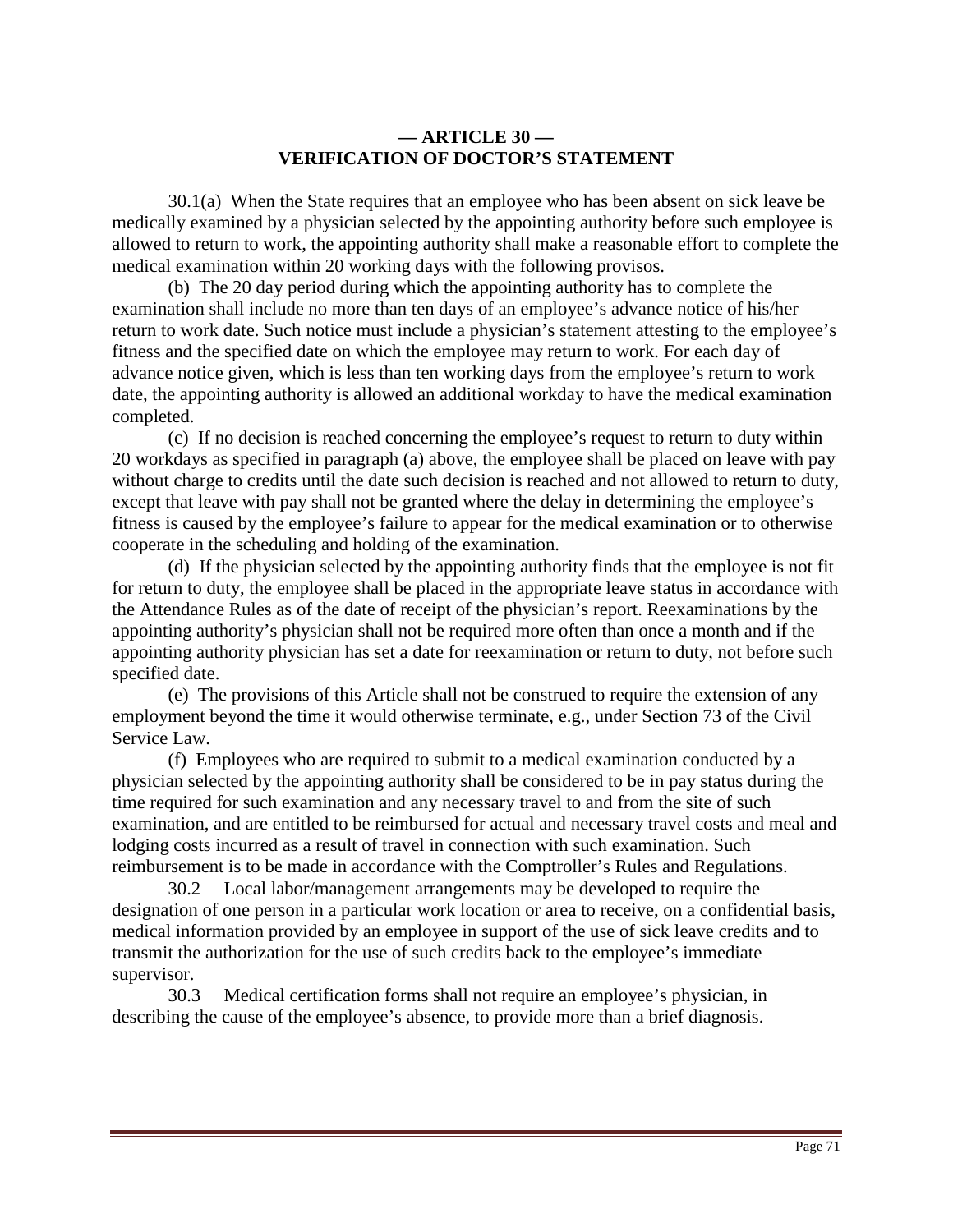# **— ARTICLE 31 — STANDBY ON-CALL ROSTERS**

 31.1(a) Nurses and nurse anesthetists who are required to be available for immediate recall and who must be prepared to return to duty within a limited period of time shall be listed on standby on-call assignment rosters. Recall assignments from such rosters shall be equitably rotated, insofar as it is possible to do so, among those employees qualified and normally required to perform the duties. The establishment of such rosters at a facility shall be subject to the approval of the department or agency involved and the Director of the Budget.

(b) All employees in positions allocated to or equated with grades 22 and below who are required to be available for immediate recall and who must be prepared to return to duty within a limited period of time shall be listed on standby on-call assignment rosters. Recall assignments from such rosters shall be equitably rotated, insofar as it is possible to do so, among those employees qualified and normally required to perform the duties. The establishment of such rosters at a facility shall be subject to the approval of the department or agency involved and the Director of the Budget.

 31.2 The State shall provide an amount equal to 25 percent of the daily rate of compensation payable to employees in the titles in Section 31.1 of this Article which will be paid to such employees who are eligible to earn overtime for each eight hours or part thereof that the employees are actually scheduled to remain and do remain available for recall pursuant to such roster. In the event the employees are actually recalled to work, they will receive appropriate overtime or recall compensation as provided by law. Standby on-call payments pursuant to this Article shall be paid biweekly. Administration of such payments shall be at the rate of 1/10 of the biweekly rate of compensation and will include the geographic, location, inconvenience and shift pay as may be appropriate to the place or hours normally worked.

 31.3 Employees who are recalled to work from a standby roster shall not be assigned "make-work" during such recall.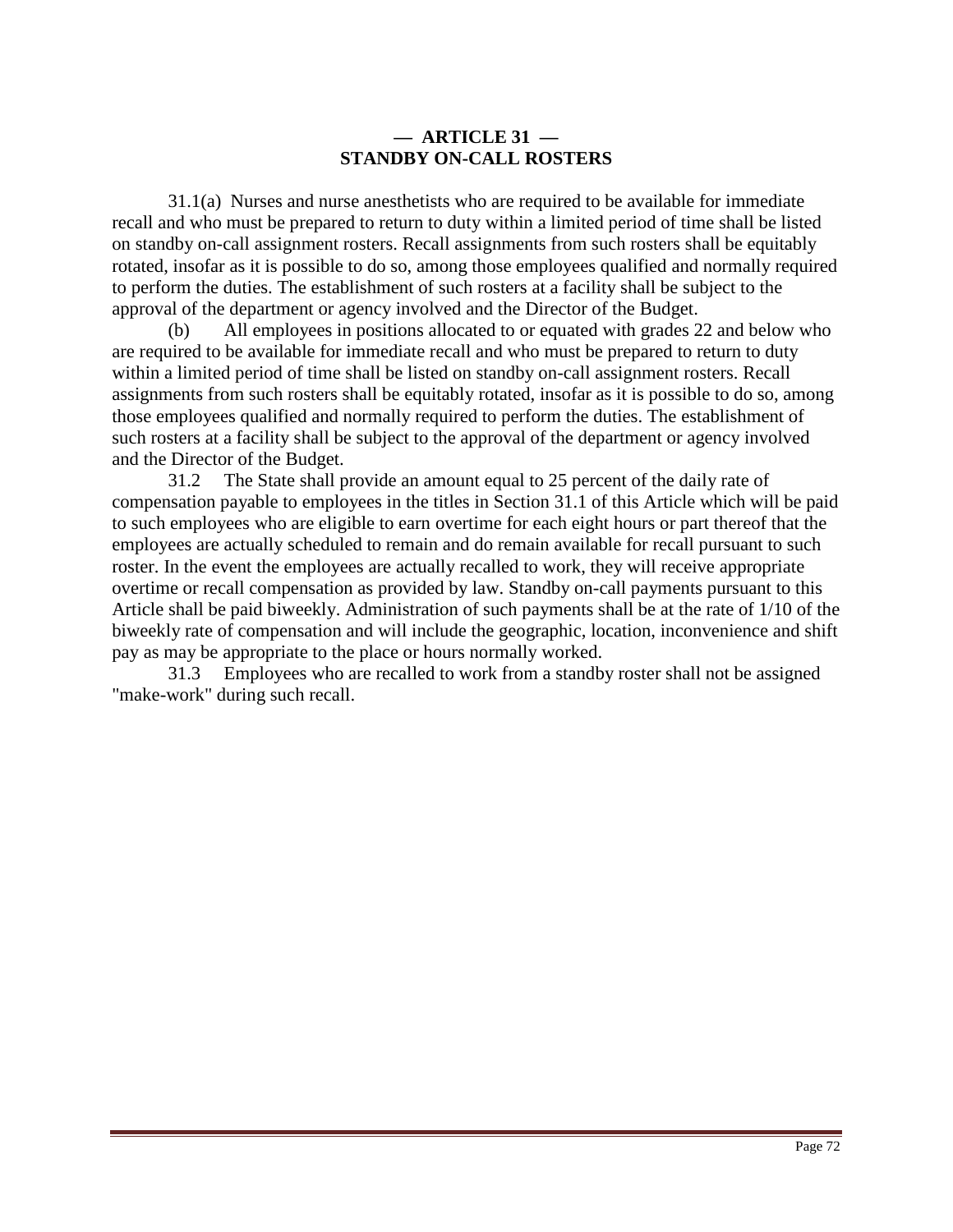# **— ARTICLE 32 — WORKWEEK AND WORKDAY**

32.1 The normal work schedules of employees shall be as described below:

(a) For full-time employees not employed on a seasonal or field basis or in a facility where shift work is required or in a shift operation in a non-facility location – The normal workweek shall be Monday through Friday; the normal workday shall commence between 6:00 a.m. and 10:00 a.m.

(b) For full-time employees, except seasonal employees, employed in a facility where shift work is required or employed in a shift capacity in a location other than a facility – Wherever practicable and consistent with program needs, the workweek shall consist of five consecutive days of work followed by two consecutive days off. There shall be no restriction on the time of commencement of the workday.

(c) For full-time employees, except seasonal employees, employed in field positions – Wherever practicable and consistent with program needs, the normal workweek shall be Monday through Friday. There shall be no restriction on the time of commencement of the workday.

(d) For part-time employees and seasonal employees – Wherever practicable and consistent with program needs, the normal workweek shall consist of five consecutive days of work followed by two consecutive days off except where a different schedule has been established at the beginning of the part-time or seasonal employment. There shall be no restriction on the time of commencement of the workday.

 32.2(a) Within 90 days of the execution of this Agreement, State departments and agencies shall prepare and furnish to the Governor's Office of Employee Relations and the President of PEF a written statement of workweeks or workdays in such departments which on the date of this Agreement differ from the normal workweek or workday.

(b) A work schedule established pursuant to Section 32.1 above or subsection 32.2(a) above may be changed with the consent of the employee(s) affected or in an emergency or as described below:

 1. For full-time employees except those employed on a seasonal basis – After reasonable advance notice and consultation and a minimum of 30 days' advance notice, in writing, to the affected employee(s).

 2. For part-time employees and seasonal employees – After a minimum of 48 hours' advance notice to the affected employees. Notification of such changes shall be made to PEF, and PEF shall be consulted with regard to the changes, except that such consultation may take place either before or after the change.

 32.3 For the sole purpose of 32.2 above, the term "emergency" as used in this Agreement shall mean an unscheduled situation or circumstance which is expected to be of limited duration and either presents a clear and imminent danger to person or property, or is likely to interfere with the conduct of the agency's or institution's statutory mandates or programs.

 32.4 There shall be no rescheduling of days off or tours of duty to avoid the payment of overtime compensation except upon two weeks' notice.

 32.5 The lunch period of State employees shall not be extended for the purpose of increasing the working time of such employees.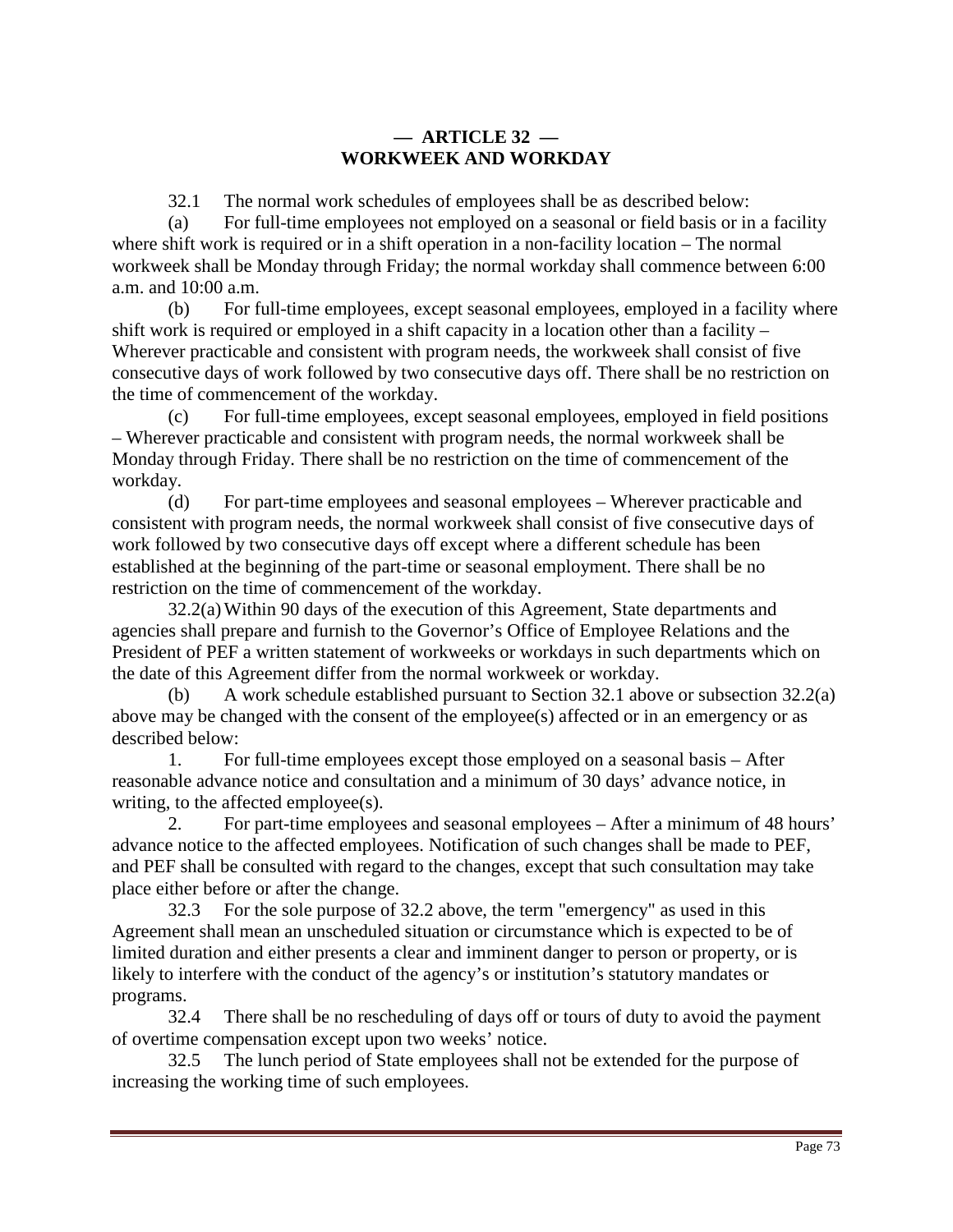32.6 Breaks in working hours of more than one hour shall not be scheduled in the basic workday of any employee whose position is allocated to Grades 22 or below without the consent of the employee affected.

 32.7 The development, application and utilization of alternative work schedules shall be an appropriate subject for discussion at local-level and/or agency-level labor/management meetings held pursuant to Article 24.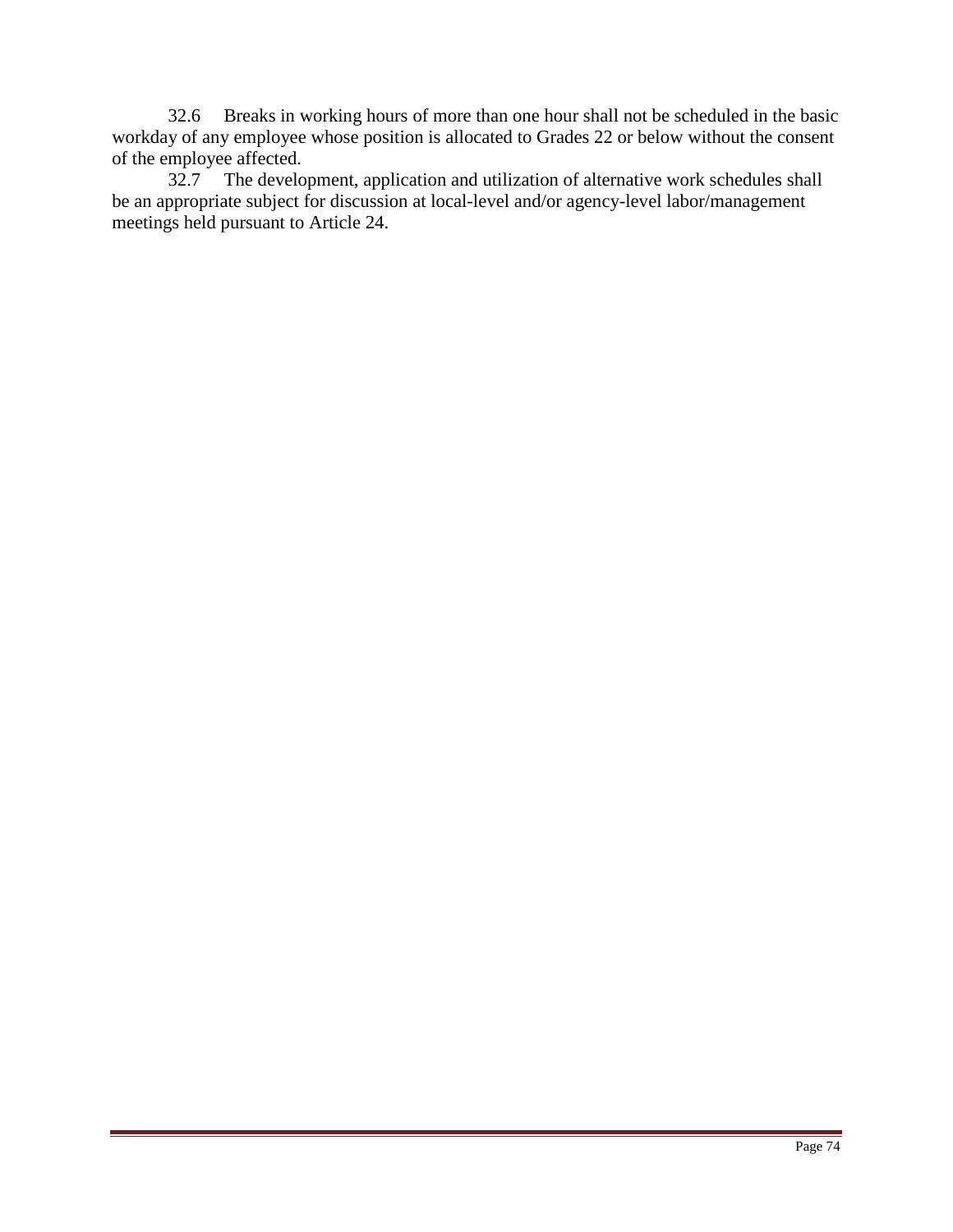33.1 Applicability

 The disciplinary procedure set forth in this Article shall be in lieu of the procedure specified in Sections 75 and 76 of the Civil Service Law and shall apply to all persons currently subject to Sections 75 and 76 of the Civil Service Law. In addition, it shall apply to those noncompetitive class employees described in Section 75(1)(c) of the Civil Service Law who, since last entry into State service, have completed at least two years of continuous service in the noncompetitive class, or who were appointed to a non-competitive class position as described in Section 75(1)(c) of the Civil Service Law on or after April 1, 1979, and have completed at least one year of continuous service in such position.

#### 33.2 Purpose

 The purpose of this Article is to provide a prompt, equitable and efficient procedure for the imposition of discipline for just cause. Both parties to this Agreement recognize the importance of counseling and the principle of corrective discipline. Prior to initiating formal disciplinary action pursuant to this Article, the appointing authority, or the authority's designee, is encouraged to resolve matters informally: provided, however, such informal action shall not be construed to be a part of the disciplinary procedure contained in this Article and shall not restrict the right of the appointing authority, or the designee, to consult with or otherwise counsel employees regarding their conduct or to initiate disciplinary action.

33.3 Employee Rights

(a) Employees may represent themselves or be accompanied for purposes of representation by PEF or an attorney, at meetings or hearings held pursuant to the disciplinary procedure set forth in Section 33.5, and when, as provided in subdivision (b) or (c) below, the employee is required to submit to an interrogation or requested to sign a statement. Unless the employee declines representation, a reasonable period of time shall be given to obtain a representative. If the employee requests representation and the employee or PEF fails to provide a representative within a reasonable period of time, the meetings or hearings under the disciplinary procedure may proceed, an interrogation as provided in subdivision (b) below may proceed, or, the employee may be requested to sign a statement as provided in subdivision (c) below. An arbitrator under this Article shall have the power to find that a delay in providing a representative may have been unreasonable. Where an employee elects to be represented by PEF exclusively, the PEF representative assigned by PEF, if a State employee, shall not suffer any loss of earnings or be required to charge leave credits for absence from work as a result of accompanying an employee for purposes of representation as provided in this subdivision.

(b) An "interrogation" shall be defined to mean the questioning of an employee who, at the time of the questioning, has been determined to be a likely subject for disciplinary action. The routine questioning of an employee by a supervisor or other representative of management to obtain factual information about an occurrence, incident or situation or the requirement that an employee submit an oral or written report describing an occurrence, incident or situation, shall not be considered an interrogation. If during the course of such routine questioning or review of such oral or written report, the questioner or reviewer determines that the employee is a likely subject for disciplinary action, the employee shall be so advised. An employee shall be required to submit to an interrogation by a department or agency (1) if the information sought is for use against such employee in a disciplinary proceeding pursuant to this Article, or (2) after a notice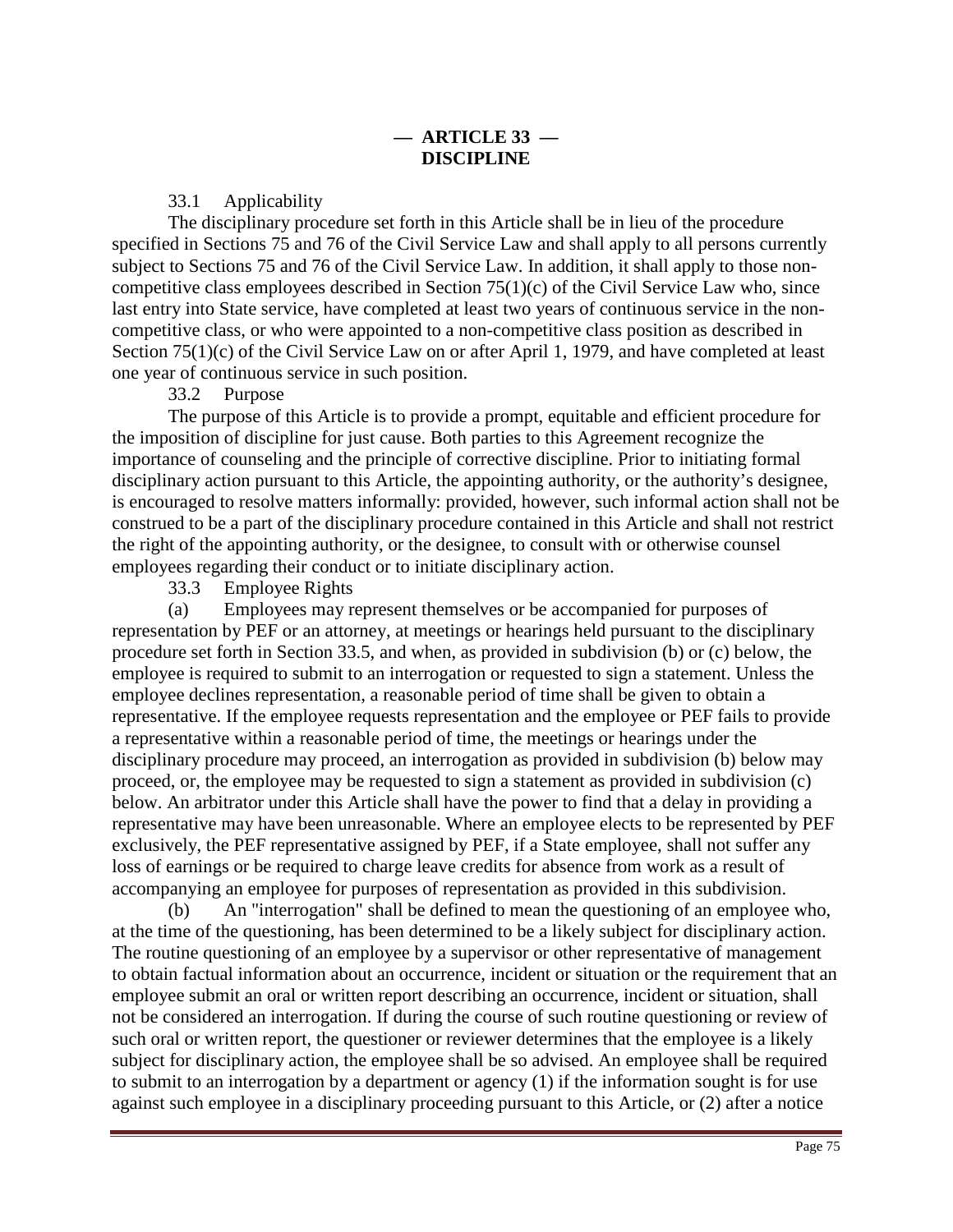of discipline has been served on such employee, only if the employee has been notified, in advance of the interrogation, of the rights to representation as provided in subdivision (a) above. If an employee is improperly subjected to interrogation in violation of the provisions of this subdivision (b), no information obtained solely through such interrogation shall be used against the employee in any disciplinary action. No recording device shall be used nor shall any stenographic record be taken during an interrogation unless the employee is advised in advance that a record is being made. A copy of any formal record shall be supplied to the employee upon request.

(c) No employee who has been served with a notice of discipline pursuant to Section 33.5, or who has been determined to be a likely subject for disciplinary action, shall be requested to sign any statement regarding a matter which is the subject of a disciplinary action under Section 33.5 of this Article unless offered the right to have a representative of PEF or an attorney present and, if he or she requests such representation, is afforded a reasonable period of time to obtain a representative. A copy of any statement signed by an employee shall be supplied to him/her. Any statements signed by an employee without having been so supplied to him/her may not subsequently be used in a disciplinary proceeding.

(d) In all disciplinary proceedings under Section 33.5, the burden of proof that discipline is for just cause shall rest with the employer. Such burden of proof, even in serious matters which might constitute a crime, shall be preponderance of the evidence on the record and shall in no case be proof beyond a reasonable doubt.

(e) An employee shall not be coerced, intimidated or caused to suffer any reprisals, either directly or indirectly, that may adversely affect wages or working conditions as the result of the exercise of the rights under this Article.

33.4 Suspension or Temporary Reassignment Before Notice of Discipline

(a) Prior to the service of a notice of discipline or the completion of the disciplinary procedure set forth in Section 33.5, an employee may be suspended without pay or temporarily reassigned by the appointing authority, or the authority's designee, in his/her discretion, only pursuant to paragraphs (1) and (2) of this subdivision.

(1) The appointing authority or his/her designee may, in his/her discretion, suspend an employee without pay or temporarily reassign him/her when a determination is made that there is probable cause that such employee's continued presence on the job represents a potential danger to persons or property or would severely interfere with operations. A notice of discipline shall be served no later than five (5) calendar days following any such suspension or temporary reassignment.

(2) The appointing authority or his/her designee, in his/her discretion, may suspend without pay or temporarily reassign an employee charged with the commission of a crime. Within thirty (30) calendar days following a suspension under this paragraph, a notice of discipline shall be served on such employee or such employee shall be reinstated with back pay. Where the employee, who is charged with the commission of a crime is temporarily reassigned, the notice of discipline shall be served on such employee within seven (7) days after the disposition of the criminal charges as provided in the Criminal Procedure Law of the State of New York or the employee shall be returned to his/her regular assignment. Nothing in this paragraph shall limit the right of the appointing authority or his/her designee from taking disciplinary action while criminal proceedings are pending. Nothing in this paragraph shall preclude the application of the provisions in Article 33.4(b)(1).

(3) During the period of any suspension without pay pursuant to the provisions of this Section 33.4, the State shall continue the employee's and dependents' health insurance coverage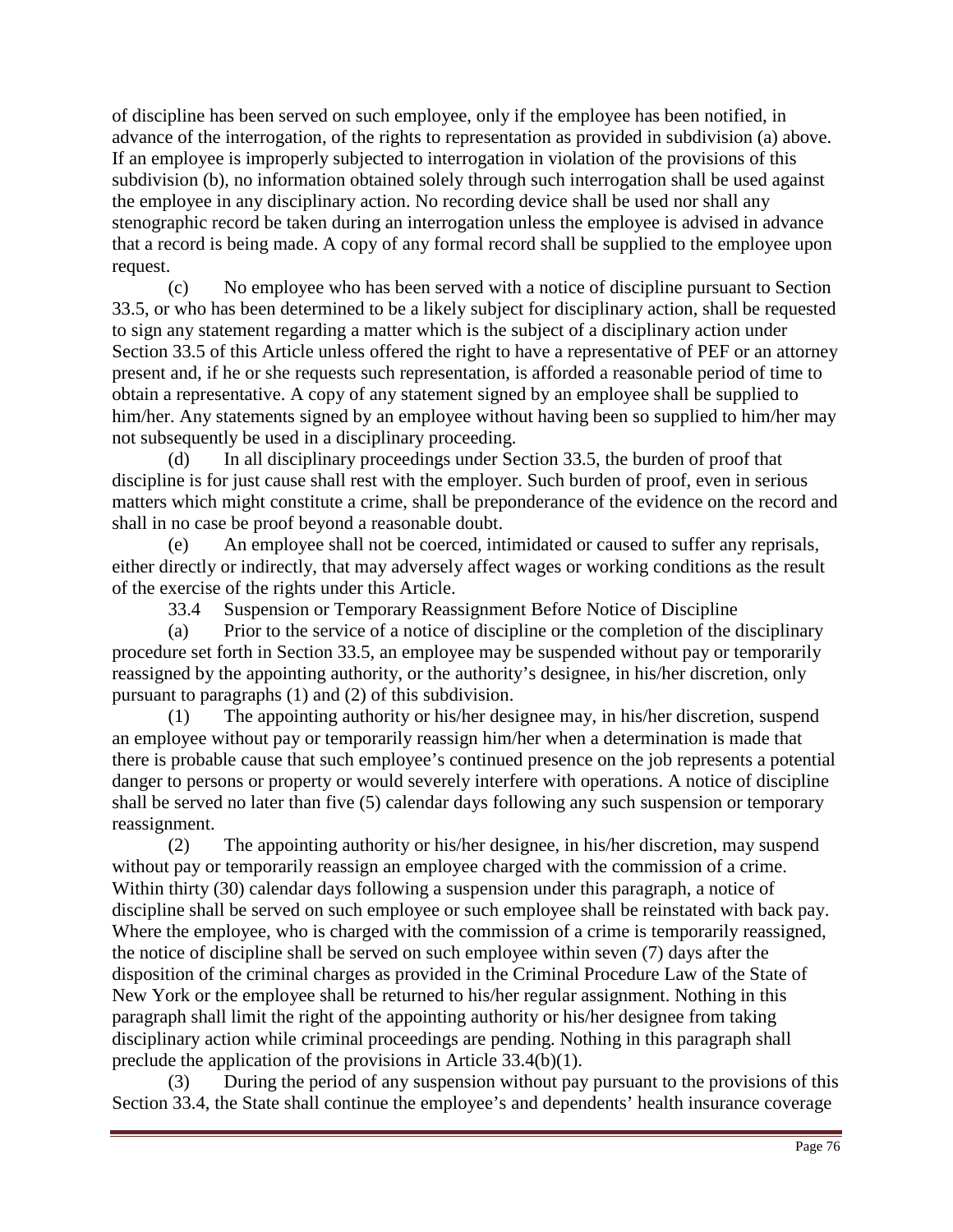that was in effect on the day prior to the first day of the suspension, and shall pay the employer's share of any premium to maintain such coverage. Any such suspended employee shall be responsible for paying the employee's share of premium for such health insurance coverage. The State shall not be liable for payment of the employer's share of the health insurance premium for any period of time during which the suspended employee fails to pay the employee's share of the health insurance premium.

(4) In the case of any suspension without pay, the employee may be allowed to draw from accrued annual or personal leave credits, holiday leave or compensatory leave which shall be reinstated in the event that, in accordance with this Article, the suspension is deemed improper or the employee is found innocent of all allegations contained in the notice of discipline. The use of such credits shall be at the option of the employee. Such use of leave credits during suspension will not be available if the employee is offered a reassignment and declines.

(b) Temporary Reassignment

(1) Where the appointing authority has determined that an employee is to be temporarily reassigned pursuant to this Article, the employee shall be notified in writing of the location of such temporary reassignments and the fact that such reassignment may involve the performance of out-of-title work. The employee may elect in writing to refuse such temporary reassignment and be suspended without pay. Such election must be made in writing before the commencement of the temporary assignment. An election by the employee to be placed on a suspension without pay is final and may not thereafter be withdrawn. Once the employee commences the temporary assignment, no election is permitted.

(2) The fact that the State has temporarily reassigned an employee rather than suspending him/her without pay or the election by an employee to be suspended without pay rather than be temporarily reassigned shall not be considered by the disciplinary arbitrator for any purpose.

(3) Temporary reassignments under this Section shall not involve a change in the employee's rate of pay.

(c)(1) Suspensions without pay and temporary reassignments made pursuant to this Section shall be reviewable by a disciplinary arbitrator in accordance with provisions of Section 33.5 to determine whether the appointing authority had probable cause.

(2) Where an employee has been suspended without pay or temporarily reassigned he/she may, in writing, waive the agency or department level meeting at the time of filing a disciplinary grievance. In the event of such waiver, the employee shall file the grievance form within the prescribed time limits for filing a department or agency level grievance directly with the American Arbitration Association (AAA) in accordance with Section 33.5. The AAA shall give the case priority assignment and shall forthwith set the matter down for hearing to be held within 14 calendar days of the filing of the demand for arbitration. The time limits may not be extended.

(3) Where an employee is suspended without pay or temporarily reassigned, and the hearing will extend beyond one day, either party may authorize the arbitrator to issue an interim decision and award solely with respect to the issue of whether there was probable cause for the suspension or temporary reassignment, such request to be permitted at any time after the completion of the State's direct case.

(4) Within five (5) calendar days of any suspension without pay or temporary reassignment pursuant to this Section, the President of PEF or the President's designee shall be sent a notice advising him/her, in writing, of such suspension without pay or temporary reassignment. Such notice shall be sent by certified mail, return receipt requested.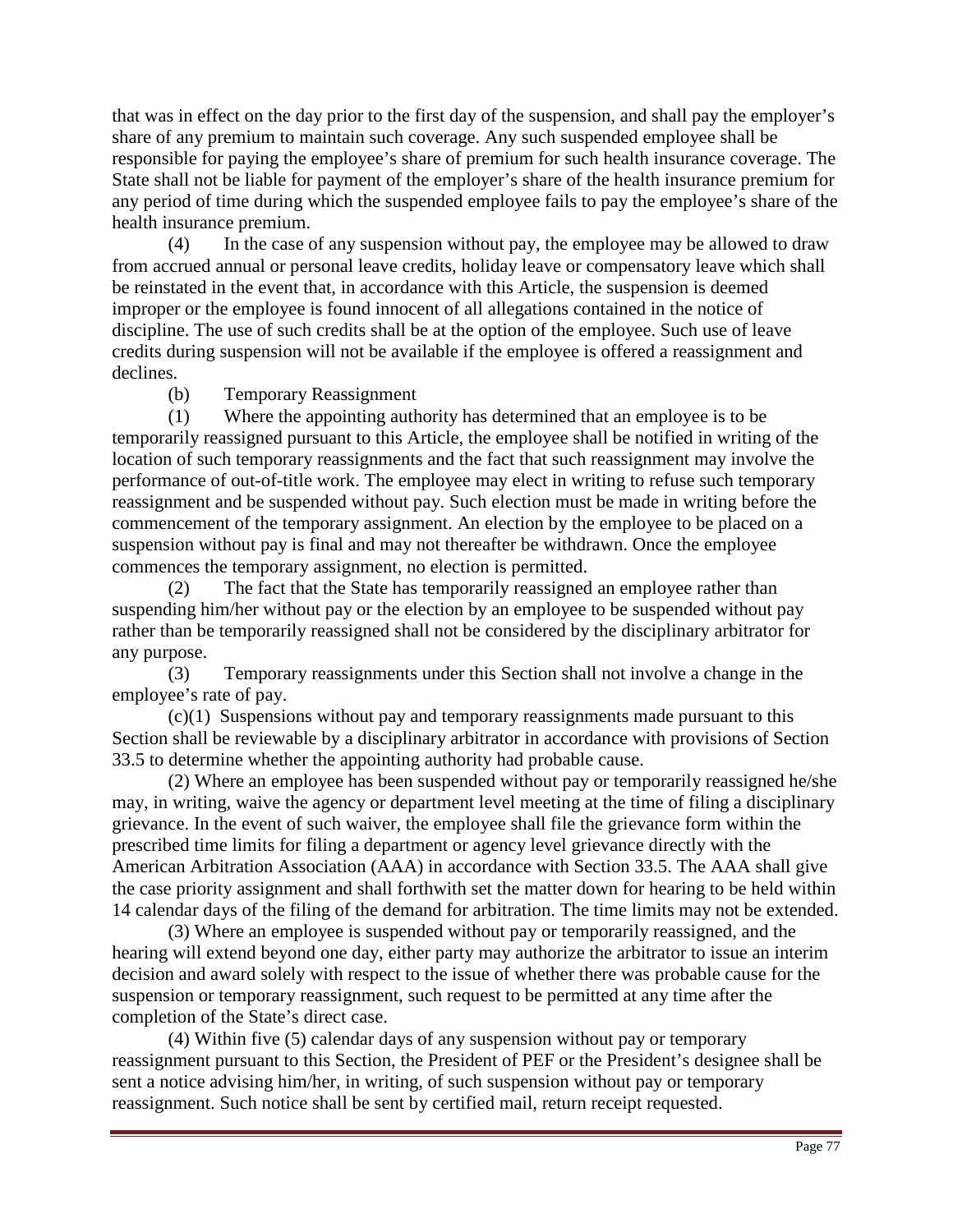(d) In the event of a failure to serve a notice of discipline within the time limits established in Section 33.4(a), the employee shall be deemed to have been suspended without pay as of the date of service of the notice of discipline or, in the event of a temporary reassignment, may return to his/her actual assignment until such notice is served. In the event of failure to notify the President of PEF or the President's designee of the suspension within the time period established in Section  $33.4(c)(4)$ , the employee shall be deemed to have been suspended without pay as of the date the notice is sent to the President of PEF or the President's designee.

# 33.5 Disciplinary Procedure

(a) Where the appointing authority or the authority's designee seeks to impose discipline, notice of such discipline shall be made in writing and served upon the employee. Discipline shall be imposed only for just cause. Disciplinary penalties may include a written reprimand, a fine not to exceed two weeks' pay, suspension without pay, demotion, restitution, dismissal from service, loss of leave credits or other privileges, or such other penalties as may be appropriate. The specific acts for which discipline is being imposed and the penalty or penalties proposed shall be specified in the notice. The notice shall contain a description of the alleged acts and conduct, including reference to dates, times and places. Two copies of the notice shall be served on the employee. Service of the notice of discipline shall be made by personal service or by certified mail, return receipt requested.

(b) The President of PEF or the President's designee shall be advised by certified mail, return receipt requested, of the name and work location of an employee against whom a notice of discipline has been served.

(c) The notice of discipline served on the employee shall be accompanied by a copy of this Article and a written statement1 that:

(1) the employee has a right to object by filing a disciplinary grievance within 14 calendar days;

(2) he/she has the right to have the disciplinary action reviewed by an independent arbitrator;

(3) the employee is entitled to be accompanied for the purposes of representation by PEF or an attorney at every step of the disciplinary proceeding;

(4) if a disciplinary grievance is filed, no penalty can be implemented unless the employee fails to follow the procedural requirements, or until the matter is settled, or until the arbitration procedure specified in subdivision (f) below, is completed.

(d) The penalty proposed by the appointing authority may not be implemented until (1) the employee fails to file a disciplinary grievance within 14 calendar days of the service of the notice of discipline, or (2) having filed a grievance, the employee fails to file a timely appeal as provided in subdivision (f) below or (3) the penalty is upheld or a different penalty is determined by the arbitrator to be appropriate, or (4) the matter is settled.

If not settled or otherwise resolved, the notice of discipline may be the subject of a grievance before the department or agency head, or a designee, and shall be filed either in person or by certified mail, return receipt requested, by the employee or by the representative with the employee's consent, within 14 calendar days of service of the notice of discipline. If the disciplinary grievance is signed by the employee's representative, and the appointing authority or the designee of the appointing authority requests written confirmation of the employee's consent to the filing of the grievance, such written consent must be provided to the appointing authority or the designee of the appointing authority no later than three (3) days prior to the meeting. The employee shall be entitled to a meeting with the department or agency head, or a designee. The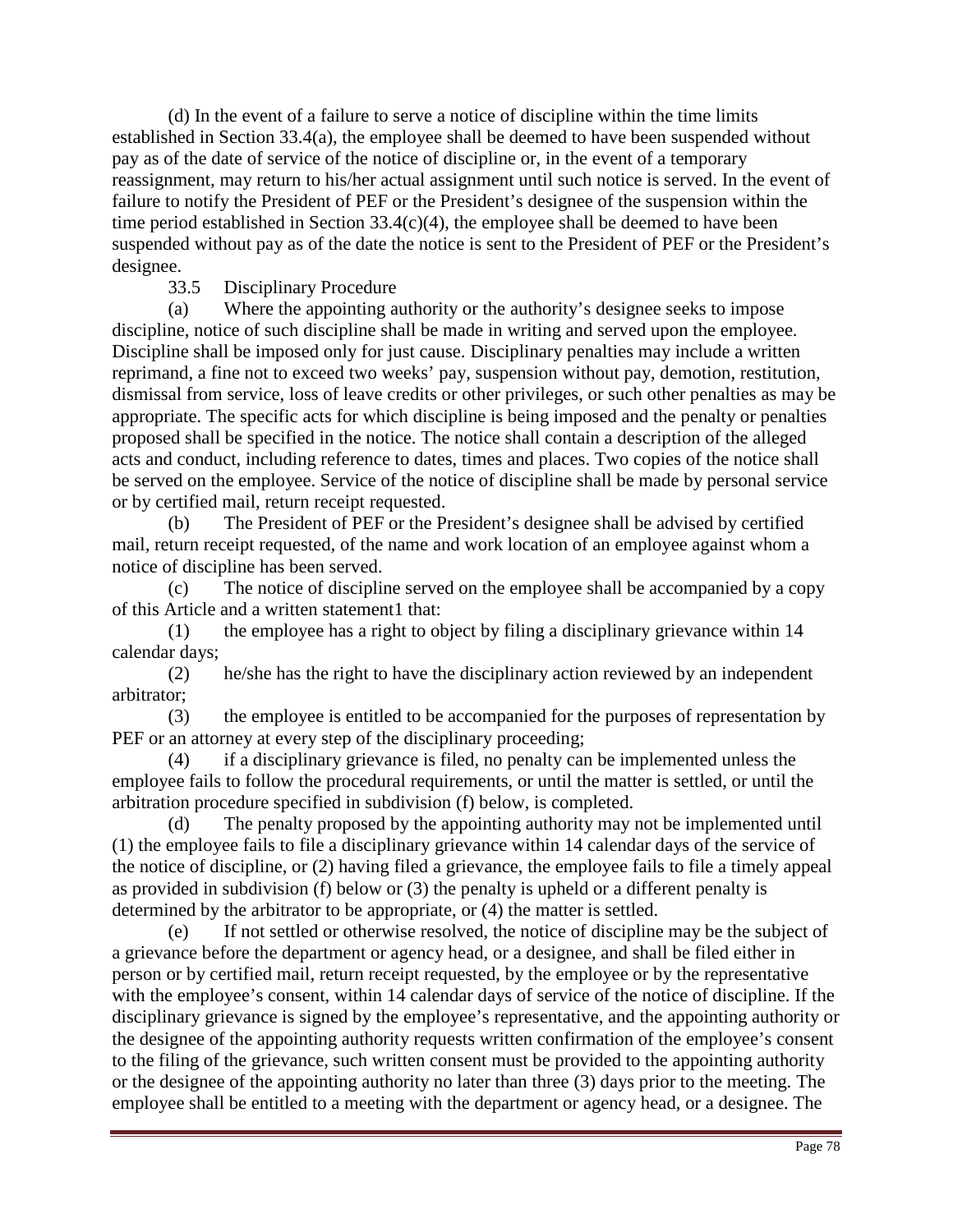meeting shall include an informal presentation by the department or agency head, or a designee, and by the employee, or a union representative, of relevant information concerning the acts or omissions specified in the notice of discipline, a general review of the evidence and defenses that will be presented if the matter proceeds to the next level, and a discussion of the appropriateness of the proposed penalty. The meeting need not involve the identification or presentation of prospective witnesses, the identification or specific description of documents, or other formal disclosure of evidence by either party. The meeting provided for herein may be waived, in writing, on the grievance form, only in accordance with Section 33.4(c)(2). A written response shall be rendered in person, or by certified mail, return receipt requested, no later than seven (7) calendar days after such meeting. If possible, the department or agency head, or a designee, should render the written response at the close of such meeting. When the department or agency head, or a designee, fails to issue a written response within seven (7) calendar days from such meeting, the grievant or the grievant's representative has the right to proceed directly to the next appropriate level by filing an appeal in accordance with subdivision (f).

(f) Disciplinary Arbitration

(1) If a disciplinary grievance is not settled or otherwise resolved, it may be appealed to independent arbitration. Such appeal must be filed with the American Arbitration Association by certified mail, return receipt requested, on a disciplinary grievance form, with a copy to the appointing authority, within 14 calendar days of service of the department or agency response. If there is no department or agency response received within 10 calendar days after the department or agency meeting, the appeal to arbitration must be filed within 24 calendar days of such meeting. If the appeal to arbitration is filed by the employee's representative, and the employee or employee's representative has not already furnished the employee's written consent, the appointing authority or the designee of the appointing authority may request written confirmation of the employee's consent to the filing of such appeal. Such written consent must be provided to the appointing authority or the designee of the appointing authority no later than five (5) days prior to the first day of the arbitration hearing.

(2) The disciplinary arbitrator shall hold a hearing within 14 calendar days after his/her selection. A decision shall be rendered within seven (7) calendar days of the close of the hearing or within seven (7) calendar days after receipt of the transcript, if either party elects a transcript as provided in paragraph (8), or within such other period of time as may have been mutually agreed to by the department or agency and the grievant or his/her representative.

(3) Protection of Patient or Client Witnesses

(i) A patient or client witness will be protected, when giving testimony in a disciplinary arbitration hearing, by shielding the employee from view, in one of the following ways:

l use of a portable screen or partition consisting of one-way glass; or

l use of a closed circuit television in a live transmission with the employee in a separate room and the arbitrator, the representatives and the witness(es) in another room; or

l use of a one-way mirrored room with the employee in a separate room with the ability to view and hear the proceedings; or

l in a manner comparable and as effective as one of the above-stated.

A patient or client witness will be shielded in one of the described ways when a certified or licensed professional determines that there is a need for such protection for the patient or client witness. A determination that there is a need for such protection is not subject to review.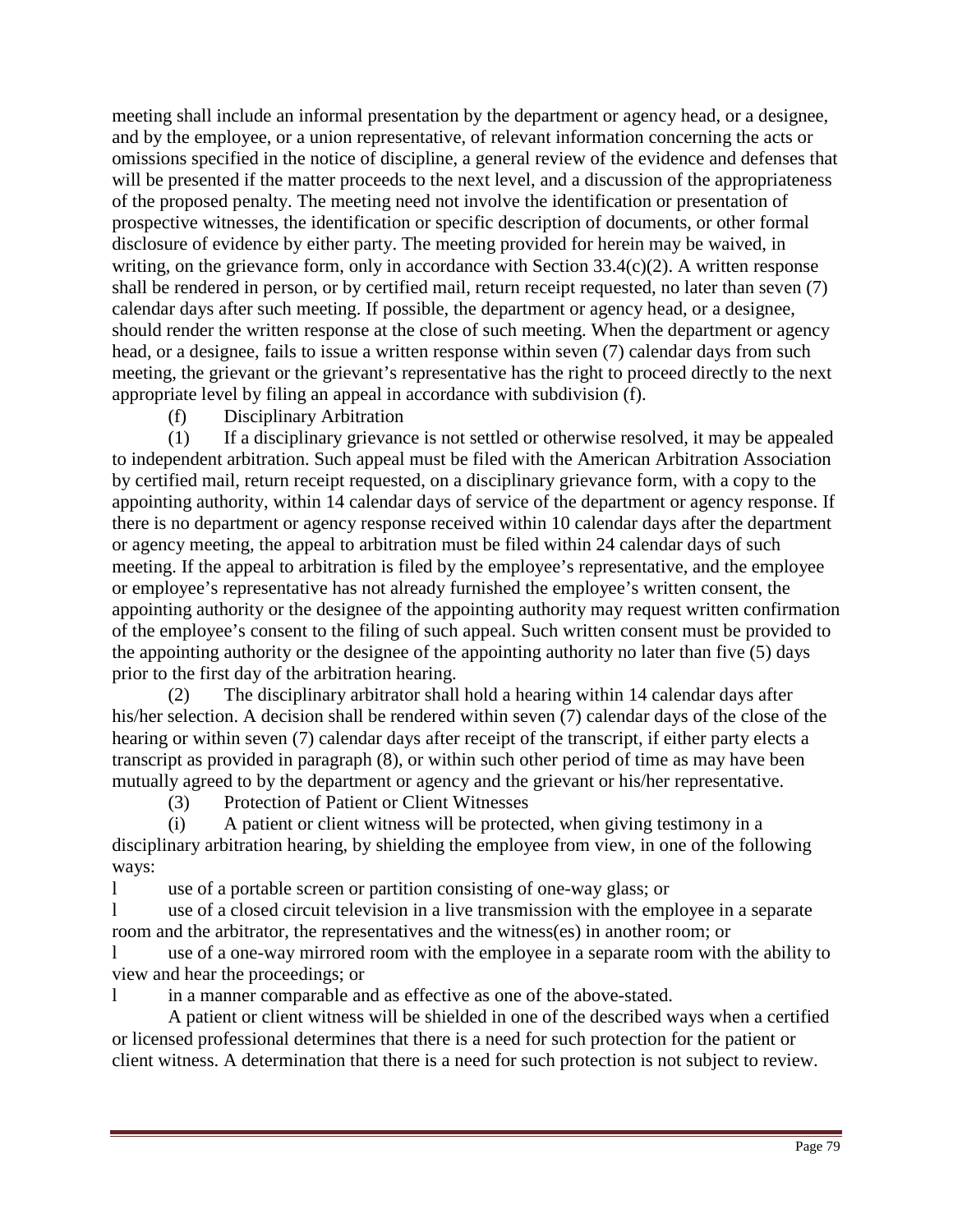(ii) Additionally, where the employee is in a separate room during the arbitration hearing, a method of communication will be provided for the employee to communicate with his/her representative.

(4) Disciplinary arbitrators shall render determinations of guilt or innocence and the appropriateness of proposed penalties, and shall have the authority to resolve a claimed failure to follow the procedural provisions of this Article. Disciplinary arbitrators shall neither add to, subtract from nor modify the provisions of this Agreement.

(5) The disciplinary arbitrator's decision with respect to guilt or innocence, penalty, probable cause for suspension, or temporary reassignment, if any, and a claimed failure to follow the procedural provisions of this Article, shall be final and binding on the parties. If the arbitrator, upon review, finds probable cause for suspension without pay, he/she may consider such suspension in determining the penalty to be imposed. Upon a finding of guilt the disciplinary arbitrator has full authority, if he/she finds the penalty or penalties proposed by the State to be inappropriate, to devise an appropriate penalty including, but not limited to, ordering reinstatement and back pay for all or part of any period of suspension. The amount of any back pay award shall be reduced by the amount of any unemployment compensation benefits and any outside earnings paid to the employee during the time period for which back pay is awarded. For the purpose of this paragraph, "outside earnings" shall mean monies paid for work performed during those hours the employee would have been scheduled to work for the appointing authority had no suspension occurred. Nothing contained in this paragraph shall apply to settlements achieved pursuant to Section 33.6, Settlements. Under any such settlement, the amount of back pay, if any, and any offset thereto shall be determined by the parties as part of the settlement.

(6) The State and PEF agree that the American Arbitration Association (AAA) shall administer the panel of disciplinary arbitrators, unless during the term of this Agreement the parties by mutual agreement develop a procedure for the joint administration of the panel of disciplinary arbitrators. The State and PEF shall jointly develop a statement of special procedures and instructions to be followed by AAA and by disciplinary arbitrators. Pending the development of this statement, the instructions to the arbitrators, dated March 15, 1978, as amended, shall be considered to be in effect in this unit. The composition of the panel of arbitrators shall be agreed to by the State and PEF and such panel shall serve for the term of this Agreement. In those cases involving an allegation of patient, client, resident or similar abuse, the AAA must appoint the disciplinary arbitrator from a Select Panel of Arbitrators jointly agreed to by the State and PEF for the term of this Agreement. Notices of discipline in which the alleged misconduct includes matters that the appointing authority considers to fall within the jurisdiction of the Select Panel of Arbitrators shall state in their text that this disciplinary action, if appealed to arbitration, shall be appealed to an arbitrator appointed from the Select Panel of Arbitrators. Disciplinary arbitrators on the Select Panel shall receive special training regarding patient abuse and the disciplinary process. The special training shall be jointly sponsored by the State and PEF and provided through the AAA.

(7) All fees and expenses of the arbitrator, if any, shall be divided equally between the appointing authority and PEF or the employee if not represented by PEF. Each party shall bear the costs of preparing and presenting its own case. The estimated arbitrator's fees and estimated expenses may be collected in advance of the hearing. When such request for payment is made and not satisfied as required, the grievance shall be deemed withdrawn.

(8) Either party wishing a transcript at a disciplinary arbitration hearing may provide for one at its own expense and shall provide a copy to the arbitrator and the other party without cost.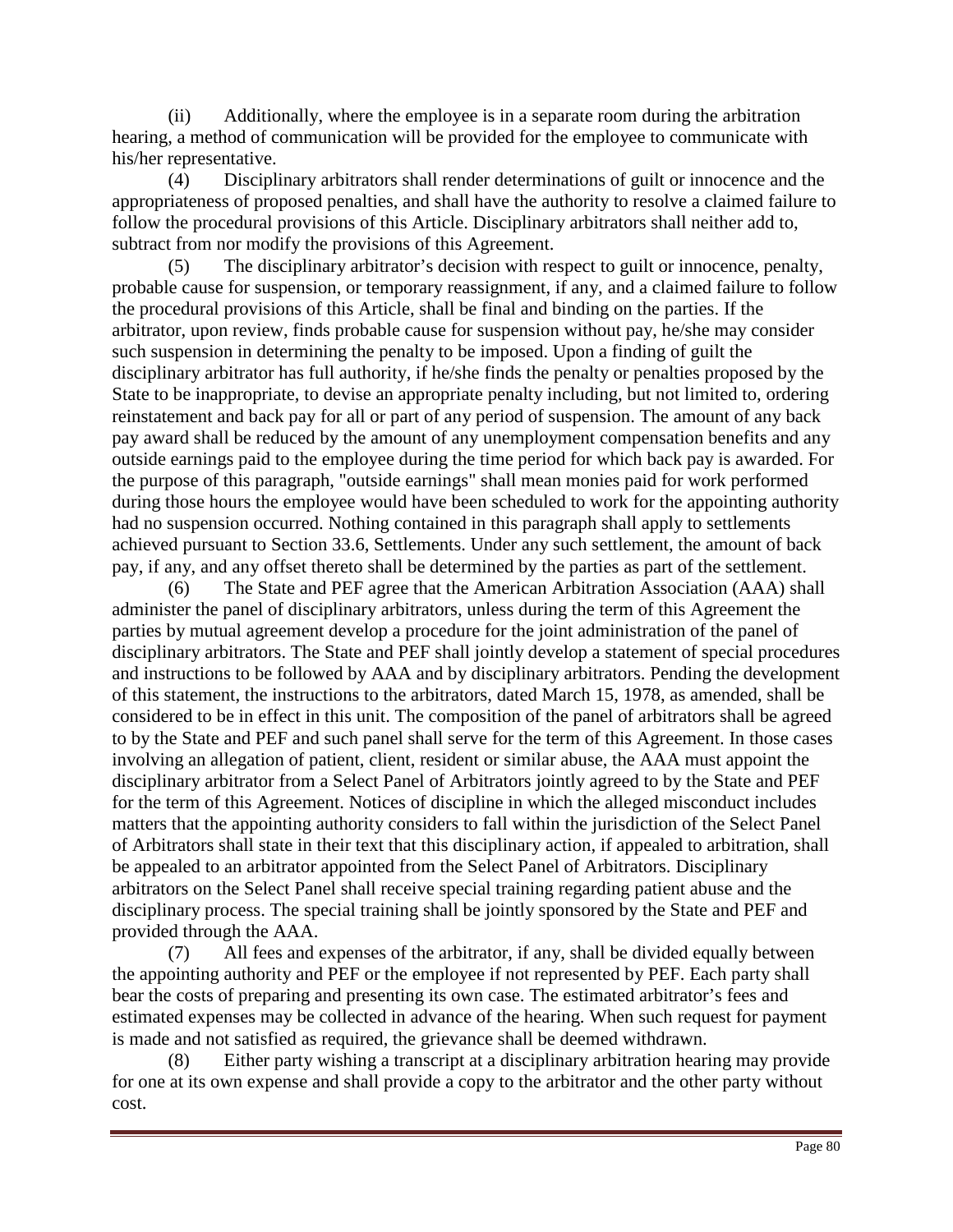(g) The agency or department head or a designee has full authority, at any time before or after the notice of discipline is served by an appointing authority or a designee, to review such notice and the proposed penalty and to take such action as he/she deems appropriate under the circumstances in accordance with this Article including, but not limited to, determining whether a notice should be issued, amendment of the notice no later than the issuance of the agency response, withdrawal of the notice or a reduction of the proposed penalty.

(h) An employee shall not be disciplined for acts, except those which would constitute a crime, which occurred more than one year prior to the notice of discipline. The employee's entire record of employment, however, may be considered with respect to the appropriateness of the penalty to be imposed, if any.

33.6 Settlements

A disciplinary matter may be settled at any time following the service of the notice of discipline. The terms of the settlement shall be agreed to in writing. Before executing such settlement, an employee shall be advised of the right to have a PEF representative or an attorney present and, if such representation is requested, shall be afforded a reasonable period of time to obtain representation. A settlement entered into by an employee, the PEF representative or an attorney, on behalf of the employee, shall be final and binding on all parties. Within five (5) calendar days of any settlement, the President of PEF or the President's designee shall be sent a notice advising him/her, in writing, of the settlement. Such notice shall be sent by certified mail, return receipt requested.

33.7 Definitions

(a) As used in this Section, "days" shall mean calendar days unless otherwise specified.

(b) "Service" shall be complete upon personal delivery or, if it is made by certified mail, return receipt requested, it shall be complete upon the date the employee or any other person accepting delivery has signed the return receipt or when the letter is returned to the appointing authority undelivered.

(c) "Filing" shall be complete upon actual receipt or, if certified mail, return receipt requested, is used, upon the date of mailing appearing on the postal receipt.

33.8 Timeliness

In the event of a question of timeliness of any disciplinary grievance or appeal to arbitration, the date of actual receipt shall be determinative when personal delivery is used and the date of mailing appearing on the postal receipt shall be determinative when certified mail, return receipt requested, is used.

33.9 Time Limits

Except as provided in Section  $33.4(c)(2)$ , time limits contained in this Article may be waived by mutual agreement of the parties. Any such agreement must be in writing.

33.10 Changes in shift, pass day, job assignment, or transfer or reassignment to another facility, work location or job station may not be made for the sole purpose of imposing discipline unless imposed pursuant to the provisions of Section 33.5, provided, however, that temporary reassignments may be made pursuant to Section 33.4.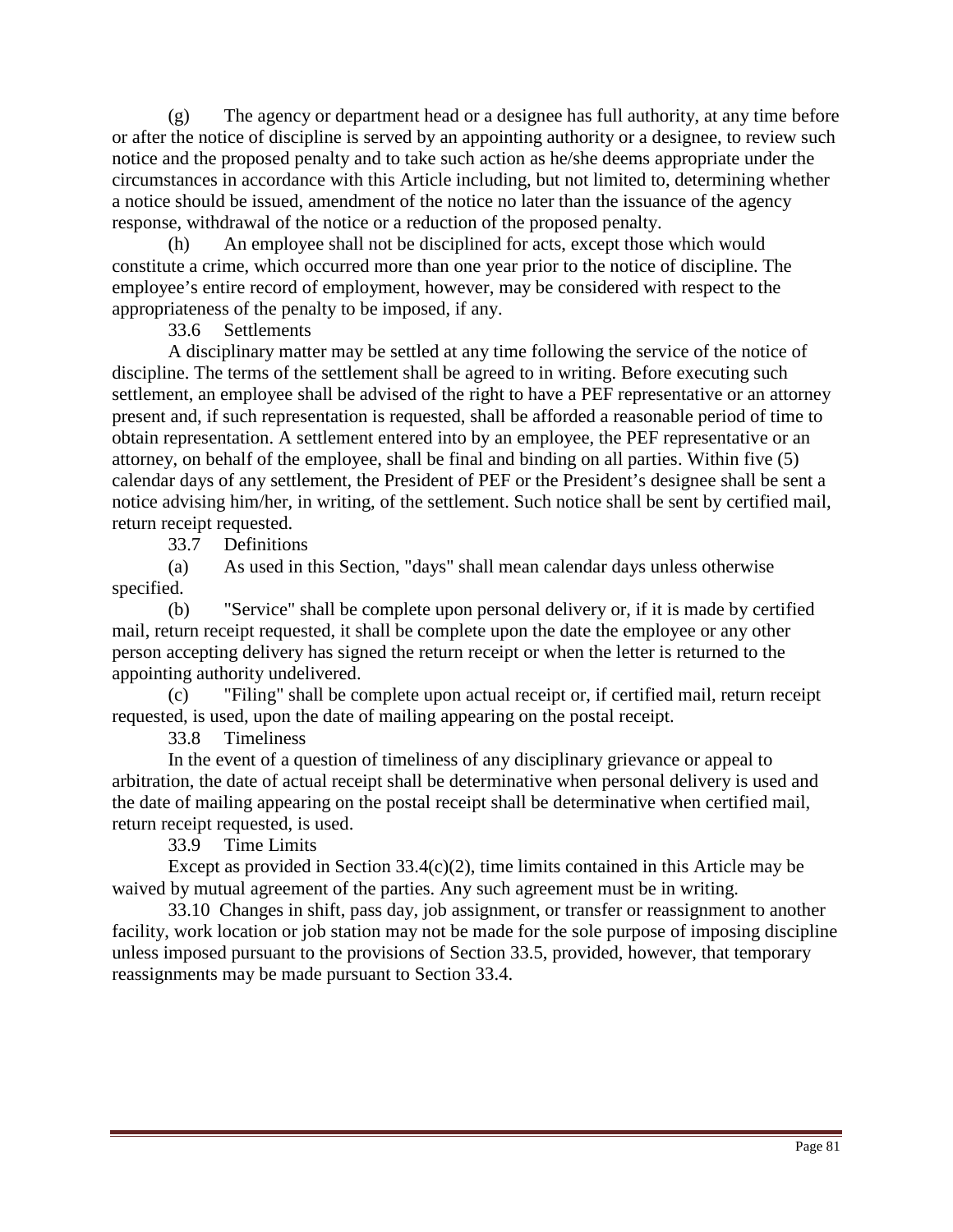### **— ARTICLE 34 — GRIEVANCE AND ARBITRATION PROCEDURE**

# 34.1 Definition of Grievance

(a) A contract grievance is a dispute concerning the interpretation, application or claimed violation of a specific term or provision of this Agreement. Other disputes which do not involve the interpretation, application, or claimed violation of a specific term or provision of this Agreement including matters as to which other means of resolution are provided or foreclosed by this Agreement, or by statute or administrative procedures applicable to the State, shall not be considered contract grievances. A contract grievance does not include matters involving the interpretation, application or claimed violation of an agreement reached pursuant to any previously authorized departmental negotiations.

(b) Any other dispute or grievance concerning a term or condition of employment which may arise between the parties or which may arise out of an action within the scope of authority of a department or agency head and which is not covered by this Agreement shall be processed up to and including Step 3 of the grievance procedure, except those issues for which there is a review procedure established by law or, pursuant to rules or regulations filed with the Secretary of State.

34.2 Requirements for Filing Contract Grievances

(a) A contract grievance shall be submitted, in writing, on forms to be provided by the State.

(b) Each contract grievance shall identify the specific provision of the Agreement alleged to have been violated, and shall contain a short plain statement of the grievance, the facts surrounding it, and the remedy sought.

(c) If the contract grievance identifies Article 45, Benefits Guaranteed, as the provision allegedly violated, the particular law, rule or regulation at issue shall be specified.

34.3 Representation

(a) PEF shall have the exclusive right to represent any employee or employees, upon their request, at any Step of the grievance procedure, provided, however, individual employees may represent themselves in processing grievances at Steps 1 through 2.

(b) PEF shall have the right to initiate at Step 2 a grievance involving employees: (1) of an entire department or agency; (2) at more than one facility or institution of a department or agency; and/or, (3) at more than one geographically distinct work location (e.g., region) if a separate representative has been designated by the department or agency to hear Step 1 grievances at each of the work locations. PEF shall have the right to initiate at Step 3 a grievance involving employees at more than one department or agency. Any such grievance shall identify the act or omission giving rise to the grievance, shall identify the specific issue in the grievance, shall describe the common characteristic(s) of the employees that cause the employees to have been similarly affected by the act or omission giving rise to the grievance, shall specify the names of such employees if possible or, where the names cannot be specified, shall contain a description of the "class." Such description shall include such information as is appropriate and necessary to identify the employees who have been affected in the same manner by the act or omission giving rise to the grievance including, where relevant, but not limited to, title, occupational category, work location, hours of work, length of service or other characteristics common to the class.

(c) The State shall have the right to initiate grievances against PEF at Step 4.

34.4 Grievance Steps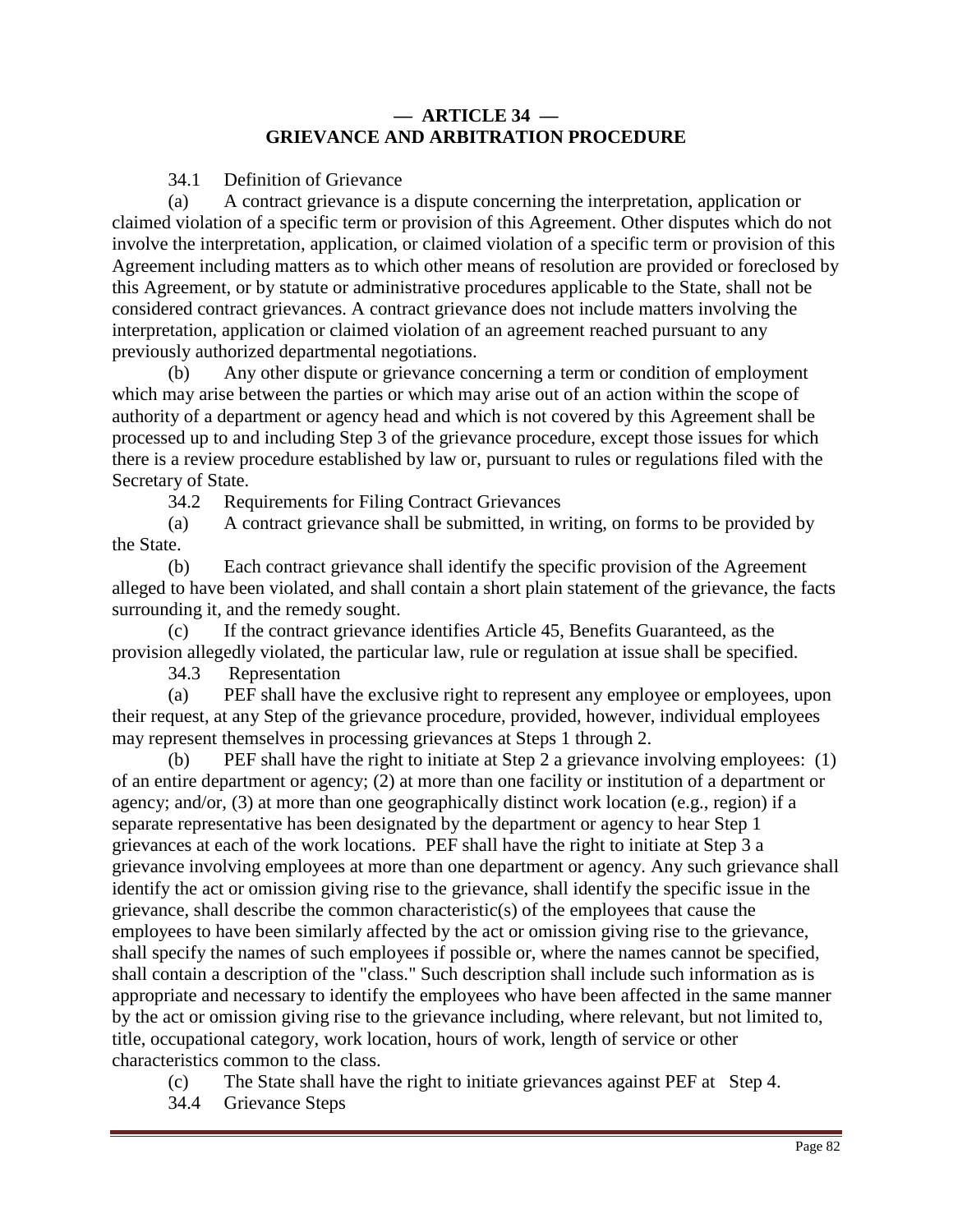Prior to initiating a formal written grievance pursuant to this Article, an employee or PEF is encouraged to resolve disputes subject to this Article informally with the appropriate immediate supervisor.

(a) Step One: The employee or PEF shall present the grievance to the facility or institution head or a designated representative not later than 30 calendar days after the date on which the act or omission giving rise to the grievance occurred. The facility or institution head or designated representative shall meet with the employee or PEF and shall issue a short plain written statement of reasons for the decision to the employee or PEF not later than 20 working days following the receipt of the grievance.

(b) Step Two: An appeal from an unsatisfactory decision at Step 1 shall be filed by the employee or PEF, on forms to be provided by the State, with the agency or department head or the designee within 10 working days of the receipt of the Step 1 decision. Such appeal shall be in writing and shall include a copy of the grievance filed at Step 1, a copy of the Step 1 decision and a short plain written statement of the reasons for disagreement with the Step 1 decision. The agency or department head or a designee shall meet with the employee or PEF for a review of the grievance and shall issue a short, plain written statement of reasons for the decision to the employee and to the President of PEF or the President's designee no later than 20 working days following receipt of the Step 1 appeal.

(c) Step Three: An appeal from an unsatisfactory decision at Step 2 shall be filed by PEF through its President or the President's designee, on forms to be provided by the State with the Director of the Governor's Office of Employee Relations, or the Director's designee, within 30 working days of the receipt of the Step 2 decision. Such appeal shall be in writing, and shall include a copy of the grievance filed at Step 1, and a copy of all prior decisions and appeals, and a short, plain written statement of the reasons for disagreement with the Step 2 decision. The Director of the Governor's Office of Employee Relations, or the Director's designee, shall issue a short, plain written statement of reasons for the decision within 30 working days after receipt of the appeal. A copy of said written decision shall be forwarded to the President of PEF, or the President's designee.

(d) Step Four: Arbitration:

(1) Contract grievances which are appealable to arbitration pursuant to the terms of this Article may be appealed to arbitration by PEF, by its President or the President's designee, by filing a demand for arbitration upon the Director of the Governor's Office of Employee Relations within 15 working days of the receipt of the Step 3 decision. If the Step 3 decision has not been issued within the time period for the issuance of such decision, a demand for arbitration may be filed by the President of PEF or the President's designee at any time after expiration of the time period established for the issuance of the Step 3 decision, except that in no case may a demand for arbitration be filed later than 15 working days after receipt of the Step 3 decision.

(2) The demand for arbitration shall identify the grievance, the department or agency involved, the employee or employees involved, and the specific term or provision of the Agreement alleged to have been violated.

(3) Within a reasonable time after the effective date of this Agreement, the Director of the Governor's Office of Employee Relations and the President of PEF, or their designees, shall meet to agree upon a panel of arbitrators selected from lists submitted by the parties. The composition of the panel of arbitrators shall be agreed to by the State and PEF and such panel shall serve for the term of this Agreement. After receipt of the demand for arbitration, the parties shall meet to select an arbitrator from this panel. The essential method of selection of the arbitrator for a particular case shall be by agreement and, if the parties are unable to agree, the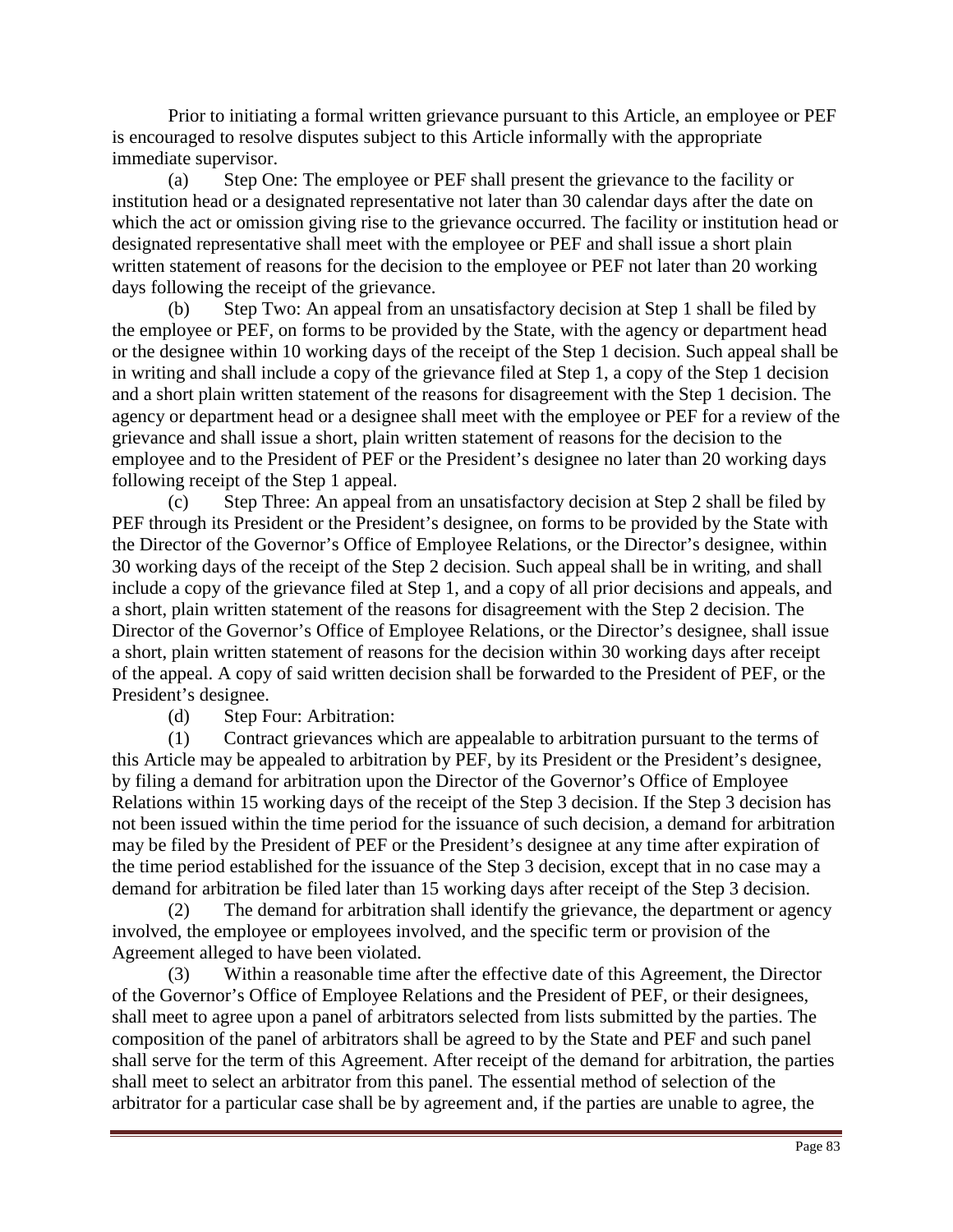arbitrator shall be assigned from this panel on a rotating basis. Initial assignment for rotation shall be determined by lot.

(4) Arbitrators shall have no power to add to, subtract from or modify the terms or provisions of this Agreement. They shall confine their decision and award solely to the application and/or interpretation of this Agreement. The decision and award of the arbitrator shall be final and binding consistent with the provisions of CPLR Article 75.

(5) Arbitrators shall confine themselves to the precise issue or issues submitted for arbitration and shall have no authority to determine any other issues not so submitted to them nor shall they make observations or declarations of opinion which are not essential in reaching the determination.

(6) All fees and expenses of the arbitrator shall be divided equally between parties. Each party shall bear the cost of preparing and presenting its own case.

(7) Any party requesting a transcript at an arbitration hearing may provide for one at its expense and, in such event, shall provide a copy to the arbitrator and the other party without cost.

(8)(a) The arbitration hearing shall be held within 60 working days after receipt of the demand for arbitration or as soon thereafter as is practicable.

 (b) The arbitration decision and award shall be issued within 30 calendar days after the hearing is closed by the arbitrator.

(e) Triage and Expedited Arbitration

To provide a more expeditious alternative to the traditional grievance and arbitration procedure, there shall also be a triage and expedited arbitration procedure. The terms of that procedure, as described in the Memorandum of Understanding regarding Triage and Expedited Arbitration are incorporated herein by reference.

34.5 Procedures Applicable to Grievance Steps

(a) Steps 1 and 2 shall be informal and the grievant and/or PEF shall meet with the appropriate step representative for the purpose of discussing the grievance, and attempting to reach a resolution.

(b) No transcript is required at any step. However, either party may request that the review at Step 2 only be tape recorded at its expense and shall provide a copy of such tape recording to the other party.

(c) Step 3 is intended primarily to be a review of the existing grievance file; provided, however, that additional exhibits and evidence may be submitted in writing.

(d) Any meeting required by this Article may be mutually waived.

(e) All of the time limits contained in this Article may be extended by mutual agreement. Extensions shall be confirmed in writing by the party requesting them. Upon failure of the State, or its representatives, to provide a decision within the time limits provided in this Article, the grievant or PEF, as appropriate at each step, may appeal to the next step. Upon failure of the grievant, or the grievant's representative, to file an appeal from a written decision issued by the State or its representatives within the time limits provided in this Article, the grievance shall be deemed withdrawn.

(f) A settlement of or an award upon a contract grievance may or may not be retroactive as the equities of each case demand, but in no event shall such a resolution be retroactive to a date earlier than 30 days prior to the date the contract grievance was first presented in accordance with this Article, or the date the contract grievance occurred, whichever is the later date.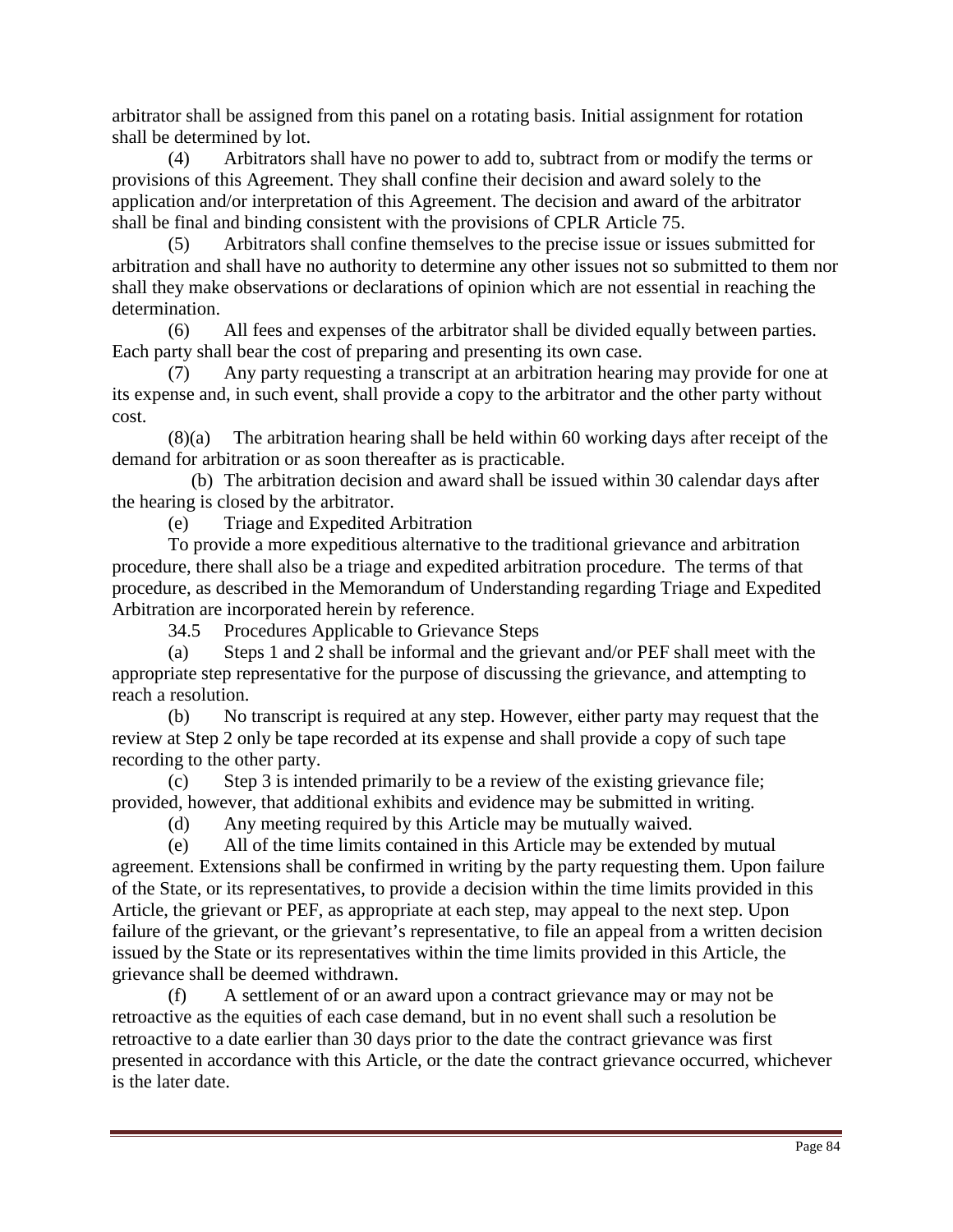(g) A settlement of a contract grievance in Steps 1 through 3 shall constitute precedent in other and future cases only if the Director of the Governor's Office of Employee Relations and the President of PEF agree, in writing, that such settlement shall have such effect.

(h) The State shall supply in writing, with each copy of each step response, the name and address of the person to whom any appeal must be sent, and a statement of the applicable time limits for filing such an appeal.

(i) All contract grievances, appeals, responses and demands for arbitration shall be submitted by certified mail, return receipt requested, or by personal service. All time limits set forth in this Article shall be measured from the date of certified mailing or of receipt by personal service. Where submission is by certified mail, the date of mailing shall be that date appearing on the postal receipt.

(j) Working days shall mean Monday through Friday, excluding holidays, unless otherwise specified, and days shall mean calendar days.

(k) The State and PEF shall prepare, secure introduction and recommend passage by the Legislature of such legislation as may be appropriate and necessary to establish a special appropriation fund to be administered by the Department of Audit and Control to provide for prompt payments of settlements reached or arbitration awards issued pursuant to this Article.

The purpose of this Article is to provide a prompt, equitable and efficient procedure to review grievances filed by an employee or PEF. Both the State and PEF recognize the importance of the reasonable use of and resort to the procedure provided by this Article and the timely issuance of decisions to filed grievances among other aspects of the procedure provided by this Article. Representatives of the Governor's Office of Employee Relations and PEF shall meet at mutually agreed upon times to discuss and take the necessary steps to resolve matters of mutual concern in the implementation and administration of this procedure.

(m) A claimed failure to follow the procedural provisions of Article 33, Discipline Procedure, shall be reviewable in accordance with the provisions contained in that Article.

(n) Following issuance of the decision at Step 2 but prior to the appeal by PEF to Step 3, a grievance may be amended to specify a different term or provision of the Agreement alleged to have been violated than specified at the submission of the grievance at Step 1. The amended grievance shall be forwarded by PEF to the agency or department head or the designee within 30 working days of the receipt of the Step 2 decision. Such amendment shall be in writing, and shall include a copy of the grievance filed at Step 1, a copy of all prior decisions and appeals, including the Step 2 decision, and a short, plain written statement noting the new term or provision of the Agreement alleged to have been violated. The agency or department head or a designee shall issue a short, plain written statement of reasons for the decision with respect to the new term or provision of the Agreement to the President of PEF no later than 20 working days following receipt of the amended grievance. In addition to the above process, a grievance at Step 2 may be amended by mutual consent of the parties. Grievances may be amended only in accordance with the terms of this subdivision, and any other amendment(s) to the grievance shall not be permitted at any time.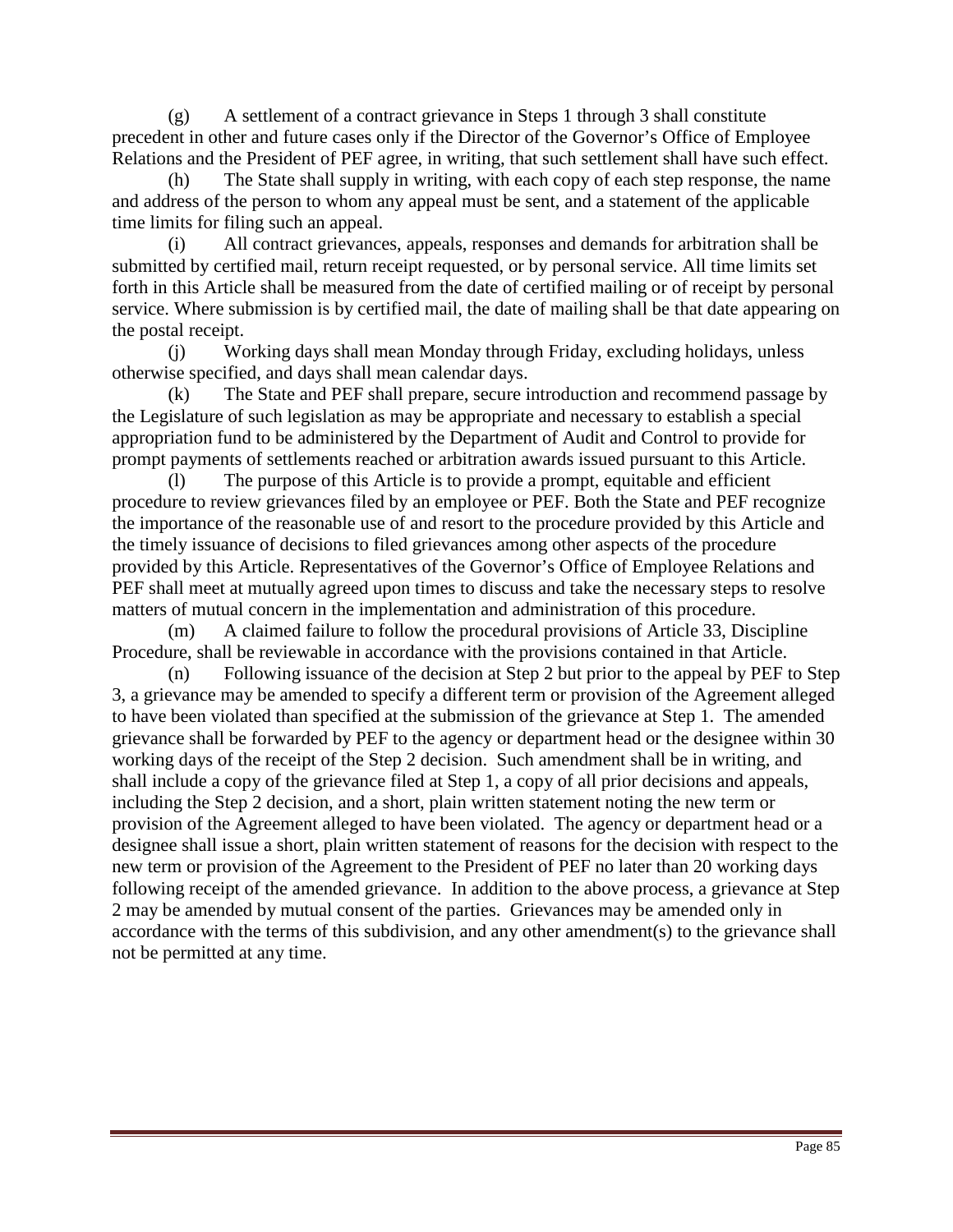# **— ARTICLE 35 — RESIGNATION**

 35.1 Employees who are advised that they are alleged to have been guilty of misconduct or incompetency and who are therefore requested to resign shall be given a statement written on the resignation form that:

 1. They have a right to consult a representative of PEF or an attorney or the right to decline such representation before executing the resignation, and a reasonable period of time to obtain such representation, if requested, will be afforded for such purpose;

 2. They may decline the request to resign and that in lieu thereof, a notice of discipline must be served upon them before any disciplinary action or penalty may be imposed pursuant to the procedure provided in Article 33 of the Agreement between the State and PEF;

 3. In the event a notice of discipline is served, they have the right to object to such notice by filing a grievance;

4. The disciplinary arbitration procedure includes binding arbitration as the final step;

 5. They would have the right to representation by PEF or an attorney at every step of the procedure; and,

 6. They have the right to refuse to sign the resignation and their refusal in this regard cannot be used against them in any subsequent proceeding.

 35.2 A resignation which is requested and secured in a manner which fails to comply with this procedure shall be null and void.

35.3 Unauthorized Absence

 (a) Employees absent from work without authorization for 10 consecutive workdays shall be deemed to have resigned from their positions if they have not provided a satisfactory explanation for such absence on or before the eleventh workday following the commencement of such unauthorized absence.

(b) Within 20 calendar days commencing from the 10th consecutive day of absence from work without authorization, such employees may submit an explanation concerning their absence, to the appointing authority. The burden of proof shall be upon the employees to establish that it was not possible for them to report to work or notify the appointing authority, or the appointing authority's designee, of the reason for their absence. The appointing authority shall issue a short response, within five (5) calendar days after receipt of such explanation. If the employees are not satisfied with the response, PEF, upon the employees' request, may appeal the appointing authority's response to the Governor's Office of Employee Relations, within five (5) calendar days after receipt of the appointing authority's response. The Director of the Governor's Office of Employee Relations, or the Director's designee, shall issue a written response within five (5) calendar days after receiving such appeal. The procedure contained in this subsection shall not be arbitrable.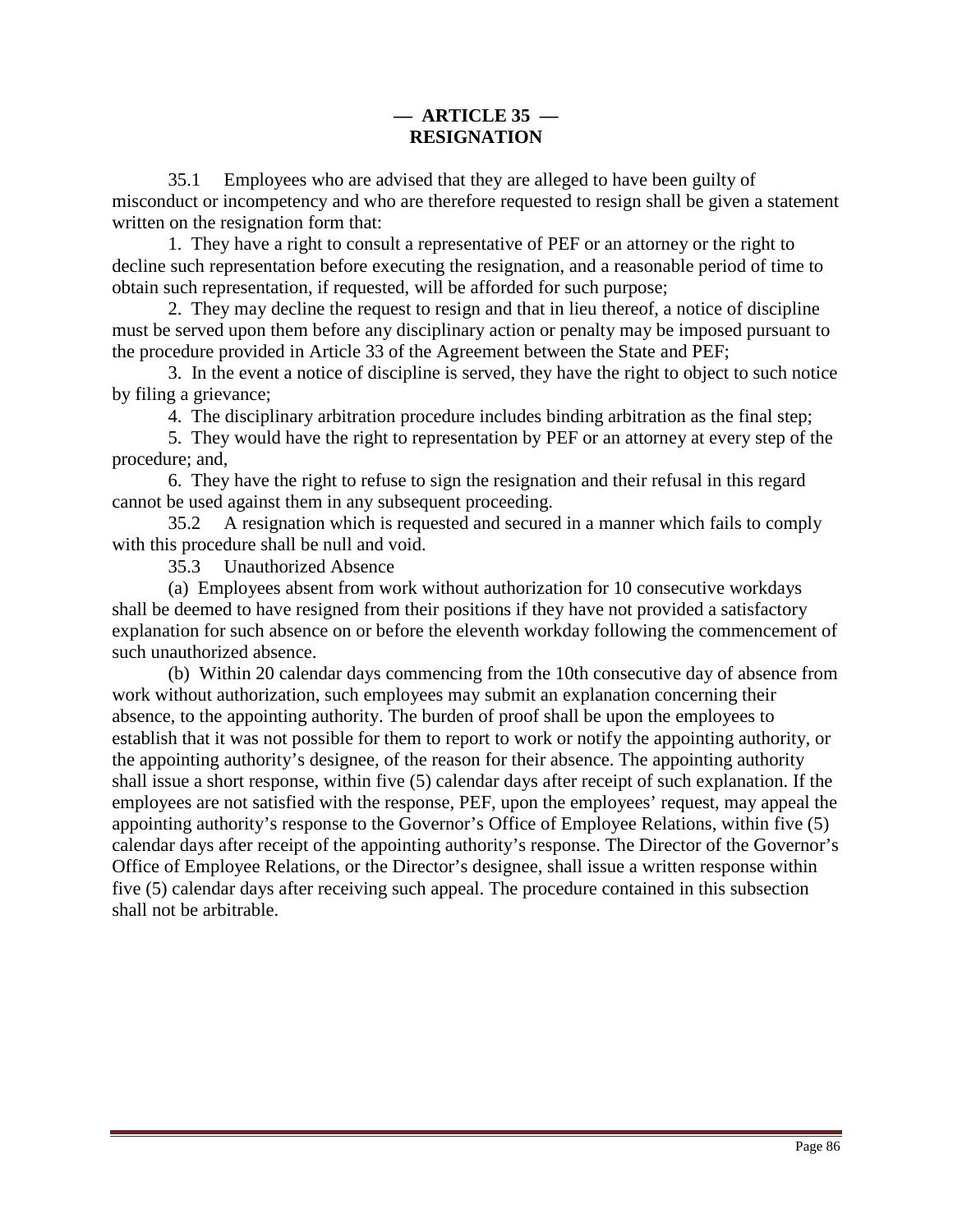### **— ARTICLE 36 — NO DISCRIMINATION**

 36.1 PEF agrees to continue to admit all employees to membership and to represent all employees without regard to race, creed, color, national origin, age, sex or handicap.

 36.2 The State agrees to continue its established policy against all forms of illegal discrimination with regard to race, creed, color, national origin, sex, age or handicap, or the proper exercise by an employee of the rights guaranteed by the Public Employees' Fair Employment Act.

 36.3 The State and PEF shall form a Joint Affirmative Action Advisory Committee which shall develop appropriate recommendations on matters of mutual interest in the areas of equal employment and affirmative action.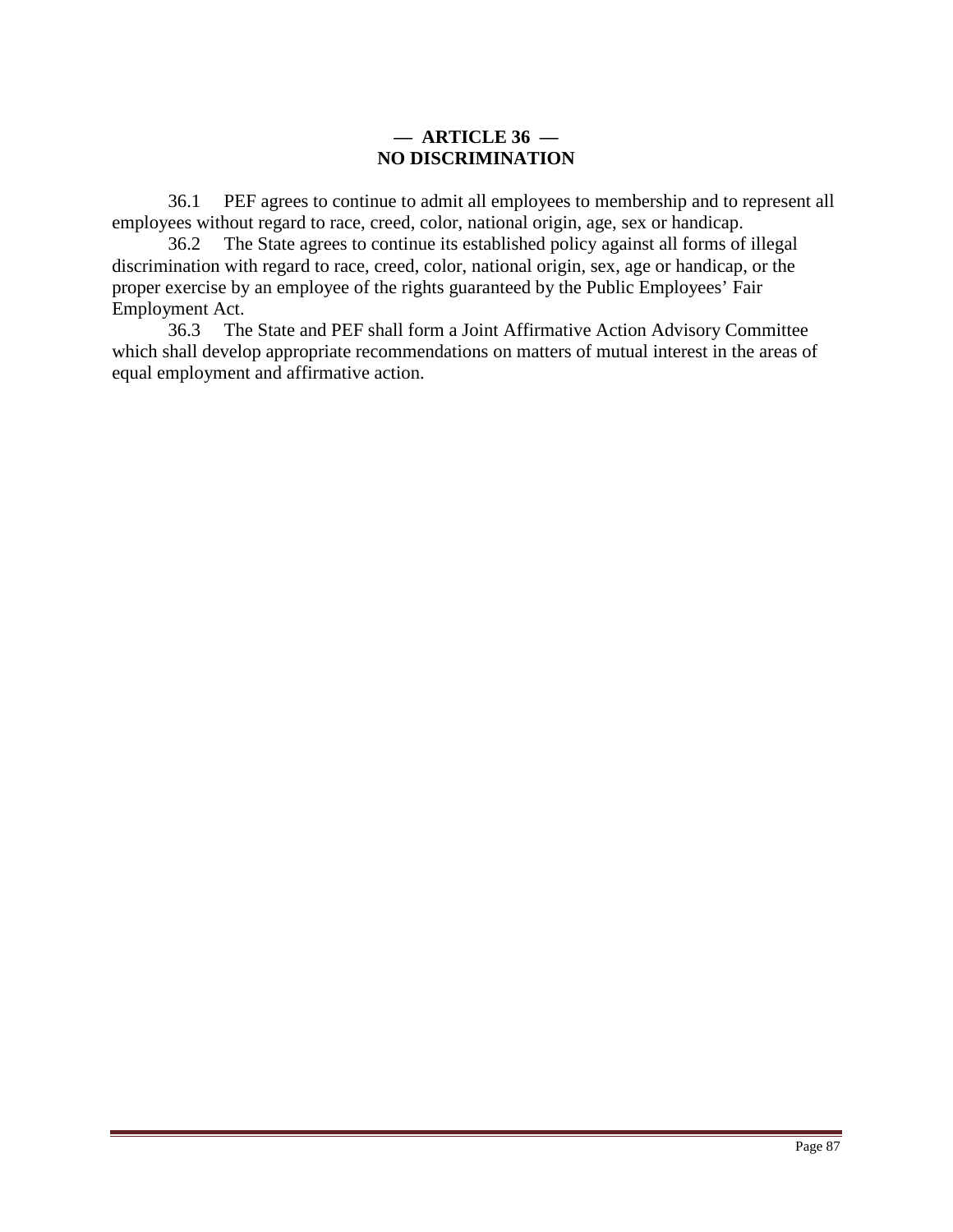### **—ARTICLE 37 — INDEMNIFICATION**

 37.1 Pursuant to Section 24 of the Correction Law and Section 19.14 of the Mental Hygiene Law, no civil action shall be brought in any court of the State, except by the Attorney General on behalf of the State, against any officers or employees of the Office of Alcoholism and Substance Abuse Services who are charged with the duties of securing custody of a drug dependent person or a person in need of care and treatment for alcoholism, or against any officers or employees of the Department of Corrections and Community Supervision in their personal capacity for damages arising out of any act done or the failure to perform any act within the scope of employment and in the discharge of duties by any such officers or employees. Any claim for damages arising out of any act done or the failure to perform any acts within the scope of the employment and in the discharge of the duties of such officers or employees shall be brought and maintained in the Court of Claims as a claim against the State.

 37.2 The Employer shall continue the existing policies as established by Section 19.14 of the Mental Hygiene Law. Pursuant to said Section 19.14 of the Mental Hygiene Law, the State shall save harmless and indemnify those officers and employees specified in Article 37.1 from financial loss resulting from a claim filed in a court of the United States for damages arising out of an act done or the failure to perform any act that was (1) within the scope of the employment and in the discharge of the duties of such officer or employee, and (2) was not in violation of any rule or regulation of the Office of Alcoholism and Substance Abuse Services or of any statute or governing case law of the State or of the United States at the time the alleged damages were allegedly sustained; provided that the officer or employee shall comply with the provisions of Subdivision four of Section 17 of the Public Officers Law.

 The provisions of Section 19.14 of the Mental Hygiene Law shall supplement, and be available in addition to, the provisions of Section 17 of the Public Officers Law and, insofar as said Section 19.14 is inconsistent with Section 17 of the Public Officers Law, the provisions of said Section 19.14 shall be controlling.

 The provisions of said Section 19.14 shall not be construed in any way to impair, modify or abrogate any immunity available to any officer or employee of the officer under the statutory or decisional law of the State or the United States.

 37.3 The Employer acknowledges its obligation to provide for the defense of its employees, and to save harmless and indemnify such employees from financial loss as hereinafter provided, to the broadest extent possible consistent with the provisions of Section 17 of the Public Officers Law in effect upon the date of the execution of this Agreement.

 37.4 The Employer agrees to provide for the defense of employees as set forth in Subdivision two of Section 17 of the Public Officers Law in any civil action or proceeding in any State or Federal court arising out of any alleged act or omission which occurred or is alleged in the complaint to have occurred while employees were acting within the scope of their public employment or duties, or which is brought to enforce a provision of Section 1981 or 1983 of title forty-two of the United States Code. This duty to provide for a defense shall not arise where such civil action or proceeding is brought by or on behalf of the State, provided further, that the duty to defend or indemnify and save harmless shall be conditioned upon (1) delivery to the Attorney General or an assistant attorney general at an office of the Department of Law in the State by the employees of the original or a copy of any summons, complaint, process, notice, demand or pleading within five days after they are served with such document, and (2) the full cooperation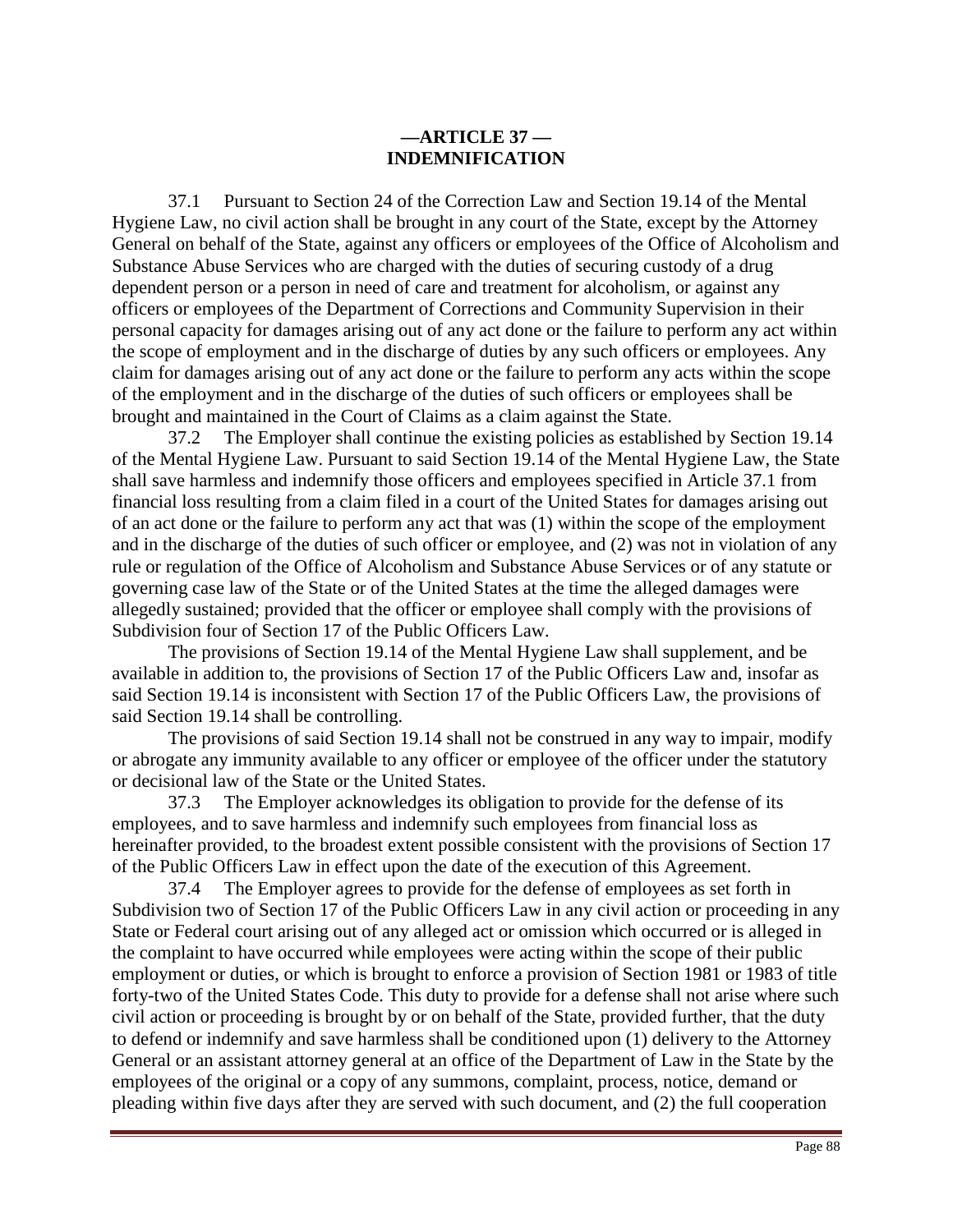of such employees in the defense of such action or proceeding and in defense of any action or proceeding against the State based upon the same act or omission, and in the prosecution of any appeal. Such delivery shall be deemed a request by such employees that the State provide for their defense pursuant to this Section.

 37.5 The Employer agrees to indemnify and save harmless its employees as set forth in subdivision three of Section 17 of the Public Officers Law in the amount of any judgment obtained against such employees in any State or Federal court, or in the amount of any settlement of a claim, provided that the act or omission from which such judgment or settlement arose occurred while the employees were acting within the scope of their public employment or duties. The duty to indemnify and save harmless prescribed by this Section shall not arise where the injury or damage resulted from intentional wrongdoing on the part of the employees, provided further, that nothing contained herein shall authorize the State to indemnify or save harmless an employee with respect to fines or penalties, or money recovered from an employee pursuant to Article 7-A of the State Finance Law.

 37.6 Employees shall inform their supervisor when they request a legal defense or seek indemnification from the Attorney General under paragraphs 37.3, 37.4 or 37.5 above. In addition, paragraphs 37.3, 37.4 and 37.5 of this Article shall not apply to employees of the Department of Corrections and Community Supervision or the Office of Alcoholism and Substance Abuse Services to the extent they are covered by paragraphs 37.1 and/or 37.2 of this Article.

 37.7 The Employer agrees to reimburse its employees to the broadest extent possible consistent with the provisions of Section 19 of the Public Officers Law in effect upon the date of the execution of this Agreement. Upon compliance by the employee with subdivision 3 of Section 19 of the Public Officers Law, it shall be the duty of the State to pay reasonable attorneys' fees and litigation expenses incurred by or on behalf of an employee in his/her defense of a criminal proceeding in a State or Federal court arising out of any act which occurred while such employee was acting within the scope of his/her public employment or duties upon his/her acquittal or upon the dismissal of the criminal charges against him/her or reasonable attorneys' fees incurred in connection with an appearance before a grand jury which returns no true bill against the employee where such appearance was required as a result of any act which occurred while such employee was acting within the scope of his/her public employment or duties unless such appearance occurs in the normal course of the public employment or duties of such employee.

 Upon the application for reimbursement for reasonable attorneys' fees or litigation expenses, or both, made by or on behalf of an employee as hereinbefore provided, the Attorney General shall determine, based upon his investigation and his review of the facts and circumstances, whether such reimbursement shall be paid. The Attorney General shall notify the employee in writing of such determination. Upon determining that such reimbursement should be provided, the Attorney General shall so certify to the Comptroller. Upon such certification, reimbursement shall be made for such fees or expenses, or both, upon the audit and warrant of the Comptroller. Any dispute with regard to entitlement to reimbursement or the amount of litigation expenses or the reasonableness of attorneys' fees shall be resolved by a court of competent jurisdiction upon appropriate motion or by way of a special proceeding.

 Reimbursement of reasonable attorneys' fees or litigation expenses, or both, by the State as prescribed by this Section shall be conditioned upon (1) delivery to the Attorney General or an assistant attorney general at an office of the Department of Law in the State by the employee of a written request for reimbursement of expenses together with, in the case of a criminal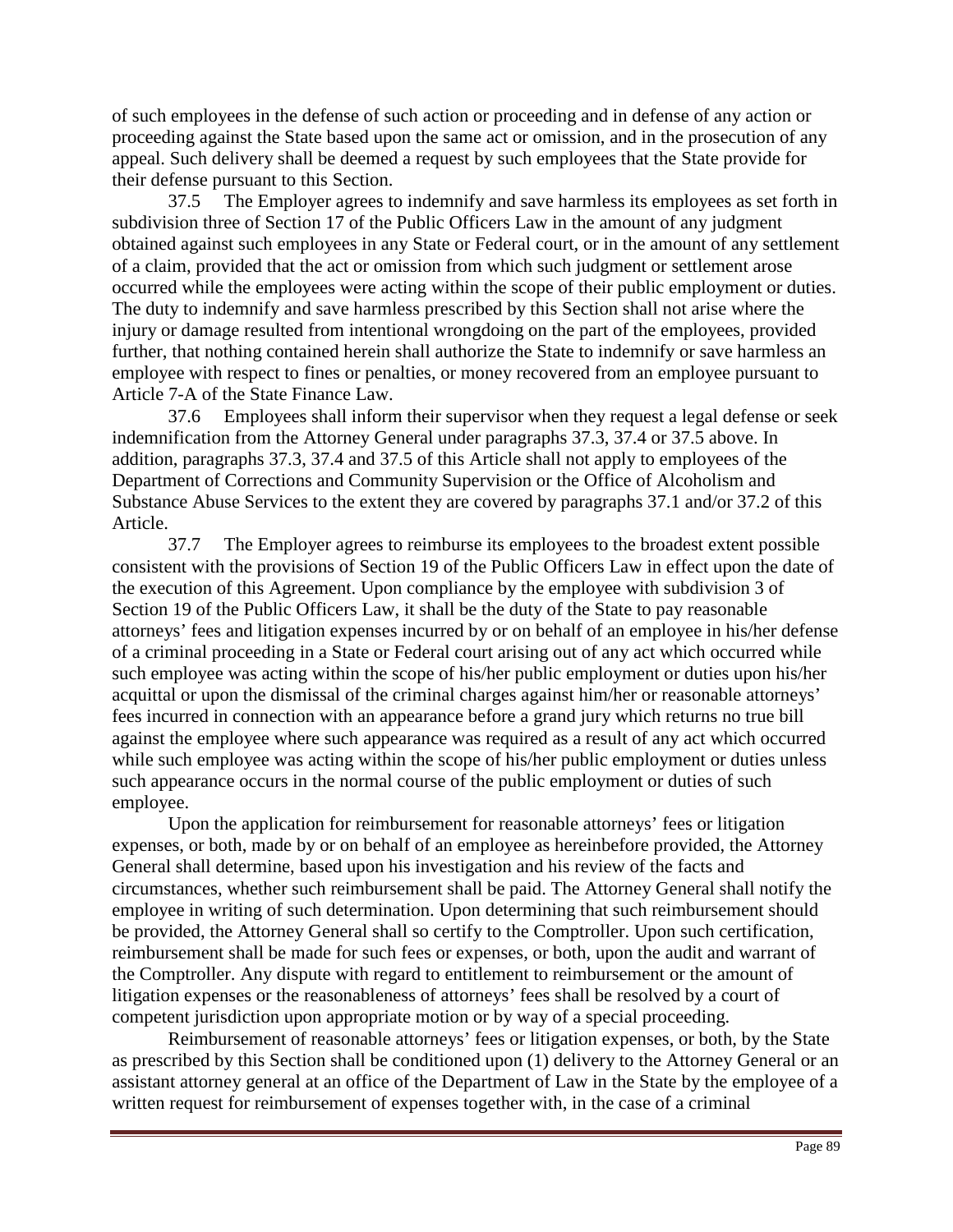proceeding, the original or a copy of an accusatory instrument within 10 days after he/she is arraigned upon such instrument or, in the case of a grand jury appearance, written documentation of evidence of such appearance and (2) the full cooperation of the employee in defense of any action or proceeding against the State based upon the same act, and in the prosecution of any appeal.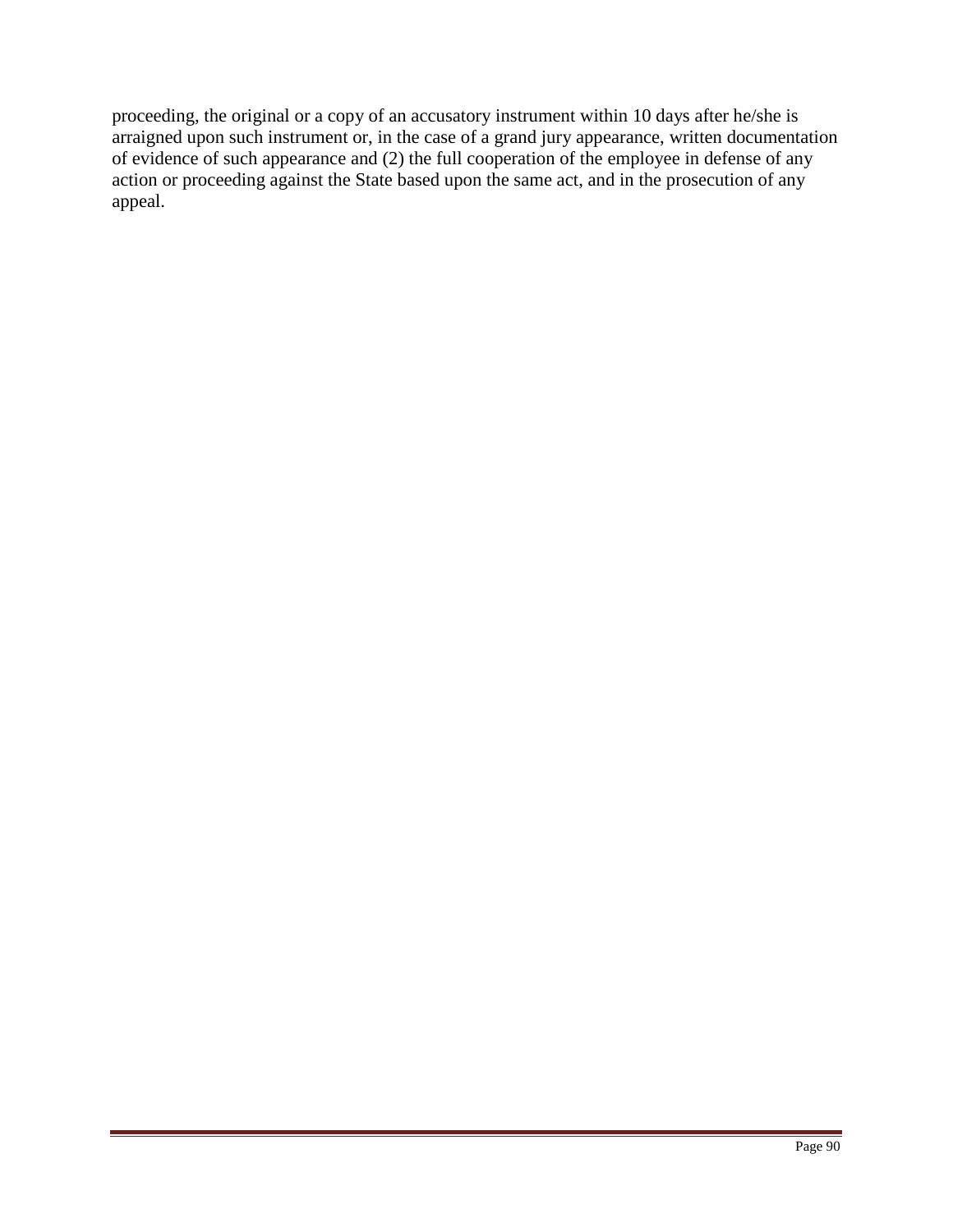# **— ARTICLE 38 — OVERTIME MEAL ALLOWANCES**

 38.1 Overtime meal allowances shall be paid, subject to rules and regulations of the Comptroller, to employees when it is necessary and in the best interest of the State for such employees to work at least three hours overtime on a regular working day or at least six hours overtime on other than a regular working day. Employees working at least six hours overtime on a regular working day or at least nine hours overtime on other than a regular working day shall receive two overtime meal allowances.

38.2 The overtime meal allowance for employees in this unit shall be \$6.00.

 38.3 Part-time employees shall be eligible for payment of an overtime meal allowance when they meet all other eligibility criteria for such payment and, on either a regularly scheduled workday or a day other than a regularly scheduled workday, work the same number of hours as a full-time employee would be required to work on such day to be eligible for payment of an overtime meal allowance.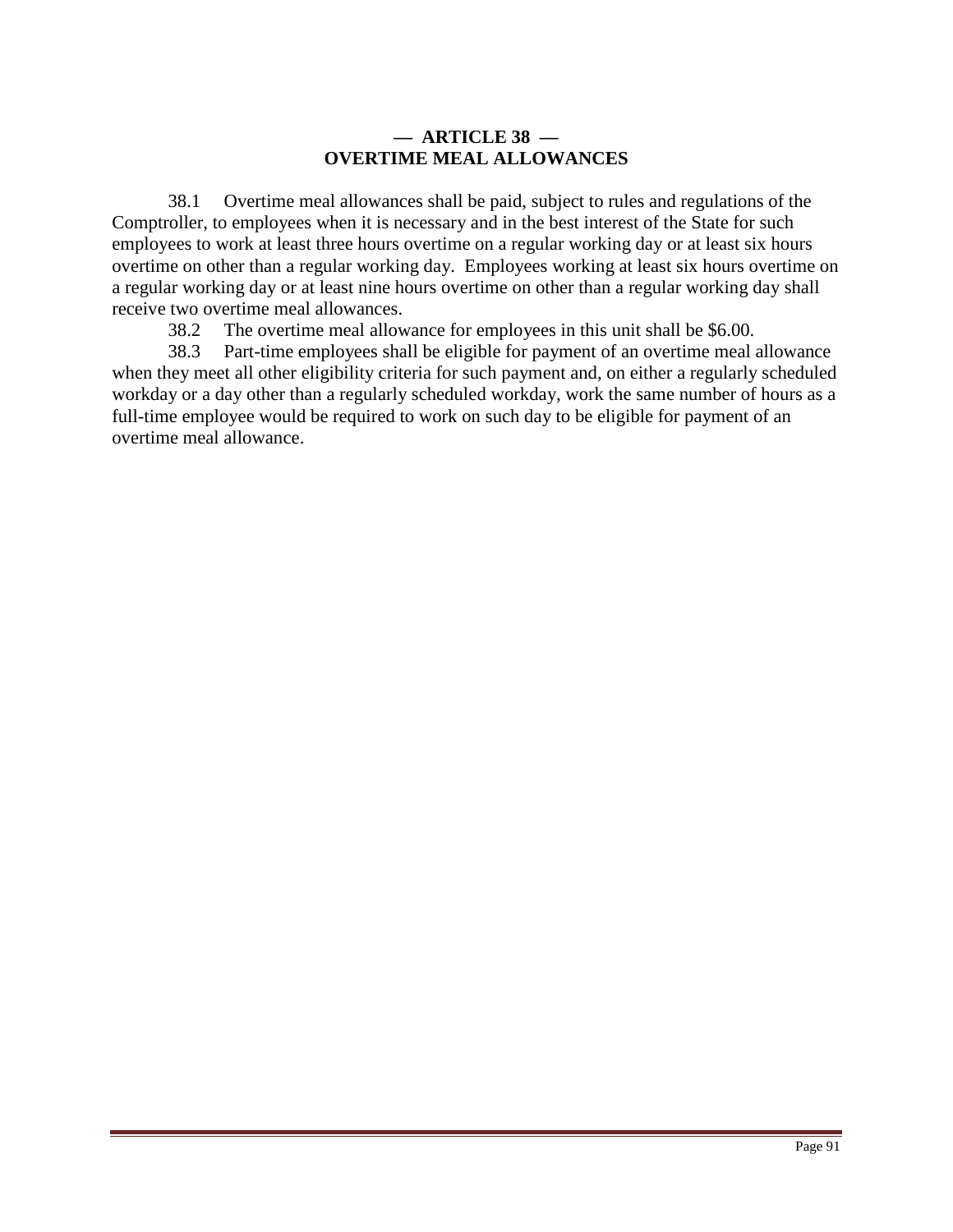# **— ARTICLE 39 — CLINICAL PRIVILEGING AND CREDENTIALING**

 No plan for "clinical privileging" or "credentialing" established by any department, agency or institution shall contain any provision that conflicts with any Article or Section of this Agreement.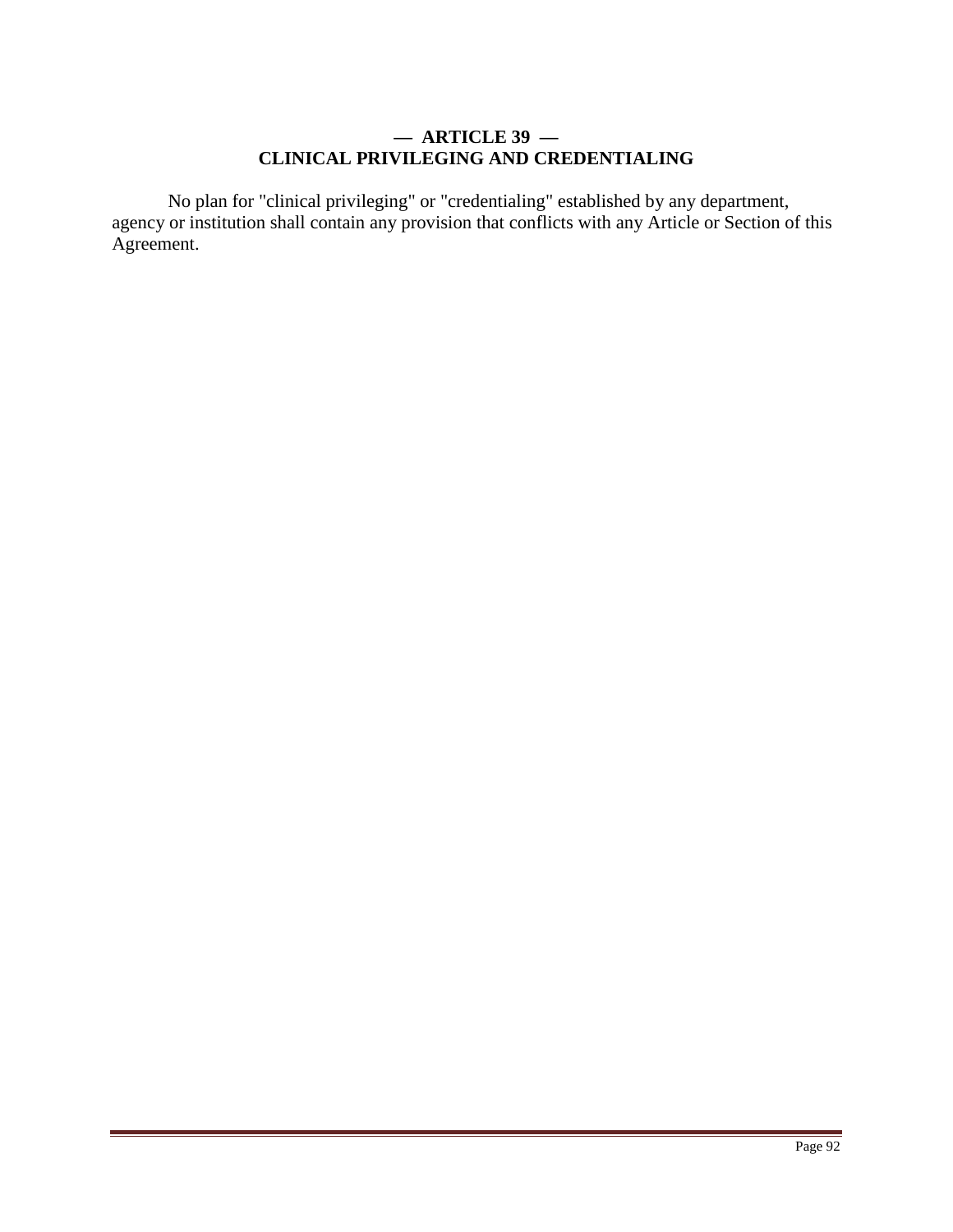#### **— ARTICLE 40 — CREDIT UNION SPACE**

 The State agrees to grant to credit unions of State employees occupying space in office buildings of the State on April 1, 1973 the use of their existing space without rental or other charge during the continuance of their services as such credit union and during the State's occupancy of the building, subject to their compliance with all appropriate rules and requirements of the building operation and maintenance. In consideration of said continuance of existing occupancy by credit unions, PEF expressly agrees that no claim by any credit union or other organization of State employees for any additional space under the jurisdiction or control of the State, except relocations of such credit unions to equivalent space in other State-owned buildings, shall hereafter constitute a term or condition of employment under any agreement between PEF and the State pursuant to Article 14 of the Civil Service Law.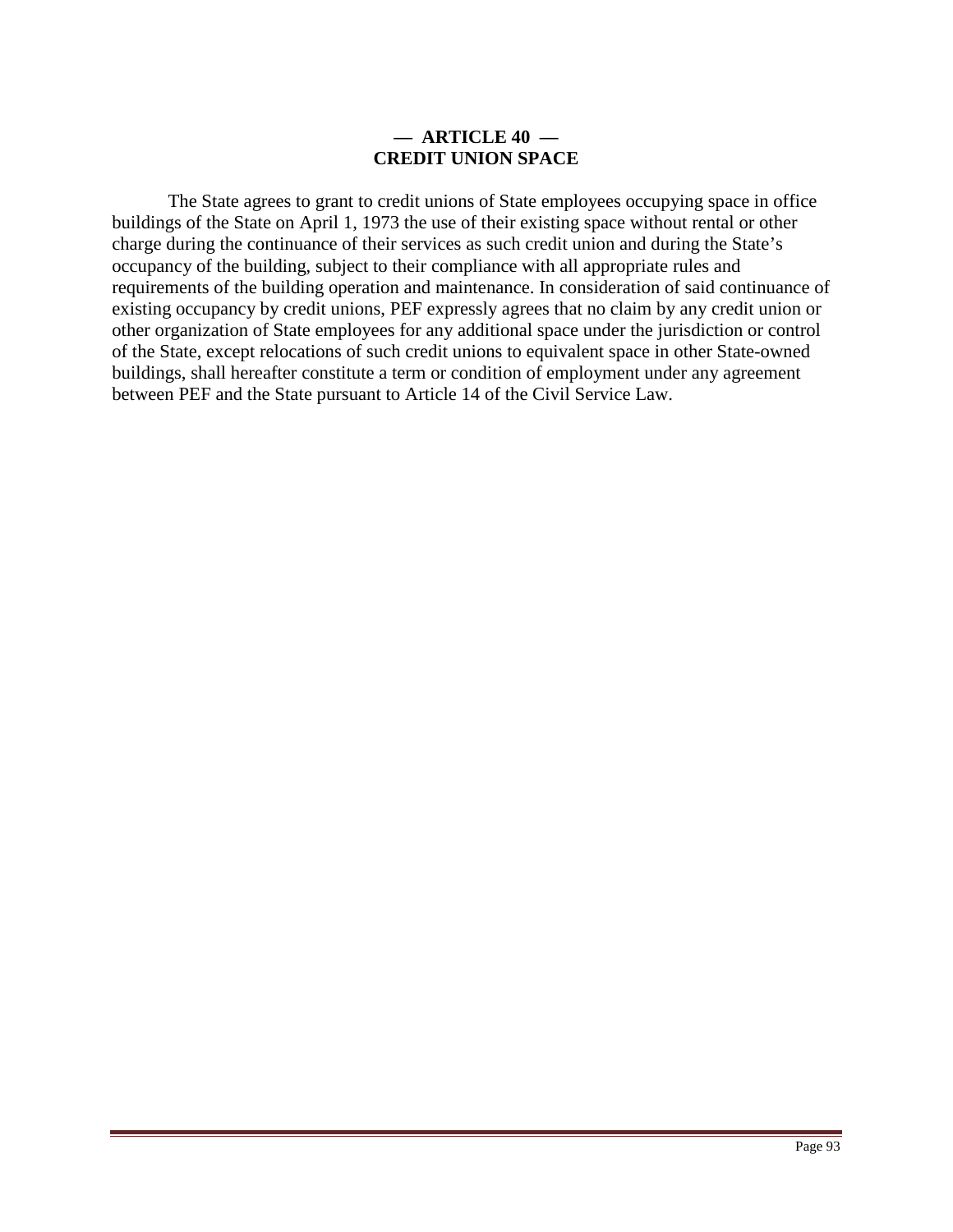41.1 Computation on 10-day Basis

 Employees' salary payments will continue to be calculated on an appropriate 10 working day basis.

41.2 Delivery and Dating of Checks

(a) Paychecks issued to employees paid from the "institutional payroll" will be dated and, absent unavoidable circumstances, delivered no later than the Thursday following the end of the payroll period.

(b) Paychecks issued to employees paid from the "administrative payroll" will be dated and, absent unavoidable circumstances, delivered no later than the Wednesday of the end of the payroll period.

41.3 Deductions for Employee Credit Unions

(a) The State will continue to deduct from the salary of an employee an amount authorized in writing by such employee, within the minimum and maximum amounts to be specified by the Comptroller, for payments to bona fide credit unions for appropriate purposes and to transmit the sum so deducted to such credit unions. Any such written authorization may be withdrawn by such employee at any time upon filing of written notice of such withdrawal with the Comptroller. Such deductions shall be in accordance with rules and regulations of the Comptroller not inconsistent with the law as may be necessary for the exercise of his authority under this Section.

(b) Such rules and regulations may include requirements insuring that computations and other appropriate clerical work shall be performed by the credit union, limiting the frequency of changes in the amount of payroll deductions, indemnifying the State and establishing minimum membership standards so that payroll deductions are practicable and feasible.

 41.4 The State will continue to provide the salary and deduction information on payroll statements to employees paid through the machine payroll procedure as is provided at the time of the execution of this Agreement.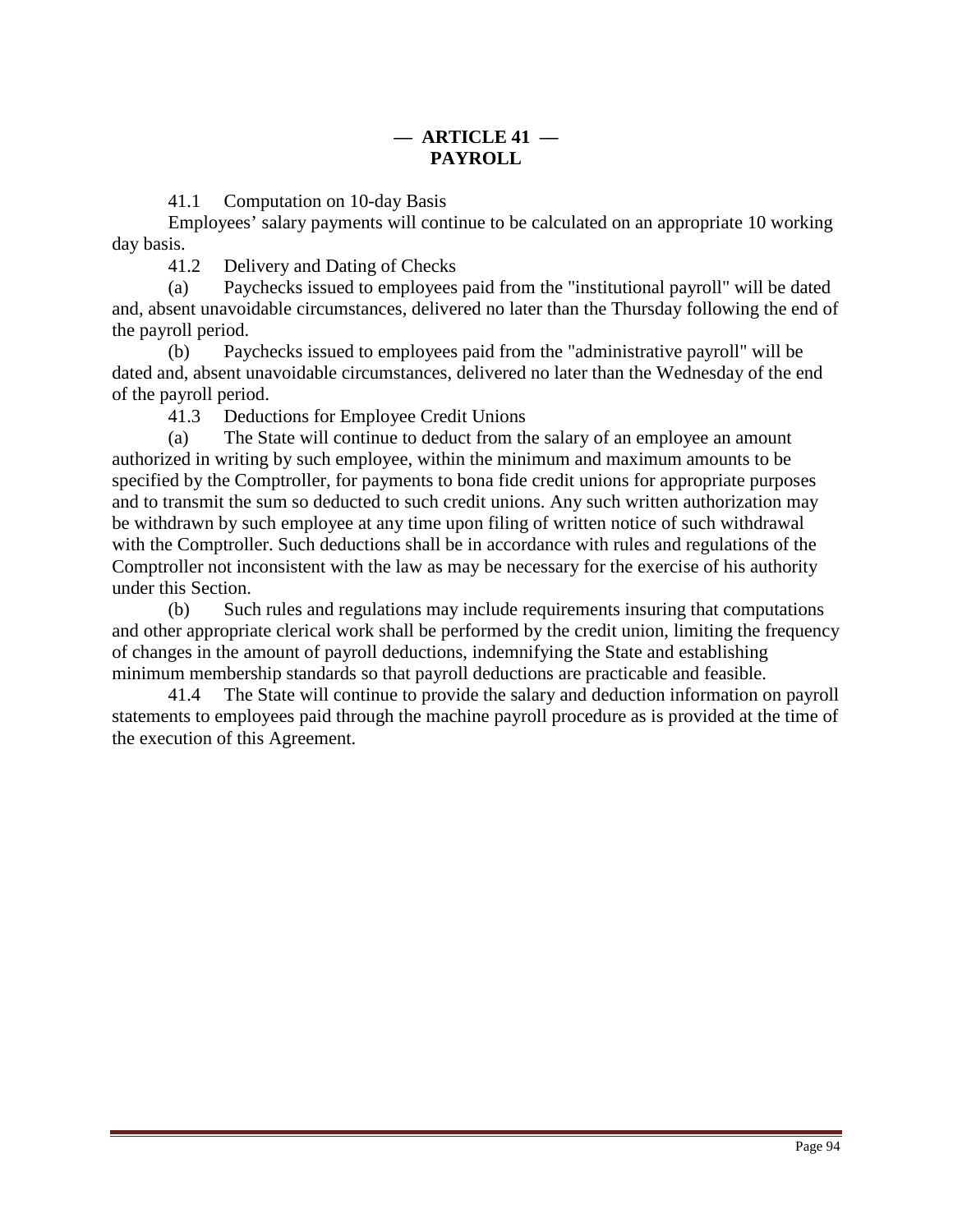# **— ARTICLE 42 — FAMILY BENEFITS PROGRAM /WORK-LIFE SERVICES**

 42.1 In recognition of the mutual advantages in addressing employees' dependent care needs, the State and PEF agree to provide dependent care benefits through family benefits programs designed to assist employees with balancing work and family responsibilities.

 42.2 A joint labor/management advisory body, which recognizes the need for combined representation of all employee negotiating units and the State, will monitor and evaluate the family benefits program and other work-life services.

 42.3 The State and PEF remain committed to ensuring that all network child care currently available to State employees is provided in safe, high quality centers. Therefore, the State and PEF agree to:

(a) Continue financial support for health and safety grants for child care network centers;

(b) Provide technical support and training for child and elder care initiatives; and

(c) Encourage the continuation of existing host agency support for child care centers.

 42.4 The Committee shall continue to fund the administration of the Flexible Benefit Spending Program, Dependent Care Advantage Account (DCAA). This program will provide employees with the opportunity to increase their net income by paying for all or part of selected benefits such as child care, elder care, and dependent care with pre-tax dollars.

 42.5 In Calendar Year 2009, the State shall provide a contribution to each Dependent Care Advantage Account enrollee as follows:

| <b>Employer Contribution</b> |
|------------------------------|
| \$700                        |
| \$600                        |
| \$500                        |
|                              |

| \$400 |
|-------|
| \$300 |
| \$200 |
|       |

 In subsequent years, the employer contribution may be increased or reduced so as to fully expend available funds for this purpose, while maintaining salary sensitive differentials. In the event that available funds are not fully expended for this purpose, the residual funds shall be made available to benefit members as mutually determined by the Director of GOER and the President of PEF or their designees. In no event shall the aggregate employer contribution to DCAA enrollees exceed the available funds for this purpose.

 42.6 Employees choosing not to use the Flexible Benefit Spending Program who use worksite child care centers designated by the Governor's Office of Employee Relations may elect to pay their child care fees to the child care centers through a payroll deduction program to be put in place pursuant to law.

 42.7 In the interest of providing greater availability of dependent care and other services to PEF represented employees and maximizing resources available, the Family Benefits Program may support additional initiatives as recommended by the Advisory Board.

 42.8 The State shall prepare, secure introduction and recommend passage by the Legislature of such legislation as may be appropriate and necessary to obtain appropriations of \$1,960,738 for Fiscal Year 2015-2016 to fund activities of the Program.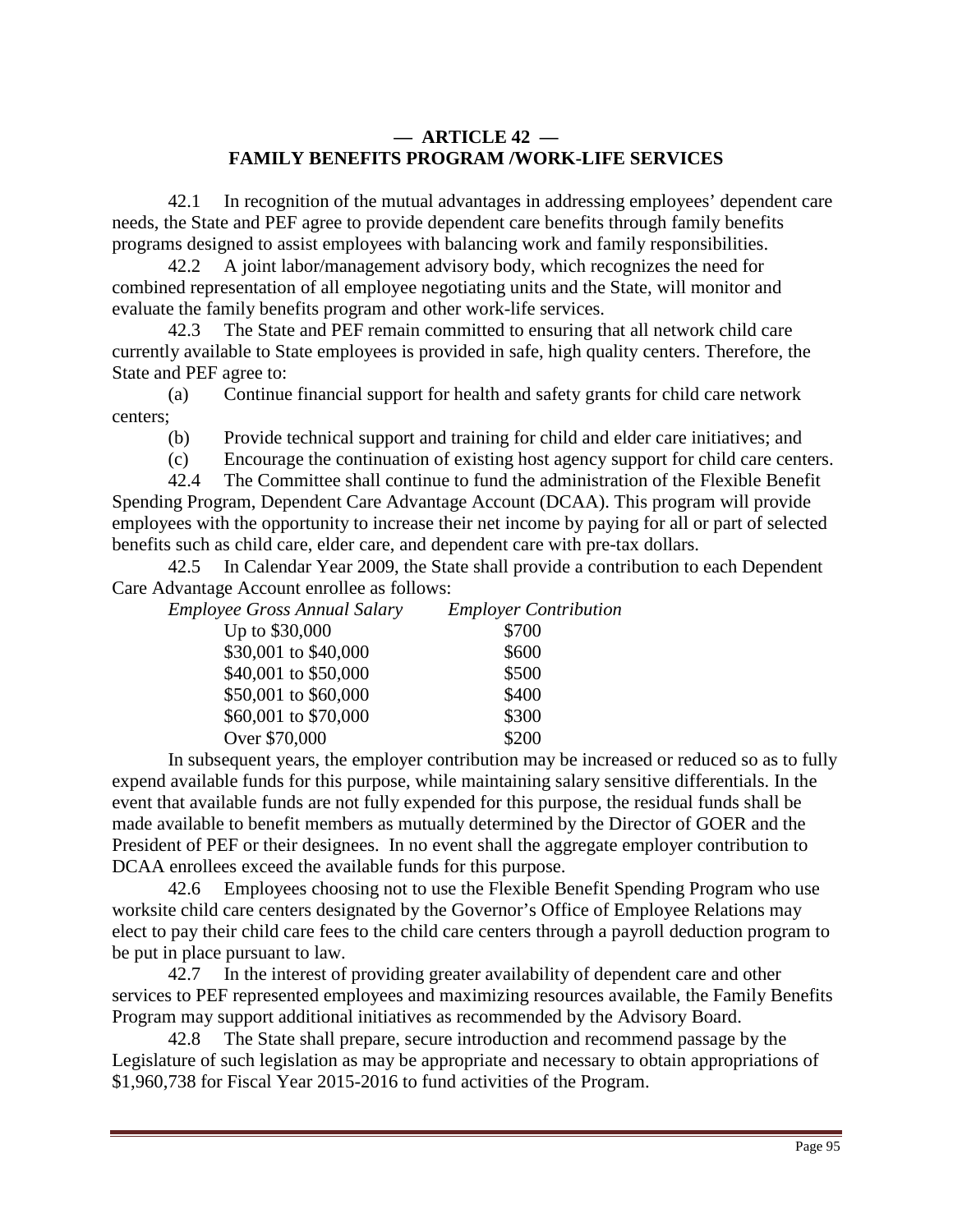42.9 The President of PEF, or the designee of the President, shall serve as a member of the Advisory Board for the term of this Agreement.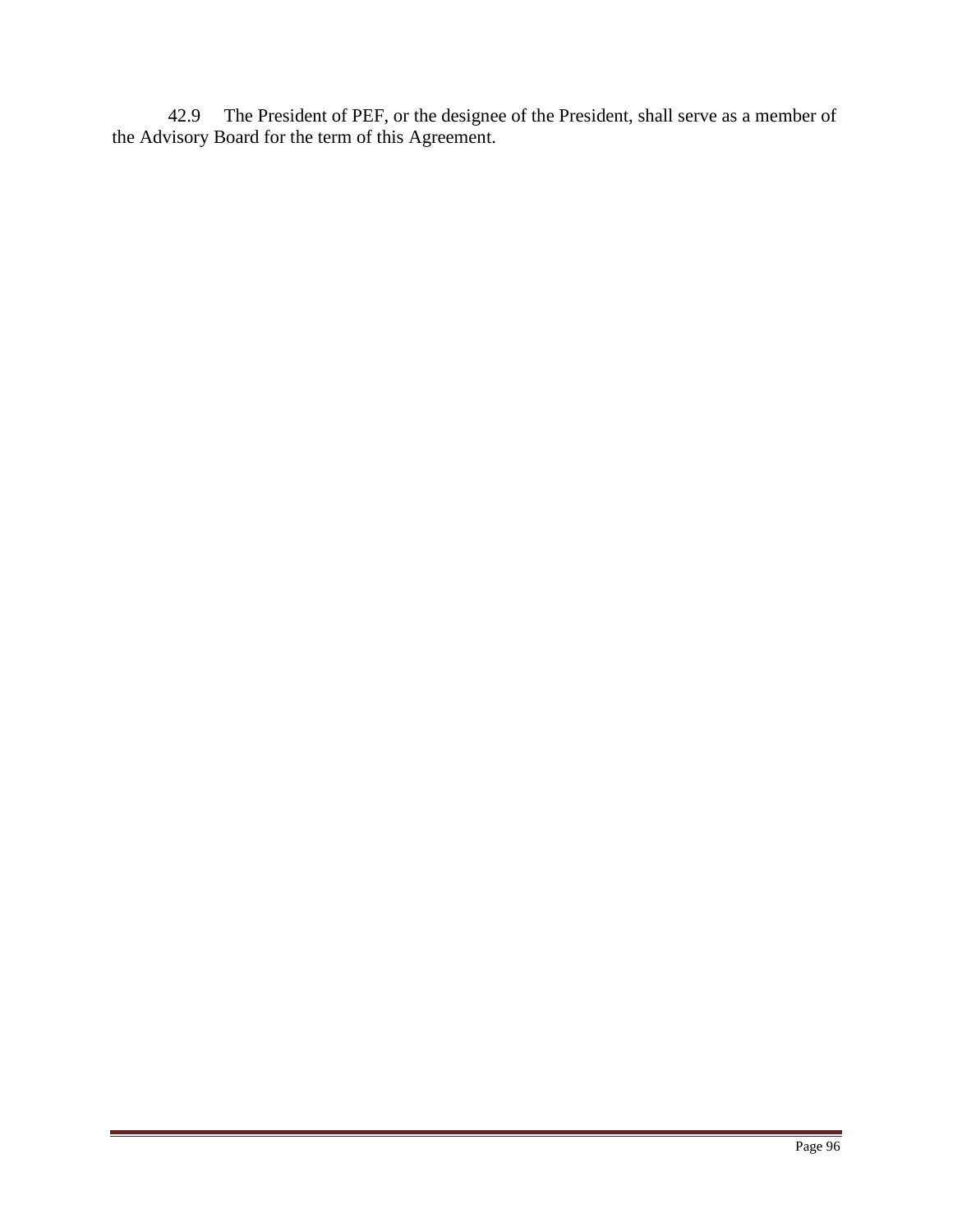#### **— ARTICLE 43 — PRINTING OF AGREEMENT**

Upon ratification, the State shall place a searchable digital copy of the 2015-16 Agreement on the website of the Governor's Office of Employee Relations. Further, employees initially appointed on or after the date of ratification of the 2015-16 Agreement shall be advised how to access this digital copy of the Agreement as soon as possible following their first day of work. If either PEF or the State chooses to print the 2015-16 Agreement, the cost of such printing shall be borne by the party so choosing. In the course of bargaining a successor to this one-year agreement, the parties agree that the language of Article 43 in the 2011-2015 Agreement shall be the default language on printing of such successor agreement unless the parties negotiate alternative language.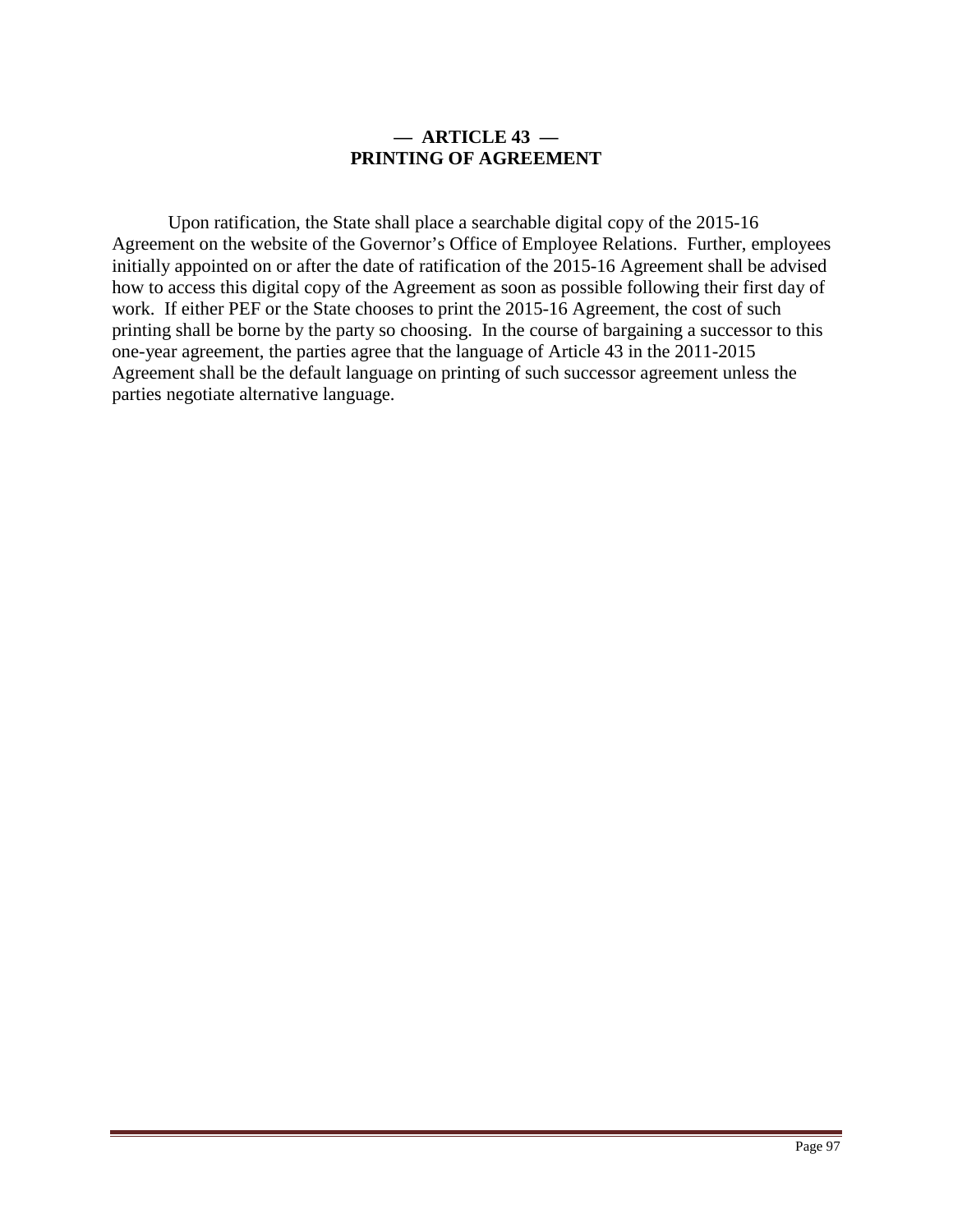# **— ARTICLE 44 — JOINT COMMITTEE ON NURSING AND INSTITUTIONAL ISSUES**

 44.1 The State and PEF shall establish a Joint Committee on Nursing and Institutional Issues to study and make recommendations on matters of mutual interest with regard to problems and issues facing nursing and other professional employees in institutional settings.

 44.2 The Joint Committee on Nursing and Institutional Issues shall consist of three designees of the Director of the Governor's Office of Employee Relations and three designees of the President of PEF. The Committee shall meet at least quarterly. The Committee shall establish by agreement such operating procedures as it deems necessary to conduct its activities. In the case of a failure of the Committee to reach agreement on any matter, such matter shall be referred to the Professional Development and Quality of Working Life Coordinating Committee for resolution.

 44.3 The Joint Committee on Nursing and Institutional Issues shall use such funds as are made available to it by the Professional Development and Quality of Working Life Coordinating Committee to undertake such activities as it mutually agrees to.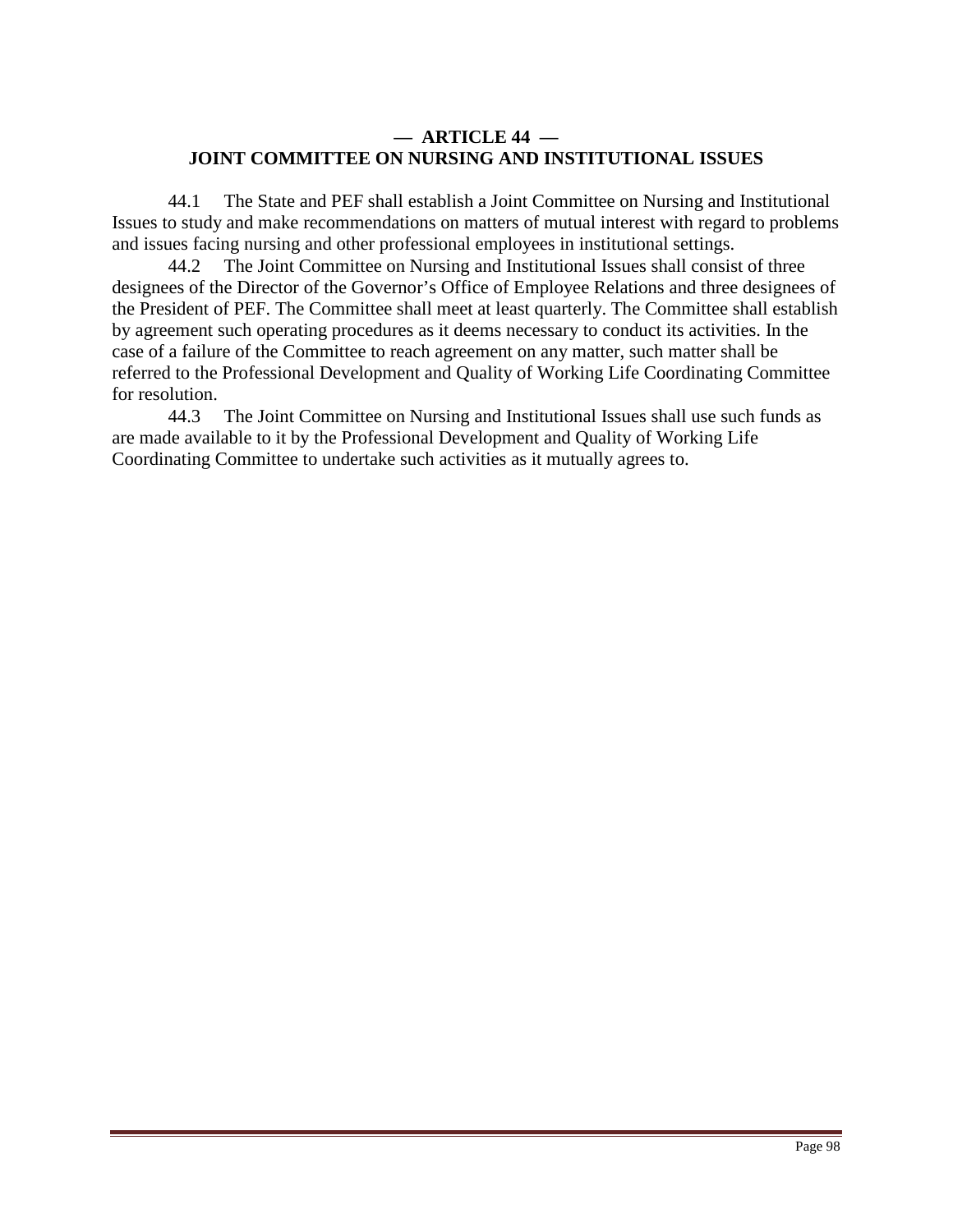### **— ARTICLE 45 — BENEFITS GUARANTEED**

With respect to matters not covered by this Agreement, the State will not seek to diminish or impair during the term of this Agreement any benefit or privilege provided by law, rule or regulation for employees without prior notice to PEF; and, when appropriate, without negotiations with PEF; provided, however, that this Agreement shall be construed consistently with the free exercise of rights reserved to the State by the Management Rights Article of this Agreement.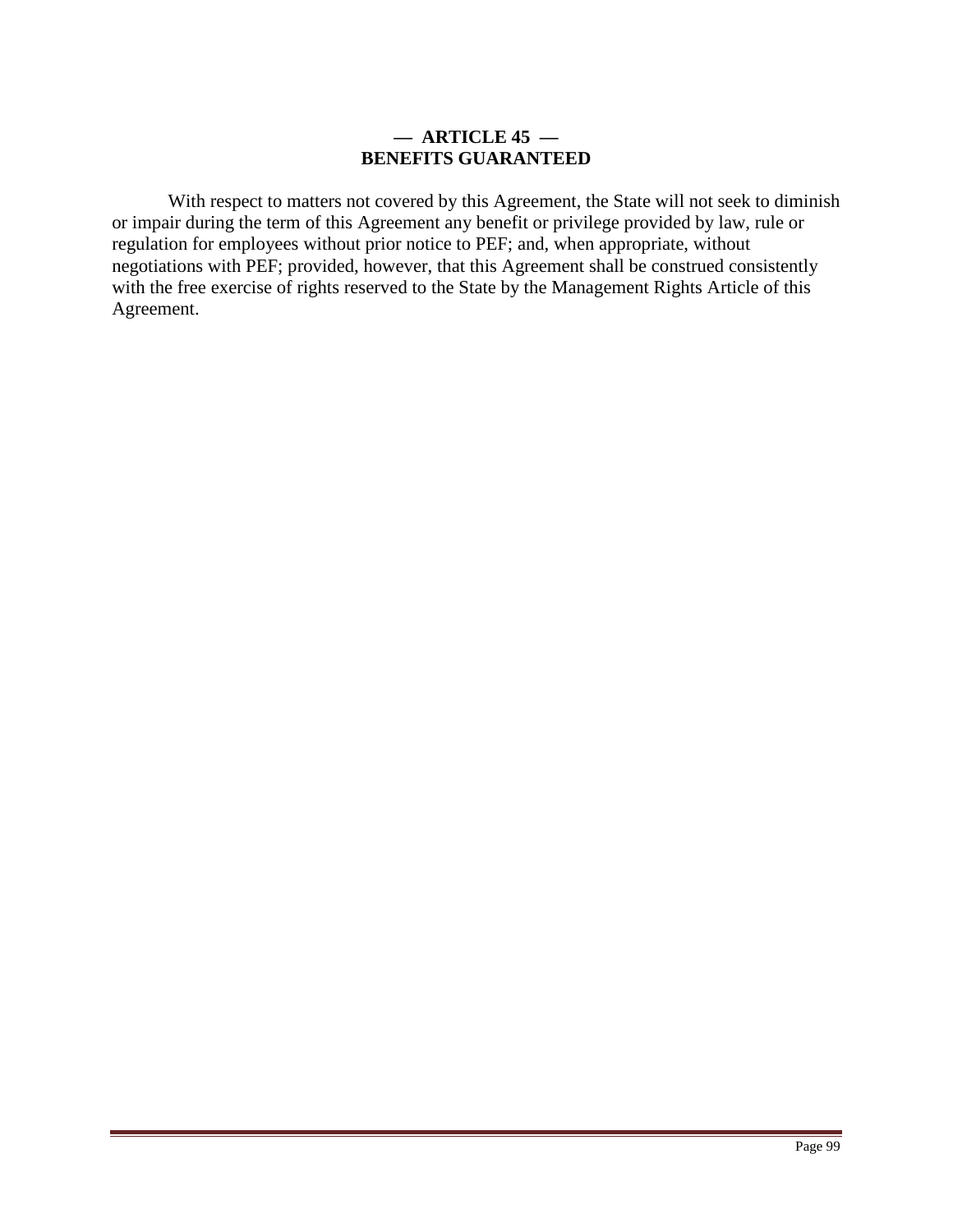### **— ARTICLE 46 — CONCLUSION OF COLLECTIVE NEGOTIATIONS**

This Agreement is the entire agreement between the State and PEF, terminates all prior agreements and understandings and concludes all collective negotiations during its term. During the term of this Agreement, neither party will unilaterally seek to modify its terms through legislation or any other means. The parties agree to support jointly any legislation or administrative action necessary to implement the provisions of this Agreement. The parties acknowledge that, except as otherwise expressly provided herein, they have fully negotiated with respect to the terms and conditions of employment and have settled them for the term of this Agreement in accordance with the provisions thereof.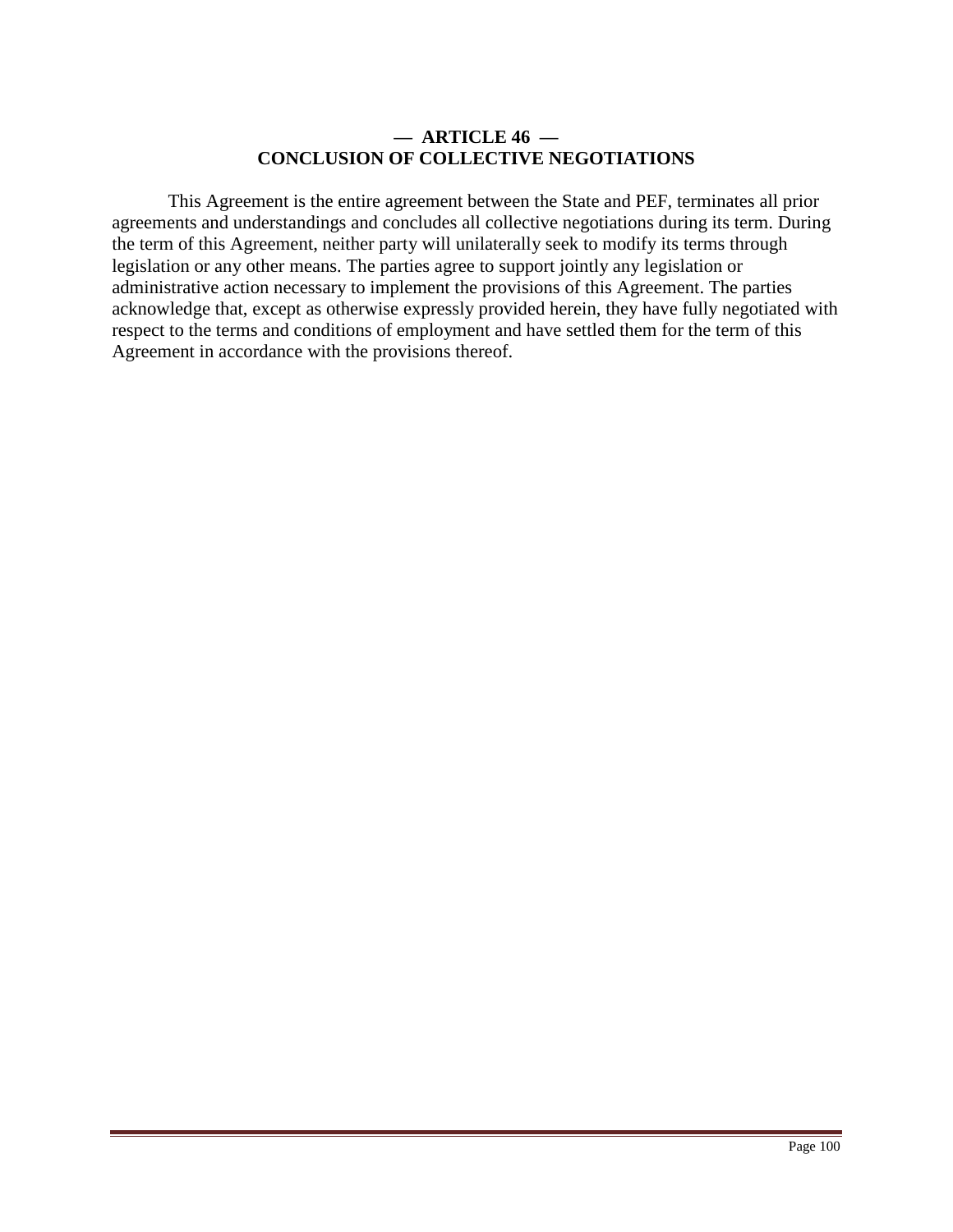# **— ARTICLE 47 — SEVERABILITY**

 In the event that any Article, Section or portion of this Agreement is found to be invalid by a decision of a tribunal of competent jurisdiction or shall have the effect of loss to the State of funds made available through Federal law, then such specific Article, Section or portion specified in such decision or having such effect shall be of no force and effect, but the remainder of this Agreement shall continue in full force and effect. Upon the issuance of such a decision or the issuance of a ruling having such effect of loss of Federal funds, then either party shall have the right immediately to reopen negotiations with respect to a substitute for such Article, Section or portion of this Agreement involved. The parties agree to use their best efforts to contest any such loss of Federal funds which may be threatened. In the event that the Legislature fails to implement Sections 7.1 through 7.2 any or all Articles may be reopened at the option of PEF or the State, and renegotiated. In the event that any other Article, Section or portion of this Agreement fails to be implemented by the Legislature, then in that event, such Article, Section or portion may be reopened by PEF or the State and renegotiated. During the course of any reopened negotiations any provision of this Agreement not affected by such reopener shall remain in full force and effect.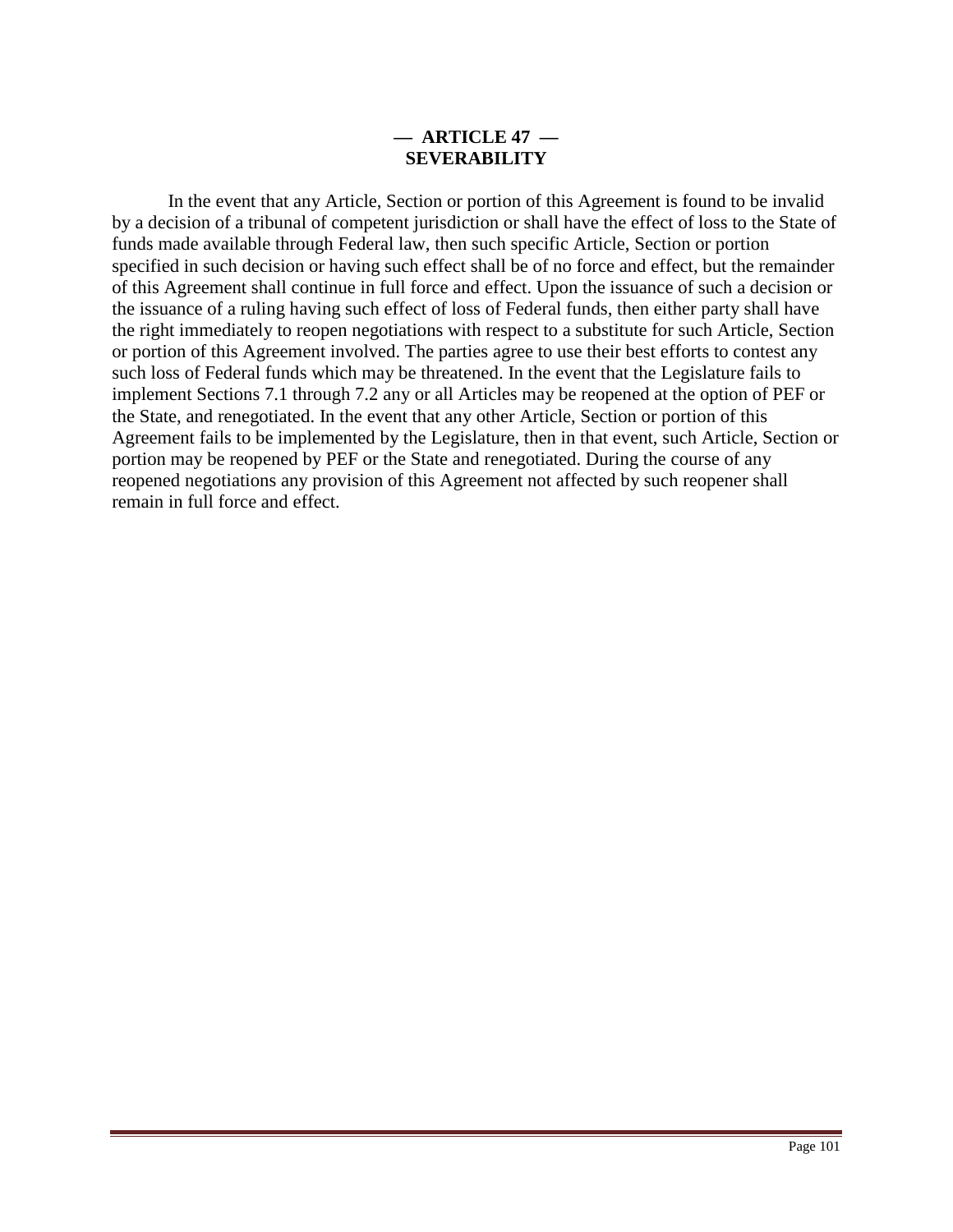## **— ARTICLE 48 — APPROVAL OF THE LEGISLATURE**

IT IS AGREED BY AND BETWEEN THE PARTIES THAT ANY PROVISION OF THIS AGREEMENT REQUIRING LEGISLATIVE ACTION TO PERMIT ITS IMPLEMENTATION BY AMENDMENT OF LAW OR BY PROVIDING THE ADDITIONAL FUNDS THEREFOR, SHALL NOT BECOME EFFECTIVE UNTIL THE APPROPRIATE LEGISLATIVE BODY HAS GIVEN APPROVAL.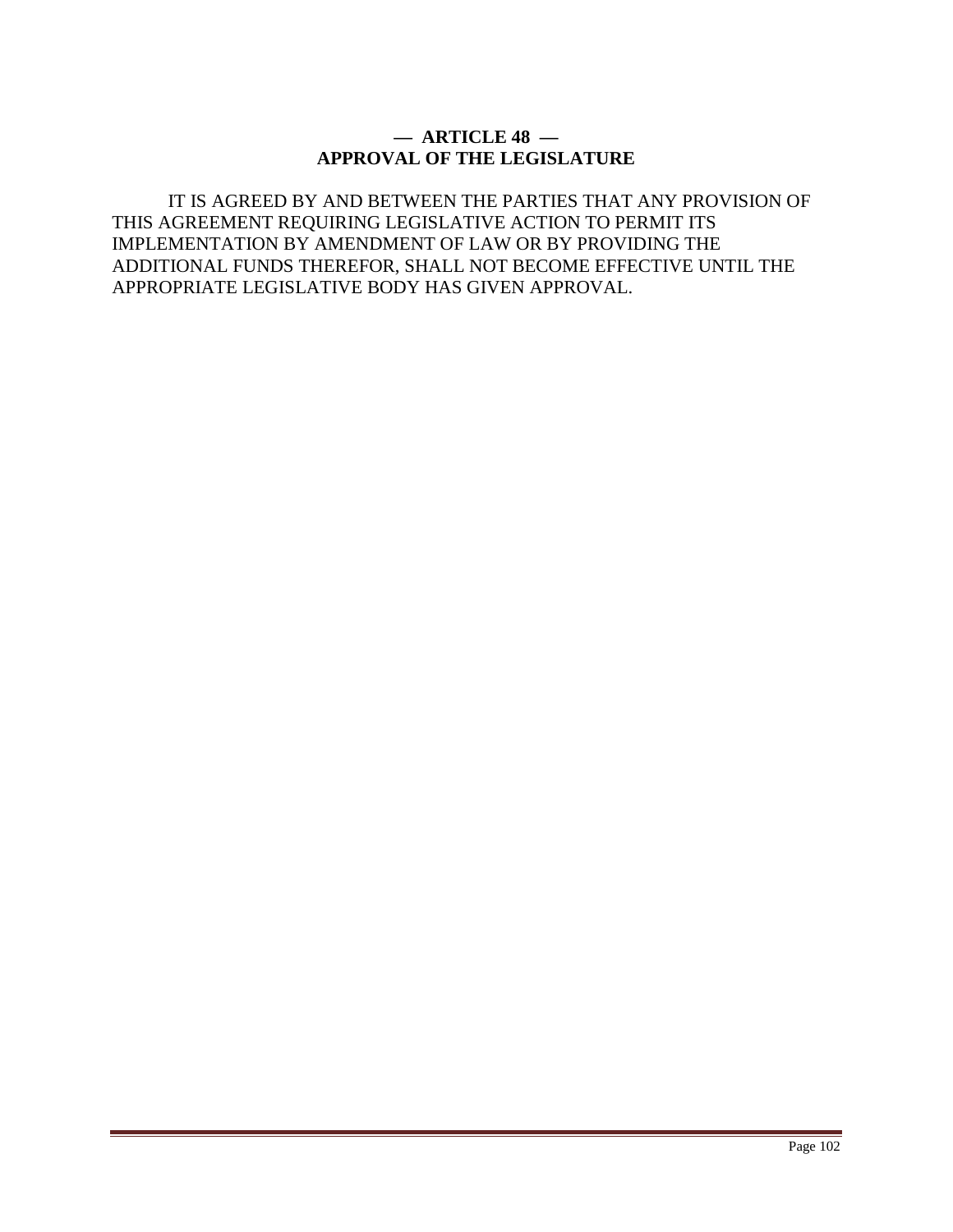### **— ARTICLE 49 — DURATION OF AGREEMENT**

The term of this Agreement shall be from April 2, 2015 through April 1, 2016. This Agreement, including all Side Letters and Appendices will be effective beginning of business the day of ratification of this Agreement by employees in the PS&T Unit, except as expressly specified otherwise in this Agreement and/or all Side Letters and Appendices.

IN WITNESS WHEREOF, the parties hereto have caused this Agreement to be signed by their respective representatives on April 13, 2016.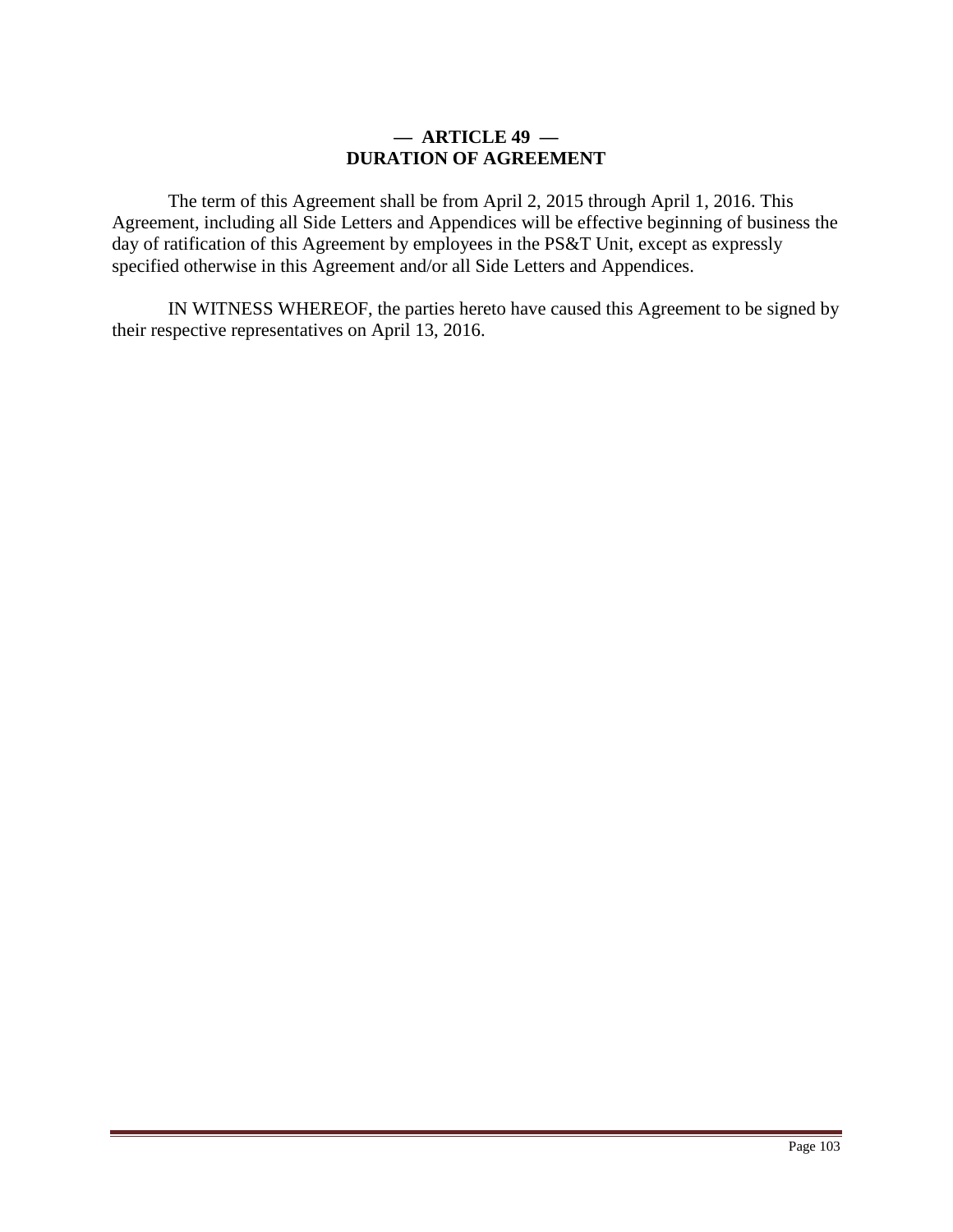### **THE EXECUTIVE BRANCH OF THE STATE OF NEW YORK**

Joseph M. Bress Michael N. Volforte *Chief Negotiator Interim Director, GOER*

*Negotiating Team* 

Abbie Ferreira Matthew Ramnes Dave Boland Gail Kilmartin Diana Valenchis Darryl Decker Amy M. Petragnani

#### **THE PUBLIC EMPLOYEES FEDERATION, AFL-CIO**

Wayne Spence *President* 

Adreina Adams *Vice President* 

Mark Richard *Chief Negotiator*  *Secretary-Treasurer*  Peter Banks

*Vice President* 

Kevin Hintz

Nikki Brate *Vice President*

Jemma Marie-Hanson *Negotiating Team Chair*  Rita J. Strauss *Director of Contract Administration*

#### *Negotiating Team*

Douglas Begent Prakash Lal Karen Conte, Team Recorder Christopher Buman Victor Antonio Perez Renee Delgado, Associate Counsel Amy DeMarco Ronald Sampath Lisa Newmark, Associate Counsel Stephen Geyer Sametta Shaw-Lipiec Lorraine Simpkins, Health Benefits Germaine Greco Karen Spotford Deborah Stayman, Health Benefits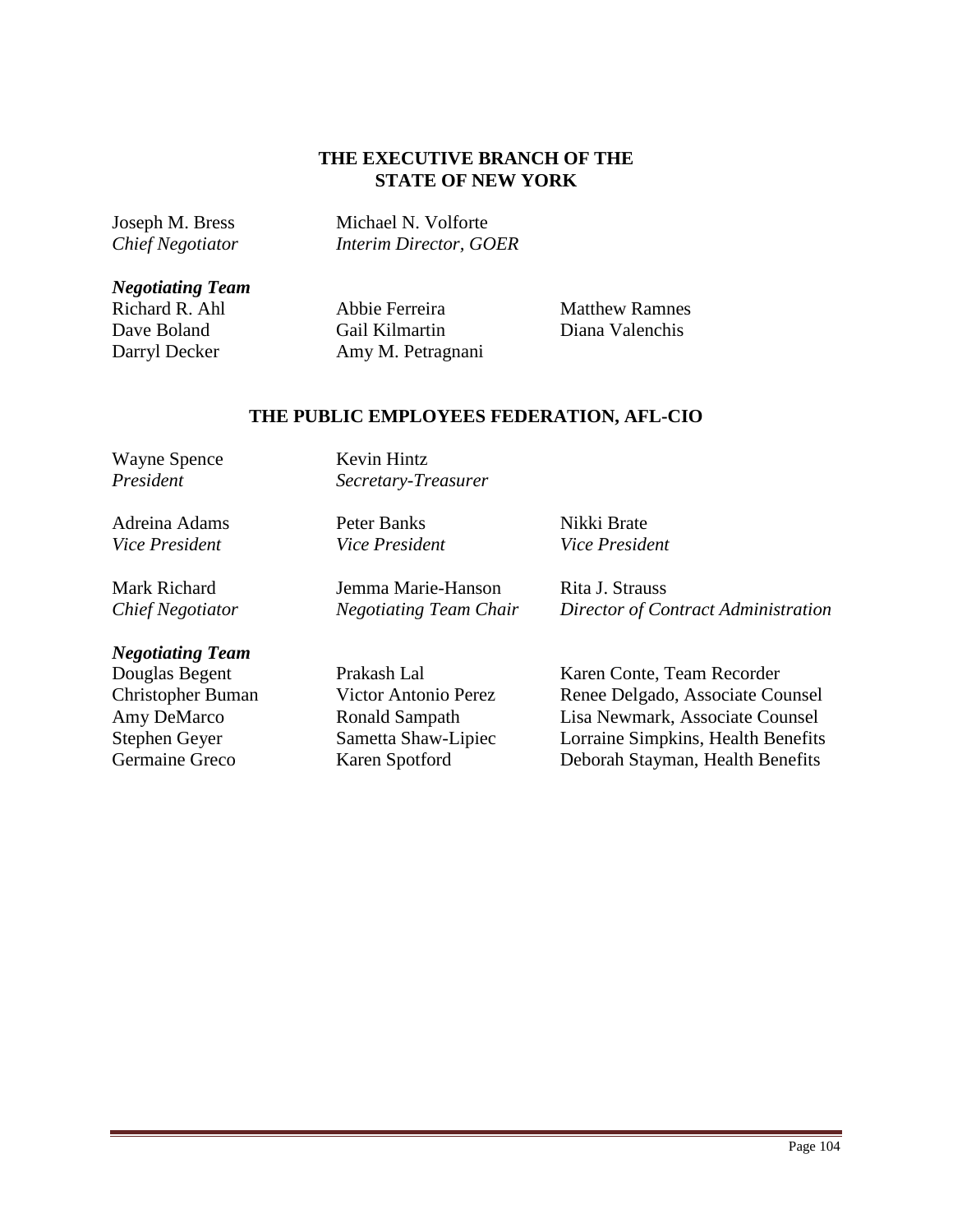# APPENDIX I – SALARY SCHEDULES SALARY SCHEDULE EFFECTIVE March 26, 2015 (Admin) EFFECTIVE April 2, 2015 (Inst)

| SALARY         | <b>HIRING</b> | JOB       | <b>ADVANCE</b> | <b>JOB RATE</b> |
|----------------|---------------|-----------|----------------|-----------------|
| <b>GRADE</b>   | RATE          | RATE      | <b>AMOUNT</b>  | <b>ADVANCE</b>  |
| $\mathbf{1}$   | \$21,968      | \$28,350  | \$912          | \$910           |
| $\overline{c}$ | \$22,801      | \$29,492  | \$956          | \$955           |
| 3              | \$23,917      | \$30,932  | \$1,003        | \$997           |
| $\overline{4}$ | \$24,990      | \$32,373  | \$1,052        | \$1,071         |
| 5              | \$26,174      | \$33,915  | \$1,107        | \$1,099         |
| 6              | \$27,577      | \$35,704  | \$1,161        | \$1,161         |
| 7              | \$29,125      | \$37,636  | \$1,209        | \$1,257         |
| 8              | \$30,729      | \$39,626  | \$1,251        | \$1,391         |
| 9              | \$32,441      | \$41,756  | \$1,297        | \$1,533         |
| 10             | \$34,281      | \$44,077  | \$1,354        | \$1,672         |
| 11             | \$36,246      | \$46,573  | \$1,443        | \$1,669         |
| 12             | \$38,278      | \$49,041  | \$1,492        | \$1,811         |
| 13             | \$40,507      | \$51,830  | \$1,552        | \$2,011         |
| 14             | \$42,833      | \$54,678  | \$1,658        | \$1,897         |
| 15             | \$45,257      | \$57,697  | \$1,719        | \$2,126         |
| 16             | \$47,796      | \$60,834  | \$1,785        | \$2,328         |
| 17             | \$50,478      | \$64,260  | \$1,870        | \$2,562         |
| 18             | \$53,339      | \$67,827  | \$1,832        | \$3,496         |
| 19             | \$56,229      | \$71,412  | \$1,908        | \$3,735         |
| 20             | \$59,108      | \$74,986  | \$1,988        | \$3,950         |
| 21             | \$62,242      | \$78,922  | \$2,075        | \$4,230         |
| 22             | \$65,588      | \$83,044  | \$2,162        | \$4,484         |
| 23             | \$69,057      | \$87,351  | \$2,251        | \$4,788         |
| 24             | \$72,735      | \$91,821  | \$2,338        | \$5,058         |
| 25             | \$76,748      | \$96,732  | \$2,438        | \$5,356         |
| 26             | \$80,791      | \$99,585  | \$2,537        | \$3,572         |
| 27             | \$85,163      | \$104,895 | \$2,671        | \$3,706         |
| 28             | \$89,649      | \$110,105 | \$2,774        | \$3,812         |
| 29             | \$94,348      | \$115,551 | \$2,881        | \$3,917         |
| 30             | \$99,278      | \$121,223 | \$2,987        | \$4,023         |
| 31             | \$104,570     | \$127,297 | \$3,099        | \$4,133         |
| 32             | \$110,129     | \$133,587 | \$3,203        | \$4,240         |
| 33             | \$116,120     | \$140,316 | \$3,308        | \$4,348         |
| 34             | \$122,305     | \$147,305 | \$3,423        | \$4,462         |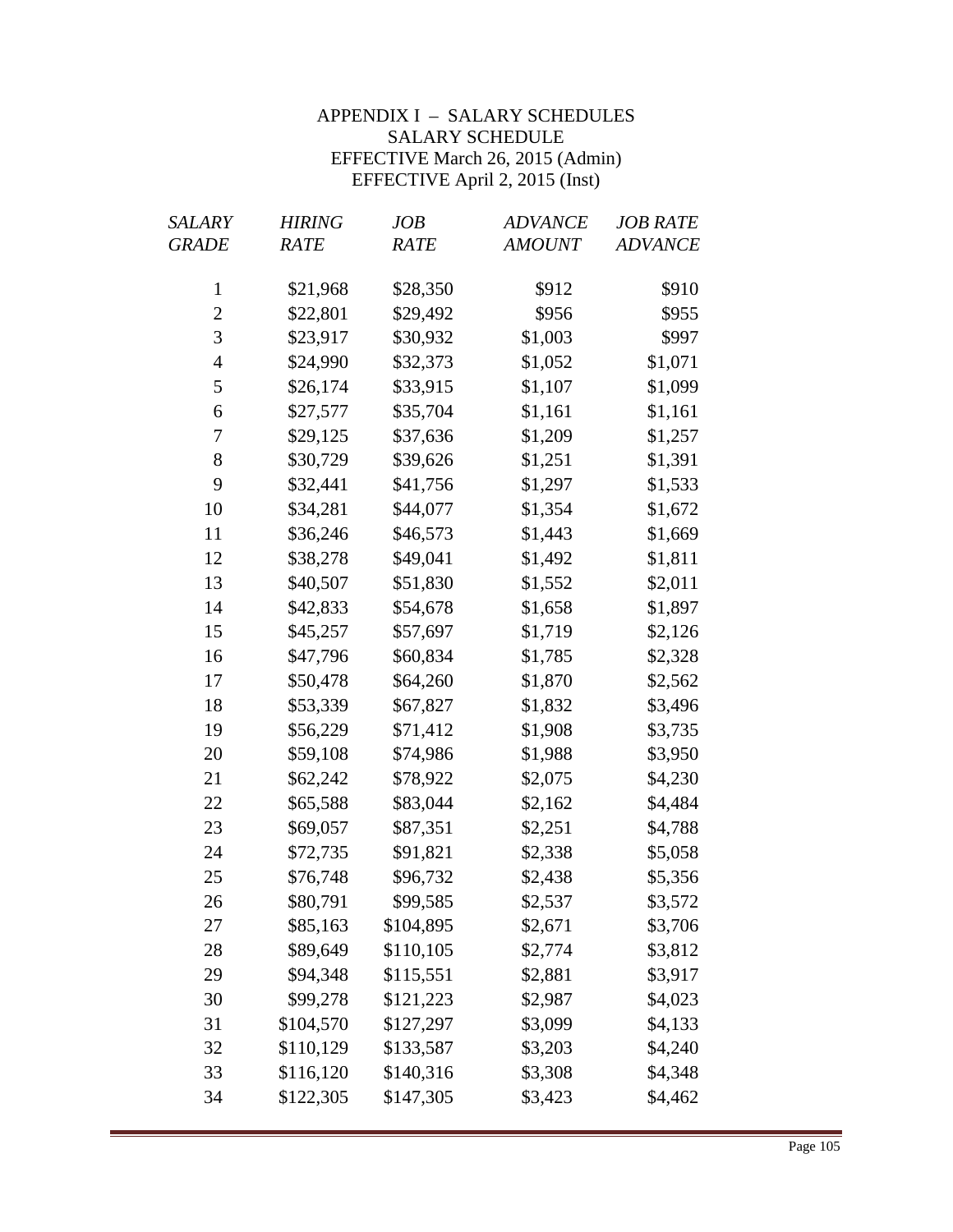| 35 | \$128,646 | \$154,417 | \$3,533 | \$4,573 |
|----|-----------|-----------|---------|---------|
| 36 | \$135,112 | \$161,732 | \$3,655 | \$4,690 |
| 37 | \$142,203 | \$169,620 | \$3,768 | \$4,809 |
| 38 | \$132,669 |           |         |         |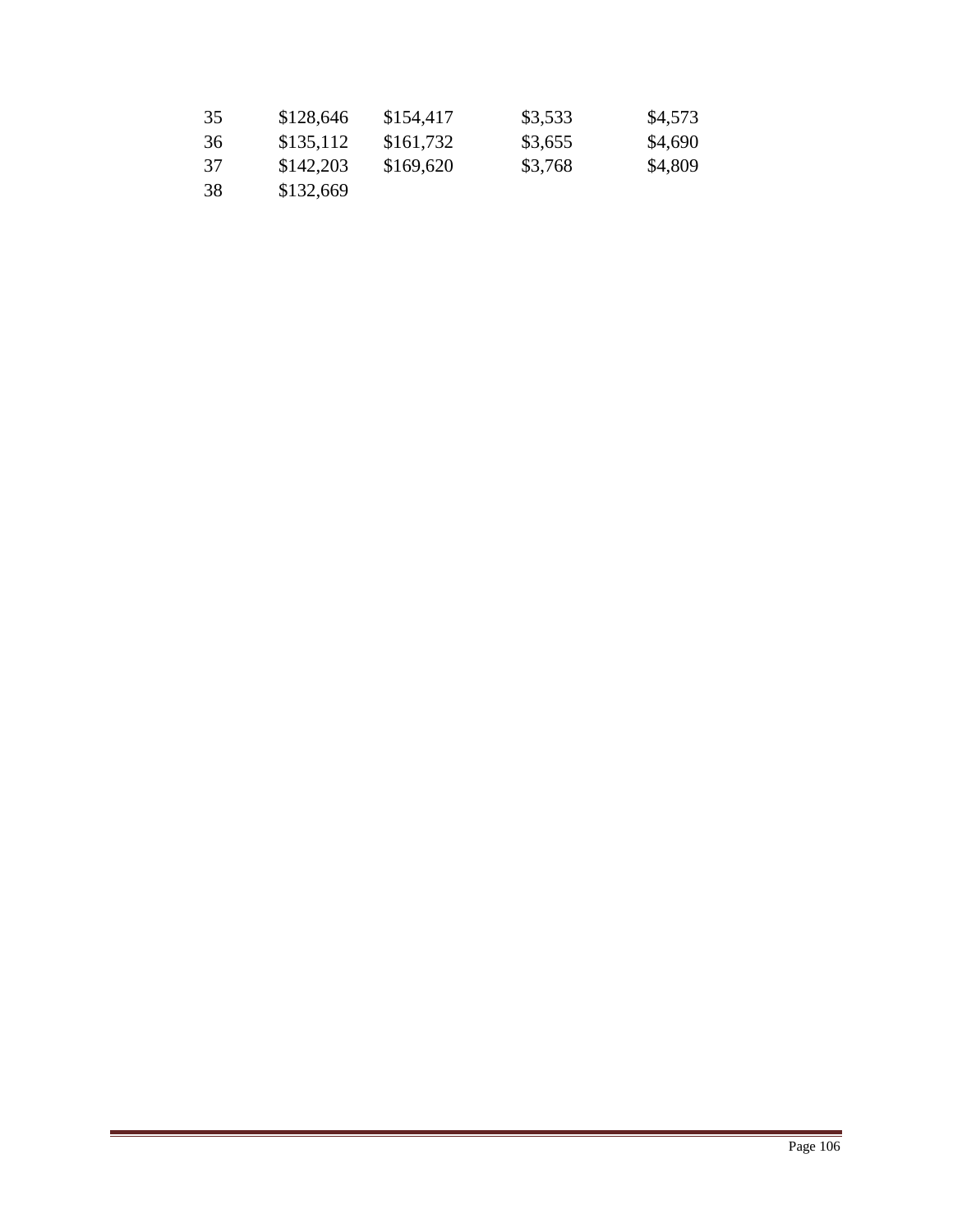### **APPENDIX II — Side Agreements**

# **MEMORANDUM OF INTERPRETATION BETWEEN THE STATE OF NEW YORK AND THE PUBLIC EMPLOYEES FEDERATION CONCERNING SEASONAL EMPLOYEES**

1. The following provisions of the 2015-2016 Agreement between the State and the Public Employees Federation, AFL-CIO representing employees in the Professional, Scientific and Technical Services Unit shall, to the extent they are applicable, be applied to employees in that unit in positions designated as "seasonal" positions:

Article Article

No.

- Bill of Rights
- 1 Recognition
- 2 Statement of Policy and Purpose
- 3 Unchallenged Representation
- 4.1-4.5 Employee Organization Rights
- 5 Management Rights
- 6 No Strikes
- 8 Travel
- 9 Health Insurance
- 10 Employee Assistance Program
- 11 Accidental Death Benefit
- 12.4 Vacation Credit Accumulation
- 12.5 Additional Vacation Credit
- 12.7 Vacation Use
- 12.8 Sick Leave Accumulation
- 12.9 Use of Sick Leave
- 12.10 Personal Leave Accumulation
- 12.11 Use of Personal Leave
- 12.12 Accounting of Time Accruals
- 12.13 Absence-Extraordinary Circumstances
- 12.14 Tardiness for Members of Volunteer Fire Departments, Volunteer Ambulance Services
- and Enrolled Civil Defense and Civil Air Patrol Volunteers
- 12.18 Leave for Bereavement or Family Illness
- 14 Professional Development and Quality of Working Life Coordinating Committee
- 15 Professional Development Committee
- 18 Health and Safety
- 19 Parking
- 20 Review of Personal History Folder
- 21 Deficit Reduction Leave/Workforce Limitation Language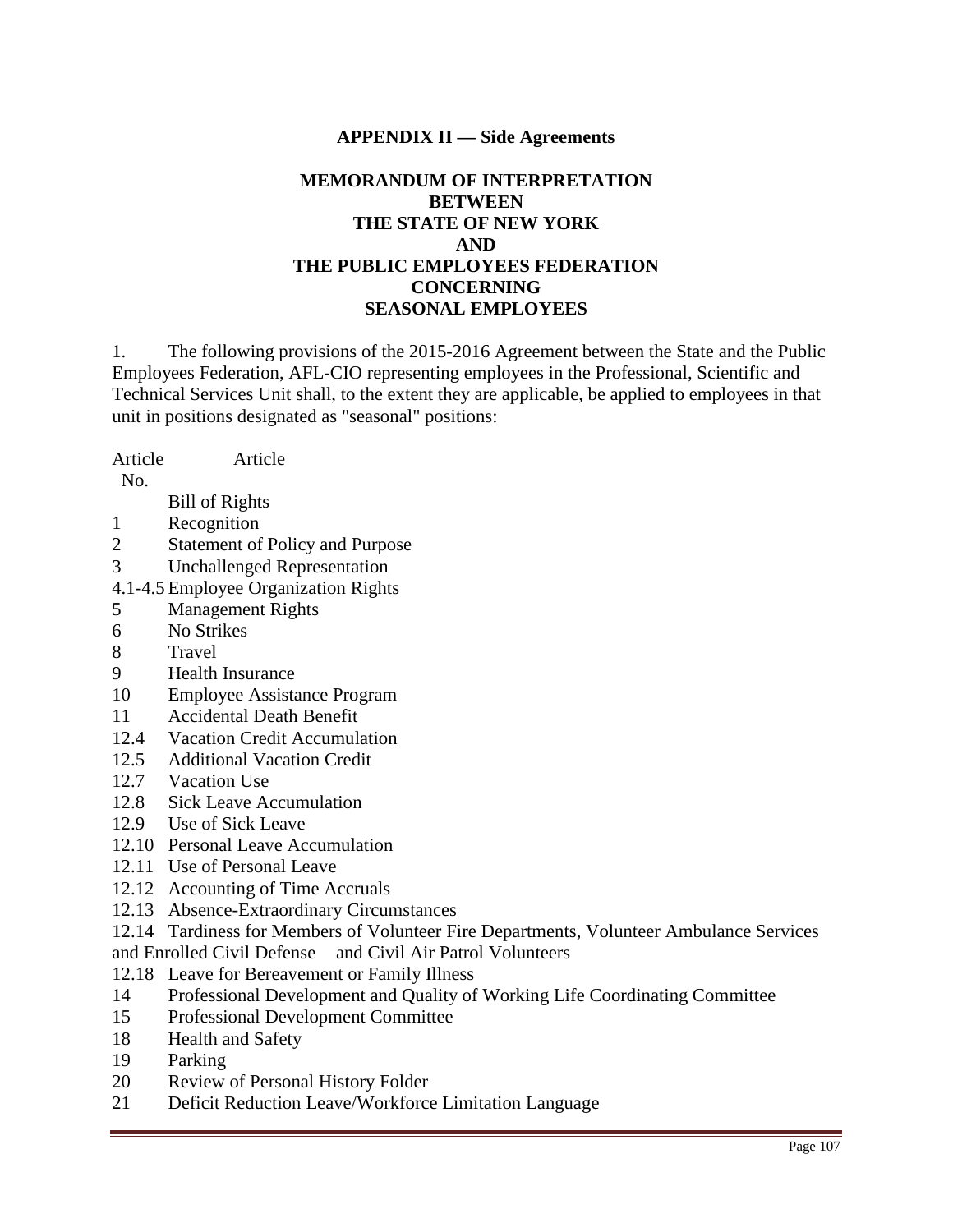- 22 Protection of Employees
- 24 Labor/Management Committee Process
- 26 Institution Teachers
- 27 Reimbursement for Property Damage
- 28 Distribution of Directives, Bulletins or Instructions
- 29 Emergency First Aid
- 30 Verification of Doctor's Statement
- 32.5 Workweek and Workday
- 33 Discipline
- 34 Grievance and Arbitration
- 35 Resignation
- 36 No Discrimination
- 37 Indemnification
- 38 Overtime Meal Allowances
- 39 Clinical Privileging and Credentialing
- 40 Credit Union Space
- 41.3 & 41.4 Payroll
- 42 Family Benefits
- 43 Printing of Agreement
- 45 Benefits Guaranteed
- 46 Conclusion of Collective Negotiations
- 47 Severability
- 48 Approval of Legislature
- 49 Duration of Agreement

#### **2. Compensation**

#### **A. Salary Increases**

#### **Salary Increase for Fiscal Year 2015-2016**

 1. Effective on March 26, 2015 for employees on the administrative payroll and April 2, 2015 for employees on the institutional payroll, the basic annual salary of employees in employment status on March 25, 2015 and April 1, 2015, respectively, shall be increased by two (2) percent.

 2. Seasonal employees not on the payroll on March 25, 2015 or April 1, 2015, as appropriate, but who were employed on a seasonal basis in fiscal year 2014-2015 and become reemployed during the 2015-2016 fiscal year, will be eligible for an increase of two (2) percent effective on March 26, 2015 for employees on the administrative payroll and April 2, 2015 for employees on the institutional payroll or the date of hire, whichever is later.

#### **B. Effect of Minimum Wage Level**

If during the term of this Agreement the rate of compensation of any employee in a seasonal position is increased at the discretion of the Director of the Budget for the purpose of making such rate equal to the Federal minimum wage level, the provisions of Paragraphs A above shall be applied to such seasonal employee in the following manner:

The seasonal employee's rate of compensation shall remain at the adjusted rate established by the Director of the Budget from the effective date established by the Director of the Budget until the date of the next general salary increase provided for in Paragraph A.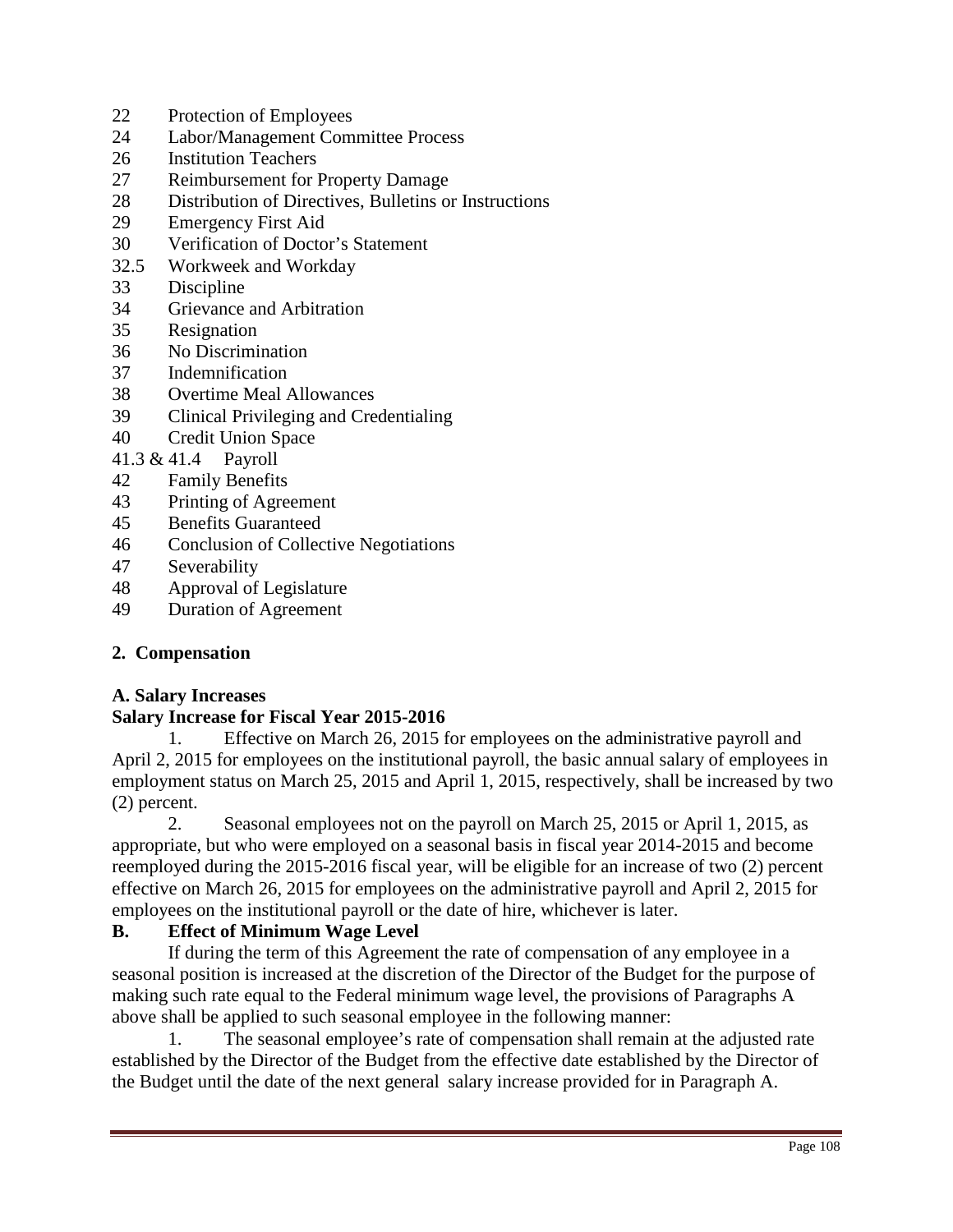2 Effective on the effective date of the next general salary increase provided for in Paragraph A such employee's rate of compensation shall be either the adjusted rate established by the Director of the Budget; or his/her rate prior to the adjustment, increased by the percentage provided for in the applicable paragraph, whichever is higher.

# **C. Inconvenience Pay and Locational Compensation**

 Effective April 2, 2007, seasonal employees are eligible for inconvenience pay and location compensation as provided in Article 7.7.

# **D. Hourly and Per Diem**

 All of the above provisions shall apply on a pro rata basis to seasonal employees paid on an hourly or per diem basis or on any basis other than at an annual rate, or to seasonal employees paid on a part-time basis. The above provisions shall not apply to seasonal employees paid on a fee schedule.

# **3. Holiday Compensation**

(a) A seasonal employee not covered by the Attendance Rules who is regularly employed on a 37½ or 40 hour per week basis who works at least 25 days during the season will be entitled to additional compensation at his/her hourly rate, up to a maximum of eight hours, for time worked on each of the first three (3) days during his/her employment in any seasonal period (4/1 to 9/30 and 10/1 to 3/31) which are observed as holidays by the State. Such compensation shall be paid retroactive upon completion of five weeks of work.

(b) A seasonal employee not covered by the Attendance Rules who is regularly employed on a 37½ or 40 hour per week basis who works at least 25 days during the season and who has been so employed at least one of the two consecutive seasonal periods (4/1 to 9/30 and 10/1 to 3/31) immediately preceding the current seasonal period will be entitled to additional compensation at his/her hourly rate up to a maximum of eight hours for time worked on days during their employment in the current seasonal period which are observed as holidays by the State. Such compensation should be paid retroactively upon completion of five weeks work.

(c) A seasonal employee who is entitled to time off with pay on days observed as holidays by the State as an employer and who has been scheduled or directed to work will receive additional compensation for time worked on such days.

# **4. Workers' Compensation Leave with Pay**

\_\_\_\_\_\_\_\_\_\_\_\_\_\_\_\_\_\_\_\_\_\_\_\_\_\_\_\_\_\_\_\_\_\_\_\_\_\_\_\_\_\_

A seasonal employee covered by the Attendance Rules shall be covered by Article 13 of the State/PEF Agreement.

For the State: Michael Volforte Interim Director Governor's Office of Employee Relations For PEF: Wayne Spence President Public Employees Federation

Date: April 13, 2016

April 13, 2016

Mr. Wayne Spence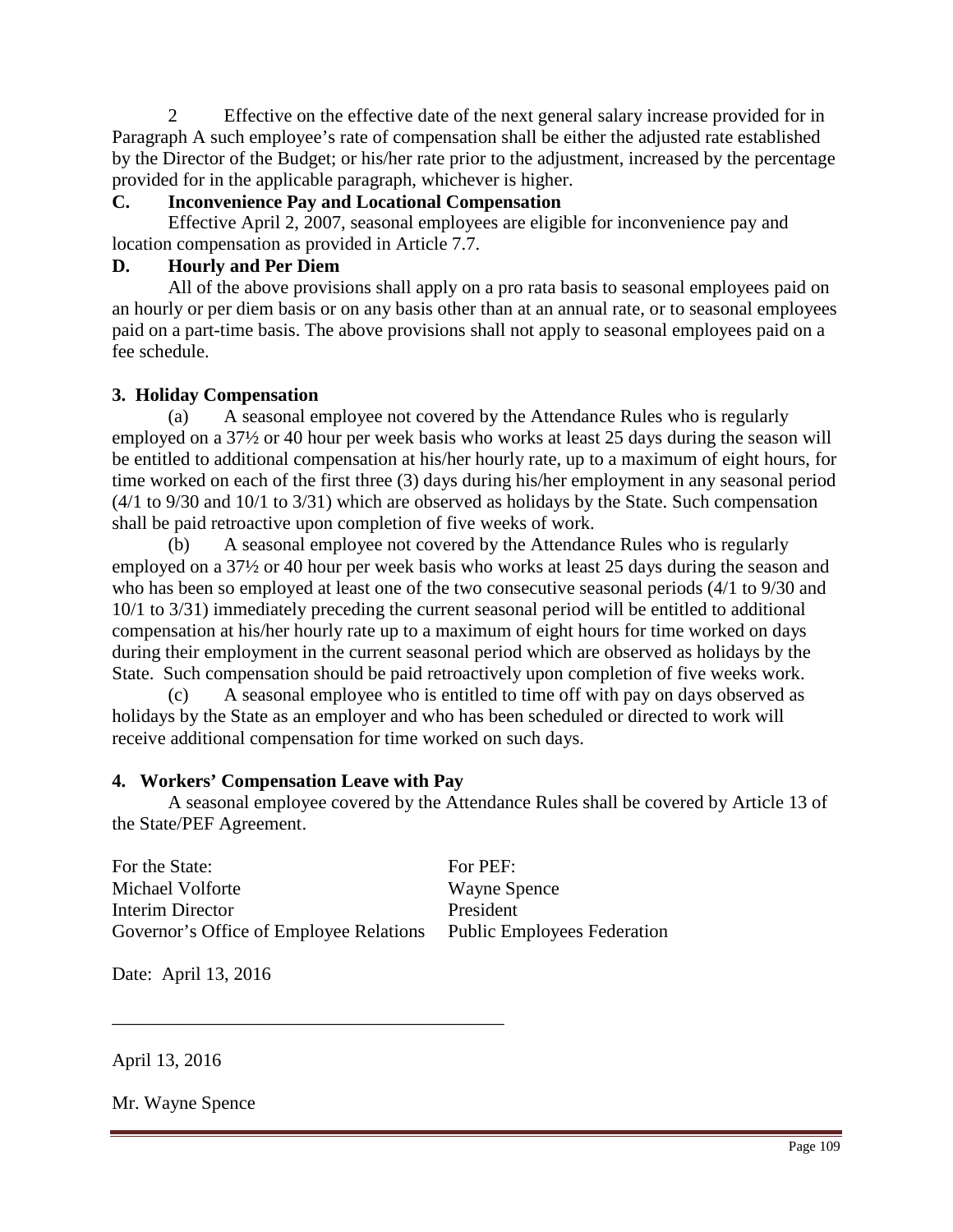President Public Employees Federation, AFL-CIO

Dear Mr. Spence:

 This will continue the agreement reached during the course of negotiation of the 1988-91 State/PEF Agreement concerning Employee Organization Rights, Article 4, Section 4.6 of the Agreement.

\_\_\_\_\_\_\_\_\_\_\_\_\_\_\_\_\_\_\_\_\_\_\_\_\_\_\_\_\_\_\_\_\_\_\_\_\_\_\_\_\_\_

Section 4.6 stipulates that the State will provide PEF with certain information on employees. The State agrees to provide PEF with any additional payroll data as is generally provided to employee organizations representing State employees.

Sincerely,

Michael Volforte Interim Director Governor's Office of Employee Relations

Countersigned for PEF: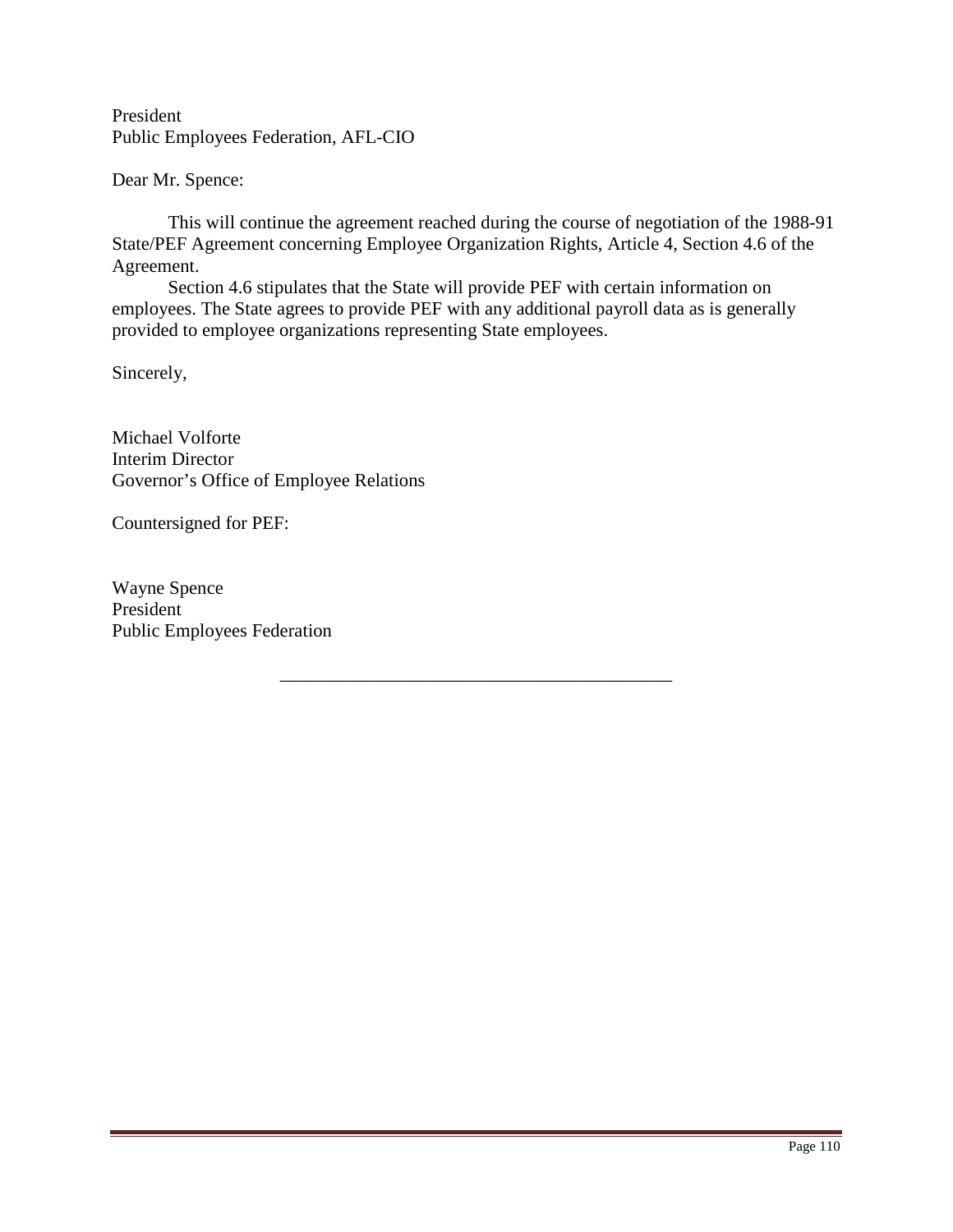#### **MEMORANDUM OF UNDERSTANDING**

#### **BETWEEN**

# **THE STATE OF NEW YORK ("THE STATE") AND THE PUBLIC EMPLOYEES FEDERATION, AFL-CIO ("PEF")**

### **CONCERNING HOUSING AND MEAL CHARGES**

 This Memorandum of Understanding is entered into between the State of New York and PEF for the purpose of clarifying rules governing the determination of rates employees will pay for housing and meals provided by the State. The provisions of this Memorandum of Understanding supersede and replace any provisions of the State/PEF Agreement that are affected by the provisions herein.

 The parties agree that rates employees pay for housing and meals provided by the State shall be governed by Item B-300, "Employee Maintenance Policy and Charge Schedule," of the Budget Policy and Reporting Manual to be revised on March 31, 2008.

 Pursuant to the agreement reached during the course of negotiation of the 1985-88 State/PEF Agreement, the parties hereto have met and have discharged their commitment to develop an indexing formula to adjust rates employees pay for State-provided meals and housing.

 Accordingly, commencing on April 1, 2009, and effective each April 1, thereafter, the rate employees pay for meals and housing provided by the State in effect on the immediately preceding March 31 shall be adjusted by the following:

1. For meal charges - the rate shall be adjusted by the CPI-U, United States, "Food away from Home" component, for the period October-September, published by the Bureau of Labor Statistics, U. S. Department of Labor.

2. For housing charges - the rate shall be adjusted by the CPI-U, United States, "Rent of Primary Residence" component, for the period October-September, published by the Bureau of Labor Statistics, U. S. Department of Labor.

Such adjustment shall be determined as the percentage change in the above-mentioned indices during each 12 month period ending September 30 of the year immediately preceding the April 1 effective date. The resulting amount shall be rounded to the nearest whole dollar.

 From the effective date of this Memorandum of Understanding henceforth, the appropriateness of the above indices shall be subject to review one time during the term of each successor agreement to the 1988-91 Agreement, upon the request of either party.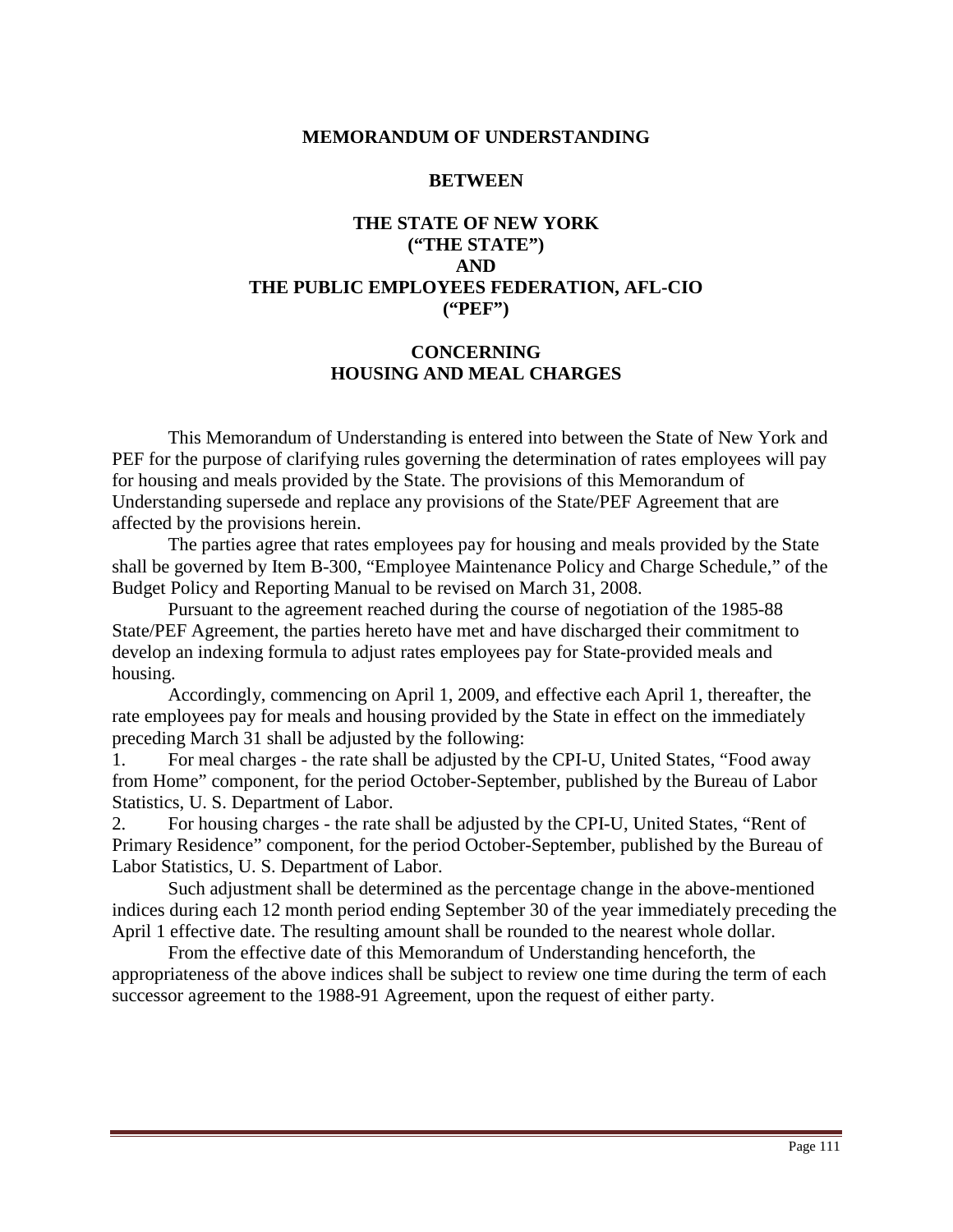For the State: For PEF:

\_\_\_\_\_\_\_\_\_\_\_\_\_\_\_\_\_\_\_\_\_\_\_\_\_\_\_\_\_\_\_\_\_\_\_\_\_\_\_\_\_\_

Michael Volforte Interim Director Governor's Office of Employee Relations

Date: April 13, 2016

Wayne Spence President Public Employees Federation

Date: April 13, 2016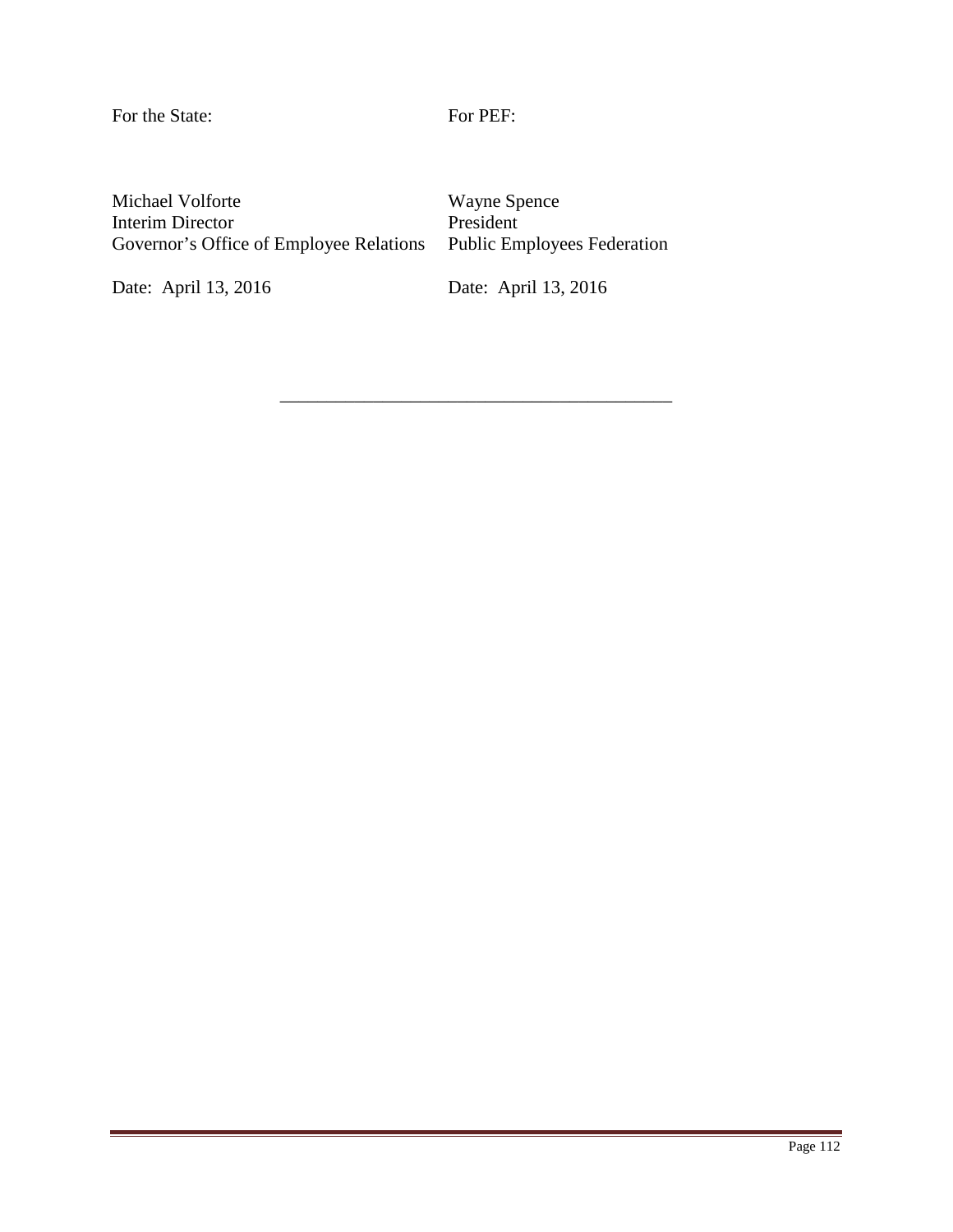# **MEMORANDUM OF AGREEMENT BETWEEN THE STATE OF NEW YORK AND THE PUBLIC EMPLOYEES FEDERATION, AFL-CIO CONCERNING PARKING FEES**

 1) In accordance with the provisions of Article 19, Section 19.3 of the 1988-91 Agreement between the State and PEF, the Executive Branch of the State of New York (hereinafter "the State") and the Public Employees Federation, AFL-CIO (hereinafter "PEF"), hereby enter into this agreement concerning the fees for parking by employees in parking facilities operated in and around Albany by the Office of General Services, Bureau of Parking Services. (See attachment of list of facilities currently in operation.)

 In the event that new parking facilities not currently provided by the State are provided under the auspices of the Bureau of Parking Services, these fee schedules will apply.

 2) This Memorandum of Agreement shall be effective as of the date of its execution and shall remain in effect until or unless it is superseded by a successor agreement between the parties.

 3) The monthly fees for employee parking at each of the parking facilities covered by this Agreement shall continue as follows unless modified by terms of this Memorandum or by other agreements to provide additional parking space that affect these rates:

| <b>Surface Parking</b>   | \$7.00  |
|--------------------------|---------|
| <b>Covered Parking</b>   | \$14.00 |
| Covered/Reserved Parking | \$28.00 |

 4) In the final quarter of each fiscal year of this Agreement, the State shall establish a fee schedule to be in effect in the next fiscal year, and when supplemented by net visitor revenue will recover the operating costs of employee parking, which includes maintenance and rehabilitation and any centralized services fund accrued deficit attributable to the Bureau of Parking Services.

 In no event, however, will the total fee schedule increase more than \$1 for surface parking, \$2 for covered parking and \$4 for covered reserved parking in any fiscal year due to the above.

 This cap on annual fee increases shall continue in effect through the fiscal year ending March 31, 1991.

 5) Should the parking fee schedule be amended, successive rate changes will be effective on April 1 of each year, or on another date mutually agreed to by the parties. The amended fee schedules shall continue the same proportions as established above between the fees for surface, covered and covered/reserved parking.

 6) Should any new parking facilities be constructed by the Bureau of Parking Services, the parking fees shall, if necessary be increased over and above any increase required under Sections 4 and 5 above. Such new fees may apply to all existing Bureau of Parking Services facilities. If it is necessary to finance construction of new facilities from the General Fund, parking fee increases will be designed to recoup such loans. No such facility construction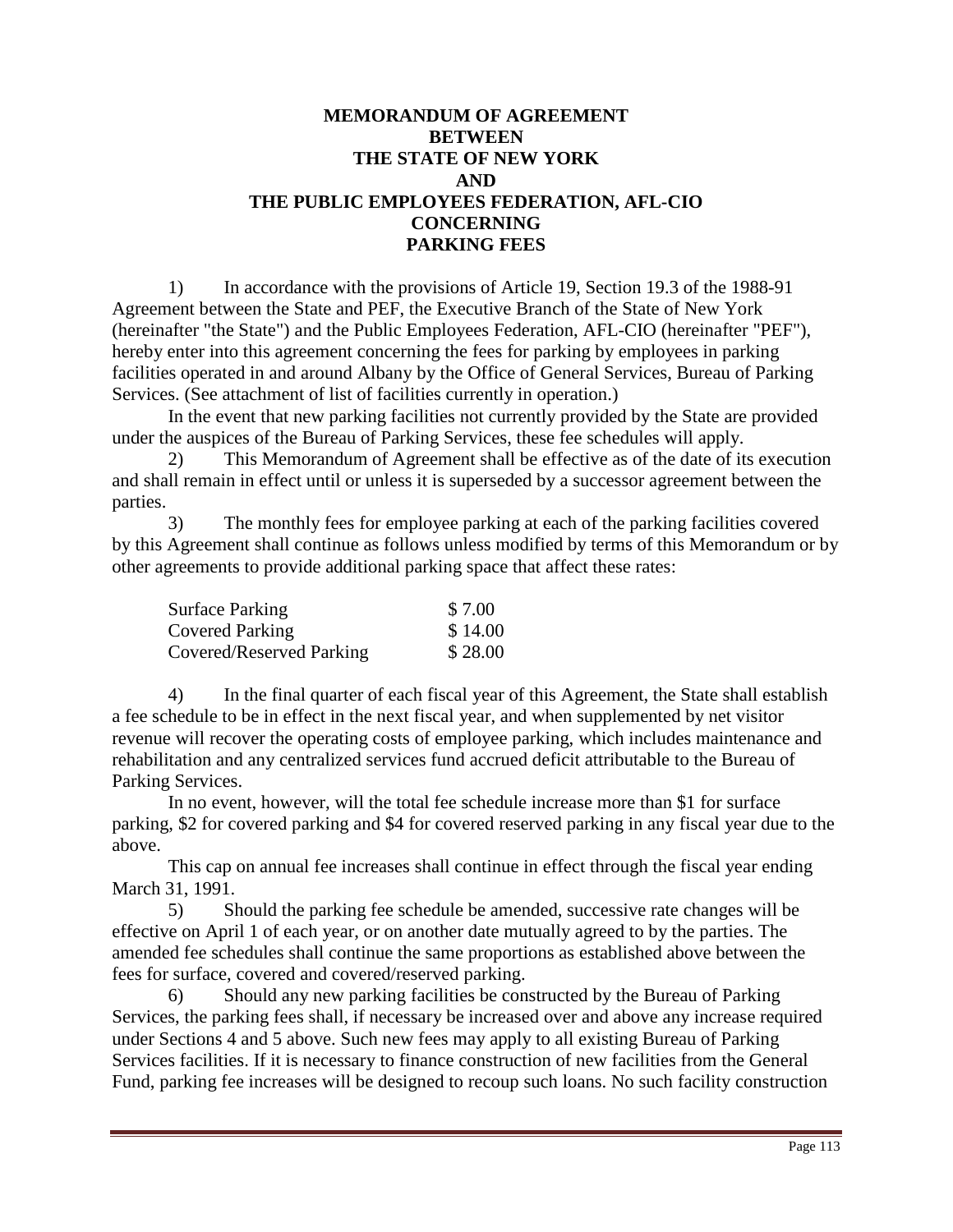or associated fee increase shall occur, however, except pursuant to a written agreement between the parties for the specific facility proposed.

 7) The State shall continue to provide PEF a quarterly report of expenses and revenues of the Bureau of Parking Management in the Centralized Services Fund.

For the State:

For PEF:

Michael Volforte Interim Director Governor's Office of Employee Relations

Wayne Spence President Public Employees Federation

Date: April 13, 2016

Date: April 13, 2016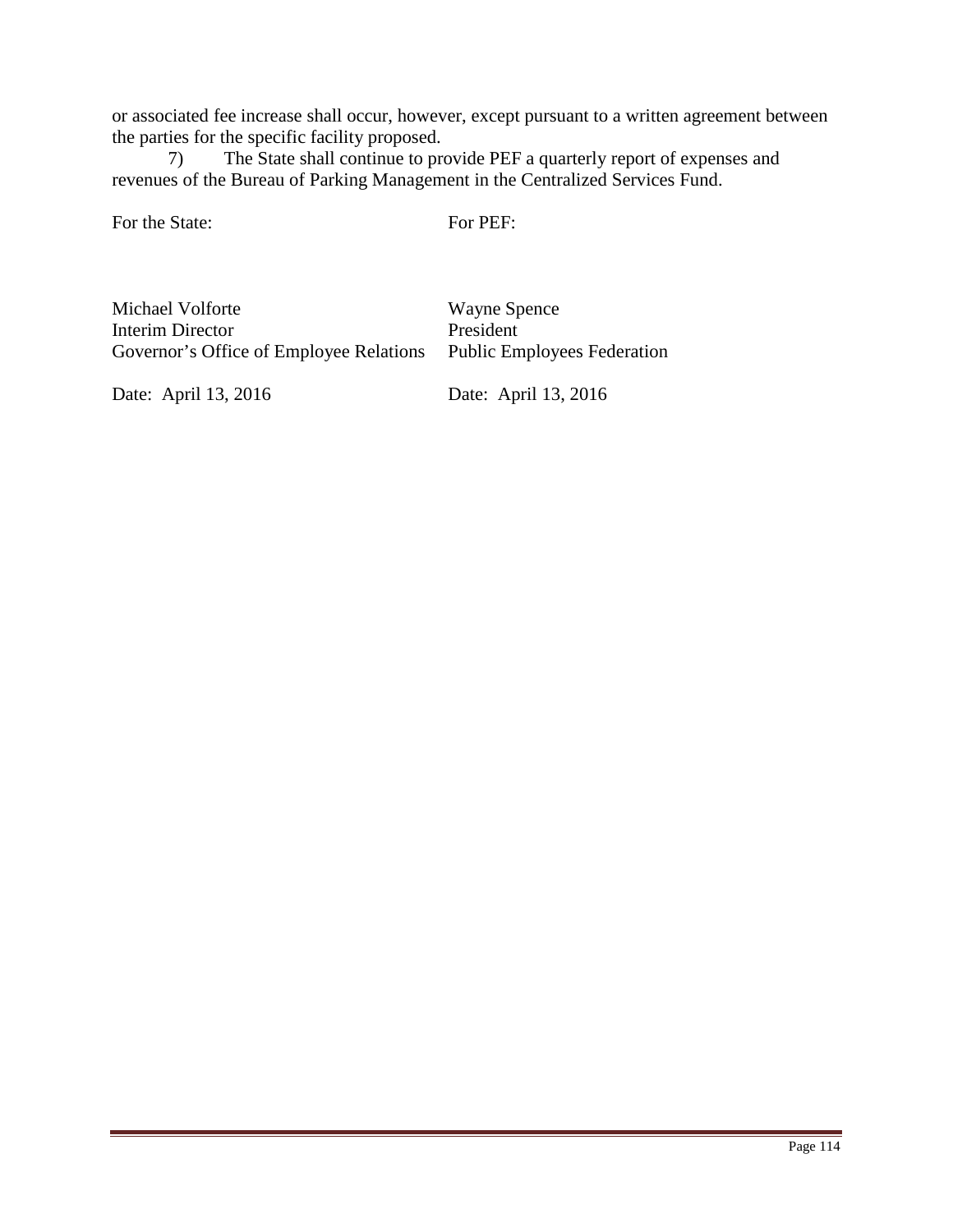### **APPENDIX III**

\_\_\_\_\_\_\_\_\_\_\_\_\_\_\_\_\_\_\_\_\_\_\_\_\_\_\_\_\_\_\_\_\_\_\_\_\_\_\_\_\_\_

### **Memoranda and Side Letters**

These documents are reproduced here for information. While they are not subject to the provisions of Article 34 of the Agreement, the State and PEF acknowledge that they set forth certain understandings of the parties concerning certain articles; and confirm mutually accepted definitions and clarifications of the parties in connection with certain articles; and therefore, have value in connection with the interpretation and application of certain articles of the Agreement.

\_\_\_\_\_\_\_\_\_\_\_\_\_\_\_\_\_\_\_\_\_\_\_\_\_\_\_\_\_\_\_\_\_\_\_\_\_\_\_\_\_\_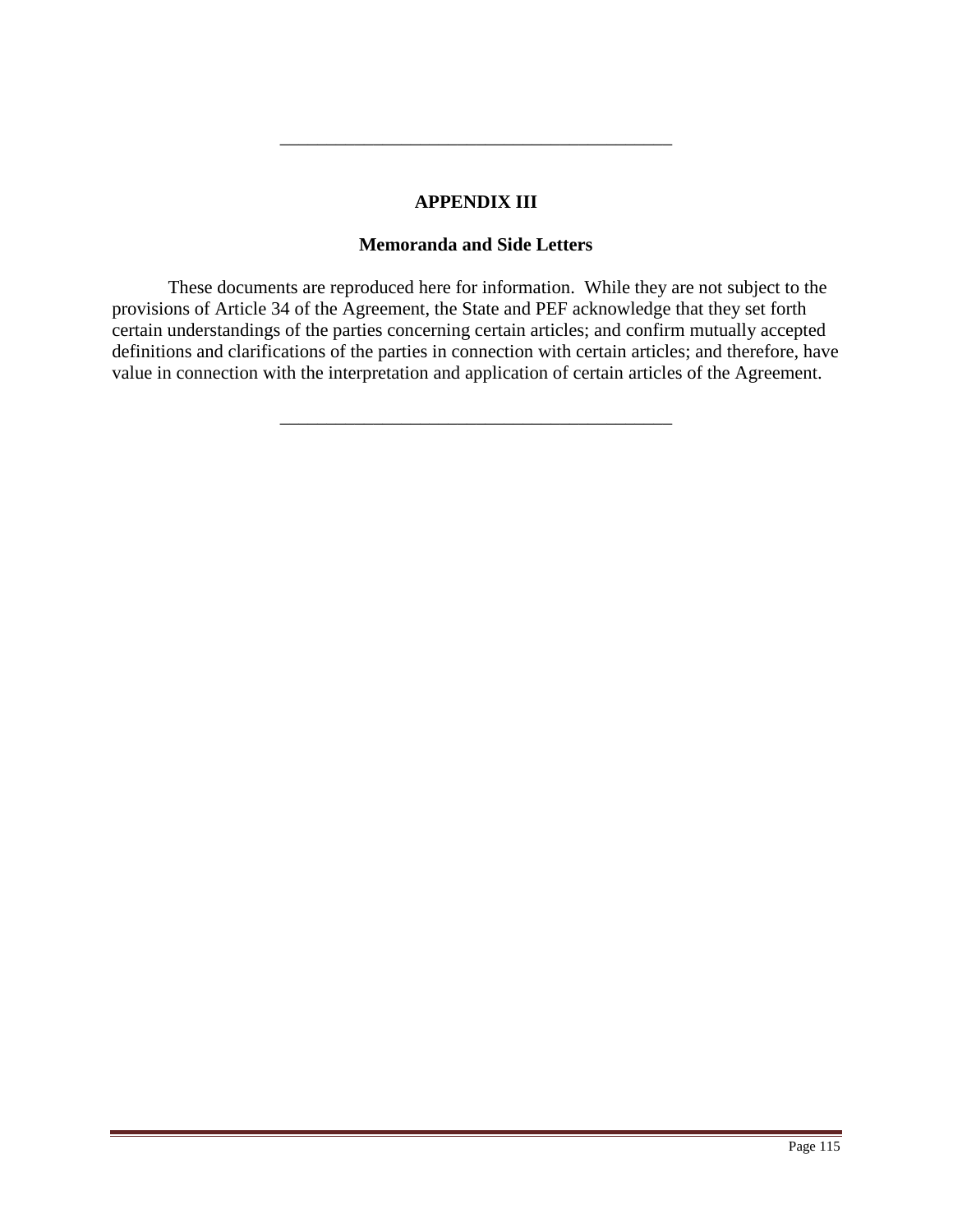# **MEMORANDUM OF UNDERSTANDING between THE STATE OF NEW YORK and PUBLIC EMPLOYEES FEDERATION, AFL-CIO concerning PRODUCTIVITY ENHANCEMENT PROGRAM**

 This Memorandum of Understanding is entered into by the State of New York (hereinafter "the State") and the Public Employees Federation, AFL-CIO (hereinafter "the Union"), representing employees in the Professional, Scientific & Technical Services Unit.

 The State and the Union hereby agree to implement a Productivity Enhancement Program, which shall be governed by the following provisions:

I. The Productivity Enhancement Program (PEP) allows eligible employees to exchange previously accrued annual leave (vacation) and/or personal leave in return for a credit to be applied toward their employee share of NYSHIP premiums on a biweekly basis. In no case can the credit available under the program be applied to the employer share of NYSHIP premiums.

II. The program will be available for the entire calendar year in 2016. The enrollment period for this year was conducted during the month of December 2015.

Calendar Year 2016:

(SG 1-17) Full-time employees, up to and including SG 17 (or non-statutory employees with an annual salary no greater than the job rate of SG 17), who enroll in the program will be eligible to forfeit either a total of either 3 or 6 days of annual and/or personal leave standing to their credit at the time of enrollment in return for a credit of up to either \$500 or \$1,000 to be applied toward the employee share of NYSHIP premiums deducted from biweekly paychecks in 2016.

(SG 18-24) Full-time employees, in SG 18 (or non-statutory employees equated to SG 18, or in the absence of that, employees with an annual salary exceeding the job rate of SG 17) up to and including SG 24 (or non-statutory employees with an annual salary no greater than the job rate of SG 24), who enroll in the program will be eligible to forfeit a total of either 2 or 4 days of annual and/or personal leave standing to their credit at the time of enrollment in return for a credit of up to either \$500 or \$1,000 to be applied toward the employee share of NYSHIP premiums deducted from biweekly paychecks in 2016.

 The credit will be divided evenly among the State paydays that fall between January 1 and December 31 of 2016.

III. The program will be available to eligible part-time employees on a prorated basis.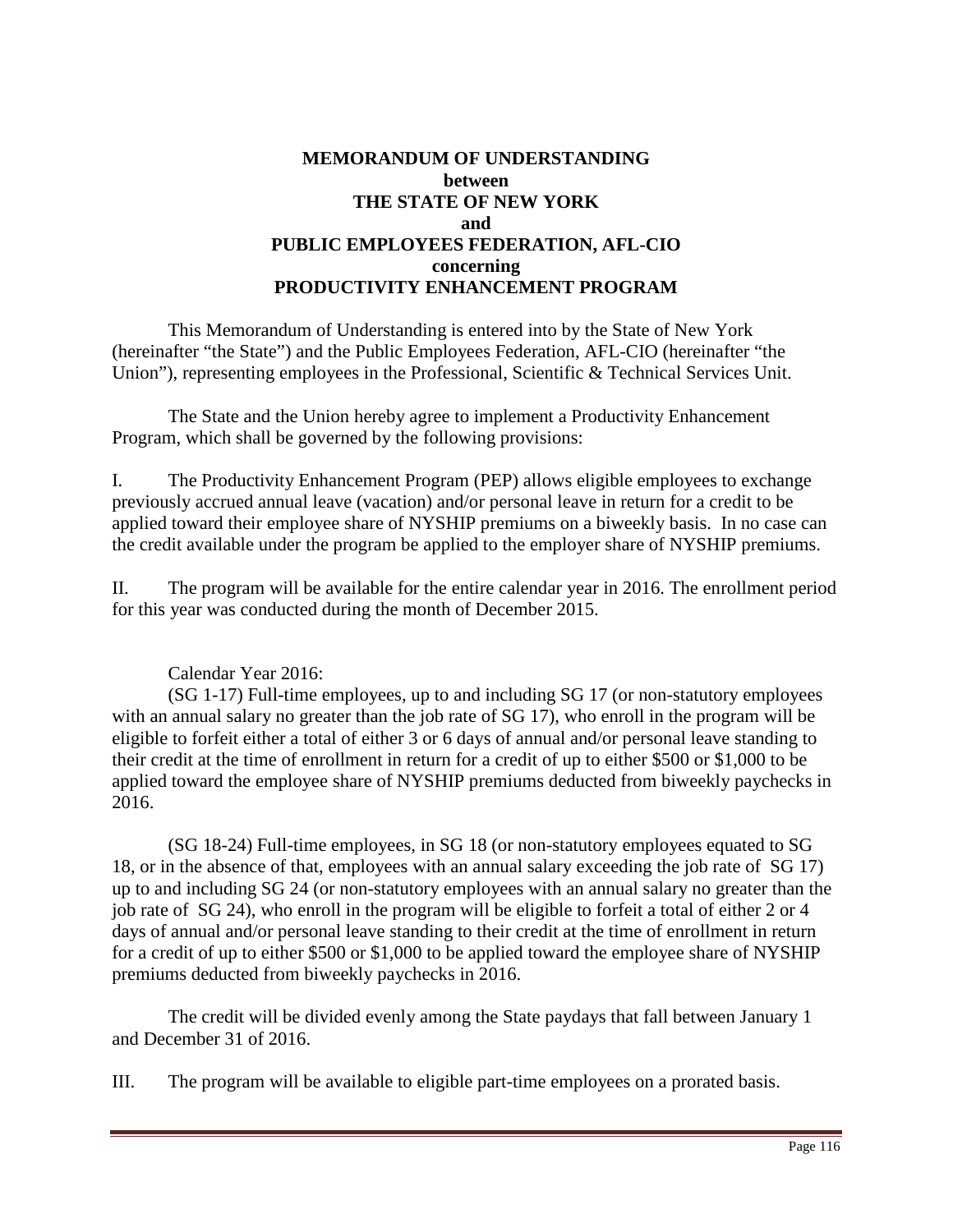- IV. In order to enroll an employee must:
	- Be a classified or unclassified service employee in a title below Salary Grade 25, or equated to a position below Salary Grade 25, or be a non-statutory employee with an annual salary no greater than the job rate of the Salary Grade 24;
	- Be an employee covered by the 2015-2016 New York State/PEF Collective Bargaining Agreement;
	- Have a sufficient leave balance to make the full leave forfeiture at the time of enrollment without bringing their combined annual and personal leave balances below 8 days; and
	- Be a NYSHIP enrollee and contract holder in either the Empire Plan or an HMO at the time of enrollment.

Once enrolled, employees continue to participate unless they separate from State service or cease to be NYSHIP contract holders. Leave forfeited in association with this program will not be returned, in whole or in part, to employees who cease to be eligible for participation in the program.

V. Employees must submit a separate enrollment form for each calendar year in which they wish to participate.

VI. During any calendar year in which an employee participates, the credit established upon enrollment in the program will be adjusted only if the employee moves between individual and family coverage under NYSHIP during that calendar year.

VII. Disputes arising from this program are not subject to the grievance procedures contained in the 2015-2016 State/PEF collective bargaining agreement.

VIII. The program will end on December 31, 2016 unless renewed by mutual agreement of the parties.

For the State:

For PEF:

\_\_\_\_\_\_\_\_\_\_\_\_\_\_\_\_\_\_\_\_\_\_\_\_\_\_\_\_\_\_\_\_\_\_\_\_\_\_\_\_\_\_

Michael Volforte Interim Director Governor's Office of Employee Relations Public Employees Federation

Wayne Spence President

Date: April 13, 2016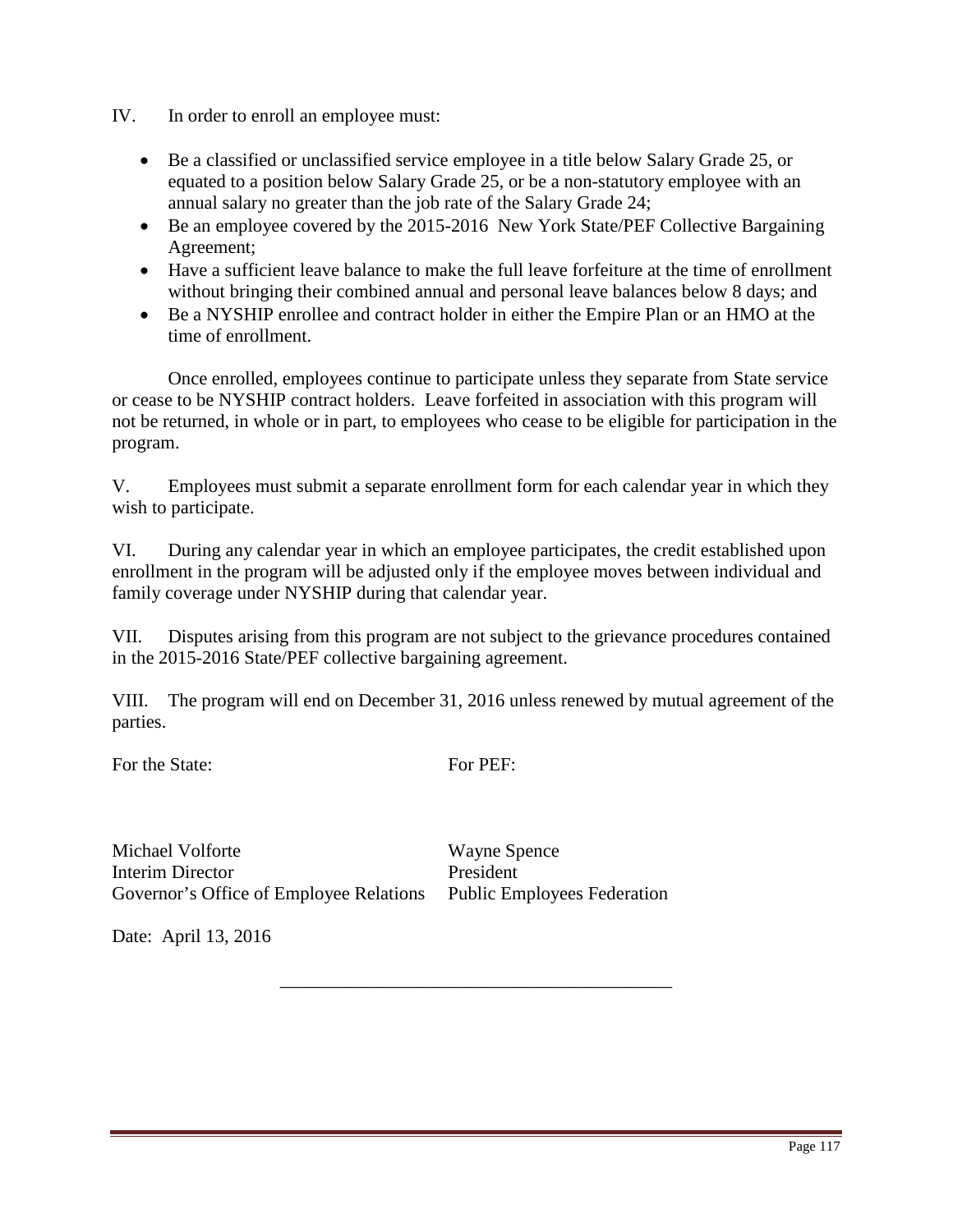# **MEMORANDUM OF UNDERSTANDING between THE STATE OF NEW YORK and PUBLIC EMPLOYEES FEDERATION, AFL-CIO Concerning TEACHERS' PRODUCTIVITY ENHANCEMENT PROGRAM**

 This Memorandum of Understanding is entered into by the State of New York (hereinafter "the State") and the Public Employees Federation, AFL-CIO (hereinafter "the Union"), representing employees in the Professional, Scientific & Technical Services Unit.

 The State and the Union hereby agree to implement a Productivity Enhancement Program for teachers in State institutions as defined in Section 136 of the Civil Service Law. This program shall be governed by the following provisions:

I. The Productivity Enhancement Program (PEP) allows eligible employees to exchange previously accrued personal leave in return for a credit to be applied toward their employee share of NYSHIP premiums on a biweekly basis. In no case can the credit available under the program be applied to the employer share of NYSHIP premiums.

II. The program will be available for the entire calendar year in 2016. The enrollment period for each this year was conducted during the month of December 2015.

# Calendar Year 2016:

(SG 1-17) - Full-time employees, up to and including SG 17 (or non-statutory employees with an annual salary no greater than the job rate of SG-17), who enroll in the program will be eligible to forfeit 1 to 6 days of personal leave standing to their credit at the time of enrollment in return for a credit of \$166.66 per day to be applied toward the employee share of NYSHIP premiums and deducted from biweekly paychecks during 2016.

(SG 18-24) - Full-time employees, in salary grade 18 (or non-statutory employees equated to SG 18, or in the absence of that, employees with an annual salary no less than the job rate of SG-17) up to and including salary grade 24 (or non-statutory employees with an annual salary no greater than the job rate of SG-24), who enroll in the program will be eligible to forfeit 1 to 4 days of personal leave in return for a credit of \$250 per day to be applied toward the employee share of NYSHIP premiums deducted from biweekly paychecks in 2016.

 The credit will be divided evenly among the State paydays that fall between January 1 and December 31 of 2016.

III. The program will be available to eligible part-time employees on a prorated basis.

IV. In order to enroll an employee must: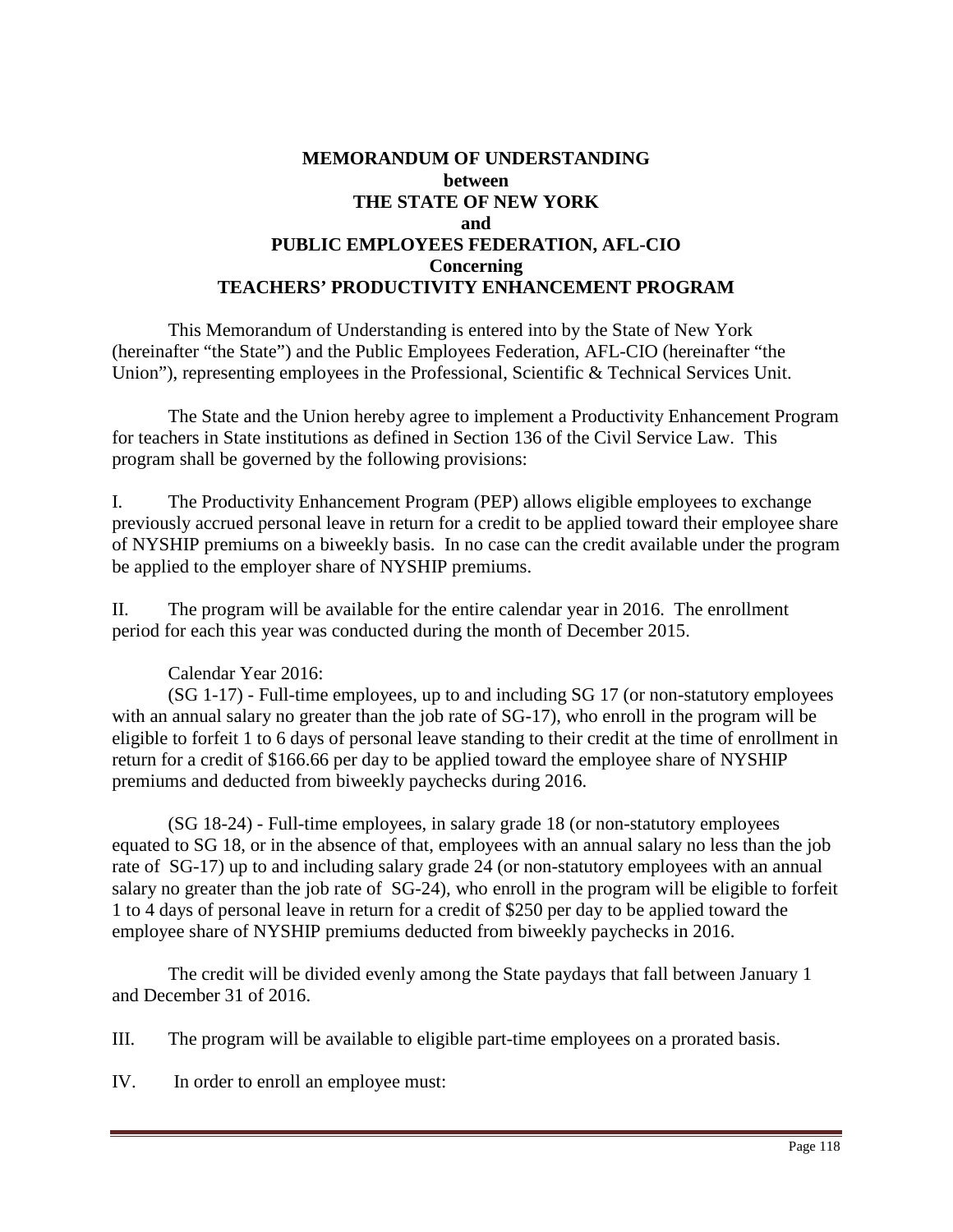- Be a classified or unclassified service employee in a title below Salary Grade 25, or equated to a position below Salary Grade 25, or be a non-statutory employee with an annual salary no greater than the job rate of the Salary Grade 24;
- Be an employee covered by the 2015-2016 New York State/PEF Collective Bargaining Agreement; and
- Be a NYSHIP enrollee and contract holder in either the Empire Plan or an HMO at the time of enrollment.

Once enrolled, employees continue to participate unless they separate from State service or cease to be NYSHIP contract holders. Leave forfeited in association with this program will not be returned, in whole or in part, to employees who cease to be eligible for participation in the program.

V. Employees must submit a separate enrollment form for each program year in which they wish to participate.

VI. During any calendar year in which an employee participates, the credit established upon enrollment in the program will be adjusted only if the employee moves between individual and family coverage under NYSHIP during that calendar year.

VII Disputes arising from this program are not subject to the grievance procedures contained in the 2015-2016 State/PEF collective bargaining agreement.

VIII. The program will end on December 31, 2016 unless renewed by mutual agreement of the parties.

For the State:

For PEF:

\_\_\_\_\_\_\_\_\_\_\_\_\_\_\_\_\_\_\_\_\_\_\_\_\_\_\_\_\_\_\_\_\_\_\_\_\_\_\_\_\_\_

Michael Volforte Interim Director Governor's Office of Employee Relations Public Employees Federation

Wayne Spence President

Date: April 13, 2016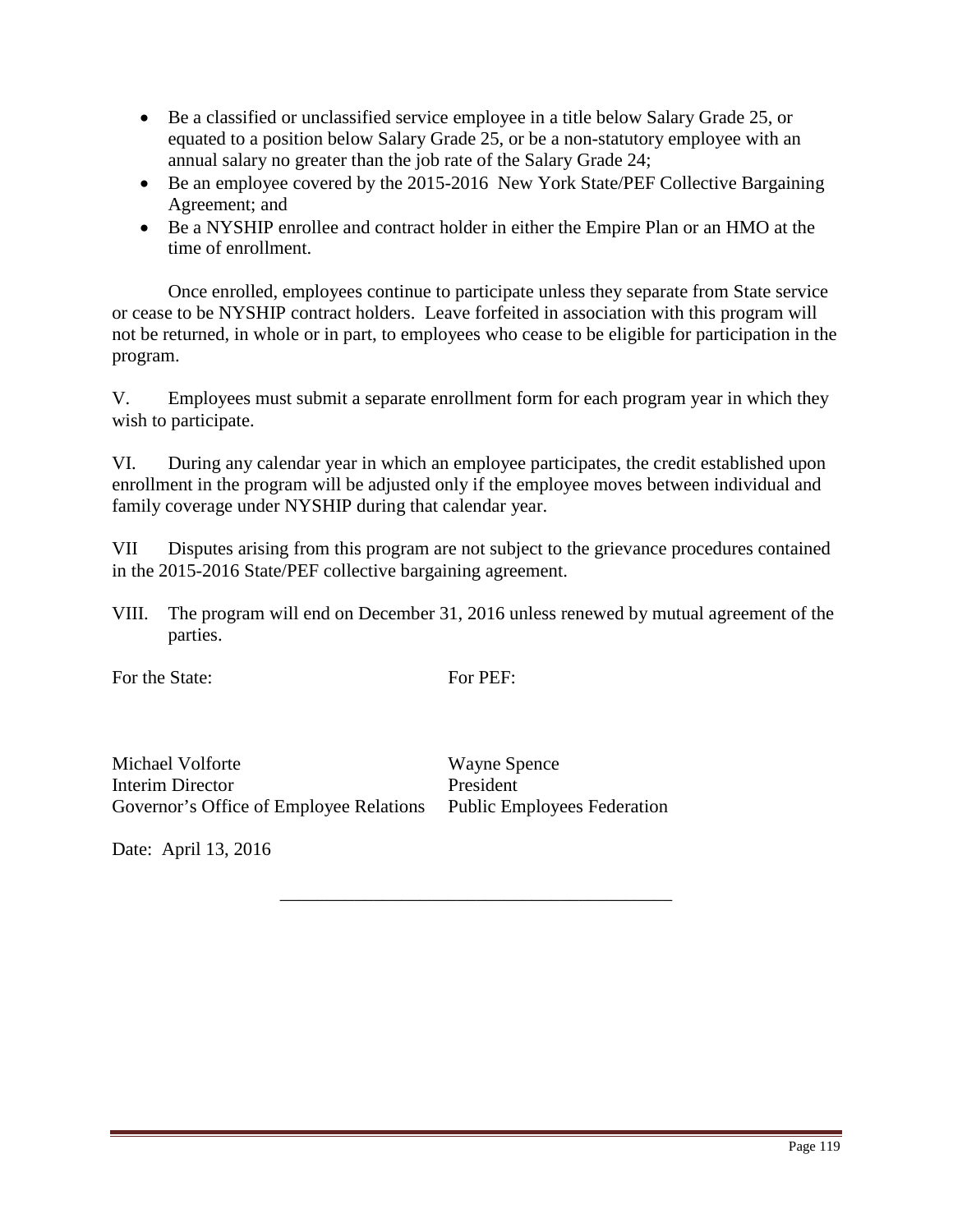Mr. Wayne Spence, President Public Employees Federation, AFL-CIO

RE: Article 33 - Discipline

Dear Mr. Spence:

This letter continues and confirms the understandings reached by the parties during negotiations of the 2015-2016 State/PEF Agreement regarding discipline of patient abuse cases:

- A new Select Panel on Patient Abuse will be created.
- The present fee for arbitrators will be increased from \$800 to an agreed-upon daily rate to be split equally between the parties.
- New joint training will be provided to the panel as soon as practicable. Additional training for the panel will be scheduled every 2-3 years thereafter.
- A table of penalties for increasingly severe acts of misconduct will be negotiated.
- Employees who are found guilty of patient abuse charge(s) and not terminated do not return to the facility from which they came.

For the State:

For PEF:

\_\_\_\_\_\_\_\_\_\_\_\_\_\_\_\_\_\_\_\_\_\_\_\_\_\_\_\_\_\_\_\_\_\_\_\_\_\_\_\_\_\_

Michael Volforte Interim Director Governor's Office of Employee Relations Public Employees Federation

Wayne Spence President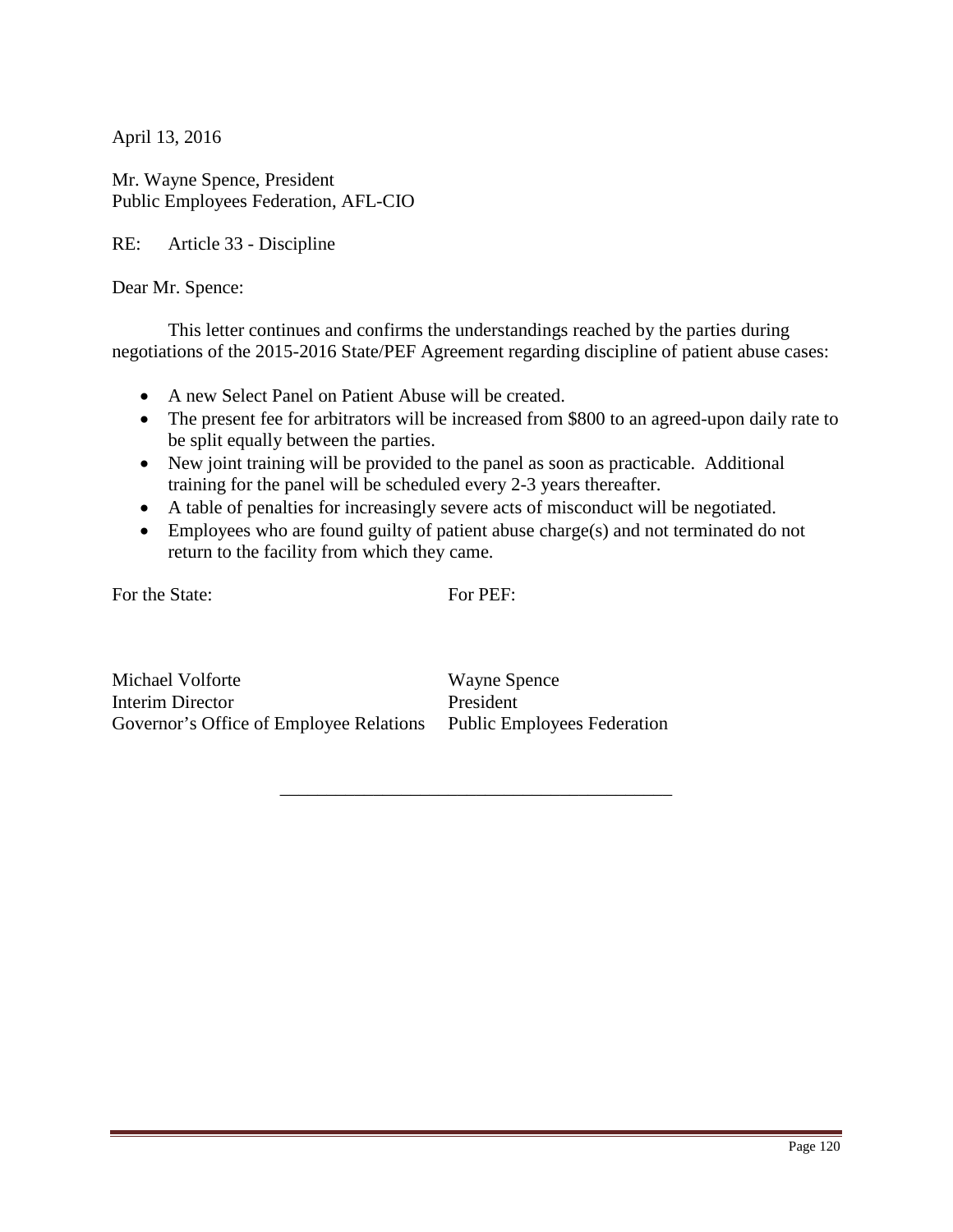Mr. Wayne Spence, President Public Employees Federation, AFL-CIO

RE: Temporary Employees, Contractor, Consultants, and Employees of Non-State Entities

Dear Mr. Spence:

This letter continues and confirms the understandings reached by the parties during negotiations of the 2011-2015 State/PEF Agreement regarding the State's current use of temporary employees, contractors, consultants, employees of public authorities and public benefit corporations, and employees of other non-State entities.

Appropriate representatives of the State and of PEF will form a committee to engage in a review of the utilization by the State of temporary employees, contractors, consultants, employees of public authorities and public benefit corporations, and employees of other non-State entities during the term of this Agreement. The parties will meet and confer as to how permanent State employees can be better utilized to perform functions currently performed by such employees in present and future circumstances.

For the State:

For PEF:

\_\_\_\_\_\_\_\_\_\_\_\_\_\_\_\_\_\_\_\_\_\_\_\_\_\_\_\_\_\_\_\_\_\_\_\_\_\_\_\_\_\_

Michael Volforte Interim Director Governor's Office of Employee Relations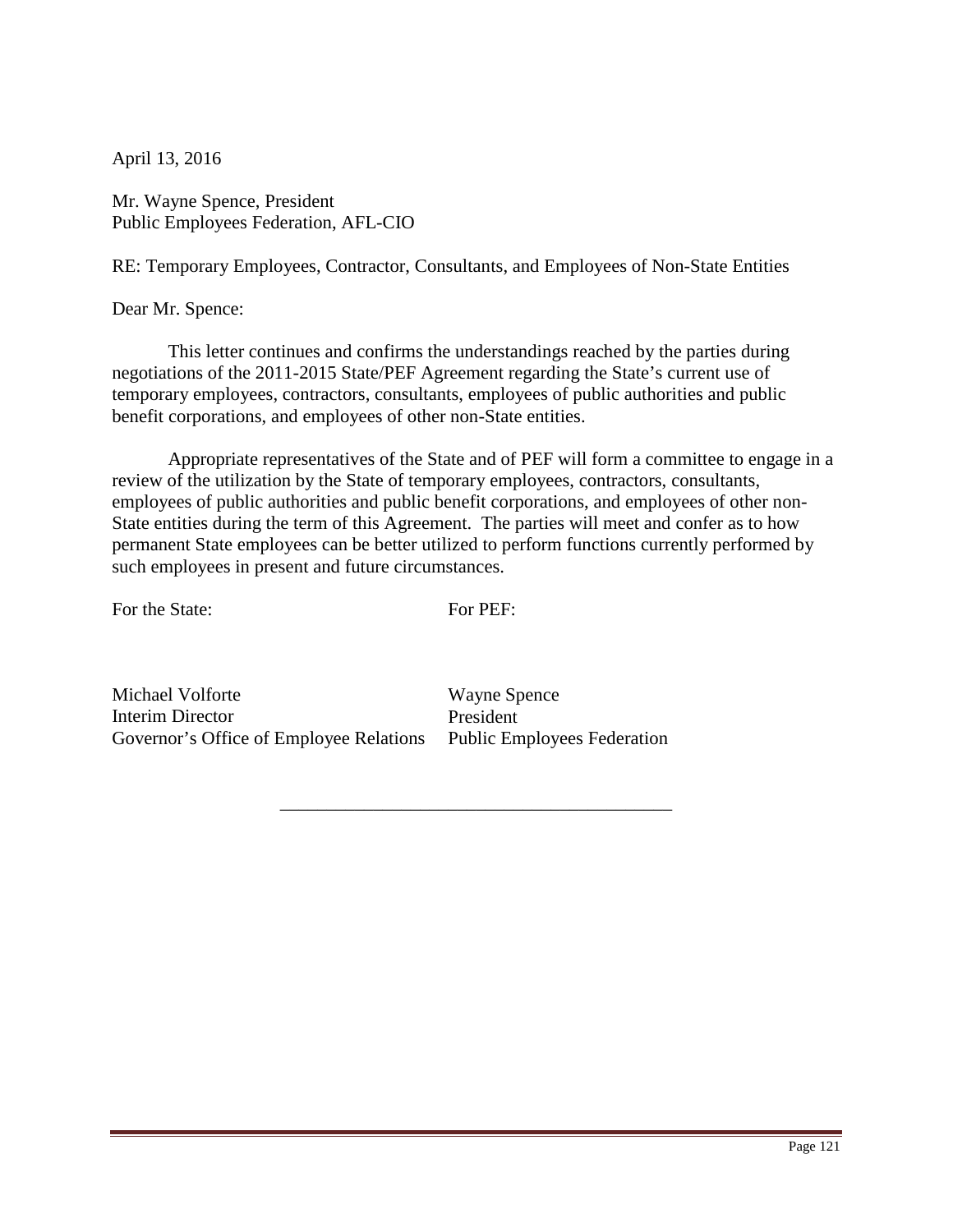Mr. Wayne Spence, President Public Employees Federation, AFL-CIO

RE: Sick Leave Credit Life Expectancy Tables

Dear Mr. Spence:

This letter confirms that the life expectancy actuarial tables referenced in Article 9.13(c) are the 1999 Unisex Life Expectancy Tables for the Employees Retirement System.

For the State:

For PEF:

\_\_\_\_\_\_\_\_\_\_\_\_\_\_\_\_\_\_\_\_\_\_\_\_\_\_\_\_\_\_\_\_\_\_\_\_\_\_\_\_\_\_

Michael Volforte Interim Director Governor's Office of Employee Relations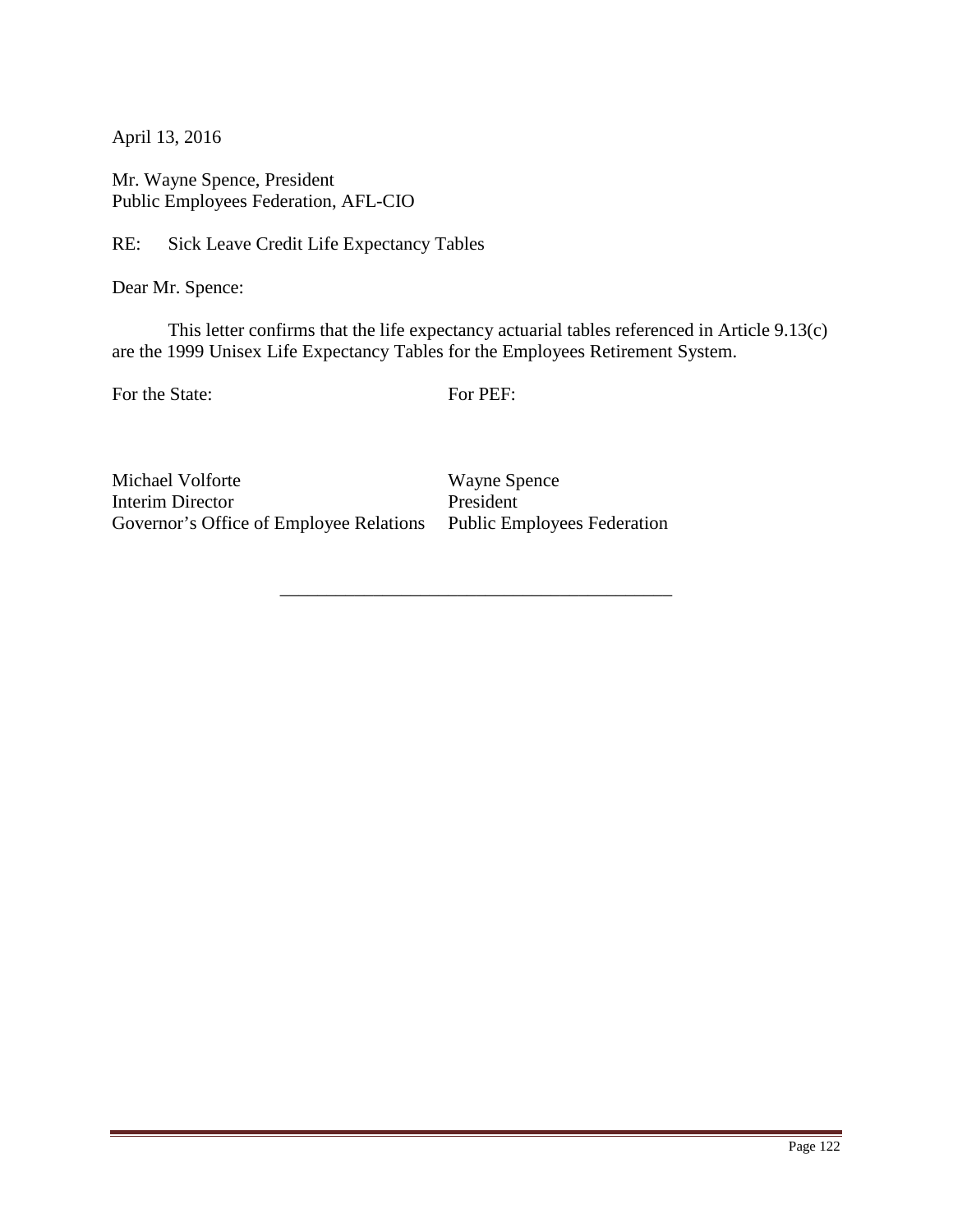Mr. Wayne Spence, President Public Employees Federation, AFL-CIO

Dear Mr. Spence:

 This will continue and confirm the understanding reached during negotiations of the 2007-2011 State/PEF Agreement regarding Article 7.6 Performance Awards.

 We have agreed that within one year of ratification of this Agreement, PEF and GOER will examine the issue of establishing an additional October payment date for performance awards. Should we agree to establish an additional payment date, it will not be effective until October 2016.

For the State:

For PEF:

\_\_\_\_\_\_\_\_\_\_\_\_\_\_\_\_\_\_\_\_\_\_\_\_\_\_\_\_\_\_\_\_\_\_\_\_\_\_\_\_\_\_

Michael Volforte Interim Director Governor's Office of Employee Relations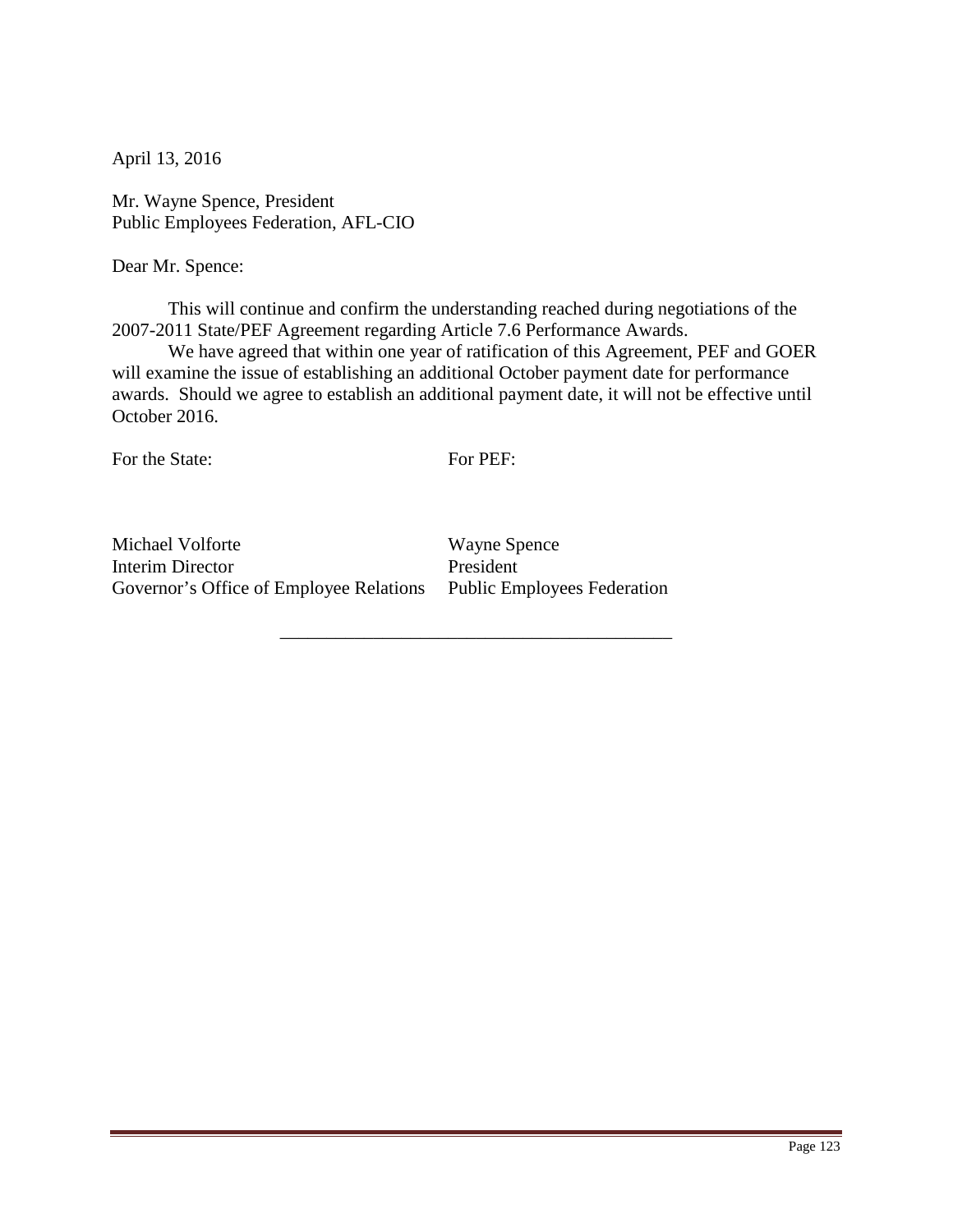Mr. Wayne Spence, President Public Employees Federation, AFL-CIO

Dear Mr. Spence:

 This letter confirms the understandings reached by the parties during negotiation of the 2015-2016 State/PEF Agreement regarding the continuation of a pilot program allowing certain employees in the PS&T bargaining unit to opt to earn compensatory time in lieu of overtime pay for hours worked over 40 in a week.

1. The program is limited to all PS&T bargaining unit employees who are in salary grades 22 and below or otherwise overtime eligible.

2. Program year will run from July 1, 2016 through June 30, 2017. Eligible employees may opt to participate in this program. This shall not impact an employee's ability to receive payment only in 2015 or 2016.

3. Enrollment forms will be developed to facilitate employee option into the program and designation of hours sought to be liquidated (see paragraph 9) as soon as practicable following ratification.

4. Once an employee opts into the program, every hour of overtime worked by such employee will earn that employee 1.5 hours of compensatory time to be called Over40 Comp Time.

5. For the purposes of this program, hours in excess of 40 hours in a week will qualify for Over40 Comp Time.

6. Employees on a 37½-hour workweek will still earn compensatory time pursuant to current practice for hours between 37½ and 40. However, only those hours worked in excess of 40 will be credited into this pilot program.

7. Over40 Comp Time can be accumulated to a maximum of 240 hours in a bank separate from the compensatory time bank which reflects time earned for hours worked between 37 ½ and 40 hours. In no case shall employees be permitted to charge absences from work to the Over40 Comp Time bank. Over40 Comp Time hours carried in the bank do not expire and shall be kept in such bank until the employee is separated from service.

8. Similarly, all rules and policies that cover the treatment of compensatory time earned for hours worked between 37 ½ and 40 hours when an employee is transferred, separated from service or at retirement shall apply for Over40 Comp Time in this pilot program.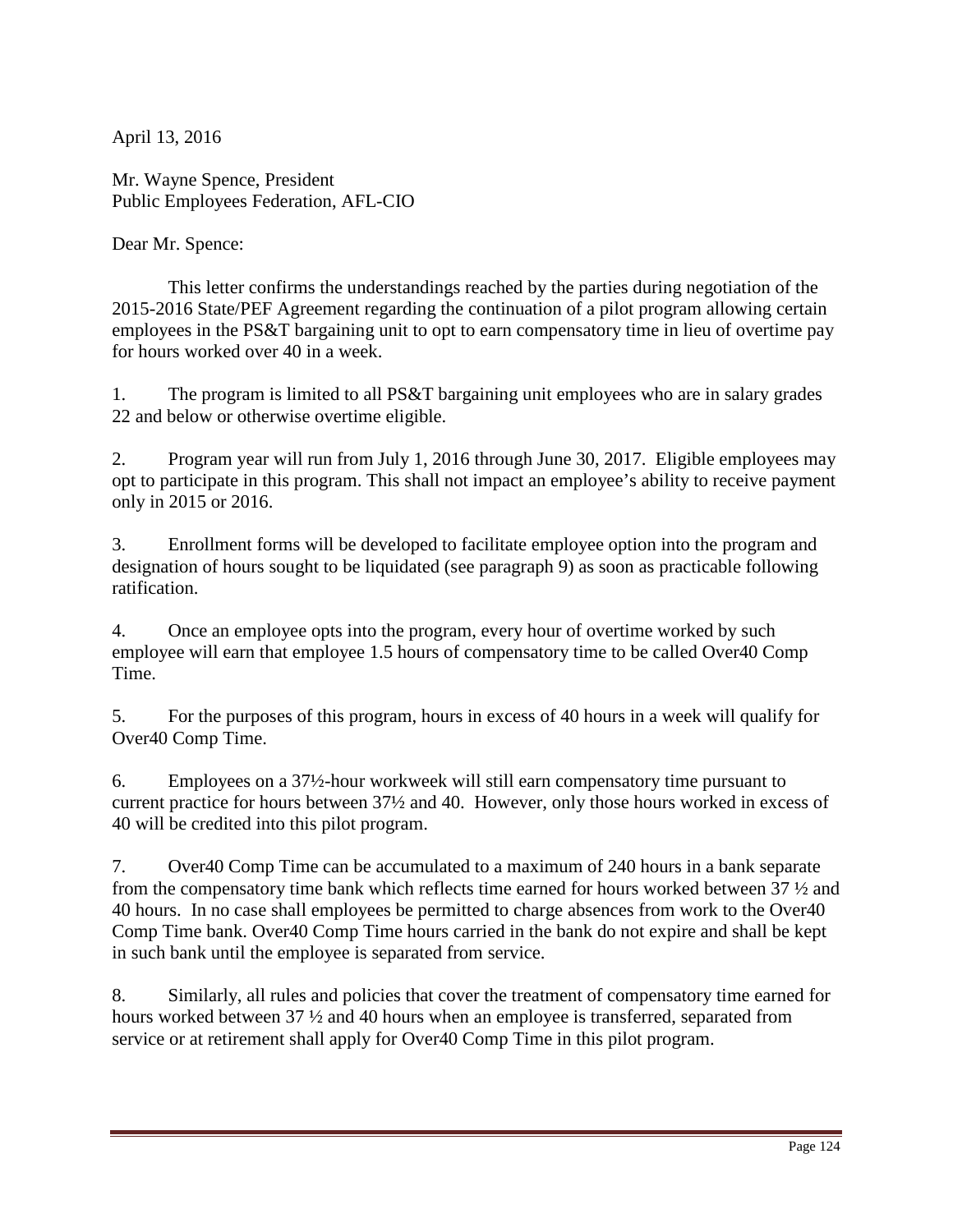9. An employee may liquidate up to 120 hours in the bank one time per program year payable in the closest payroll period to December 1st at the rate of pay earned at the time of this liquidation.

10. At the time the employee is eligible to liquidate the entire bank of such accrued time, the cash-out value of any Over40 Comp Time accrued shall be at the rate of pay earned at the time of liquidation, but in no event shall it be less than FLSA requirements.

11. If an employee reaches the 240-hour maximum Over40 Comp Time accumulation, any hour of overtime after 40 hours shall be paid at the overtime rate and additional Over40 Comp Time will not be earned in lieu of overtime pay.

12. In no event shall this pilot continue beyond July 1, 2017, unless both parties agree to extend it.

13. Eighteen months after the program begins, the parties shall meet to review and discuss the program to resolve any issues that may arise.

14. This agreement nullifies any local agreements that may exist regarding this issue.

For the State:

For PEF:

\_\_\_\_\_\_\_\_\_\_\_\_\_\_\_\_\_\_\_\_\_\_\_\_\_\_\_\_\_\_\_\_\_\_\_\_\_\_\_\_\_\_

Michael Volforte Interim Director Governor's Office of Employee Relations Public Employees Federation

Wayne Spence President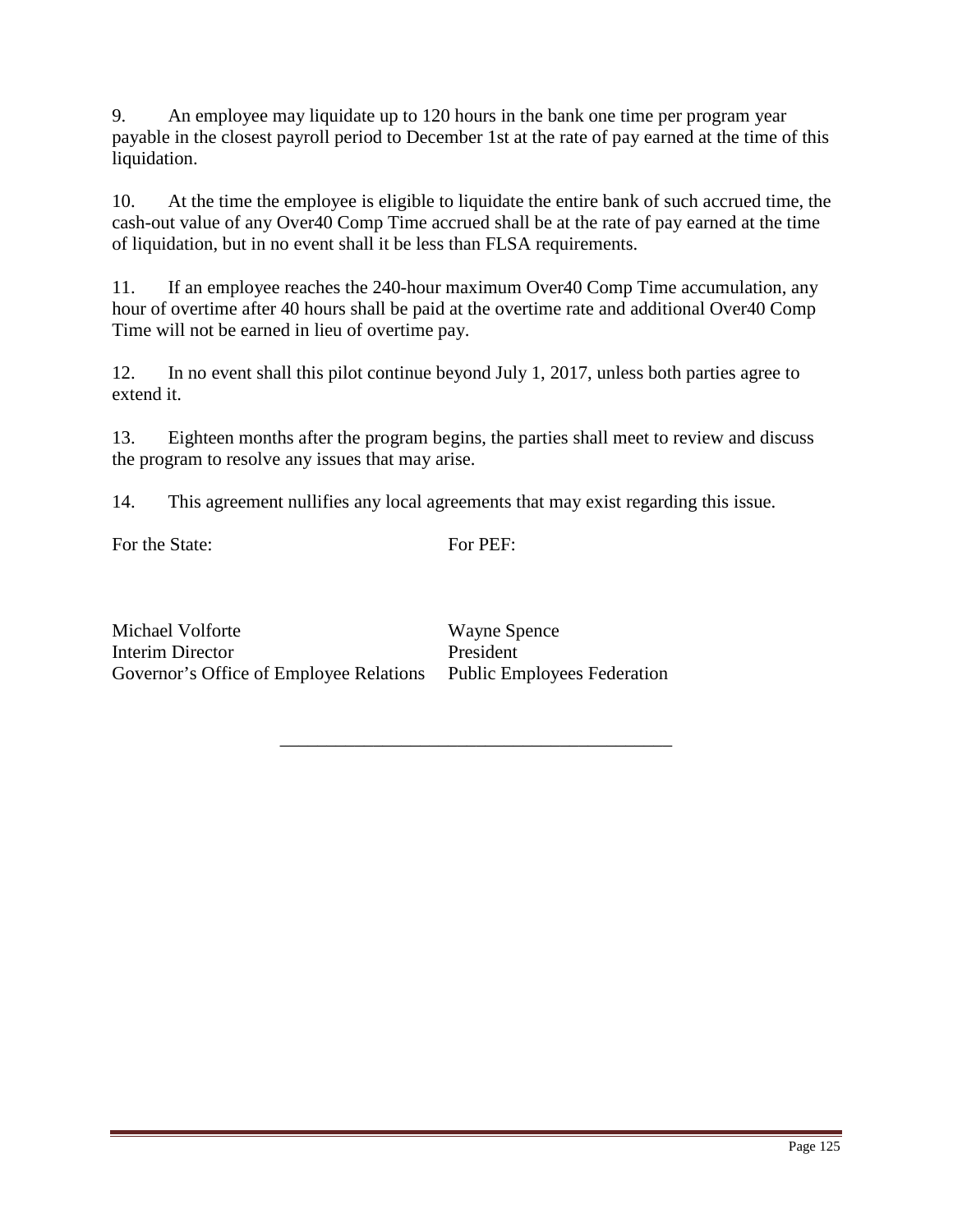Mr. Wayne Spence, President Public Employees Federation, AFL-CIO

#### Dear Mr. Spence:

 This letter continues and confirms the understandings reached by the parties during negotiations of the 2007-2011 State/PEF Agreement regarding employee moves from positions designated as "NS" (Non-Statutorily paid or unallocated to a salary grade) to statutorily graded positions. The provisions of this letter do not apply to employees moving from Traineeships to statutorily graded positions.

 The provisions herein shall apply prospectively as of the date of ratification of the 2007- 2011 Agreement.

Scenario 1: When an employee who occupies a position designated as "NS" as defined above moves to an annual salaried position which is allocated to a salary grade, the hiring rate of which is greater than the annual rate of compensation then received by such employee in the "NS" position, such employee shall be eligible for the salary placement provisions found in Article 7.3 of the collective bargaining agreement covering the PS&T bargaining unit. Accordingly, by virtue and reference of this sideletter, such employee shall receive the salary treatment benefit provided in Section 131.5(a)(ii) or 131.5(b)(ii) of the Civil Service Law, as applicable. We note that paragraph (b) cited above relates to seasonal positions.

Scenario 2: When an employee who occupies a position designated as "NS" as defined above and receives an annual salary in such "NS" position, be it equated to a grade or otherwise, moves to an annual salaried position which is allocated to a salary grade, the hiring rate of which is equal to or lower than the annual rate of compensation then received by such employee in the "NS" position, the salary to be paid to that employee shall be established in accordance with Section 131.5(c) of the Civil Service Law (i.e., traditional salary reconstruction). However, upon ratification of the agreement to which this sideletter is attached, the State shall seek introduction and passage of legislation which would amend Section 131.5(c) of the Civil Service Law to remove current provisions that restrict the resultant salary of an employee having moved from an "NS" to a graded position to not exceed the salary which had previously been received in the "NS" position. Provisions of Section 131.5(a)(i) or 131.5(b)(i) of the Civil Service Law shall not apply.

Scenario 3: When an employee who occupies a position designated as "NS" as defined above and receives an hourly or per diem rate of pay in such "NS" position, moves to an annual salaried position which is allocated to a salary grade, the hiring rate of which is equal to or lower than the "hourly-converted-to-annual" rate of compensation then received by such employee in the "NS" position, the salary to be paid to that employee shall be established as follows: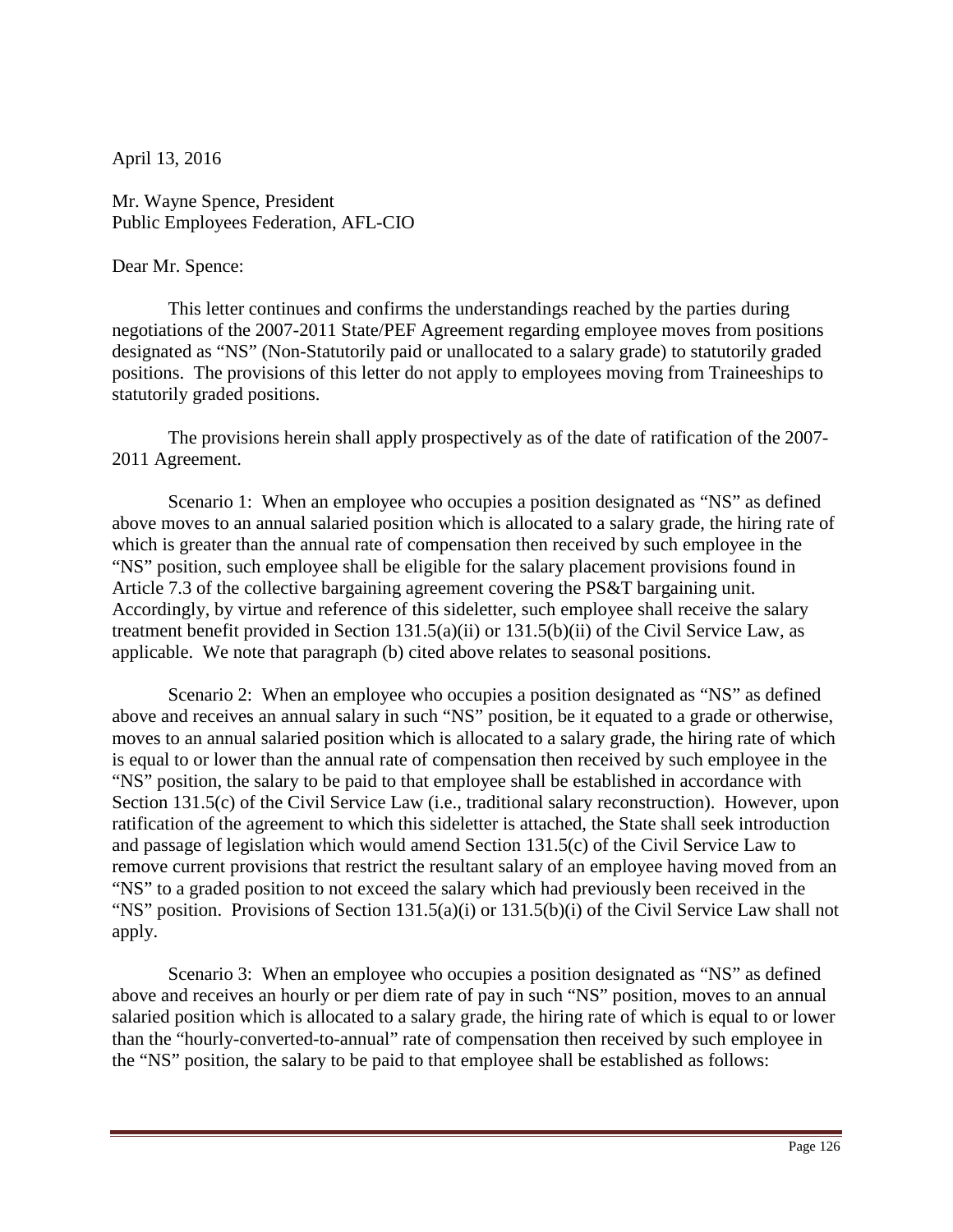Identify the date on which the employee first achieved an "hourly-converted-to-annual" salary in the NS position which equaled or exceeded the then hiring rate of the graded position that the employee is being appointed to;

• Calculate the total number of hours that the employee served in such hourly or per diem NS position at a rate equal to or greater than the hiring rate of the graded position (excluding hours served at a rate lower than the hiring rate of the graded position); and then

• First such employee shall be placed at the hiring rate of the annual salaried allocated position. Such employee's salary shall then be reconstructed consistent with the step advancement system in place for that salary grade to a level commensurate with his/her qualifying years of service (years served) in the previous "NS" hourly position or positions held immediately prior to appointment to the annual salaried allocated position (e.g., 3 years of service would result in reconstruction at step 3 of the salary grade). For purposes of the above, years of service shall be credited based on the summation of hours actually worked in accordance with the hourly computation described in the preceding paragraph, divided by the number of hours in a full work year (2,088), rounded to the nearest whole year (e.g., 4,000 worked hours divided by 2,088 hours per year equals 2 years of service rounded). Provisions of Section 131.5(a)(i) or 131.5(b)(i) of the Civil Service Law shall not apply.

For the State:

For PEF:

\_\_\_\_\_\_\_\_\_\_\_\_\_\_\_\_\_\_\_\_\_\_\_\_\_\_\_\_\_\_\_\_\_\_\_\_\_\_\_\_\_\_

Michael Volforte Interim Director Governor's Office of Employee Relations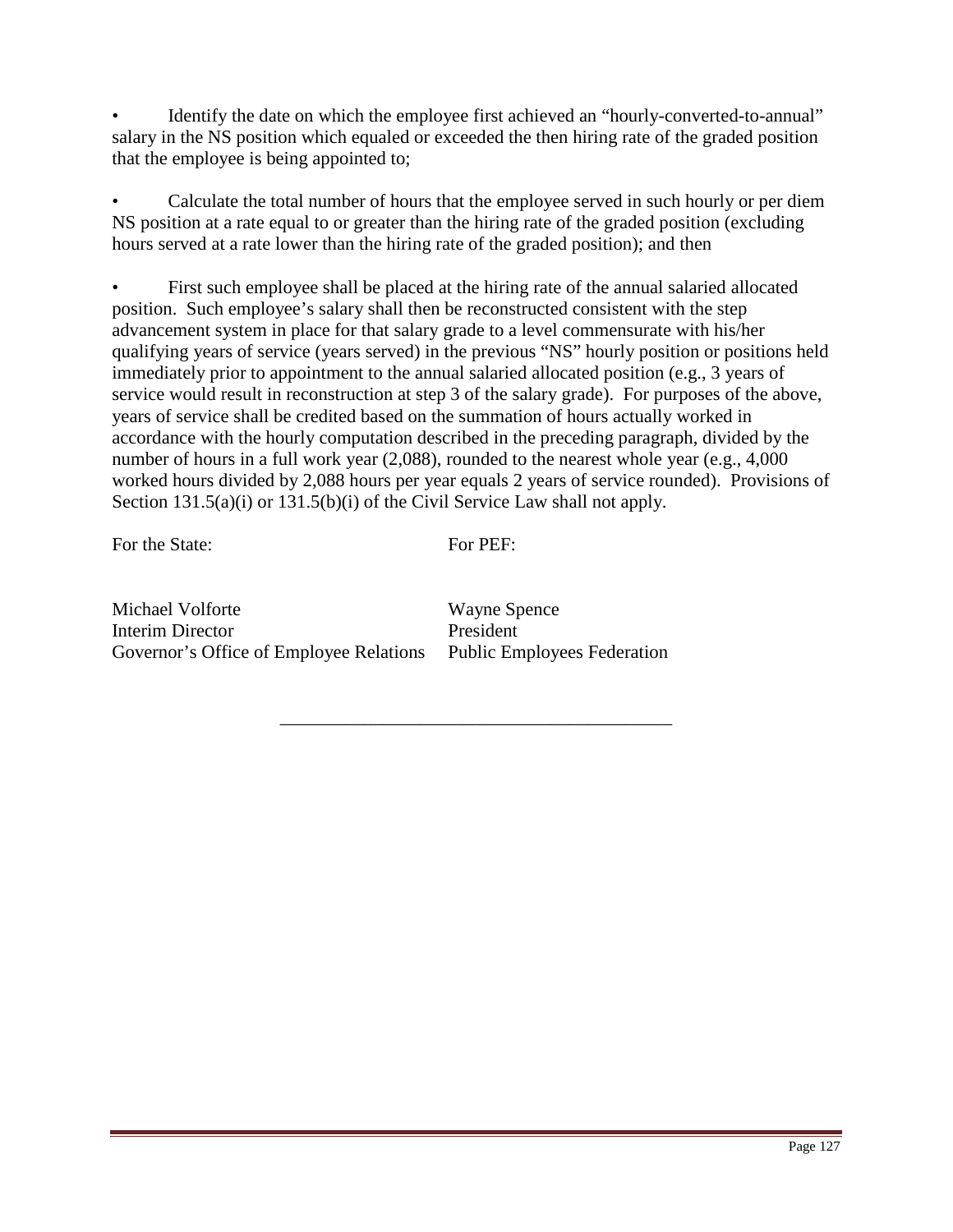Mr. Wayne Spence, President Public Employees Federation, AFL-CIO

# Re: Policy on Travel in Proximity of Official Station or Home

#### Dear Mr. Spence:

This is to continue and confirm our understanding reached during the course of negotiations of the 2007-2011 Agreement on the subject of mileage reimbursement when an employee is not in travel status (i.e. when the employee is doing business within 35 miles of his or her home or official station).

 1) The Office of the State Comptroller will amend the Travel Manual to address the appropriate reimbursement of transportation expenses incurred by an employee when he or she travels to an alternate work location less than 35 miles from his or her home or official station. The amendment to the Travel Manual will establish the following:

When an employee is assigned to work at an alternate work location less than 35 miles from home or official station, the employee is not considered to be in travel status. However, an employee may be entitled to reimbursement of transportation expenses associated with travel to the alternate work location. At minimum, mileage will be reimbursed at the appropriate mileage reimbursement rate as established in Article 8.2 using the "lesser of mileage rule." This rule provides that employees will be reimbursed the lesser of 1) mileage from home to the alternate work location or 2) mileage from the official station to the alternate work location. Agency management will continue to have the discretion to establish a reasonable reimbursement policy that provides for reimbursement in excess of the "lesser of mileage rule" for business-related mileage when an employee is not in travel status.

 2) Section 8.2 of the Comptroller's Rules and Regulations and the OSC Travel Manual will be changed to establish the "lesser of mileage rule" consistent with the above policy change.

 3) The above policy will be effective September 1, 2008. One month prior to the September 1, 2008 effective date, each agency will advise its employees of the policy it has adopted regarding reimbursement for travel in the proximity of the official station or home. Effective September 1, 2008, the policy adopted by the agency will supersede all agency policies that provide otherwise, no matter what the source of the policy.

 4) The amendment to the Travel Manual, Section 8.2 of the Comptroller's Rules and Regulations, or an agency's issuance or implementation of policy which are consistent with and are adopted solely to implement the terms of paragraph three above, may not be grieved or form the basis for an improper practice charge, or any other legal or administrative action.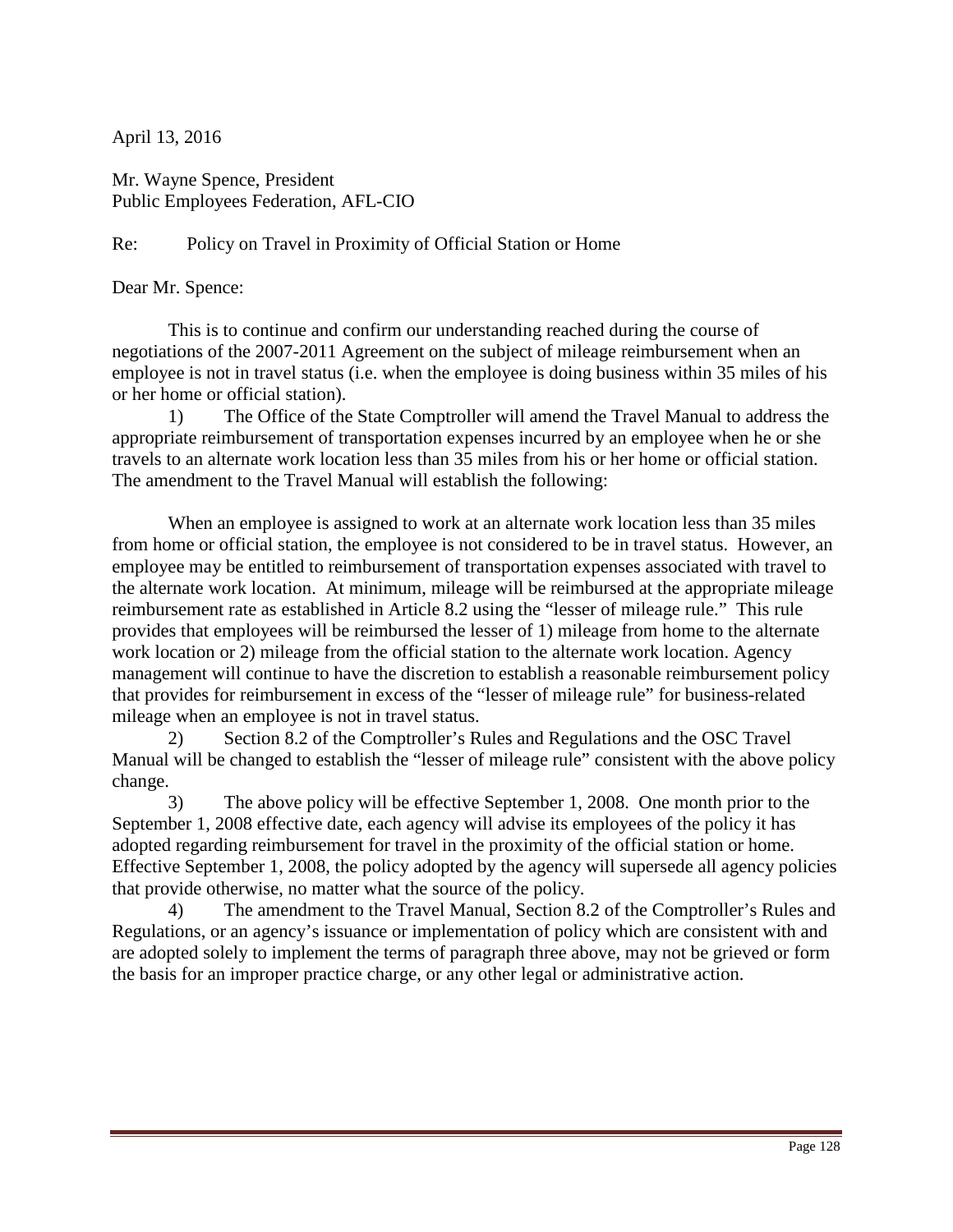For the State:

For PEF:

\_\_\_\_\_\_\_\_\_\_\_\_\_\_\_\_\_\_\_\_\_\_\_\_\_\_\_\_\_\_\_\_\_\_\_\_\_\_\_\_\_\_

Michael Volforte Interim Director Governor's Office of Employee Relations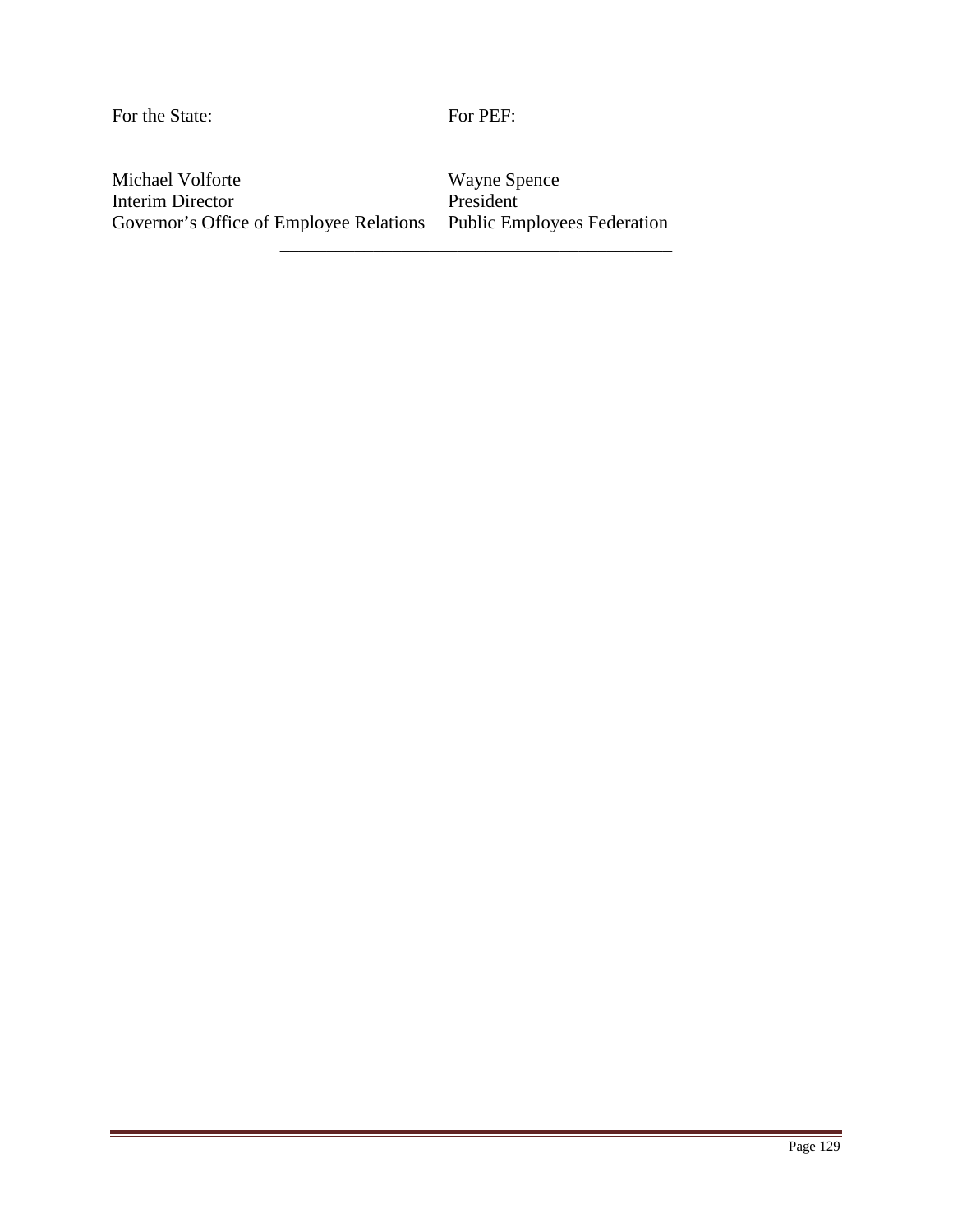Mr. Wayne Spence, President Public Employees Federation, AFL-CIO

Dear Mr. Spence:

 This letter will continue and confirm the understandings reached by the parties during the negotiation of the 2007-2011 State/PEF Agreement regarding flexibility in the administration of the Empire Plan Prescription Drug Formulary.

 When deemed appropriate, the Empire Plan Prescription Drug Program Insurer/Pharmacy Benefits Manager (PBM) shall be permitted the following flexibility in the administration of the formulary:

- When clinically appropriate and financially advantageous to the Plan, the Insurer/PBM shall be allowed to place a brand name drug on Level 1, subject to the Level 1 copayment; Effective October 1, 2011, when deemed appropriate, the Empire Plan Prescription Drug Program Insurer/Pharmacy Benefits Manager (PBM) shall be allowed to exclude or place a "first launch" generic drug on Level Three subject to the appropriate copayment. Such placement may be revised mid-year (separate from the annual modification of the formulary) when such revision is advantageous to the plan. PEF and enrollees shall be notified in advance of such changes.
- Mandatory Generic Substitution (for multi-source brand names drugs) as described in Article 9.22 will not apply in such instances.
- Certain therapeutic categories of prescription drugs with two or more clinically sound and therapeutically equivalent Level 1 options, as determined by the Insurer/PBM, may not have a brand name drug in Level 2; and
- Access to one or more drugs in select therapeutic categories may be restricted (not covered) if the drug(s) has no clinical advantage over other generic and brand name medications in the same therapeutic class. Drugs considered to have no clinical advantage that may be excluded include any products that 1) contain an active ingredient available in and therapeutically equivalent to another drug covered in the class; 2) contain an active ingredient which is a modified version of and therapeutically equivalent to another covered Prescription Drug Product; or, 3) are available in over-the-counter form or comprised of components that are available in over-the-counter form or equivalent. All other Prescription Drug Program Formulary-administrative processes remain unchanged.

For the State:

For PEF:

\_\_\_\_\_\_\_\_\_\_\_\_\_\_\_\_\_\_\_\_\_\_\_\_\_\_\_\_\_\_\_\_\_\_\_\_\_\_\_\_\_\_

Michael Volforte Interim Director Governor's Office of Employee Relations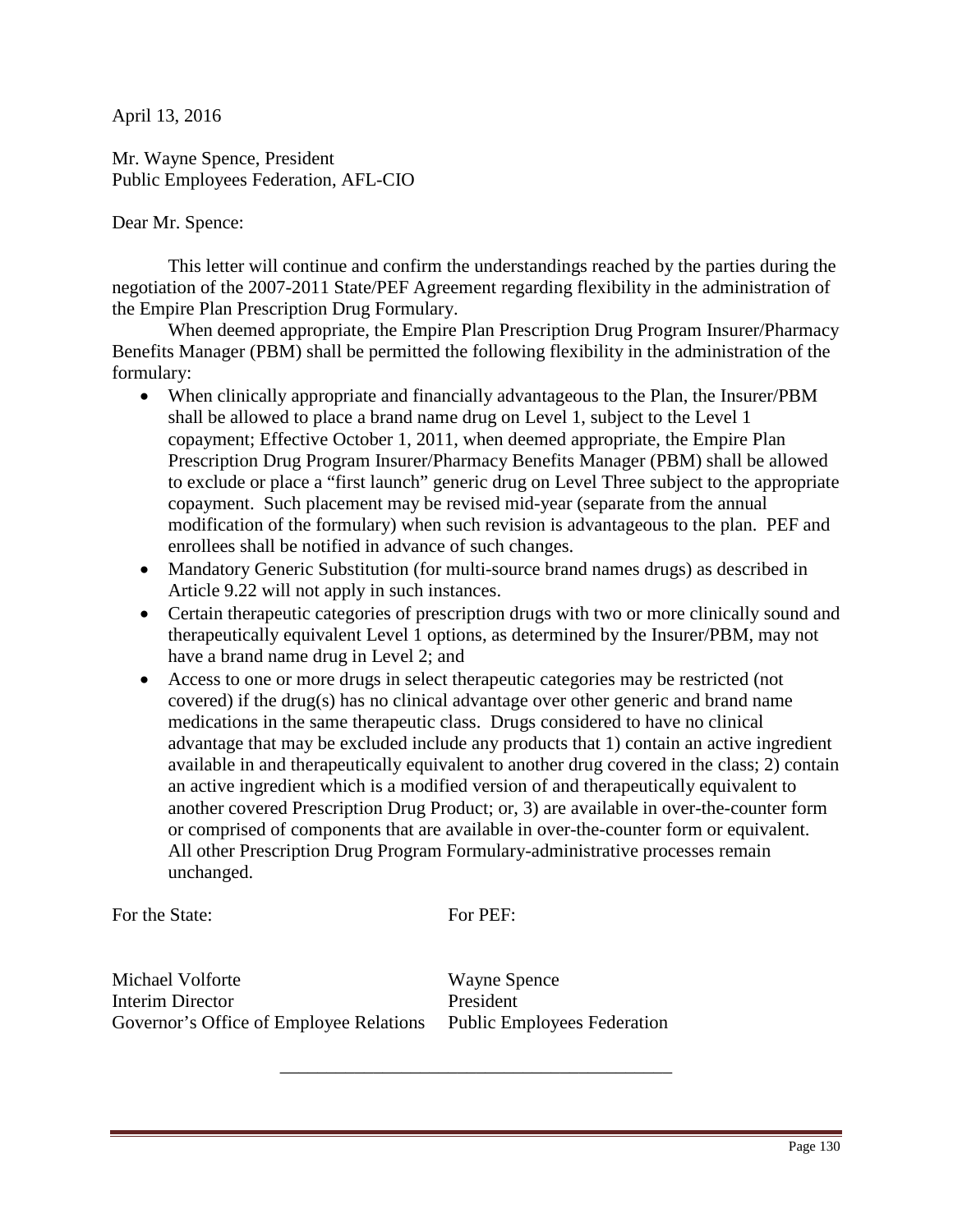Mr. Wayne Spence, President Public Employees Federation, AFL-CIO

Dear Mr. Spence:

This letter will continue and confirm the understandings reached by the parties during the negotiation of the 2007-2011 State/PEF Agreement regarding the development and implementation of an Empire Plan Specialty Pharmacy Program.

 In order to promote superior clinical outcomes and more appropriate utilization consistent with Food and Drug Administration (FDA) and other best practice guidelines for the use of certain prescription drugs, the State may elect to establish an Empire Plan Specialty Pharmacy Program. If the State elects to do so, effective on an implementation date to be determined, the Program will consist of a network of one or more Specialty Pharmacies.

 1. For purposes of this Program, Specialty Drugs that will be eligible for inclusion are defined as:

- "orphan drugs";
- drugs requiring special handling, special administration and/or intensive patient monitoring/testing;
- biotech drugs developed from human cell proteins and DNA, targeted to treat disease at the cellular level; or,
- other drugs identified by the Program as used to treat patients with chronic or life threatening diseases.

 2. Enrollees currently using, and physicians currently prescribing drugs that will be included in the Specialty Program will be notified in writing at least 30 days in advance of the implementation date.

 3. Following implementation, enrollees may fill one prescription for a drug included in the Specialty Program at a Non-Specialty Network pharmacy, except for those drugs identified as being used for short-term therapy for which a delay in starting therapy would not affect clinical outcome.

 4. Enrollees initially filling a prescription for a Specialty Drug at a Non-Specialty Network pharmacy will be contacted by the Program and advised that they must obtain all refills after the allowed fill(s) through the Specialty Drug Program. Thereafter, any additional claims for the same drug will be blocked at Non-Specialty Network pharmacies.

 5. Beyond the initial fill(s) described in (3) above, enrollees must contact the Specialty Referral Line, accessible through the NYSHIP toll-free telephone line, prior to obtaining a drug included in the Specialty Program, in order to receive the maximum available benefit. Enrollee calls will be transferred directly to the participating specialty pharmacy that has agreed to provide the drug in question.

 6. The Program Administrator will obtain all necessary information from enrollees and physicians in order to conduct prior authorization and enhanced case management of the utilization of these drugs to ensure that administration will be consistent with approved FDA indications and guidelines for administration and nationally accepted medical protocols.

 7. Once an enrollee contacts the Specialty Referral Line, subsequent fills and refills for the same drug should be requested directly from the Specialty Pharmacy.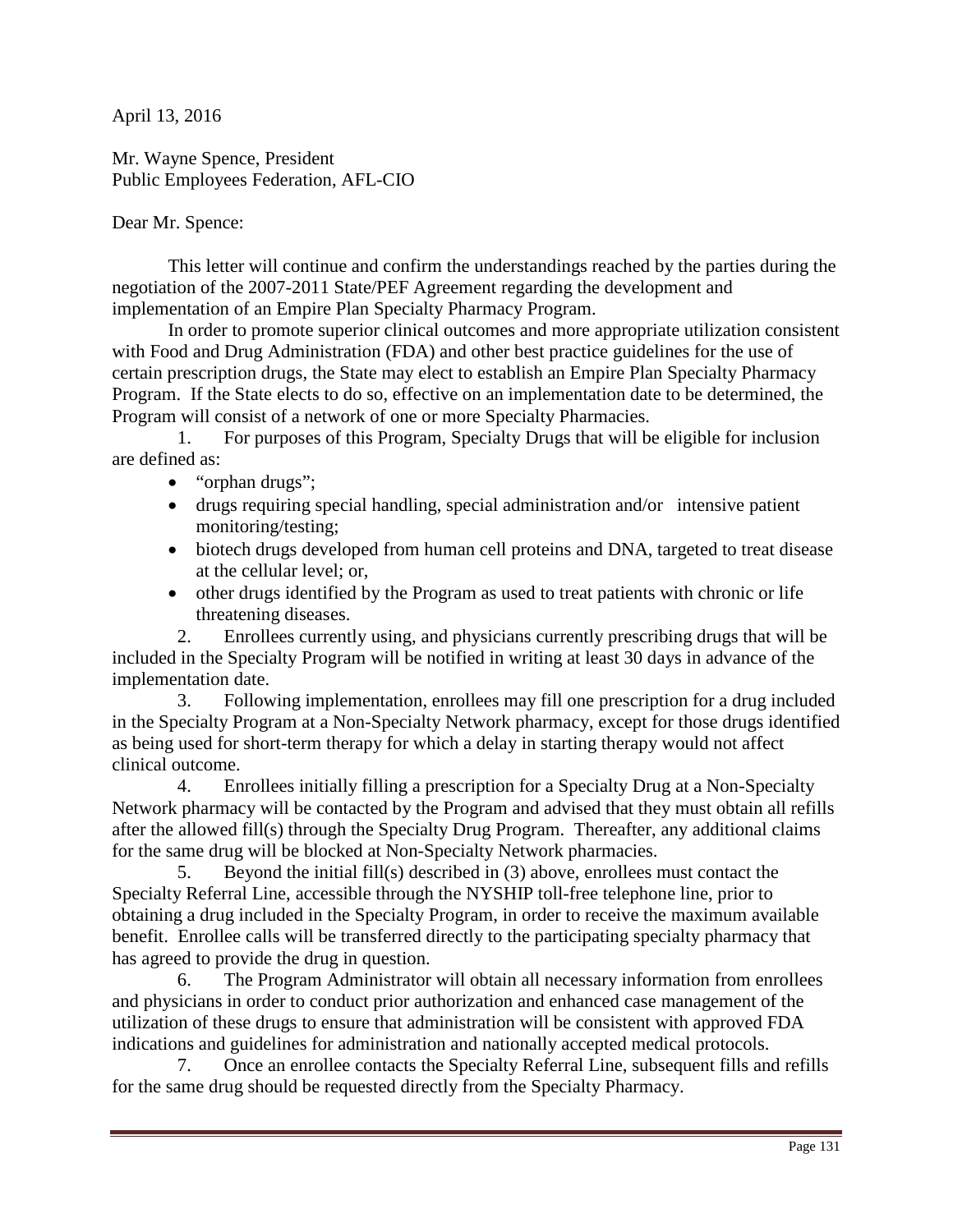8. Any and all prescription(s), initial or refill, for designated Specialty Drugs will be limited to a 30-day supply, unless otherwise agreed to by the State and the Program administrator.

 9. All Specialty Pharmacies that are participating in the Specialty Drug Program will provide enrollees with 24/7/365 access to a pharmacist.

 10. Drugs meeting the above definition of a "Specialty Drug" will be excluded from coverage under the "standard" Empire Plan Prescription Drug benefit and will be provided through the Empire Plan Specialty Drug Program.

 11. Drugs meeting the above definition of a "Specialty Drug" that are not included in the Empire Plan Specialty Drug benefit will continue to be covered under the "standard" Empire Plan Prescription Drug Program.

 12. Drugs included in the Specialty Drug Program will be assigned to levels and subject to the same copayments as drugs covered under the "standard" Empire Plan Prescription Drug benefit.

 13. Other than the accommodation described in (3) above, drugs included in the Specialty Program that are purchased without contacting the Specialty Referral Line will be treated as subscriber submitted claims and will be reimbursed in the same manner as subscriber submitted claims under the Empire Plan Prescription Drug Program: the enrollee will be reimbursed the lesser of the pharmacy charge or the amount the Program would have paid through the Specialty Drug Program less the appropriate copayment.

For the State:

For PEF:

\_\_\_\_\_\_\_\_\_\_\_\_\_\_\_\_\_\_\_\_\_\_\_\_\_\_\_\_\_\_\_\_\_\_\_\_\_\_\_\_\_\_

Michael Volforte Interim Director Governor's Office of Employee Relations Public Employees Federation

Wayne Spence President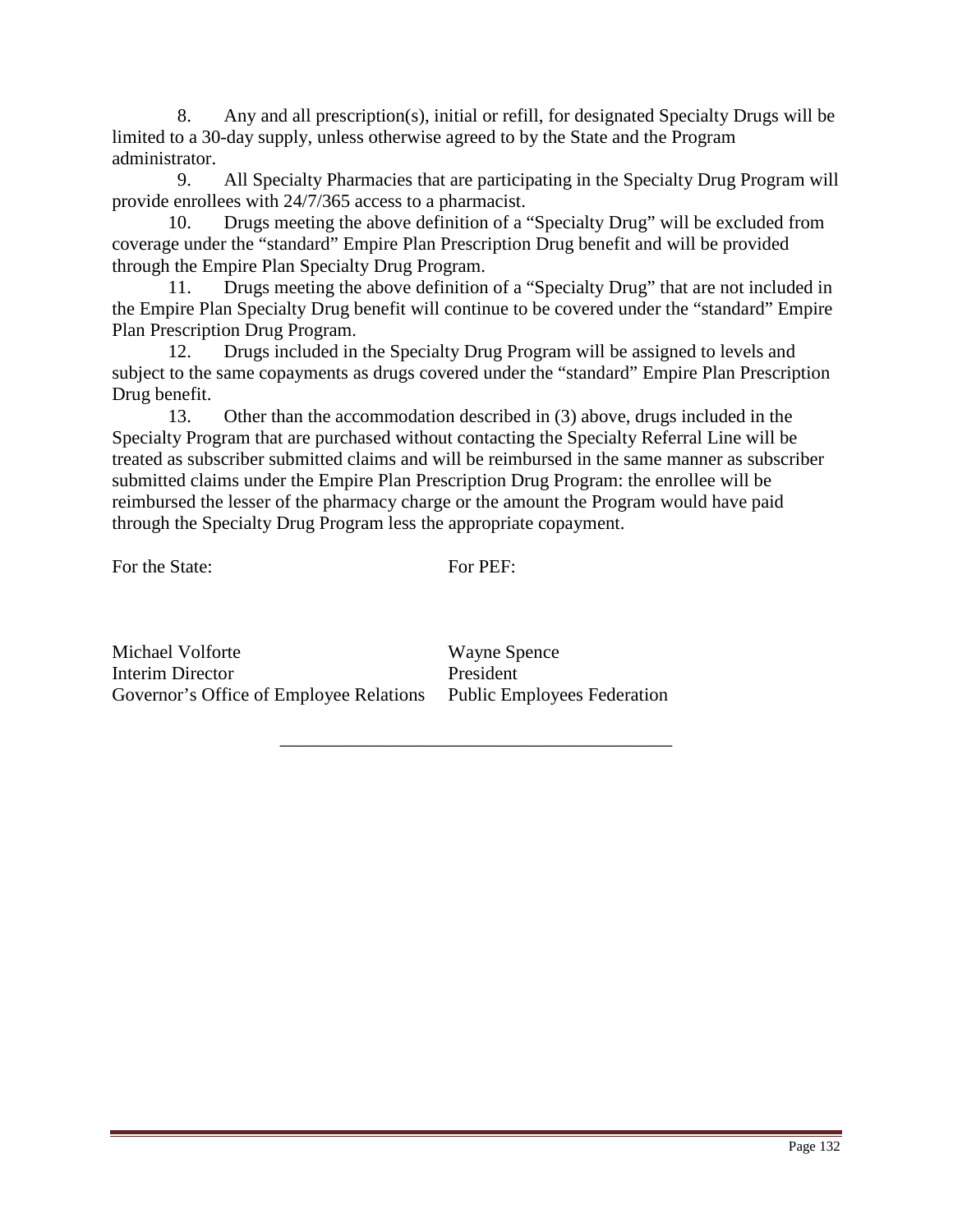Mr. Wayne Spence, President Public Employees Federation, AFL-CIO

Dear Mr. Spence:

 This letter will continue and confirm our agreement reached during the negotiations of the 2007-2011 Agreement between the Governor's Office of Employee Relations and the Public Employees Federation (PEF) regarding occupational lenses under the New York State Vision Plan for employees in the Professional, Scientific and Technical Services Unit.

Effective immediately upon ratification of the tentative agreement reached between the parties, PEF agrees that tint only is not a qualifying criterion for occupational lenses.

Please sign below to indicate concurrence with the above stated modification.

For the State:

For PEF:

\_\_\_\_\_\_\_\_\_\_\_\_\_\_\_\_\_\_\_\_\_\_\_\_\_\_\_\_\_\_\_\_\_\_\_\_\_\_\_\_\_\_

Michael Volforte Interim Director Governor's Office of Employee Relations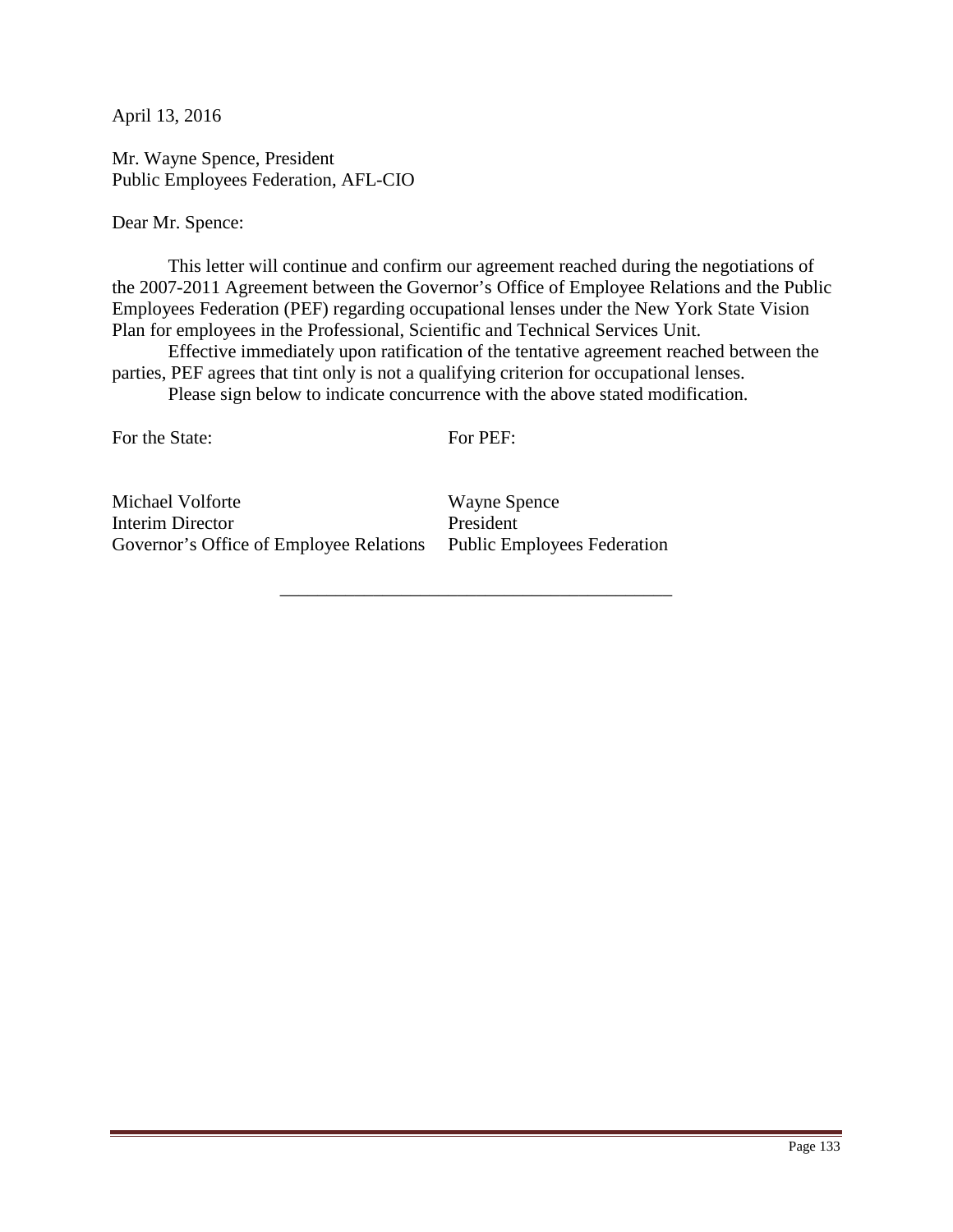Mr. Wayne Spence, President Public Employees Federation, AFL-CIO

Dear Mr. Spence:

This will continue and confirm the understanding reached during negotiations of the 2007-2011 State/PEF Agreement regarding the availability of Leave for Professional Meetings for non-day shift employees pursuant to Article 12.15 of the Agreement.

Non-day shift employees often wish to use professional leave to attend professional meetings or programs necessary for licensure that are held during what would otherwise be nonwork hours. Accordingly, agencies shall make every effort to accommodate requests from these employees to adjust their regular work schedule to allow them to use professional leave. All other requirements for the use of professional leave will continue to apply.

For the State:

For PEF:

\_\_\_\_\_\_\_\_\_\_\_\_\_\_\_\_\_\_\_\_\_\_\_\_\_\_\_\_\_\_\_\_\_\_\_\_\_\_\_\_\_\_

Michael Volforte Interim Director Governor's Office of Employee Relations Public Employees Federation

Wayne Spence President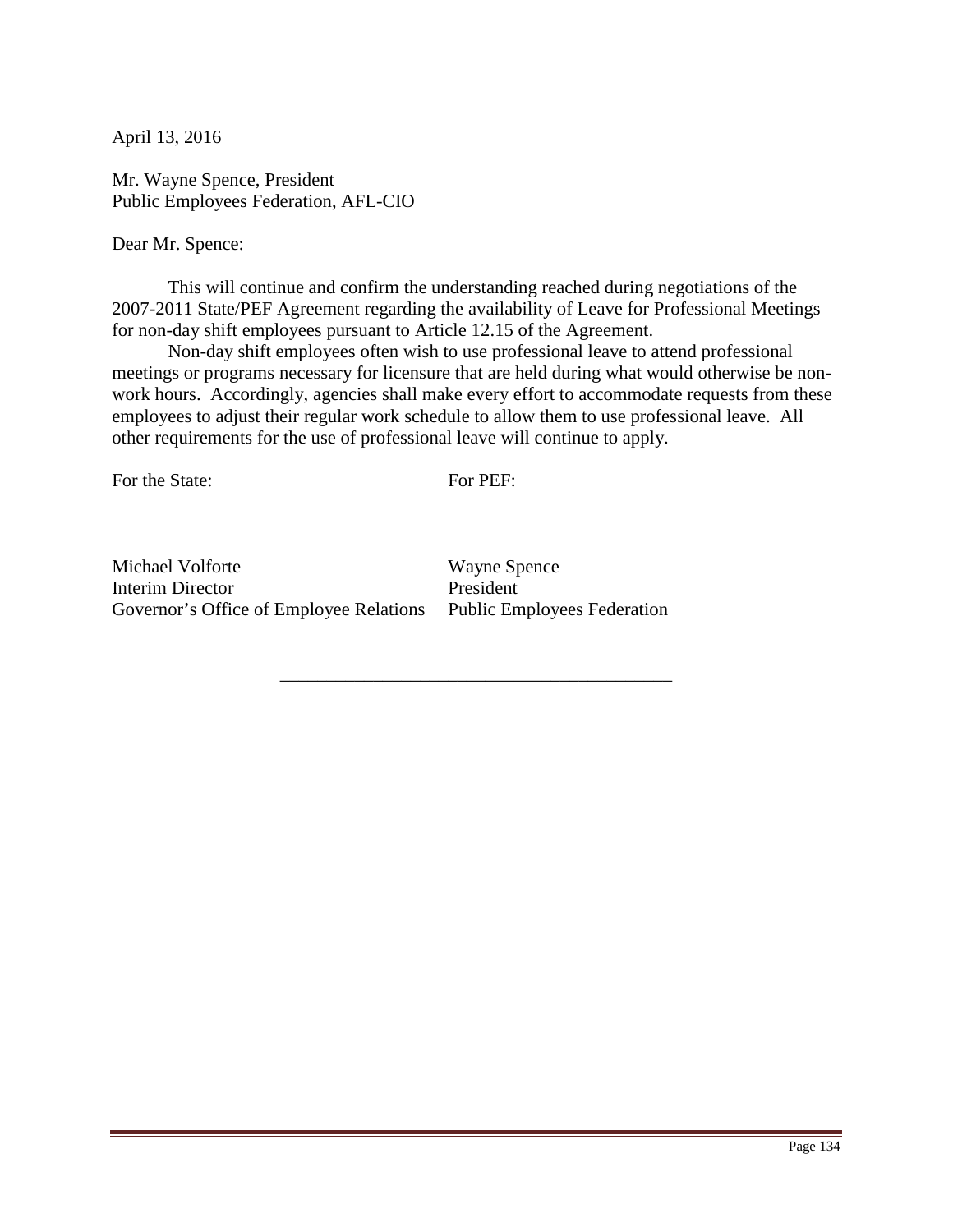Mr. Wayne Spence, President Public Employees Federation, AFL-CIO

Dear Mr. Spence:

 Let this confirm our agreement that all committees funded pursuant to Articles 9, 10, 14, 15, 18, 27 and 42 of the 2015-2016 Collective Bargaining Agreement between the parties shall be so funded through December 31, 2016. Accordingly, appropriations shall be secured to fund such committees for both the term of this Agreement and the period between April 2, 2016 and December 31, 2016 at a prorated amount to cover such period. This prorated amount shall be based on the appropriations reflected in each of the Articles above for the last year of the 2007- 2011 Collective Bargaining Agreement, increased by 4.04 percent.

 Nothing contained herein shall be deemed to waive either party's position regarding the appropriate interpretation of the 2007-2011 side letter on this topic or the language from that side letter which is repeated herein.

For the State:

For PEF:

\_\_\_\_\_\_\_\_\_\_\_\_\_\_\_\_\_\_\_\_\_\_\_\_\_\_\_\_\_\_\_\_\_\_\_\_\_\_\_\_\_\_

Michael Volforte Interim Director Governor's Office of Employee Relations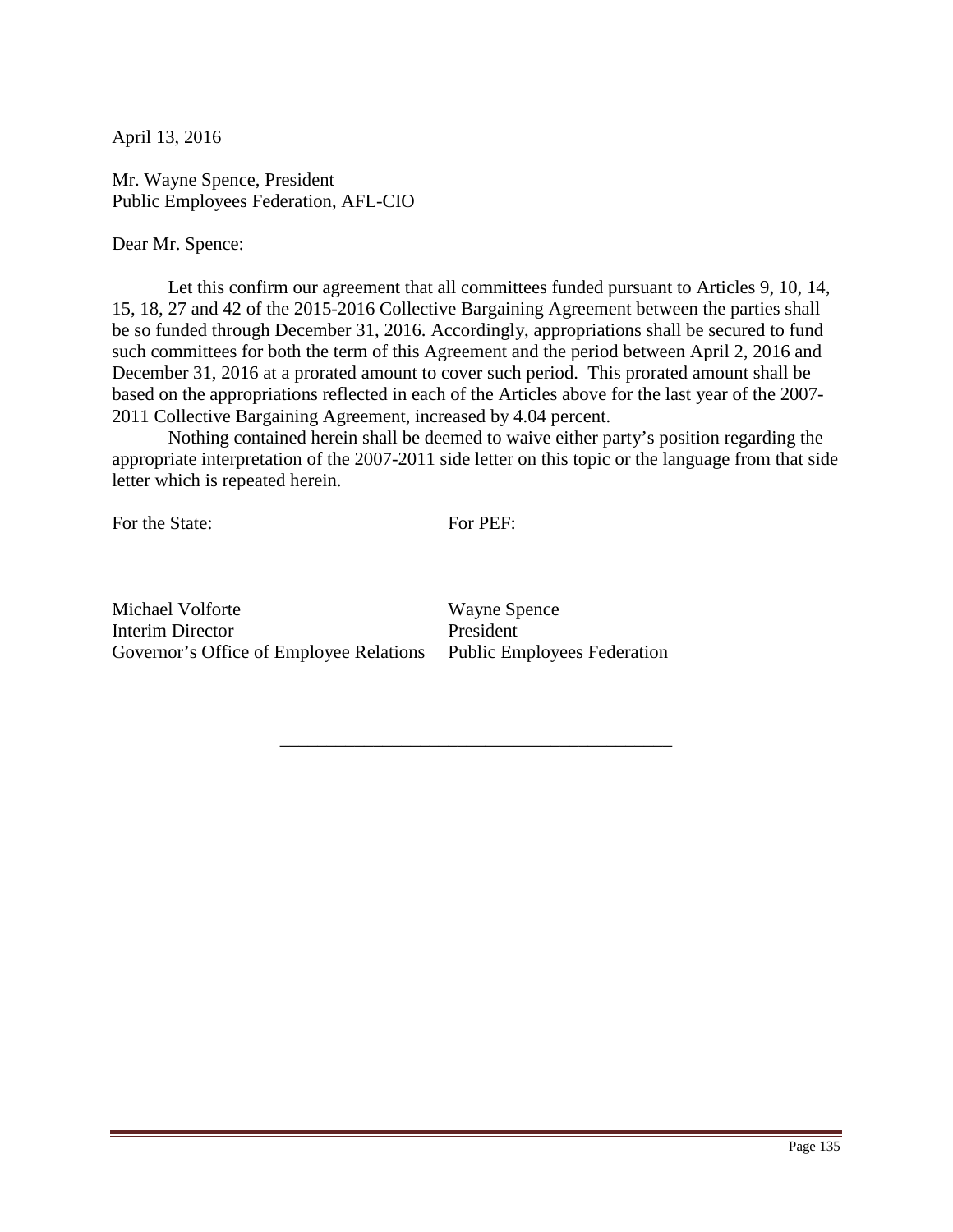Mr. Wayne Spence, President Public Employees Federation, AFL-CIO

#### Dear Mr. Spence:

This letter will confirm the understanding reached by the parties during negotiations of the 2015-2016 State/PEF Agreement regarding the allocation of funding appropriated pursuant to Article 14.4 of the Agreement. The parties hereby agree that the Professional Development and Quality of Working Life Coordinating Committee (hereinafter Committee) shall make available \$200,000 for the fiscal year 2015-2016 to fund two positions that will assist with the development and implementation of further initiatives developed by the parties in accordance with Articles 14, 15, 18, 22 and 44. Particular emphasis will be placed on initiatives directed toward PS&T Unit nurses and other professional employees in institutional settings.

 The \$200,000 annual funding will be split equally between the State and PEF to support two positions at Salary Grade 18 or its equivalent. One of these positions will be in the Governor's Office of Employee Relations, while the other position will be with the Public Employees Federation, AFL-CIO.

These two positions will sunset on December 31, 2016.

For the State:

For PEF:

\_\_\_\_\_\_\_\_\_\_\_\_\_\_\_\_\_\_\_\_\_\_\_\_\_\_\_\_\_\_\_\_\_\_\_\_\_\_\_\_\_\_

Michael Volforte Interim Director Governor's Office of Employee Relations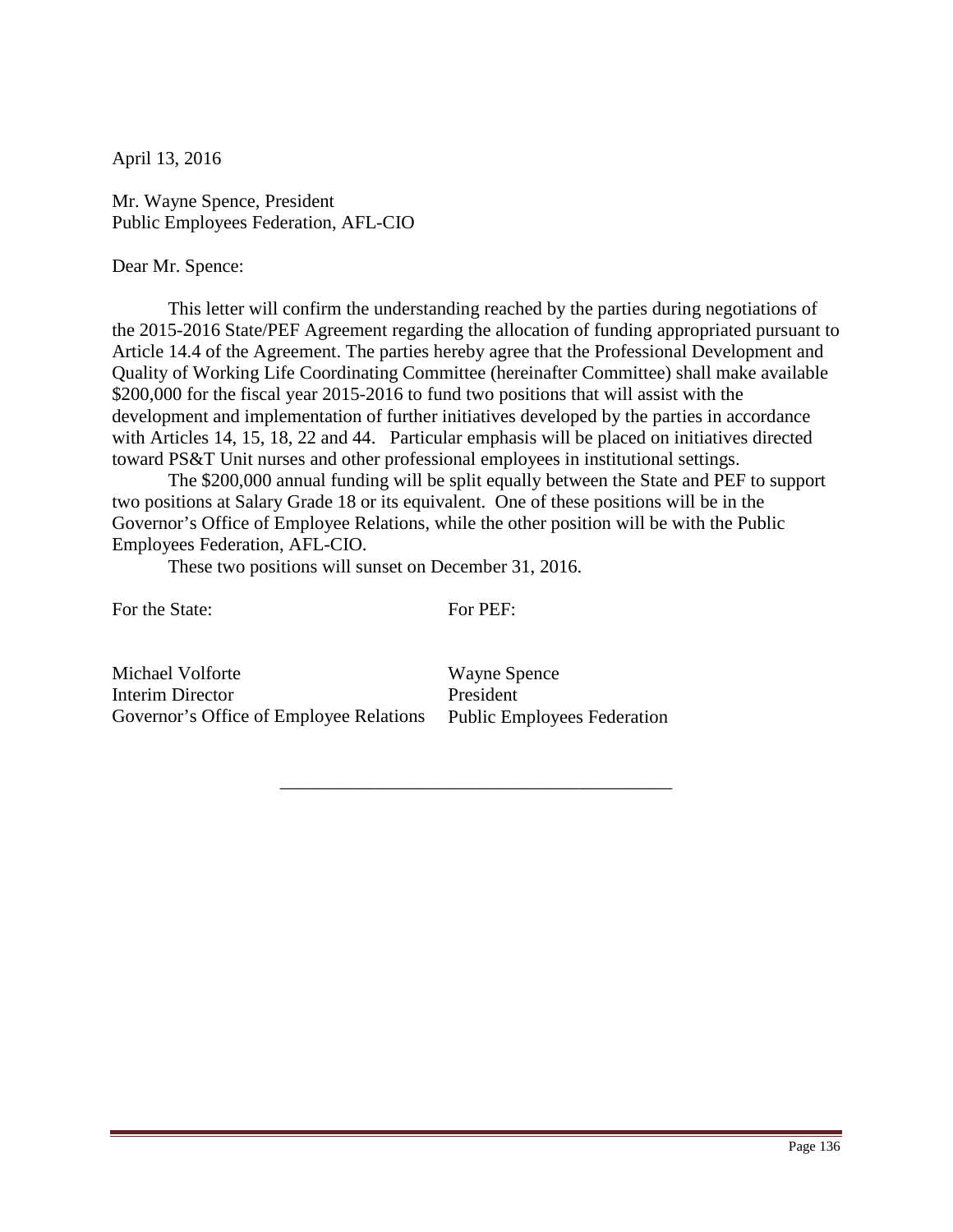Mr. Wayne Spence, President Public Employees Federation, AFL-CIO

Dear Mr. Spence:

 The State of New York and the Public Employees Federation (PEF) believe that the labor/management process is best served by providing participants in the process with the necessary tools and experiences to achieve high-functioning committees. Accordingly, the parties are committed to creating and implementing a comprehensive Labor/Management Training Program (hereafter Program) for labor/management committees.

During the term of this Agreement, the parties shall develop a core curriculum appropriate for the Program. This core curriculum may include, but not be limited to, the following elements:

- Labor/Management Cooperation
- Committee Organization, Operation and Process
- Labor/Management Committee Skills
- Effective Communication
- Problem Solving and Conflict Resolution
- Successful Committees: Best Practices

 Additionally, once the core curriculum has been designed and implemented, the parties shall explore development and delivery of specialized training to address the needs of individual labor/management committees.

 The Program shall be developed and administered by the Professional Development Committee (PDC). Funding of \$200,000 for the fiscal year 2015-2016 will be made available to the Program from Article 15.4 of the State/PEF Agreement. Said funds shall be overseen and administered by the PDC.

The State and PEF shall promote the Program and encourage all labor/management teams to complete training in the core curriculum. Each party shall assign staff to coordinate the delivery of Program training.

For the State:

For PEF:

\_\_\_\_\_\_\_\_\_\_\_\_\_\_\_\_\_\_\_\_\_\_\_\_\_\_\_\_\_\_\_\_\_\_\_\_\_\_\_\_\_\_

Michael Volforte Interim Director Governor's Office of Employee Relations Public Employees Federation

Wayne Spence President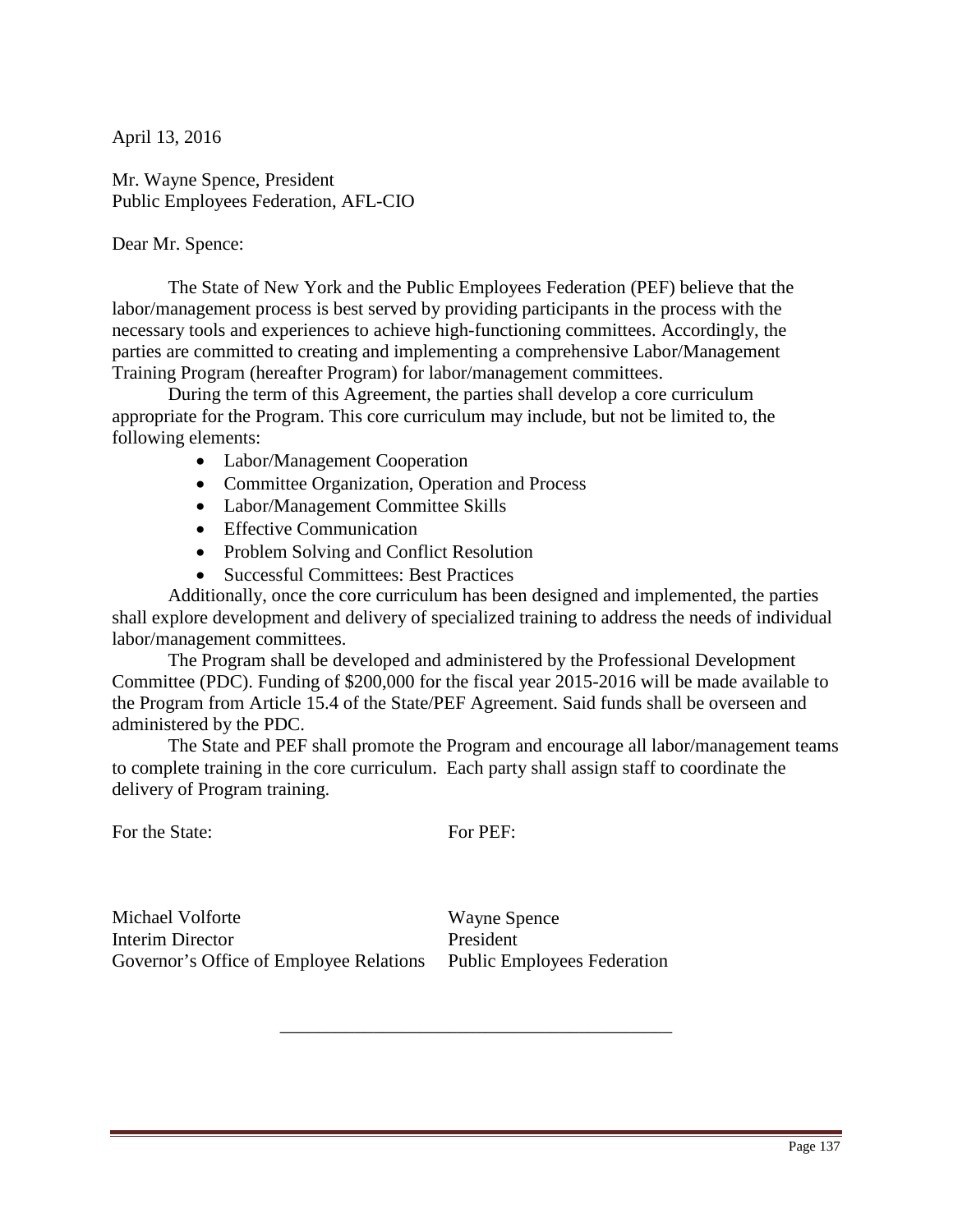Mr. Wayne Spence, President Public Employees Federation, AFL-CIO

Dear Mr. Spence:

 The parties believe that nurses should have available to them high quality and robust training, educational and professional development opportunities. Accordingly, the parties hereby agree that the Professional Development Committee (PDC) shall undertake the programs and initiatives described below to enhance professional development opportunities for Registered Nurses. These programs and initiatives will be funded by Article 15 and funds shall be overseen and administered by the PDC.

 1. The PDC shall jointly develop an enhanced voucher program for Registered Nurses working at SUNY Upstate Medical Center, SUNY Downstate Medical Center, SUNY Stony Brook Medical Center and the Roswell Park Cancer Institute who are pursuing a four-year degree, Master's or Doctorate in nursing. This program can be expanded to other agencies or work locations by mutual agreement of the PDC.

 2. The PDC shall jointly develop an enhanced reimbursement program over the maximum dollar amount available under the Workshop and Seminar Reimbursement Program. The amount of the enhanced reimbursement program will be determined by the PDC based on the funding available.

 3. The PDC shall jointly design and develop training, educational and professional development programs and initiatives targeted to nurses. The PDC will work with and seek input from the Article 44, Joint Committee on Nursing and Institutional Issues in creating and designing such programs. These programs could include preceptor training, grant programs, conferences, tuition or other monetary support for National Certification in Specialties, and creation of professional development workshops and programs to support and enhance the nursing careers of nurses with the State of New York.

For the State:

For PEF:

\_\_\_\_\_\_\_\_\_\_\_\_\_\_\_\_\_\_\_\_\_\_\_\_\_\_\_\_\_\_\_\_\_\_\_\_\_\_\_\_\_\_

Michael Volforte Interim Director Governor's Office of Employee Relations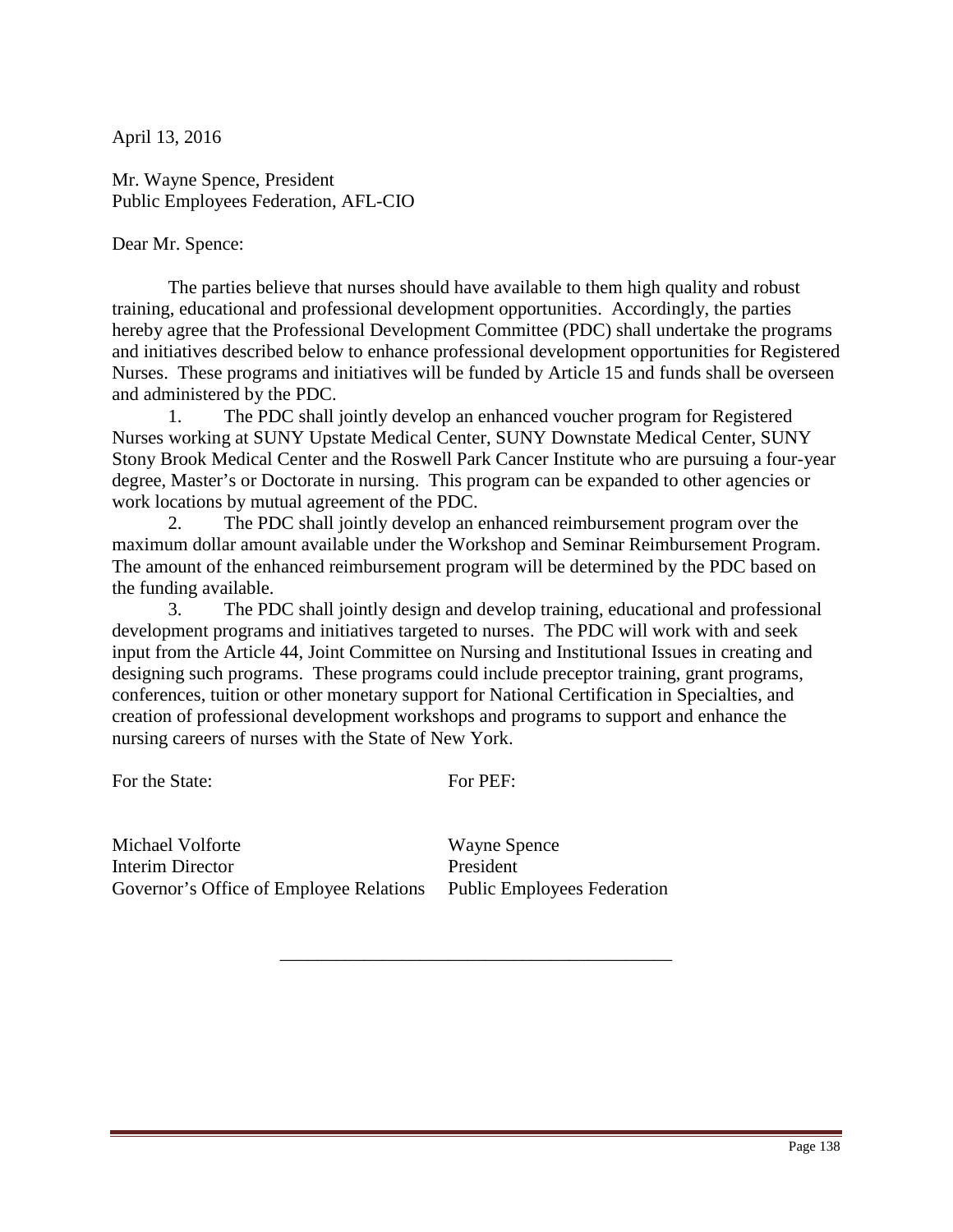Mr. Wayne Spence, President Public Employees Federation, AFL-CIO

Dear Mr. Spence:

 This letter continues and confirms the understandings reached by the parties during negotiation of the 2007-2011 State/PEF Agreement regarding uniforms and employees in the Fire Protection Specialist title series at the Office of Fire Prevention and Control (OFPC).

PEF and local management shall meet regarding the "Policy on Wearing Department Supplied Clothing in the OFPC" (hereafter "Policy"). If the Policy includes a provision that requires employees in the Fire Protection Specialist titles series to wear uniforms, then those employees will be eligible for the uniform allowance described below.

Effective April 2, 2011, the State will recommend to the Legislature that each employee in the Fire Protection Specialist title series shall be provided an annual maintenance allowance of \$68 for a part-time employee and \$88 for a full-time employee in each year of the Agreement. However, employees who receive a regular uniform service or are not required to wear uniforms shall not be eligible for this allowance.

Such maintenance allowance shall become effective and payable in the State fiscal year within which the Policy referenced herein is agreed to at the local level. However, payment will be prorated based on when the agreement is reached during the fiscal year.

Any local agreement establishing the Policy referenced herein must be consistent with Article 24 of the State/PEF Agreement and shall be subject to final review and approval by the Governor's Office of Employee Relations and the Public Employees Federation, or their designees.

The terms of this letter shall sunset on April 1, 2016, unless extended by mutual agreement of the parties.

For the State:

For PEF:

\_\_\_\_\_\_\_\_\_\_\_\_\_\_\_\_\_\_\_\_\_\_\_\_\_\_\_\_\_\_\_\_\_\_\_\_\_\_\_\_\_\_

Michael Volforte Interim Director Governor's Office of Employee Relations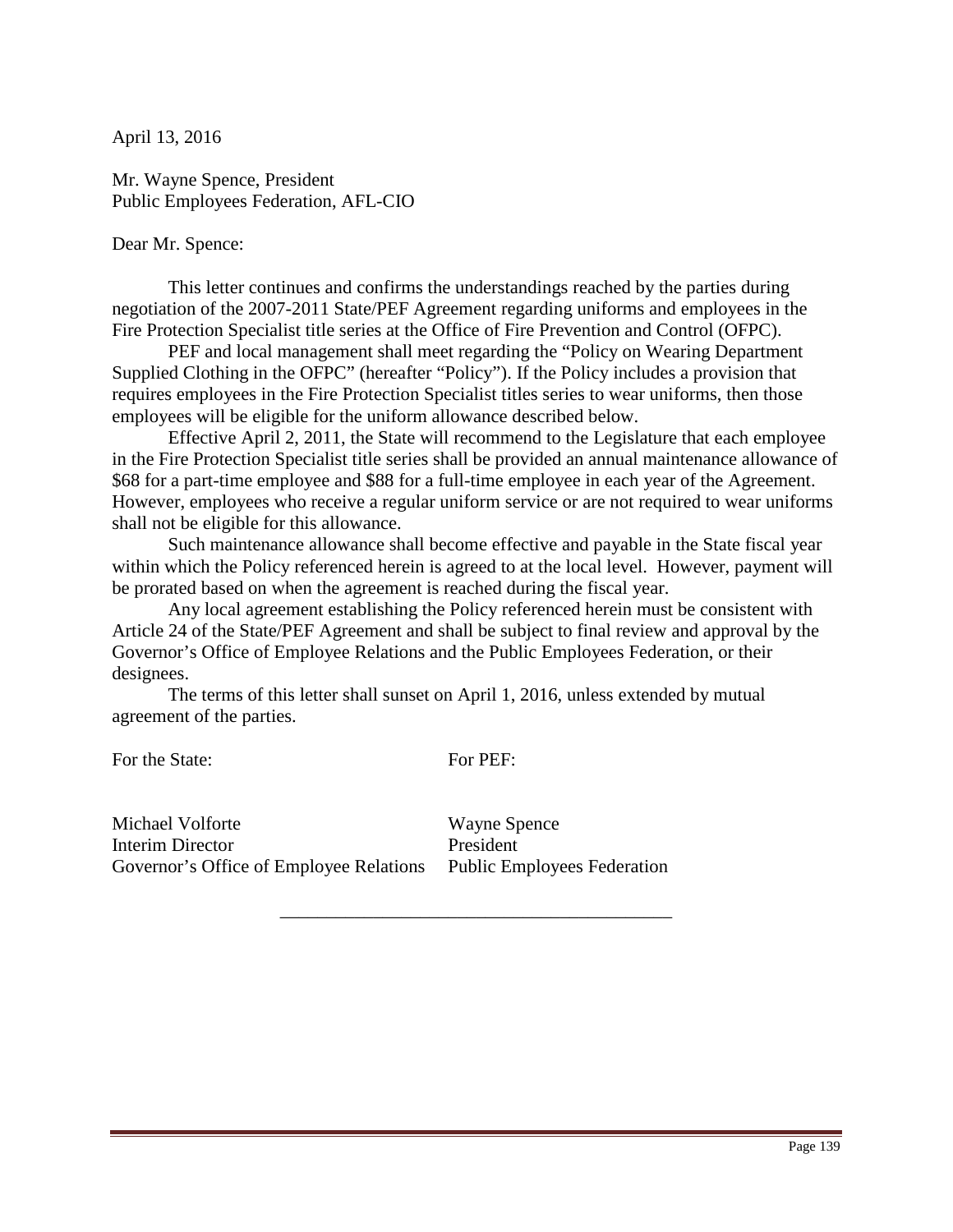Mr. Wayne Spence, President Public Employees Federation, AFL-CIO

#### Dear Mr. Spence:

This letter will confirm the understandings reached by the parties during negotiation of the 2015-2016 State/PEF Agreement regarding the development of a Pilot Firearms Training and Safety Incentive Program for peace officers in the PS&T bargaining unit. The parties hereby agree that the Joint Health and Safety Committee shall develop and implement a Firearms Training and Safety Incentive Program (hereafter Pilot Program). Pilot Program years shall run concurrently with State fiscal years. The first year in which the program will be offered is State fiscal year 2011-2012.

 Under this Pilot Program, bargaining unit employees with peace officer status under section 2.10 of the New York State Criminal Procedure Law shall be eligible to receive an incentive payment in return for participating in an agency-directed training program designed to promote firearms proficiency and safety. To be eligible for inclusion in this pilot program, agency-directed firearms proficiency and safety training programs must meet criteria promulgated by the Joint Committee on Health and Safety. Employees who successfully complete such training programs shall receive the incentive payment as soon as practicable upon conclusion of each fiscal year covered by the Pilot Program.

The incentive payment amount for training in state fiscal year 2015-2016 shall be \$260.

As soon as practicable after ratification of this Agreement, the Joint Committee on Health and Safety shall deliberate and agree upon criteria that agency-directed training programs must meet to qualify employees for receipt of an incentive under this Pilot Program.

 The program shall sunset on April 1, 2016, unless extended by mutual agreement of the parties. No aspect of this program shall be grievable under Article 34 of the 2015-2016 State/PEF Agreement.

For the State:

For PEF:

\_\_\_\_\_\_\_\_\_\_\_\_\_\_\_\_\_\_\_\_\_\_\_\_\_\_\_\_\_\_\_\_\_\_\_\_\_\_\_\_\_\_

Michael Volforte Interim Director Governor's Office of Employee Relations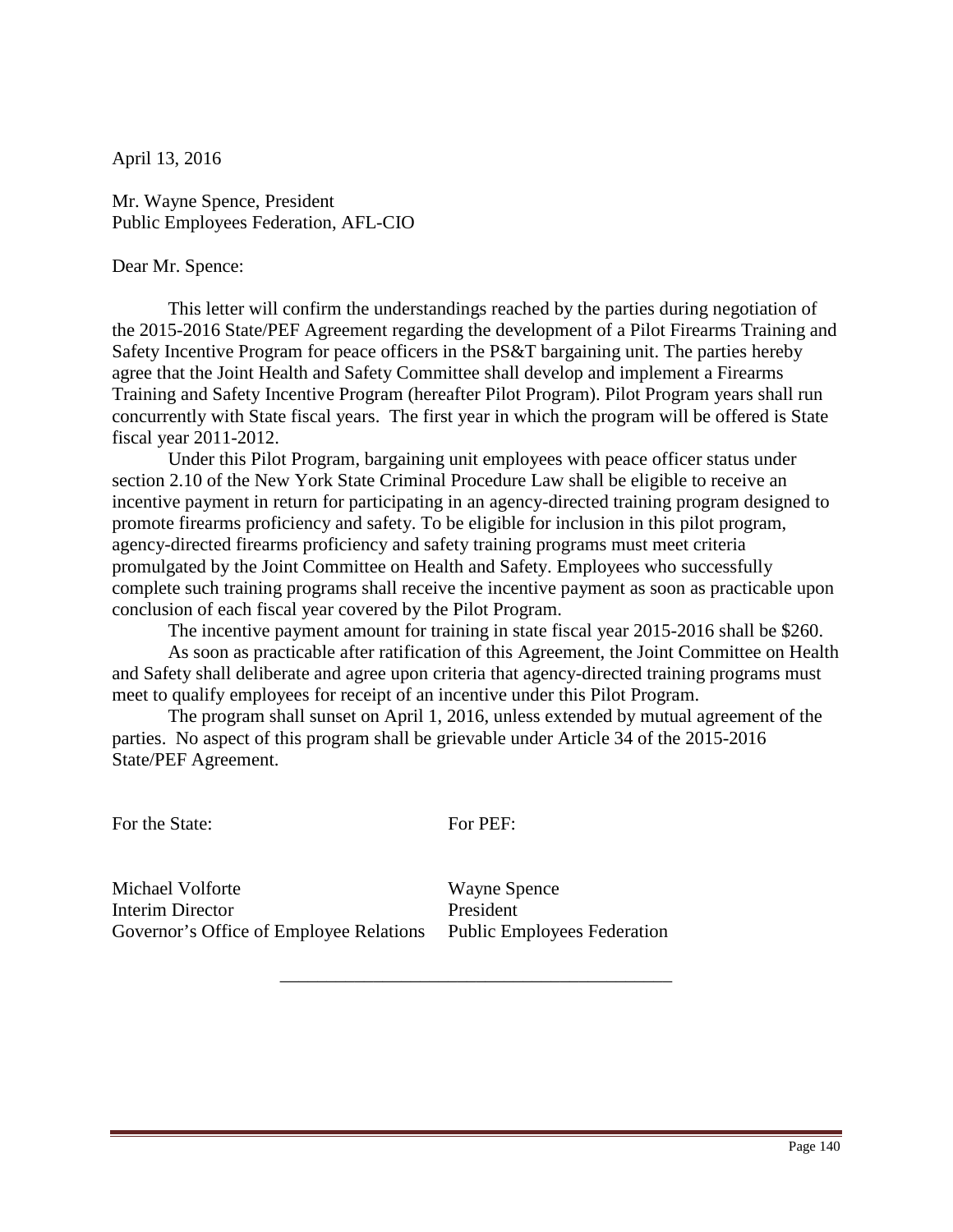Mr. Wayne Spence, President Public Employees Federation, AFL-CIO

#### Dear Mr. Spence:

 This will confirm the understanding reached during negotiations of the 2015-2016 State/PEF Agreement regarding continuation of the pilot program for annual leave restoration under Article 33, Discipline.

 The parties agree that the pilot will begin on July 1, 2008 and expire on April 2, 2016, unless the parties mutually agree to extend the pilot. Under this pilot, when vacation credits are restored pursuant to Article 33.4(a)(4), and such restoration causes the total vacation credits to exceed 40 days, an employee is allowed a period of one year from the date of restoration or the employee's return to work, whichever is later, to reduce the total accumulation to 40 days. In order to be eligible under this pilot, the date of the decision that deems the employee's suspension improper or the date of the decision finding the employee innocent of all charges must be on or after April 2, 2011 and on or before April 2, 2016.

For the State:

For PEF:

\_\_\_\_\_\_\_\_\_\_\_\_\_\_\_\_\_\_\_\_\_\_\_\_\_\_\_\_\_\_\_\_\_\_\_\_\_\_\_\_\_\_

Michael Volforte Interim Director Governor's Office of Employee Relations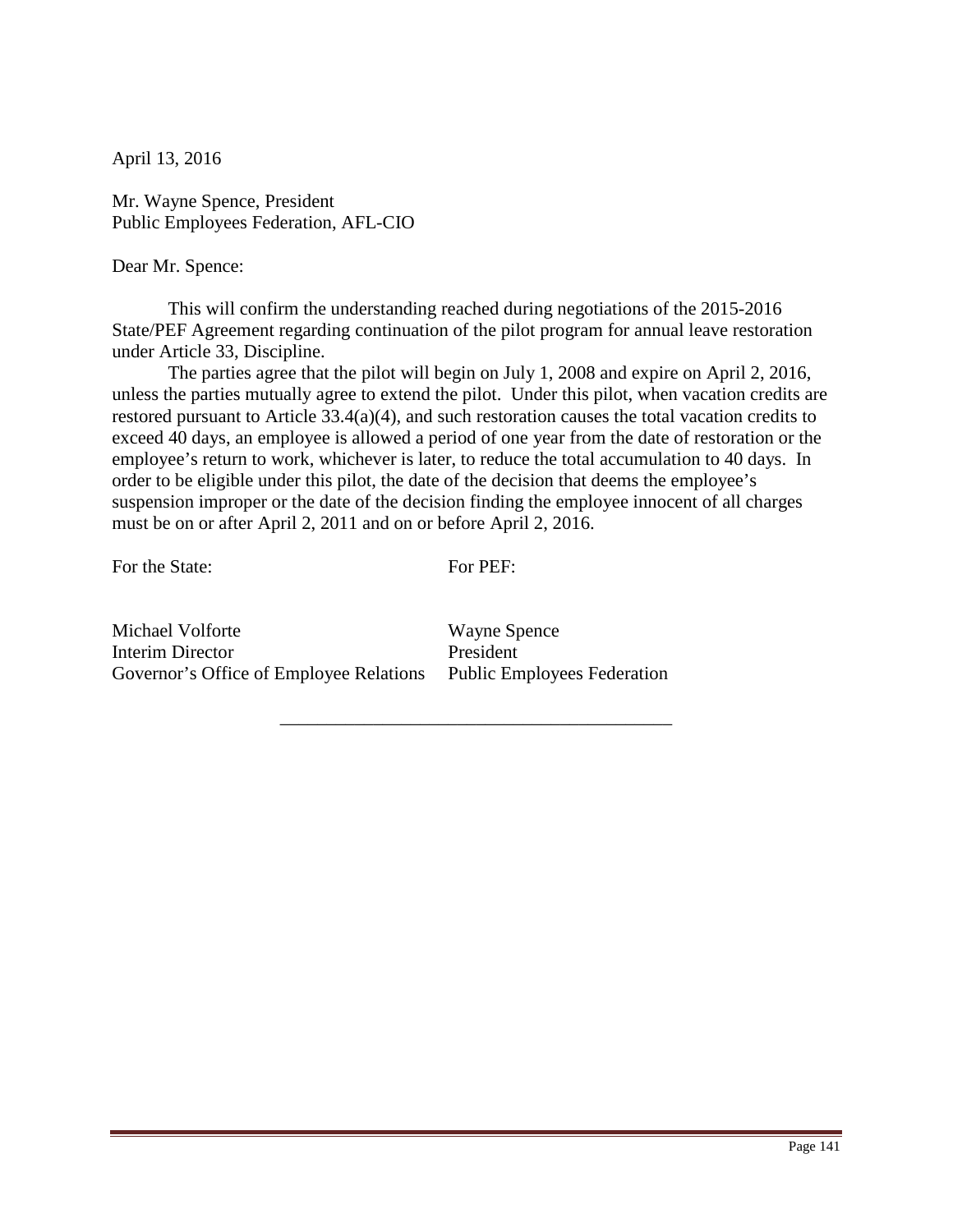Mr. Wayne Spence, President Public Employees Federation, AFL-CIO

Dear Mr. Spence:

 This will continue and confirm our mutual understanding reached during negotiations of the 2007-2011 Agreement with respect to the use of technology for the Step 1 and/or Step 2 meeting required by Article 34, Grievance and Arbitration Procedure.

 The parties recognize that advances in technology have led to the ability to have virtual meetings. Such virtual meetings can among other things, save the cost of travel, diminish pollution, and reduce highway congestion. Virtual meetings can include, but are not limited to, the use of net meetings, teleconferences and videoconferences.

 The State and PEF support and encourage the exploration and use of virtual meetings as an efficient and effective method to conduct the Step 1 and/or Step 2 meeting required by Article 34. Either party may propose that such a virtual meeting be used for a Step 1 and/or Step 2 meeting and the method that will be used to conduct such a meeting. The other party must consent in order for the virtual meeting to go forward.

The State and PEF also acknowledge that in agencies where virtual meetings may be an option, it is appropriate for an agency-level labor/management committee to discuss the technology available for use in that agency and the procedure for requesting and responding to a proposal to use such technology. Any understandings reached as a result of such discussions must be consistent with Article 24.5 of the Agreement.

For the State:

For PEF:

\_\_\_\_\_\_\_\_\_\_\_\_\_\_\_\_\_\_\_\_\_\_\_\_\_\_\_\_\_\_\_\_\_\_\_\_\_\_\_\_\_\_

Michael Volforte Interim Director Governor's Office of Employee Relations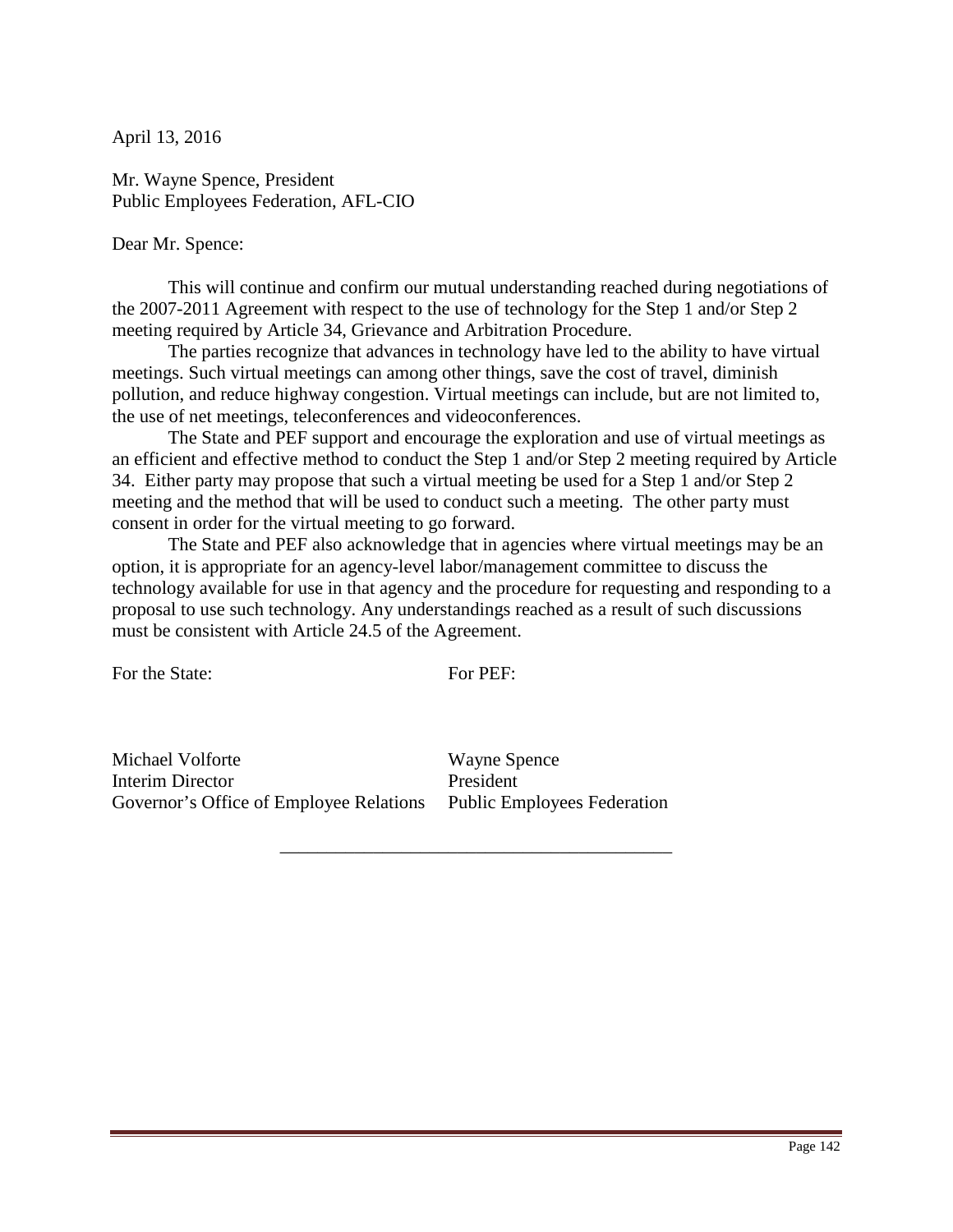Mr. Wayne Spence, President Public Employees Federation, AFL-CIO

Dear Mr. Spence:

 This letter continues and confirms the understandings reached by the parties during negotiation of the 2007–2011 State/PEF Agreement regarding overtime meal allowances on pass days.

 The parties agree that in order to be eligible for an overtime meal allowance on a pass day, the six hours of work to earn the first allowance, or the nine hours of work to earn the second allowance, on a pass day must be consecutive. An unpaid meal break or any other unpaid break during the hours worked on a pass day breaks the consecutive hours of work and renders the employee not eligible for an overtime meal allowance. The employee must have six or nine consecutive hours on either side of an unpaid meal break or any other break in order to be eligible for an overtime meal allowance on a pass day.

For the State:

For PEF:

\_\_\_\_\_\_\_\_\_\_\_\_\_\_\_\_\_\_\_\_\_\_\_\_\_\_\_\_\_\_\_\_\_\_\_\_\_\_\_\_\_\_

Michael Volforte Interim Director Governor's Office of Employee Relations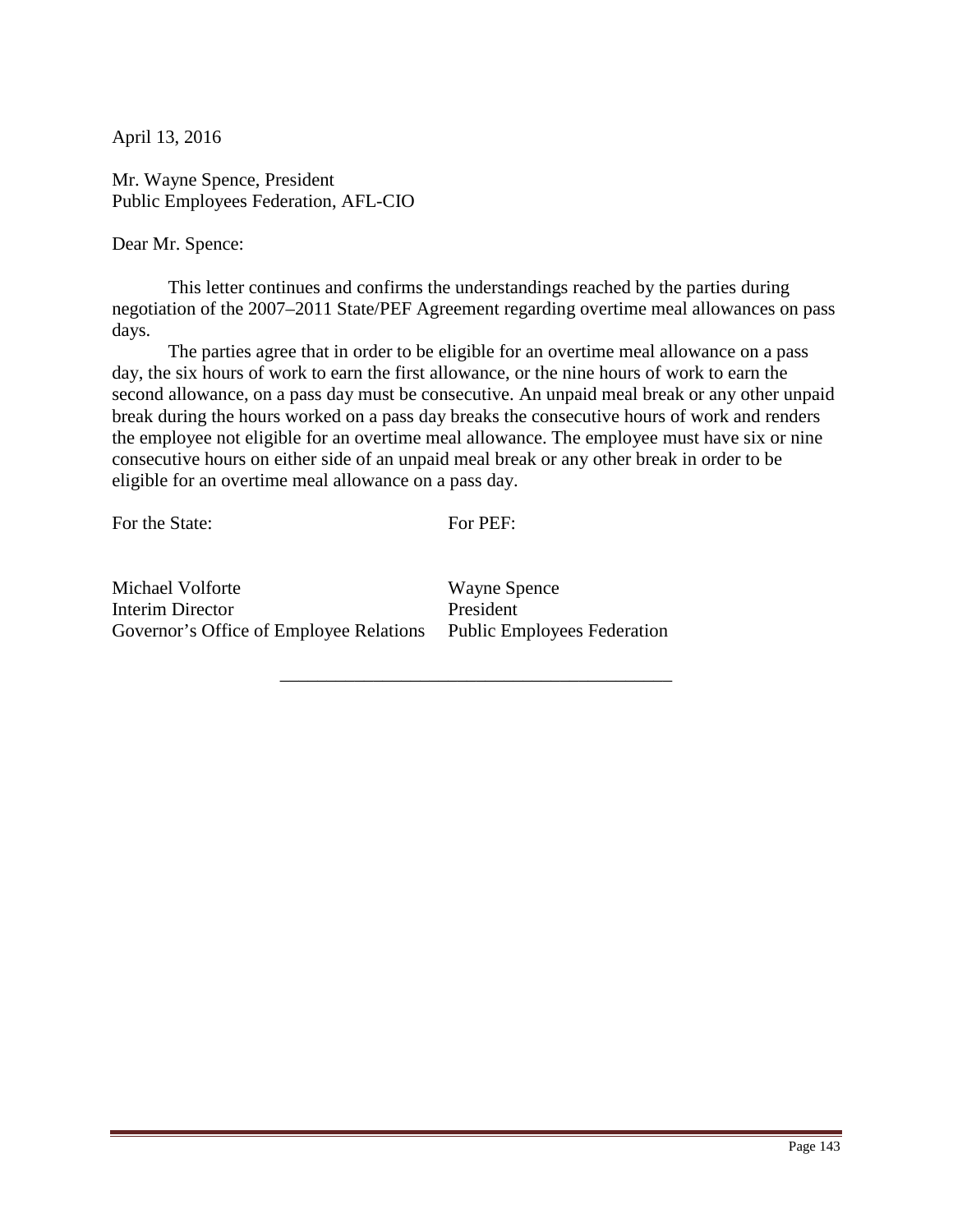Mr. Wayne Spence, President Public Employees Federation, AFL-CIO

Dear Mr. Spence:

 In the course of the negotiations of the 2015-2016 State/PEF Agreement the parties agreed to the continuation of the Employee Organization Leave (EOL) article which provides EOL for PEF designees for the purposes of investigation and processing of grievances.

As part of the parties' agreement to continue that article in the 2015-2016 Agreement, the parties also agreed that the conditions which apply to the use of EOL as outlined in the OER November 1979 memorandum to State agencies on this subject, a copy of which is attached, will also continue to be in effect for the term of the 2015-2016 Agreement.

For the State:

For PEF:

\_\_\_\_\_\_\_\_\_\_\_\_\_\_\_\_\_\_\_\_\_\_\_\_\_\_\_\_\_\_\_\_\_\_\_\_\_\_\_\_\_\_

Michael Volforte Interim Director Governor's Office of Employee Relations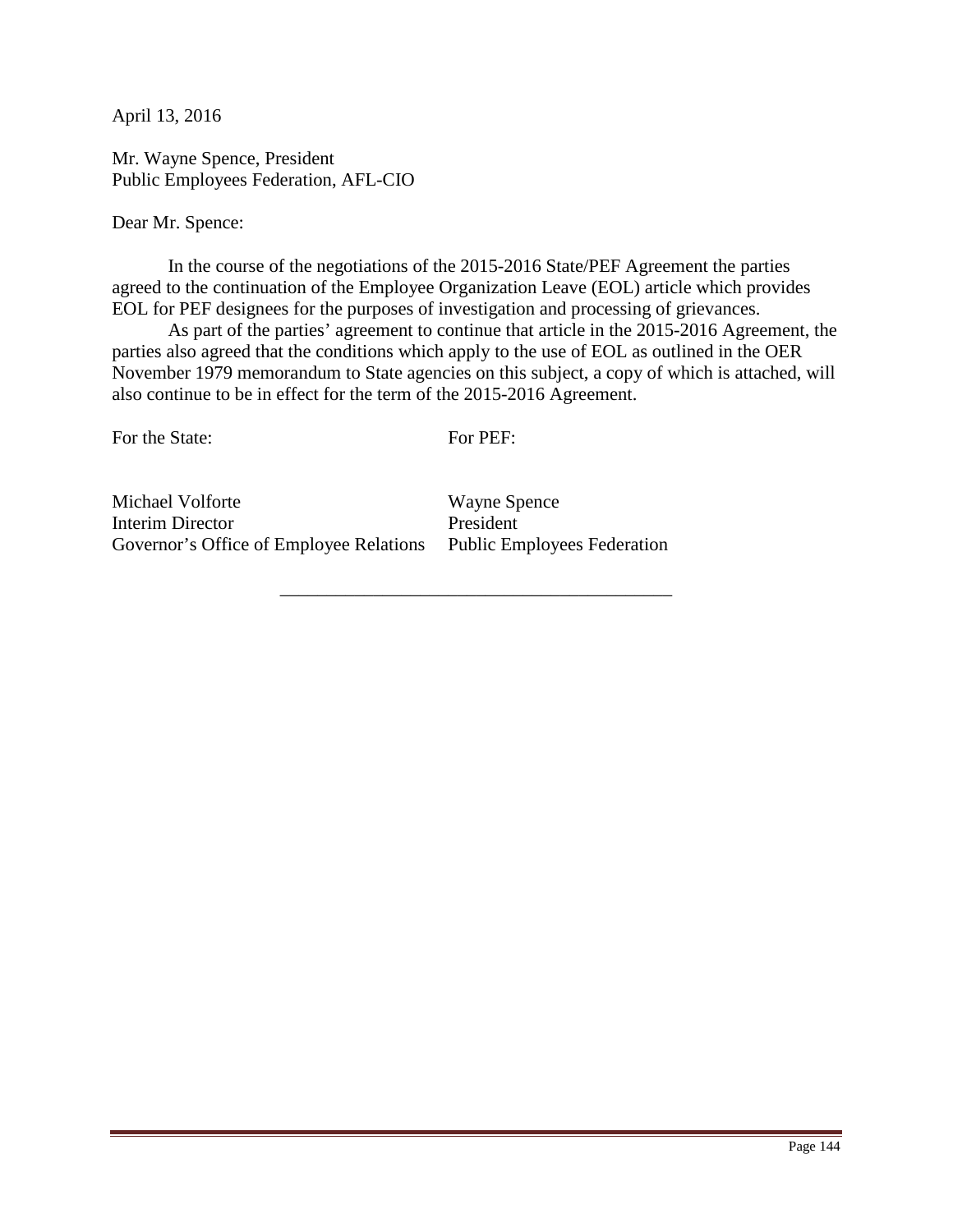# TO: STATE DEPARTMENTS AND AGENCIES

FROM: Meyer S. Frucher

SUBJECT: Grievance Representatives — PS&T Unit

 Section 4.7(d) of the 1977-79 Agreement in the PS&T Unit provides for the granting of employee organization leave to union designees for the purposes of investigation of claimed grievances and processing of grievances. The employees on the attached list have been designated by the Public Employees Federation as grievance representatives eligible to be granted EOL under Section 4.7(d).

Agencies are authorized to grant EOL to the PEF grievance representatives on the attached list subject to the following conditions:

 1. Eligibility for employee organization leave for the investigation of a claimed grievance or for the processing of a grievance shall be limited to one PEF steward or other PEF representative at one time for any single grievance.

 2. Because PEF will have stewards in each work location, stewards will not be entitled to employee organization leave for the investigation or processing of grievances in work locations other than their own.

 3. Because PEF will have stewards in each geographic location, stewards will be entitled to employee organization leave for travel in connection with grievance investigation and processing only if such travel time is required for attendance at a review meeting or hearing at any stage of the grievance procedure which is conducted at a geographic location other than that where the steward and grievant are assigned.

 (Notwithstanding the limitations established in paragraphs 1, 2 and 3 above, an agency may, at its discretion, approve the use of EOL by more than one PEF steward or other PEF representative for the investigation or processing of the same grievance or may permit the use of EOL for the investigation or processing of a grievance at another work location or for travel, when the agency Employee Relations Officer or other appropriate management official believes that such approval will contribute to the effective utilization of the grievance procedure for the review and/or resolution of a grievance.)

 4. To assure that the use of employee organization leave does not unduly interfere with the conduct of an agency's programs, a steward must obtain the advance approval of his immediate supervisor before absenting himself from his work station to engage in the investigation or processing of a grievance. The approval of the immediate supervisor shall not be withheld arbitrarily.

 5. Use of employee organization leave pursuant to Section 4.7(d) shall be subject to all other conditions and practices governing the use of employee organization leave generally.

 6. Use of employee organization leave pursuant to Section 4.7(d) shall continue to be governed by the interpretations promulgated in OER 74-3:

 "The operative words in Section 4.7(d) are investigation and processing. With regard to the former term, it is applicable only to the period of time prior to the filing of the grievance and through the second stage of the grievance procedure. After the second stage it would not appear that further investigation of the grievance should be necessary. It would be more appropriate to consider time, other than time spent at such hearings or reviews, as preparation time. Needless to say, employee organization leave is not authorized for 'preparation time,' although time off properly charged to employee credits should be liberally granted.

With regard to the term processing, this term is limited to such time as is reasonable and necessary for appearances at grievance hearings or reviews."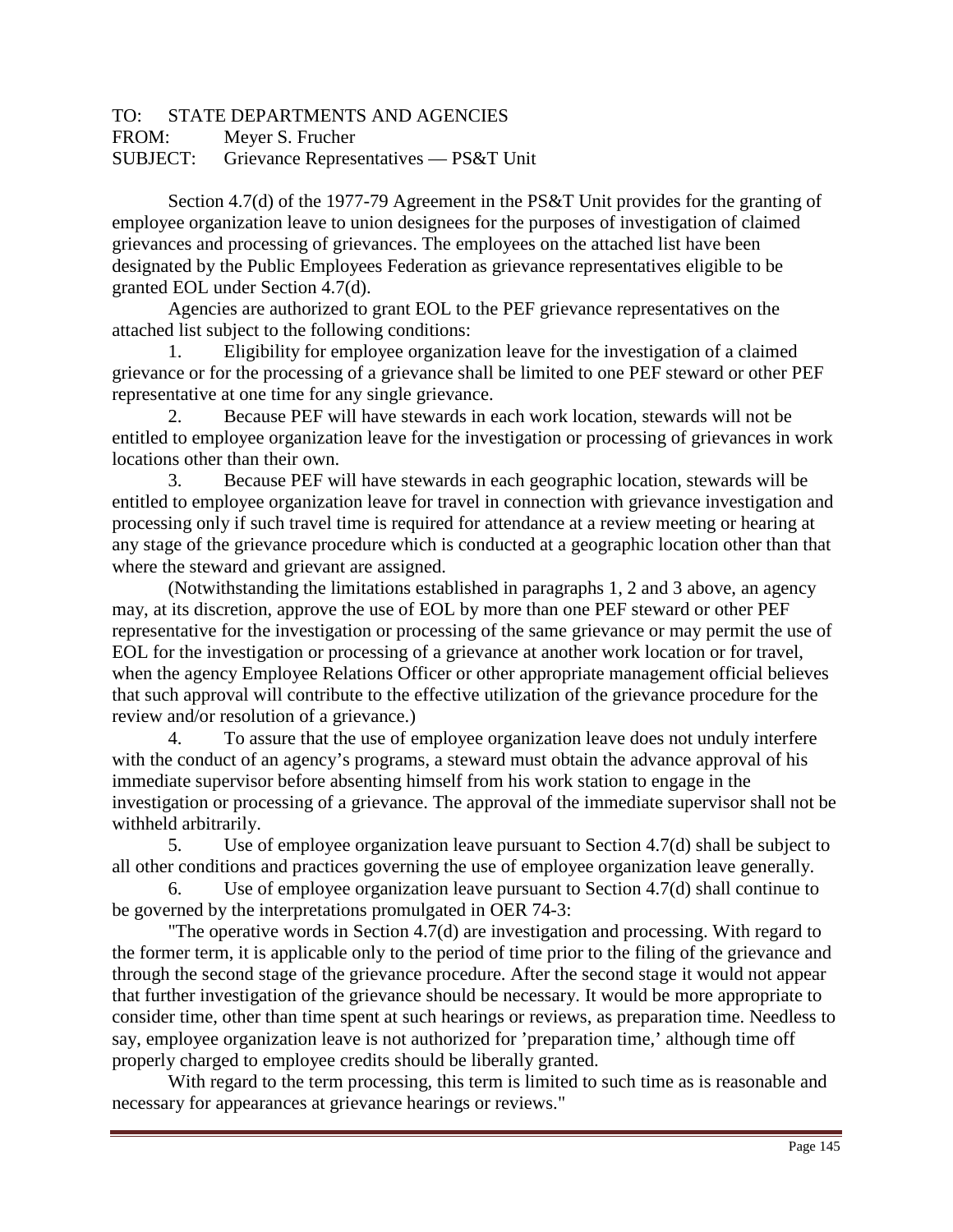Employees named on the attached list are entitled to receive approval to use EOL for grievance representation, subject to the above conditions, retroactive to March 27. Such employees who would have been entitled to the use of EOL under these conditions, and who were absent from their work stations for grievance representation purposes and charged such absence to leave accruals, should be permitted to retroactively charge such absences to EOL and have their leave accruals restored.

\_\_\_\_\_\_\_\_\_\_\_\_\_\_\_\_\_\_\_\_\_\_\_\_\_\_\_\_\_\_\_\_\_\_\_\_\_\_\_\_\_\_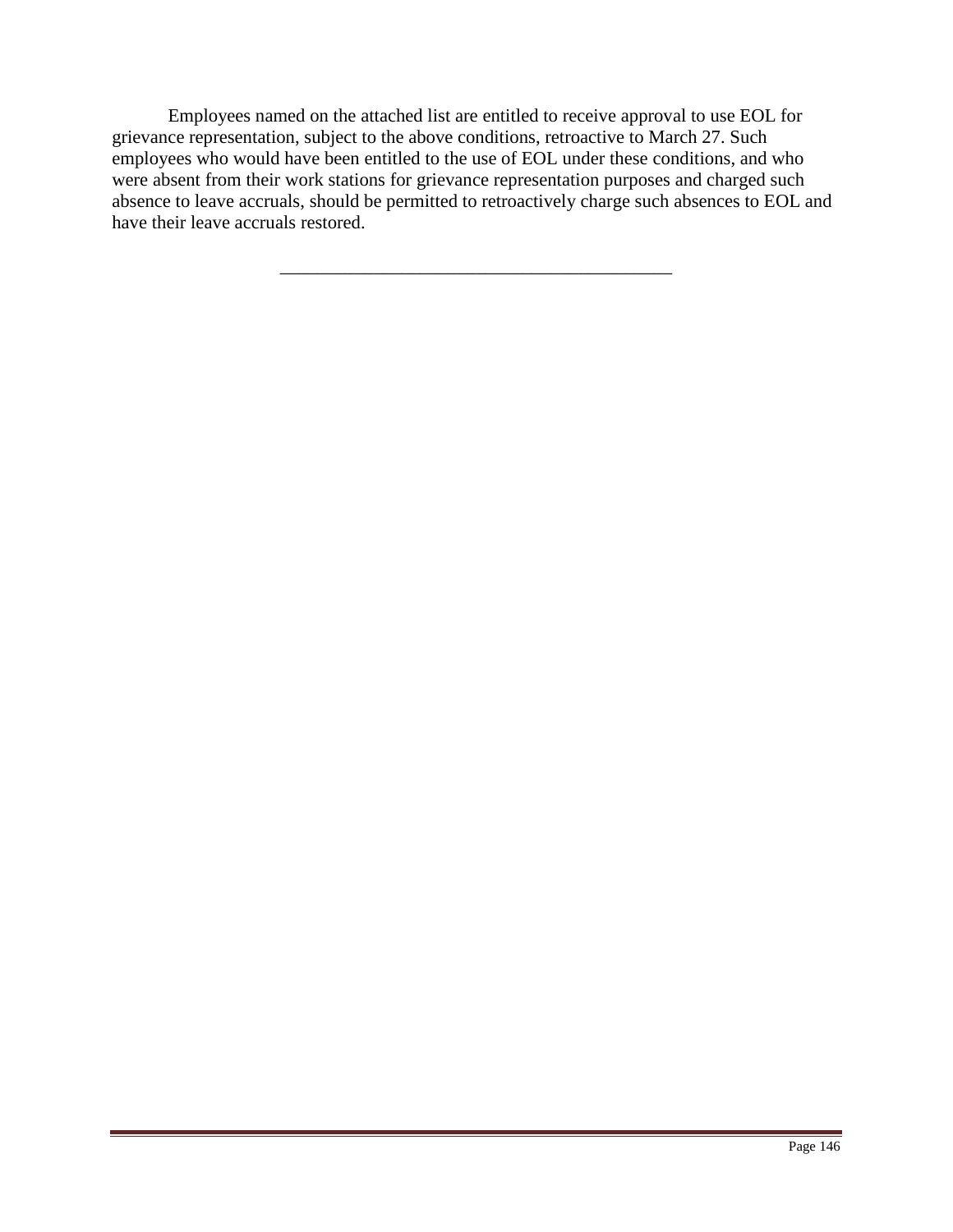Mr. Wayne Spence, President Public Employees Federation, AFL-CIO

### Dear Mr. Spence:

 I am writing to continue and confirm the understanding of the parties in the negotiation of Article 4, Section 4.7(d) of the 2003-2007 Agreement.

 Section 4.7(d) provides that the Director of Employee Relations may grant additional Employee Organization Leave (EOL) to designees of PEF under special circumstances.

We have established joint committee relationships in Article 14, Professional Development and Quality of Working Life Coordinating Committee, Article 15, Professional Development Committee, Article 18, Health and Safety, Article 22, Protection of Employees, and Article 44, Nursing and Institutional Issues. Time spent by PEF designees directly interacting with State representatives on these issues would be appropriately charged as EOL for labor/management committee participation under the provisions of Article 4, Section 4.7(c) of the Agreement. In addition to that need, however, we acknowledge that PEF has a need for study, review and internal preparation in connection with these joint committee relationships. To respond to this need we therefore agree that up to 55 days of EOL in each year of this Agreement shall be made available to PEF under the provision of Section 4.7(d) for preparation purposes in connection with PEF's participation in the joint relationships established in Articles 14, 15, 18, 22 and 44.

For the State:

For PEF:

\_\_\_\_\_\_\_\_\_\_\_\_\_\_\_\_\_\_\_\_\_\_\_\_\_\_\_\_\_\_\_\_\_\_\_\_\_\_\_\_\_\_

Michael Volforte Interim Director Governor's Office of Employee Relations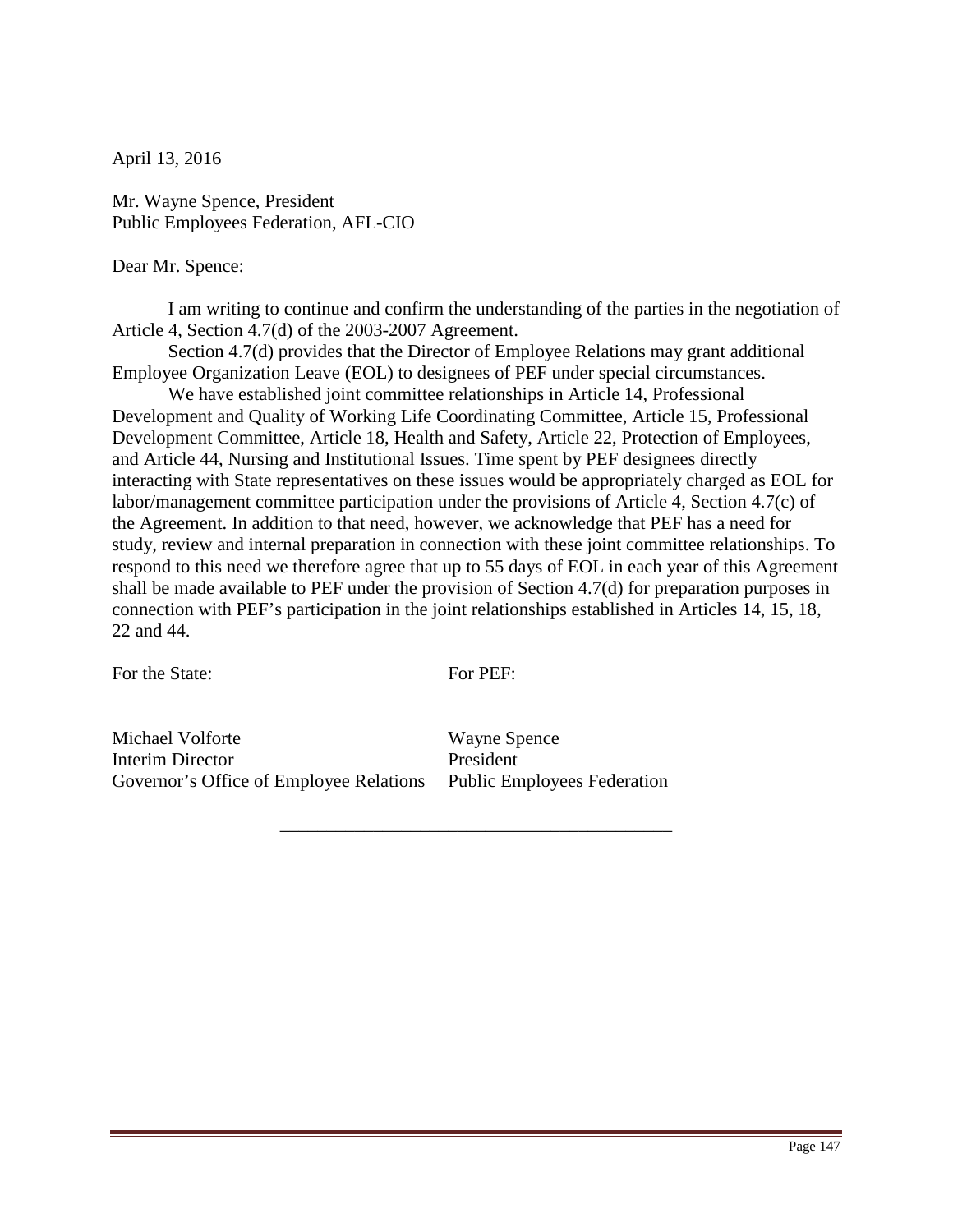# **MEMORANDUM OF UNDERSTANDING between THE STATE OF NEW YORK and THE PUBLIC EMPLOYEES FEDERATION, AFL-CIO concerning PERFORMANCE EVALUATION AND PERFORMANCE ADVANCES**

I. The PS&T Unit Performance Evaluation System and the payment of performance advances to PS&T Unit employees shall be subject solely to the provisions of this Memorandum. Payment of performance advances to PS&T Unit employees in accordance with the provisions of this Memorandum is acknowledged by the State and PEF to constitute full and complete compliance with the provisions of Article 7, Section 7.5 of the 2015-2016 State/PEF Agreement.

II. The State and PEF acknowledge that performance evaluation is a management prerogative, and that the State has the full and complete authority to exercise its prerogative to evaluate its employees so long as it does so in a manner not inconsistent with any of the provisions of paragraphs III A through D below.

III. The PS&T Unit Performance Evaluation System shall include the following elements: A. Each employee shall be provided with a written Performance Program at the beginning of his/her evaluation period.

B. Performance evaluation shall occur at the end of the evaluation period, shall be based on the employee's Performance Program, and shall include both a narrative discussion of the employee's performance and a summary rating.

C. An employee may attach written comments to his/her Performance Program and/or Performance Evaluation.

D. Employees whose summary rating is below "Effective" shall be entitled to appeal such rating as described below:

 1. First, to an agency-level appeals committee consisting of three persons, one each designated by the State and PEF and the third selected by agreement of the other two, which shall make a non-binding recommendation to the agency head. An appeal to the agency-level appeals committee must be submitted within 15 calendar days of the receipt of the evaluation.

 2. Second, if the decision of the agency head is to deny the first-level appeal, to a State-level committee consisting of three persons, one each designated by the State and PEF and the third selected by agreement of the other two, which shall render a final determination on the appeal. An appeal to the State-level appeals committee must be submitted within 15 calendar days of receipt of the determination of the agency head.

 3. The employee shall have the right upon request to make a personal appearance before both appeals committees to present facts and make arguments in support of the appeal. The employee shall be entitled to PEF representation before both appeals committees if he/she so elects.

 4. The appeal procedure described in this Section D shall not be applicable to employees who are in probationary status.

IV. Performance Advances shall be payable in accordance with the following provisions: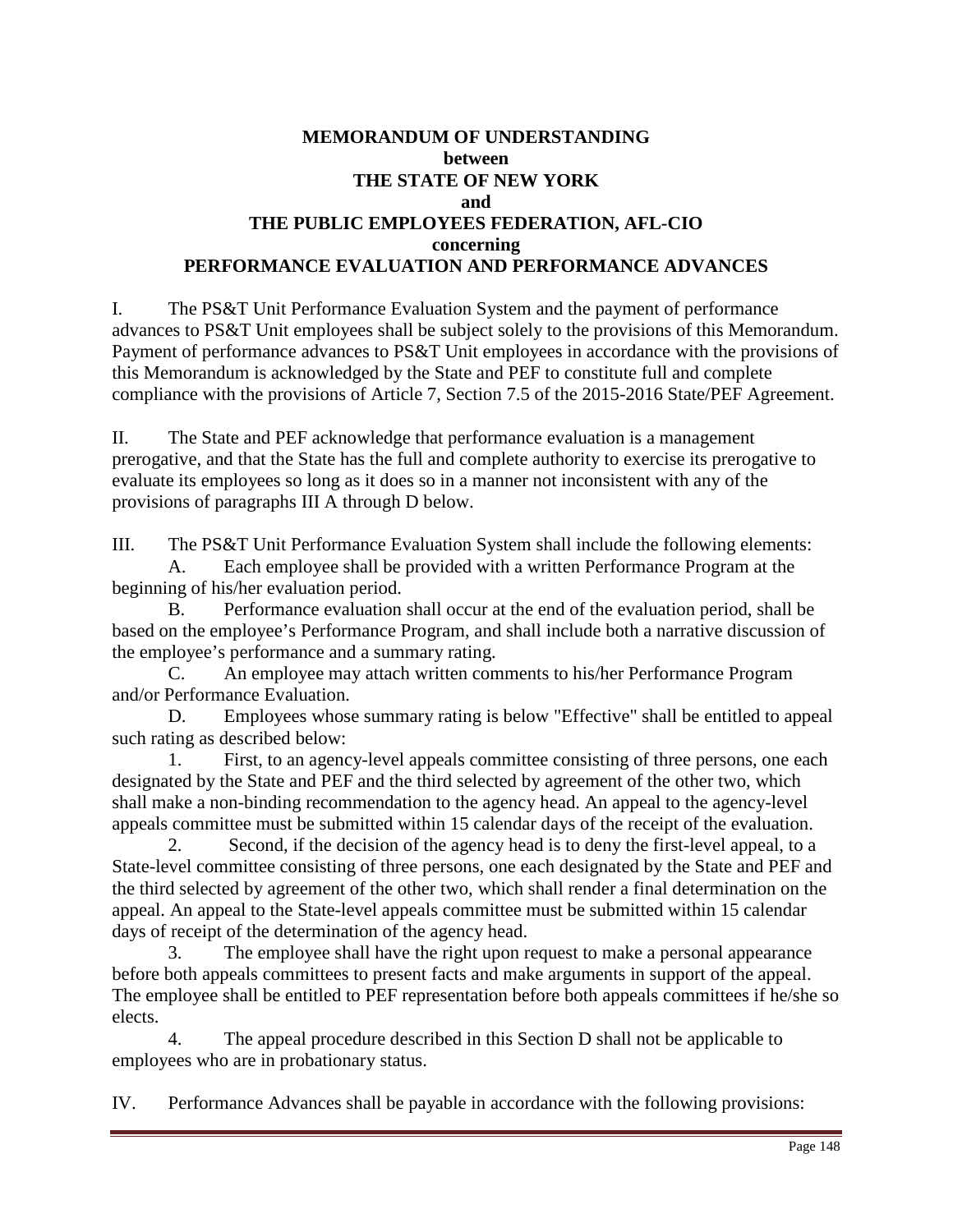A. Performance advances are defined as salary adjustments between the hiring rate and job rate of an employee's salary grade.

B. Eligibility for performance advances shall be limited to employees in positions allocated to salary grades 1 through 37, and in unallocated positions equated for salary purposes to grades 1 through 37, except unallocated trainee positions.

C. Effective April 1, 1992, performance advances shall be one-seventh of the dollar value of the difference between the hiring rate and job rate of the salary grade to which the employee's position is allocated or equated.

Each employee shall be eligible to receive a performance advance upon completion of each year of service in grade in full employment status at a basic annual salary rate which is below the job rate of his/her salary grade if his/her performance at the completion of such year of service is rated at least "Effective" or its equivalent.

E. Performance advances shall be paid in accordance with the provisions of Article 7, Section 7.5 of the 2015-2016 Agreement.

F. No employee's basic annual salary rate shall exceed the job rate of the employee's salary grade as a result of the addition of a performance advance.

G. Promotion Adjustment:

Employees who are eligible for a performance advance in a lower salary grade but are promoted or appointed to a higher salary grade before receiving their next advance in the lower grade and who have not received an advance in the higher grade are entitled to a reconstructed promotion salary reflecting the performance advance which they would have been paid in the lower grade had the performance in that grade been rated at least "Effective" or its equivalent.

H. Reduction in Grade:

Service in a higher salary grade by employees who are appointed or demoted to a lower salary grade is creditable toward the service in grade requirement for a performance advance in the lower salary grade.

I. Evaluation periods for employees in positions of Institution Teacher, and positions in other titles subject to the provisions of Section 136 of the Civil Service Law shall be subject to an amended schedule to reflect the 10-month work year of these titles:

 1. Employees in these titles whose work year is September 1-June 30 shall have an evaluation period of September 1-June 30.

 2. Employees in these titles whose work year is a 10-month work year other than September 1-June 30 shall have an evaluation period consisting of 10 months commencing on the first day of their work year.

These employees shall receive performance advances if they are rated at least "Effective" or its equivalent, effective the first day of the work year immediately after the evaluation period.

 4. Employees in these titles shall be eligible for performance advances after the completion of each evaluation period during which they have been in full pay status for at least 150 working days.

V. Any questions or disputes arising from the interpretation or implementation of this Memorandum, or any other questions or disputes arising from the administration of the PS&T Unit Performance Evaluation System, shall be subject to labor/management discussion at the Agency level and/or State level as appropriate as their sole and exclusive means of resolution.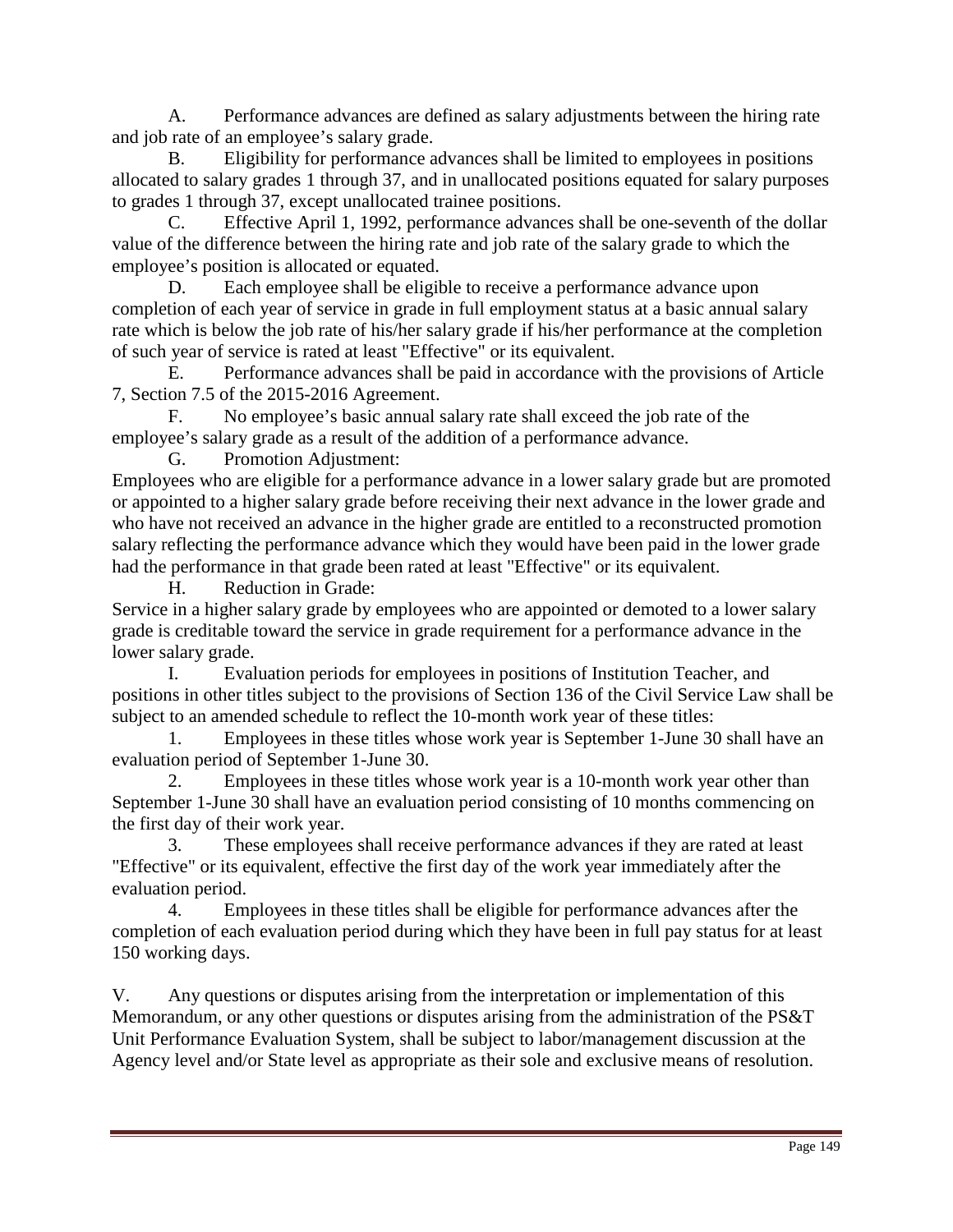For the State:

For PEF:

\_\_\_\_\_\_\_\_\_\_\_\_\_\_\_\_\_\_\_\_\_\_\_\_\_\_\_\_\_\_\_\_\_\_\_\_\_\_\_\_\_\_

Michael Volforte Interim Director Governor's Office of Employee Relations

Wayne Spence President Public Employees Federation

Date: April 13, 2016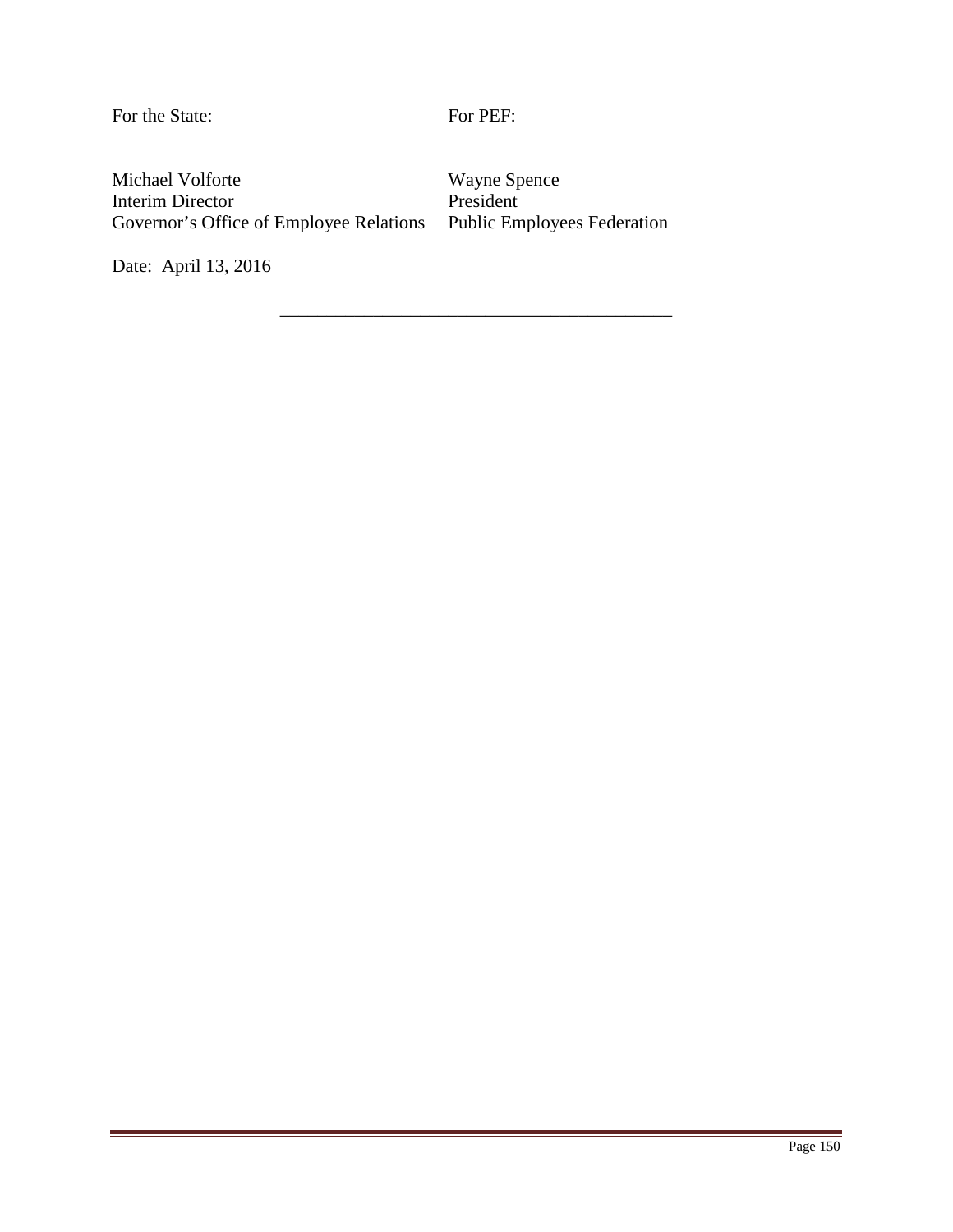Mr. Wayne Spence, President Public Employees Federation, AFL-CIO

Dear Mr. Spence:

 I am writing to confirm our understanding in connection with the negotiation of Article 7, Section 7.6 of the 2015-2016 State/PEF Agreement.

We acknowledge that it is our intent that in situations where an employee's salary is at the job rate of his/her grade and is subsequently temporarily reduced below the job rate because of the mechanics of salary computation when titles are reallocated, such a temporary drop below the job rate will not constitute a break in the required five years of service at the job rate required to qualify for performance awards under Section 7.6, so long as the employee's salary is at or above the job rate on the qualifying date(s) established in Section 7.6.

For the State:

For PEF:

\_\_\_\_\_\_\_\_\_\_\_\_\_\_\_\_\_\_\_\_\_\_\_\_\_\_\_\_\_\_\_\_\_\_\_\_\_\_\_\_\_\_

Michael Volforte Interim Director Governor's Office of Employee Relations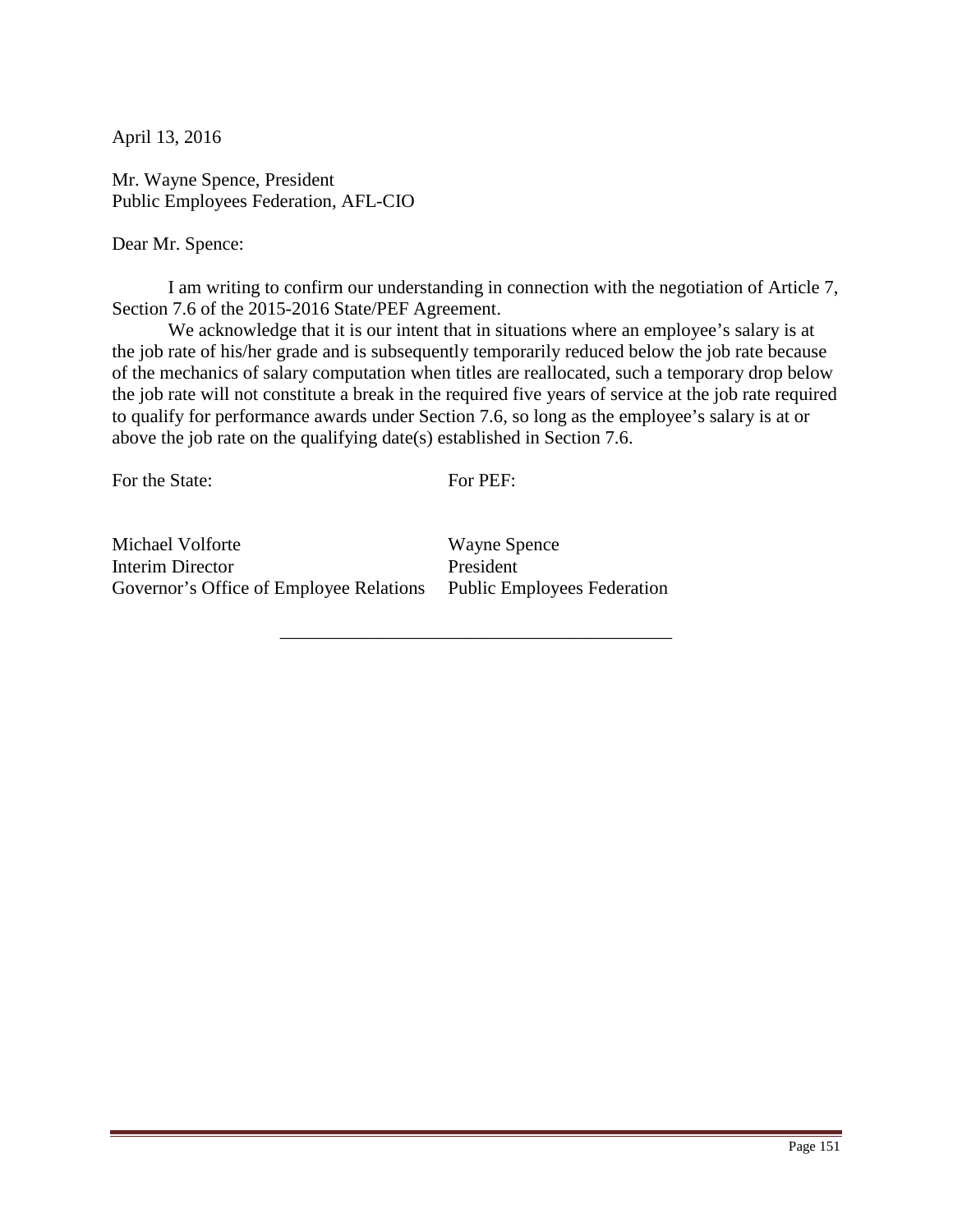Mr. Wayne Spence, President Public Employees Federation, AFL-CIO

Dear Mr. Spence:

 This is to confirm our understanding on the dual health enrollment provision of the State/PEF Agreement. It is the intent of the State to prohibit two family enrollments among two State employees in a family unit. If one spouse is an employee of a participating subdivision, there shall be no impact on the coverage selected by the spouse who is a State employee. For the State: For PEF:

\_\_\_\_\_\_\_\_\_\_\_\_\_\_\_\_\_\_\_\_\_\_\_\_\_\_\_\_\_\_\_\_\_\_\_\_\_\_\_\_\_\_

Michael Volforte Interim Director Governor's Office of Employee Relations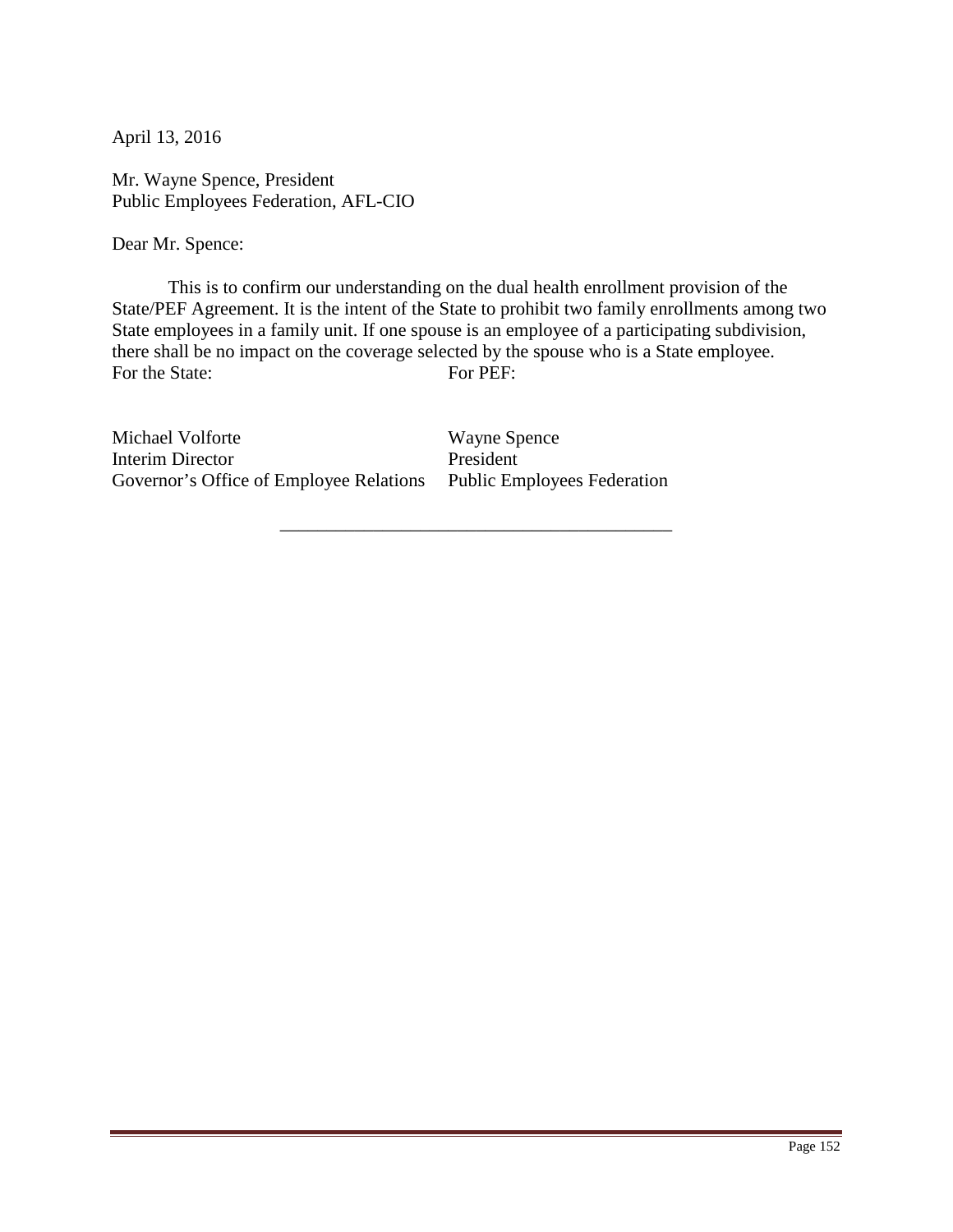Mr. Wayne Spence, President Public Employees Federation, AFL-CIO

Dear Mr. Spence:

 This will confirm our mutual understanding of the provisions of Article 30, Verification of Doctor's Statement, Section 30.3, of the 2015-2016 State/PEF Agreement.

 The provision in Section 30.3 that medical information provided by an employee's physician in describing the cause of the employee's absence be brief in nature applies only to that part of the medical documentation which is the diagnosis. There is no restriction on other relevant information which would support use of sick leave credits, such as prognosis, expected date of return or other information properly required under the provisions of the New York State Attendance Rules.

For the State:

For PEF:

\_\_\_\_\_\_\_\_\_\_\_\_\_\_\_\_\_\_\_\_\_\_\_\_\_\_\_\_\_\_\_\_\_\_\_\_\_\_\_\_\_\_

Michael Volforte Interim Director Governor's Office of Employee Relations Public Employees Federation

Wayne Spence President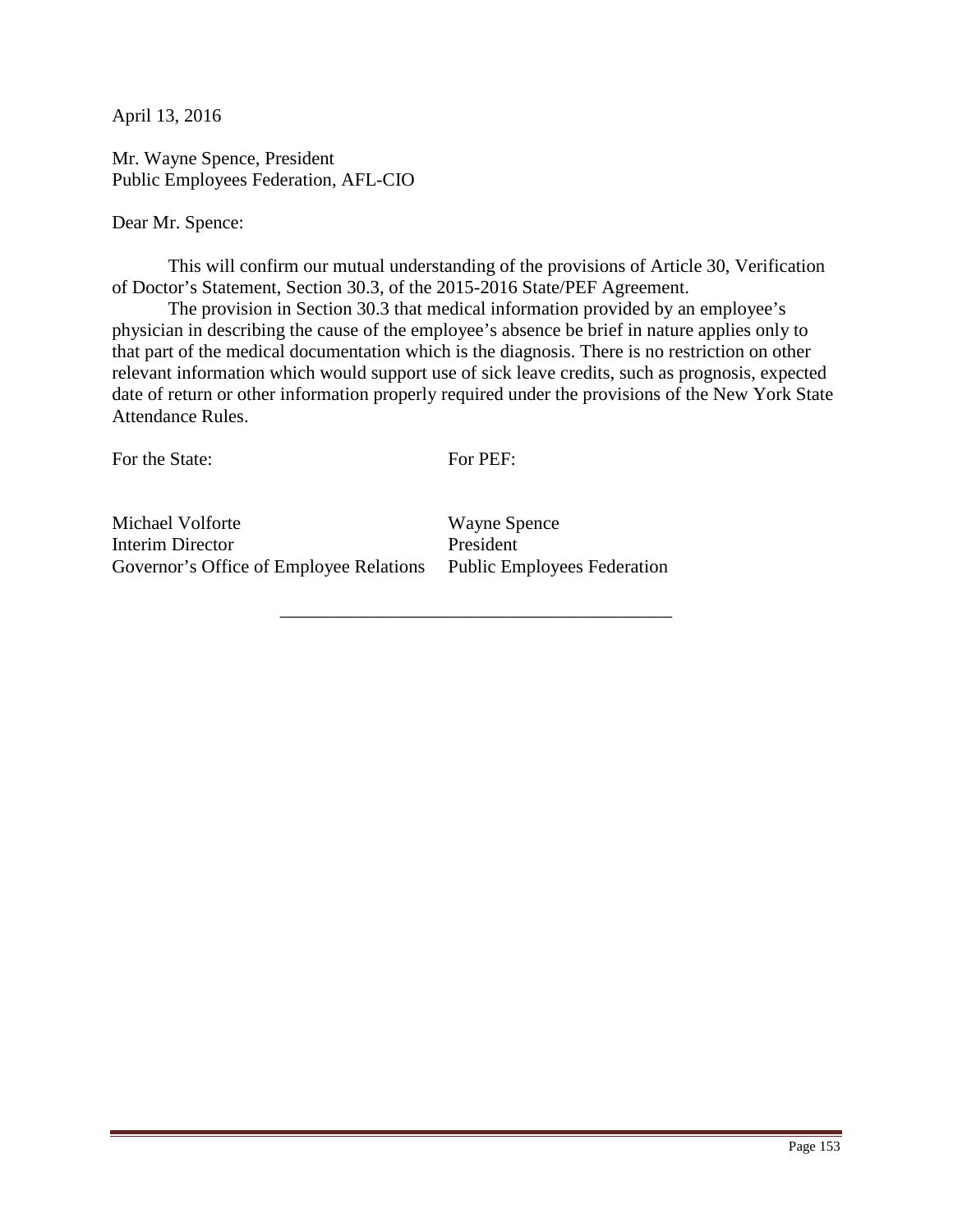Mr. Wayne Spence, President Public Employees Federation, AFL-CIO

Dear Mr. Spence:

 In the course of the negotiations of the 2015-2016 State/PEF Agreement the parties agreed to the continuation of the Standby On-Call Rosters Article from the 1988-91 Agreement.

As part of the parties' agreement to continue that Article in the 2015-2016 Agreement, the parties also agreed that the provisions of the 1979-82 side letter on this subject, as set forth below, will also continue to be in effect for the term of the 2015-2016 Agreement.

#### **1979-1982 Standby On–Call Rosters Side Letter**

 This will confirm our discussions regarding standby duty assigned to employees in the PS&T Unit who are not eligible for payment for serving on Standby On-Call Rosters under the provisions of Article 31 of the State/PEF Agreement.

The State and PEF acknowledge that because of the nature of the duties of certain professional employees, and the requirements of the programs to which certain employees are assigned, it is sometimes necessary for the State to require such employees to be available for recall or to be available to perform certain activities during off-duty hours. The State and PEF also acknowledge that in agencies where such circumstances regularly occur, it is appropriate for agency-level labor/management committees to discuss steps that may be taken to reduce the resulting inconvenience to the employees, including the equitable distribution of such assignments and the provision of telephone answering services and/or paging devices to remove some of the restriction on employees' mobility.

For the State:

For PEF:

\_\_\_\_\_\_\_\_\_\_\_\_\_\_\_\_\_\_\_\_\_\_\_\_\_\_\_\_\_\_\_\_\_\_\_\_\_\_\_\_\_\_

Michael Volforte Interim Director Governor's Office of Employee Relations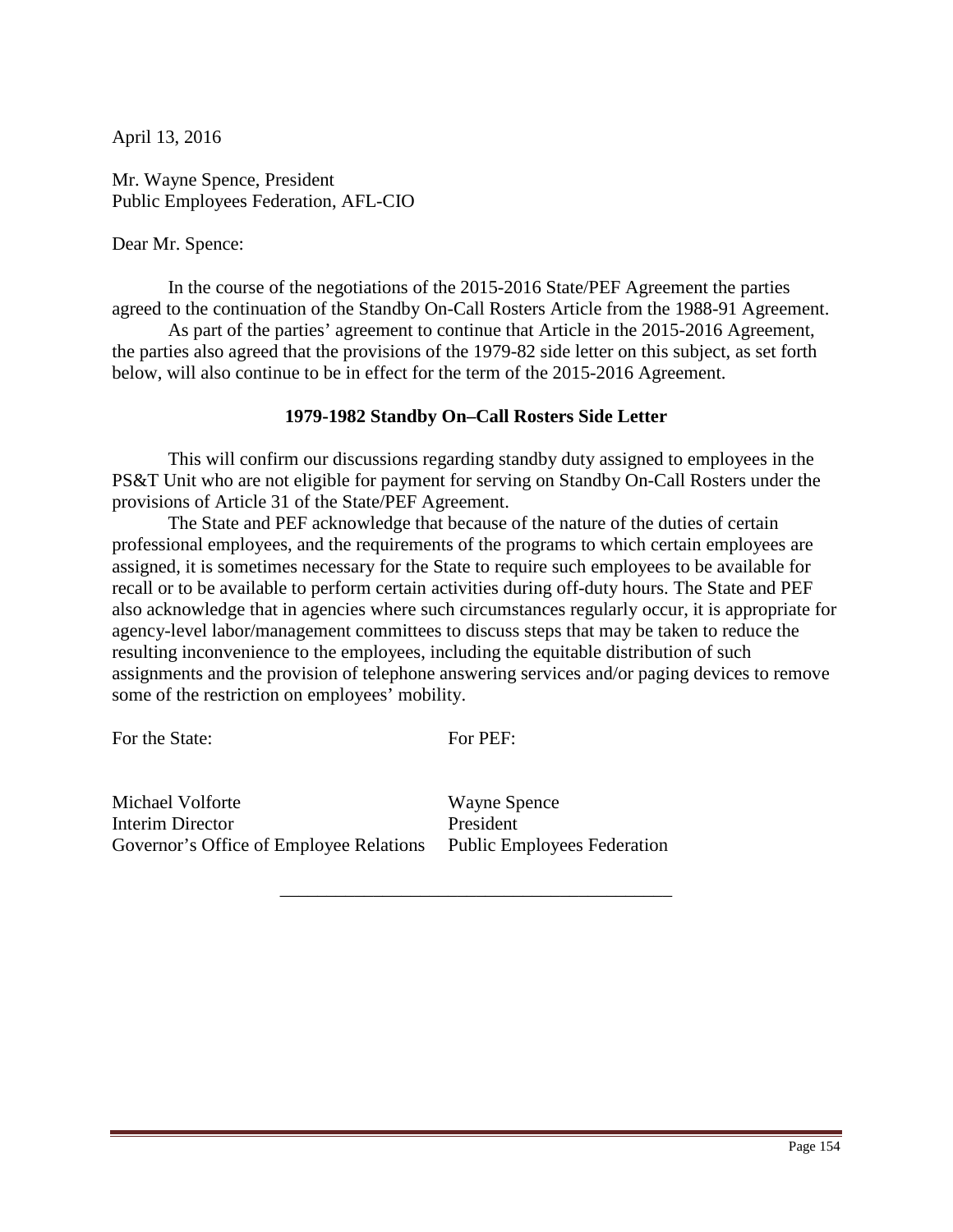Mr. Wayne Spence, President Public Employees Federation, AFL-CIO

Dear Mr. Spence:

 Let this letter continue and confirm our understanding previously reached during the negotiation of the 1982-85 Agreement in the area of Counseling:

 Counseling is a means of instructing employees as to how performance can be improved; it is a constructive tool. In the event that an employee in the PS&T Unit receives a counseling memorandum that he alleges is a reprimand or discipline, he may submit a grievance pursuant to Article 34 of the Agreement asserting that he/she was denied the protections contained in Article 33, Discipline.

 To further our understanding, the State has sent to all agencies and facilities a memorandum setting out the purposes and philosophy of counseling. The text of that memorandum (commonly referred to as the "Hartnett Memorandum") is attached.

For the State:

For PEF:

\_\_\_\_\_\_\_\_\_\_\_\_\_\_\_\_\_\_\_\_\_\_\_\_\_\_\_\_\_\_\_\_\_\_\_\_\_\_\_\_\_\_

Michael Volforte Interim Director Governor's Office of Employee Relations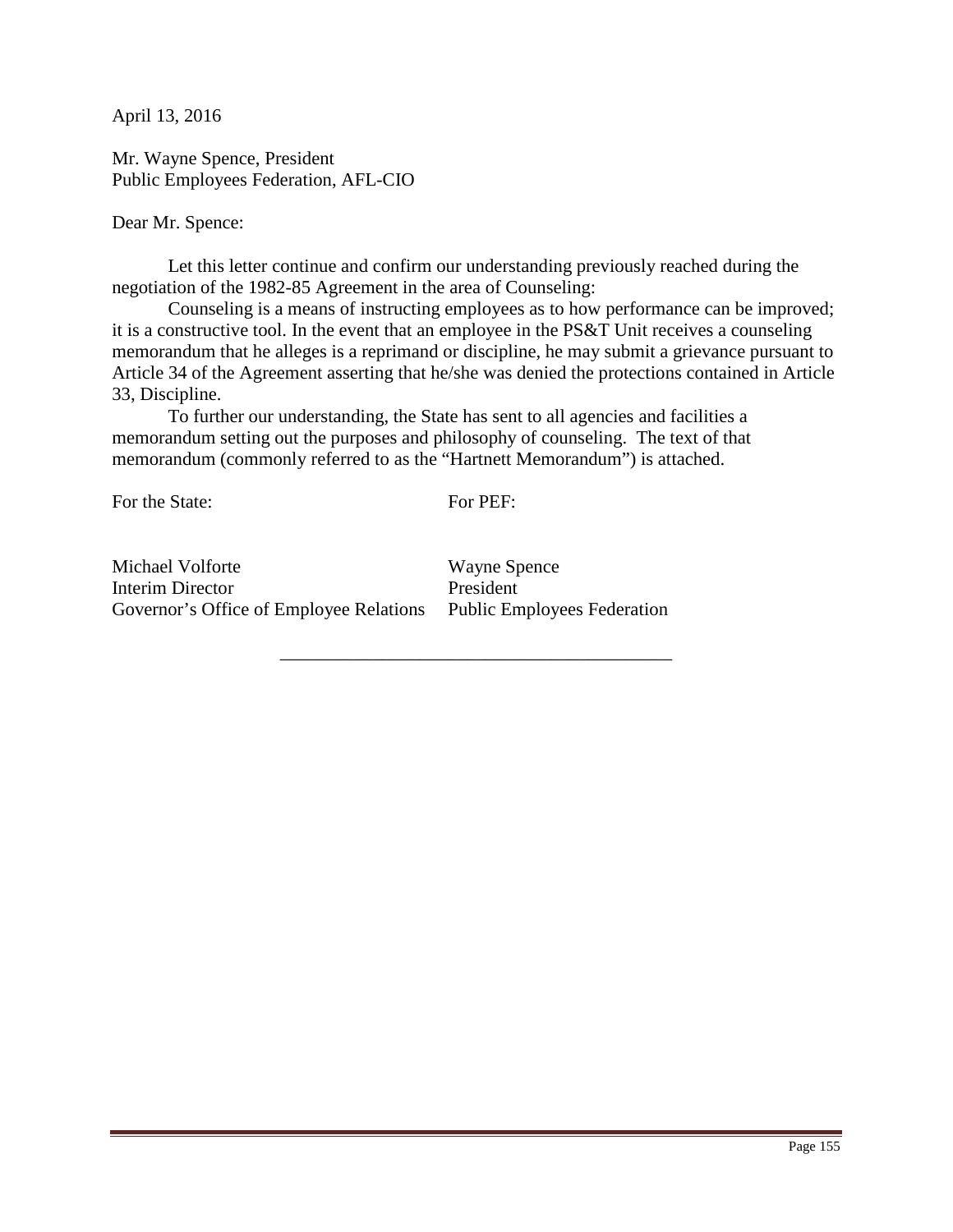#### **MEMORANDUM**

#### **March 30, 1980**

| TO:             | Office of Mental Health                                 |
|-----------------|---------------------------------------------------------|
|                 | Office of Mental Retardation & Developmental Disability |
| FROM:           | Thomas F. Hartnett                                      |
| <b>SUBJECT:</b> | <b>Employee Counseling</b>                              |

As you are aware, our recent discussions with the Civil Service Employees Association, Inc., regarding employee counseling has resulted in the mechanism for the lifting of the moratorium on written counseling within your agency. Our conversations with CSEA have generated some conceptual understandings regarding employee counseling and the use of counseling memoranda that are important to delineate as we commence the training efforts that you will be implementing shortly.

 Discussions between a supervisor and a subordinate, commonly referred to as "counseling sessions," have as their overall goal effective communication regarding some specific aspect of employee behavior (or in some instances, overall performance). Unfortunately the terms "counseling" and "counseling memo" have become sensitive terms which stimulate strong reactions among both supervisors and subordinates. However, these discussions represent a necessary and critical aspect of the relationship between supervisors and subordinates. The following is provided as an overview of the counseling process with the goal of enhancing effective counseling.

 Counseling represents a conversation or a discussion between an employee and supervisor, usually focusing on a particular component of employee behavior, a specific incident, or in some cases, overall performance or behavior. Counseling is non-punitive, and is intended to be a positive and constructive device aimed at modifying employee behavior. Its purposes include teaching, clarifying, assisting in employee development and setting future expectations and objectives. Counseling involves face-to-face contact. Out of respect to the employee and the process, it should be private and conducted out of the main stream of fellow employee activity. Counseling is but another means of communication in the work-place.

 As mentioned, counseling should take place in private, wherever possible. It is meant to allow for a dialogue. The supervisor should state the reason(s) for the session, describing an incident or certain observed behavior, not personality; it describes, does not label; it focuses on what and how things happen, not the "why" of a situation.

 The employee should be encouraged to describe his/her position with respect to the purpose or objective of the session. The employee is to be given the opportunity to tell his/her whole story. It is the supervisor's responsibility to listen effectively to the employee's comments. Careful considerations should be given to any personal circumstances the employee may raise that bear a relation to the discussion. The supervisor should also assist the employee in gaining and developing his/her own insight into the incident or problem and to seek his/her own solutions. In conclusion, the supervisor should clearly set forth expectations and standards regarding future behavior and performance. If appropriate, some time frame for review or reassessment may be established.

The process should involve impersonal discussion and avoid labels and conclusions. The exchange should be honest and open. Both the supervisor and the employee should display attitudes of mutual respect.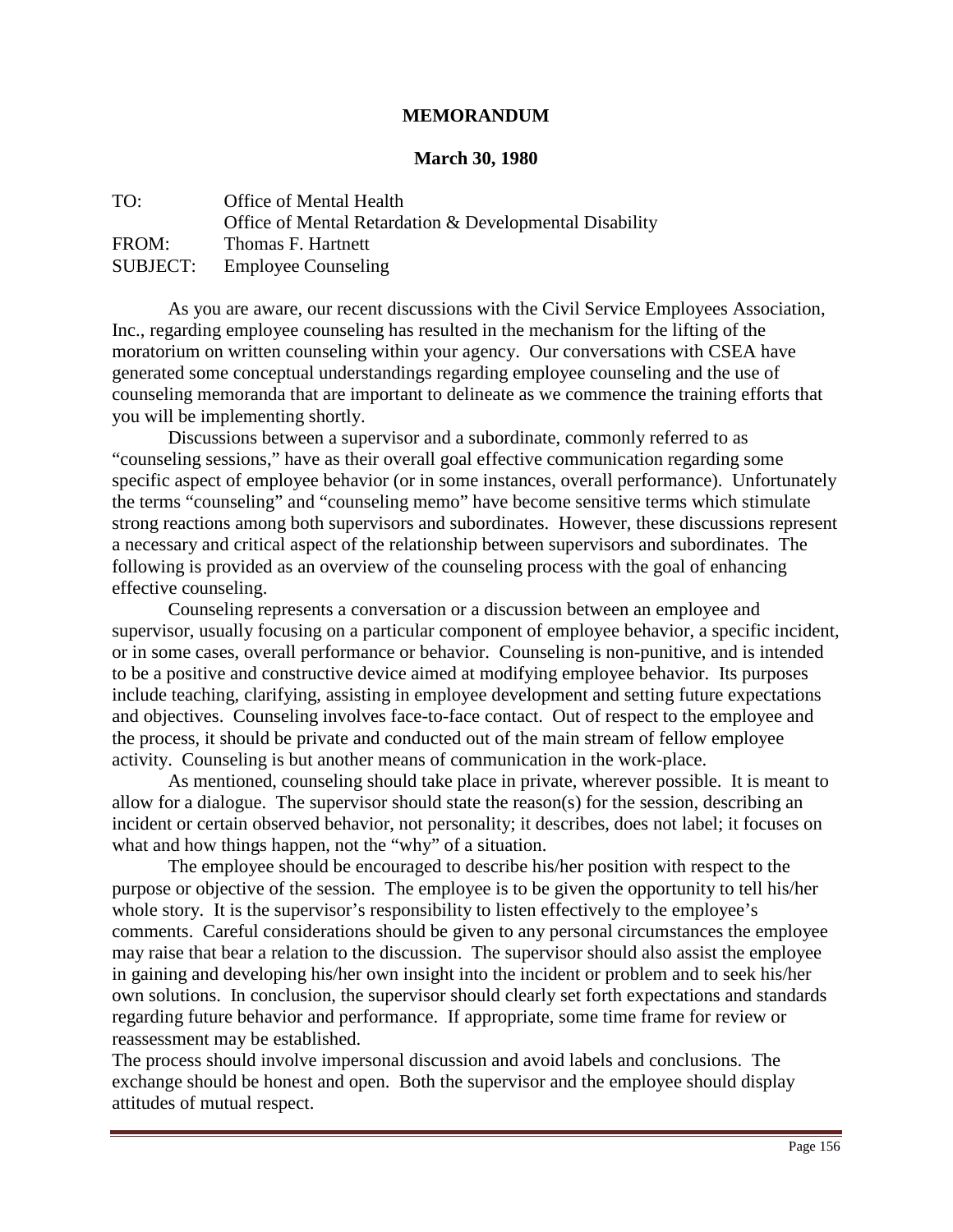Follow-up Memoranda:

In some instances the supervisor may feel it necessary or appropriate to underscore a discussion with a memorandum to the employee. Among the reasons for such action are: the importance of clearly setting out future expectations; in response to a trend or pattern of employee behavior that has not been modified by previous discussions; the significance of a particular incident; etc.

 Prior to the issuance of a follow-up memo, the supervisor should carefully consider the need for this action. Not all incidents require counseling, and not all counseling requires the issuance of a memorandum. Supervisors should carefully consider whether discussions related to overall performance would be more appropriately conducted as part of the performance evaluation process. Written communication with an employee (and inclusion in an employee's file) signals a level of formality that is not part of normal, day-to-day communication with an employee. In some instances (e.g., the lack of employee response to other supervisory efforts to change behavior) this signal may indeed be necessary. However, under other circumstances it may unnecessarily formalize the subordinate/supervisor relationship and that action itself may negatively impact the relationship. If necessary, the assessment of the need to issue a memorandum should be discussed with higher levels of supervision and/or the personnel department. Further, consideration should be given to how long such a memo need remain in an employee's personal history folder once the goal of a change in behavior or performance is accomplished.

Once it is determined that a follow-up memorandum is appropriate, the format should follow that of the discussion itself. It should describe the problem or incident, address the employee's position, and clearly establish expectations for the future. Such a memo is nothing more than an understanding of the key points of the discussion which has already taken place.

 In order that the memorandum reflect the actual conversation, the use of a form memo is discouraged. Communication of this type is not flexible enough to convey the essence of a conversation, and is often perceived of as too impersonal. Suggested or prepared guidelines (or format) can be considered appropriate, but should not interfere with a true accounting of the discussion.

 Of equal importance to the foregoing are the efforts that your office will be making in the training and development of supervisors in the area of employee counseling. With the training of the employee relations field staffs concluded, their work at the facility level will soon take place, thereby actually removing the prohibition against written counseling in each facility. We will soon have available the training package for first line supervisors, thus allowing that last phase of training to begin within the facilities. We appreciate the cooperation that we have received from your staff during this process and are enthusiastic about the anticipated benefits that this training program will provide to supervisors and employees alike. During the implementation of this program we will be ready to assist you in whatever may necessary.

For the State:

For PEF:

Michael Volforte Interim Director Governor's Office of Employee Relations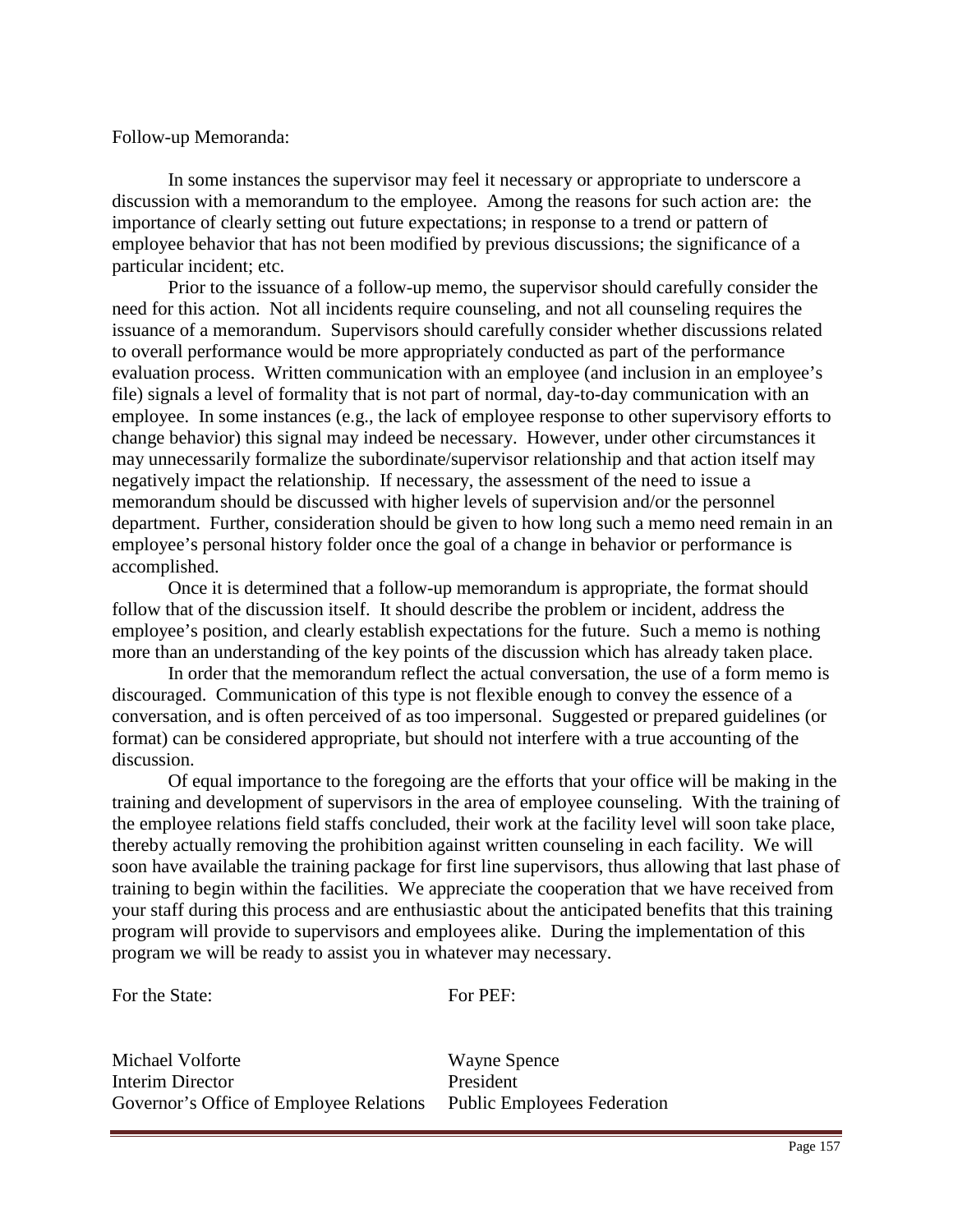Mr. Wayne Spence, President Public Employees Federation, AFL-CIO

Dear Mr. Spence:

 This is to continue and confirm the terms of the Memorandum of Interpretation between the State and PEF, dated May 23, 1984, as set forth below, concerning disputes arising from the termination of probationary employees will continue during the duration of the 2015-2016 State/PEF Agreement.

### **Memorandum of Interpretation Concerning Probationary Termination Dated May 23, 1984**

I. The Executive Branch of the State of New York and the Public Employees Federation, AFL-CIO have met and conferred regarding the interpretation of Sections 34.1(a) and 34.1(b) of Article 34 of the 1982-85 Agreement between the parties.

II. The parties have agreed that disputes arising from the termination of probationary employees do not fall within either the definition of a "contract grievance" as set forth in Section 34.1(a) or the definition of a non-contract grievance as set forth in Section 34.1(b).

III. Therefore, notwithstanding the fact that such disputes may in the past have been reviewed under the Section 34.1(b) non-contract grievance procedure, the parties agree that any such disputes shall not be subject to any of the provisions of Article 34, Grievance and Arbitration Procedure of the Agreement, except that this Agreement shall not apply to such disputes which are the subject of non-contract grievances properly filed at Step 1 prior to the date of execution of this Memorandum.

For the State:

For PEF:

\_\_\_\_\_\_\_\_\_\_\_\_\_\_\_\_\_\_\_\_\_\_\_\_\_\_\_\_\_\_\_\_\_\_\_\_\_\_\_\_\_\_

Michael Volforte Interim Director Governor's Office of Employee Relations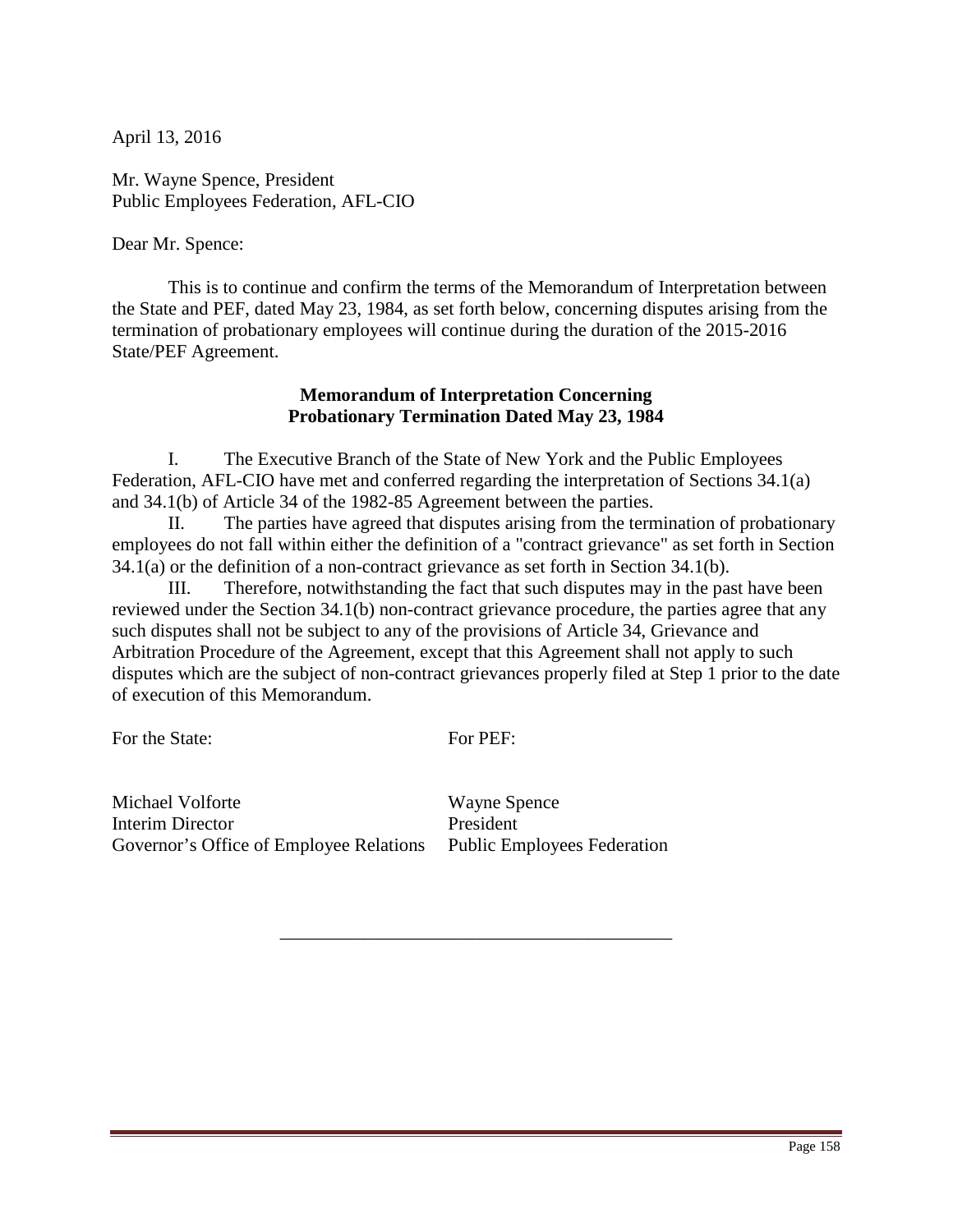## **MEMORANDUM OF PROCEDURE Concerning NEGOTIATING UNIT DESIGNATION**

 This is to confirm the procedure agreed upon by the State and the Public Employees Federation, AFL-CIO ("PEF") concerning the assignment to negotiating units and/or designation as managerial/confidential (M/C) of new positions and reclassified positions.

 1. The State will transmit to PEF on a monthly basis a listing of newly established positions and reclassifications, with a proposed negotiating unit or M/C designation for each position listed. Upon the request of PEF, the State will provide a duties description for any position listed. Upon the request of either party, representatives of the State and PEF will meet to discuss proposed designations.

 2. Within 60 days of receipt of a monthly listing, PEF shall notify the State of any negotiating unit assignment or M/C designation with which PEF disagrees.

In the event PEF disagrees with a proposed negotiating unit assignment or M/C designation, the unit assignment or M/C designation shall be considered tentative pending final resolution.

 4. After PEF has had an opportunity to disagree with proposed negotiating unit assignments and M/C designations, the State shall report to PERB those unit assignments and M/C designations on which there is no disagreement and those on which PEF has disagreed and which are therefore considered to be tentative.

 5. All positions whose negotiating unit assignment or M/C designation are considered to be tentative will be placed in the negotiating unit or M/C category as proposed by the State, except as provided for in paragraph 6 below, and so reported to PERB.

 6. In cases of tentative negotiating unit assignments or M/C designations not agreed to by PEF, where the tentative negotiating unit assignment or M/C designation has been proposed by the State as the result of the reclassification of a filled PS&T Unit position, the position shall remain in the PS&T Unit pending final resolution of the disagreement.

 7. Tentative negotiating unit assignments and/or M/C designations will be reported to PERB with the understanding that at a later date those positions will be subject to such formal actions as either the State or PEF may choose to take in accordance with the provisions of Article 14 of the Civil Service Law. The State and PEF shall jointly request of PERB that a process be instituted to provide for resolution of all pending tentative designations semi-annually in June and December of each year.

 8. The State agrees to maintain accurate records of positions and titles for which the unit assignment or M/C designation is tentative and to make them available to PEF at reasonable times upon request.

 9. This procedure may be amended from time to time upon the mutual agreement of the parties.

\_\_\_\_\_\_\_\_\_\_\_\_\_\_\_\_\_\_\_\_\_\_\_\_\_\_\_\_\_\_\_\_\_\_\_\_\_\_\_\_\_\_

For PEF: /s/ Frank C. Greco For the State: /s/ James D. Brown

Date: October 17, 1986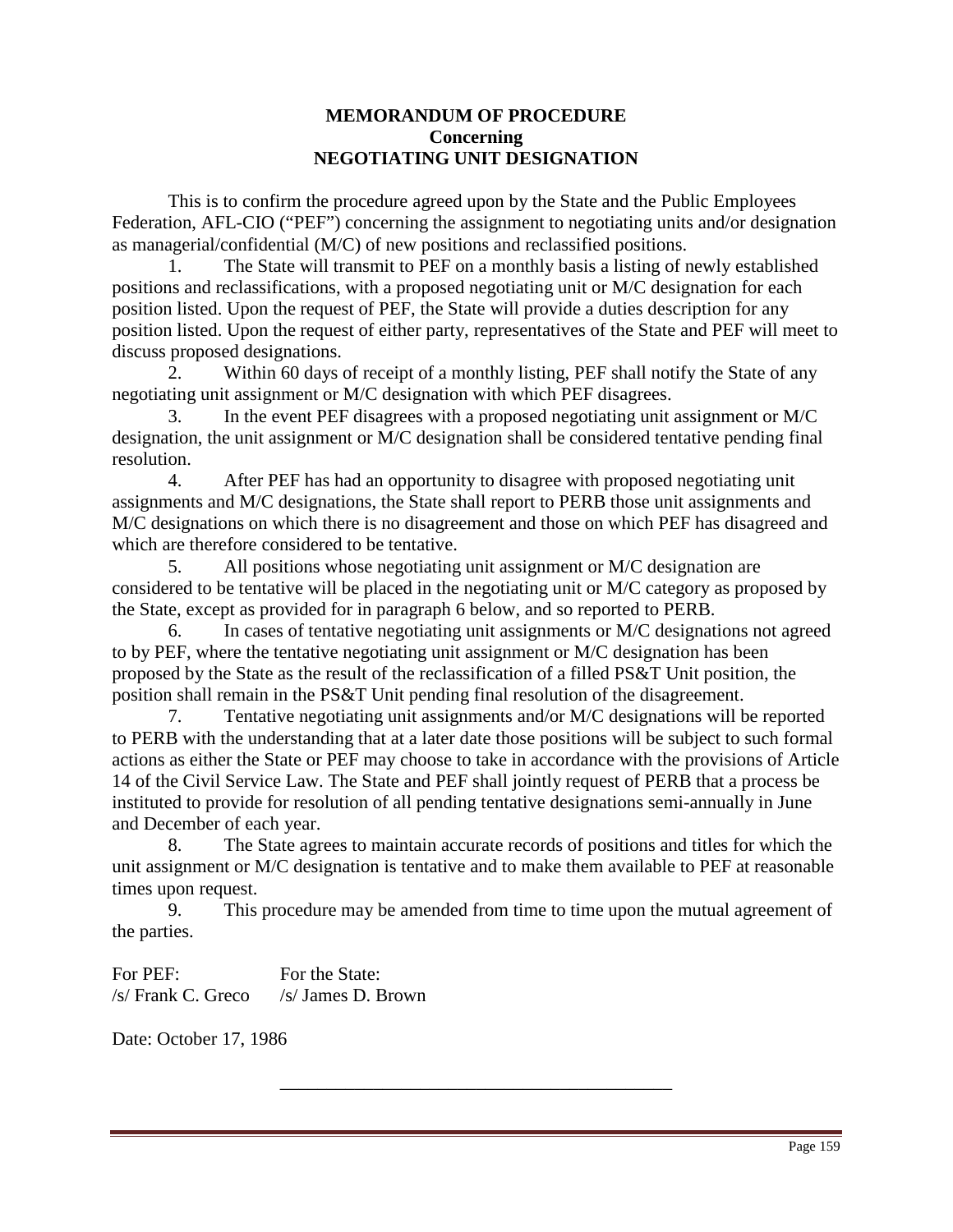## **MEMORANDUM OF UNDERSTANDING between THE STATE OF NEW YORK and THE PUBLIC EMPLOYEES FEDERATION, AFL-CIO concerning PAYROLL DEDUCTION OF PEF/COPE CONTRIBUTIONS**

 Agreement made this 17th day of October, 1986, by and between the State of New York ("State") and the Public Employees Federation, AFL-CIO ("PEF") in its capacity as representative of employees in the Professional, Scientific and Technical Services Unit and in accordance with the collective bargaining agreement between the State and PEF.

### **WITNESSETH**

WHEREAS, federal law, 2 U.S.C. Section 441b, 11 C.F.R. Section 114, et seq., authorizes a separate segregated fund established by a labor organization to solicit its members and their families for voluntary contributions for the support of candidates for federal office and permits the facilitation of such contributions through a payroll checkoff;

NOW, THEREFORE, it is mutually agreed as follows:

 1. PEF, having established a separate segregated fund pursuant to federal law to receive contributions for the support of candidates for federal office only, shall have the right in conformance with all applicable law to the checkoff for such purposes. The fund is known as the New York State Public Employees Federation Committee on Political Education (PEF/COPE). Such PEF/COPE is affiliated with separate segregated funds established by the Service Employees International Union and/or the American Federation of Teachers pursuant to federal law, however any PEF/COPE contributions shall only be for the purposes of federal elections.

 2. An employee in the Professional, Scientific and Technical Services Unit who is a member of PEF and who is having union dues deducted from his/her wages may authorize deductions from his/her wages for contribution to the PEF/COPE separate segregated fund ("political contribution deductions") by completing the authorization form annexed hereto which bears the signature of the member and specifies the amount of such deductions that shall be made each payday. Such authorization is entirely voluntary and may be revoked by the employee at any time in writing. The authorization shall remain in effect until the State is notified pursuant to the provisions of paragraph 6 of this Agreement of the revocation of the authorization.

 3. Authorizations for political contributions to the PEF/COPE separate segregated fund shall be solicited by PEF strictly in accordance with applicable law and in conformance with paragraph 2 of this Agreement.

 4. PEF shall prepare a list of the written authorizations received and such other information, punch cards, computer tapes and any other material in whatever form needed by the State for processing; and it shall transmit such information and material to the State or its designee or designees.

 5. The State shall begin making such political contribution deductions in the amounts specified on the authorization forms as soon as practicable after receipt of the items described in paragraph 4 above. Such deductions shall be made from regular payrolls only.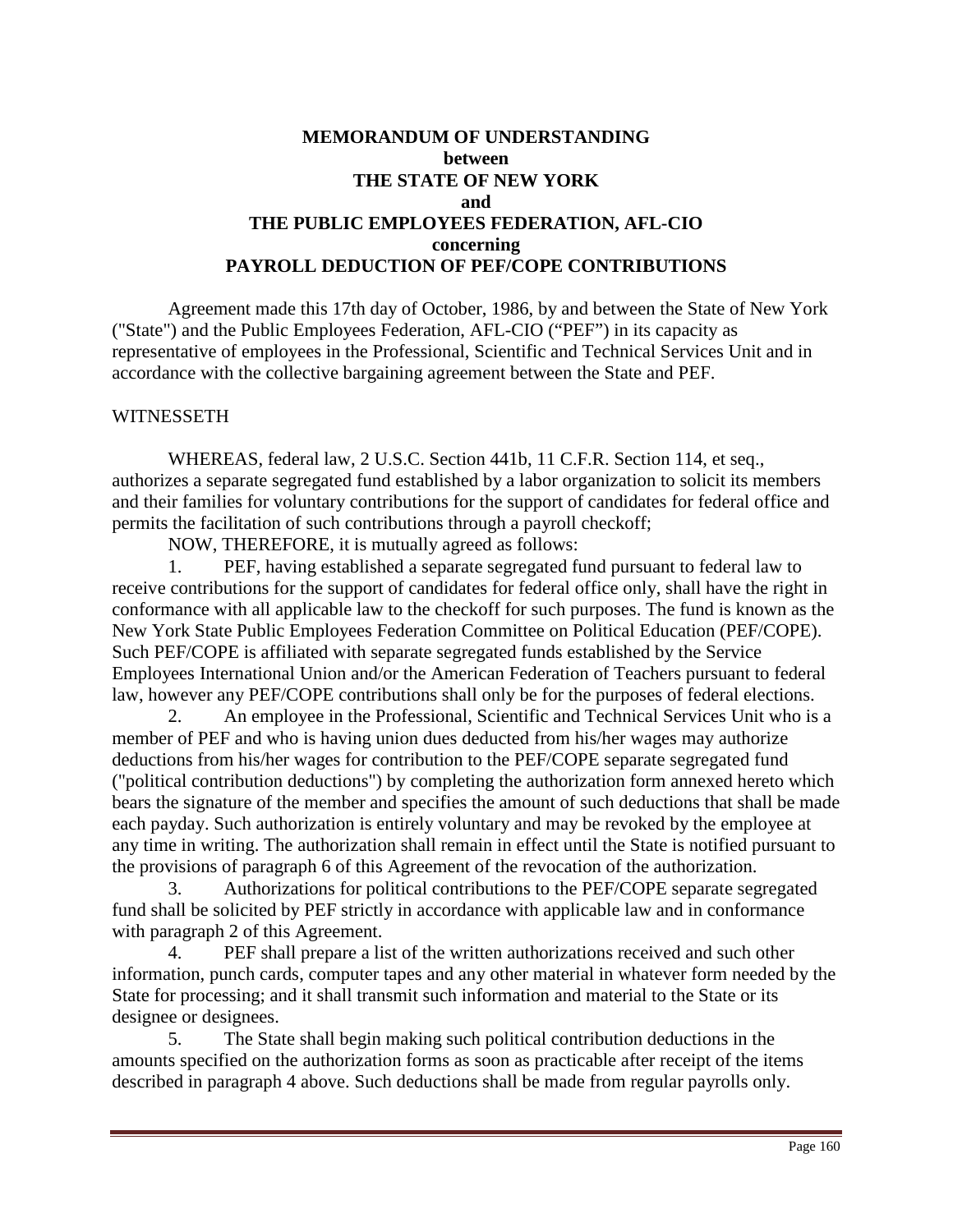6. All requests for revocation of authorization for political contribution deductions shall be in writing and may be delivered to the Union or the payroll office of the State Comptroller on behalf of the State. The party receiving such written request shall, as soon as practicable, send a copy of such request to the other. The political contribution deductions will cease as soon as practicable after the State has received the appropriate notice.

 7. The State shall cause to be transmitted to PEF or its designee on each payday the amounts authorized, as well as a list of employees for whom political contribution deductions have been made and the amounts deducted.

 8. PEF shall be responsible for complying with all legal requirements regarding the collection of contributions for the PEF/COPE separate segregated fund for the support of only candidates for federal office. The State shall have no responsibility for or liability in connection with the establishment, operation and maintenance of any such fund and the collection of contributions therefor.

 9. Guidelines for contributions may be suggested by PEF, provided that the person being solicited is informed by PEF that the guidelines are merely suggestions and that an individual is free to contribute more or less than the guidelines suggest and PEF will not favor or disadvantage anyone by reason of the amount of the contribution or decision not to contribute.

 10. PEF shall submit to the State a separate statement affirming that it is a collecting agent for the PEF/COPE separate segregated fund which is registered with the Federal Election Commission and that such fund is authorized to solicit contributions and make expenditures in accordance with applicable law and giving the name of such fund and evidence of such registration, as well as the names of funds to which it is affiliated.

 11. PEF solely shall be responsible for any contribution wrongfully deducted from an employee's wages and transmitted to the PEF/COPE separate segregated fund or to one of the funds to which it is affiliated and solely shall be responsible for refunding such amount to any such employee.

 12. If for any reason it is found that the gross amount of a paycheck drawn to an employee must be recalled and redeposited, any deductions from it must necessarily be recovered. Since a deduction made pursuant to this Agreement would already have been forwarded to the Union, the State Comptroller will reduce a check issued subsequently to the Union by the amount of such erroneous deduction.

 13. The State, its trustees, its officers, its employees and its agents shall not be liable for any mistake, error of judgment or any other act of omission or commission in the operation of the political checkoff established pursuant to this Agreement. PEF agrees to hold the State, its trustees, its officers, its employees and its agents harmless against any complaint, claim, action, grievance, proceeding or the like arising out of the solicitation, deduction, transmittal or expenditure of said political contributions.

 14. Political contribution deductions will be considered last in arithmetical sequence. Where the residual amount of wages after other deductions is less than the full amount of the authorized political contribution deduction, no fractional amount of such deduction will be made or carried over for deduction in any subsequent payroll period.

 15. No arrears of any kind or nature will be collected from any employee through the political check off system established pursuant to this Agreement.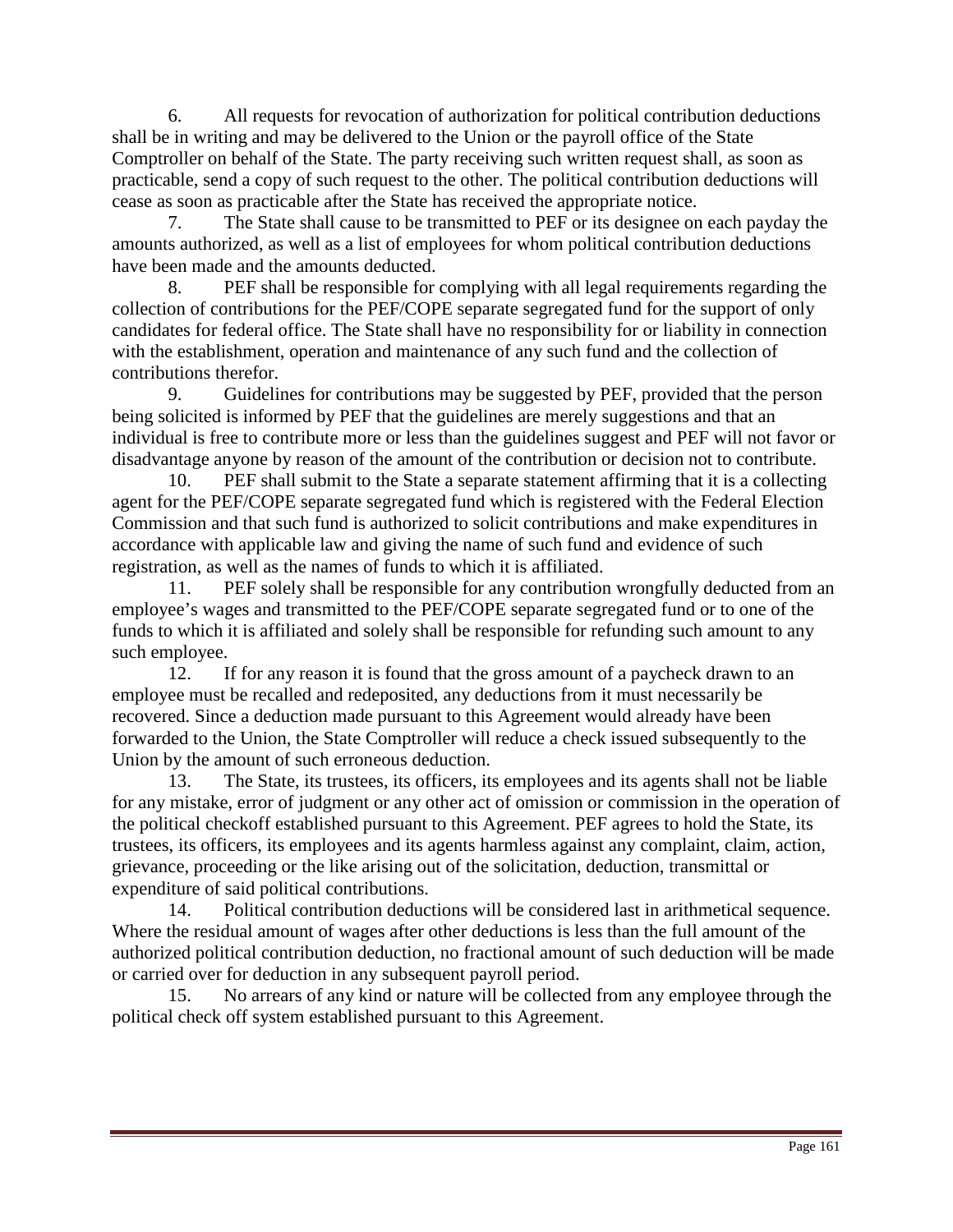For the State:

For PEF:

By:/s/James D. Brown Date: October 17, 1986 By:/s/Frank C. Greco Date: October 17, 1986

\_\_\_\_\_\_\_\_\_\_\_\_\_\_\_\_\_\_\_\_\_\_\_\_\_\_\_\_\_\_\_\_\_\_\_\_\_\_\_\_\_\_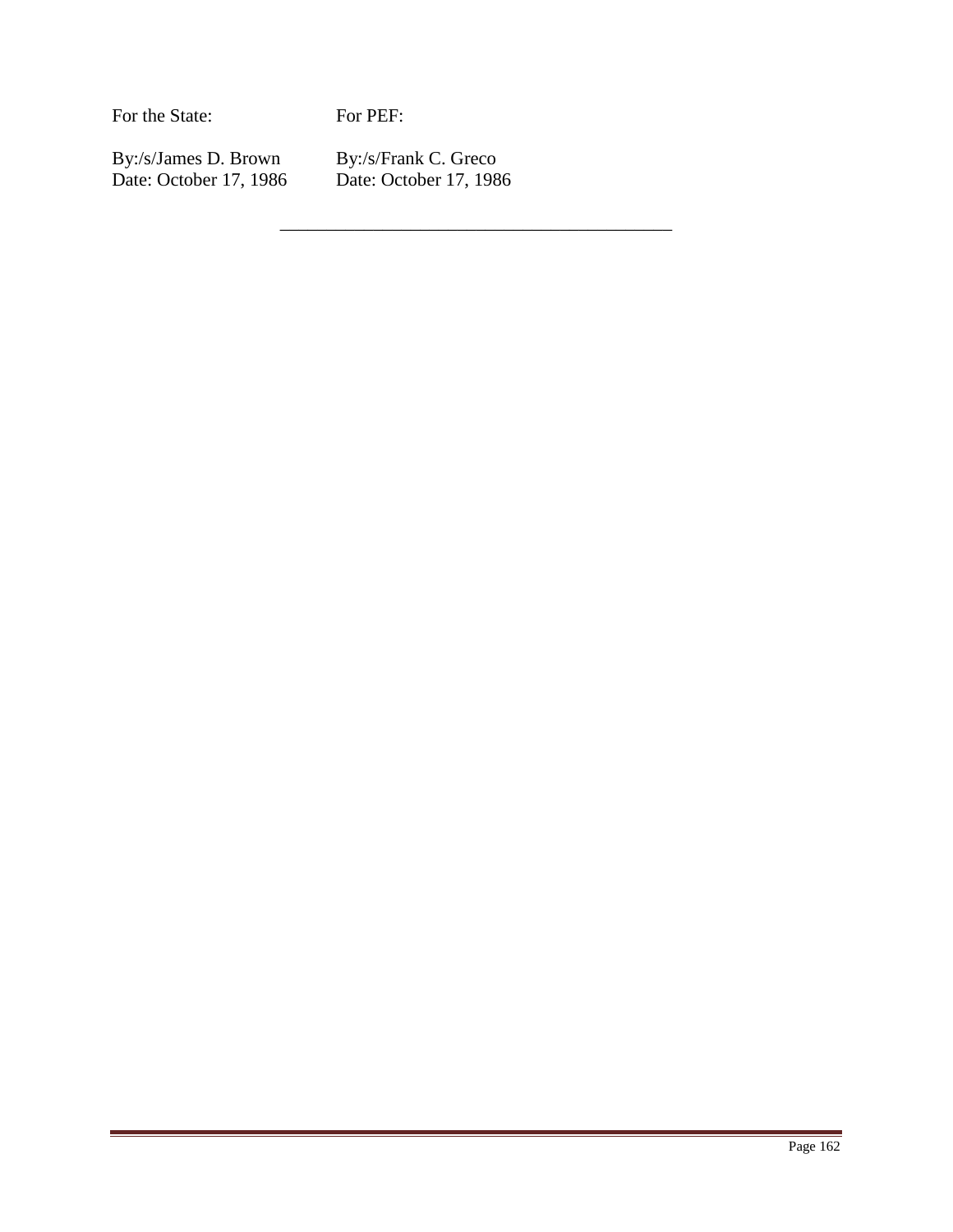Mr. Wayne Spence, President Public Employees Federation, AFL-CIO

Dear Mr. Spence:

 During the negotiation of Article 8 of the 2003-2007 State/PEF Agreement the parties discussed extension of the State's Travel Card program to employees in the PS&T Unit. This letter continues and confirms the basis on which this program operates.

Certain employees are provided with a Travel Card at no cost to them. The card is restricted to use for payment of travel expenses incurred while in travel status in the performance of official duties.

Employees may participate in the program only if they are expected to regularly incur travel expenses on a yearly basis, and participation of any individual employee is subject to agency approval. The program is offered to PS&T Unit employees on the same terms available to other employees, and any changes in the program that may from time to time be made by agreement of the State and Travel Card vendor, or that may be made by the State in connection with its administration of the program, will apply to PS&T employees in the same manner they are applied to other employees. The State will notify PEF of changes in the program that may from time to time be made by agreement of the State and the Travel Card vendor, or that may be made by the State in the administration of the program.

 Employees who participate in the program will have the option to discontinue their participation at any time with reasonable advance notice.

Please confirm PEF's agreement with the contents of this letter by countersigning it below.

For the State:

For PEF:

\_\_\_\_\_\_\_\_\_\_\_\_\_\_\_\_\_\_\_\_\_\_\_\_\_\_\_\_\_\_\_\_\_\_\_\_\_\_\_\_\_\_

Michael Volforte Interim Director Governor's Office of Employee Relations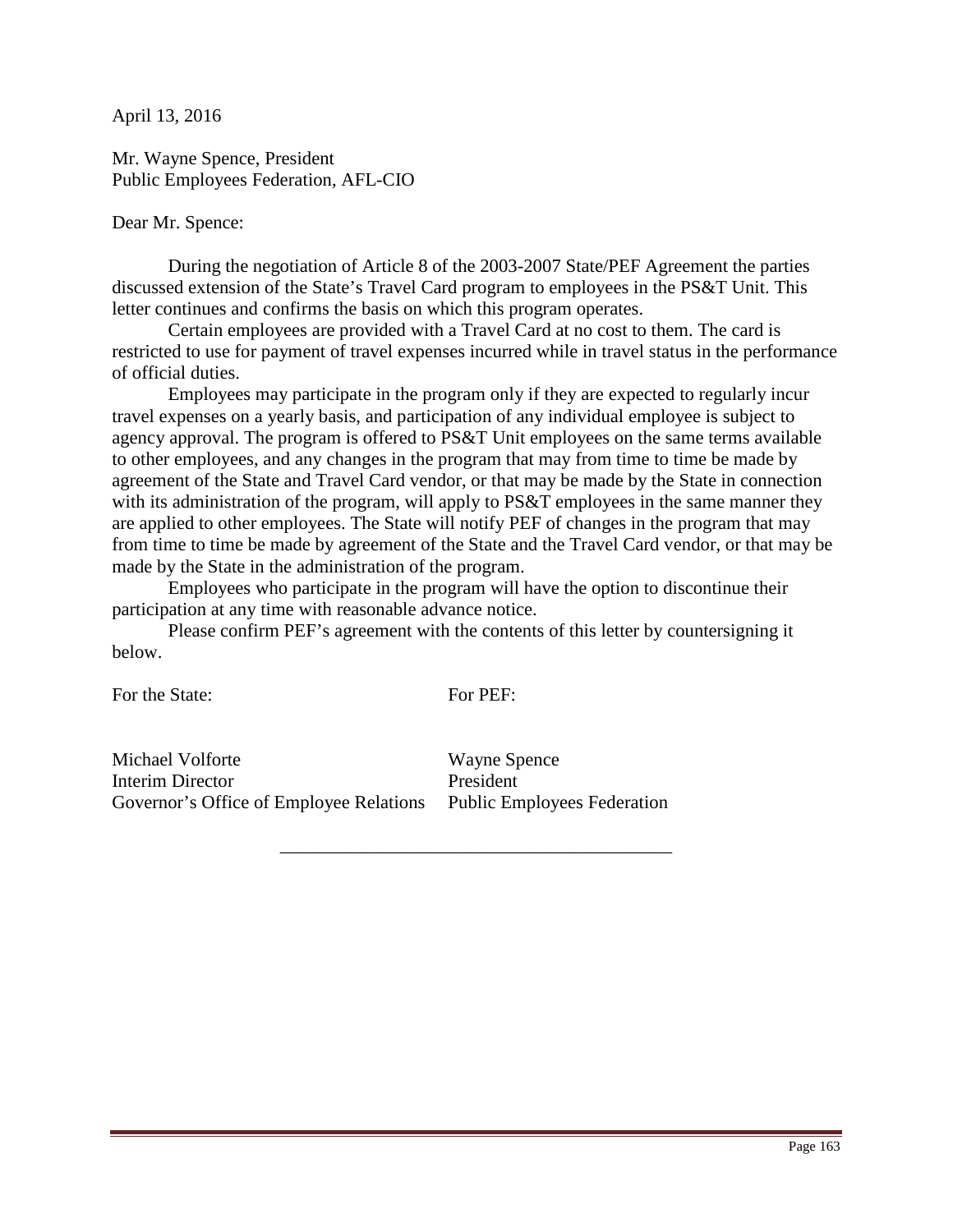Mr. Wayne Spence, President Public Employees Federation, AFL-CIO

Dear Mr. Spence:

In accordance with the discussion of the parties during the negotiation of Article 8 of the 2015-2016 State/PEF Agreement, the following is information concerning meal allowances to be paid to employees in travel status who are not eligible for lodging:

### **Meal Allowances for Non-Overnight Travel in New York State**

 I. The Comptroller in accordance with the provisions of Article 8, Section 8.1(c) will establish a schedule of meal allowances for meals which are substantiated by receipts. The schedule will be based on the federal daily meal allowance. Specifically, the federal allowance shall be apportioned into breakfast and dinner maximums on a 20%-80% basis, each rounded to the nearest whole dollar. The total of the breakfast and dinner maximums shall equal the federal daily meal allowance. Should the federal meal allowances be adjusted during the term of the Agreement, the Comptroller shall adjust the State schedule accordingly. The rates include tax and gratuities.

 II. When no receipts are submitted for breakfast or dinner, the allowances will be \$5 for breakfast and \$12 for dinner with no differentials for upstate or downstate locations as established by the Comptroller in accordance with the provisions of Article 8, Section 8.1(c).

NOTE: The rates include tax and gratuities.

For the State:

For PEF:

\_\_\_\_\_\_\_\_\_\_\_\_\_\_\_\_\_\_\_\_\_\_\_\_\_\_\_\_\_\_\_\_\_\_\_\_\_\_\_\_\_\_

Michael Volforte Interim Director Governor's Office of Employee Relations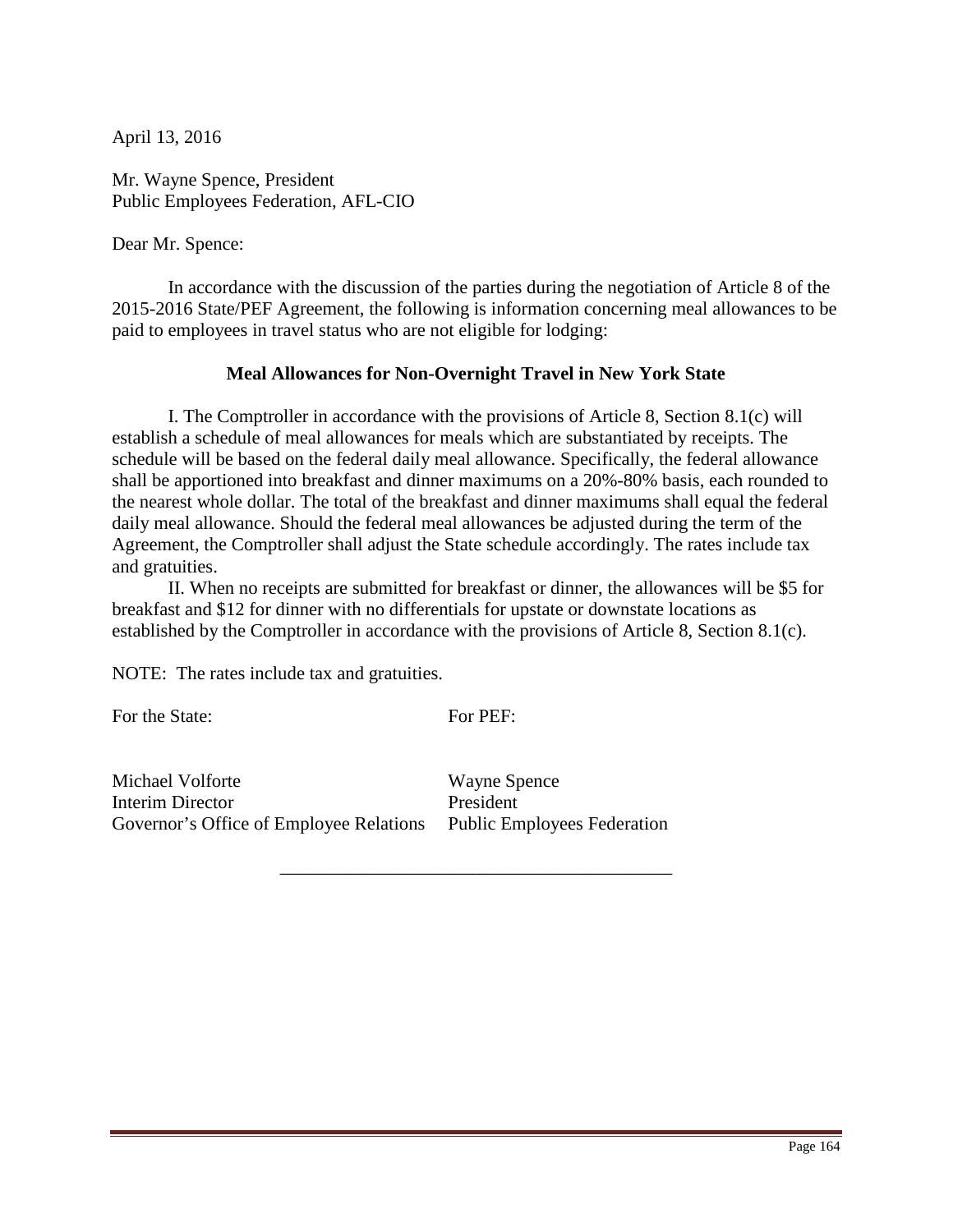Mr. Wayne Spence, President Public Employees Federation, AFL-CIO

Dear Mr. Spence:

 I am writing to confirm understandings reached during the course of negotiation of the 2015-2016 State/PEF Agreement.

 In connection with these negotiations, we agreed that the State will continue to advise PEF regarding the results of the administration of the job evaluation system; and that PEF will have the opportunity to advise the State of any issues or concerns it may have in this area.

For the State:

For PEF:

\_\_\_\_\_\_\_\_\_\_\_\_\_\_\_\_\_\_\_\_\_\_\_\_\_\_\_\_\_\_\_\_\_\_\_\_\_\_\_\_\_\_

Michael Volforte Interim Director Governor's Office of Employee Relations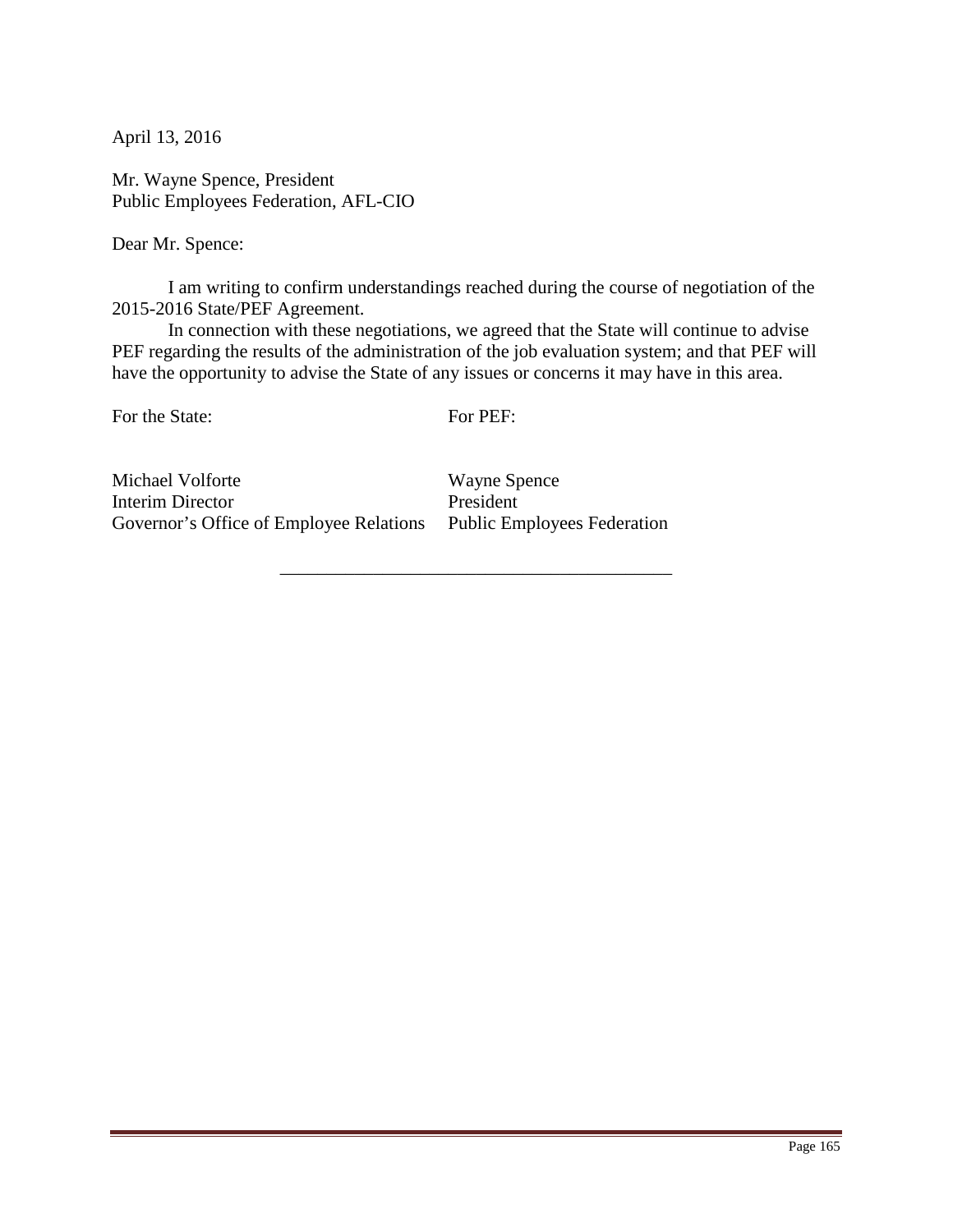Mr. Wayne Spence, President Public Employees Federation, AFL-CIO

Dear Mr. Spence:

 The following will continue and confirm the understandings on the subject of vacancy posting reached by the parties during negotiation of the 1991-95 State/PEF Agreement.

 In order to achieve the advantages of a wide program of vacancy posting, while at the same time assuring that such a program appropriately reflects the operating needs of State departments, agencies and facilities, the State and PEF agree that this subject should be discussed in agency-level and/or local-level labor/management meetings as appropriate. Discussion in such forums is intended to result in the joint development of posting procedures that will meet the needs of both employees and management of the agency or facility at which such discussion takes place.

Any posting procedures developed through such labor/management discussion shall address at least the following issues:

- A definition of the scope of the procedure, including any understandings regarding positions, titles, types of appointments, and/or durations of appointments to which the procedure will be applicable.
- A definition of any positions, titles, types of appointments, durations of appointments and/or special situations for which the procedure is understood by the parties to be specifically not applicable.
- A definition of the organizational and/or geographic distribution of the posting, i.e., facility-wide, all field offices within a certain area, etc.
- A definition of the time period of the posting.
- A definition of the information to be included on the posting notice.

A procedure for the notification of specified PEF representatives when management has determined that a position or vacancy which otherwise would be covered by the posting procedure will be exempted from the procedure.

It is intended by the State and PEF that labor/management discussions should also result in the joint development of a monitoring and reporting process so that both PEF representatives and top management representatives at the local and agency levels can from time to time review implementation of the procedure to be sure it is working effectively. It is not intended that procedures developed through the labor/management process provide for the cancellation of appointments that have been made without the posting procedure having been followed. If labor/management deliberations at any level do not result in the development of a mutually satisfactory procedure, or if after the development of such a procedure one party believes the other is failing to comply with the agreement, that matter is an appropriate subject for discussion at the next higher level of the labor/management process.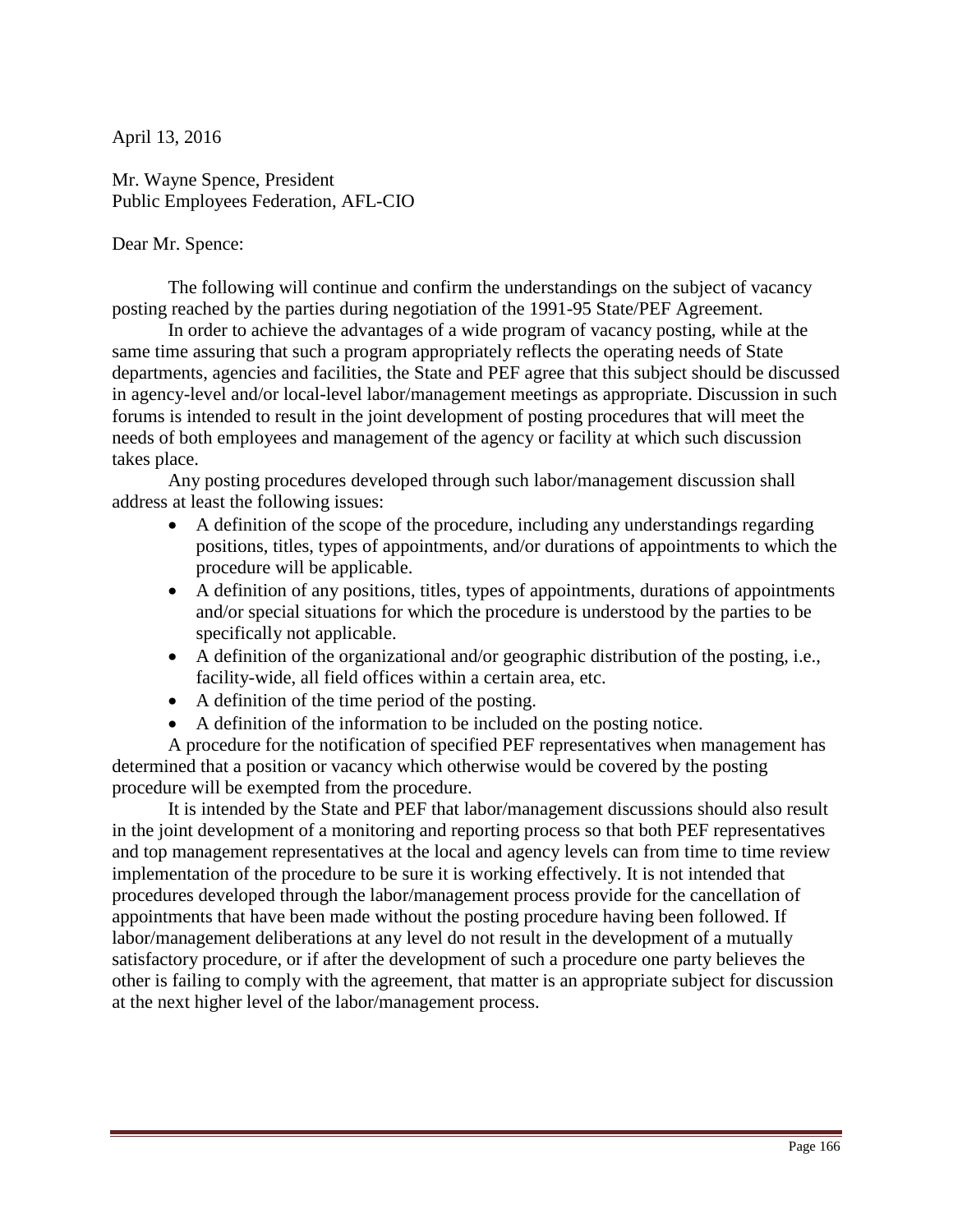For the State:

For PEF:

\_\_\_\_\_\_\_\_\_\_\_\_\_\_\_\_\_\_\_\_\_\_\_\_\_\_\_\_\_\_\_\_\_\_\_\_\_\_\_\_\_\_

Michael Volforte Interim Director Governor's Office of Employee Relations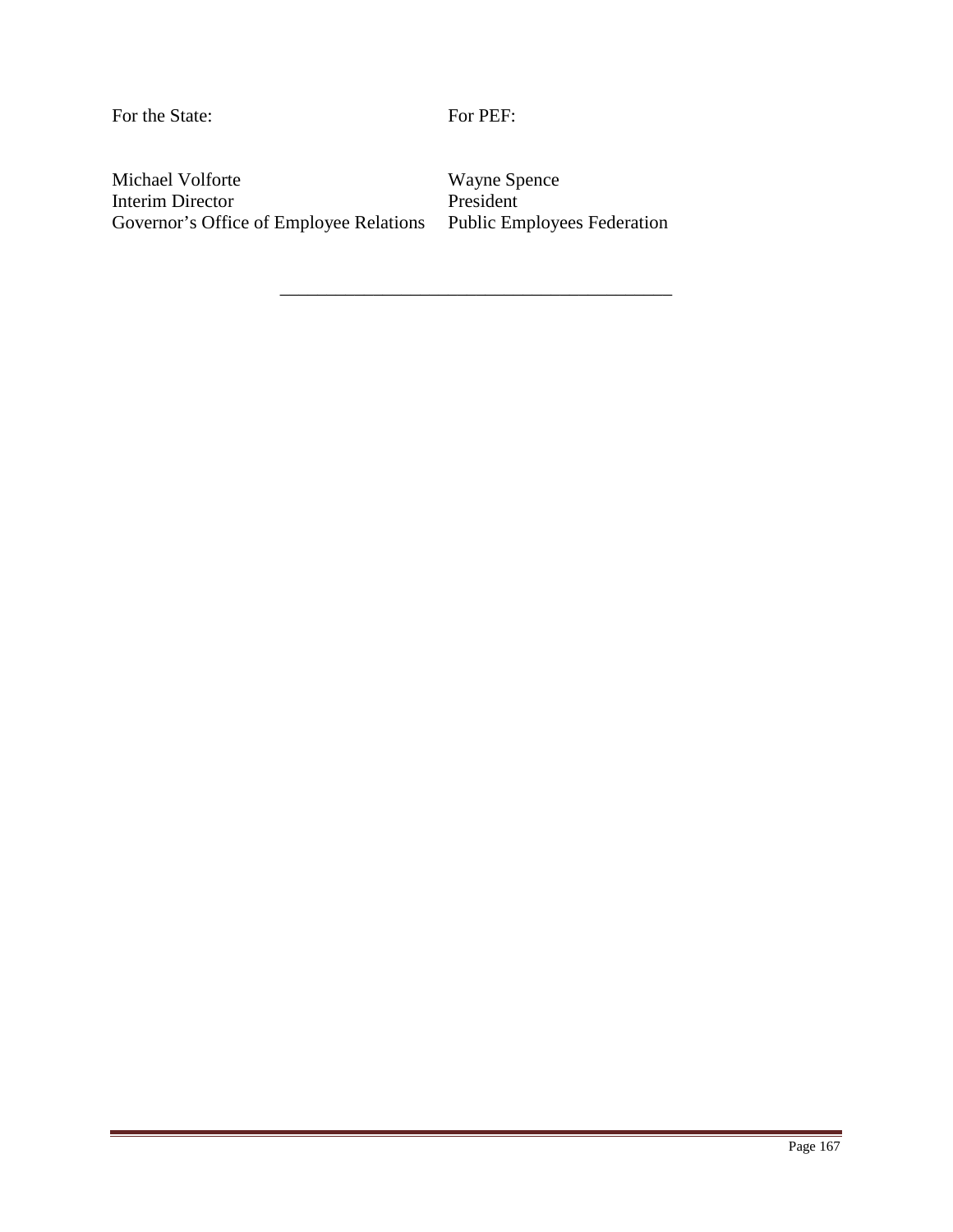Mr. Wayne Spence, President Public Employees Federation, AFL-CIO

Dear Mr. Spence:

 This will continue and confirm our understandings reached during the course of negotiation of the 1991-95 State/PEF Agreement, on the subject of performance evaluation.

The State and PEF acknowledge that performance evaluation is a management prerogative, and that the State has the full and complete authority to exercise its prerogative to evaluate its employees so long as it does so in a manner not inconsistent with the provisions of Section III of the Performance Evaluation MOU.

 The parties acknowledge that the performance evaluation system is designed to improve individual and organizational performance and productivity, recognize and reward achievement, and identify needs for training, development, and personnel actions. The parties further acknowledge that the performance evaluation system provides a means for supervisors and employees to communicate with each other about tasks, objectives, and work performance. It provides positive opportunities for supervisors to communicate tasks, objectives, standards, and the manner in which work is to be performed to employees, and to provide feedback and evaluation of employees' performance. It provides employees with positive opportunities to have constructive input into the process by which tasks, objectives and standards are established and, where necessary, to obtain clarification of what tasks and objectives they are required to perform and meet and the standards by which their performance will be rated.

 Recognizing the benefits the performance evaluation system can provide to both employees and supervisors, the parties agree that facility-level and agency-level implementation of the performance evaluation system is an appropriate subject for discussion in the labor/management forum. Facility-level and agency-level labor/management committees shall, at the request of either party on such committee, jointly review and address problems arising from local implementation of the performance evaluation system.

For the State:

For PEF:

\_\_\_\_\_\_\_\_\_\_\_\_\_\_\_\_\_\_\_\_\_\_\_\_\_\_\_\_\_\_\_\_\_\_\_\_\_\_\_\_\_\_

Michael Volforte Interim Director Governor's Office of Employee Relations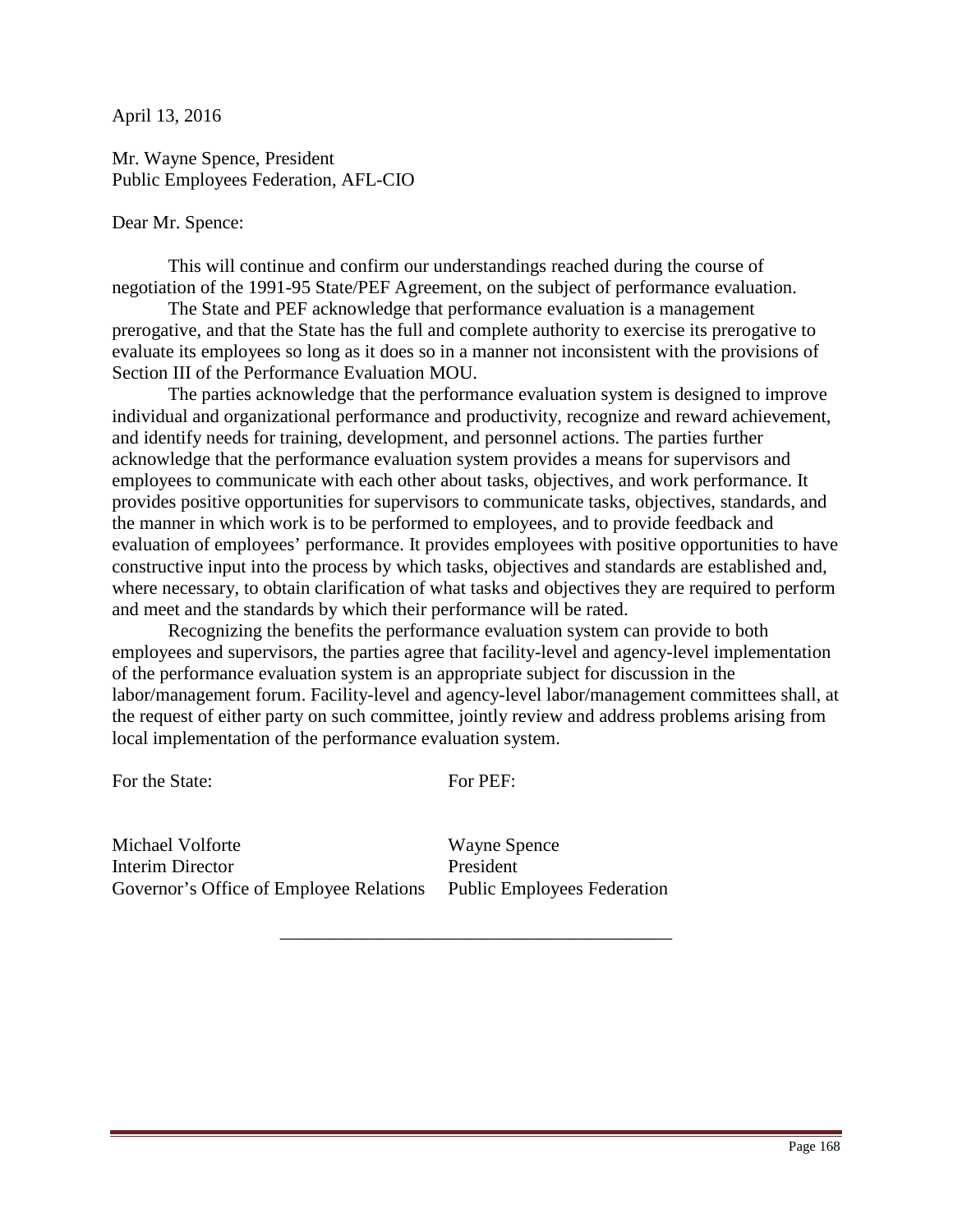Mr. Wayne Spence, President Public Employees Federation, AFL-CIO

### Dear Mr. Spence:

This letter will continue and confirm the understandings of the parties reached in connection with the negotiation of Article 11, Accidental Death Benefit, in the 1999-2003 State/PEF Agreement.

 The original intent of the parties in the negotiation of this provision in the 1985-88 State/PEF Agreement, which is otherwise hereby reaffirmed, was modified as follows in regard to eligibility for the tuition benefit set forth in Section 2 of Article 11:

 The Section 11.2 tuition benefit was intended to provide assistance to deceased employees' children who would have been dependent on the employee to provide that assistance. Thus it is restricted to eligible dependents until such individuals attain a bachelor's degree or reach the age of 25, whichever is earlier, subject to the following limitations: (a) individuals who enroll before their 21st birthday but experience a break in enrollment of one full semester (or trimester or other normal school term except "summer school") or more will continue to be eligible for the tuition benefit only until they attain a bachelor's degree or reach the age of 23, whichever is earlier; (b) individuals who enroll on or after their 21st birthday who experience a break in enrollment of one full semester (or trimester or other normal school term except "summer school") or more will cease to be eligible for the tuition benefit.

Children of an employee who received an Accidental Death Benefit who are not residents of the State of New York as a result of the employee's work assignment with the State of New York, shall receive from the State a payment equal to the amount of the non-resident tuition cost (up to a maximum of the cost of non-resident tuition for the corresponding semester at the State University) for each semester they are enrolled and in attendance at such college or other unit.

Please confirm that this letter accurately sets forth our understandings on this subject by countersigning below.

For the State:

For PEF:

\_\_\_\_\_\_\_\_\_\_\_\_\_\_\_\_\_\_\_\_\_\_\_\_\_\_\_\_\_\_\_\_\_\_\_\_\_\_\_\_\_\_

Michael Volforte Interim Director Governor's Office of Employee Relations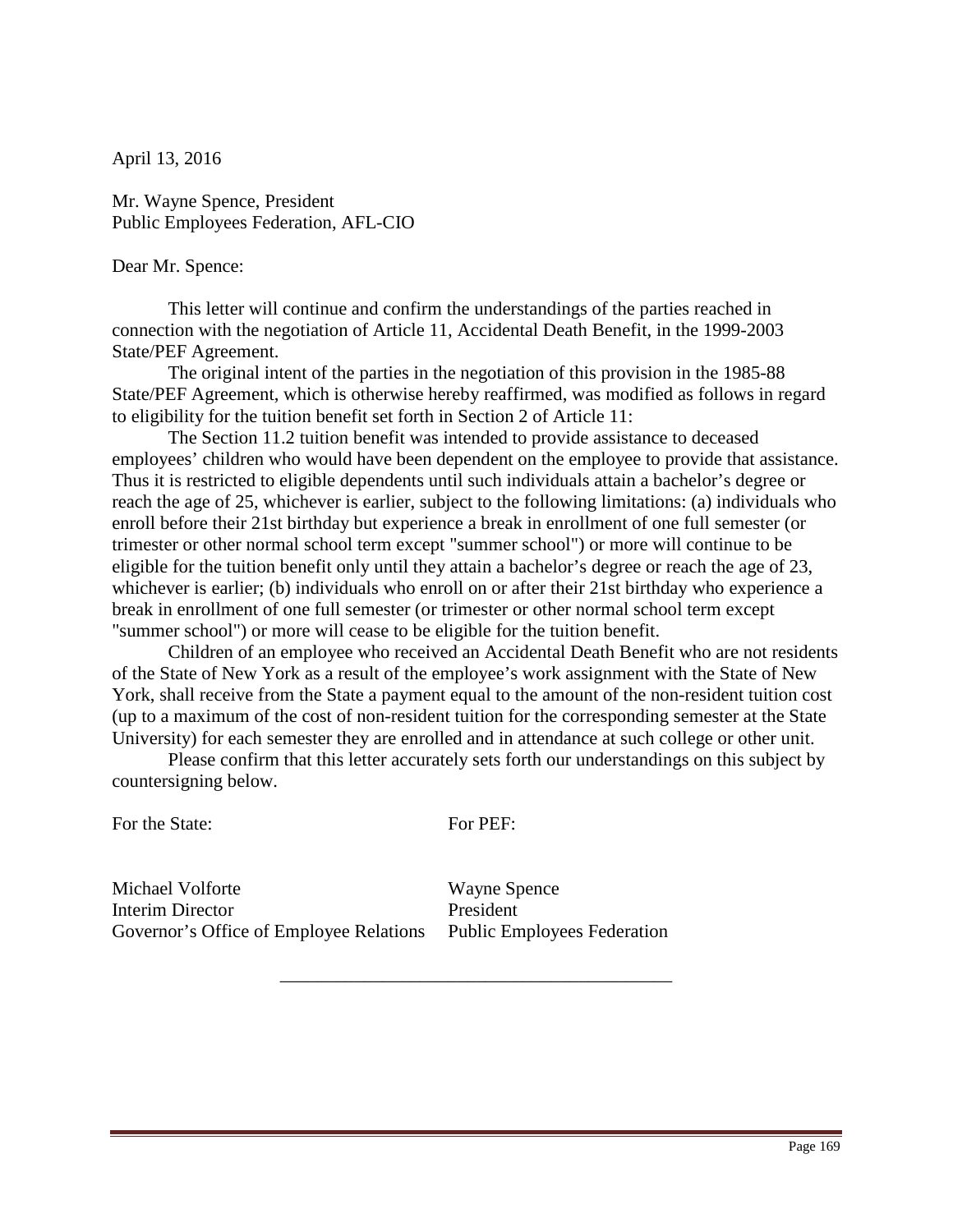Dear Mr. Spence:

 This letter will continue and confirm the understanding of the parties reached during discussions on Article 8, Travel, in the 1991-95 State/PEF Agreement with respect to the concept of a centralized travel management system.

Within the overall context of Article 8, PEF acknowledges that the State retains the right to establish a centralized reservation system for employee lodging and transportation arrangements, and to designate specific lodging facilities and transportation modes for locations within and outside of New York State.

 Please signify your concurrence with this previously agreed to understanding by signing below.

For the State:

For PEF:

\_\_\_\_\_\_\_\_\_\_\_\_\_\_\_\_\_\_\_\_\_\_\_\_\_\_\_\_\_\_\_\_\_\_\_\_\_\_\_\_\_\_

Michael Volforte Interim Director Governor's Office of Employee Relations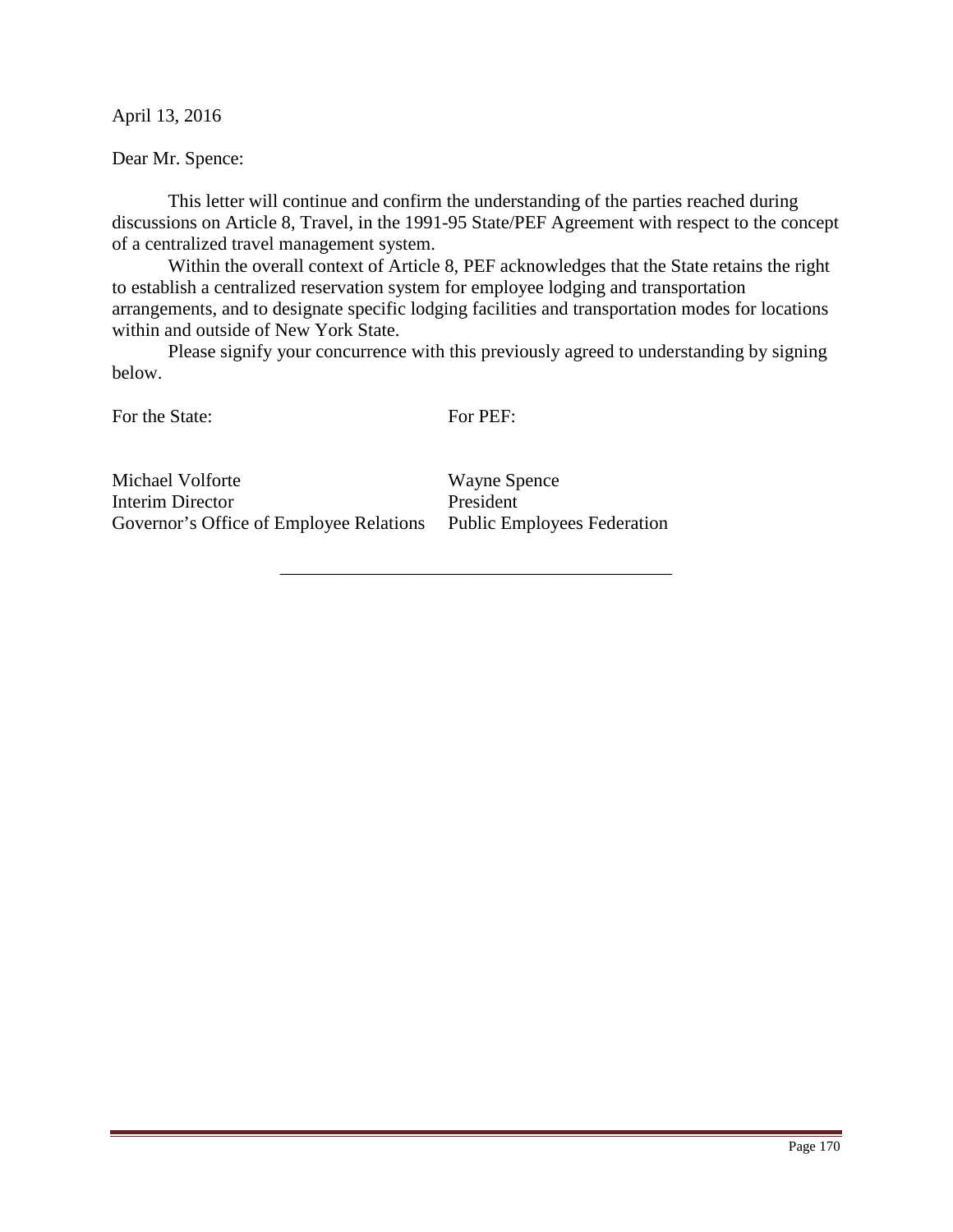Mr. Wayne Spence, President Public Employees Federation, AFL-CIO

Dear Mr. Spence:

 This will continue and confirm our understanding reached during the course of negotiations of the 1991-95 State/PEF Agreement, on the subject of seven-consecutive day vacations.

The parties agree that it is desirable for employees to be afforded the opportunity to take at least one seven-consecutive day vacation (5 working days and 2 pass days) during each calendar year. Should an employee be denied this opportunity, during the term of this Agreement, the employee may request a review of the matter by the Agency Level Labor/Management Committee, and if not resolved there, to the Executive Level Labor/Management Committee.

 It is understood that reviews will be afforded only when the employee is denied an opportunity to take a seven-consecutive day vacation during a calendar year. Reviews will not be applicable to situations where an employee was denied only his/her preferred vacation request(s).

For the State:

For PEF:

\_\_\_\_\_\_\_\_\_\_\_\_\_\_\_\_\_\_\_\_\_\_\_\_\_\_\_\_\_\_\_\_\_\_\_\_\_\_\_\_\_\_

Michael Volforte Interim Director Governor's Office of Employee Relations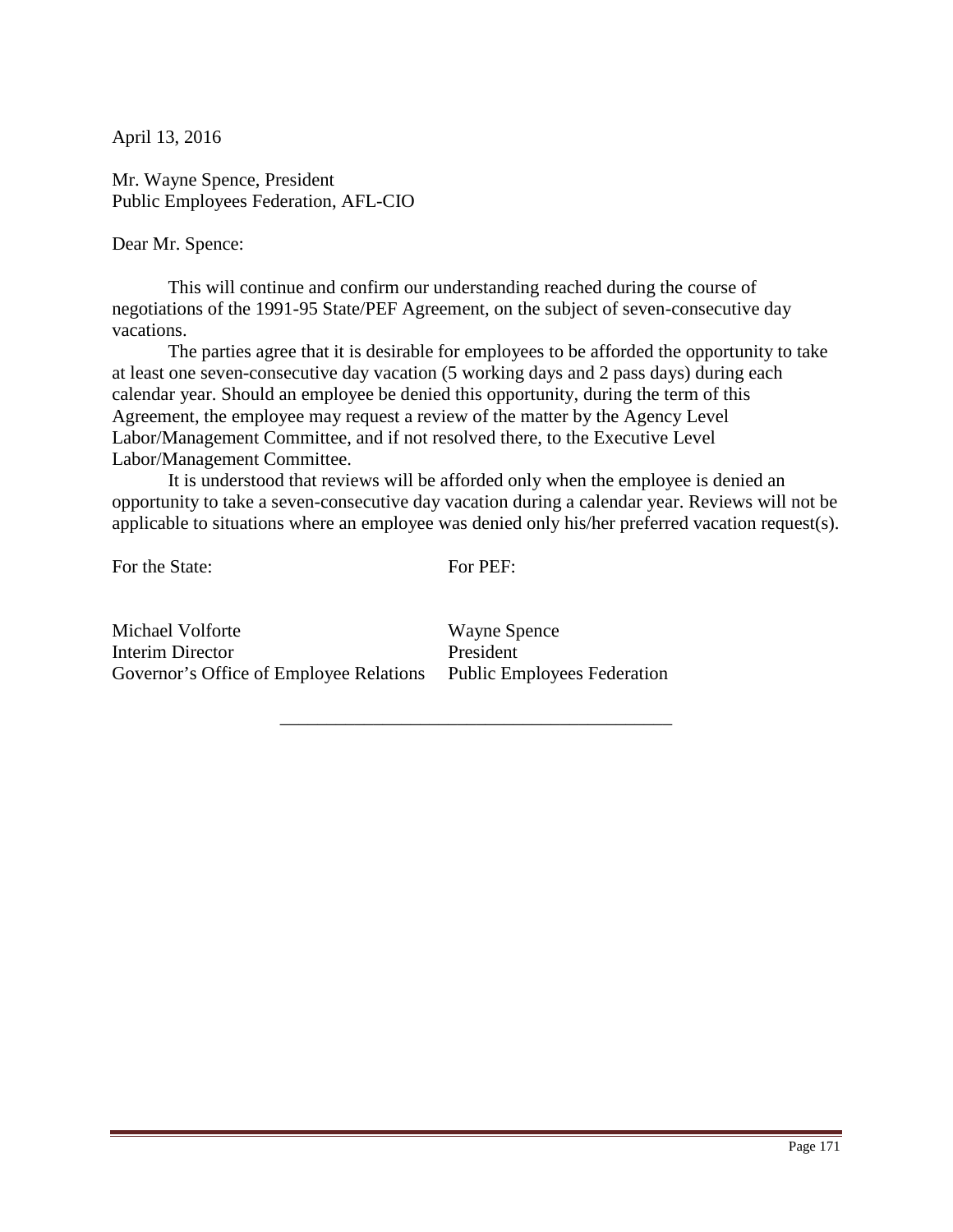# **MEMORANDUM OF UNDERSTANDING Between THE PUBLIC EMPLOYEES FEDERATION, AFL-CIO And THE STATE OF NEW YORK Concerning PARKING LOBA PROCEDURE**

The undersigned agree to and understand the following:

 1. If an agreement is not reached in Article 19.3 parking fee negotiations within 180 days of their commencement, the dispute shall be submitted to final offer binding arbitration, as outlined below:

a. A demand may be sent by either party to the local American Arbitration Association (AAA) office, requesting a list of arbitrators. A copy of such demand must be sent also to the other party.

b. If mutual agreement can be reached on the selection of an arbitrator, the AAA selection procedure will not be necessary. If mutual agreement cannot be reached, the AAA Rules and Procedures regarding the selection of an arbitrator shall govern the selection process.

c. The arbitrator shall hold hearings on all matters related to the dispute. The parties may be heard either in person, by counsel, or by other representatives, as they may respectively designate. The parties may present, either orally or in writing, or both, statements of fact, supporting witnesses and other evidence and argument of their respective positions. The arbitrator shall have authority to require the production of such additional evidence, either oral or written as desired from the parties and shall provide at the request of either party that a full and complete record be kept of any such hearings, the cost of such record for the arbitrator to be borne by the requesting party. The nonrequesting party need only pay the cost of a copy if so desired.

d. Each party will provide the arbitrator their final offer at the beginning of the hearing, and such offer shall be irrevocable. The arbitrator shall be limited to accepting the final offer of either party, on the issues of monthly rates, daily rate and/or effective date. The arbitrator's decision shall be based solely on the information submitted by the parties.

e. The arbitrator shall specify the basis for the selection of one final offer over the other.

f. The arbitrator's determination shall be final and binding, and issued no later than 30 days after the record is closed.

g. Each party shall be given the opportunity to present its entire case, with the party demanding LOBA proceeding first and the other party second. At the end of the direct testimony, the party demanding LOBA first shall have the option of a closing statement, and the other party shall have the option of the final closing statement. The parties shall have the option of presenting a brief to the arbitrator and/or a factual rebuttal in writing. The brief or rebuttal option shall be chosen by the parties at the conclusion of the hearing, and must be submitted to AAA no later than 15 working days from the close of hearing.

 2. The above agreement is limited in scope to disputes regarding parking fee negotiations, and shall not be extended to other disputes, unless mutually agreed by the parties.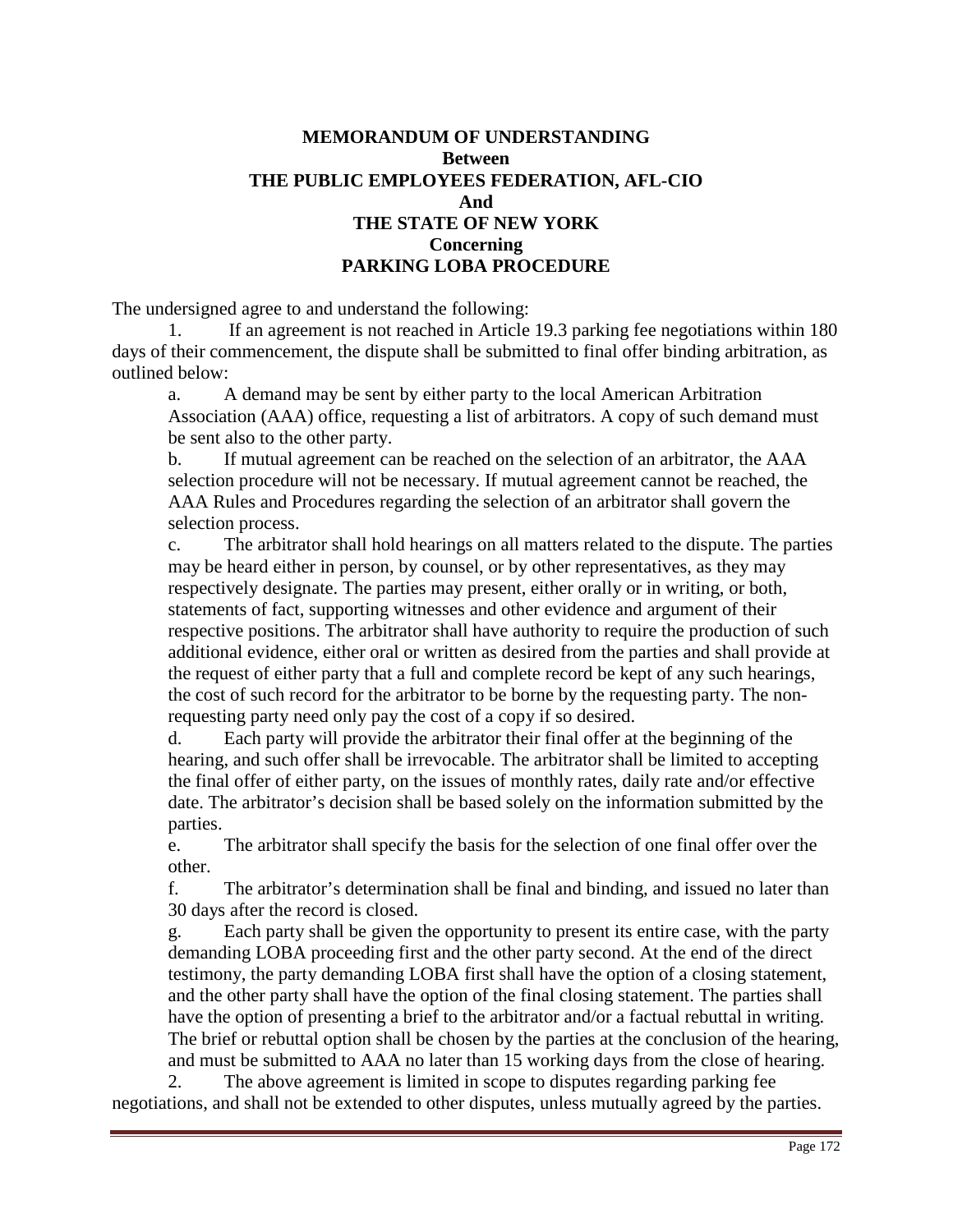3. The arbitrator shall take the AAA oath, and shall place witnesses, if any, under oath.

 4. Commencing with the first hearing date, the entire process shall take no longer than 60 calendar days.

\_\_\_\_\_\_\_\_\_\_\_\_\_\_\_\_\_\_\_\_\_\_\_\_\_\_\_\_\_\_\_\_\_\_\_\_\_\_\_\_\_\_

For the State: Joseph M. Bress Director Governor's Office of Employee Relations Date: May 12, 1993

For PEF: Howard A. Shafer President Public Employees Federation Date: May 12, 1993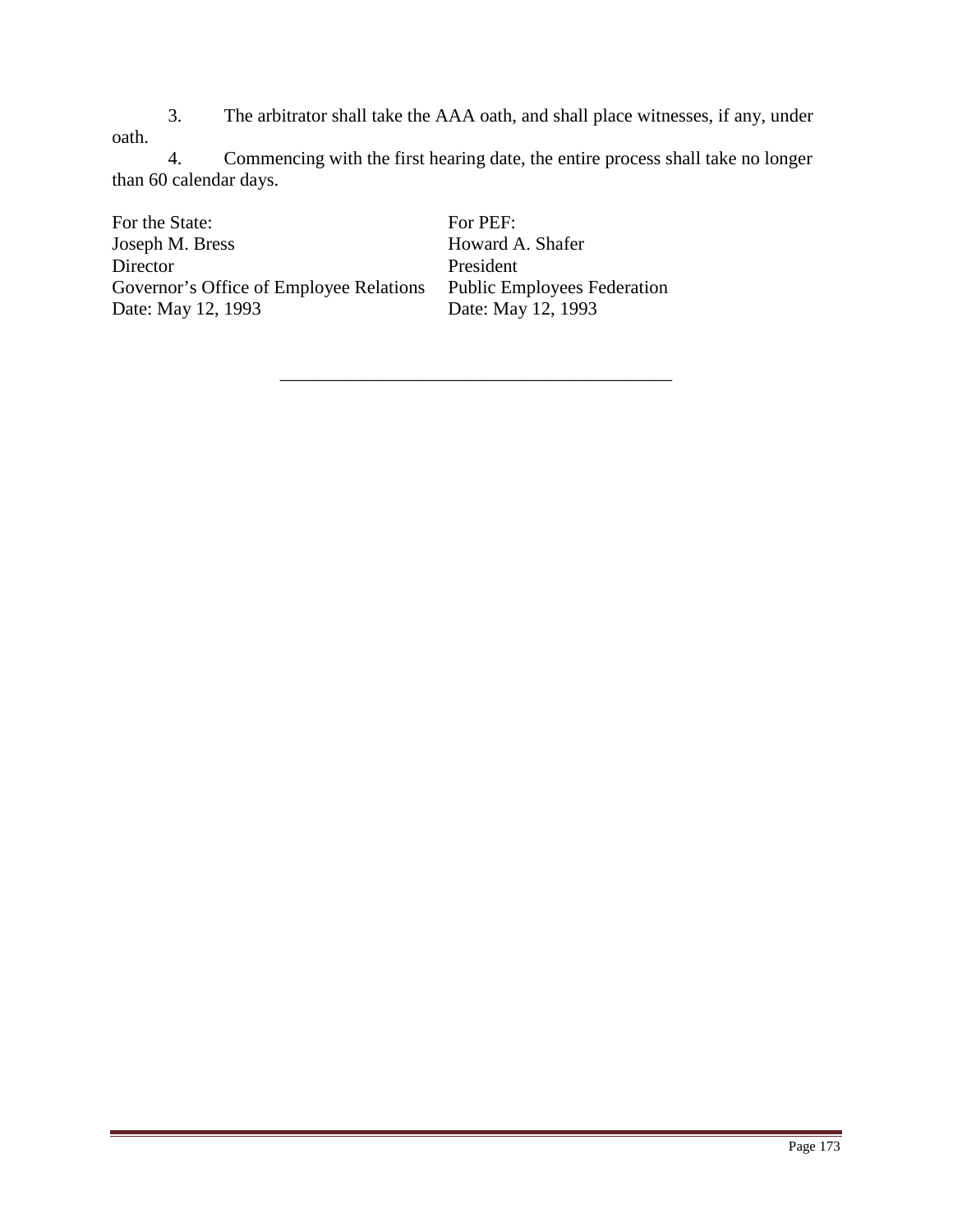Mr. Wayne Spence, President Public Employees Federation, AFL-CIO

Dear Mr. Spence:

 This will confirm an agreement on behalf of the State and PEF in the negotiations for the 2015-2016 Agreement concerning fee increases for State Fire Instructors.

 Notwithstanding the provisions of Article 7.4 of the 2015-2016 Agreement, the provisions for percentage increases in salary over the term of the Agreement will apply to fee schedules currently in effect for the Fire Instructors who are employed by the Office of Fire Prevention and Control.

For the State:

For PEF:

\_\_\_\_\_\_\_\_\_\_\_\_\_\_\_\_\_\_\_\_\_\_\_\_\_\_\_\_\_\_\_\_\_\_\_\_\_\_\_\_\_\_

Michael Volforte Interim Director Governor's Office of Employee Relations Public Employees Federation

Wayne Spence President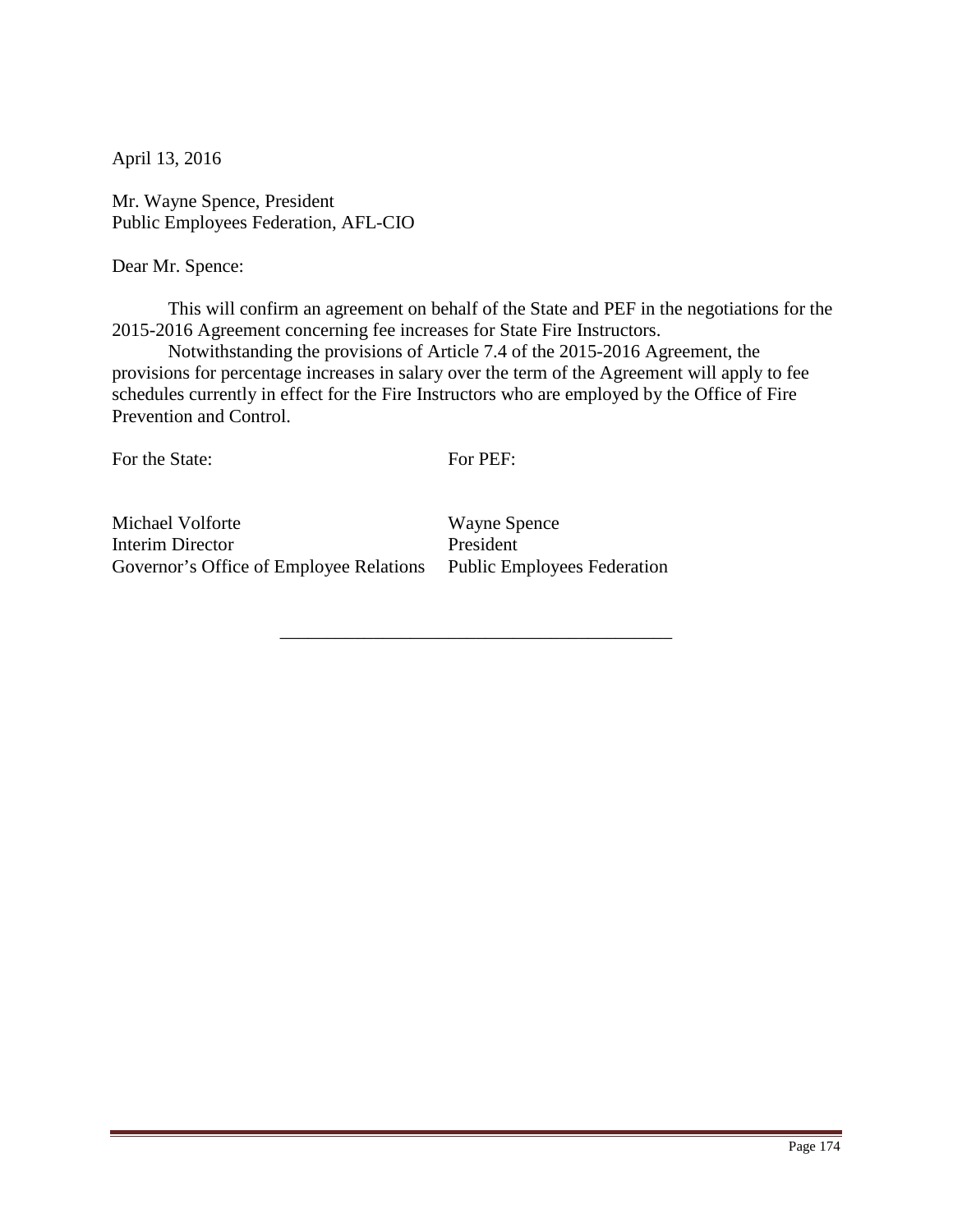# **MEMORANDUM OF UNDERSTANDING Concerning Domestic Partnership**

 This Memorandum of Understanding between the Governor's Office of Employee Relations (GOER) and the Public Employees Federation (PEF) provides for the continuation of the current New York State Health Insurance Plan (NYSHIP) dependent eligibility criteria utilizing the eligibility/certification requirements described below to include eligibility for the domestic partners of PEF represented State employees effective 30 days after the execution of the 1995-99 collective bargaining agreement or as soon as practicable thereafter.

### Definition:

• A domestic partnership is defined as one in which the partners must be 18 years of age or older, unmarried and not related by marriage or blood in a way that would bar marriage, reside together, involved in a committed (lifetime) rather than casual relationship and mutually interdependent financially. The partners must be each other's sole domestic partner and must have been involved in the domestic partnership for a period of not less than one year. The State employee domestic partner may not have a spouse covered under his/her NYSHIP enrollment and still be eligible to cover a domestic partner.

## Certification:

• In order to establish that a domestic partnership exists for purposes of obtaining coverage under the NYSHIP, the domestic partners must execute a Domestic Partner Affidavit to be developed by the State in accordance with the guidelines developed by the State Insurance Department, provide proof of cohabitation and provide evidence that an economically interdependent relationship exists between the employee and the domestic partner dependent.

 Proof of cohabitation and economic interdependency shall be required according to the guidelines established by the State Insurance Department and shall verify the existence of the domestic partnership for at least one year prior to the date of application for enrollment in the NYSHIP. Satisfaction of these requirements shall constitute the certification of the domestic partnership for purposes of eligibility for dependent coverage in the NYSHIP.

- If employees fraudulently enroll or continue coverage as domestic partners, they shall be held financially and legally responsible for any benefits paid from the NYSHIP to the domestic partner and may be subject to disciplinary action. Further, any such employee shall forfeit eligibility for future domestic partner coverage.
- A Termination of Domestic Partnership document shall be required should a domestic partner relationship cease. A two-year waiting period shall be required from the date a covered domestic partner dependent is deemed no longer eligible, as evidenced by the filing date of the Termination of Domestic Partnership document, until a new domestic partner can be deemed eligible for coverage.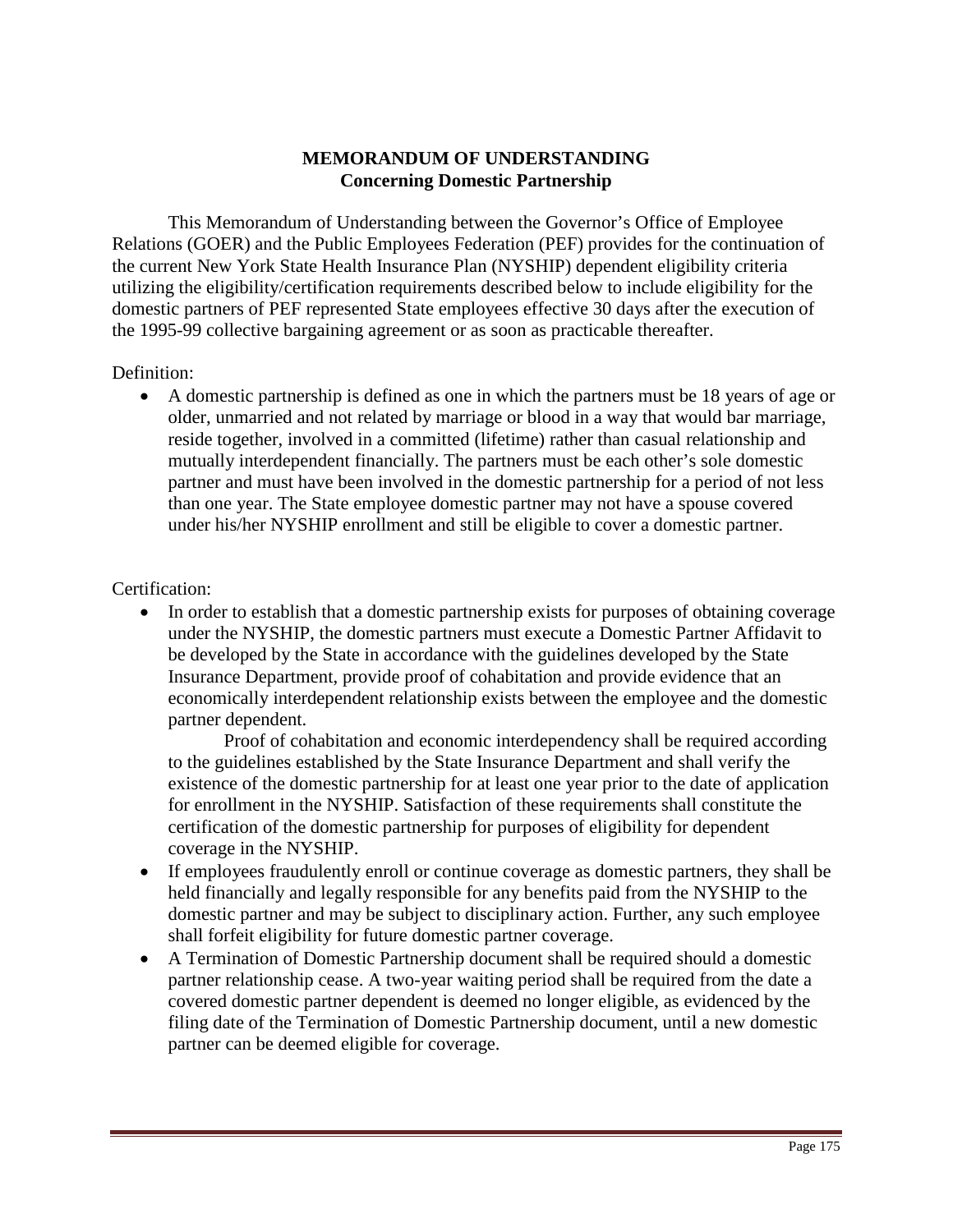| For the State:          | For PEF:              |
|-------------------------|-----------------------|
| Theodore D. Chrimes III | Philip DelPiano       |
| Date: October 2, 1995   | Date: October 2, 1995 |
|                         |                       |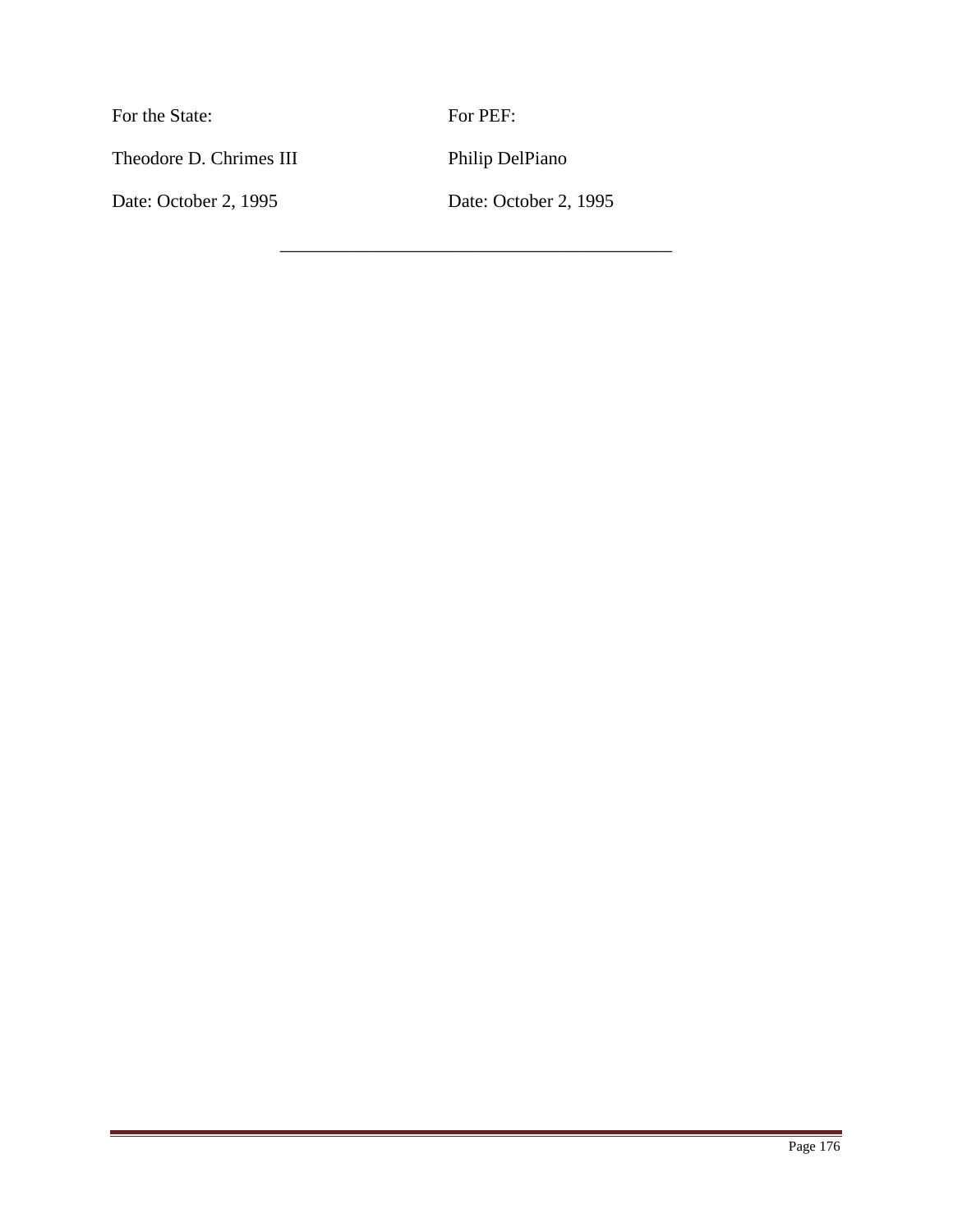Rita J. Strauss, Director of Contact Administration Public Employees Federation, AFL-CIO

Dear Ms. Strauss:

 This will continue and confirm the understanding reached during the course of negotiations of the 1995-99 State/PEF Agreement on the subject of the eligibility for extension of health insurance coverage to the domestic partners of PEF-represented State employees.

 The Memorandum of Understanding between the State and PEF that outlines the eligibility/certification requirements for domestic partners under the New York State Health Insurance Program (NYSHIP) contains the following language:

 "If employees fraudulently enroll or continue coverage as domestic partners, they shall be held financially and legally responsible for any benefits paid from the NYSHIP to the domestic partner and may be subject to disciplinary action. Further, any such employee shall forfeit eligibility for future domestic partner coverage."

 The above provision regarding the forfeiture of eligibility for future domestic partner coverage shall be implemented consistent with the established principles of due process contained in 4 NYCRR 73.2(e) which provides that the employee shall receive a written statement of the reasons for disqualification and be afforded an opportunity to make explanation and submit facts in opposition to such action.

Please signify your concurrence with the above stated clarification by signing below.

For the State:

For PEF:

\_\_\_\_\_\_\_\_\_\_\_\_\_\_\_\_\_\_\_\_\_\_\_\_\_\_\_\_\_\_\_\_\_\_\_\_\_\_\_\_\_\_

Michael Volforte Interim Director Governor's Office of Employee Relations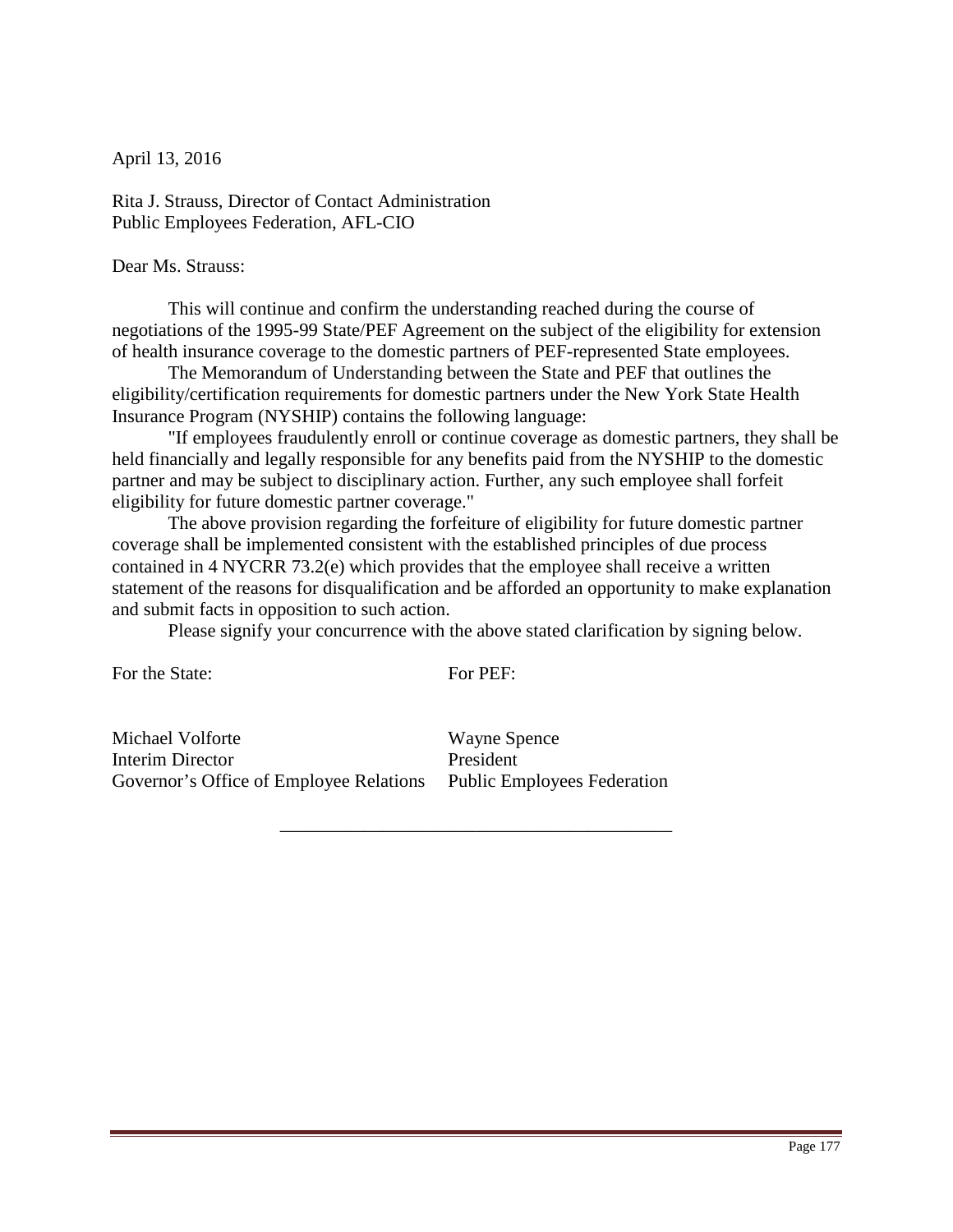# **MEMORANDUM OF UNDERSTANDING NEW YORK STATE GOVERNOR'S OFFICE OF EMPLOYEE RELATIONS AND THE PUBLIC EMPLOYEES FEDERATION, AFL-CIO Concerning LEAVE DONATION/EXCHANGE PROGRAM**

 The State agrees to continue the Leave Donation/Exchange Program providing for the donation of annual leave credits to employees absent due to long-term personal illness. The intent of this program is to assist such employees who, because of long term illness, have exhausted their accrued leave credits and are subject to a severe loss of income during a continuing absence from work.

- Donations may be made by PEF-represented employees to other PEF-represented employees who meet the following eligibility requirements:
	- are employed in any agency;
	- are subject to the Attendance Rules of the Department of Civil Service, or agency attendance rules established pursuant to Section 136 of the Civil Service Law, or the attendance rules established by the Education Commissioner's Regulations (Chapter 7 of the Regulations of the Commissioner of Education pursuant to Sections 4307 and 4354 of the Education Law), and are otherwise eligible to earn leave credits;
	- are absent due to a non-occupational, personal illness or disability for which they have submitted (and continue to submit as requested) medical documentation satisfactory to management;
	- have exhausted all leave credits;
	- are expected to be absent for at least two bi-weekly payroll periods following exhaustion of leave credits or sick leave at half-pay; and,
	- must not have had any disciplinary actions, or unsatisfactory performance evaluations within their last three years of State employment.
- $\triangleright$  Recipients do not earn leave credits or accrue eligibility for sick leave at half-pay while using donated credits.
- $\triangleright$  Donations can be utilized in full-day units upon exhaustion of all leave credits prior to sick leave at half-pay, or in full or half-day units upon exhaustion of their sick leave at half-pay eligibility.
- $\triangleright$  Donations can be made from annual leave only.
- $\triangleright$  Donations must be made in full-day (7.5 or 8 hours) units.
- $\triangleright$  An employee's continuing eligibility to participate in the program will be reviewed at least every 30 days.
- $\triangleright$  Employees can be terminated by operation of law, rule or regulation, even if they have received donations that would carry them on the payroll beyond the termination date. (Examples include layoff, termination of temporary employment, and termination under Section 73 of the Civil Service Law after one continuous year of absence.)
- $\triangleright$  The employee, co-workers or local union representatives may solicit donations; the employing agency does not solicit donations.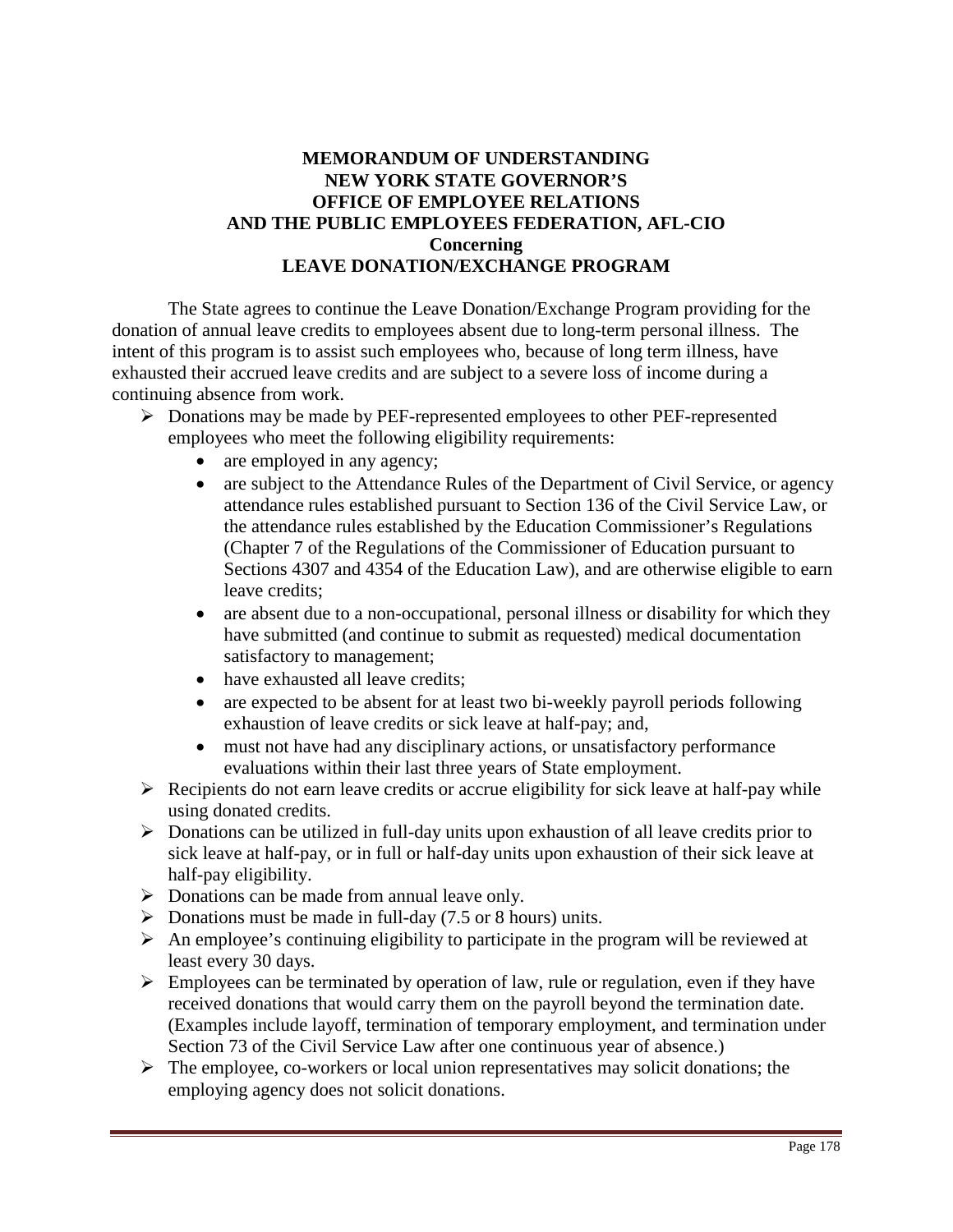- $\triangleright$  Donor identity is kept strictly confidential.
- $\triangleright$  Donors must retain a minimum balance of at least 10 days of annual leave standing to their credit after making a donation.
- Donors cannot donate vacation that they would otherwise forfeit.
- $\triangleright$  Donations made across agency lines shall be used prior to donations made within an agency. Donated credits not used by recipients are returned to donors, provided the donor is employed in the same agency as the recipient. Donated credits from employees outside the agency will not be returned.
- $\triangleright$  The Personnel/Payroll Office of the employing agency or facility will be responsible for verifying medical documentation, reviewing eligibility requirements, approving and processing donations, confirming employee acceptance of donations, and transferring credits.
- $\triangleright$  The program will not be subject to the grievance procedure.
- $\triangleright$  Leave Donation Exchange

 The following provisions allow for PEF-represented employees to participate in the voluntary donation or receipt of accrued vacation credits with other bargaining units or M/C employees:

- Vacation credits may only be donated, received, or credited between employees who are deemed eligible to participate in an authorized leave donation program, provided that there are simultaneously in effect a Leave Donation Exchange Memorandum of Agreement between the Governor's Office of Employee Relations and the employee organizations representing both the proposed recipient and the proposed donor, or applicable attendance rules for managerial and confidential employees.
- The donations are governed by the provisions of the program applicable to the donor; receipt, crediting and use of donations are governed by the provisions of the program applicable to the recipient.

For the State:

For PEF:

\_\_\_\_\_\_\_\_\_\_\_\_\_\_\_\_\_\_\_\_\_\_\_\_\_\_\_\_\_\_\_\_\_\_\_\_\_\_\_\_\_\_

Michael Volforte Interim Director Governor's Office of Employee Relations Public Employees Federation

Wayne Spence President

Date: April 13, 2016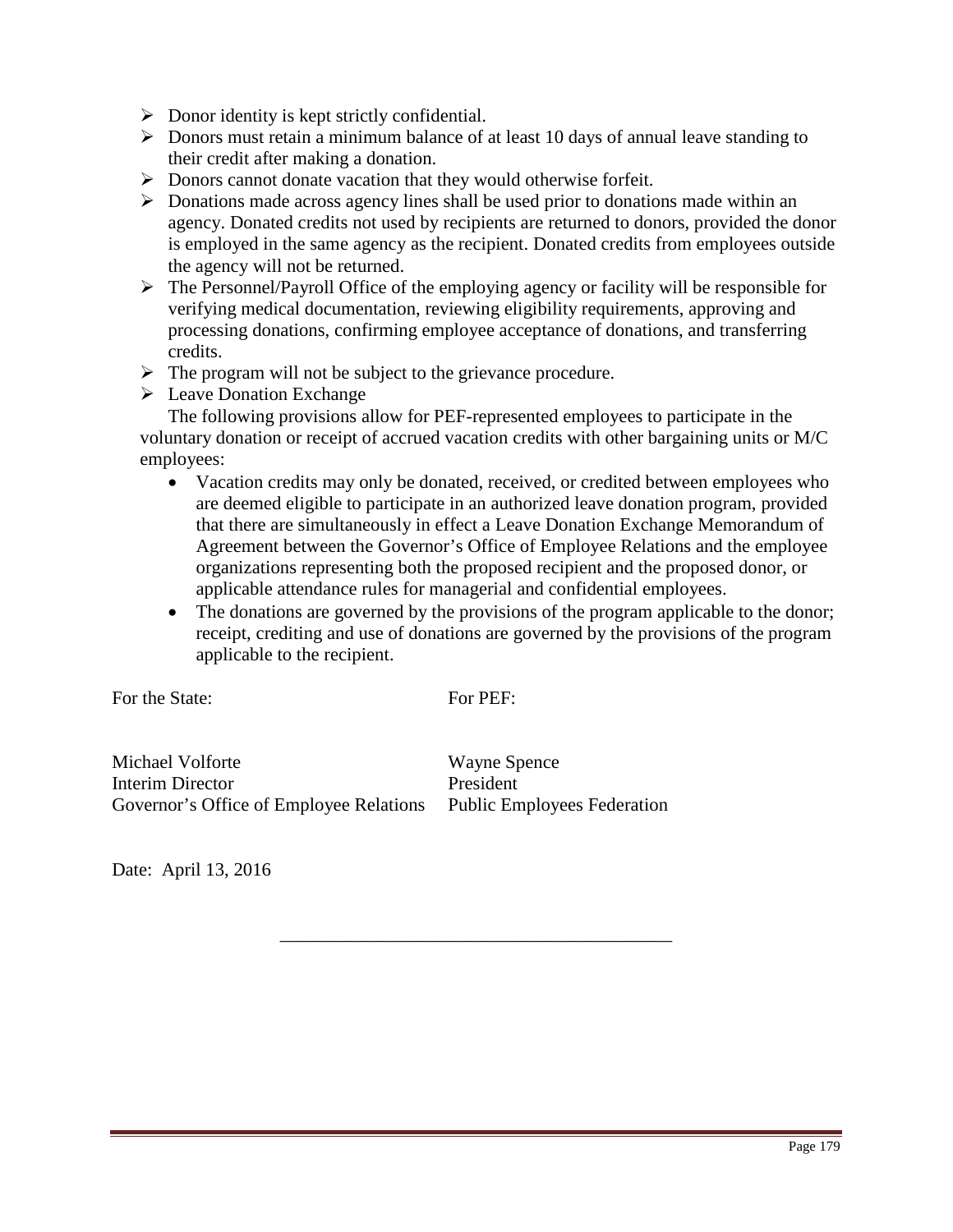Michael N. Volforte Esq., Acting General Counsel Governor's Office of Employee Relations

RE: PEF/State Article 7 (Performance Awards)

Dear Mr. Volforte:

 This will confirm and continue the agreement of the parties reached during negotiations for the 1995-99 Agreement between PEF and the State.

 As you know, during the course of negotiations for the 1991-95 Agreement, a dispute arose as to whether Article 7 performance awards were continued under Civil Service Law 209 a.1(e). This dispute led to PEF's filing of an improper practice charge at PERB. That charge was not yet resolved at the time the parties concluded negotiations for the 1991-95 Agreement. Since the parties had not resolved their dispute as to the proper interpretation of Article 7 (Performance Awards), they agreed to disagree on this issue, as reflected in your letter of June 3, 1993.

 At the conclusion of negotiations for the 2015-2016 Agreement, the parties agreed to resolve this dispute as to employees who are currently eligible for performance awards or who will become eligible for performance awards on or before April 1, 2016. As to such employees, in the event of an impasse in negotiating a successor agreement to the 2015-2016 PS&T Unit Collective Bargaining Agreement, employees who are eligible for a performance award lump sum payment in April 2016 shall remain eligible to receive subsequent performance award lump sum payments in each succeeding April, at the same rate received in April 2016, until a successor agreement is negotiated.

As to any employee not yet eligible for a performance award lump sum payment in April 2016 who becomes eligible for the first time after April 1, 2016, the parties again "agree to disagree" in the event of an impasse in negotiating a successor agreement to 2015-2016 Agreement.

For the State:

For PEF:

\_\_\_\_\_\_\_\_\_\_\_\_\_\_\_\_\_\_\_\_\_\_\_\_\_\_\_\_\_\_\_\_\_\_\_\_\_\_\_\_\_\_

Michael Volforte Interim Director Governor's Office of Employee Relations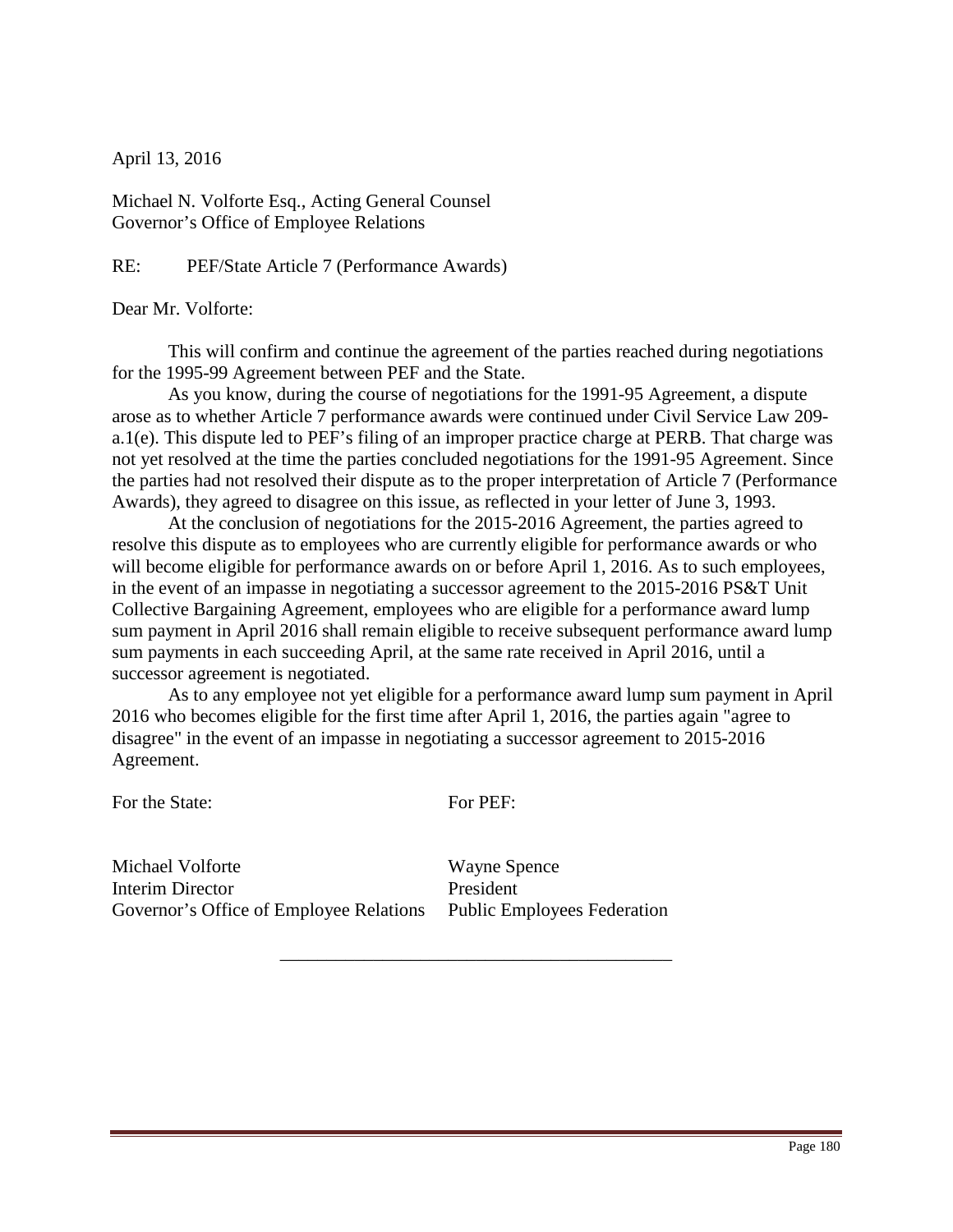Mr. Wayne Spence, President Public Employees Federation, AFL-CIO

Dear Mr. Spence:

 This letter continues and confirms the mutual understandings which were reached by the parties concerning electronic communications during negotiations of the 1999-2003 Collective Bargaining Agreement between the State and the Public Employees Federation.

1. An agency, department or facility may enter into labor/management agreements consistent with Article 4, Employee Organization Rights, and Article 24, Labor/Management Committees Process, for the following purposes:

(a) to permit union access to an electronic bulletin board under the terms set forth in 2(a) below; and/or

(b) to permit union use of e-mail for labor/management purposes under the terms set forth in 2(b) below.

2. (a) Electronic Bulletin Boards: A labor/management agreement concerning union access to an electronic bulletin board must comply with the provisions of Article 4.3(a), Bulletin Boards.

(b) E-mail for Labor/Management Purposes: A labor/management agreement on the use of an agency's, department's or facility's e-mail system by union representatives must be consistent with the agency's e-mail policy. The labor/management agreement may permit use by union representative(s) for the following purposes:

(1) to communicate with management and/or other union representatives regarding labor/management committee matters, including preparation for meetings, and transmittal of draft or final minutes, meeting agendas or any material directly related to issues under discussion; and/or

(2) to communicate with members regarding labor/management agendas and minutes.

3. Other access by the union or its representatives to electronic resources, such as e-mail of the State, or agency, department or facility thereof, by and between union representatives and/or union members shall be discussed in a Statewide Labor/Management Committee established specifically for that purpose.

For the State:

For PEF:

\_\_\_\_\_\_\_\_\_\_\_\_\_\_\_\_\_\_\_\_\_\_\_\_\_\_\_\_\_\_\_\_\_\_\_\_\_\_\_\_\_\_

Michael Volforte Interim Director Governor's Office of Employee Relations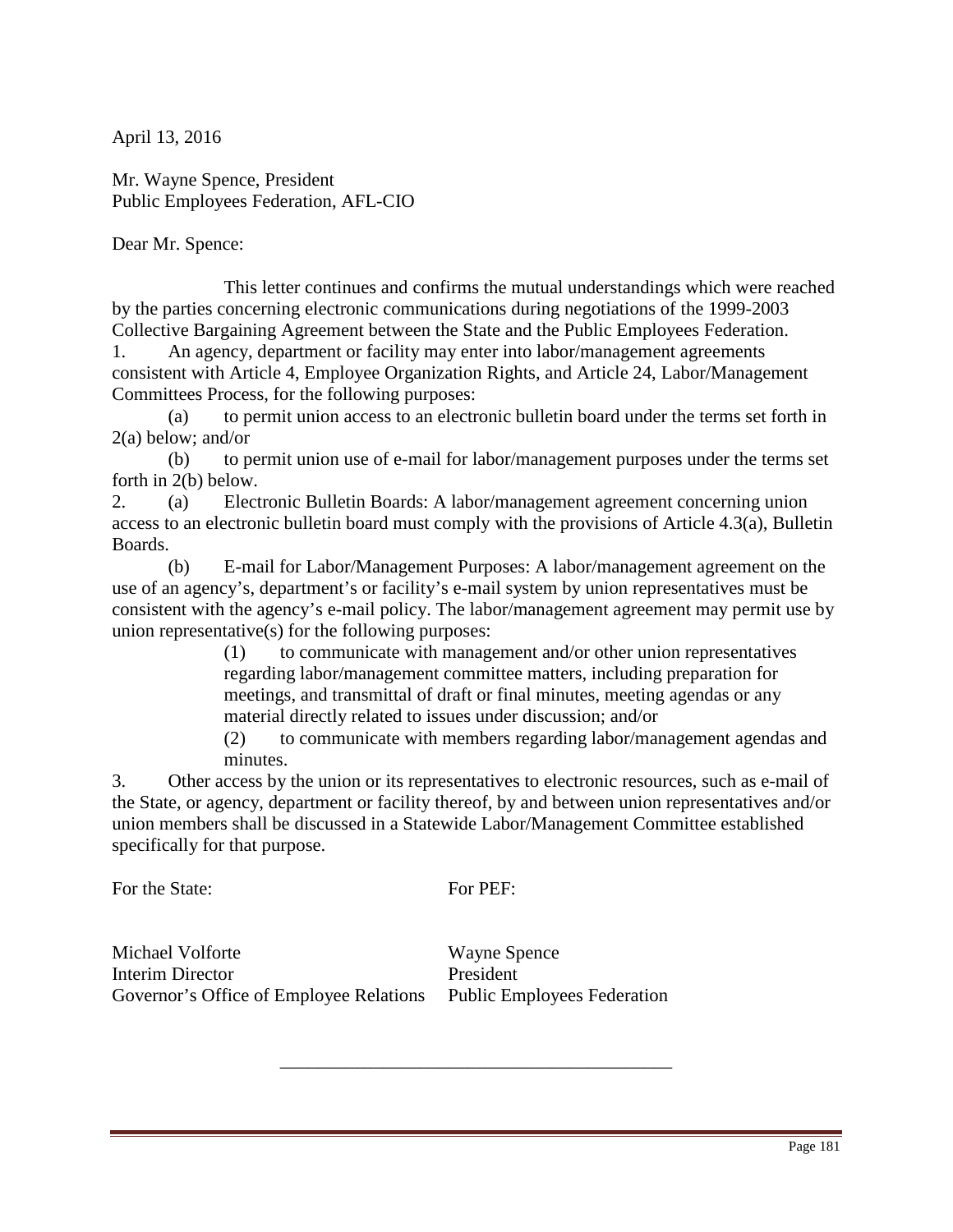Mr. Wayne Spence, President Public Employees Federation, AFL-CIO

Dear Mr. Spence:

This will confirm our agreement reached during the course of negotiations of the 2015- 2016 Agreement to continue the current pre-tax transportation benefit program, including all benefits, terms and conditions which currently exist in the program, which is offered to state employees pursuant to Internal Revenue Code, 26 U.S.C. §132 and related regulations. Such a benefit provides employees an opportunity to pay for expenses incurred in commuting between work and home.

For the State:

For PEF:

\_\_\_\_\_\_\_\_\_\_\_\_\_\_\_\_\_\_\_\_\_\_\_\_\_\_\_\_\_\_\_\_\_\_\_\_\_\_\_\_\_\_

Michael Volforte Interim Director Governor's Office of Employee Relations Public Employees Federation

Wayne Spence President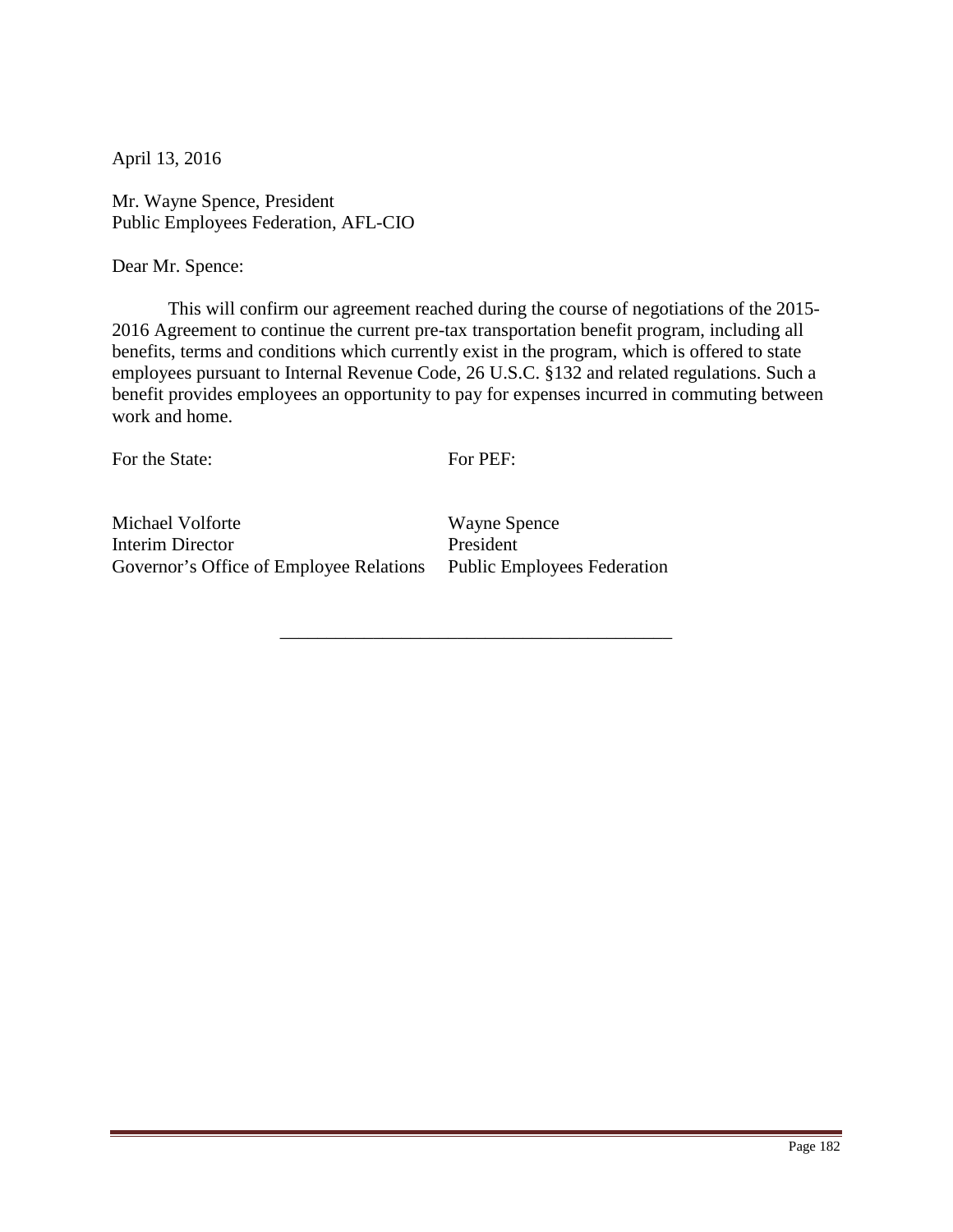Mr. Wayne Spence, President Public Employees Federation, AFL-CIO

Dear Mr. Spence:

 This is to continue and confirm our agreement, reached during the negotiations of the 1999-2003 Agreement, on the following modification to the Disabled Lives Reserve: Effective October 1, 2000, the requirement for enrollees who are totally disabled on the date coverage ends will be reduced to 90 days under both the Empire Plan Medical and Mental Health/Substance Abuse Programs. Any individual already receiving benefits prior to October 1, 2000 will be covered under the current 18 month Disabled Lives provision for the Empire Plan Medical and Mental Health/Substance Abuse Programs.

Please sign below to indicate your agreement with the modification as presented above.

For the State:

For PEF:

\_\_\_\_\_\_\_\_\_\_\_\_\_\_\_\_\_\_\_\_\_\_\_\_\_\_\_\_\_\_\_\_\_\_\_\_\_\_\_\_\_\_

Michael Volforte Interim Director Governor's Office of Employee Relations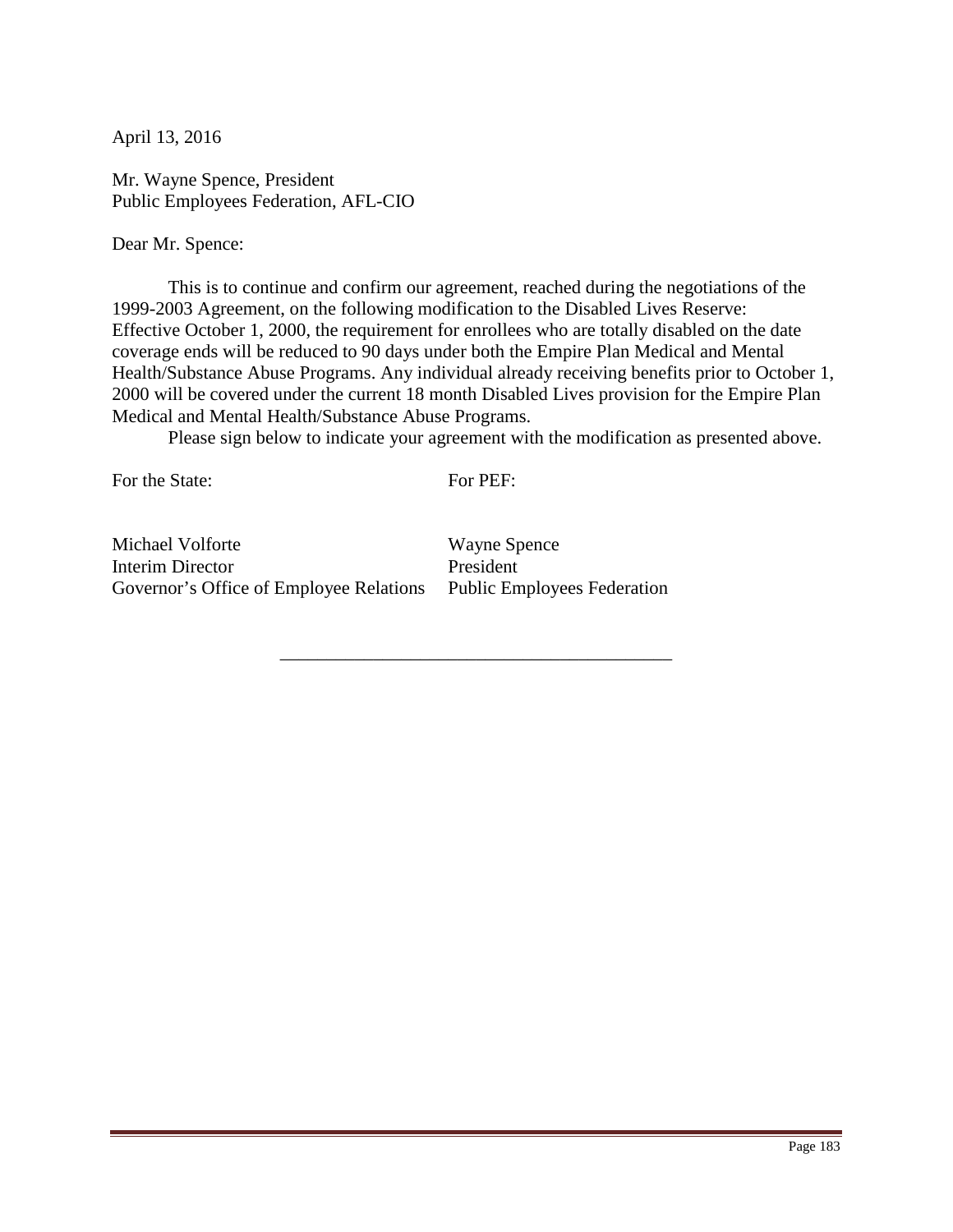Mr. Wayne Spence, President Public Employees Federation, AFL-CIO

Dear Mr. Spence:

 This is to continue and confirm our agreement, reached during the negotiations of the 1999-2003 Agreement, regarding the following modifications to the Empire Plan Benefits Management Program:

1. Effective on the above date, or as soon as practicable thereafter, Medical Case Management (MCM) will be provided by the Home Care Advocacy Program (HCAP) except in those instances where the patient is being transferred from an acute hospital setting to a "step down" or rehabilitation facility. In those cases, MCM will be managed by the hospital carrier.

2. Effective on the above date, or as soon as practicable thereafter, the Prospective Procedure Review (PPR) will be transferred to the Empire Plan Medical Carrier. In addition, effective October 1, 2000 or as soon as practicable thereafter, the PPR penalty will apply to designated services regardless of the setting (i.e., hospital outpatient, free-standing facility or physician's office).

3. Effective as soon as practicable, the hospital pre-admission, concurrent review and discharge planning of inpatient hospital admissions will be performed by the hospital carrier.

4. Effective October 1, 2000, or as soon as practicable thereafter, preadmission certification and concurrent review will be required for all Skilled Nursing Facility (SNF) admissions. Effective as soon as practicable thereafter, the SNF pre-admission and concurrent review will be performed by the hospital carrier.

Please review the above list and sign below to indicate your agreement.

For the State:

For PEF:

\_\_\_\_\_\_\_\_\_\_\_\_\_\_\_\_\_\_\_\_\_\_\_\_\_\_\_\_\_\_\_\_\_\_\_\_\_\_\_\_\_\_

Michael Volforte Interim Director Governor's Office of Employee Relations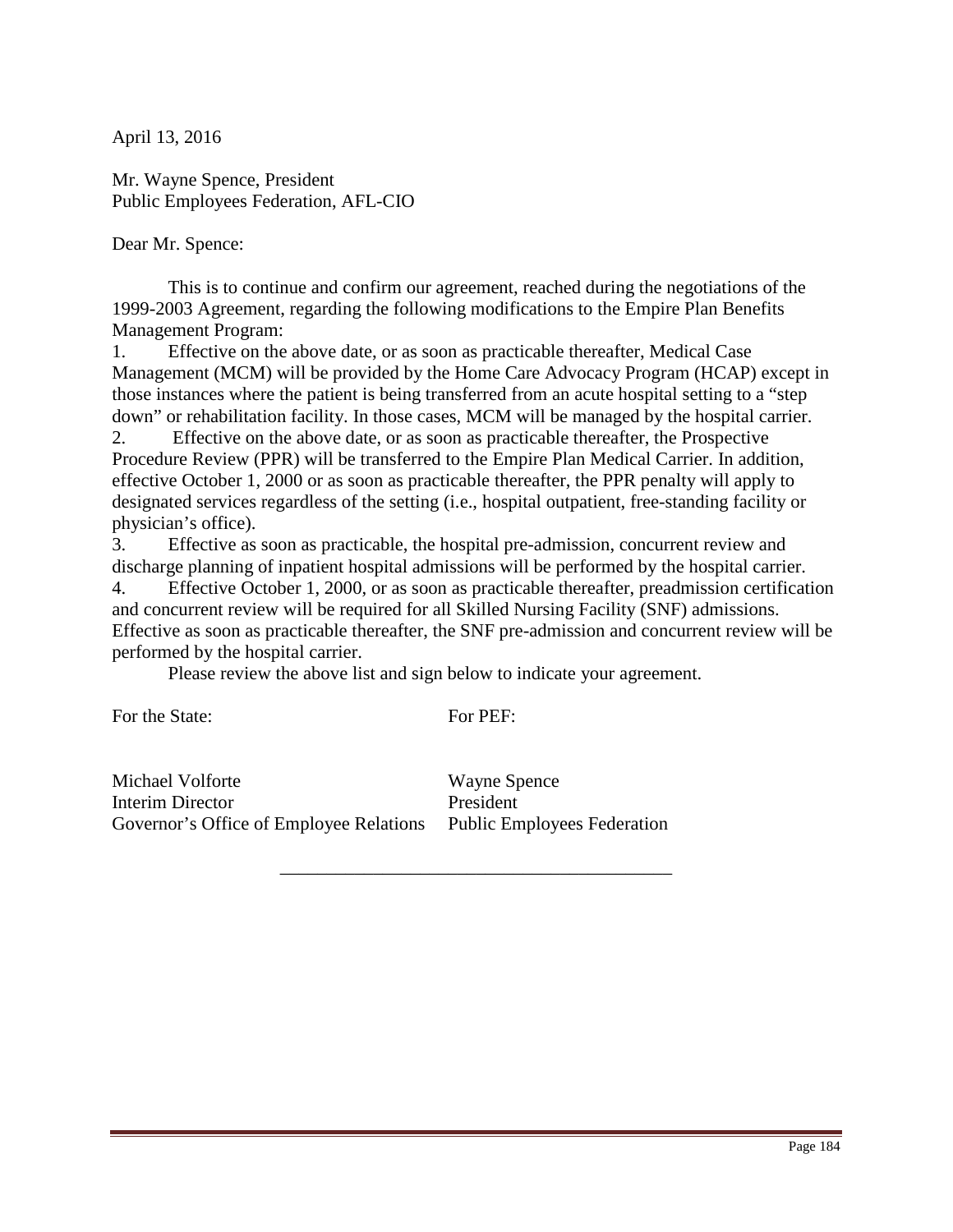Mr. Wayne Spence, President Public Employees Federation, AFL-CIO

Dear Mr. Spence:

 This is to continue and confirm our agreement, reached during the negotiations of the 2007-2011 Agreement, regarding Article 9, Section 9.25 of the Agreement. Section 9.25 provides Vision Care Plan benefits to eligible PS&T Unit employees and their dependents. In addition to those benefits, the Vision Care Plan administrator will continue to make available to covered enrollees the following non-plan frames, lenses or services from participating providers at the discounted cost in effect on April 1, 2007:

> Premier Frames Photosensitive Lenses Single Vision (Plastic) Photosensitive Lenses Multi Vision (Plastic) Reflection Free Coating Progressive Addition Lenses Blended Invisible Bifocals Polycarbonate Lenses (for adult enrollees) Polaroid Lenses High Index Lenses Scratch Protective Coating Other Add-Ons and Services

There will be no additional cost to the State for these non-plan frames, lenses or services. Effective January 1, 2009 the list of discounted service shall be modified as follows:

> Frames Exceeding the \$130 Plan Allowance Photosensitive Lenses Single Vision (Plastic) Photosensitive Lenses Multi Vision (Plastic) Reflection Free Coating Polaroid Lenses High Index Lenses Scratch Protective Coating Other Add-Ons and Services

Please review the above list and sign below to indicate your agreement.

For the State:

For PEF:

Michael Volforte Interim Director Governor's Office of Employee Relations

\_\_\_\_\_\_\_\_\_\_\_\_\_\_\_

Wayne Spence President Public Employees Federation

\_\_\_\_\_\_\_\_\_\_\_\_\_\_\_\_\_\_\_\_\_\_\_\_\_\_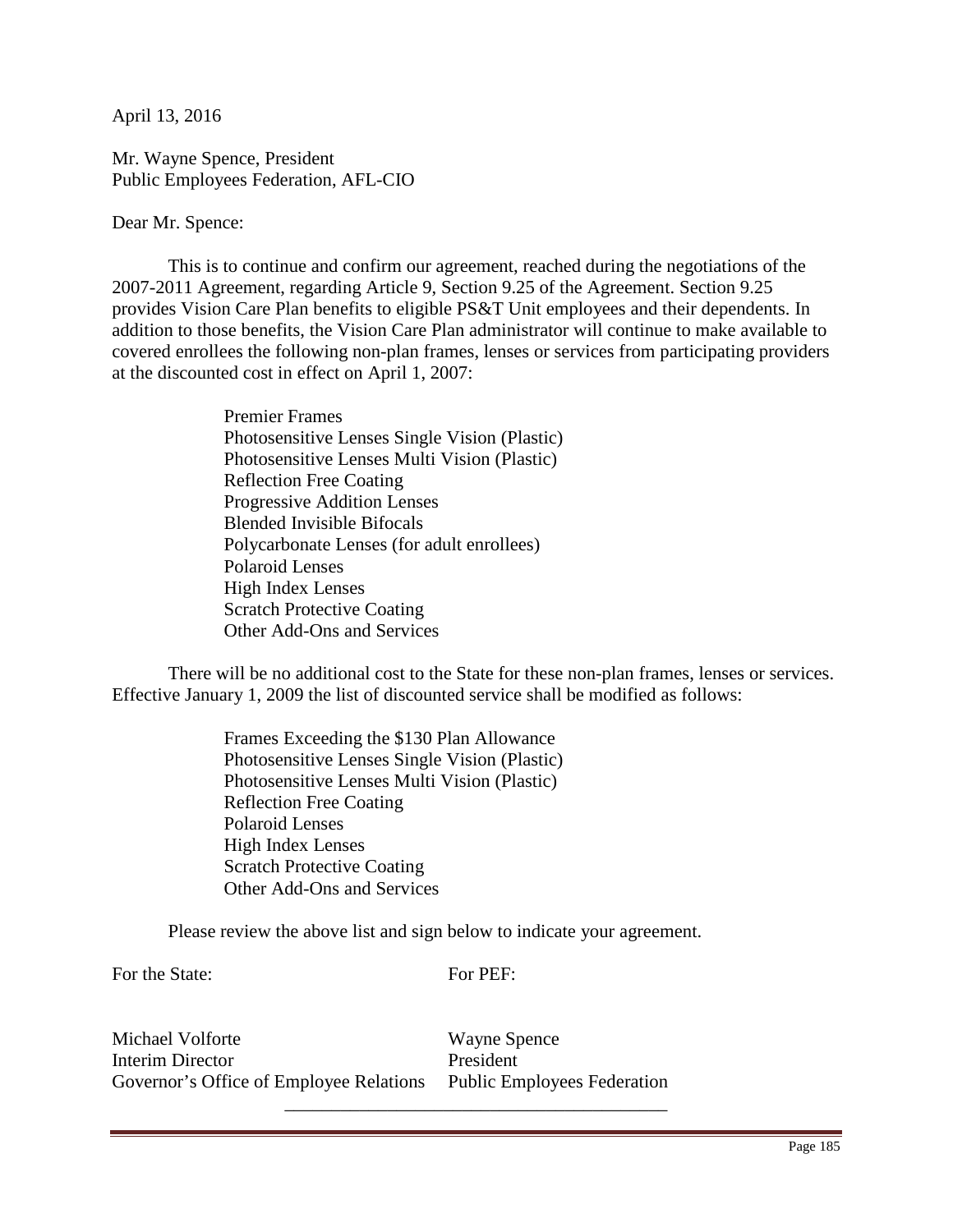# **MEMORANDUM OF AGREEMENT Between GOVERNOR'S OFFICE OF EMPLOYEE RELATIONS And PUBLIC EMPLOYEES FEDERATION, AFL-CIO**

## SUBJECT: Telecommuting in New York State Agencies

#### INTRODUCTION

 Advances in technology in the workplace have led to the exploration of determining how best to utilize these advances to diminish air pollution and highway congestion created through commuting. Two recent New York State statutes, the New York State Clean Air Compliance Act of 1993 and the State Telecommuting Act of 1993, identify "telecommuting" as one of a number of alternative methods for achieving a reduction in the number of single-occupant vehicles traveling to the worksite. Studies have also shown that implementation of telecommuting programs has increased the ability of the employer to attract and retain valuable employees and improve productivity.

 The Public Employees Federation (PEF) and the Governor's Office of Employee Relations (GOER) support and encourage this exploration of advanced technology in the workplace through telecommuting projects. Because of the work force and workplace ramifications, PEF and GOER believe that telecommuting programs should be developed in the agency labor/management process, within the context of the principles detailed in this Memorandum of Agreement.

The following is an Agreement reached between the State of New York Governor's Office of Employee Relations and the Public Employees Federation on telecommuting. Its purpose is to:

1) support development and implementation of telecommuting programs to address both environmental and worklife concerns; and,

2) establish bilateral guidelines designed to protect the rights of employees involved in telecommuting projects and offer managers the necessary flexibility to operate a successful telecommuting program.

#### TERMS OF AGREEMENT

- I. Representation
	- *No permanent employee will be laid off solely and only as a direct result of their or their agency's participation in a telecommuting project.*
	- While an agency is free to determine if and where telecommuting is programmatically desirable, *the specifics related to employee involvement in the telecommuting program must be developed in the agency labor/management forum.*
	- This agreement does not waive any rights PEF has under the Taylor Law or any applicable statutes to negotiate over terms and conditions of employment.
- II. Administrative/Programmatic Issues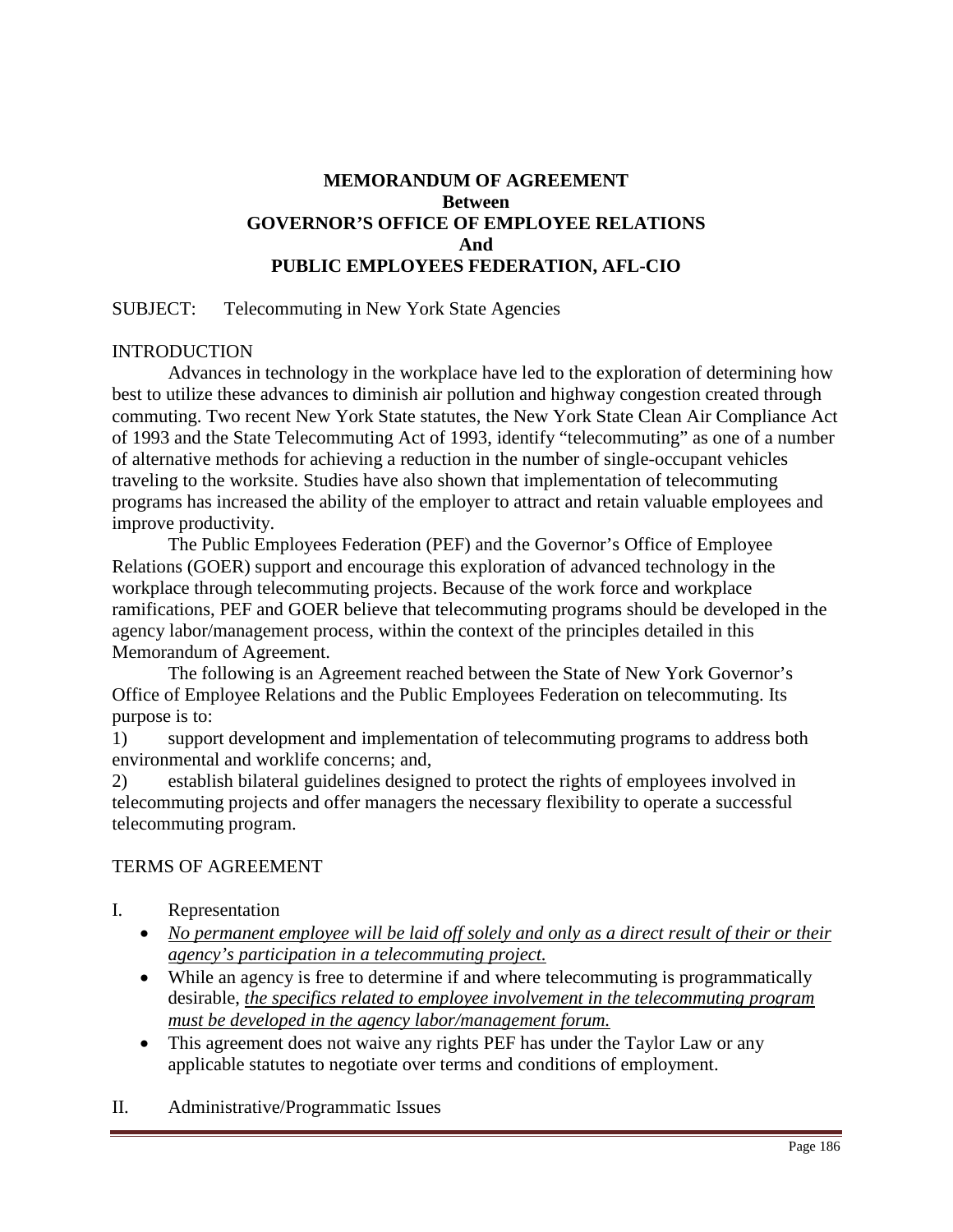- *Employee participation in a "telecommuting" project is voluntary*.
- Telecommuting is defined as a formal, working arrangement of specified duration which designates a specific number of days per workweek or payroll period that employees will work from their home or other alternate site.
- A range of tasks and functions might be considered appropriate for telecommuting (e.g., reading, report writing, etc.). Equipment, supply needs, and the responsibilities of both the employee and the employer should be specified within the parameters of the telecommuting program.
- Objective, consistently applied employee selection criteria based on operating needs and employee interests will be utilized. Generally, open application of volunteers in all suitable job titles should be allowed. Agencies are encouraged to establish a review process, beyond the supervisor level, for employees who volunteer and are denied. An employee not selected will be made aware of reasons for non-selection.
- *A procedure for the employee's withdrawal from the telecommuting program will be established by mutual agreement between PEF and the agency.* A recommended standard is a 30-day notice by either the employee or the agency unless there is a mutual agreement on a shorter period or if an emergency exists.
- Telecommuting assignments should be consistent with the employee's normal workday, job duties, and responsibilities, and should be clarified with the employee prior to commencement of the telecommuting assignment. The Public Employees Federation and the agency should jointly monitor the program.
- Appropriate transitional training for both the telecommuting employee and their supervisor should be provided to assist in the transition to partial off-site work. This training should include, but not be limited to, potential increased or reduced employee cost resulting from telecommuting. *The union must be offered an opportunity to review training curriculum and may attend during general presentations.*
- Agencies, to the greatest extent possible, should allow flexibility in the employee's choice of which days to telecommute. *However, no more than four (4) days in any payroll period should be telecommuting days under normal circumstances.*
- III. Conditions of Employment
	- All current law, rule, regulation, and contract provisions remain in effect for those employees who volunteer to participate in a telecommuting project, except as they may be modified by written agreement between GOER and PEF.
	- Telecommuting should not be considered as a substitute for child or elder care nor should an agency mandate or monitor such arrangements. Employees are expected to make such arrangements for child or elder care, so as not to adversely impact telecommuting workflow and productivity.
	- *Reasons for and notice of access to the employee's home worksite must be discussed and developed in the labor/management forum.* Participating employees must be made aware of such arrangements prior to beginning a telecommuting assignment.
	- Injuries occurring while the employee is working at home, whether on State equipment or employee owned equipment, should be considered work-related injuries subject to concurrence by the Workers' Compensation Board and the State Insurance Fund.
- IV. Fiscal Impact on Employees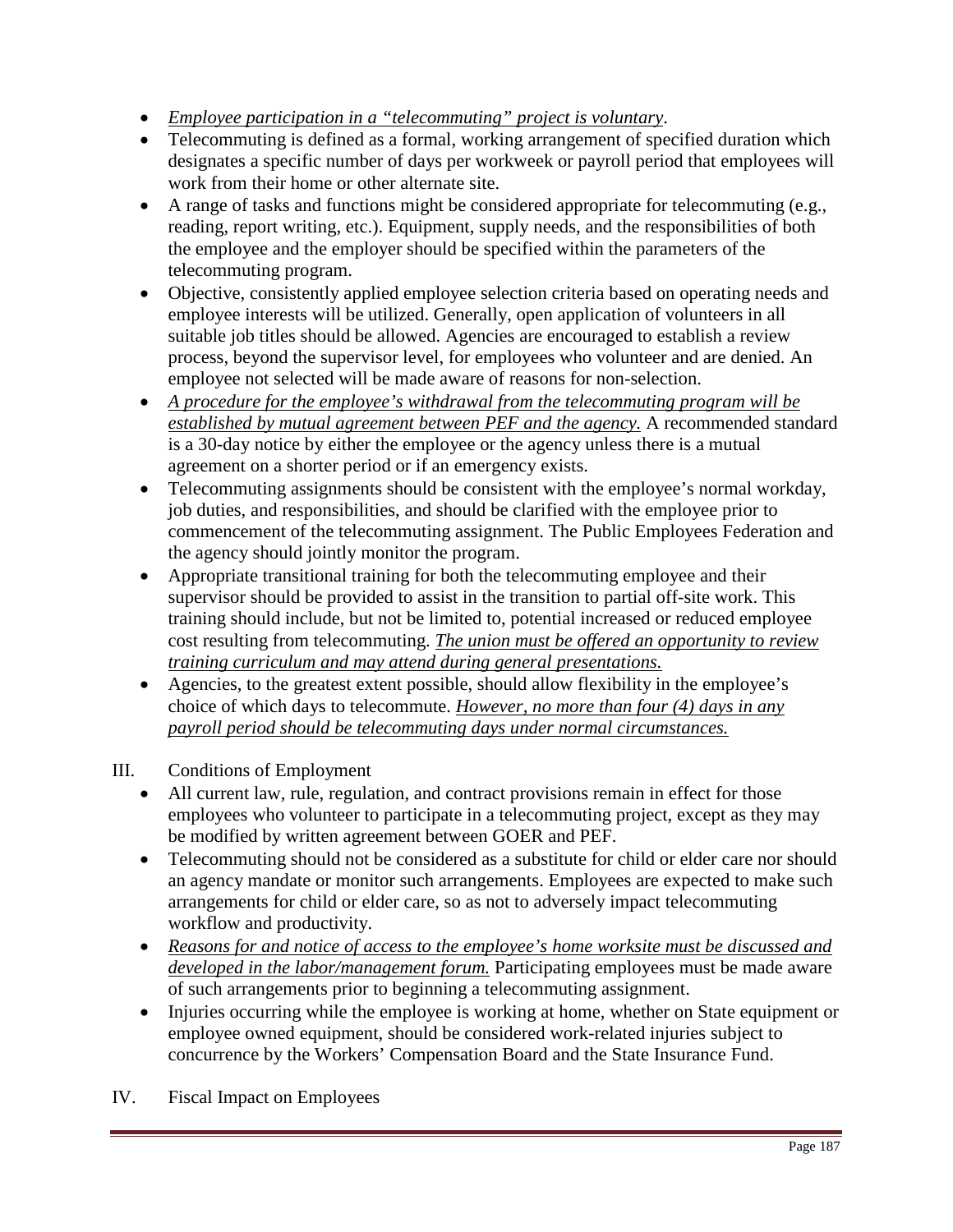- Employees are responsible for safeguarding State equipment. Employee's liability for State equipment damaged or stolen in/from the employee's home will be determined by investigations of the circumstances of the damage or theft. In each case, PEF will be notified of such investigations. *Employees will not incur any financial liability unless found to be negligent; however, no disciplinary action will result from such a finding.*
- All current overtime provisions remain applicable for employees volunteering to telecommute. If allowed, a telecommuting employee can only work overtime that has been properly authorized by an appropriate agent of the appointing authority.
- V. Grievability
	- Any dispute arising from the interpretation of this Agreement may be submitted through Step Three of the State/PEF grievance process. However, those sections or phrases hereof that are set in italic print and underlined may proceed through Step Four of the grievance process in accordance with the provisions of Article 34 of the State/PEF Agreement.
	- The term "developed," as used in this Memorandum of Agreement, is meant to be read in the context of the meet and confer labor/management process.

## VI. Duration

• At the request of either party, this Agreement shall be subject to review and can be amended upon mutual agreement.

For the State:

For PEF:

\_\_\_\_\_\_\_\_\_\_\_\_\_\_\_\_\_\_\_\_\_\_\_\_\_\_\_\_\_\_\_\_\_\_\_\_\_\_\_\_\_\_

Michael Volforte Interim Director Governor's Office of Employee Relations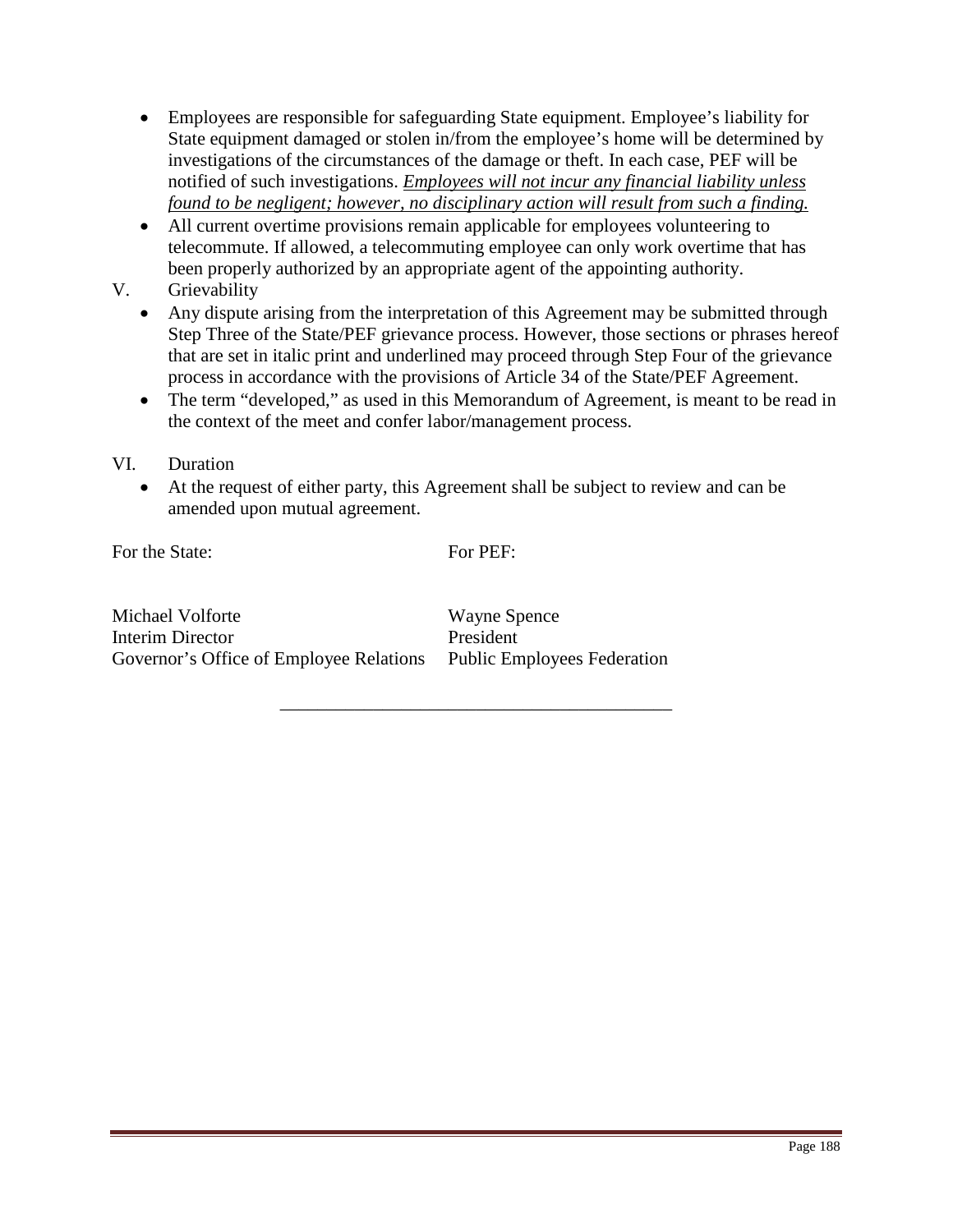Mr. Wayne Spence, President Public Employees Federation, AFL-CIO

Dear Mr. Spence:

 The following continues and confirms the understanding reached by the parties during negotiation of the 2007-2011 Agreement with respect to extraordinary circumstances: During the term of this Agreement, the Director of the Governor's Office of Employee Relations and the President of the Public Employees Federation, or their designees, shall meet in Executive Labor/Management to discuss the issue of State policy on extraordinary circumstances.

For the State:

For PEF:

Michael Volforte Interim Director Governor's Office of Employee Relations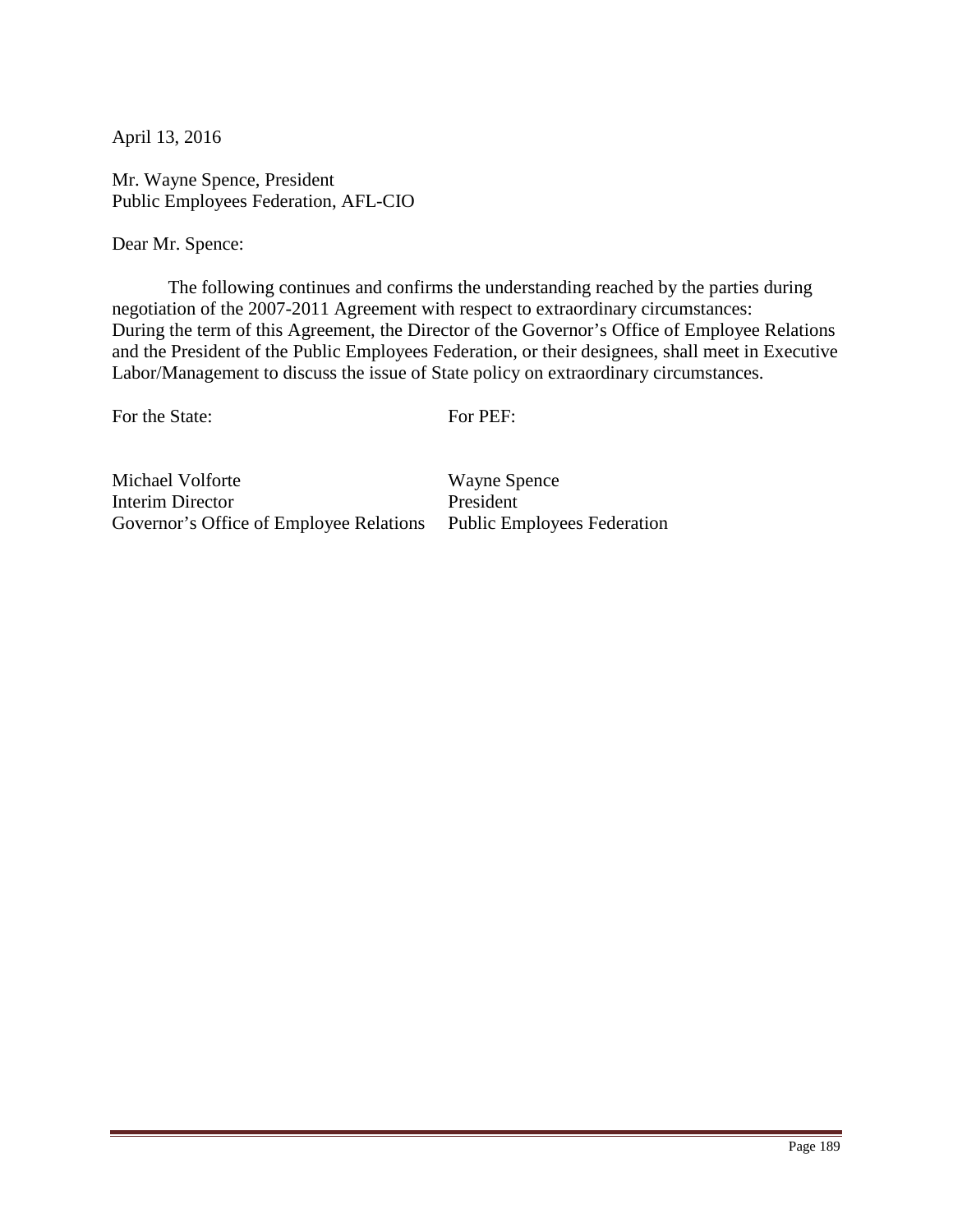Mr. Wayne Spence, President Public Employees Federation, AFL-CIO

#### Dear Mr. Spence:

 This will continue and confirm our mutual understanding with respect to the use of electronic recognition systems during negotiations of the 1999-2003 Agreement.

 Electronic recognition systems may be used for operational and programmatic purposes, including but not limited to improving health and safety at State work locations. Use of such systems for operational and programmatic purposes does not violate Article 12.17 of this Agreement. The State affirms that data from such electronic recognition systems will not be used for any time and attendance purposes.

The parties recognize that, due to emerging technology, there may come a time when current methods of maintaining time records could be replaced by electronic recognition systems. During the course of negotiations, issues were raised regarding the use of such electronic recognition systems for purposes related to maintenance of time records under Article 12.17. These issues are of such significant concern that review at the Executive level is required. During the last two years of the 1999-2003 Agreement, the Director of the Governor's Office of Employee Relations and the President of the Public Employees Federation or their designees shall meet for such a review.

For the State:

For PEF:

\_\_\_\_\_\_\_\_\_\_\_\_\_\_\_\_\_\_\_\_\_\_\_\_\_\_\_\_\_\_\_\_\_\_\_\_\_\_\_\_\_\_

Michael Volforte Interim Director Governor's Office of Employee Relations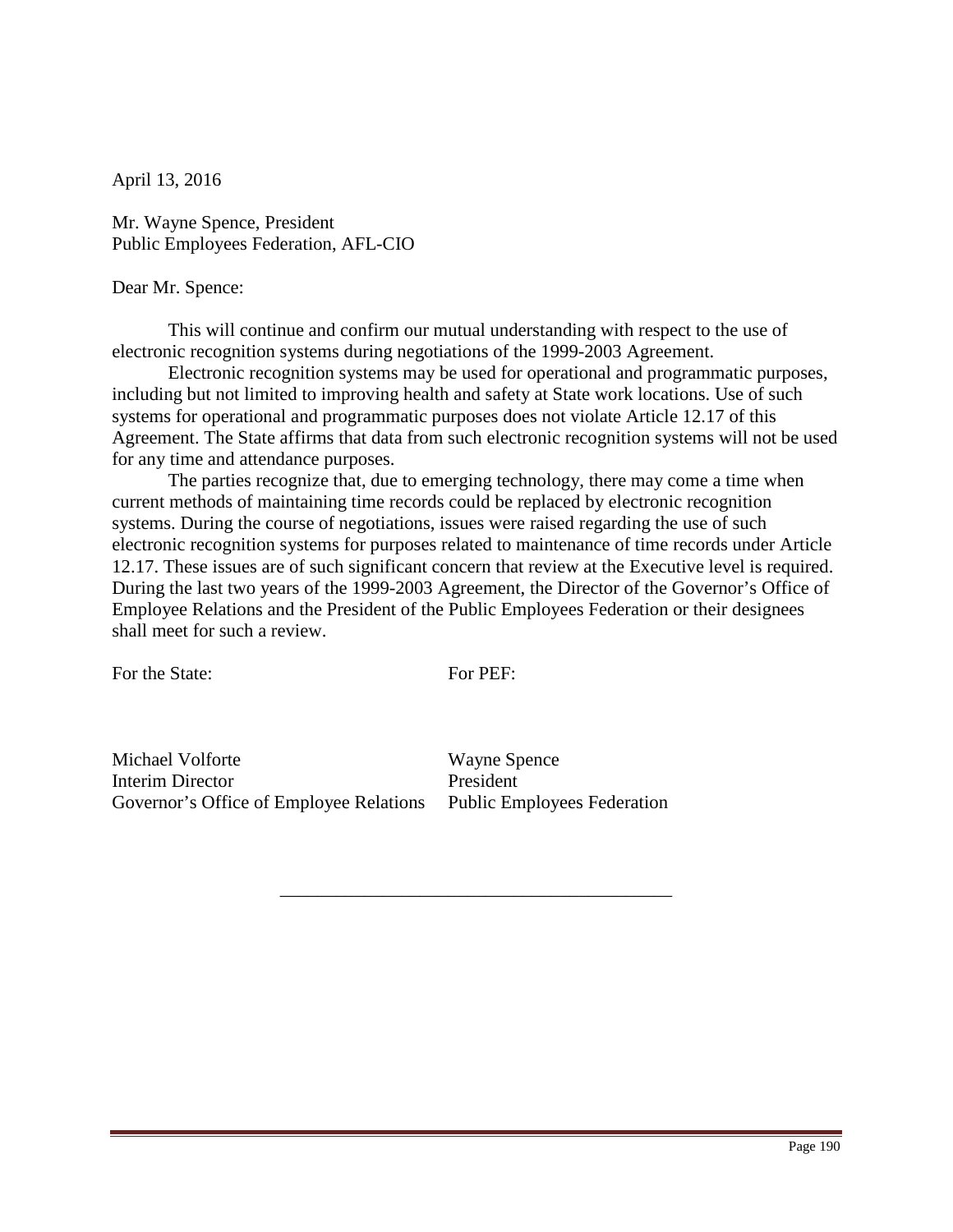Mr. Wayne Spence, President Public Employees Federation, AFL-CIO

Dear Mr. Spence:

 This letter confirms the understandings of the parties reached during the negotiation of Article 17, Out-of-Title Work, and Article 34, Grievance Procedure, of the 2015-2016 State/PEF Agreement.

The parties agreed that during the life of this Agreement, we will jointly study and discuss the administration of the Article 17 and the Article 34 grievance processes. This endeavor will be designed to identify areas where delays exist that may be expedited either through development and implementation of more efficient administrative procedures during the life of this Agreement, or through possible changes to contract language during the next round of negotiations.

Areas to be addressed shall include, but are not necessarily limited to:

- 1. Tracking the amount of time agencies take to process grievances, in particular, the time to issue Article 17 Step Two decisions;
- 2. Developing an updated grievance form for use in the Article 34 grievance process; and,
- 3. Identifying administrative efficiencies in the grievance processes.

The parties have further agreed that, beginning one month after ratification, the parties will begin using the revised Article 17 grievance form and the Director of Classification and Compensation will make reasonable efforts to give priority to the assignment and review of grievances which have been sustained at Step 2 and advanced directly to the Director of Classification and Compensation for review.

Please confirm that this letter accurately sets forth our understandings on this subject by countersigning below.

For the State: For PEF:

\_\_\_\_\_\_\_\_\_\_\_\_\_\_\_\_\_\_\_\_\_\_\_\_\_\_\_\_\_\_\_\_\_\_\_\_\_\_\_\_\_\_

Michael Volforte Interim Director Governor's Office of Employee Relations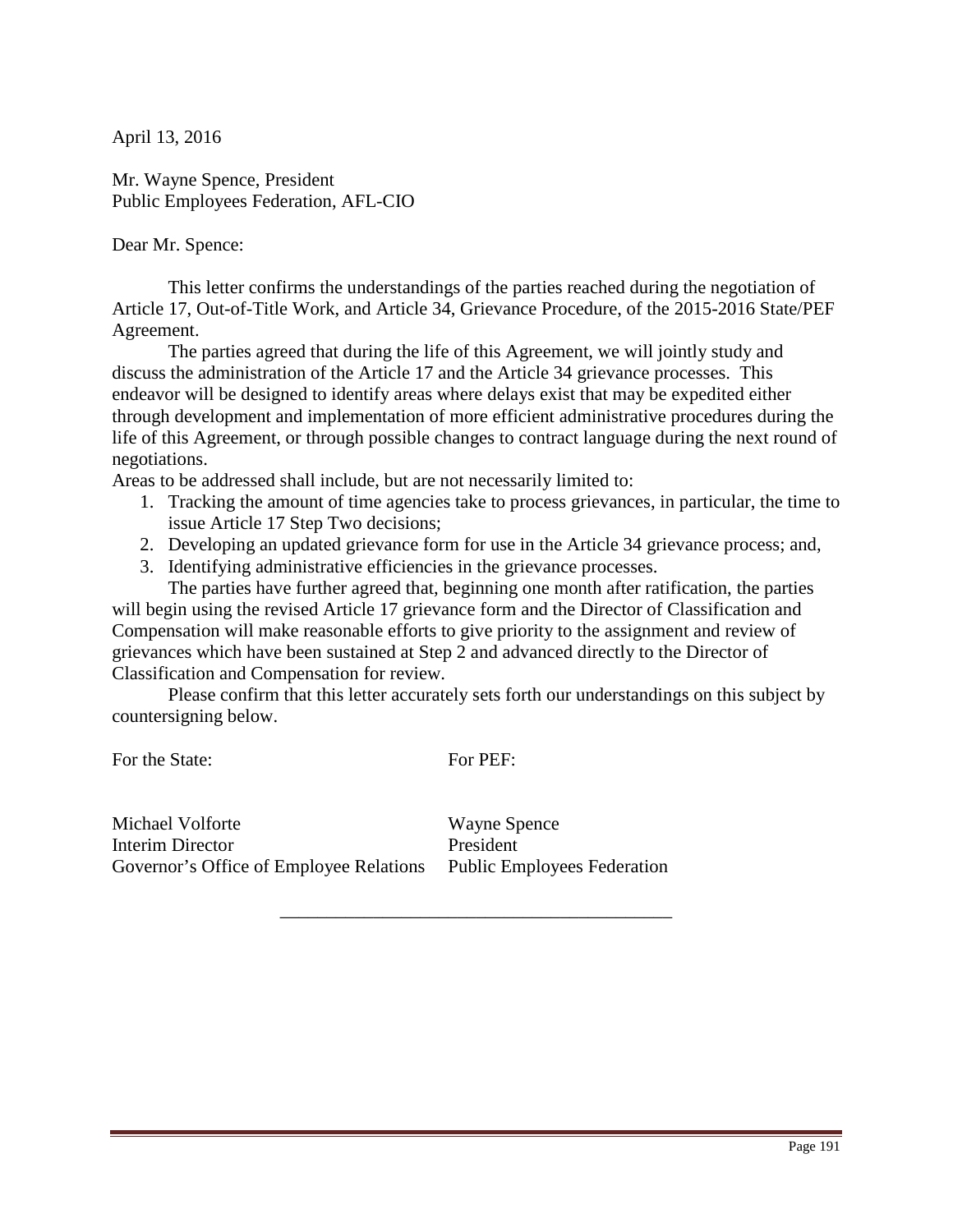Mr. Wayne Spence, President Public Employees Federation, AFL-CIO

Dear Mr. Spence:

 This will continue and confirm our understanding reached during the course of negotiations of the 1999-2003 State/PEF Agreement, on the subject of Institution Teachers.

1. Sick Leave Accrual Rate

Full-time teachers shall be guaranteed the opportunity to earn sick leave at an amount equivalent to that which could be earned in 22 pay periods. This is a guaranteed opportunity to earn the above stated amount of sick leave, not a guarantee that an employee will actually earn that amount. An employee will still have to meet the eligibility requirements to earn sick leave each pay period. Mechanically, this would be accomplished by an employee continuing to earn sick leave at his/her current sick leave accrual rate with an annual adjustment on the employee's anniversary date.

2. Nothing in Article 26 or this side letter shall change the September 1-June 30 school year.

For the State:

For PEF:

\_\_\_\_\_\_\_\_\_\_\_\_\_\_\_\_\_\_\_\_\_\_\_\_\_\_\_\_\_\_\_\_\_\_\_\_\_\_\_\_\_\_

Michael Volforte Interim Director Governor's Office of Employee Relations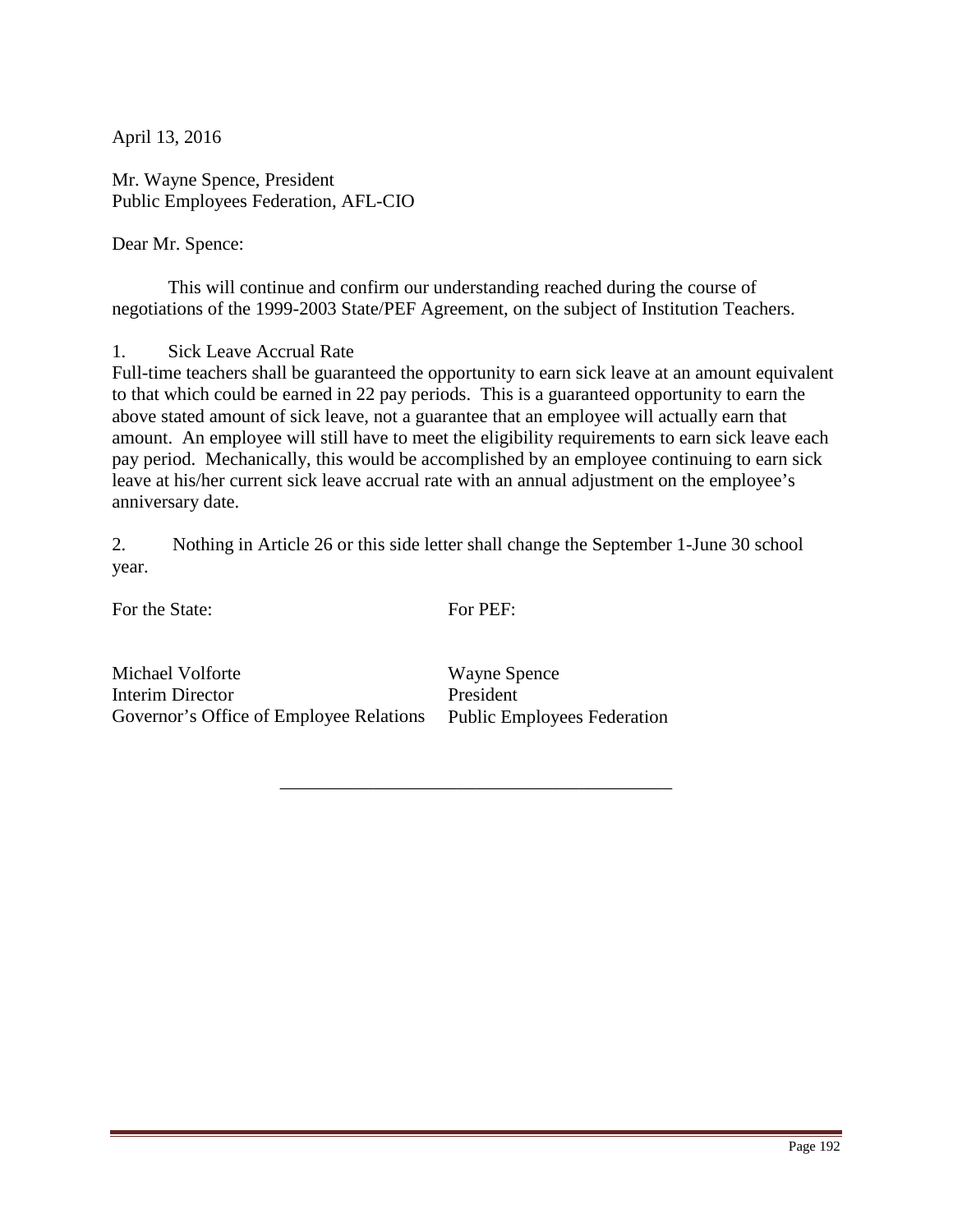Mr. Wayne Spence, President Public Employees Federation, AFL-CIO

## Dear Mr. Spence:

 The following continues and confirms the understandings reached during the course of negotiations of the 2007-2011 Agreement on the Leave Adjustment Pilot Program available to eligible part-time annual salaried employees scheduled to work additional hours beyond their payroll percentage. Effective upon ratification, this program will no longer be a pilot. Agencies must set up a procedure to review time records to provide the negotiated benefit described below.

# **Eligibility**

 The provisions of this Program apply to eligible part-time annual salaried employees scheduled to work hours in excess of their payroll percentage.

 In order to participate in this Program, part-time annual salaried employees must be employed to work a schedule equated to their payroll percentage which entitles them to earn leave credits under the Attendance Rules (either five days per week or at least half-time per biweekly pay period), not including the additional time worked above their payroll percentage.

"Employed to work a schedule" that entitles the employee to earn leave credits under the Attendance Rules means that the schedule assigned to the employee qualifies for the earning of leave credits under the Attendance Rules. The employee need not actually work that schedule each pay period in order to remain eligible. The employee may be on paid or unpaid leave from a qualifying schedule.

 The additional time worked cannot be counted to qualify an otherwise ineligible employee to earn leave credits under the Attendance Rules. Leave credits can be granted for additional time worked only as described in this Program to part-time annual salaried employees already eligible to earn leave credits under the Attendance Rules for their work schedule equated to their payroll percentage.

 For example, an employee with a payroll percentage of 40% and corresponding work schedule of four days per pay period cannot participate in the Program even though the employee works additional time for a fifth day each pay period because the employee's work schedule based on his/her payroll percentage is not a qualifying schedule. On the other hand, an employee with a payroll percentage of 50% earns leave credits under the Attendance Rules based on the work schedule corresponding to his/her payroll percentage and is eligible to be granted vacation, sick leave and personal leave adjustment credits for additional time worked beyond his/her 50% schedule under this Program.

Participating employees are not eligible to be credited under this Program for additional hours worked in excess of the normal 37.5 or 40-hour workweek.

# **Vacation and Sick Leave**

1. Agencies must review the additional time worked by eligible part-time annual salaried employees twice a year, for payrolls 1-13 and for payrolls 14-26. Additional vacation and sick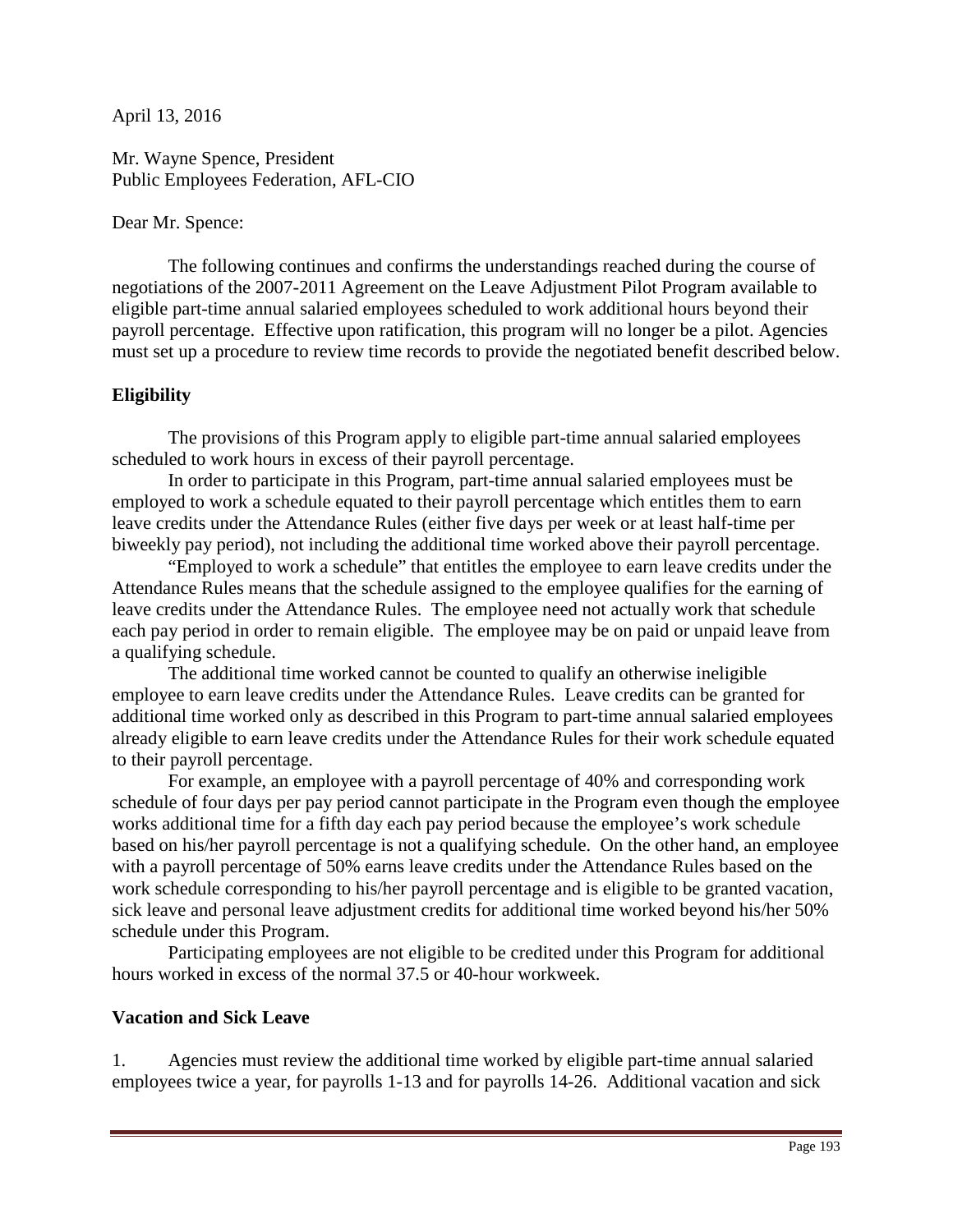leave will be credited within 60 days after the end of payroll period 13 and within 60 days after the end of payroll period 26.

2. Agencies must credit eligible employees with vacation and sick leave adjustment credits proportional to the additional hours worked during the 13 pay periods under review.

## *Sick Leave Adjustment Credits*

 An employee must have worked a minimum of five (5) hours of additional time above the number of hours equated to his/her payroll percentage to earn an additional one-quarter (1/4) hour of sick leave. Eligible employees are credited with one-quarter (1/4) hour of sick leave for every five (5) hours of additional time worked during the thirteen pay periods under review. For this purpose, time worked includes time charged to leave credits (see (3) below).

## *Vacation Adjustment Credits for Employees Who Accrue at the Thirteen-Day Rate*

 An employee who earns vacation at the 13-day rate must have worked a minimum of five (5) hours of additional time above the number of hours equated to his/her payroll percentage to earn an additional one-quarter (1/4) hour of vacation. Eligible employees are credited with onequarter  $(1/4)$  hour of vacation for every five (5) hours of additional time worked during the thirteen pay periods under review. For this purpose, time worked includes time charged to leave credits (see (3) below).

## *Vacation Adjustment Credits for Employees Who Accrue at the Twenty-Day Rate*

An employee who earns vacation at the 20-day rate must have worked a minimum of three and one quarter (3.25) hours of additional time above the number of hours equated to his/her payroll percentage to earn an additional one-quarter (1/4) hour of vacation. Eligible employees are credited with one-quarter (1/4) hour of vacation for every three and one quarter (3.25) hours of additional time worked during the thirteen pay periods under review. For this purpose, time worked includes time charged to leave credits (see (3) below).

When an employee's seventh anniversary date falls during the 13 pay periods under review, the employee will be credited with vacation adjustment credits at the 13-day rate for those 13 pay periods and thereafter will be credited with vacation adjustment credits at the 20 day rate.

## *Some examples follow:*

 A.1. During payroll periods 1-13 of 2005, a half-time PS&T unit employee with three years of creditable service works a total of 80 hours beyond her normal halftime schedule. This employee would be credited with an additional four (4) hours of vacation and four (4) hours of sick leave within 60 days after payroll period 13. (80 hours of additional time worked divided by 5 hours = 16 five-hour segments multiplied by .25 hour credited for each 5 hours of additional time worked = four (4) hours of additional vacation and four (4) hours of additional sick leave.)

 A.2. During payroll periods 14-26 of 2005, this employee works 155 hours above her payroll percentage and earns 7.75 hours of additional vacation and 7.75 hours of additional sick leave. (155 hours divided by 5 hours  $=$  31 five-hour segments multiplied by .25 hour credited for each 5 hours of additional time worked = 7.75 hours of additional vacation and 7.75 hours of additional sick leave credit.)

 B.1. During payroll periods 1-13 of 2005, a half-time PS&T unit employee with ten years of creditable service works a total of 80 hours beyond her normal half-time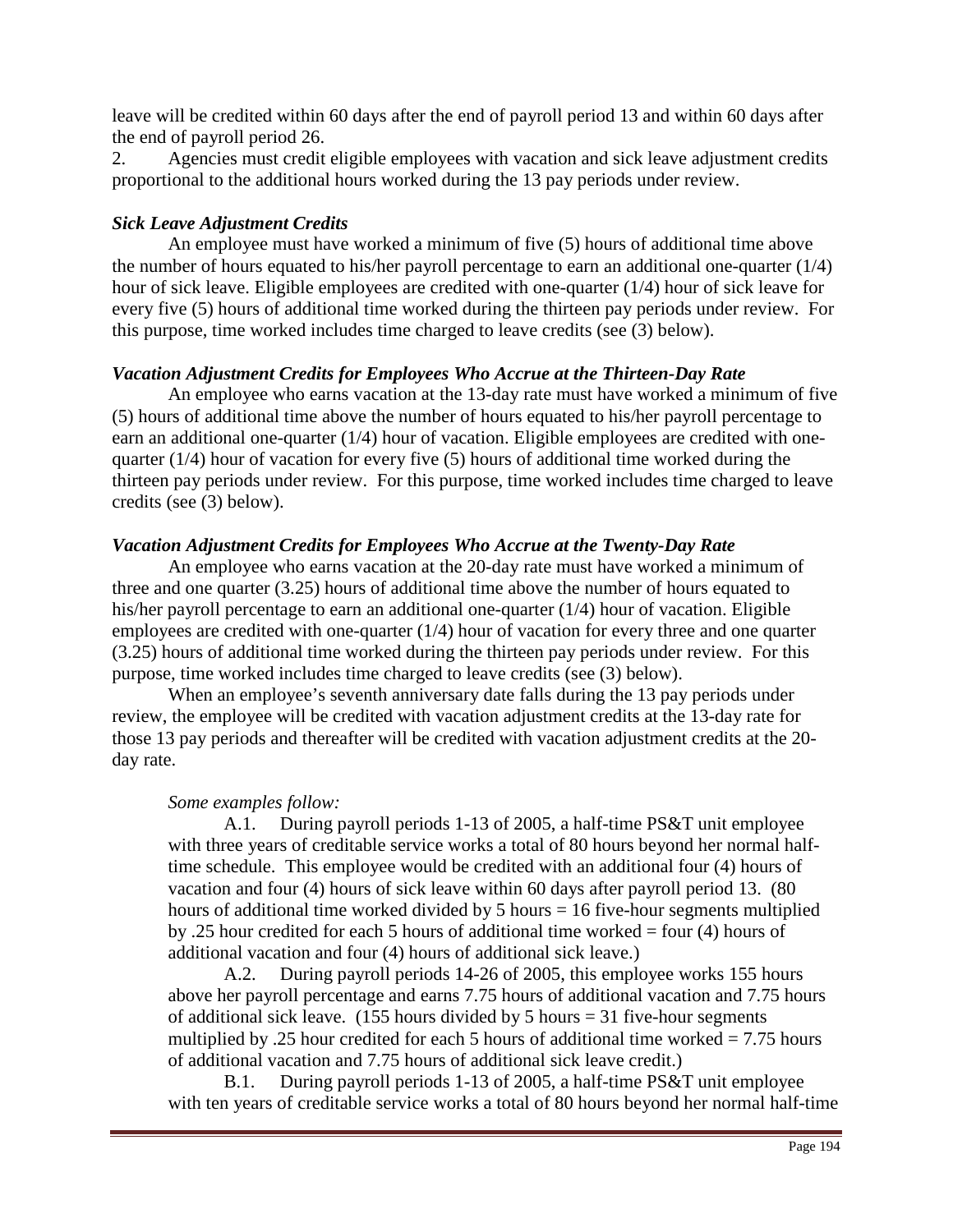schedule. This employee would be credited with an additional six and one quarter (6.25) hours of vacation and four (4) hours of sick leave within 60 days after payroll period 13. The vacation is calculated as follows: 80 hours of additional time worked divided by 3.25 hours = 24.62 three and one-quarter hour segments multiplied by .25 hour credited for each 3.25 hours of additional time worked  $= 6.15$  hours. Rounding to the nearest quarter hour, the employee receives 6.25 hours of additional vacation. The sick leave is calculated as described in example A.1 above.

 B.2. During payroll periods 14-26 of 2005, this employee works 155 hours above her payroll percentage and earns 12 hours of additional vacation and 7.75 hours of additional sick leave. The vacation is calculated as follows: 155 hours divided by 3.25 hours = 47.69 three and one quarter hour segments multiplied by .25 hour credited for each 3.25 hours of additional time worked  $= 11.92$  hours. Rounding to the nearest quarter hour, the employee receives 12 hours of additional vacation. The sick leave is calculated as described in example A.2. above.

3. Employees must charge accruals on the basis of the total number of hours the employee is scheduled to work on a given day, beginning with the first day following the payroll period in which the employee is first credited with additional vacation and sick leave under this Program. Until the first time the employee is credited with additional vacation and sick leave, the employee who takes a day off charges credits only to cover the normal schedule corresponding to the payroll percent and not to cover any additional scheduled hours. The employee simply does not receive pay for those additional hours. Beginning with the pay period after being credited for the first time with additional vacation and sick leave, the employee is required to charge credits for all scheduled hours on a given day, including any additional scheduled hours, and therefore receives pay for those additional hours.

 For example, a 50 percent employee on the administrative payroll cycle who works 20 hours per week, four hours per day, begins working additional time for the first time in pay period 1 in fiscal year 2005-2006. On November 1, 2005, the employee takes a day of sick leave, charges 4 hours to cover his normal schedule, and receives 4 hours pay for the day even though he was scheduled to work additional time on that day. On November 2, 2005, the last day of a pay period, the employee is credited for the first time with additional vacation and sick leave under this Program for pay periods 1 through 13. On November 4, 2005, the employee takes a day of vacation. His work schedule on that day is 8 hours, including 4 hours of additional time. He is required to charge 8 hours to cover his full schedule, and receives 8 hours pay for the day. 4. Vacation and sick leave adjustment credits must be added to the employee's regular vacation and sick leave balances. Employees continue to be subject to a prorated sick leave maximum, and to a prorated vacation maximum on April 1 of each year, based on their payroll percentage. Employees who separate from State service receive a lump sum payment for unused vacation of up to 30 prorated days based on their payroll percentage. Separating employees should be credited as of the date of separation with any additional leave to which they are entitled under this Program so that such leave can be included in the vacation lump sum payment and, for retirees, in the calculation of retirement service credit and the sick leave credit for health insurance in retirement, subject to applicable maximums based on the employee's payroll percentage.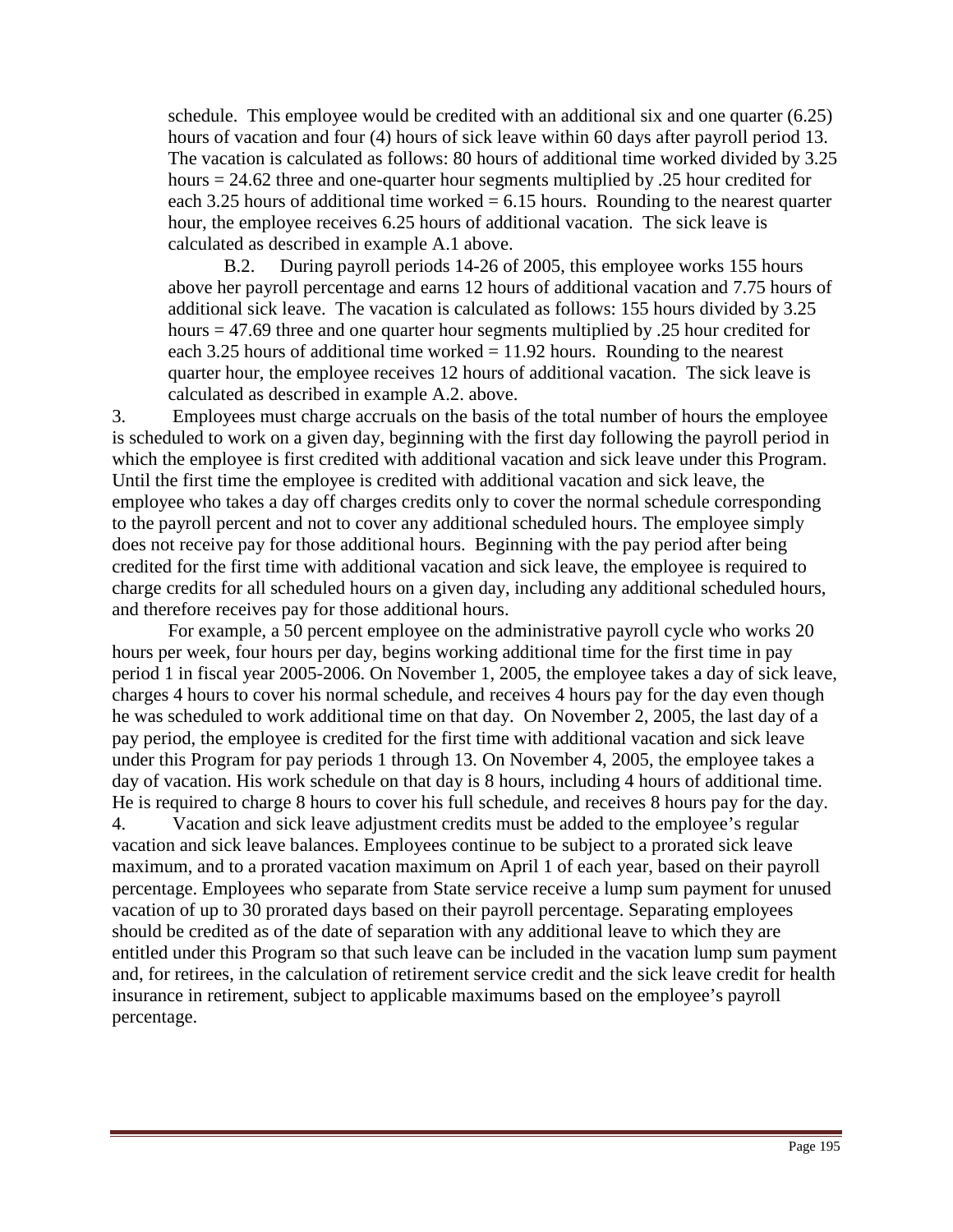# **Personal Leave**

1. Agencies must review the additional time worked by eligible part-time annual salaried employees once a year. Employees who work additional time will be credited with personal leave adjustment credit once a year on the personal leave adjustment date. The personal leave adjustment date will not change if the employee is not in pay status on that date. The personal leave adjustment date will be May 30, following the end of each April 1-March 31 fiscal year.

2. Agencies must credit eligible employees with personal leave adjustment credits proportional to the number of additional hours worked during the 26 pay periods under review. An employee must have worked a minimum of 13 hours of additional time above the number of hours equated to his/her payroll percentage to earn an additional one-quarter (1/4) hour of personal leave. Eligible employees are credited with one-quarter (1/4) hour of personal leave for every 13 hours of additional time worked during the 26 pay periods under review. For this purpose, time worked includes time charged to leave credits.

 For example, during the period April 1, 2005 through March 31, 2006, a PS&T unit employee works a total of 235 hours beyond her payroll percentage and earns 4.50 hours of personal leave adjustment time.  $(235$  hours of additional time worked divided by 13 hours = 18.08 13-hour segments multiplied by .25 hour credited for each 13 hours of additional time worked = 4.52 hours. Rounding to the nearest quarter hour, the employee received 4.50 hours of personal leave adjustment credit.)

3. Employees must charge accruals on the basis of the total number of hours the employee is scheduled to work on a given day beginning with the first day following the pay period in which the employee is first credited with additional vacation and sick leave credits under this Program (see Vacation and Sick Leave (3) above.)

4. Personal leave adjustment credits accrued as a result of additional time worked will be kept in a separate leave category called "Personal Leave Adjustment."

5. An employee will have 12 months from the personal leave adjustment date to use personal leave adjustment credits. Unused leave will lapse at close of business on the day prior to the personal leave adjustment date.

6. If the payroll percentage of an eligible employee changes (i.e., 50% to 75%, 50% to 100%, etc.) the employee's unused regular personal leave balance will be converted to days based on the new percentage. Personal leave adjustment time will not be carried forward.

## **Additional Issues**

 Agencies or facilities may develop procedures in local labor/management regarding access during the 60-day recording period, in cases of special need for leave, to vacation, sick leave and personal leave adjustment credits earned but not yet recorded.

The parties shall develop guidelines for application of this program to PS&T Unit members employed to work on a part-time basis in ten-month items as soon as practicable upon ratification of the 2015-2016 State/PEF Agreement. Such guidelines shall be applicable to all agencies employing ten-month employees on a part-time basis.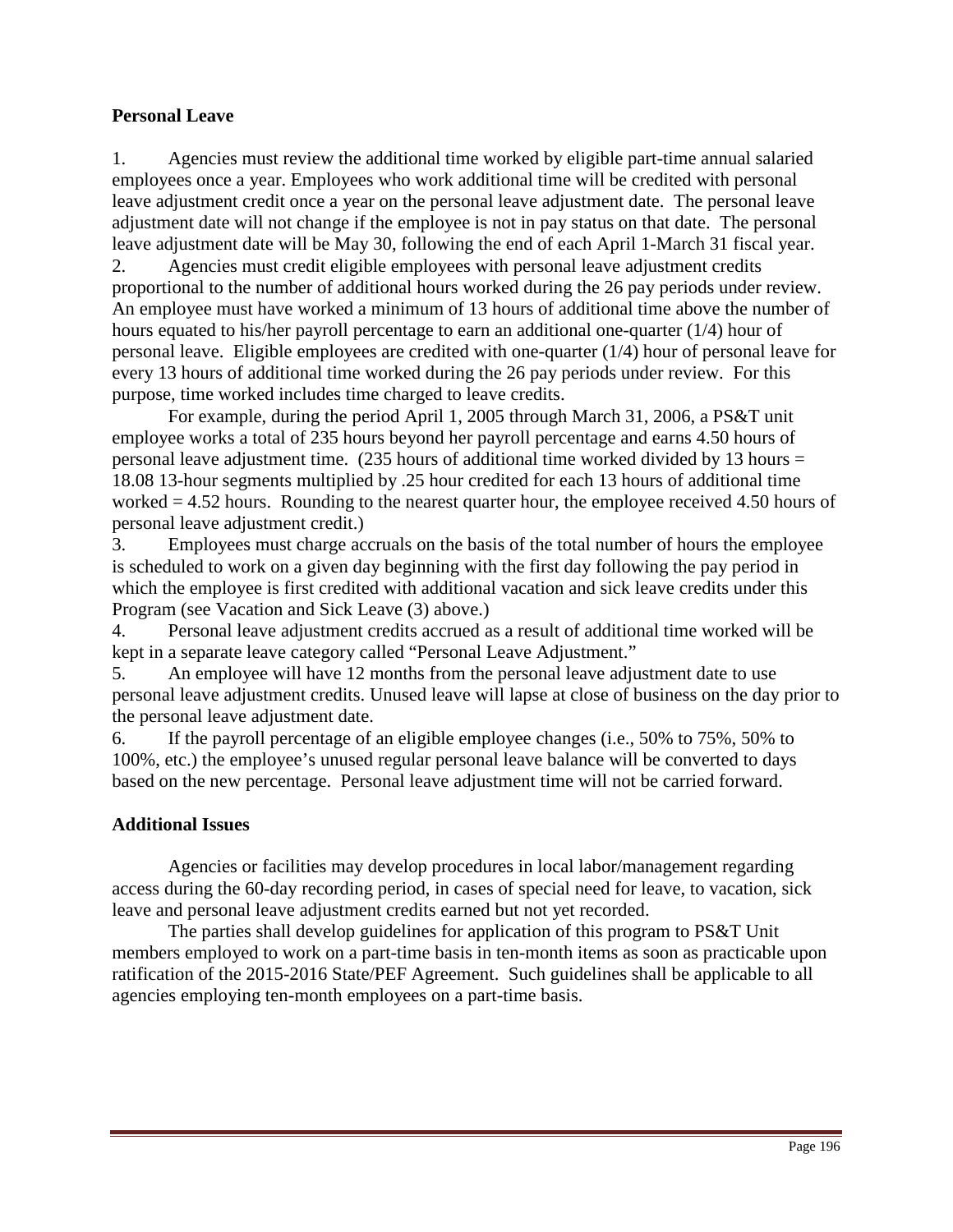For the State:

For PEF:

Michael Volforte Interim Director Governor's Office of Employee Relations

\_\_\_\_\_\_\_\_\_\_\_\_\_\_\_\_\_\_\_\_\_\_\_\_\_\_\_\_\_\_\_\_\_\_\_\_\_\_\_\_\_\_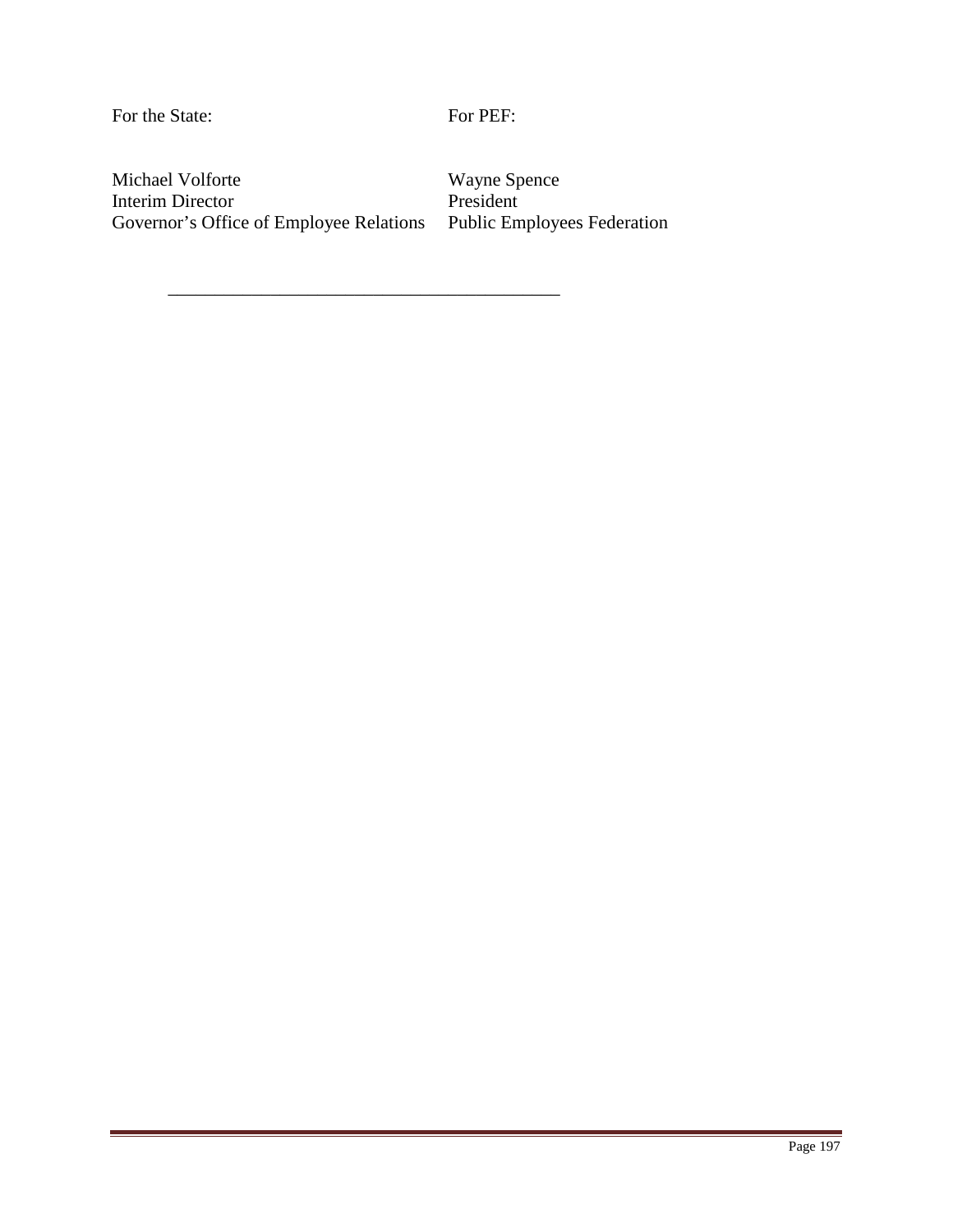Mr. Wayne Spence, President Public Employees Federation, AFL-CIO

Dear Mr. Spence:

 This letter confirms the mutual understandings reached during negotiation of the 2015- 2016 Agreement between the State of New York and the Public Employees Federation regarding the Family Benefits Program. Funding allocations shall be initially established as follows:

- a) Seventy percent of the funds allocated in each year of the Agreement pursuant to Section 42.8 shall be set aside for the employer contribution to the DCAA Account. In no event shall the aggregate employer contribution exceed the amounts provided for this purpose.
- b) Twenty-five percent of the funds allocated in each year of the Agreement pursuant to Section 42.8 shall be set aside for the benefit of initiatives recommended by the Work-Life Advisory Board.
- c) Five percent of the funds allocated in each year of the Agreement pursuant to Section 42.8 shall be set aside for the benefit of Network Center support.

Changes to the allocations of these funds may be made as mutually determined by the Director of GOER and the President of PEF or their designees.

For the State:

For PEF:

\_\_\_\_\_\_\_\_\_\_\_\_\_\_\_\_\_\_\_\_\_\_\_\_\_\_\_\_\_\_\_\_\_\_\_\_\_\_\_\_\_\_

Michael Volforte Interim Director Governor's Office of Employee Relations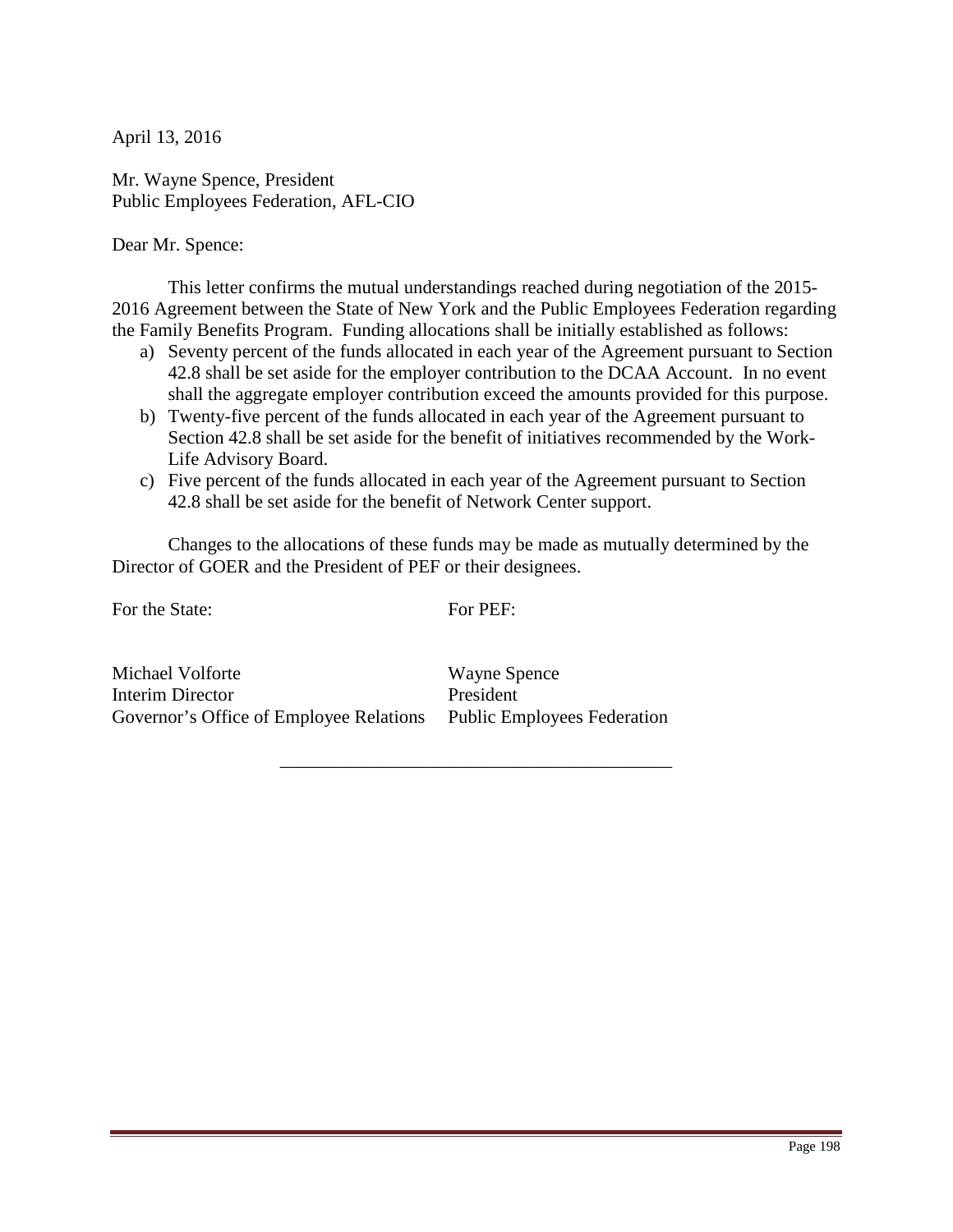Mr. Wayne Spence, President Public Employees Federation, AFL-CIO

Dear Mr. Spence:

 This letter will continue and confirm the understandings of the parties reached during the negotiation of the 2003-2007 Agreement between the State of New York and the Public Employees Federation regarding the Employee Assistance Program, the Family Benefits Program and other work-life initiatives.

The parties recognize the mutual benefits of programs designed to assist employees with personal problems that affect their performance on the job and help balance work and family responsibilities. Accordingly, a single multi-union labor/management advisory board shall be established to ensure the coordination of benefits available to employees through the Employee Assistance Program, the Family Benefits Program and other work-life programs mutually agreed to by the parties.

For the State:

For PEF:

\_\_\_\_\_\_\_\_\_\_\_\_\_\_\_\_\_\_\_\_\_\_\_\_\_\_\_\_\_\_\_\_\_\_\_\_\_\_\_\_\_\_

Michael Volforte Interim Director Governor's Office of Employee Relations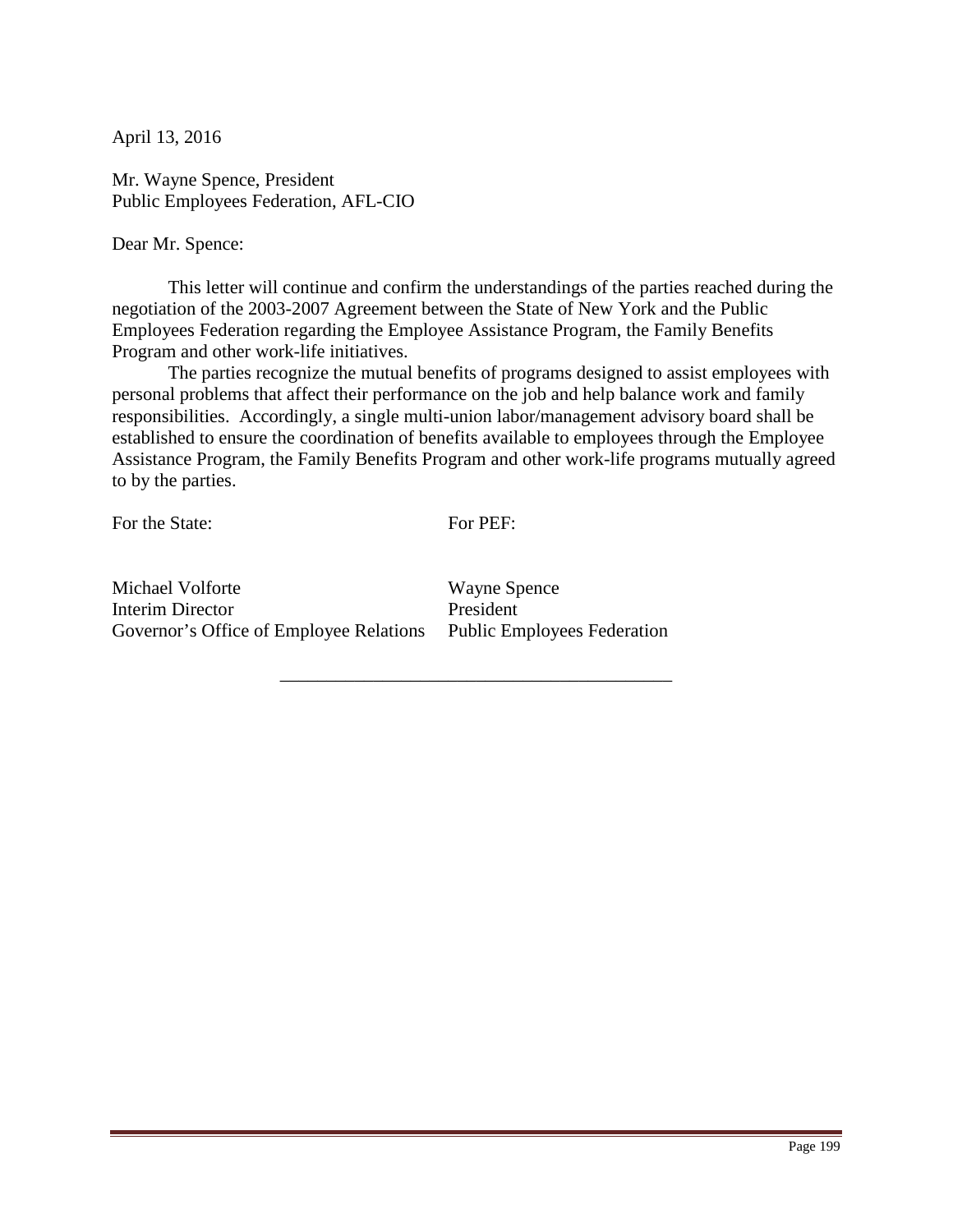## **Memorandum of Understanding Between The State of New York And The Public Employees Federation For Triage and Expedited Arbitration**

 This Memorandum of Understanding is entered into by the State of New York (hereinafter "the State") and the Public Employees Federation, AFL-CIO (hereinafter "PEF"), representing employees in the Professional, Scientific and Technical Services Unit.

The State and PEF hereby agree to continue the triage and expedited arbitration procedure, in accordance with the terms set forth below.

The triage and expedited arbitration procedure shall be governed by the following provisions:

(1) To provide a more expeditious alternative to the traditional grievance and arbitration procedure, contract grievances appealed to Step 4 shall be heard by a single Select Arbitrator in triage and expedited arbitration. However, each party reserves the right, to be exercised at any time, to have grievances resolved through the traditional grievance and arbitration process.

(2) At triage, the parties shall be represented by staff or counsel who shall have full authority to settle, withdraw, or otherwise resolve the grievance for that party. At triage, the parties may present relevant documents, offers of proof, and/or argument to the Select Arbitrator. However, no testimonial evidence shall be presented at triage.

(3) At triage, following presentations by the parties, the Select Arbitrator shall advise the parties as to whether the grievance should be settled, withdrawn or otherwise resolved or whether it should be pursued to expedited arbitration. If the parties are interested in settlement of the grievance, the Select Arbitrator may explore possible terms for settlement of the grievance with the parties. Upon agreement of the parties, the Select Arbitrator shall also have full authority to issue a decision and award based on a stipulated record at triage or a consent award.

(4) If an evidentiary hearing is necessary, the grievance shall be scheduled for expedited arbitration before the Select Arbitrator on the next available hearing date, subject to the availability of witnesses. At triage, the Select Arbitrator shall discuss with the parties and identify the specific issue(s) to be arbitrated and, to the extent possible, the specific witnesses who shall testify at expedited arbitration. Relevant documentary evidence produced at triage and relevant facts not in dispute, as established at triage, shall be included in the record for expedited arbitration.

(5) At expedited arbitration, the Select Arbitrator shall only take testimonial and/or documentary evidence relevant to those facts which remain in dispute. Expedited arbitrations shall not exceed one (1) day except in extraordinary circumstances. Except by agreement of the parties, or in exceptional cases as determined necessary by the Select Arbitrator, no written briefs will be filed. Opening and closing statements will be permitted. The Select Arbitrator shall render a written decision and award no later than two (2) weeks after the close of the record in a hearing.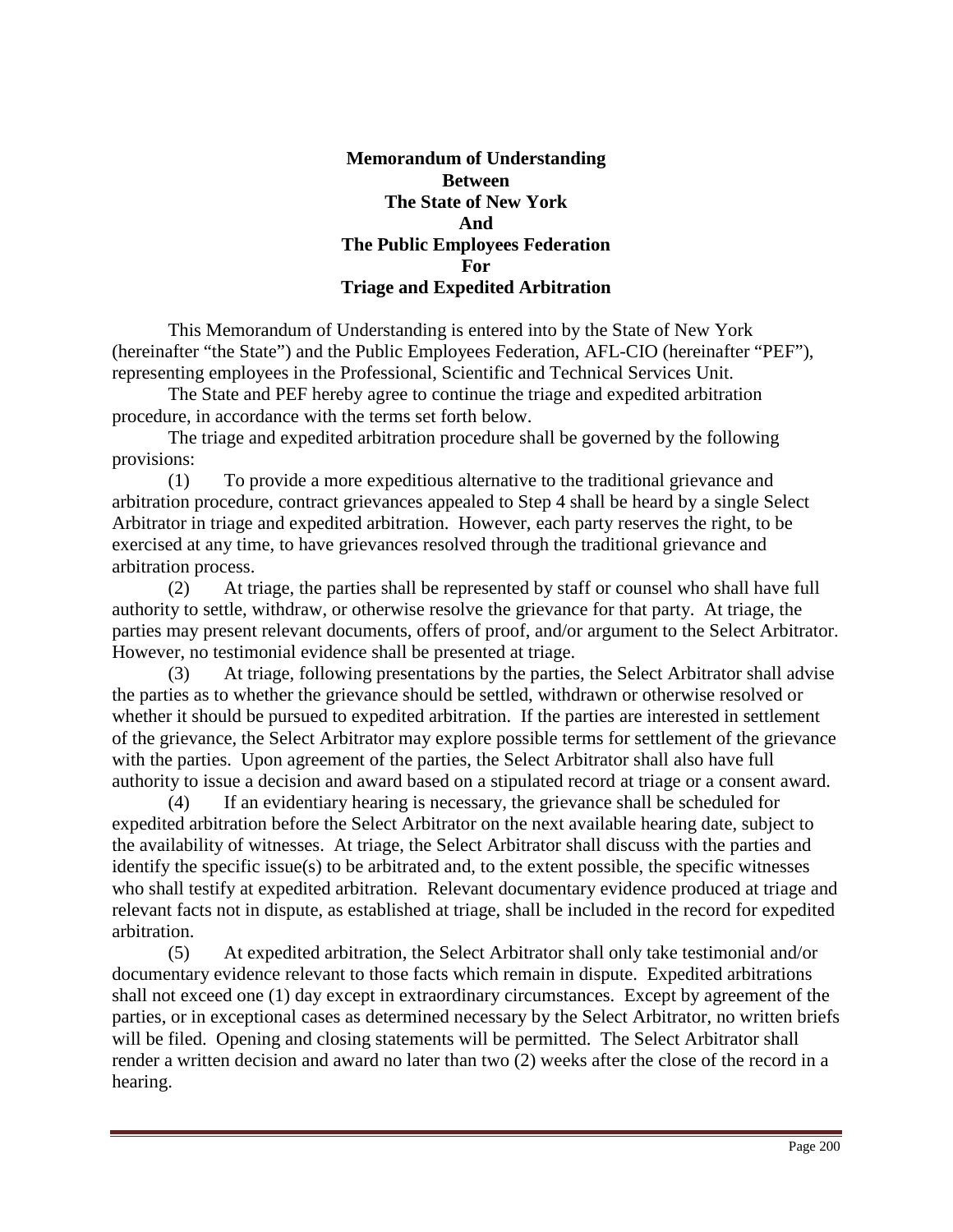(6) The Select Arbitrator shall have full authority to resolve all procedural and substantive contractual issues and to fashion an appropriate remedy but shall have no authority to add to, subtract from, or modify the terms or provisions of this Agreement. The Select Arbitrator shall confine the award solely to the application and/or interpretation of this Agreement. All awards of the Select Arbitrator at both triage and expedited arbitration shall be final and binding on the parties in the context of the specific dispute at issue, consistent with the provisions of CPLR Article 75. However, all settlements, withdrawals, consent awards and/or decisions and awards of the Select Arbitrator shall not be precedential in other grievances, unless specifically agreed to by the parties. Furthermore, all decisions and awards of the Select Arbitrator shall not be submitted in any other grievances or arbitrations (including expedited grievances and arbitrations) unless the parties mutually agree otherwise. However, the Select Arbitrator shall take notice of all relevant prior arbitration decisions.

(7) The Select Arbitrator shall allocate four (4) days per month for triage and/or expedited arbitration, unless the parties mutually agree to reduce the total number of days scheduled for triage and expedited arbitration before the Select Arbitrator in a given month. These days shall be allocated between triage and expedited arbitration by agreement of the parties. All fees and expenses of the Select Arbitrator shall be divided equally between the parties.

(8) Nothing herein shall preclude or otherwise limit the parties from discussing and exploring possible settlement of grievances in anticipation of, or as an alternative to, triage.

(9) The parties shall jointly select the Select Arbitrator for triage and expedited arbitration who shall be appointed for a term of one (1) year with an option to renew. The Select Arbitrator may be removed by either party by notice to the other party at least sixty (60) days prior to the conclusion of his or her term of service. In the event of the removal of the Select Arbitrator, the parties shall mutually select a new Select Arbitrator to serve.

For the State:

For PEF:

\_\_\_\_\_\_\_\_\_\_\_\_\_\_\_\_\_\_\_\_\_\_\_\_\_\_\_\_\_\_\_\_\_\_\_\_\_\_\_\_\_\_

Michael Volforte Interim Director Governor's Office of Employee Relations Wayne Spence President Public Employees Federation

Date: April 13, 2016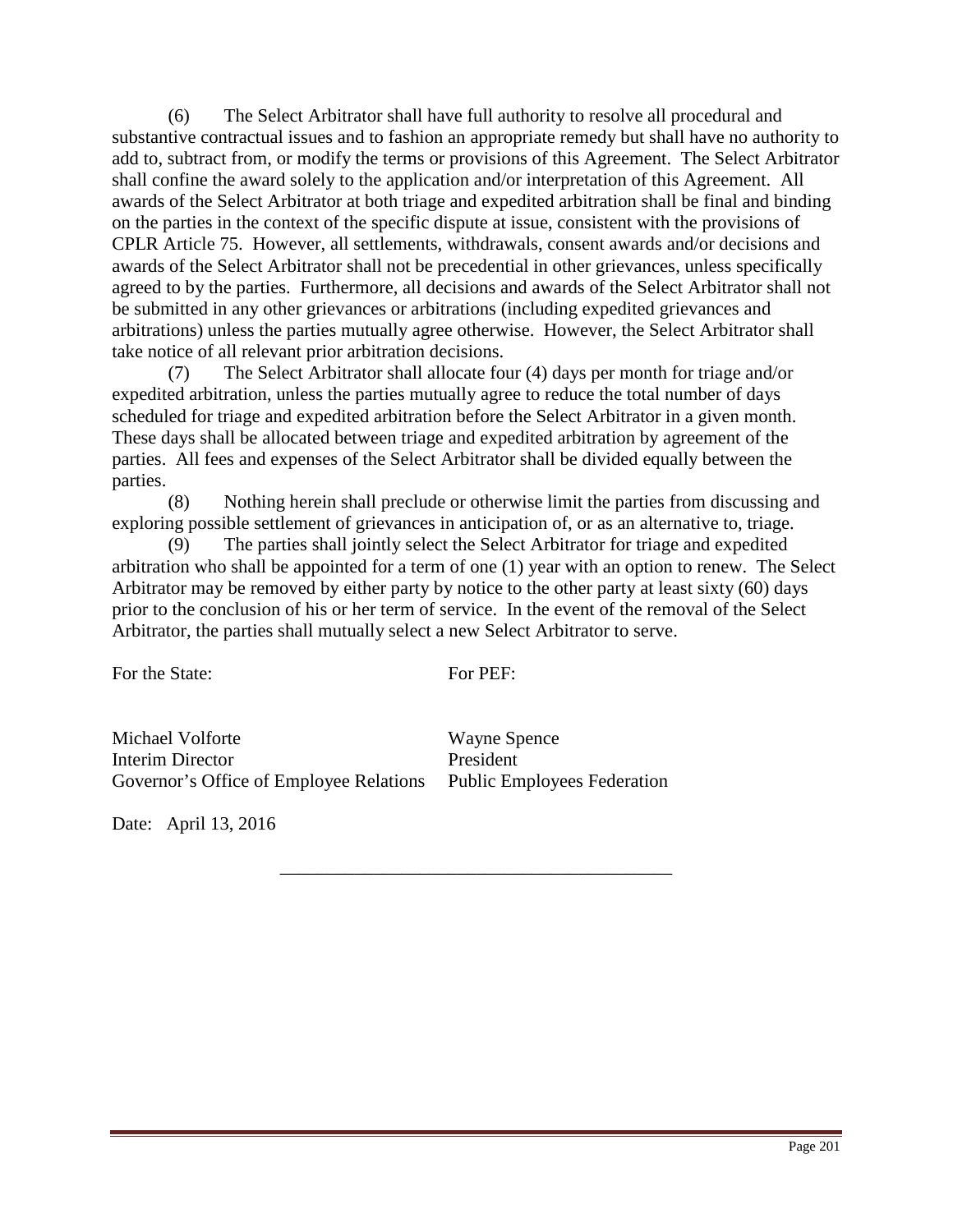Mr. Wayne Spence, President Public Employees Federation, AFL-CIO

RE: Long-Term Seasonal Employees Office of Parks, Recreation and Historic Preservation Department of Environmental Conservation

Dear Mr. Spence:

 This letter confirms the understandings reached by the parties during negotiations of the 2007-2011 State/PEF Agreement regarding Long-Term Seasonal Employees. Long-Term Seasonal Employees are an important component of New York State's workforce. The Office of Parks, Recreation and Historic Preservation and the Department of Environmental Conservation have the largest number of such employees. The following benefits will be extended to the longterm seasonal employees within the Office of Parks, Recreation and Historic Preservation and the Department of Environmental Conservation.

Effective upon ratification of this Agreement a lump sum award of \$500 will be payable in the first pay period of fiscal year 2015-2016 to an employee who has had at least 1500 hours in pay status in seasonal positions during each of the previous five years.

For the State:

For PEF:

\_\_\_\_\_\_\_\_\_\_\_\_\_\_\_\_\_\_\_\_\_\_\_\_\_\_\_\_\_\_\_\_\_\_\_\_\_\_\_\_\_\_

Michael Volforte Interim Director Governor's Office of Employee Relations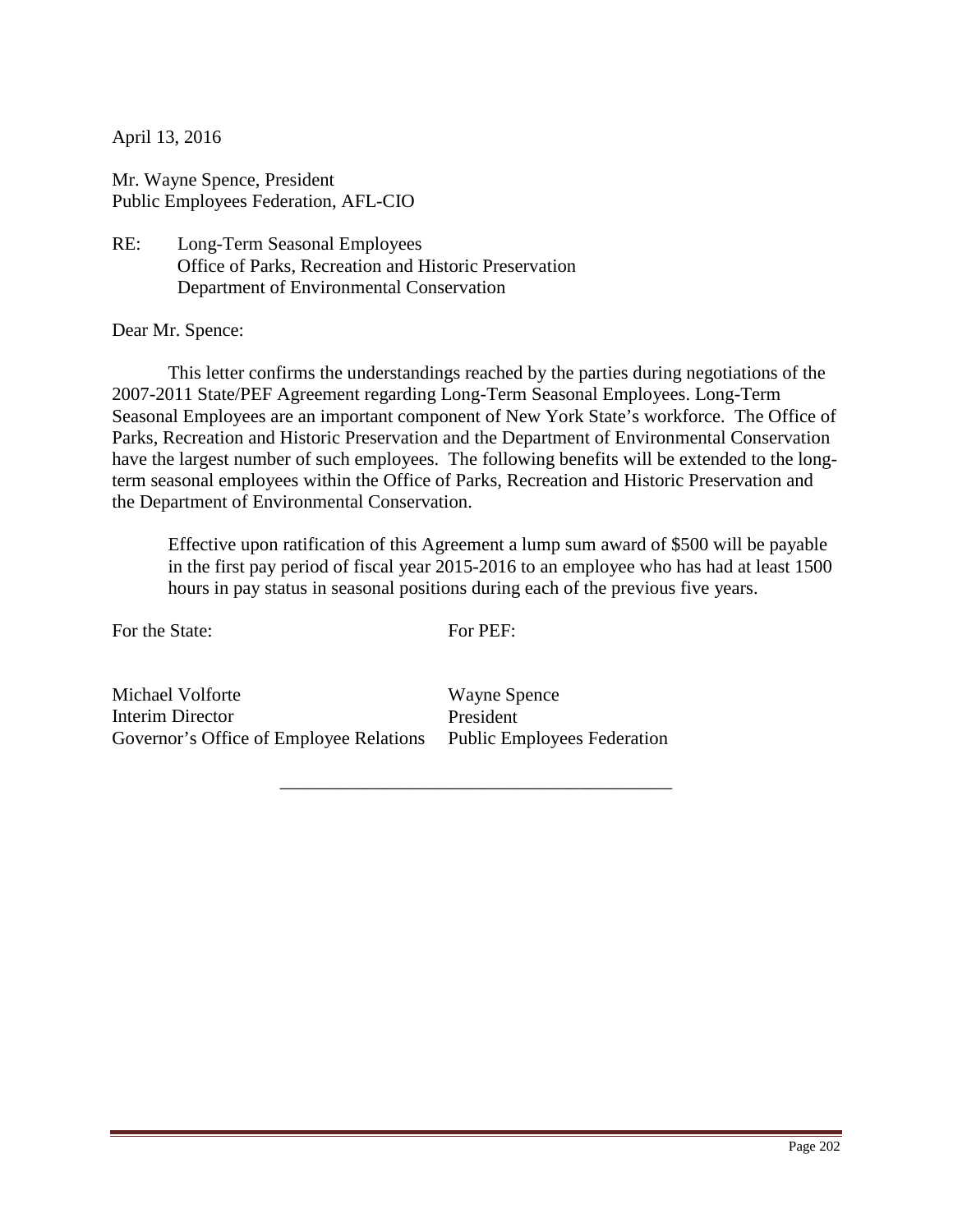Mr. Wayne Spence, President Public Employees Federation, AFL-CIO

#### Dear Mr. Spence:

 This will confirm our understanding reached during negotiation of the 2015-2016 Agreement regarding the Special Assignment to Duty Pay Pilot Program.

 This pilot program will end on April 1, 2016 unless continued by mutual agreement of the parties.

State agencies administer comprehensive Employee Safety and Health Programs to assure to the best of their ability, the safety and health of all New York State employees. Risk assessment and reduction are key elements of these programs, and have proven historically successful in minimizing employee injuries. However, there are certain assignments and/or locations, which present inherent vulnerability to employees that are unavoidable, despite the best efforts of State agencies to eliminate or minimize the risk associated with such assignments/locations. During the initial analysis it was determined that principal among these is proximity to live vehicular traffic on highway rights-of-way. To compensate for this unavoidable fact, agencies that have these concerns in delivery of their core missions will be provided compensation that will recognize these inherent occupation-related exposures.

#### *Duty Assignments*

Highway Rights-of-Way are intended to include all Interstate Routes within New York State (NYS), all NYS highway routes, and all NYS parkway systems. At this time, the following assignments constitute an exposure to inherent danger by virtue of unavoidable proximity to vehicular traffic within the highway Right-of-Way (ROW). The list is not intended to be allinclusive or exclusive:

- I. Highway infrastructure (roads/bridges): maintenance, repair, replacement, new construction, construction inspection, and bridge inspection
- II. Truck inspection
- III. Traffic monitoring
- IV. Pavement and soil testing
- V. Culvert inspection
- VI. Survey operations

 Assignments that exclusively require operation of a motor vehicle (driving) are not eligible for Special Assignment to Duty Pay unless it is integral to assignments described above that are conducted within the highway ROW. In addition, commuting to and from the work location/project site is not eligible for Special Assignment to Duty Pay.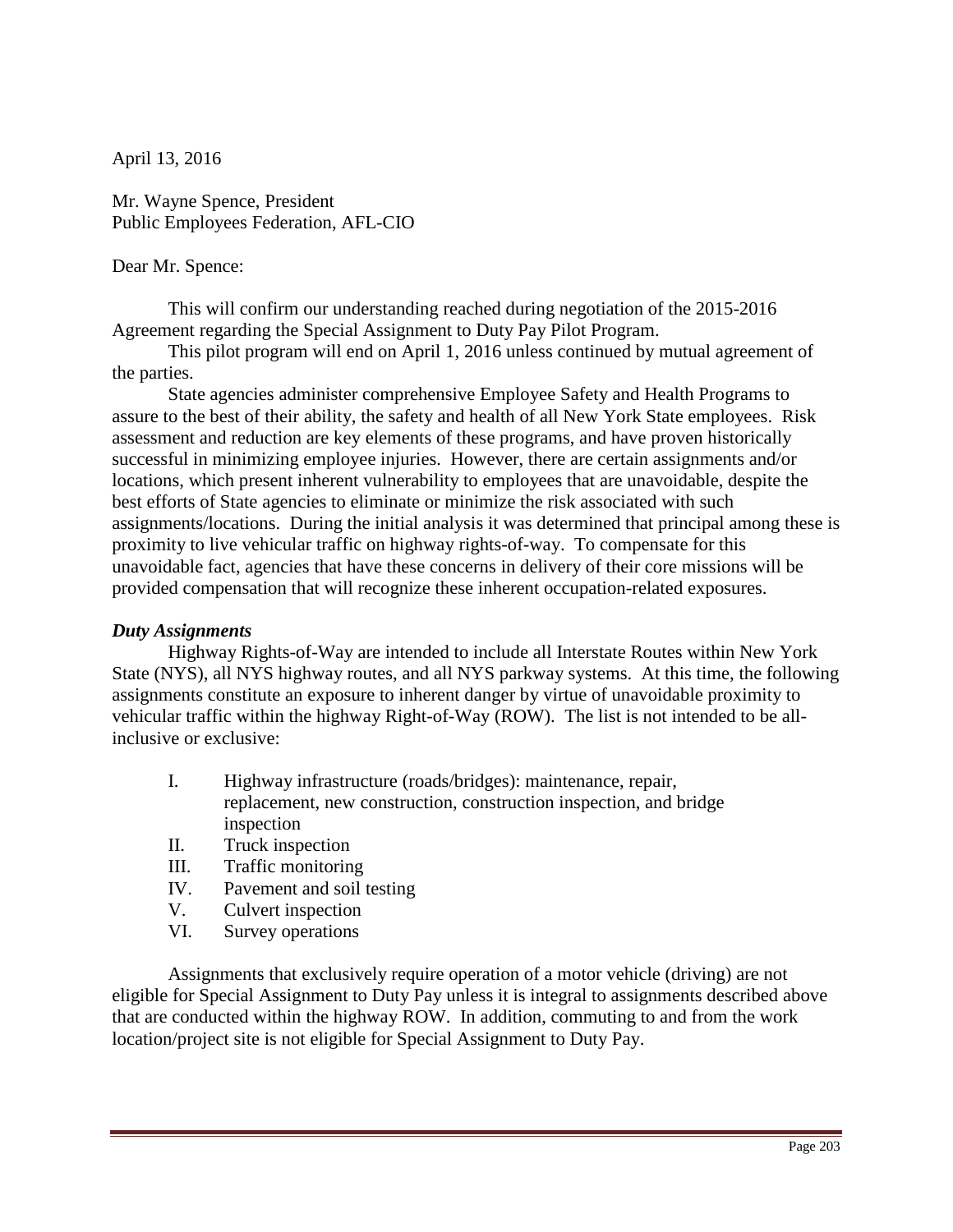## *Benefit*

 Effective April 2, 2007, employees who routinely work in the duty assignments outlined above at least one-third (1/3) or more of time actually worked in a calendar year are eligible for an annual lump sum payment of \$500. Such payment will be made in the last pay period in the Fiscal Year following the calendar year in which the assignment was performed. Assignment to such duties is the sole prerogative of management in accordance with present policies and procedures.

This benefit will not be paid if during the eligibility period, 1) an employee is formally disciplined for either violations of safety rules or policies or for conduct relating to an unsafe act or, 2) an employee fails to meet expectations regarding a safety-related standard as part of the routine performance evaluation program.

 For purposes of this section, an employee is deemed to have been formally disciplined for the specified reasons if any of the following conditions occurred: a Notice of Discipline was settled within 12 months of the date of payment, or the employee has been found guilty of the Notice of Discipline within 12 months of the date of payment. It does not include Notices of Discipline regarding anything other than the subject matter specified above, nor any dismissed by an arbitrator or withdrawn by the appointing authority. In addition, unsatisfactory performance ratings, which are reversed on appeal, will require payment of the benefit.

This pilot program is not subject to the grievance procedure.

#### *Qualifying Process*

 At the conclusion of the calendar year, management will produce documentation to support which employees are qualified for this benefit. Employees determined by management to be qualified for this benefit will be notified in writing by management no later than 45 days following the conclusion of the calendar year. Any employee determined not qualified may request, in writing, and will receive, in writing, an explanation of the reasons for such determination and the basis for this determination. Any relevant information submitted by employees challenging their exclusion will be considered by management if such information is submitted no later than March 15, or 14 days after receipt of management's written explanation for the exclusion, whichever is later. A final determination will be made by management within 45 days following receipt of the information from employees. This qualifying process and any subsequent review is not grievable.

For the State:

For PEF:

\_\_\_\_\_\_\_\_\_\_\_\_\_\_\_\_\_\_\_\_\_\_\_\_\_\_\_\_\_\_\_\_\_\_\_\_\_\_\_\_\_\_

Michael Volforte Interim Director Governor's Office of Employee Relations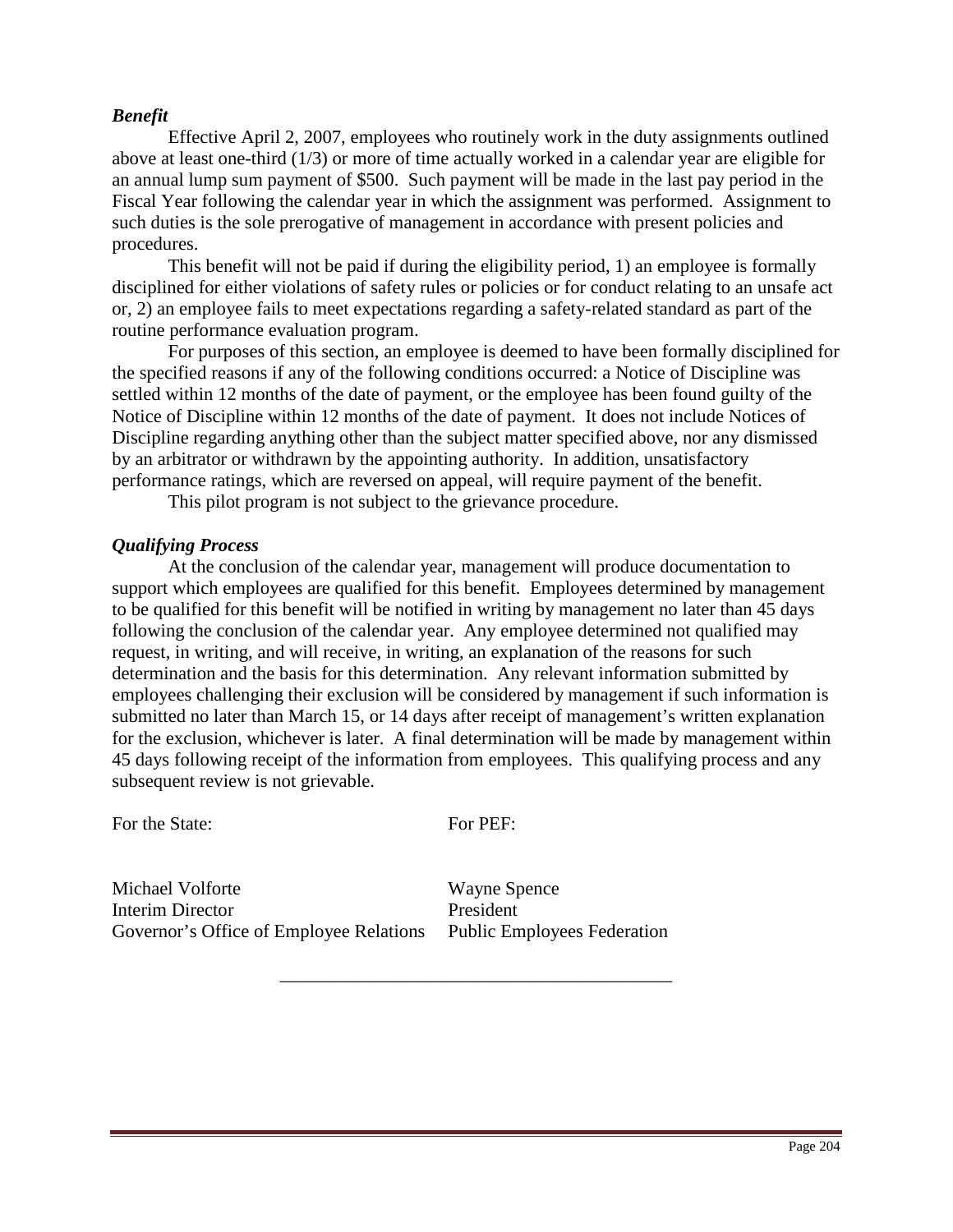Mr. Wayne Spence, President Public Employees Federation, AFL-CIO

Dear Mr. Spence:

 This letter confirms the understandings reached by the parties during negotiation of the 2015-2016 State/PEF Agreement regarding Special Assignment to Duty Labor/Management Committee. In addition to the provisions of the side letter agreement providing Special Assignment to Duty Pay for eligible unit employees we agree to the following:

 During the term of the Agreement, the State and PEF will establish a Joint Labor/Management Committee to review additional activities that may constitute Special Assignments to Duty, which would be eligible for Special Assignment to Duty Pay. Asbestos removal and related activities, pesticide application, certain patient/client activities, and working heights, are activities for review by the Joint Labor/Management Committee. However, the determination to include any additional activities as eligible for Special Assignment to Duty will be the responsibility of management after consultation with PEF. The determination by management regarding Special Assignment to Duty and this side letter are not subject to the grievance process.

For the State:

For PEF:

\_\_\_\_\_\_\_\_\_\_\_\_\_\_\_\_\_\_\_\_\_\_\_\_\_\_\_\_\_\_\_\_\_\_\_\_\_\_\_\_\_\_

Michael Volforte Interim Director Governor's Office of Employee Relations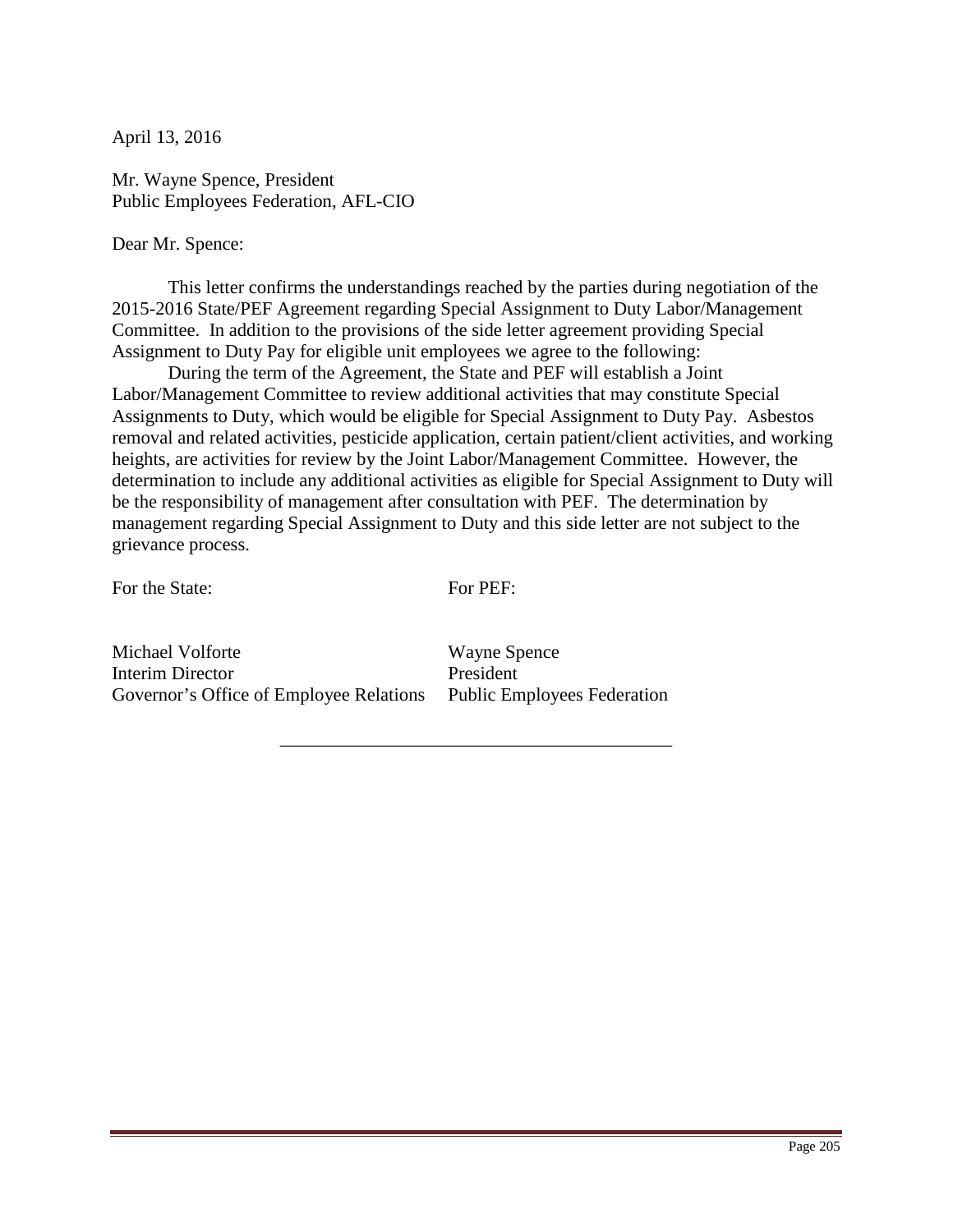Mr. Wayne Spence, President Public Employees Federation, AFL-CIO

Dear Mr. Spence:

This letter is to confirm the agreement reached between the Governor's Office of Employee Relations and the Public Employees Federation regarding an Employee Benefit Fund for provision of certain health and welfare benefits, including dental and vision, to PS&T employees.

PEF will undertake a study to determine the feasibility of administering dental and vision benefits through an Employee Benefit Fund. At the conclusion of this Study, PEF shall have the sole discretion to decide if they choose to provide Dental and Vision Benefits through an Employee Benefit Fund instead of receiving these benefits directly from the State.

If PEF determines it is interested in assuming responsibility for these benefits, that issue will be brought to the Joint Committee on Health Benefits for discussion and determination.

For the State:

For PEF:

\_\_\_\_\_\_\_\_\_\_\_\_\_\_\_\_\_\_\_\_\_\_\_\_\_\_\_\_\_\_\_\_\_\_\_\_\_\_\_\_\_\_

Michael Volforte Interim Director Governor's Office of Employee Relations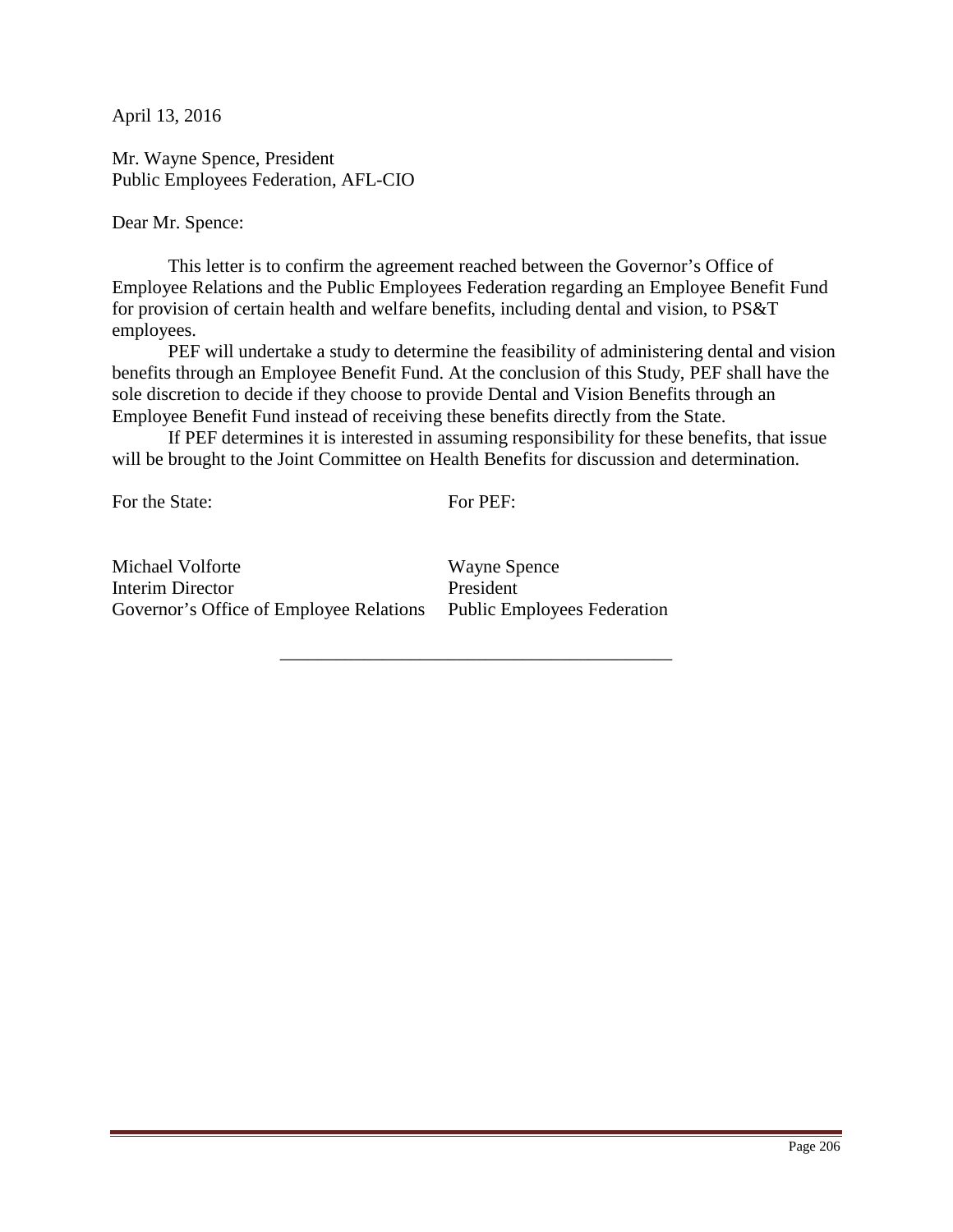## **APPENDIX IV**

## **VRWS Guidelines VOLUNTARY REDUCTION IN WORK SCHEDULE PROGRAM**

#### Introduction:

 Voluntary Reduction in Work Schedule (VRWS) is a program that allows employees to voluntarily trade income for time off. The VRWS Program is available to eligible annual-salaried employees in the Professional Scientific and Technical Services Unit (PS&T). Individual VRWS agreements may be entered into for any number of payroll periods up to a maximum of 26 biweekly pay periods in duration and must expire no later than the end of the last payroll period in the fiscal year.

#### 1. *Purposes*

a. VRWS provides agencies with a flexible mechanism for allocating staff resources.

b. VRWS permits employees to reduce their work schedules to reflect personal needs and interests.

#### 2. *Limitations: Eligibility, Work Schedule Reduction*

a. Eligibility: This program is available to certain annual-salaried employees in the PS&T Unit. Eligibility shall be as described under the terms of the 2015-2016 VRWS Appendix. The following eligibility criteria shall apply:

(1) Employees are required to be employed to work on a full-time annual salaried basis for a minimum of one biweekly payroll period immediately prior to the time of entry into the VRWS Program. Time on paid or unpaid leave from a full-time annual salaried position satisfies this requirement.

and

Employees must remain in a full-time annual salaried position during the term of the VRWS agreement.

and

Employees must have one continuous year of State service on a qualifying schedule (any schedule which entitled the employee to earn leave credits, not necessarily a full-time schedule).

 In other words, beginning with the first full biweekly pay period in October 2000, employees will no longer be required to complete 26 consecutive biweekly pay periods of full-time service immediately prior to entering into a VRWS agreement.

 Consistent with the way in which creditable service is counted under the Attendance Rules, separations of less than one year and periods of leave without pay of any duration are not counted toward the one-year service requirement but do not constitute a break in service. Employees who separate from State service (through resignation, termination, layoff, etc.) for more than one year cannot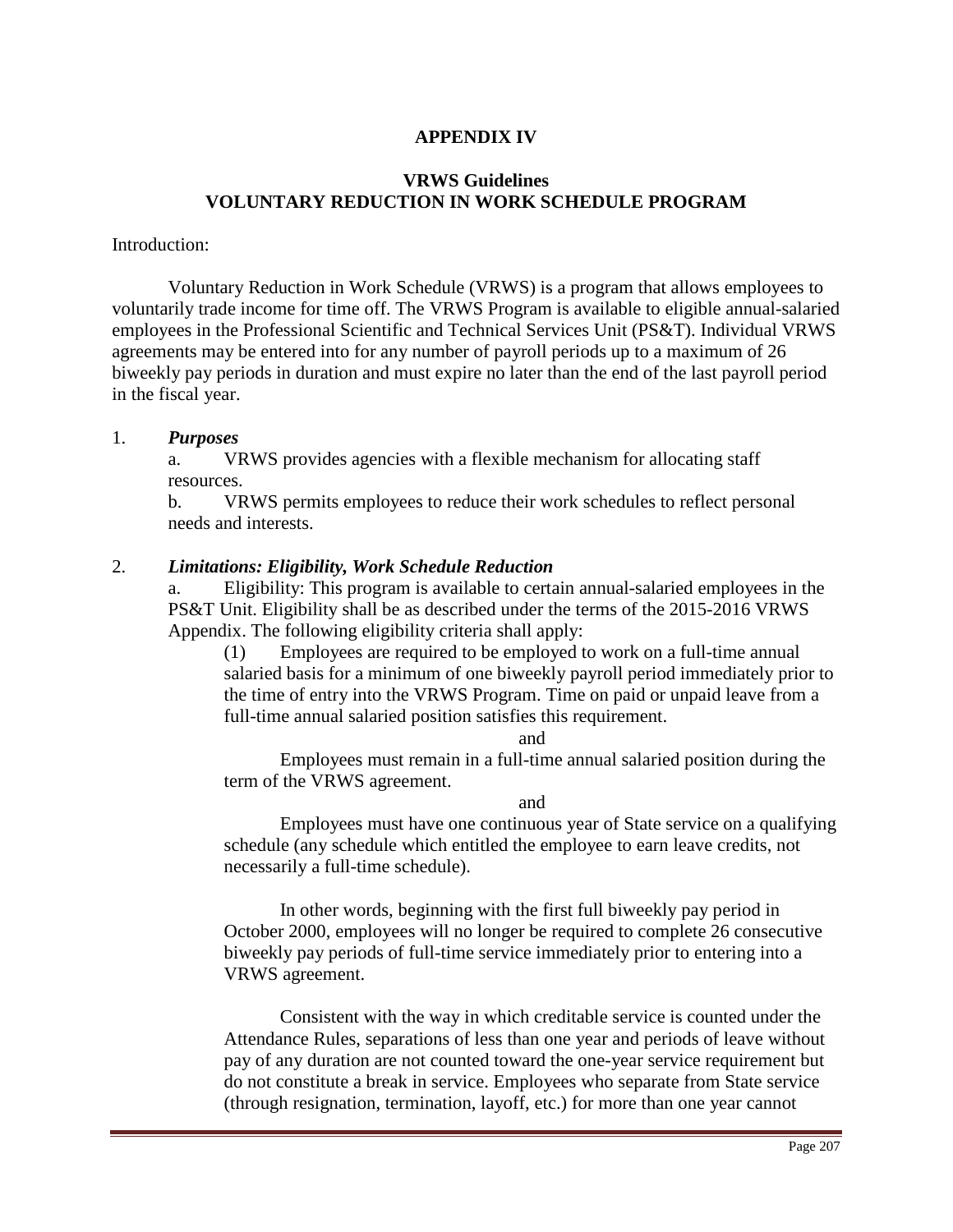count service preceding that break in service toward the one-year requirement (unless the employee is reinstated by the Civil Service Commission or Department or appointed while on a preferred list). Payroll periods of VRWS participation, Sick Leave at Half Pay, or Workers' Compensation Leave and time on the Leave Donation Program will count toward the one-year service requirement.

(2) Employees who were eligible for the VRWS Program under the 1984-86 Program Guidelines continue to be eligible to participate in the Program even if they never participated in the 1984-86 VRWS Program. (Under the Guidelines for the 1984-86 Program, VRWS was available to employees: (1) who were full-time annual-salaried employees as of April 1, 1984, or (2) who first entered the PS&T Unit as full-time annual-salaried employees between April 1, 1984 and April 1, 1986.)

b. Work Schedule Reduction: Participating employees may reduce their work schedules (and salaries) a minimum of 5 percent, in 5 percent increments, up to a maximum of 30 percent.

# 3. *Description of an Employee VRWS Agreement*

a. An employee develops a plan for a reduced work schedule.

b. Management reviews and approves the plan as long as it is consistent with operating needs.

c. Jointly agreed plan specifies:

(1) Duration of VRWS agreement which may be up to a maximum of 26 biweekly payroll periods with the VRWS agreement expiring no later than the last day of the last payroll period in the fiscal year.

- (2) Percentage reduction of work schedule and salary.
- (3) Amount of VR time earned in exchange for reduced salary.
- (4) Schedule for use of VR time earned. This may be either a fixed schedule,

e.g., every Friday, every Wednesday afternoon, an entire month off, etc., or intermittent time off.

(i) An employee's fixed schedule VR time off, once the VRWS schedule has been agreed upon by management, cannot be changed without the consent of the employee except in an emergency. In the event an employee's schedule is changed without his/her consent, the employee may appeal this action through an expedited grievance procedure.

(ii) VR time used as intermittent time off will be subject to scheduling during the term of the VRWS agreement, and will require advance approval by the employee's supervisor.

d. While the VRWS agreement is in effect, the employee will earn and accumulate VR credits in accordance with the percentage reduction in workweek, e.g., a 10 percent reduction will result in 7.5 or 8 hours of VR credit earned each payroll period which the employee will charge on his/her scheduled VR absences. If the employee's VRWS schedule calls for one-half day off every Friday afternoon, 3.75 or 4 hours of VR credits will be charged for each Friday. An employee whose VRWS agreement calls for a 10 percent reduction and taking an entire month off will work his/her full 37.5 or 40 hours each week, accrue 7.5 or 8 hours of VR credit each payroll period, and have the accumulated VR credits to use during that month.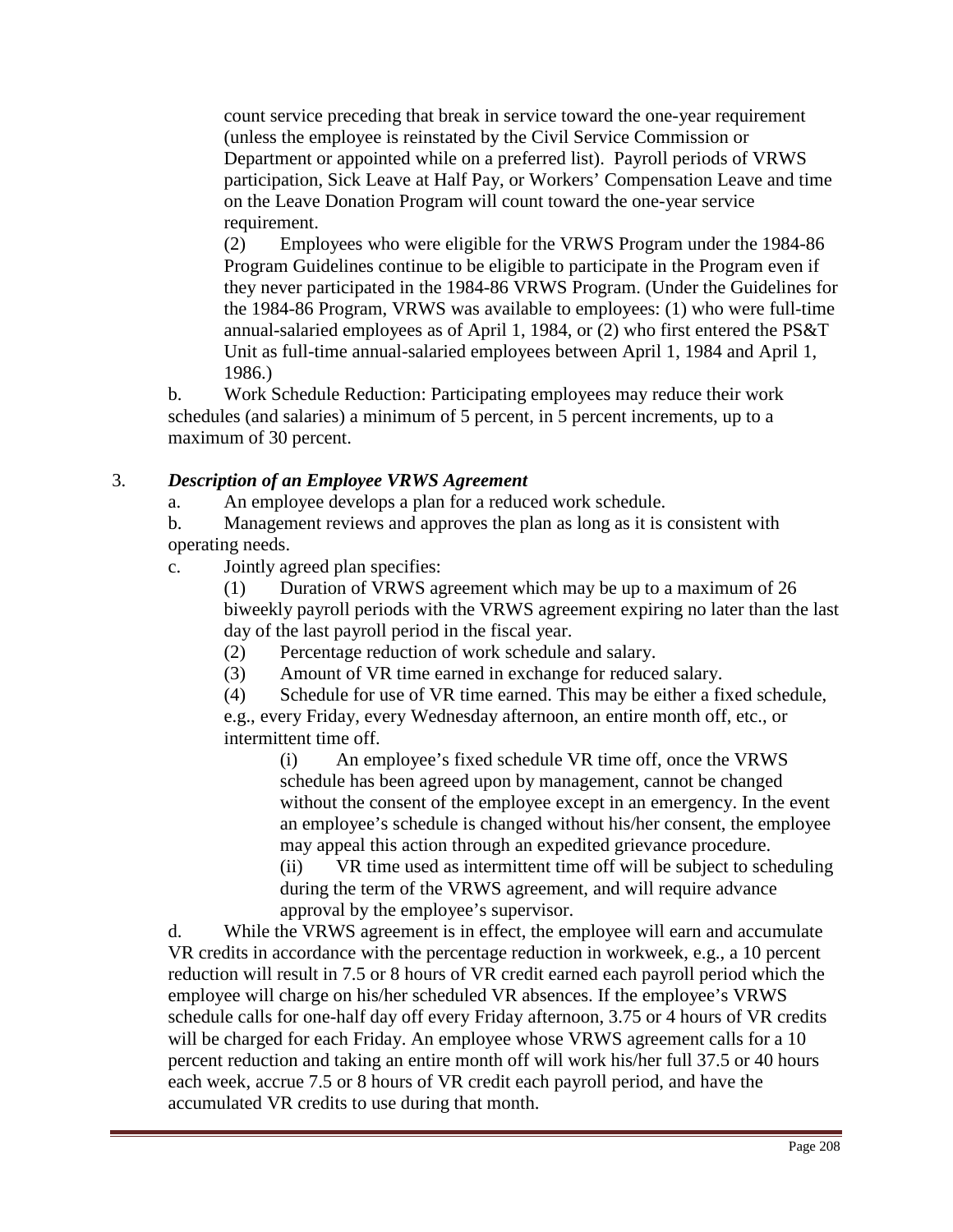e. The employee never goes off the payroll. The employee remains in active pay status for the duration of the agreement and receives pay checks each payroll period at the agreed-upon, temporarily reduced level.

f. The employee will work a prorated share of his/her normal work schedule over the duration of the agreement period.

g. Participation in the VRWS Program will not be a detriment to later career moves within the agency or the State.

h. Scheduled non-work time taken in accordance with a VRWS agreement shall not be considered to be an absence for the purpose of application of Section 4.5(f) of the Civil Service Rules governing probationary periods.

# 4. *Time Limits*

The employee and management can establish a VRWS agreement on a fiscal year basis of any number of payroll periods in duration from one (1) to twenty-six (26). The VRWS contract must expire no later than the last day of the last payroll period in the fiscal year. The VRWS agreement must begin on the first day of a payroll period and end on the last day of a payroll period. VRWS ending balances must be segregated for each fiscal year. The employee and management may, by agreement, discontinue or modify the VRWS agreement if the employee's needs or circumstances change.

# 5. *Time Records Maintenance*

a. All VRWS schedules will be based on the crediting and debiting of VR credits on the employee's time card against a regular 37.5 or 40 hour workweek.

b. VR credits earned during a VRWS agreement may be carried on the employee's time card past the end of the individual VRWS agreement and past the end of the fiscal year but must be liquidated by the September 30th following the end of the fiscal year in which the individual VRWS agreement expires. VRWS ending balances must be segregated for each fiscal year.

c. There is no requirement that existing paid leave credits (including previously earned and banked VR credits) be exhausted prior to the beginning of the new VRWS agreement. However, agencies should encourage employees to use carried-over VR credits on a priority basis.

# 6. **Advancing of VR Credits: Recovering a VR Credit Debit**

a. To accommodate an employee whose VRWS agreement calls for an extended absence during the agreement period, an agency may advance VR credits in an amount not to exceed the number of hours for which the employee is paid in one payroll period. b. If an employee terminates his/her employment and has a VR debit, the agency shall recover the debit from the employee's lagged salary payment for his/her last payroll period at work.

# 7. *Coordination with Alternative Work Schedules*

 It is possible to coordinate VRWS agreements with Alternative Work Schedule arrangements when desired by the employee and consistent with operating needs. For example, a VRWS agreement may be combined with four-day week scheduling for a 37.5 hour/week employee by the employee opting for a 10 percent reduction to produce a workweek of 3 days of 8.5 hours and 1 day of 8.25 hours. Such a schedule would generate savings for the employee of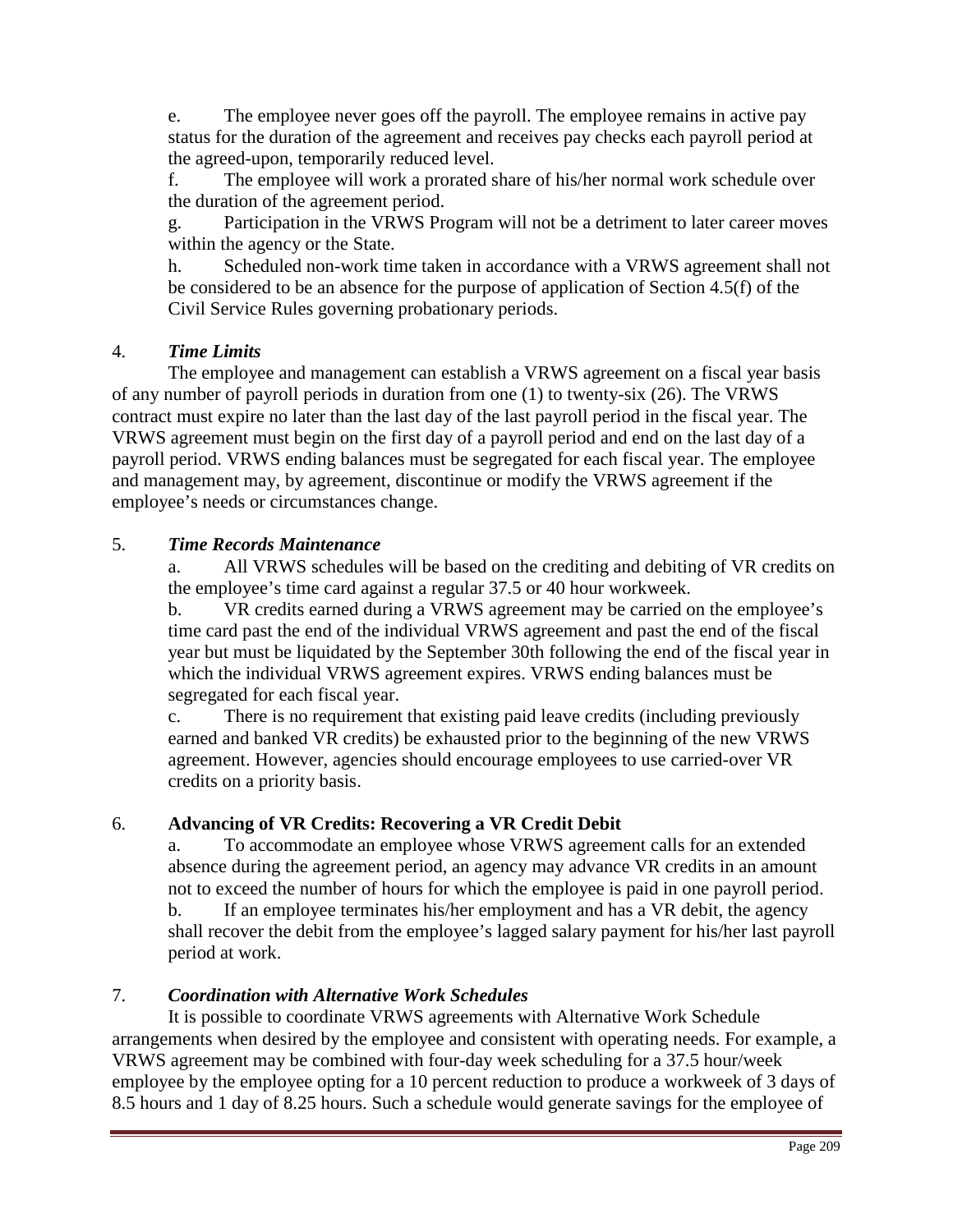commuting expenses, child care costs, etc. An alternative work schedule which applies to a single employee is considered to be an individualized work schedule and does not require approval through the normal Alternative Work Schedule approval process.

## 8. *Effect on Benefits and Status*

The effect of participation in the VRWS Program on benefits and status is outlined in Appendix A (attached).

# 9. *Effect on Overtime Payment for Overtime Eligible Employees*

Scheduled absences charged to VR credits, unlike absences charged to leave credits, are not the equivalent of time worked for purposes of determining eligibility for overtime payments at premium rates within a workweek. For example, an employee who, under an 80 percent VRWS schedule, works four days, charges the fifth day to VR credits, and is called in to work a sixth day, will not be considered to have worked the fifth day and thus will not be entitled to premium rate payments on the sixth day. Similarly, VR credits earned, banked and charged after the payroll period in which they are earned are not counted in determining eligibility for overtime in the workweek in which they are charged. However, employees who work full-time at reduced salary and bank VR credits who, as the result of working and charging leave accruals other than VR credits, exceed their normal 37.5 or 40-hour workweek continue to be eligible for overtime compensatory time and paid overtime in that workweek as appropriate.

Sections 135.2(h) and (i) of Part 135 of the Budget Director's Overtime Rules are waived to the extent necessary to permit payment of overtime compensation to overtime-eligible employees who are participating in this Program.

# 10. *Discontinuation or Suspension of VRWS Agreements*

Although VRWS agreements are for stated periods of time, they can be discontinued by mutual agreement at the end of any payroll period. VRWS agreements may be discontinued, at management's discretion, when an employee is promoted, transferred or reassigned within an agency, facility or institution, although VR credits must be carried forward on the employee's time record.

VRWS agreements may also be discontinued when an employee moves between agencies or between facilities or institutions within an agency. (See Provisions for Payment of Banked (Unused) VR Time in Exceptional Cases below.)

Employees who go on sick leave at half pay for 28 consecutive calendar days, who receive leave donation credits for 28 consecutive calendar days or who are absent because of a work-related injury or illness for 28 consecutive calendar days will have their VRWS agreement suspended and be returned to their normal full-time work schedule and pay base. For accidents occurring on or after July 1, 1993, employees covered under the Medical Evaluation Program will continue on VRWS until the first day they are placed on Workers' Compensation disability leave with percentage supplement at which time they will have their VRWS agreement suspended, and those who decline participation in the Medical Evaluation Program will have their VRWS agreement suspended the first day of leave without pay. Suspension of a VRWS agreement does not extend the agreement beyond its scheduled termination date. If the employee returns to work prior to the scheduled termination date of the VRWS agreement, the employee's participation in the VR agreement resumes and continues until the scheduled termination date, unless both parties agree to terminate the agreement.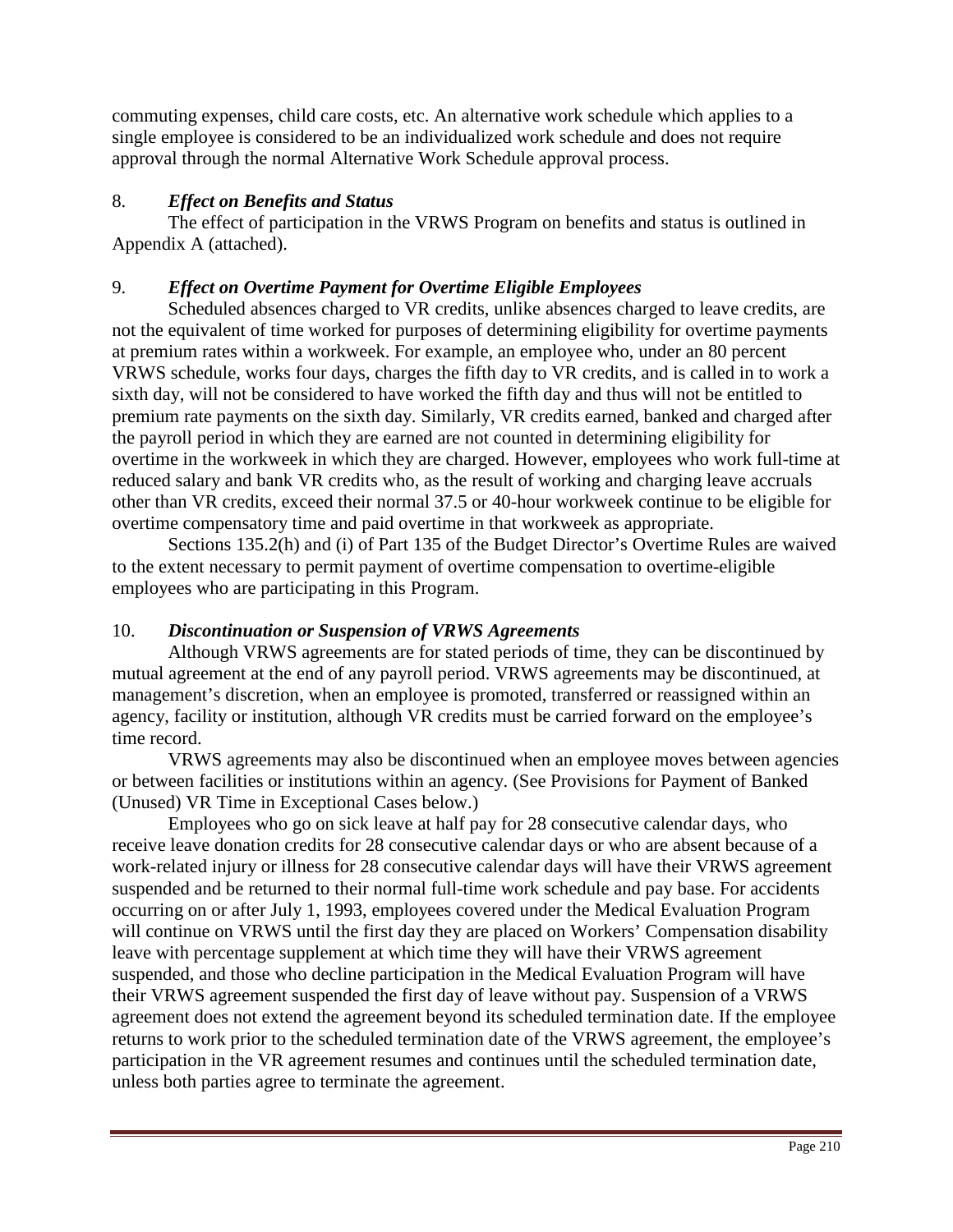# 11. *Provisions for Payment of Banked (Unused) VR Time in Exceptional Cases*

The VRWS Program is intended to be a program that allows employees to voluntarily trade income for time off. The agreement for Program participation between the employee and management includes a plan for the use of VR time earned. Management must make every effort to ensure that VR time earned by an employee is used: (1) under the terms of the individual VRWS agreement, (2) before the September 30th liquidation date (see Section 3), (3) before the employee separates from State service, and (4) while the employee is on the job he/she was in when the VRWS Program agreement was made. If this is not possible, payment for banked (unused) VR time may be made in exceptional cases that fall under the following criteria:

(a) Upon layoff, resignation from State service, termination, retirement or death, unused VR time will be paid at the then current straight time rate of pay.

(b) Upon movement of an employee from one agency to another or between facilities or institutions within an agency, unused VR time will be paid at the then current straight time rate of pay by the agency or facility/institution in which the VR time was earned, unless the employee requests and the new agency or facility/institution accepts the transfer of the VR time on the employee's time card. The lump sum payment for VR balances upon movement to another agency or facility/institution will be made irrespective of whether or not the employee is granted a leave of absence from the agency where the VR time was earned. Payment will be made within two payroll periods following the move to the new agency/facility/institution.

(c) VRWS ending balances must be segregated for each fiscal year. Employees who accumulate VR time in a fiscal year and who are unable to use the VR time due to management requirements predicated on workload by the September 30th following the end of the fiscal year in which the employee's individual agreement expires will be paid at the then current straight time rate of pay. Payment will be made within two payroll periods following the applicable September 30th liquidation date. Requests for payment in the exceptional cases specified in this subparagraph, as distinct from those specified in subparagraphs (a) and (b) above, should be directed to GOER Research Division--VRWS Program and will be decided on a case-by-case basis.

In all cases where payment for unused VR time is made, notification of payment must be sent to GOER Research Division —VRWS Program. Such notification must include date of payment, circumstances of payment, employee's name, title, number of hours in the employee's normal workweek (37.5 or 40), number of days of unused VR time, daily rate of pay, and gross dollar amount of payment. In addition, agencies must certify that they have not already used these savings for replacement staff in other programs or, if they have, identify another funding source for the payment.

# 12. *Review of VRWS Denials*

## a. Individual Requests

An employee whose request to participate in the VRWS Program has been denied shall have the right to request a written statement of the reason for the denial. Such written statement shall be provided within five working days of the request. Upon receipt of the written statement of the reason for the denial, the employee may request a review of the denial by the agency head or the designee of the agency head. Such requests for review must be made, and will be reviewed, in accordance with the following procedure: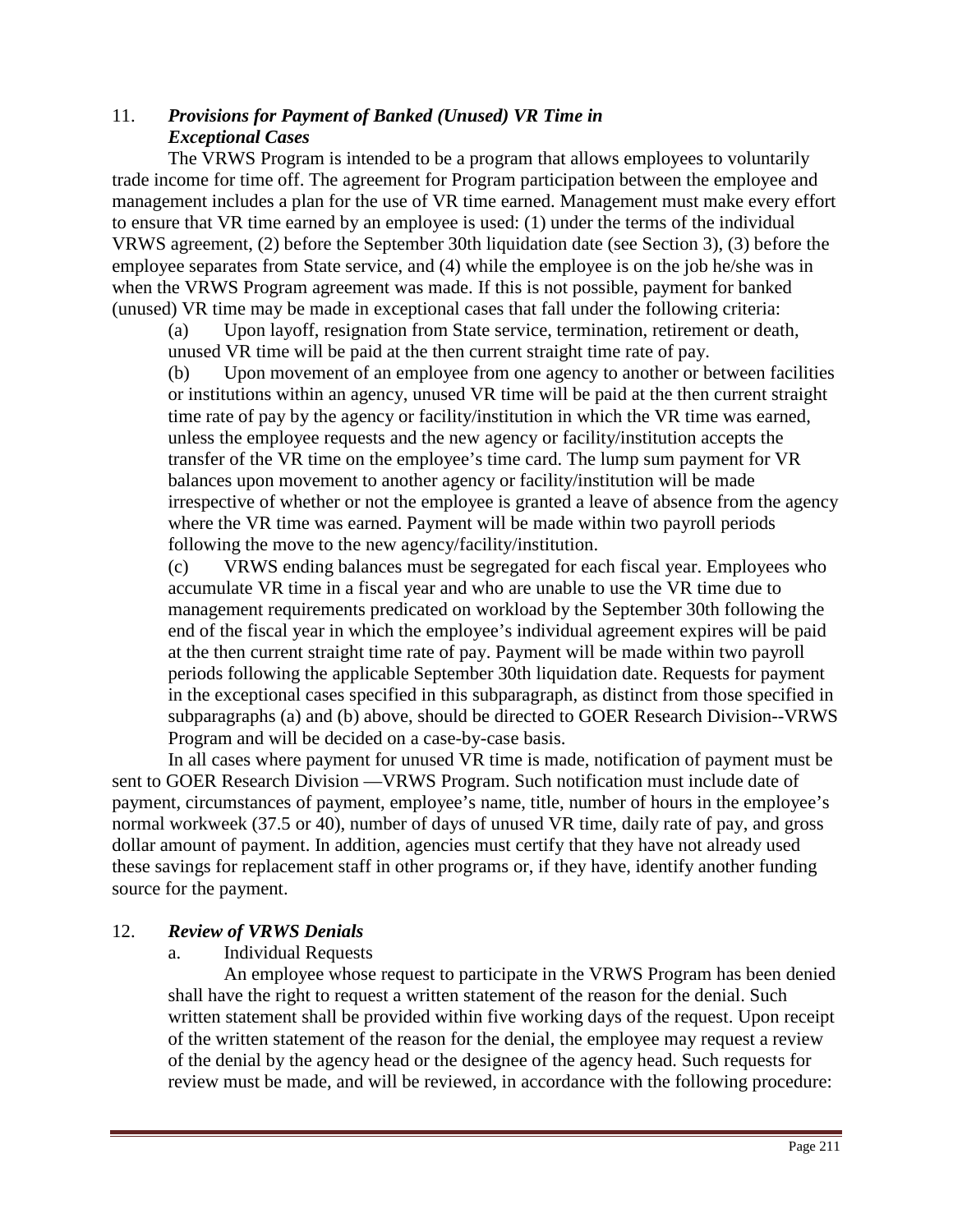(1) Requests must be submitted by the employee or the employee's representative within 10 working days of receipt of the written statement or of the date when the written statement was due.

(2) Requests must be submitted to the official who serves as the agency head's designee at Step 2 of the grievance procedure. Employees of facilities must concurrently provide a copy of such request to the facility head.

(3) Such requests shall specify why the employee believes the written reasons for the denial are improper. The request must explain how the employee believes his/her work can be reorganized or reassigned so that his/her participation in the VRWS Program will not unduly interfere with the agency's program operations.

(4) The designee of the agency head shall review the appeal and make a determination within 10 working days of receipt. The determination shall be sent to the employee and a copy shall be sent to the President of PEF. The determination shall be based on the record, except that the agency head's designee may hold a meeting with the employee and/or the employee's supervisors if the designee believes additional information or discussion is required to make a determination. If the employee believes that there are special circumstances that make a meeting appropriate, the employee may describe these circumstances in addition to providing the information specified in paragraph 3 above, and request that a review meeting be held. The agency head's designee shall consider such request in determining whether or not to hold a review meeting.

(5) The determination of the agency head's designee shall not be subject to further appeal.

b. Facility-Wide or Agency-Wide Practices

When PEF alleges that an agency or a facility, or a sub-division thereof, has established a practice of routinely denying employee applications to participate, this matter shall be an appropriate subject for discussion in a labor/management committee at the appropriate level. Such labor/management discussions shall be held in accordance with the provisions of Article 24 of the State/PEF Agreement.

## 13. *Exceptions*

The restrictions and limitations contained in these Program Guidelines may be waived by the Governor's Office of Employee Relations whenever that Office determines that strict adherence to the guidelines would be detrimental to the sound and orderly administration of State government.

\_\_\_\_\_\_\_\_\_\_\_\_\_\_\_\_\_\_\_\_\_\_\_\_\_\_\_\_\_\_\_\_\_\_\_\_\_\_\_\_\_\_

# Attachments

Appendix A – Voluntary Reduction in Work Schedule: Effect on Benefits and **Status**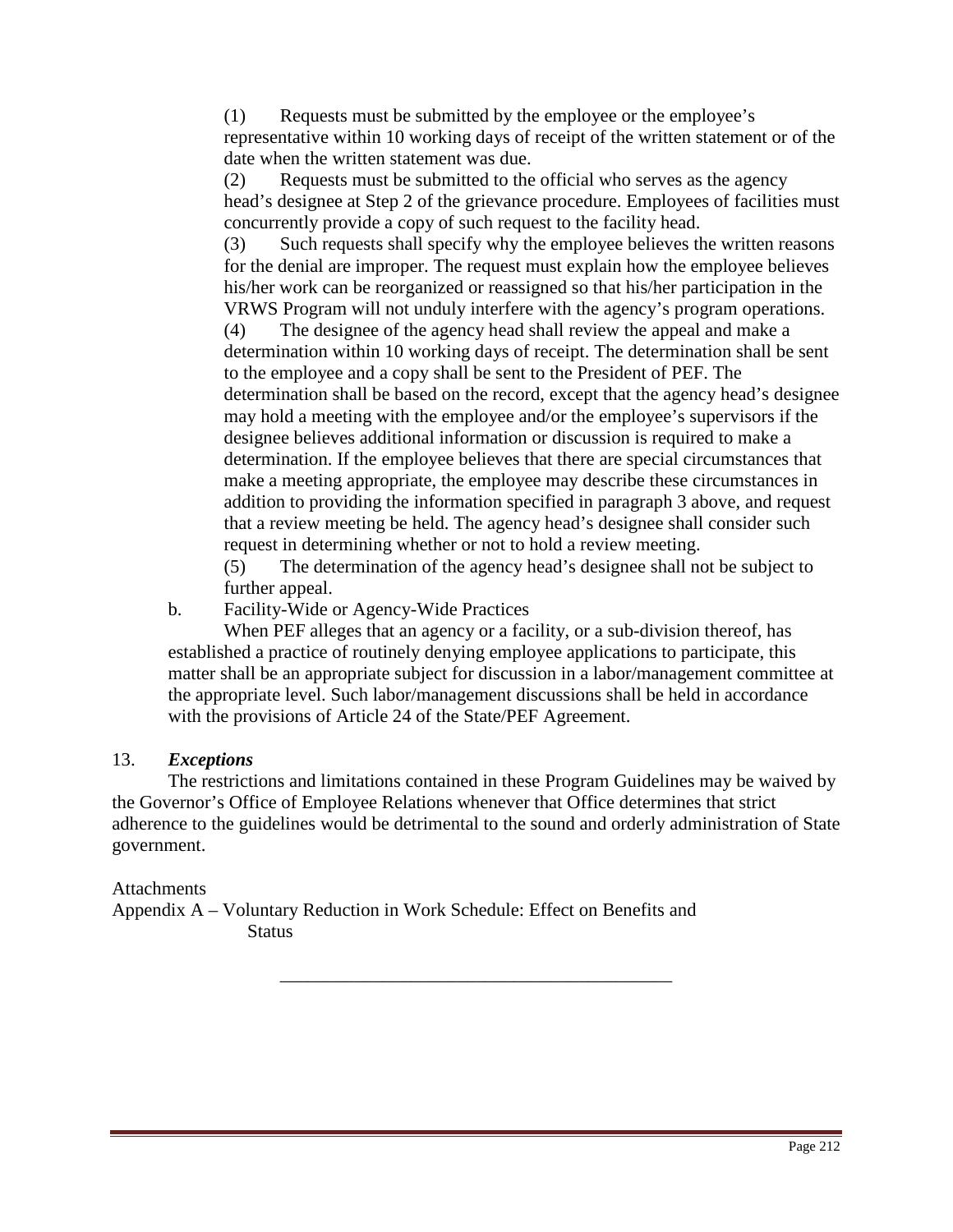## **APPENDIX A VOLUNTARY REDUCTION IN WORK SCHEDULE: Effect on Benefits and Status**

*Annual Leave* – Prorate accruals based on the employee's VRWS percentage.

*Personal Leave* – Prorate credits based on the employee's VRWS percentage.

*Sick Leave at Full Pay* – Prorate accruals based on the employee's VRWS percentage.

*Holidays* – There is no change in holiday benefit.

*Sick Leave at Half Pay* – There is no impact on eligibility or entitlement. Employees who go on sick leave at half pay for 28 consecutive calendar days will have their VRWS agreement suspended and be returned to their normal full-time work schedule and pay base.

*Workers' Compensation Benefits* – There is no impact on eligibility for entitlement to workers' compensation benefits pursuant to rule or contract. Following 28 consecutive calendar days of absence due to a work-related injury or illness, the VRWS agreement is suspended and the employee is returned to his/her normal full-time work schedule and pay base. At that point the employee receives workers' compensation benefits based on the normal full-time salary and no longer earns VR credits. For accidents occurring on or after July 1, 1993, employees covered under the Medical Evaluation Program will continue on VRWS until the first day they are placed on workers' compensation disability leave with percentage supplement at which time they will have their VRWS agreement suspended, and those who decline participation in the Medical Evaluation Program will have their VRWS agreement suspended the first day of leave without pay. Suspension of a VR agreement does not extend the agreement beyond its scheduled termination date. If an employee returns to work prior to the scheduled termination date of the VR agreement, the employee's participation in the VRWS agreement resumes and continues until the scheduled termination date, unless both parties agree to terminate the agreement.

*Leave Donation* – Employees who are absent using donated leave credits for 28 consecutive calendar days will have their VRWS agreement suspended.

*Military Leave* – There is no impact on eligibility or entitlement.

*Jury-Court Leave* – There is no impact on eligibility or entitlements.

*Paid Leave Balances on Time Card* – There is no requirement that leave credits be exhausted prior to the beginning of the VRWS agreement. Vacation, sick leave, and holiday balances are carried forward without adjustment; the personal leave balance is prorated.

*Shift Pay* – Prorate based on VRWS percentage.

*Inconvenience Pay* – Prorate based on VRWS percentage.

*Location Pay* – Prorate based on VRWS percentage.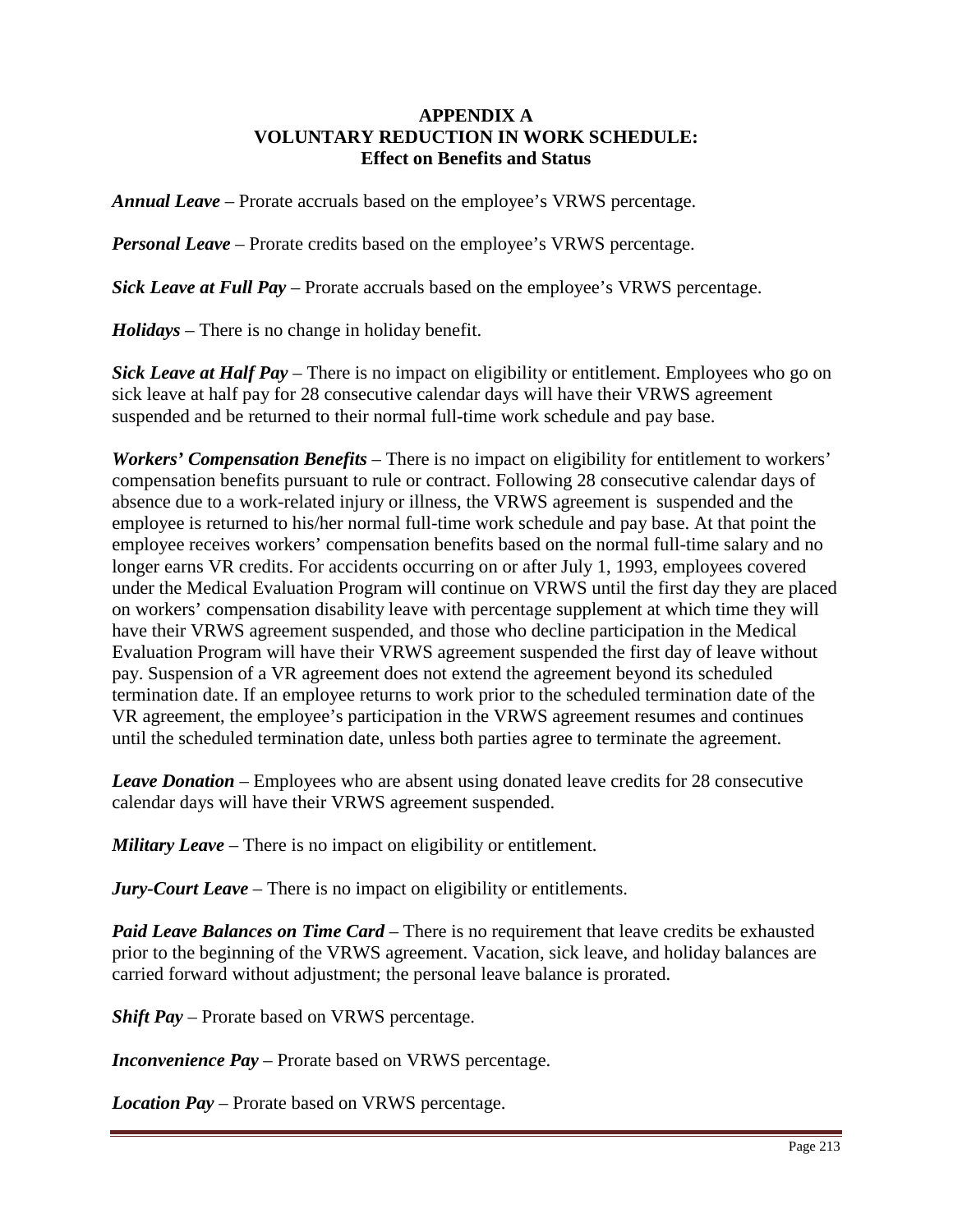*Geographic Pay* – Prorate based on VRWS percentage.

*Pre-Shift Briefing* – Prorate based on VRWS percentage.

*Standby Pay* – There is no impact.

*Salary* – Normal gross salary earned is reduced by the percentage of voluntary reduction in work schedule. There is no effect on the base annual salary rate.

*Payroll* – The employee never leaves the payroll. An employee remains in full payroll status with partial pay for the duration of the agreement period and receives pay checks each pay period at the agreed upon temporarily reduced level.

*Return to Normal Work Schedule* – An employee will return to his/her normal full-time work schedule and pay basis upon completion of the VRWS agreement period.

*Banked (Unused) VR Time Upon Return to Normal Work Schedule* – VR time credits may be carried forward on the employee's time card after completion of the individual VRWS agreement period, but must be liquidated by the September 30th after the end of the fiscal year in which the employee's individual agreement expires. VRWS ending balances must be segregated for each fiscal year.

*Banked (Unused) VR Time Upon Separation* – Unused VR time credits will be paid at the straight time rate upon layoff, resignation from State service, termination, retirement or death.

*Banked (Unused) VR Time Upon Promotion, Transfer or Reassignment Within an Agency or Within a Facility or Institution* – Unused VR time credits are carried forward on the employee's time card when movement is within an appointing authority. Continuation of the VRWS agreement is at the discretion of management.

*Banked (Unused) VR Time Upon Movement From One Agency to Another or Between Facilities or Institutions Within an Agency* – Unused VR time credits will be paid at the straight time rate by the agency or facility/institution in which the VR time was earned, unless the employee requests and the new agency or facility/institution accepts the transfer of VR time on the employee's time card.

*Health Insurance* – There is no effect; the employee retains full coverage.

*Dental Insurance* – There is no effect; the employee retains full coverage.

*Employee Benefit Fund* – There is no effect.

*Survivor's Benefit* – There is no effect.

*Retirement Benefit Earnings* – Participation will reduce final average salary if the VRWS period is included in the three years of earnings used to calculate final average salary.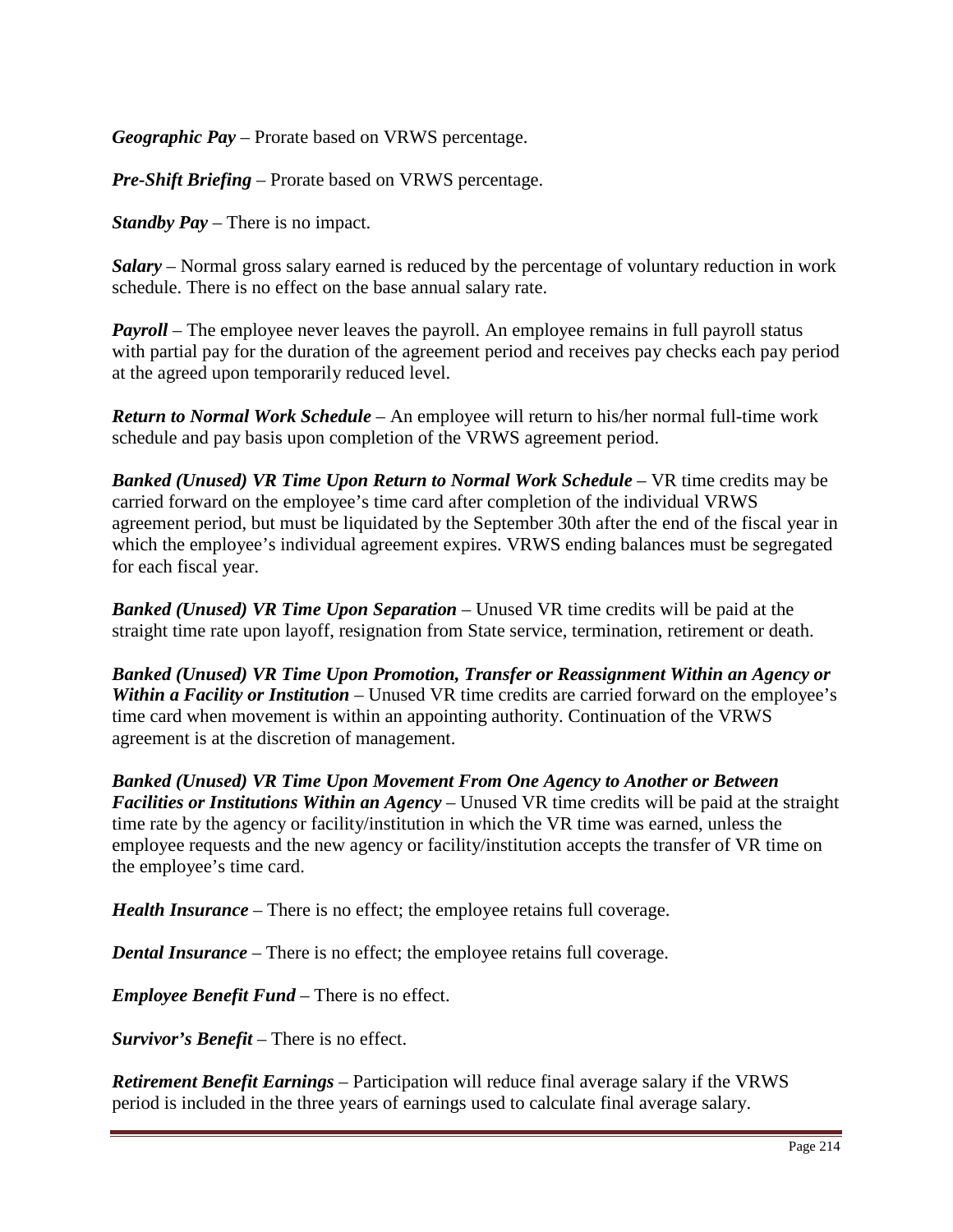*Retirement Service Credit* – Prorate based on VRWS percentage.

*Social Security* – There is no change in the contribution rate, which is set by Federal Law and is applied to the salary that the employee is paid.

*Unemployment Insurance* – There is no change. The formula is set by statute.

*Performance Advance or Increment Advance* – The evaluation date is not changed. There is no change in eligibility.

*Performance Award or Lump Sum Payment* – There is no impact. There is no change in eligibility.

*Longevity Increase* – There is no change in eligibility.

*Probationary Period* – There is no effect. Scheduled non-work time under a VRWS agreement is not an absence for the purpose of extension of probationary periods.

*Traineeship* – There is no effect. Traineeships are not extended by scheduled non-work time under a VRWS agreement.

Layoff – There is no impact. The seniority date for layoff purposes is not changed.

*Seniority* – There is no impact. The employee never leaves the payroll. The seniority date is not changed; full seniority credit is earned.

*Seniority for Promotion Examinations* – There is no impact. VR time used shall be counted as time worked in determining seniority credits for promotion exams.

*Eligibility for Promotion Examinations* – There is no impact. VR time used shall be counted as time worked in determining eligibility for promotion exams.

*Eligibility for Open Competitive Examinations* – Prorate based on VRWS percentage; VR time used shall not be considered time worked for determining length of service for open competitive examinations.

*Overtime Work* – VR time used shall not be counted as time worked in determining eligibility for overtime payments at premium rates within a workweek.

\_\_\_\_\_\_\_\_\_\_\_\_\_\_\_\_\_\_\_\_\_\_\_\_\_\_\_\_\_\_\_\_\_\_\_\_\_\_\_\_\_\_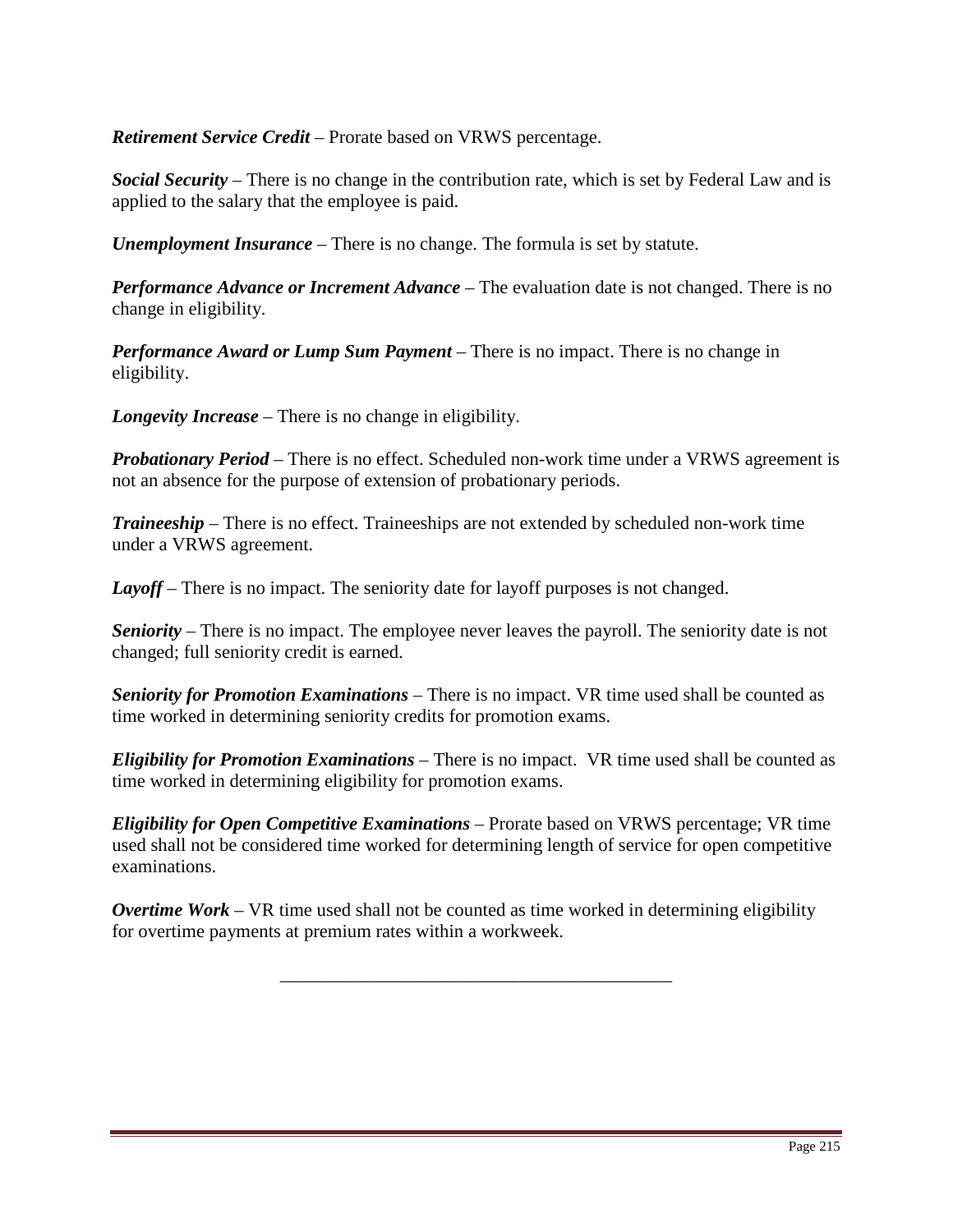## **APPENDIX V**

#### **ROSWELL PARK CANCER INSTITUTE**

#### **I. Application of the Agreement**

This Appendix applies to all employees of the Roswell Park Cancer Institute (hereinafter RPCI) assigned to the Professional Scientific & Technical Unit (hereinafter PS&T Unit) as provided by Public Authorities Law Section 3558.

 The provisions of the 2015-2016 PS&T Unit Agreement between the Public Employees Federation and the State of New York (hereinafter "Agreement") and the benefits contained therein shall apply to PS&T Unit employees of RPCI, except as modified and/or as clarified herein.

The parties agree that nothing in this Appendix waives any right that either party may have pursuant to the Public Authorities Law Sections 3550-3573.

#### *Article 7:*

 With respect to Article 7.7 the inconvenience pay program will be continued for RPCI employees on the same basis and in the same amount as available to other PS&T Unit members.

 In addition, a Nurse 1, Nurse 2, or Clinical Nursing Supervisor, Clinical Research Nurse, Nurse II Per Diem, Nursing Staff Development Instructor, Ambulatory Nursing Supervisor, Nurse Administrator, or Case Manager, who is regularly assigned or otherwise: (a) who is required to work an evening shift, four or more hours of which fall between 6 p.m. and 6 a.m., shall be paid a shift differential of not less than \$1.75 per hour times the total number of hours on the shift, for each shift worked; or (b) who is required to work a night shift, four or more hours of which fall between 6 p.m. and 6 a.m., shall be paid a shift differential of not less than \$2.00 per hour times the total number of hours on the shift, for each shift worked. When an employee works a schedule that crosses shifts, the shift differential for all hours worked shall be computed based on the hourly rate applicable to the majority of hours actually worked. In the event that the hours worked result in an equal number of hours in different shifts, the shift differential for all hours worked shall be computed at the higher of the applicable shift differential rates.

 In addition, a Nurse 1, Nurse 2, Clinical Nursing Supervisor, Clinical Research Nurse, Nurse II Per Diem, Nursing Staff Development Instructor, Ambulatory Nursing Supervisor, Nurse Administrator, Case Manager, who is required to work a weekend shift, four or more hours of which fall between 11 p.m. Friday and 6 a.m. Monday, shall be paid the following weekend differentials: (a) for the day shift, four or more hours of which fall between 6 a.m. and 6 p.m., shall be paid a weekend differential of not less than \$1.50 per hour times the total number of hours on the shift, for each shift worked (b) for the evening shift, four or more hours of which fall between 6 p.m. and 6 a.m., shall be paid a weekend differential of not less than \$1.25 per hour times the total number of hours on the shift, for each shift worked, in addition to regular evening shift differential; or (c) is required to work a night shift, four or more hours of which fall between 6 p.m. and 6 a.m., shall be paid a weekend differential of not less than \$1.75 per hour times the total number of hours on the shift, for each shift worked, in addition to the regular night shift differential. Notwithstanding an employee's regular assignment, payment of the weekend differential to an employee shall be governed by the employee's actual hours that meet the eligibility conditions as stated above. When an employee works a weekend schedule that crosses shifts, the weekend differential for all hours worked shall be computed based on the hourly rate applicable to the majority of hours actually worked. In the event that the weekend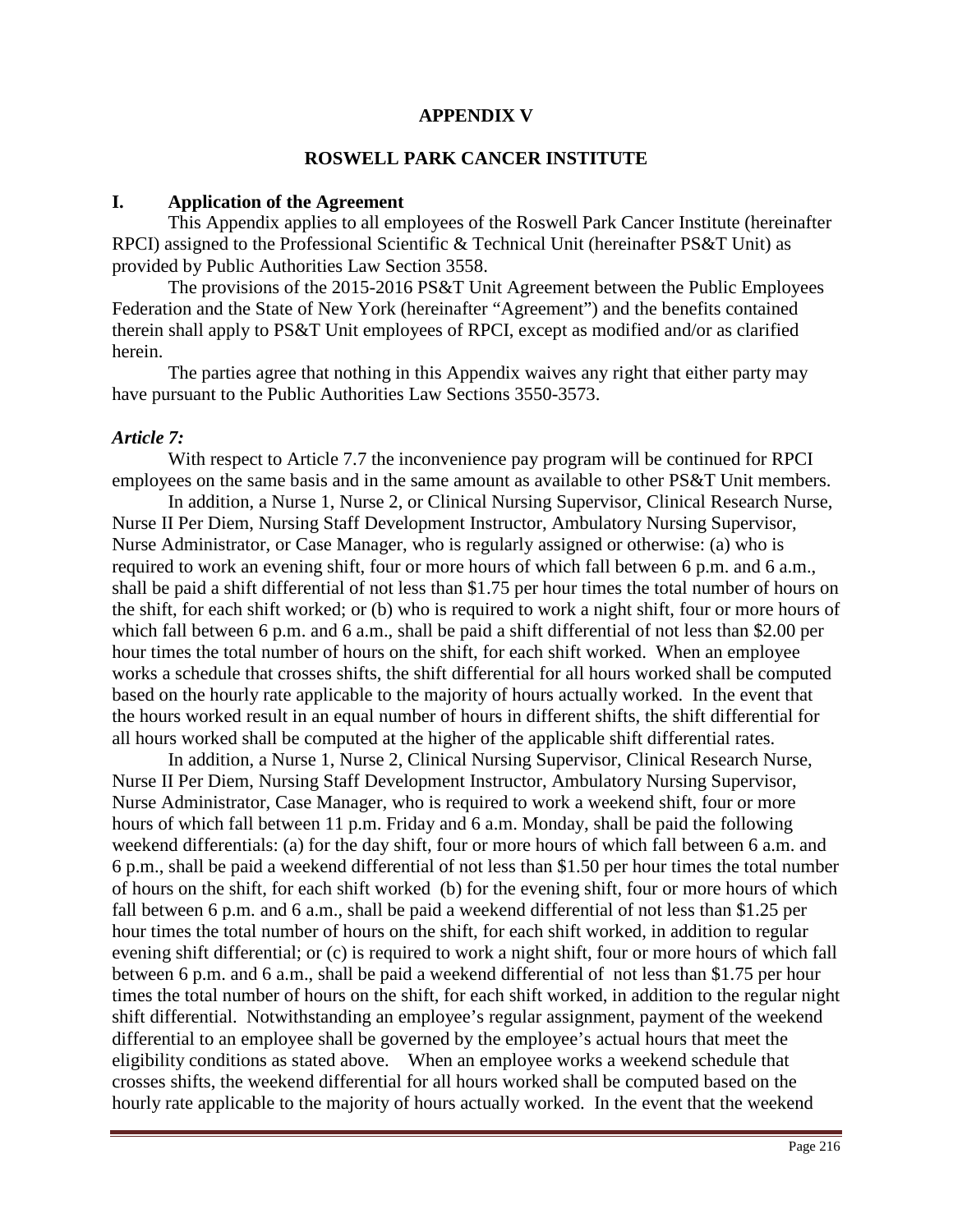hours worked result in an equal number of hours in different shifts, the weekend differential for all hours worked shall be computed at the higher of the applicable differential rates.

With respect to Article 7.8(b), in addition to the options enumerated in this section, RPCI employees, when first hired, may elect to receive compensatory time off in lieu of holiday pay. After making such election, all other aspects of Article 7.8(b) shall apply.

### *Article 12:*

With respect to Article 12, RPCI service shall be counted as State service and State service shall be counted as RPCI service.

With respect to Article 12.1(d) substitute "RPCI" for "State."

With respect to Article 12.5(b), substitute the following:

Eligible employees shall receive additional vacation credit on the date on which they would normally be credited with additional vacation in accordance with the above schedule and shall thereafter be eligible for additional vacation credit upon the completion of each additional 12 months of continuous State and RPCI service. Continuous State service for the purpose of this Section shall mean uninterrupted State and RPCI service, in pay status, as an employee. A leave of absence without pay, or a resignation followed by reinstatement or reemployment in State or RPCI service within one year following such resignation, shall not constitute an interruption of continuous State and/or RPCI service for the purpose of this Section; provided, however, that leave without pay for more than six months or a period of more than six months between resignation and reinstatement or reappointment, during which the employee is not in State or RPCI service, shall not be counted in determining eligibility for additional vacation credits under this provision.

With respect to Article 12.15, RPCI employees shall be allowed a maximum of four (4) professional leave days per year subject to the provisions of Article 12.15.

With respect to Article 12.19, substitute "Rules and Regulations of the RPCI Merit Board effective on January 1, 1999" for "New York State Attendance Rules."

With respect to the MOU on Leave Donation/Exchange Program, the benefit described in the MOU is available to RPCI employees. However, RPCI employees may only donate to and receive from other RPCI employees. RPCI employees are not eligible to donate to or receive from employees who work in agencies of the State of New York.

#### *Article 13:*

With respect to Article 13, substitute, "the State Insurance Fund or the appropriate carrier" for "the State Insurance Fund."

#### *Article 16:*

In Article 16 substitute the "Merit Board or its designee" for the "Department of Civil Service."

#### *Article 17:*

With respect to Article 17, the words "Director of Classification and Compensation" mean "RPCI Director of Classification and Compensation."

With respect to Article 17.1, the last sentence shall be read as follows: "in accordance with the provisions of the Roswell Park Cancer Institute Corporation Act, RPCI Merit Board Rules and Regulations, and applicable Civil Service Law, Rules and Regulations."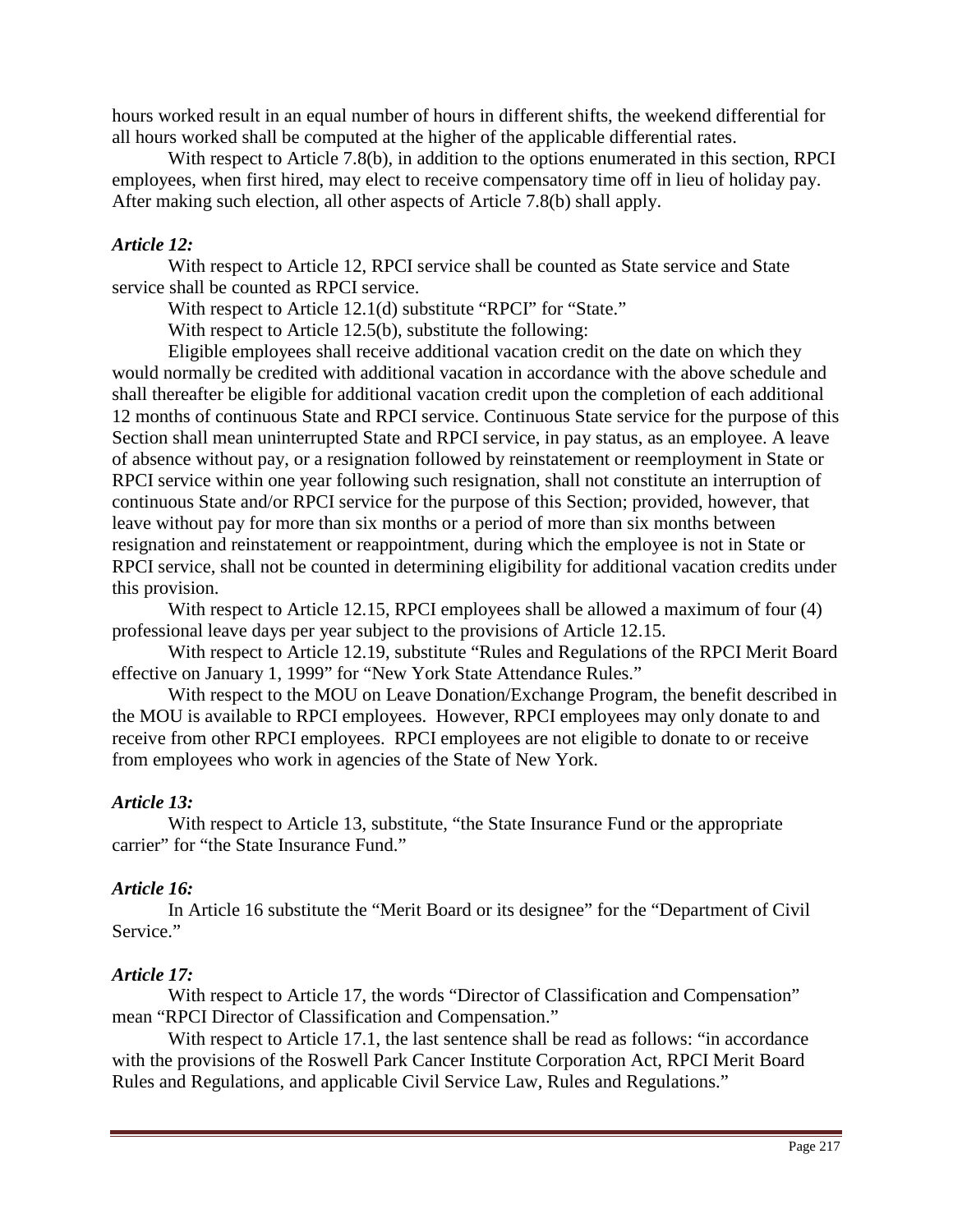With respect to Article 17.3(a), the grievance shall be initially filed with the head of RPCI or a designee, with no simultaneous filing necessary.

### *Article 25:*

With respect to the last sentence of Article 25.1, "pursuant to Section 3556(8) of the Public Authorities Law and applicable provisions of the Civil Service Law" shall be substituted for "pursuant to Section 80 or 80-a of the Civil Service Law."

### *Article 31:*

With respect to Article 31.1(a) and 31.1(b), delete the last sentence of both subsections.

#### *Article 33:*

With respect to Article 33.5(f)(6), in any cases involving Roswell Park Cancer Institute, the AAA must appoint the disciplinary arbitrator from a Select Panel of Arbitrators jointly agreed to by the State and PEF who shall be appointed to those cases on a rotating basis and shall serve for the term of this Agreement.

With respect to the Memorandum of Understanding Concerning Performance Evaluation and Advances, Section III  $(D)(1)$  and  $(2)$ , substitute the following language:

D. Employees whose summary rating is below "Effective" shall be entitled to appeal such rating as described below:

1. To an appeals committee consisting of three persons, one each designated by RPCI and PEF and the third member by agreement of RPCI and PEF which shall render a final determination on the appeal. An appeal to the appeals committee must be submitted within 15 calendar days of the receipt of the evaluation.

# **II. RPCI Clinical Practice Plan**

#### **A. General**

1. RPCI shall provide the office space, clinical support services and facilities for Plan members to perform the professional clinical practice of medicine or dentistry at no charge to the Plan or to Plan members.

2. The cost of the Plan's use of facilities at RPCI for the administrative operations of the Plan shall be considered Plan expenses and payable from Plan income.

3. Nothing contained in the Plan shall be construed to allow actions by the Plan which are inconsistent with the mission of RPCI and with the requirements of applicable statutes, rules or regulations.

4. Policies and procedures consistent with applicable statutes and the RPCI Clinical Practice Plan Regulations, which were adopted December 14, 1998 by the RPCI Board of Directors for the collection and disbursement of Plan income shall be established by the Plan's Governing Board. The Plan shall notify the RPCI CEO regarding any policies, procedures, fees and charges of the Plan in advance of their implementation. No policies and procedures proposed by the Board shall be implemented without the approval of the RPCI CEO.

5. The Plan shall coordinate the scheduling of services by Plan members through the RPCI CEO or his/her designee.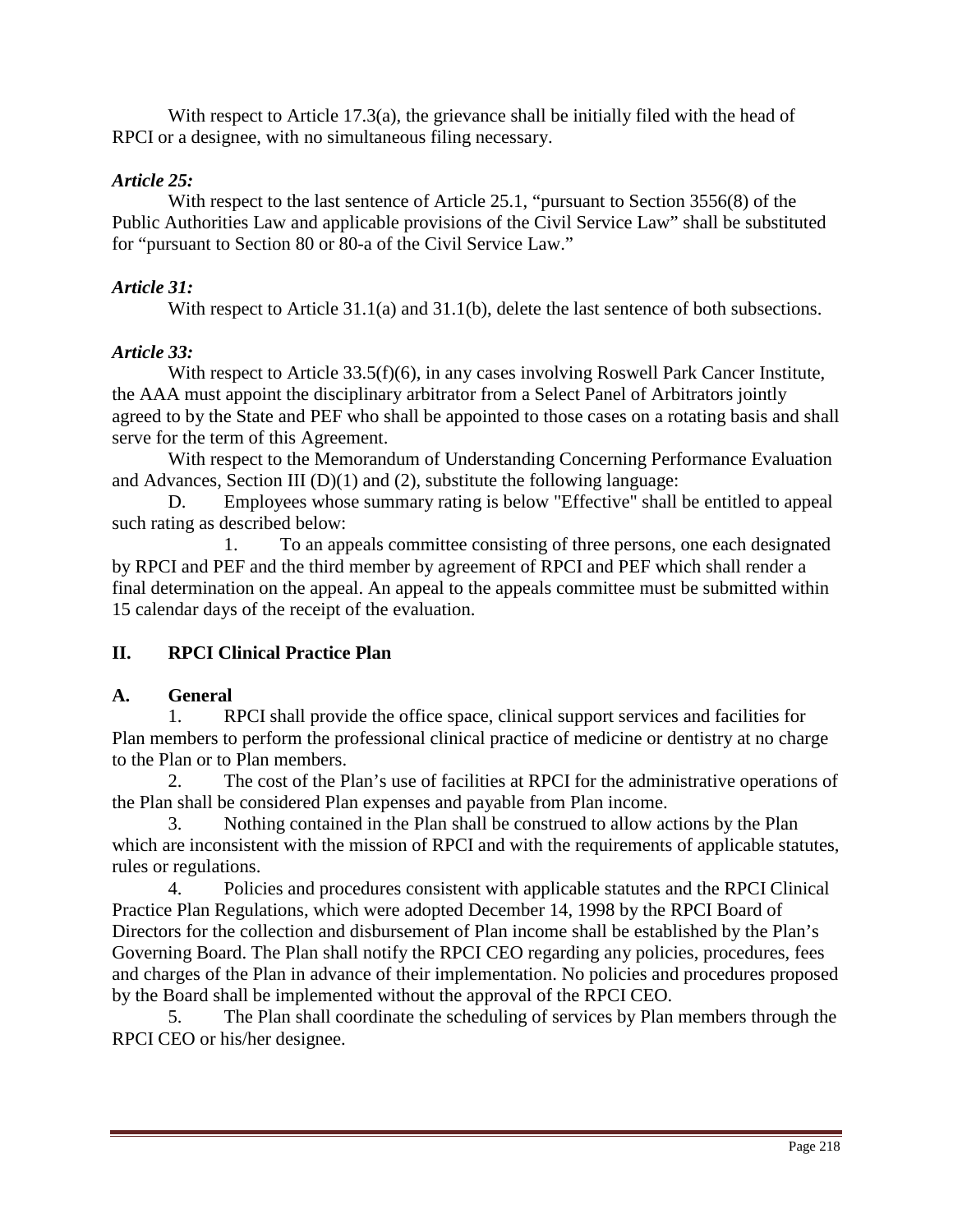# **B. Governance**

1. The Plan shall have a facility-based Governing Board, which shall consist of seven members. Two members shall be elected by simple majority vote from the membership of the Plan for a two-year term. Four members shall be appointed by the RPCI CEO from the membership of the Plan for a two-year renewable term. The RPCI CEO shall be the seventh voting member of the Board. Procedures for the election of members of the Board, which shall provide for secret ballots and equal voting rights for Plan members, except for associate members, shall be established by the RPCI CEO and the President of the Medical Staff.

The powers and duties of the Governing Board shall be to establish the administrative and financial direction of the Plan and to oversee the management of the Plan. This includes at least:

a. the development and promulgation of operating procedures for the orderly transaction of its functions including, but not limited to, quorums, officers, and meetings of the Board;

b. the duty to ensure that Plan income is maintained in separate accounts established by and for the Plan and not commingled with any other funds;

c. the provision of centralized billing and collection services for the Plan;

d. the development of policies and procedures for the maintenance of the special funds required by the Plan;

e. the development of policies and procedures to ensure proper accounting, auditing and reporting of the collection and disbursement of Plan income, consistent with Part F of this document.

### **C. Membership in the Plan**

1. Employees of RPCI who perform the professional clinical practice of medicine or dentistry for which a fee is customarily paid (except for interns, residents or fellows) shall be members of the Plan and those members who work 50 percent time or more at RPCI shall have full voting rights in Practice Plan Governing Board elections.

2. Other RPCI employees who are licensed health professionals performing patient care services for which a fee is customarily paid may, at their request and, upon the approval of the Board after consultation with the Director of the Governor's Office of Employee Relations become Plan associate members without voting rights in Board elections. Notice of a final determination on any request by an employee for associate member status shall be provided to the President of PEF or his/her designee at the same time that notice is provided to the employee.

3. Practice Plan Membership shall be terminated "for cause" when a Practice Plan member's clinical privileges or medical staff membership have been suspended or terminated in writing by the CEO after an internal RPCI hearing, if requested, pursuant to the RPCI medical staff bylaws. Termination of clinical privileges or medical staff membership for any reason shall result in termination of Practice Plan membership.

4. Term appointments for Practice Plan members who are new employees in the PS&T Unit:

a. Any newly appointed employee within the PS&T Unit at RPCI eligible to be a member of the Practice Plan may, at the discretion of the RPCI CEO, be given a term appointment or consecutive term appointments up to, but not to exceed, a date 30 days prior to the maximum probation period for that position as provided pursuant to the Merit Board rules. During such term appointment(s), that employee may not be removed from employment at RPCI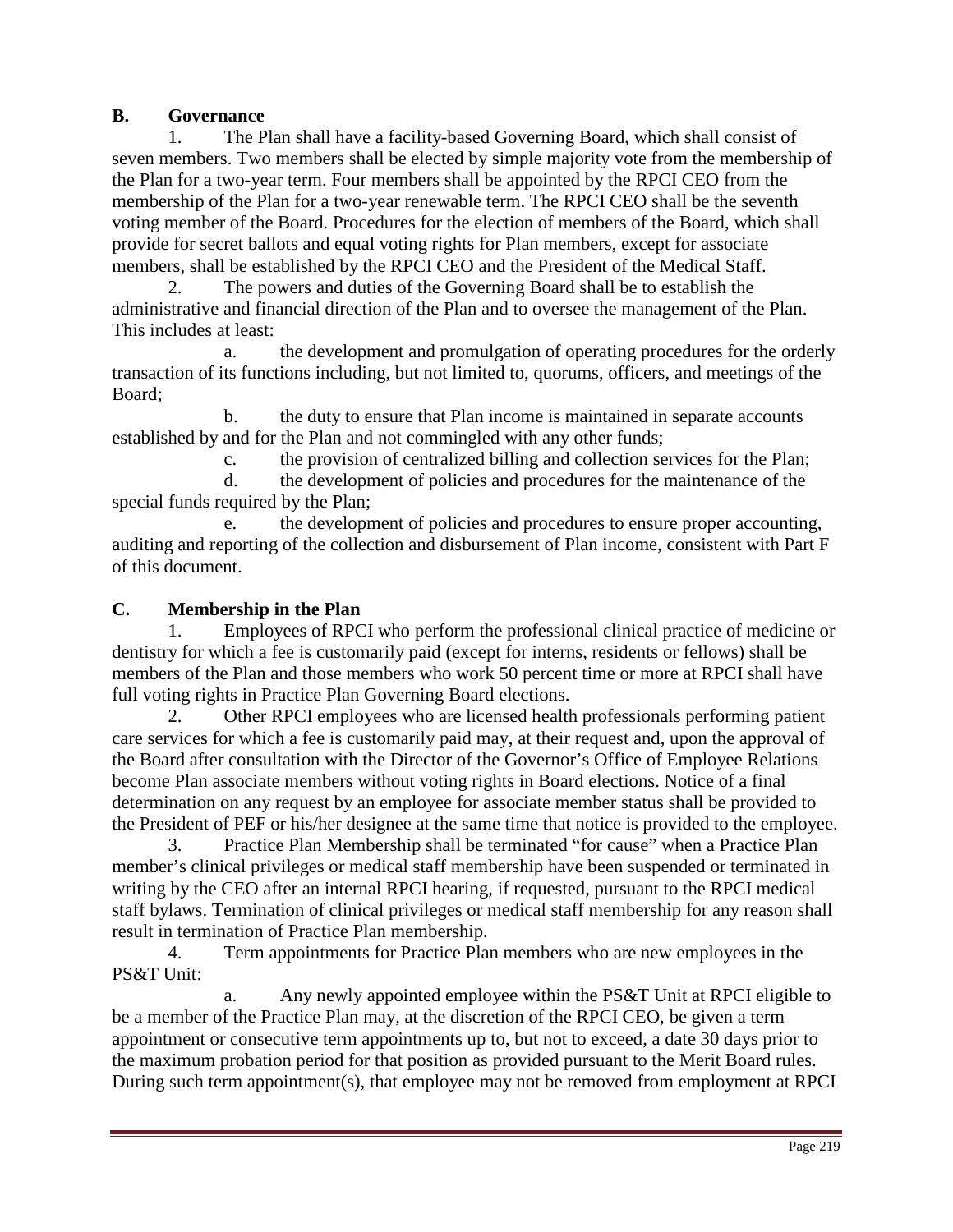except as provided in Section 4.3(f)(6) of the RPCI Clinical Practice Plan Regulations, which were adopted December 14, 1998 by the RPCI Board of Directors.

b. This provision does not constitute a waiver of any of the rights of employees in the PS&T Unit under the Civil Service Law, the Roswell Park Cancer Institute Corporation Act or any rules and regulations promulgated pursuant to those laws.

# **D. Plan Income**

1. Plan income is that derived from fee billing (clinical income) by the Plan for clinical services provided by Plan members and associate members at or through RPCI.

2. Income received from Health Research, Inc. as reimbursement to the Practice Plan for services performed by a member of the Practice Plan in conjunction with grants or contracts of Health Research, Inc. at RPCI ("grant revenue") shall be considered Plan income and shall be earmarked and applied to that member or associate member's annual compensation as determined by the CEO. In the event that not all of the earmarked grant funds are applied to the member's or associate member's annual compensation, the remainder shall be transferred to the RPCI CEO's Fund and shall be disbursed at the request of the member or associate member subject to a determination by the CEO that the disbursement requested is for the benefit of the academic and research programs at RPCI.

3. In no event shall individual Plan members or associate Plan members bill separately outside of the Plan for fees for professional services unless approved by the RPCI CEO and the Governing Board.

4. State base annual salary, royalties, prizes and awards for professional excellence, honoraria for lectures and income unrelated to patient care are not considered Plan income.

# **E. Compensation**

Plan members shall be eligible to receive compensation from the Plan (subject to the availability of funds pursuant to Part G of this document) as follows:

# 1. *Base Salary and Supplement*

a. Plan members as defined in Part C.1 of this document shall receive the base salary specified by the State of New York for the grade level of the employee. In addition to State base annual salary, supplemental compensation may be given by the Plan to bring the member's compensation up to or equal to the 50th percentile of the compensation levels for fulltime faculty (with MD degree adjusted for faculty rank) in the same or comparable professional discipline receiving base and supplemental salary components in the Northeast region of the United States as reported in the most recent edition of the American Association of Medical College's (AAMC) Report on Medical School Faculty Salaries.

b. Eligibility for and the amount of supplemental compensation above the base level shall be determined by the RPCI CEO at least once in each calendar year. In determining the total of the base salary and supplement the RPCI CEO shall also consult with the member's Chairperson, and the Senior Vice President for Clinical Affairs or designee and shall also consider job performance such as: (1) the extent and quality of clinical research, educational and administrative activities; (2) academic and scholarly productivity as measured by the quality of publications, success in obtaining peer reviewed grants and recognition by the scientific community outside of RPCI; (3) effectiveness of interactions with other Institute departments and disciplines that promote progress in areas of high priority to the Institute; (4) service on Institute committees, participation in community outreach and other professional services to the community; and (5) performance in leadership roles that foster the goals of the Institute.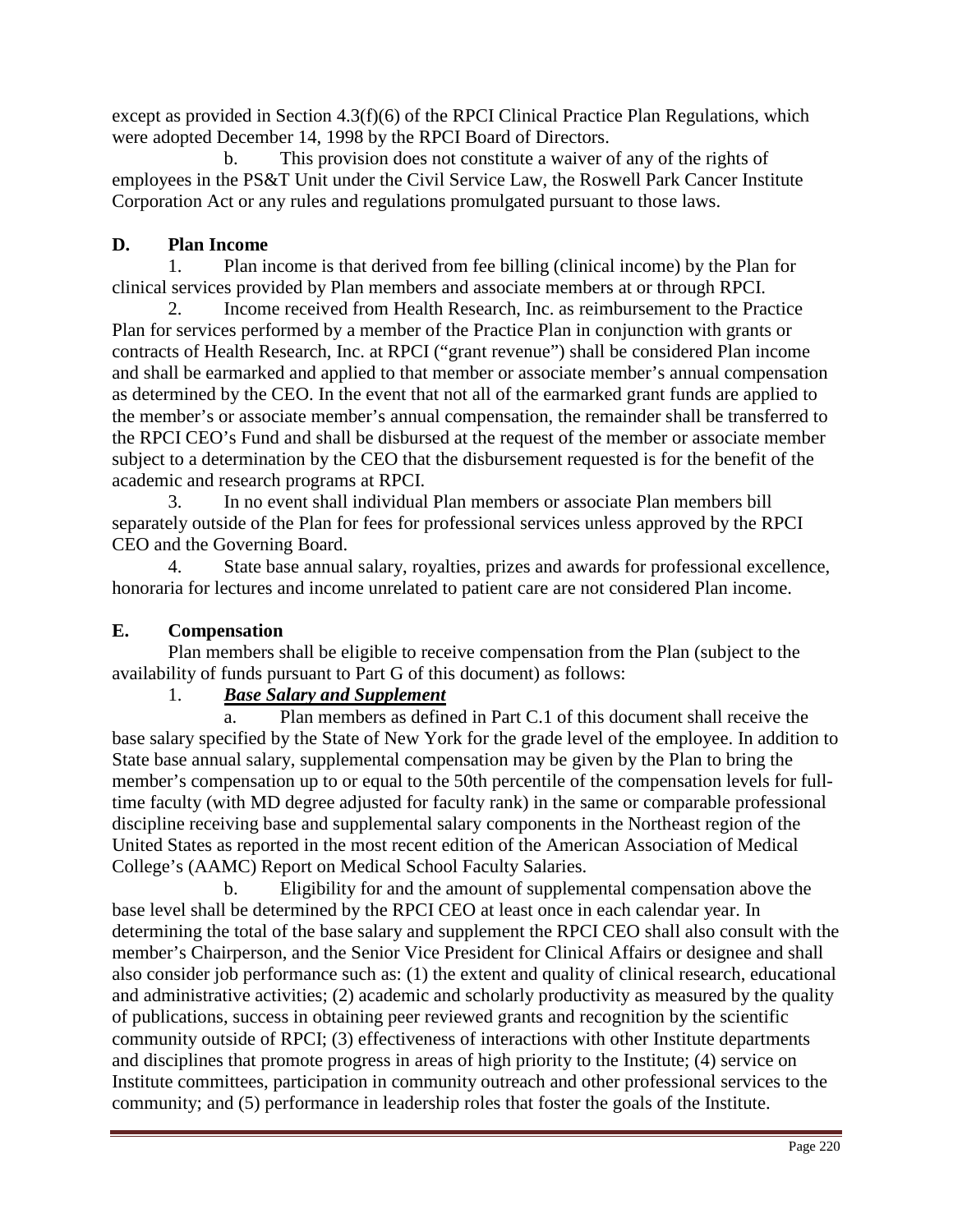Each member shall be provided with an annual written statement setting the allowable compensation that member may earn, including State base annual salary and supplement from Plan income.

c. Other RPCI employees who are Plan associate members, as defined in Section C (2) of this document, may receive, in addition to State base annual salary, Plan supplement sufficient, when added to the State base annual salary, to be competitive with salaries of persons performing the same or comparable patient care duties in Western New York State. d. Insufficient Plan Income.

In the event Practice Plan income is insufficient to assure payments of the supplemental income to all members entitled to such payment, such supplemental compensation may be reduced in accordance with the provisions of Section 4.3(e)(iii) of the RPCI Clinical Practice Plan Regulations, which were adopted December 14, 1998 by the RPCI Board of Directors.

# 2. *Maximum Compensation*

a. Part C (1) Plan members will also be eligible for compensation to a maximum level which includes the base plus supplemental income. The maximum compensation for eligible Plan members shall not exceed the 80th percentile of the compensation levels for full-time faculty rank in the same or comparable professional discipline receiving base and supplemental components for the Northeastern Region of the United States as reported in the most recent edition of the AAMC Report on Medical School Faculty Salaries. In special circumstances relating to the recruitment or retention of employees, the RPCI CEO may exceed the 80th percentile as defined in this paragraph if in the CEO's judgment, the best interest of RPCI is served, but to the extent this compensation exceeds 275 percent of the maximum base annual salary paid by SUNY to members of its Practice Plan, it shall not result in the reduction to a supplement being paid to any Plan member under a current annual written statement issued under Section E.1.B.

b. Eligibility for and the amount of the maximum compensation shall be determined by the RPCI CEO at least once in each calendar year using the same criteria specified in Section E.1.B, and evaluation of external market considerations and other appropriate criteria. Particular emphasis may be placed on the quality and extent of clinical activities.

# 3. *Fringe Benefits*

a. The Governing Board of the Plan shall recommend fringe benefit policies which it determines are in the best interests of the Plan to be paid from Practice Plan income for approval by the Finance Committee of the Board of Directors of RPCI after consultation with the Director of the Governor's Office of Employee Relations. Plan members are also entitled to the fringe benefits provided by law, rule, regulation or the applicable collective bargaining agreement, except that Plan members may elect to join the SUNY optional retirement program under the conditions established by Public Health Law Article Section 206 (14) as amended in 1992.

b. Notice of any changes in fringe benefits available to Plan members to be paid from Plan income shall be provided to the President of PEF or his/her designee at the same time notice is provided to Plan members.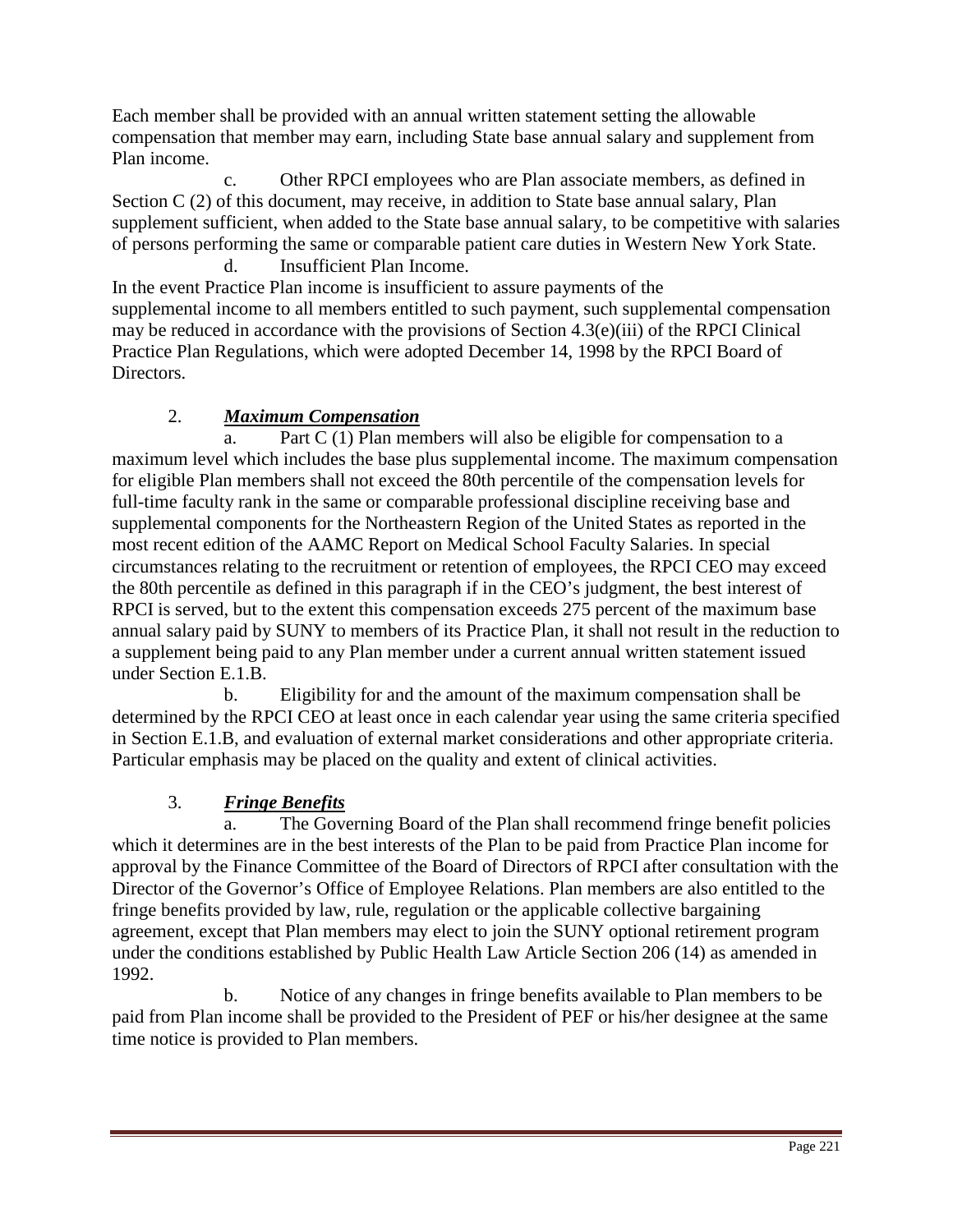# **F. Accounting, Auditing and Reporting Requirements**

1. The Plan shall have a central billing and accounting system. The accounting system shall record transactions and develop financial reports involving the collection and disbursement of Plan income in accord with generally accepted accounting principles.

2. The Plan shall have a financial reporting system under which all accounts and financial reports shall be available in accordance with the Roswell Park Cancer Institute Corporation Act and applicable regulations.

3. The Plan shall provide each member with a quarterly report of the amounts billed as a result of the individual member's clinical practice.

4. The Plan shall be audited annually by an independent certified public accountant chosen by the Governing Board, to determine whether the operations of the Plan have been conducted in accordance with generally accepted accounting principles, to ensure the provisions of the Plan for the management and disbursement of Plan income have been followed and to ensure that supplementary guidelines for disbursement of clinical practice income have been followed.

5. The Governing Board shall make available for inspection a copy of the annual audit to each member of the Plan.

# **G. Plan Income Disbursement**

Plan income shall be disbursed in the following priority order, subject to the availability of funds sufficient for each purpose:

1. Five percent of the gross clinical practice income collected by the Plan shall be deposited into a fund established by the Plan entitled "RPCI CEO's Fund." Disbursements from this fund shall be at the discretion of the RPCI CEO for the benefit of clinical, research and academic programs at RPCI.

2. Payment of administrative expenses of the Plan in accordance with the Plan's administrative budget to include but not limited to, where applicable, rent, equipment and supplies, telephones, the Plan's billing and collection services and other contractual services and the Plan's audit expenses.

3. Payments to members in accordance with Section E.1.A. and E.1.B. above and to associate members in accordance with Section E.1.C. above.

4. Payment to members in accordance with Section E.2.A. above. No such payments shall be made until the annual audit is complete.

5. Capital Costs of the Plan as established by the Governing Board of the Plan.

6. After payment of all costs listed above, the residual funds shall be deposited in the "RPCI Development Fund." The funds shall be used for academic development purposes, such as the purchase of professional journals, travel and research and teaching support, but not for salary supplementation, pursuant to a list of bona fide uses of these funds developed by the Governing Board. No disbursements shall be made by the Plan from this fund until the fiscal year is closed and the annual audit is completed. Disbursement of such funds shall be at the discretion of the RPCI CEO (50 percent) and the Department chairpersons (50 percent); allocations among Department chairpersons shall be in proportion to the revenues generated by each of the Departments.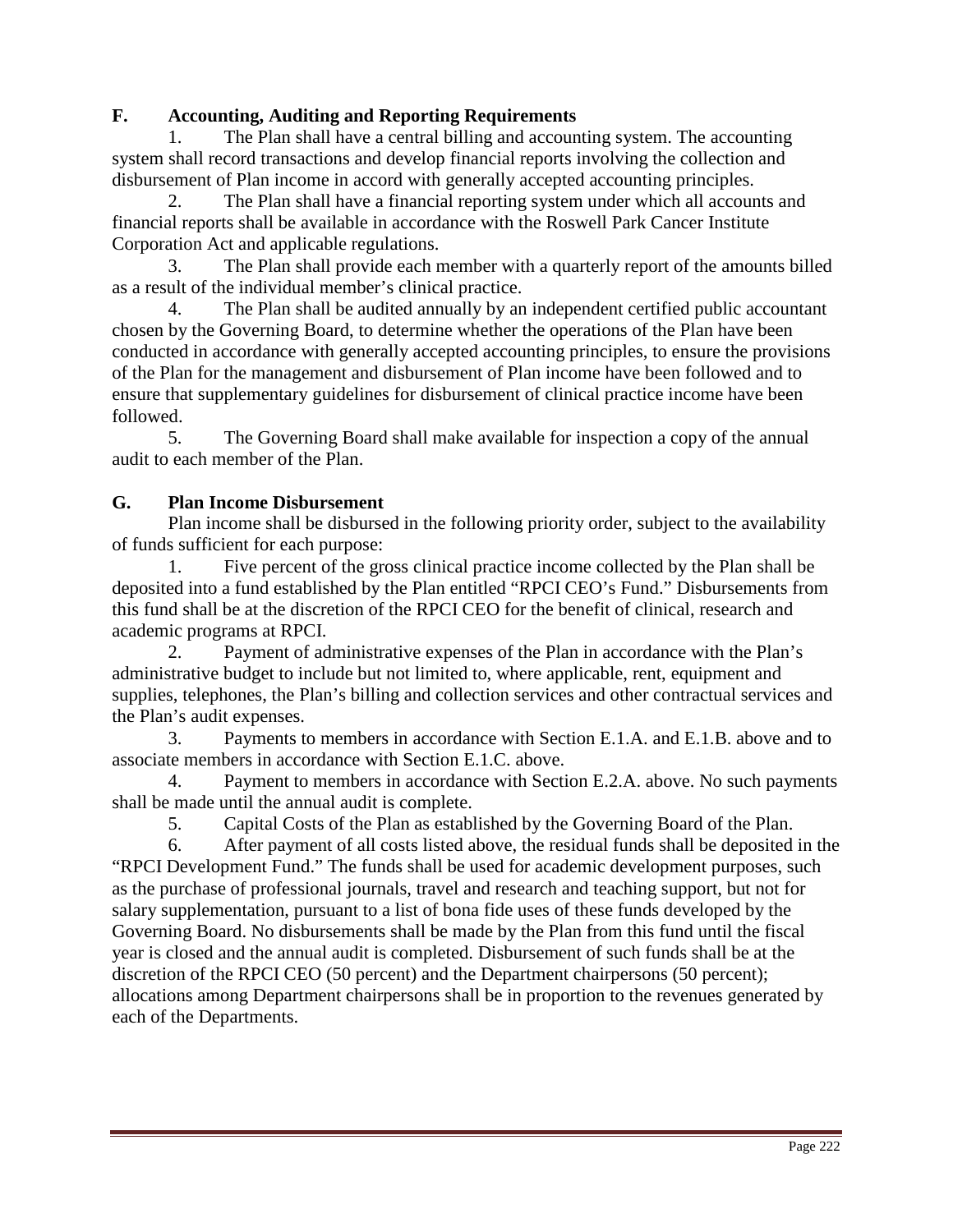# **H. Grievance Procedures**

### 1. *Appeals of Disputed Salary Determinations*

a. PS&T Unit Practice Plan members may appeal an unsatisfactory salary determination made pursuant to Part E of this side letter under the following procedure.

b. A three (3) member committee consisting of one (1) board member selected by the RPCI CEO, one (1) board member selected by the appellant and one (1) Practice Plan member physician mutually agreed upon by the RPCI CEO and the appellant, shall consider the appeal, submitted either orally or in writing, and make a written recommendation to the RPCI CEO. A copy of that recommendation will be provided to the appellant at the same time it is provided to the RPCI CEO.

c. The RPCI CEO shall, within 20 working days of receipt of the committee's recommendation, either accept or reject the recommendation and notify the committee and the appellant of his/her decision.

d. A unanimous recommendation of this committee which is accepted by the RPCI CEO is final and may not be further appealed.

e. A unanimous recommendation which is rejected by the RPCI CEO or a recommendation of the committee which is not unanimous may be appealed, in writing, to the Finance Committee of the Roswell Park Cancer Institute Corporation Board of Directors. The written determination of the Finance Committee is not subject to the grievance and arbitration procedures of Article 34 of the State/PEF Agreement and will constitute the final determination.

#### 2. *Non-Salary Disputes*

Non-salary disputes are subject to the non-contract grievance procedures and shall not be arbitrable.

#### **III. Supplemental and Bonus Compensation**

#### **A. Supplemental and Bonus Compensation for Faculty Level Research Scientists:**

1. Affiliate Members, Assistant Members, Associate Members, Members (hereinafter Members) and Facility Directors shall be eligible to receive supplemental compensation as follows:

a. In addition to base salary, Members and Facility Directors may receive supplemental compensation up to or equal to 50 percent of the individual's base annual salary. Such supplemental compensation shall be paid on a biweekly basis and included in the Member's and Facility Director's regular paycheck.

b. Eligibility for and the amount of supplemental compensation shall be determined by the RPCI CEO.

c. The RPCI CEO shall annually evaluate whether supplemental compensation shall be awarded, and if so, in what amount. The RPCI CEO shall consult with the Chairperson or Chairpersons if appropriate, and the Senior Vice President for Scientific Affairs, and shall consider one, some or all of the following factors:

(i) the extent and quality of research, educational and administrative activities;

(ii) grants received;

(iii) academic and scholarly productivity as measured by quality of publications, success in obtaining peer-reviewed grants and recognition by the scientific community outside RPCI;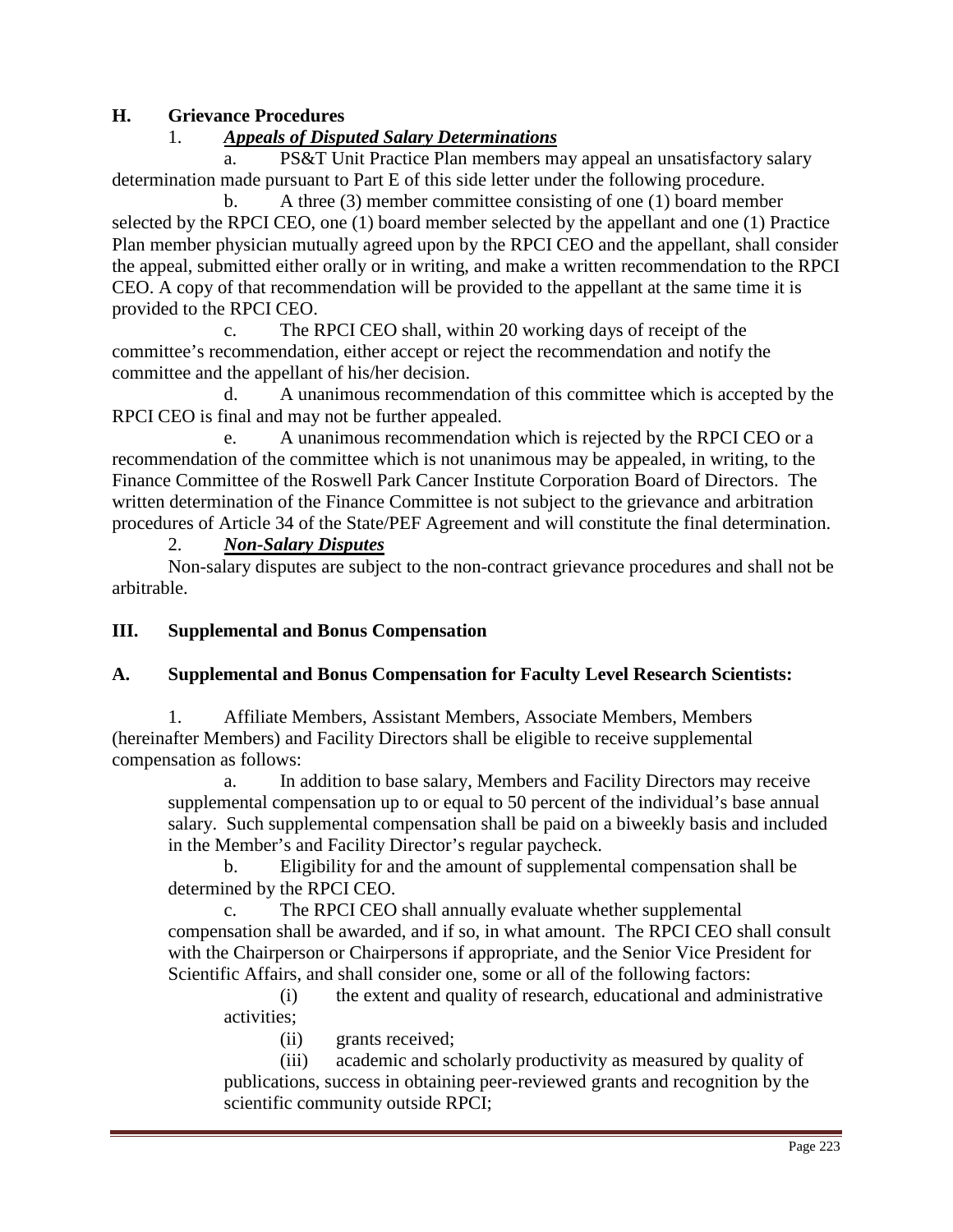(iv) effectiveness in promoting progress in areas of research that are of high priority to RPCI;

(v) performance in leadership roles that advance the goals, purpose and mission of RPCI; and/or

(vi) recruitment or retention needs.

d. Members and Facility Directors may appeal an unsatisfactory supplemental compensation determination under the following procedure:

(i) A three (3) Member committee consisting of one (1) Member selected by the RPCI CEO, one (1) Member selected by the appellant and one (1) Member mutually agreed upon by the RPCI CEO and the appellant, shall consider the appeal, submitted either orally or in writing, and make a written recommendation to the RPCI CEO. A copy of that recommendation will be provided to the appellant at the same time it is provided to the RPCI CEO.

(ii) The RPCI CEO shall, within 20 working days of receipt of the committee's recommendation, either accept or reject the recommendation and notify the committee and the appellant of his/her decision.

(iii) A unanimous recommendation of this committee which is accepted by the RPCI CEO is final and may not be further appealed.

(iv) A unanimous recommendation which is rejected by the RPCI CEO or a recommendation of the committee which is not unanimous may be appealed to the Finance Committee of the Roswell Park Cancer Institute Corporation Board of Directors.

(v) The determination of the Finance Committee is not subject to the grievance and arbitration procedures of Article 34 of the State/PEF Agreement and will constitute the final determination.

2. Affiliate Members, Assistant Members, Associate Members, Members (hereinafter Members) and Facility Directors shall be eligible to receive bonus compensation as follows:

a. Bonus compensation for exceptional performance may not exceed 20 percent of any individual's base salary.

b. Eligibility for and the amount of bonus compensation shall be determined annually by the RPCI CEO and shall be based on:

(i) exceptional research, academic or scholarly accomplishments; and/or,

(ii) unusual success in obtaining grants and/or generating grant-based income.

c. The RPCI CEO shall consult with the Chairperson or Chairpersons if appropriate, and the Senior Vice President for Scientific Affairs in awarding bonus compensation.

3. Section III(A), regarding whether to grant supplemental or bonus compensation and/or the amount of the supplemental or bonus compensation, is not subject to the grievance and arbitration procedures of Article 34 of the State/PEF Agreement.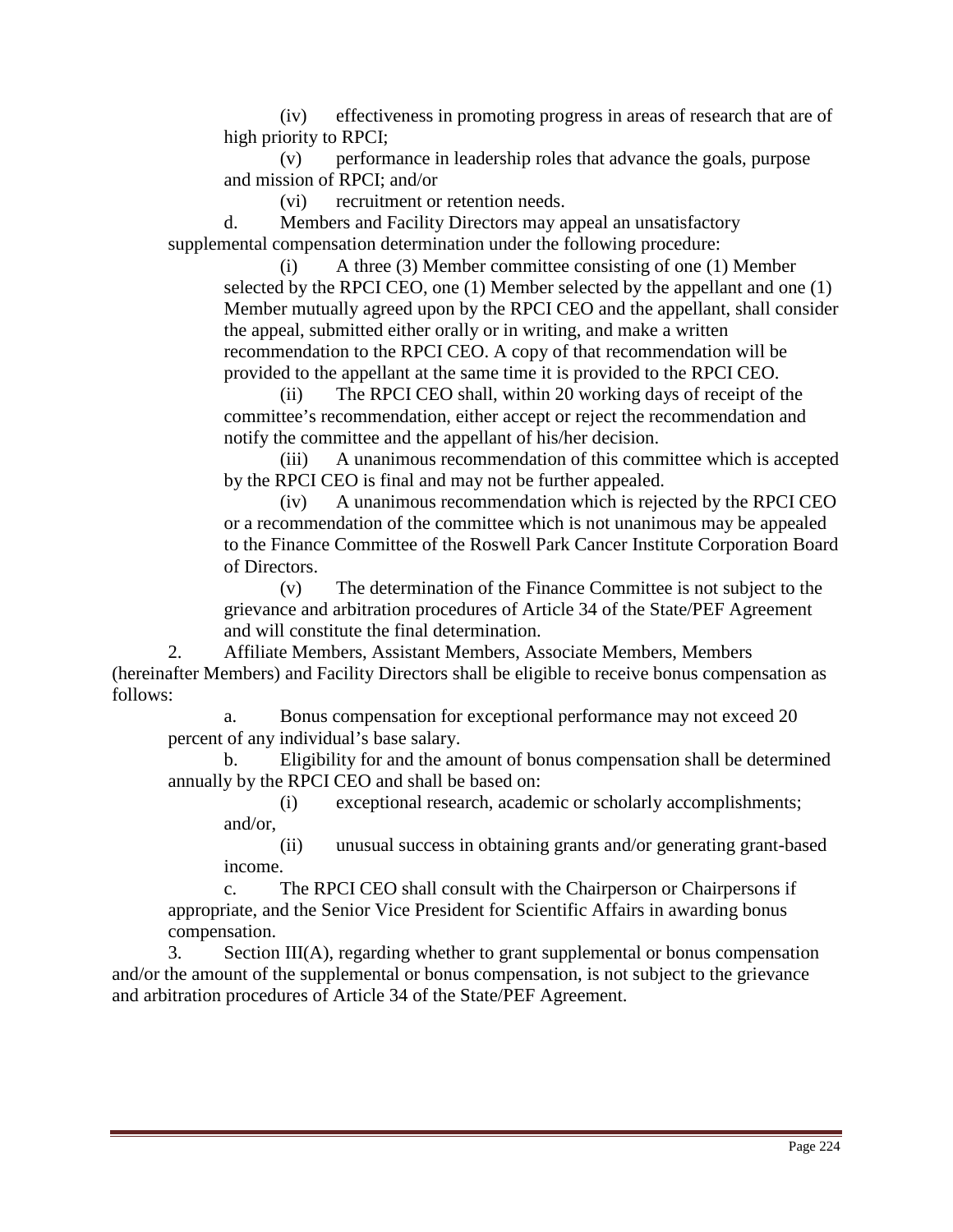# B. **Recruitment Bonuses for RPCI PS&T Unit Members:**

Where circumstances regarding recruitment or promotion of a particular employee or employees warrant, RPCI may offer a recruitment or promotion bonus, not to exceed 20 percent of base annual salary, which will be paid as a lump sum in addition to base salary within the first three months of employment or the first three months of the promotion with RPCI. This Section B regarding recruitment or promotion bonuses shall not be subject to the grievance and arbitration procedures of Article 34 of the State/PEF Agreement.

\_\_\_\_\_\_\_\_\_\_\_\_\_\_\_\_\_\_\_\_\_\_\_\_\_\_\_\_\_\_\_\_\_\_\_\_\_\_\_\_\_\_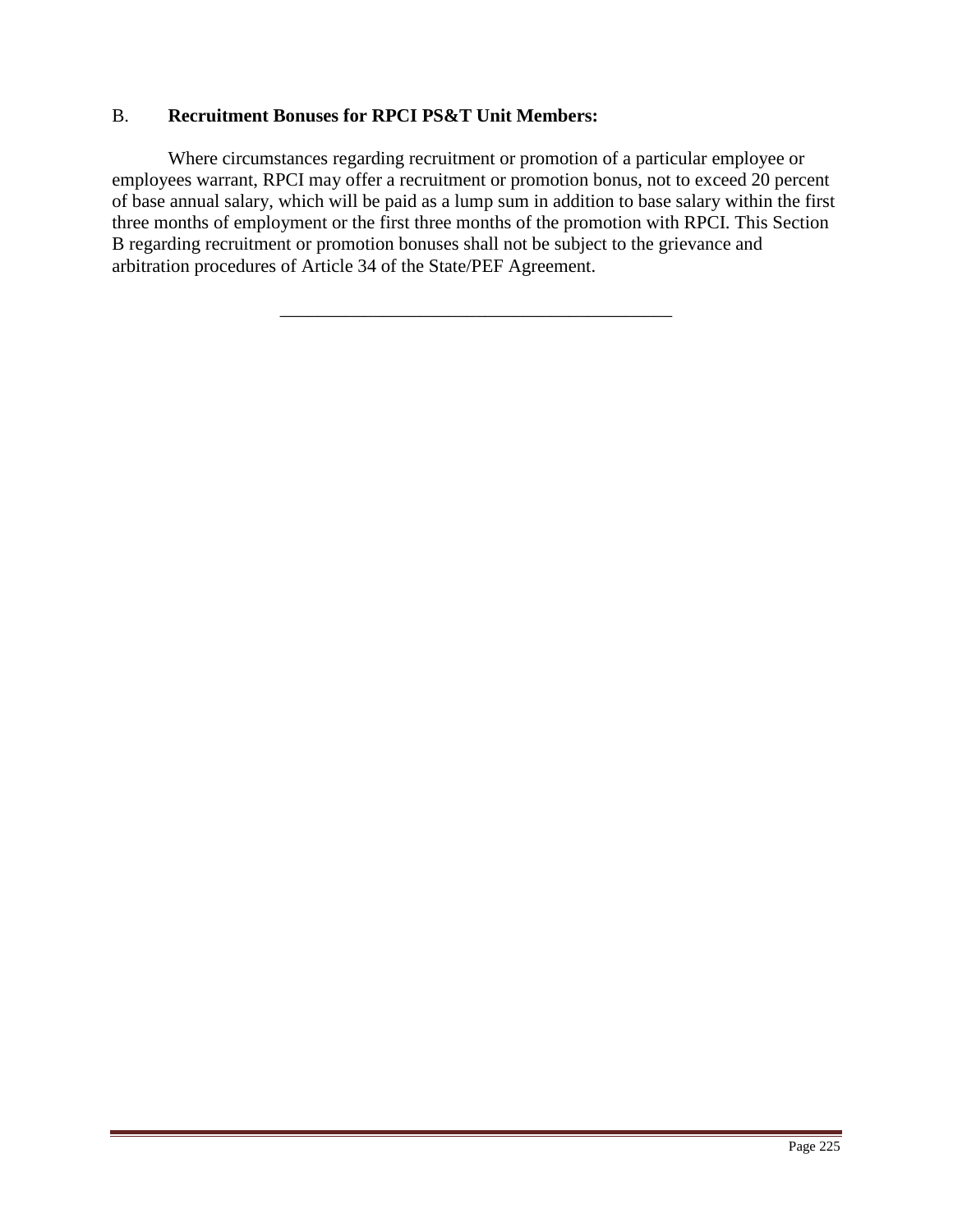Mr. Wayne Spence President Public Employees Federation, AFL-CIO

Dear Mr. Spence:

 During the negotiations of Appendix V to the 1999-2003 Agreement, a dispute arose between the parties as to the appropriate application of Article 25 to PS&T Unit members at RPCI. Specifically, the parties disagreed regarding whether employees hired after January 1, 1999 who bring prior continuous State service to RPCI are entitled to have such service counted for Article 25 seniority purposes.

 So as to bring negotiations on the balance of Appendix V to conclusion, the parties have agreed to disagree on this issue and have further agreed that no position taken or proposal made by either party during these negotiations shall be raised against the other as an admission that either party agrees with the other party's interpretation of Article 25 and/or its appropriate application to RPCI employees hired after January 1, 1999.

For the State:

For PEF:

\_\_\_\_\_\_\_\_\_\_\_\_\_\_\_\_\_\_\_\_\_\_\_\_\_\_\_\_\_\_\_\_\_\_\_\_\_\_\_\_\_\_

Michael Volforte Interim Director Governor's Office of Employee Relations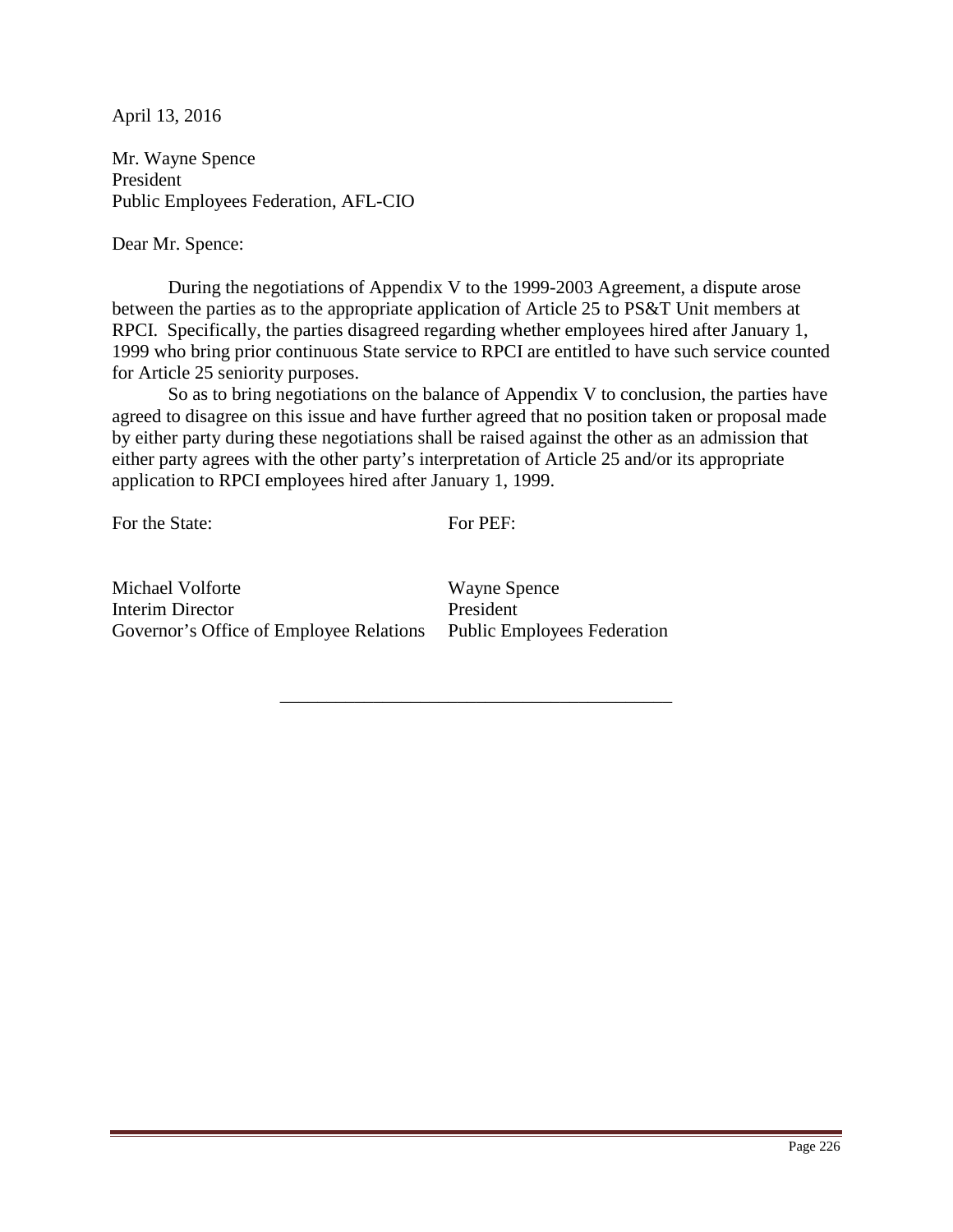Mr. Wayne Spence President Public Employees Federation, AFL-CIO

#### Dear Mr. Spence:

 During the negotiation of the 2015-2016 Agreement between the State of New York and the Public Employees Federation, the parties agreed that the Chief Executive Officer of Roswell Park Cancer Institute and the President of the Public Employees Federation, or their designees, may meet in labor/management in accordance with the provisions of Article 24, Labor/Management Committee Process, to:

- Discuss the eligibility of other clinical care titles to receive shift differentials and/or weekend differentials at the rate established in this Appendix, Section 1.
- Discuss the hourly rate of pay for shift differentials and/or weekend differentials established in this Appendix, Section 1.
- Discuss the issue of individual and team-based approaches to supplemental and bonus compensation.
- Discuss the issue of paying Registered Nurses in accordance with the "8 and 80" provision of Section 207(j) of the Fair Labor Standards Act (FLSA).

 All recommendations for modifications and/or changes made through this labor/management process cited herein must be presented to the Governor's Office of Employee Relations and the President of the Public Employees Federation, or their designees, for their joint review and approval before implementation.

Sincerely,

For the State: For PEF:

\_\_\_\_\_\_\_\_\_\_\_\_\_\_\_\_\_\_\_\_\_\_\_\_\_\_\_\_\_\_\_\_\_\_\_\_\_\_\_\_\_\_

Michael Volforte Interim Director Governor's Office of Employee Relations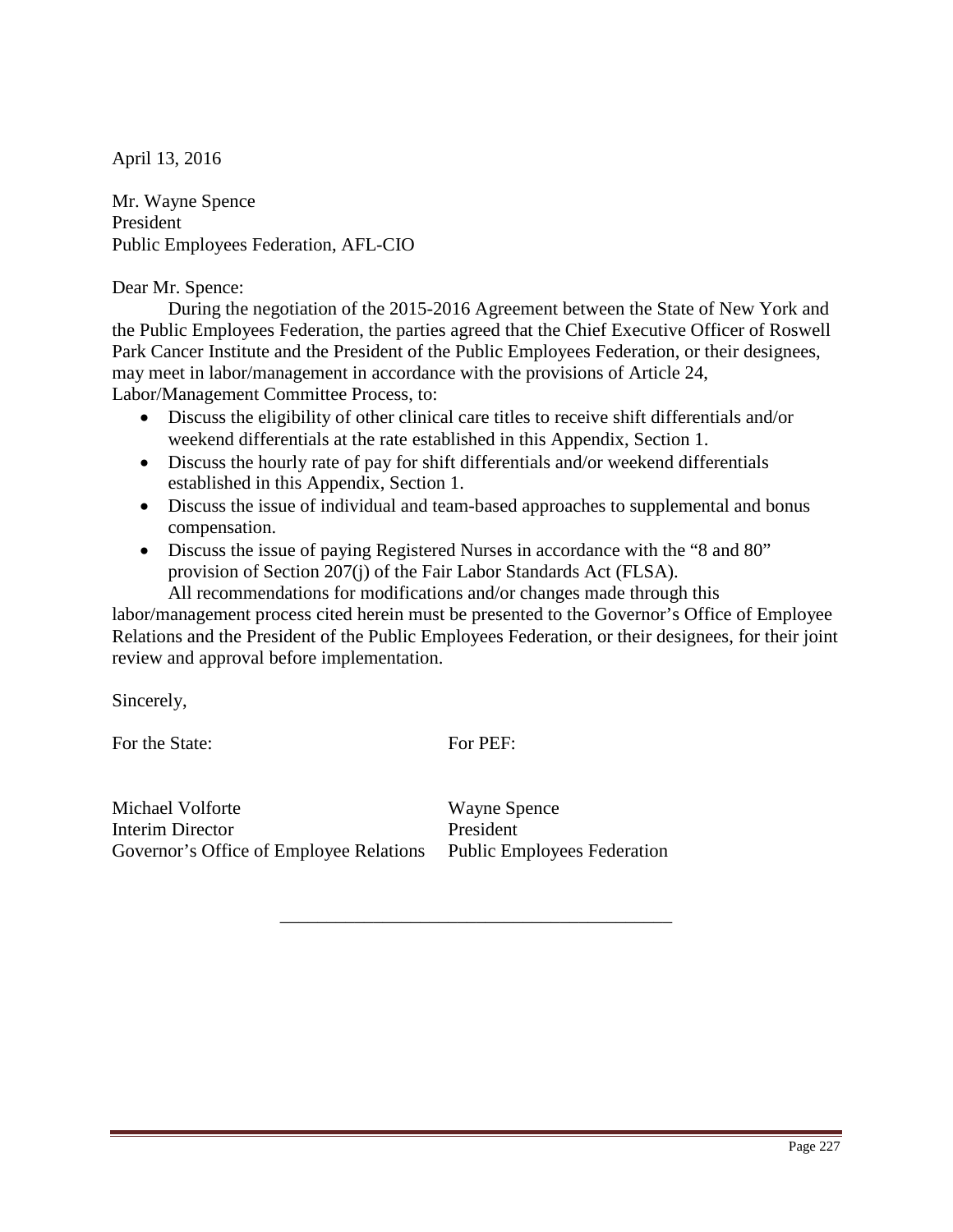Mr. Wayne Spence President Public Employees Federation, AFL-CIO 1168-70 Troy-Schenectady Road P.O. Box 12414 Albany, New York 12212-2414

Dear Mr. Spence:

 Although the current insurance carrier for Workers' Compensation Benefits provided in Article 13 may be changed for Roswell Park Cancer Institute employees, the present Workers' Compensation Benefits provided in Article 13 shall continue for these employees.

The parties agree to meet as soon as practicable with representatives from Roswell Park Cancer Institute and the insurance carrier to ensure that the benefits provided by the insurance carrier are pursuant to the provisions of Article 13.

Sincerely,

For the State:

For PEF:

\_\_\_\_\_\_\_\_\_\_\_\_\_\_\_\_\_\_\_\_\_\_\_\_\_\_\_\_\_\_\_\_\_\_\_\_\_\_\_\_\_\_

Michael Volforte Interim Director Governor's Office of Employee Relations Public Employees Federation

Wayne Spence President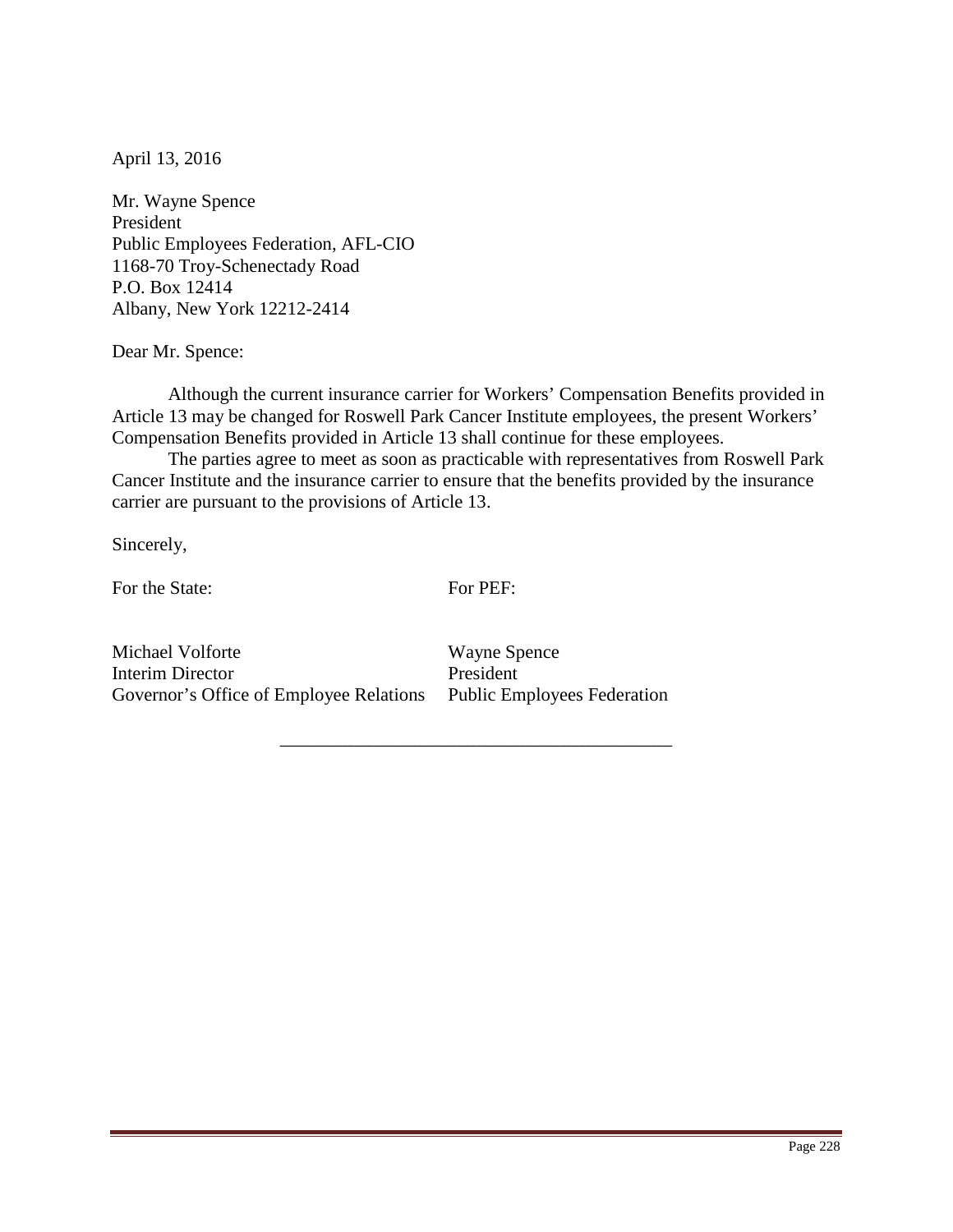Mr. Wayne Spence President Public Employees Federation, AFL-CIO

#### Dear Mr. Spence:

 During the negotiation of the 2015-2016 Agreement between the State of New York and the Public Employees Federation, the parties agreed that the Chief Executive Officer of Roswell Park Cancer Institute and the President of the Public Employees Federation, or their designees, shall meet in local labor/management in accordance with the provisions of Article 24, Labor/Management Process as follows:

- 1) Meet, discuss, and attempt to reach agreement regarding the modification of the RPCI performance evaluation system as it applies to the scientific faculty. It is understood and agreed that the terms of such an agreement reached pursuant to the terms of this side letter may include modification of the Article 33 rights of affected scientific faculty members in exchange for good and sufficient consideration for these members as developed and agreed by the parties.
- 2) Meet, discuss and attempt to reach agreement regarding the need for, parameters of, amounts and implementation of a shift differential for Pharmacists and Medical Lab Technicians.
- 3) Meet, discuss and attempt to reach agreement regarding the implementation of a pilot program to pay Nurse Practitioners and Physician Assistants who work extra shifts beyond five in a pay week. The availability of any such additional shifts will be dependent upon the operational needs, and solely at the discretion of, the Institute. Should the parties successfully negotiate such a pilot program, it shall sunset at the conclusion of the 2015-2016 State/PEF Agreement unless extended by mutual agreement of the parties.
- 4) Any proposed agreement reached by the parties with respect to the matters contained in paragraphs one, two or three above must be presented to the Governor's Office of Employee Relations and the President of the Public Employees Federation, or their designees, for their joint review and approval before implementation.
- 5) The parties agree to meet within 90 days of ratification of this agreement to begin work on these issues, and any agreements shall be implemented as soon as practicable.

For the State:

For PEF:

\_\_\_\_\_\_\_\_\_\_\_\_\_\_\_\_\_\_\_\_\_\_\_\_\_\_\_\_\_\_\_\_\_\_\_\_\_\_\_\_\_\_

Michael Volforte Interim Director Governor's Office of Employee Relations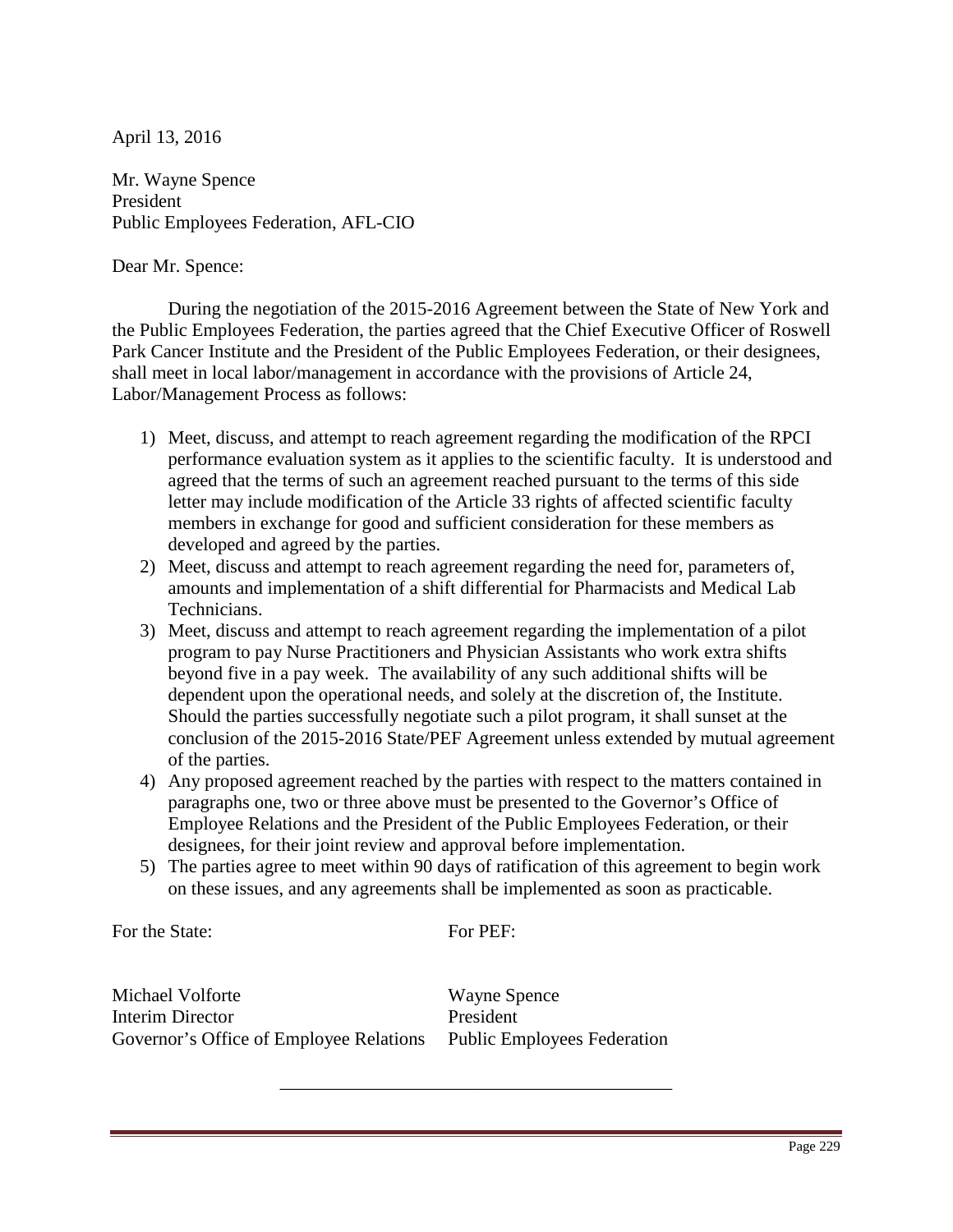# **APPENDIX VI**

### **Redeployment Process and Procedures Article 22 Employment Security**

### **A. REDEPLOYMENT PROCESS AND PROCEDURES**

 This process and procedure is developed to support the provisions of Article 22 regarding the redeployment of permanent employees impacted by the State's right to contract out for goods and services.

It is the State's intent to redeploy employees directly affected to the maximum extent possible in instances where the positions will be eliminated as a result of the contracting out for goods and services. All agencies will work cooperatively to ensure that every opportunity to redeploy is explored. Employees will be flexible in considering redeployment alternatives.

#### **(1) General Redeployment Rules and Definitions**

#### *(A) Rules*

 1. (a) All permanent employees whose functions will be contracted out will be placed on a redeployment list with the employee's eligibility remaining in effect until the employee is redeployed, exercises his/her reemployment rights, or is separated pursuant to the provisions of Article 22.1. However, such list, established pursuant to the intended contracting out of the specific function, will expire when all employees on that list are either redeployed, exercise their reemployment rights, or are separated pursuant to Article 22.1. In the event that not all employees in an affected title in a layoff unit must be redeployed, eligibility for retention shall be based on seniority as defined in Section 80 and 80-a of the Civil Service Law, except that employees in such affected titles may voluntarily elect to be redeployed. In the event that more employees elect redeployment than can be accommodated, eligibility for redeployment shall be in order of seniority as defined in Section 80 and 80-a of this law. The names of persons on a redeployment list shall be certified for redeployment in order of seniority.

 (b) Should an employee not be redeployed prior to separation, that employee shall continue on a redeployment list after separation for a period not to exceed six months or until the employee is redeployed or exercises his/her reemployment rights. A redeployment list comprised of separated employees shall be certified to positions occupied by non-permanent employees pursuant to Civil Service procedures, prior to the certification of other reemployment lists.

It is anticipated that, based on Civil Service practice, redeployment lists will be certified against non-permanent appointees within 30-45 days of separation.

 2. Redeployment under the terms of Article 22 shall not be used for disciplinary reasons.

 3. The State shall make its best efforts to arrange with other non-executive branch agencies, authorities and other governmental entities to place the affected permanent employee should redeployment in the classified service not be possible.

 4. Agencies with authority to fill vacancies will be required to use the redeployment list provided by the Department of Civil Service to fill vacancies. A vacancy in any State department or agency shall not be filled by any other means, except by redeployment, until authorized by the Department of Civil Service.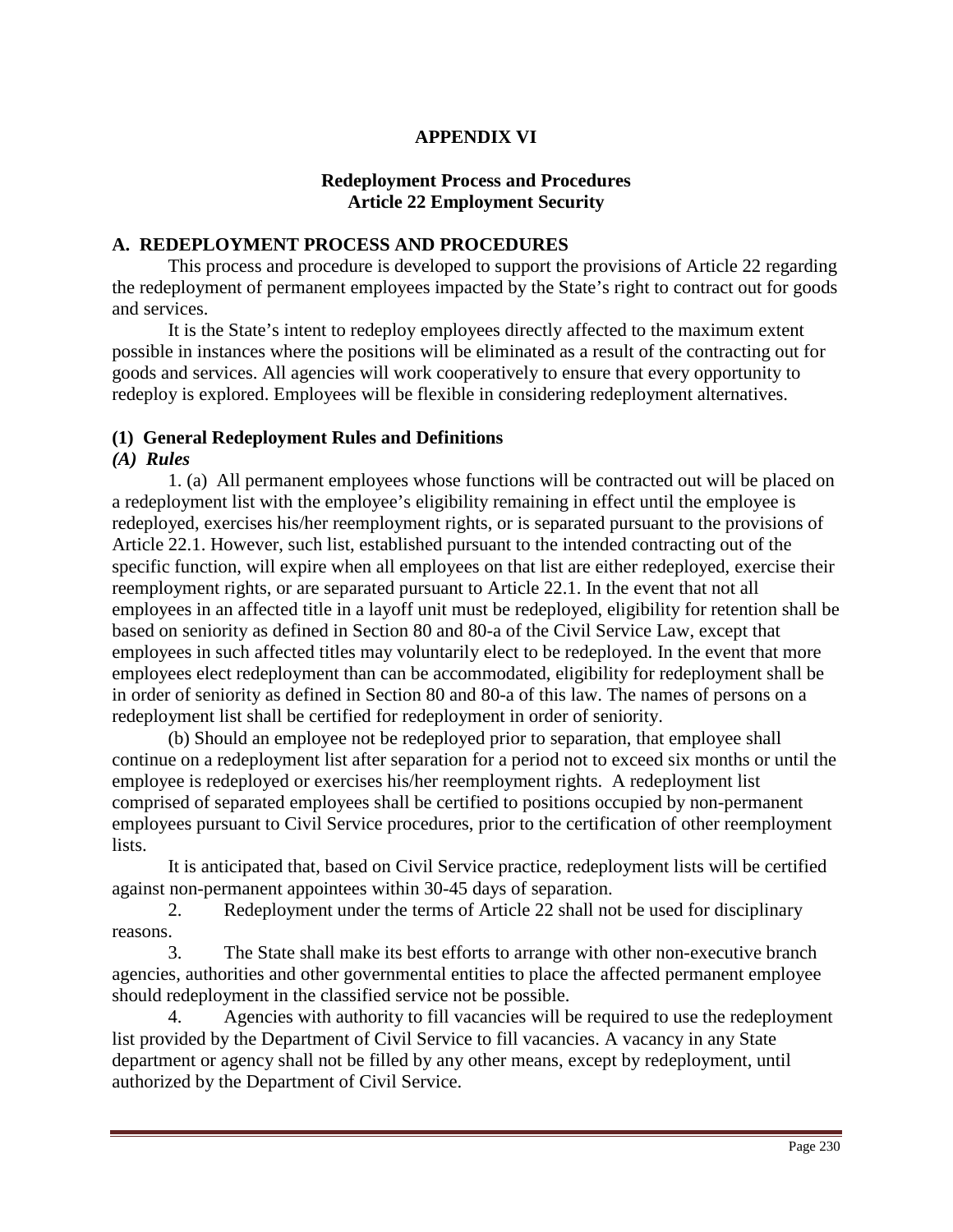5. Employees offered redeployment shall have at least five (5) working days to accept or decline the offer.

 6.. Full-time employees will be redeployed to full-time assignments and part-time employees will be redeployed to part-time assignments, unless the employee volunteers otherwise.

 7. Redeployment opportunities within the PS&T Unit shall first be offered to affected employees in the PS&T Unit. Exceptions to this section may be agreed to by the Employment Security Committee.

8. There shall be the following types of redeployment:

(a) Primary redeployment shall mean redeployment to the employee's current title or a title determined by the Department of Civil Service to have substantially equivalent tests, qualifications or duties. Comparability determinations shall be as broad as possible and will include consideration of the professional licenses or educational degrees required of the incumbents of the positions to be contracted out.

(b) Secondary redeployment shall be to a title for which the employee qualifies by virtue of his/her own background and qualifications. Participation shall not be mandatory for either party. If an individual employee is interested in secondary redeployment, the State shall work with that employee to identify suitable available positions and arrange for placements. Should the Department of Civil Service determine that an employee can be certified for appointment to a particular job title, such employee shall be placed on the appropriate reemployment roster immediately upon such determination. Appointments from such reemployment rosters shall be governed by Civil Service Law. The State shall make its best efforts to identify suitable available positions and arrange for placements. Secondary redeployment shall not be considered until primary redeployment alternatives are fully explored.

(c) Employees not successfully redeployed through their primary and secondary redeployment options may be temporarily appointed to positions in which they are expected to be qualified for permanent appointment within nine (9) months. At the discretion of the appointing authority and the Department of Civil Service, this period may extend to one year. Participation shall not be mandatory for either party.

When the employee completes the necessary qualification(s) for the position, such employee shall be permanently appointed to the position pursuant to Civil Service Law, Rules and Regulations.

If the employee fails to complete the required qualification(s) for the position, fails the required probation, or is otherwise not appointable, the employee's transition benefits shall be subject to the provisions of subsection 14(d) below.

 In the event an employee completes the qualification(s) but is unappointable because of the existence of a reemployment list, that employee shall be placed on the reemployment roster for the title in question.

 If the trainee employee is appointed pursuant to the foregoing to a higher level position, the employee shall retain his/her present salary while in a trainee capacity.

If the trainee employee is appointed pursuant to the foregoing to a lower level position, a trainee salary rate appropriate to the new position will be determined at the time of appointment.

(d) Employees who are redeployed to comparable titles or through secondary redeployment in a lower salary grade shall be placed on reemployment lists.

 9. Agencies with employees to be redeployed shall notify the Department of Civil Service of the name, title and date of appointment of affected employees at least 90 days prior to the effective date of the contract for goods and services which makes redeployment necessary. If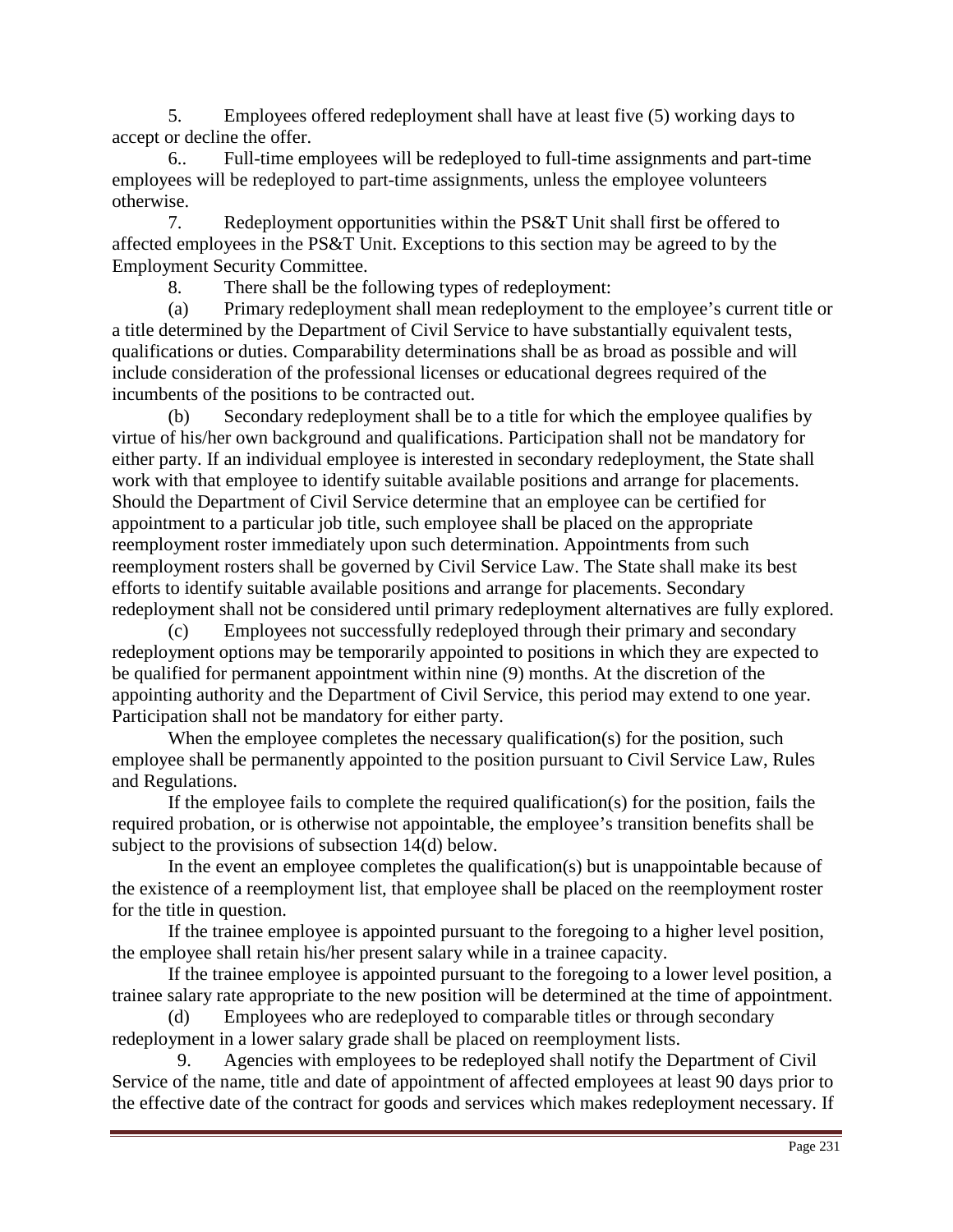more than 90 days notice is possible, such notice shall be provided. Agencies shall be responsible for managing the redeployment effort in conjunction with the Department of Civil Service. Employees to be redeployed shall be notified by their agency at the same time as the agency notifies the Department of Civil Service.

 10. Primary redeployment to current or comparable titles shall be accomplished without loss to the redeployed employee of compensation, seniority or benefits (except as benefits other than base salary are affected by new bargaining unit designations). Future increases in compensation of employees redeployed to comparable titles shall be determined by the position to which the employee is redeployed. Subsequently negotiated salary increases shall not permit an employee to exceed the job rate of the new position.

 11. Salary upon secondary redeployment shall be that appropriate for the salary grade to which the employee is redeployed, as calculated by the Office of the State Comptroller and/or the Director of Classification and Compensation, as appropriate.

 12. An employee may elect redeployment to any county in New York State, but the employee may not decline primary redeployment in his/her county of residence, or county of current work location. Such declination will result in separation without the transition benefits of Article 22.1(b) of the Agreement.

 13. Any fees required by the Agency or the Department of Civil Service upon the redeployment of an employee shall be waived. Redeployed employees who qualify for moving expenses under the State Finance Law, Section 202, and the regulations thereunder, shall be entitled to payment at the rates provided in the Rules of the Director of the Budget (9 New York Code of Rules and Regulations, Part 155).

14. Probation

(a) Permanent non-probationers redeployed to positions in their own title or to titles for which they would not be required to serve a probationary period under applicable Civil Service Law and Rules shall not be subject to further probation.

(b) Probationers redeployed to positions in their own title shall serve the balance of their probationary period in the new agency.

(c) Employees redeployed to comparable titles for which they would be required to serve a probationary period under applicable Civil Service Law and Rules or under secondary redeployment shall be subject to a probationary period in accordance with the Rules for the Classified Service.

(d) Employees who fail probation shall be eligible for layoff and preferred list rights in their original titles. Additionally, such employees who fail probation shall have an opportunity to select either the transition benefit of an Educational Stipend as set forth in Appendix VI(B), or the Severance Option as provided for in Appendix VI(C). The value of the salary earned during the redeployed employee's probation (or in connection with 8(c) above) shall be subtracted from the value of the transition benefit, VI(B) or VI(C), chosen by the employee.

# *(B) Definitions*

 1. "Seniority" shall be determined by Section 80 and Section 80-a of the Civil Service Law.

 2. In the event that two or more employees have the same seniority date, the employee with the earliest seniority date in an affected title shall be deemed to have the greater seniority. Further tie breaking procedures shall be developed by the Committee and applied consistently.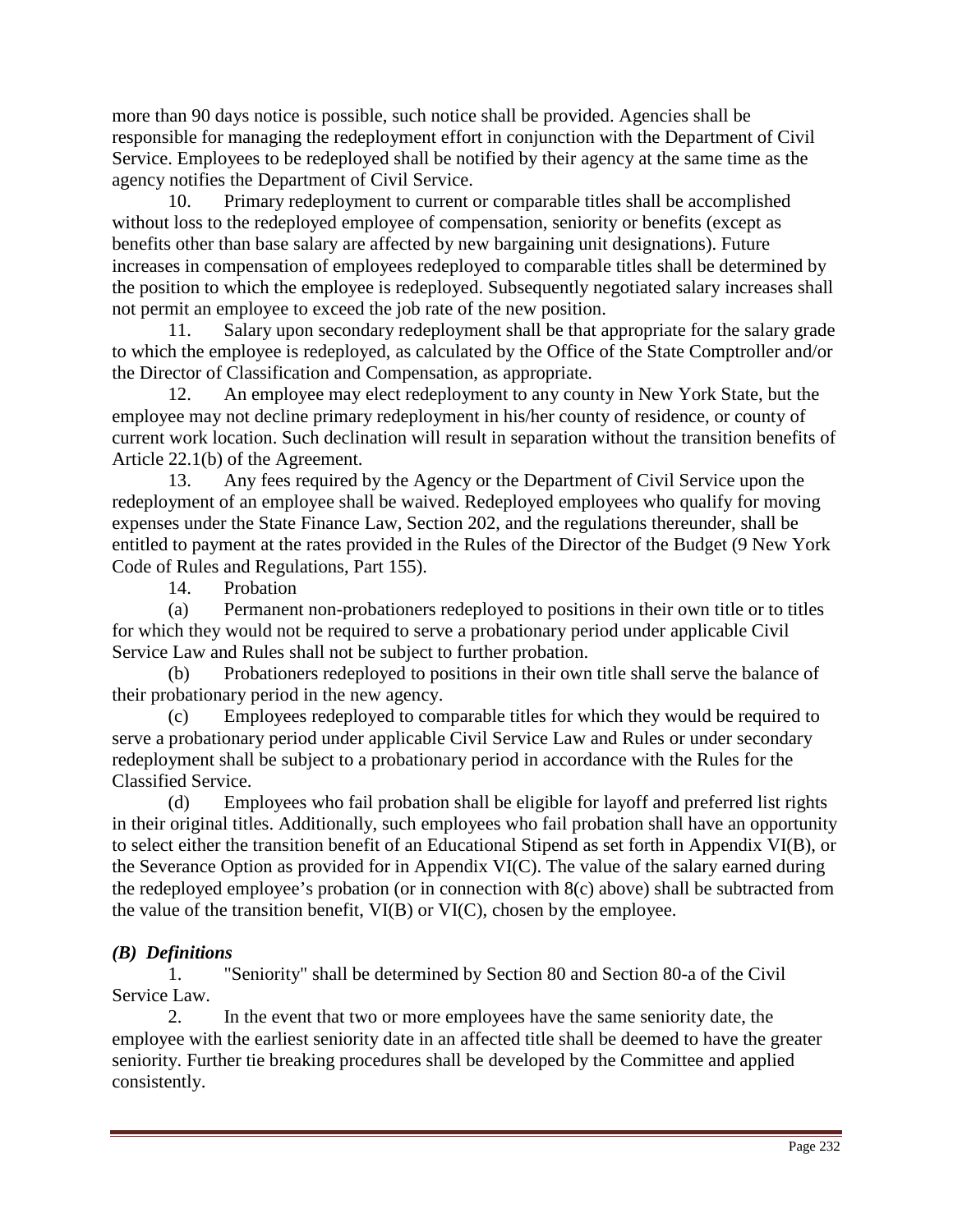# **B. EDUCATION STIPEND**

### *(1) Eligibility*

a. The Education Stipend shall solely apply to permanent employees who are eligible as per Article 22.1, who have agreed to accept the terms as set forth herein and have been notified of their acceptance by the State.

 b. Employees who have exercised one of the options described in Section 22.1(b)(ii), (iii) of the Agreement and related Appendices shall be ineligible for the Education Stipend set forth herein.

# *(2) Stipend*

An employee may elect to receive an Education Stipend for full tuition and fees at an educational institution or organization of the employee's choosing to pursue course work or training offered by such institution or organization provided, however, that the employee meets the entrance and/or course enrollment requirements. The maximum stipend cannot exceed the one year (two semesters) SUNY tuition maximum for Resident Graduate Students. Such tuition will be paid by the State directly to the institution in which the employee is pursuing course work, subject to certification of payment by the agency of the employee's training plan.

### *(3) Health Insurance*

A permanent affected employee who elects the Education Stipend and is separated shall continue to be covered under the State Health Insurance Plan at the same contribution rate as an active employee for one year following such separation or until reemployment by the State or employment by another employer, whichever occurs first.

# **C. SEVERANCE OPTION**

#### *(1) Definitions*

a. The terms "affected employee" and "affected employees" shall refer to those employees of the State of New York who are represented by the Public Employees Federation and who are subject to redeployment pursuant to provisions of Article 22.1, unless otherwise indicated herein.

 b. The term "Service" shall mean an employee's State service as would be determined by the retirement system, regardless of jurisdictional class or civil service status. If the State can verify an employee's claim that his/her "State service," as determined by the New York State Employee Retirement System, is not complete because the employee was not a member of the New York State Employee Retirement System, the employee shall have that verifiable service credit added to the New York State Employee Retirement System "service" determination for purposes of establishing their severance pay entitlement.

# *(2) Eligibility*

a. The severance benefits provided by this Severance Option shall apply solely to permanent employees who are eligible pursuant to Article 22.1, and

 b. who have agreed to accept the terms as set forth herein; have been notified of their acceptance by the State; have executed a Severance Agreement; and are subject further to the limitations set forth in (2)c. below.

c. Employees who have declined a primary redeployment opportunity in county of residence, or county of work location or exercise one of the options described in 22.1(b)(i) or (iii) shall be ineligible for the severance benefits set forth in this Severance Option.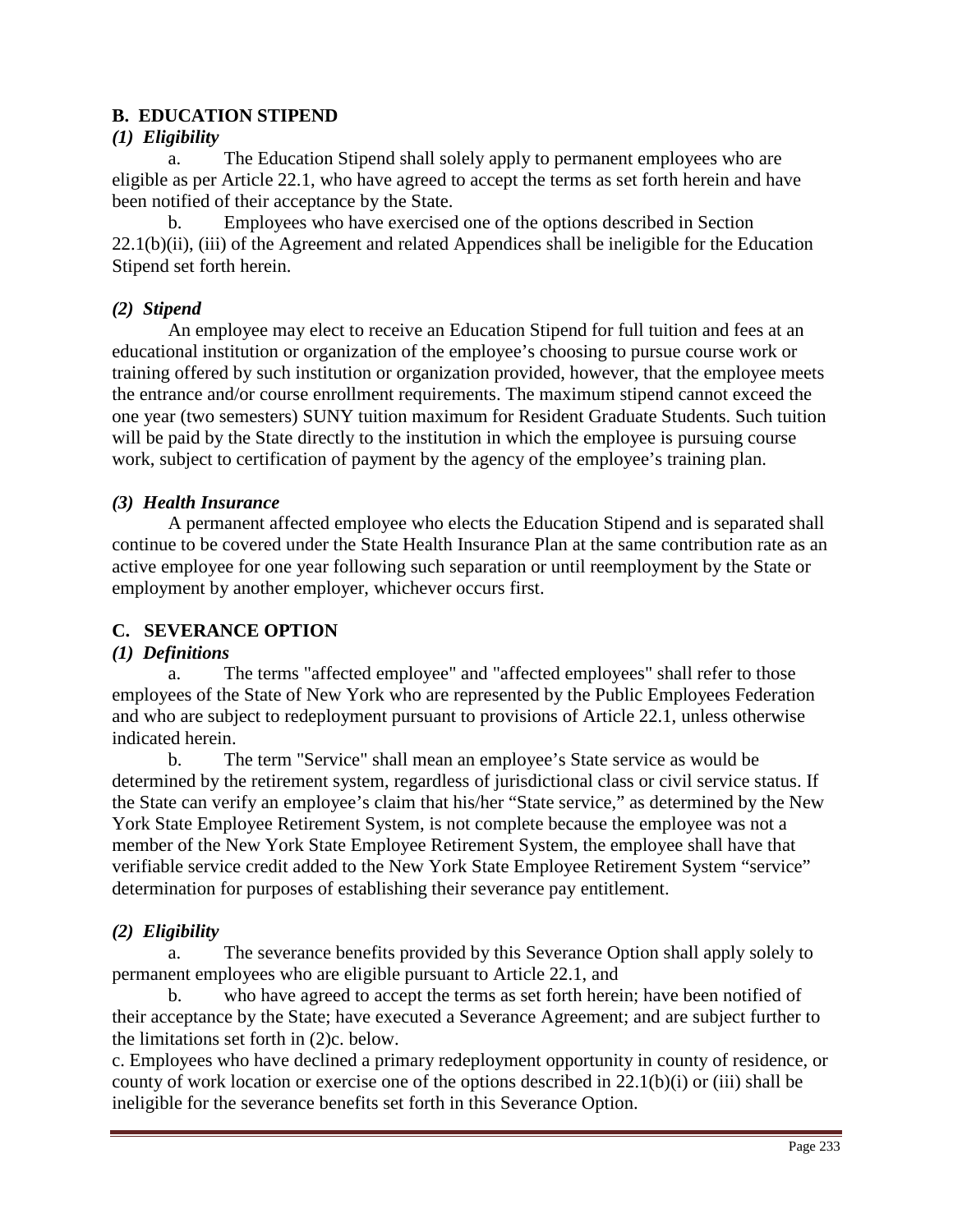### *(3) Payment Schedule*

a. Other than those covered under b. below, all affected employees with at least six (6) months, but less than one year of service are eligible to receive \$2,000 or two weeks' base pay, whichever is greater.

Each additional year of service will result in a \$600 increase per year to a maximum of \$15,000. However, employees in the following categories will receive the amount specified below if that amount exceeds that which would be otherwise payable.

| One (1) year of service, but<br>less than three $(3)$ years of service       | Four (4) weeks of Base Pay      |
|------------------------------------------------------------------------------|---------------------------------|
| Three (3) years of service, but<br>less than five (5) years of service       | Six (6) weeks of Base Pay       |
| Five (5) years of service, but<br>less than ten (10) years of service        | Eight (8) weeks of Base Pay     |
| Ten (10) years of service, but<br>less than fifteen (15) years of service    | Ten (10) weeks of Base Pay      |
| Fifteen (15) years of service, but<br>less than twenty (20) years of service | Twelve (12) weeks of Base Pay   |
| Twenty (20) or more years of service                                         | Fourteen (14) weeks of Base Pay |

 b. Affected employees 50 years of age or over may choose the schedule in a. above or the following at their option:

- Employees with ten (10) years of service, but less than fifteen (15) are eligible to receive 20 percent of base annual salary;
- Employees with fifteen (15) years of service, but less than twenty (20) are eligible to receive 30 percent of base annual salary;
- Employees with twenty  $(20)$  years of service, but less than twenty-five  $(25)$  are eligible to receive 40 percent of base annual salary;
- Employees with twenty-five (25) years of service or more are eligible to receive 50 percent of base annual salary.

# *(4) Payment Conditions*

a. All payments made to affected employees under the Severance Option shall be reduced by such amounts as are required to be withheld with respect thereto under all federal, state and local tax laws and regulations and any other applicable laws and regulations. In addition, the severance payment made pursuant to Section 3 of this Severance Option shall not be considered as part of salary or wages for the purposes of determining State and member pension contributions and for the purposes of computing all benefits administered by the New York State Employees Retirement System.

 b. All payments made to affected employees under this Severance Option are considered to be one-time payments and shall not be pensionable. Each affected employee must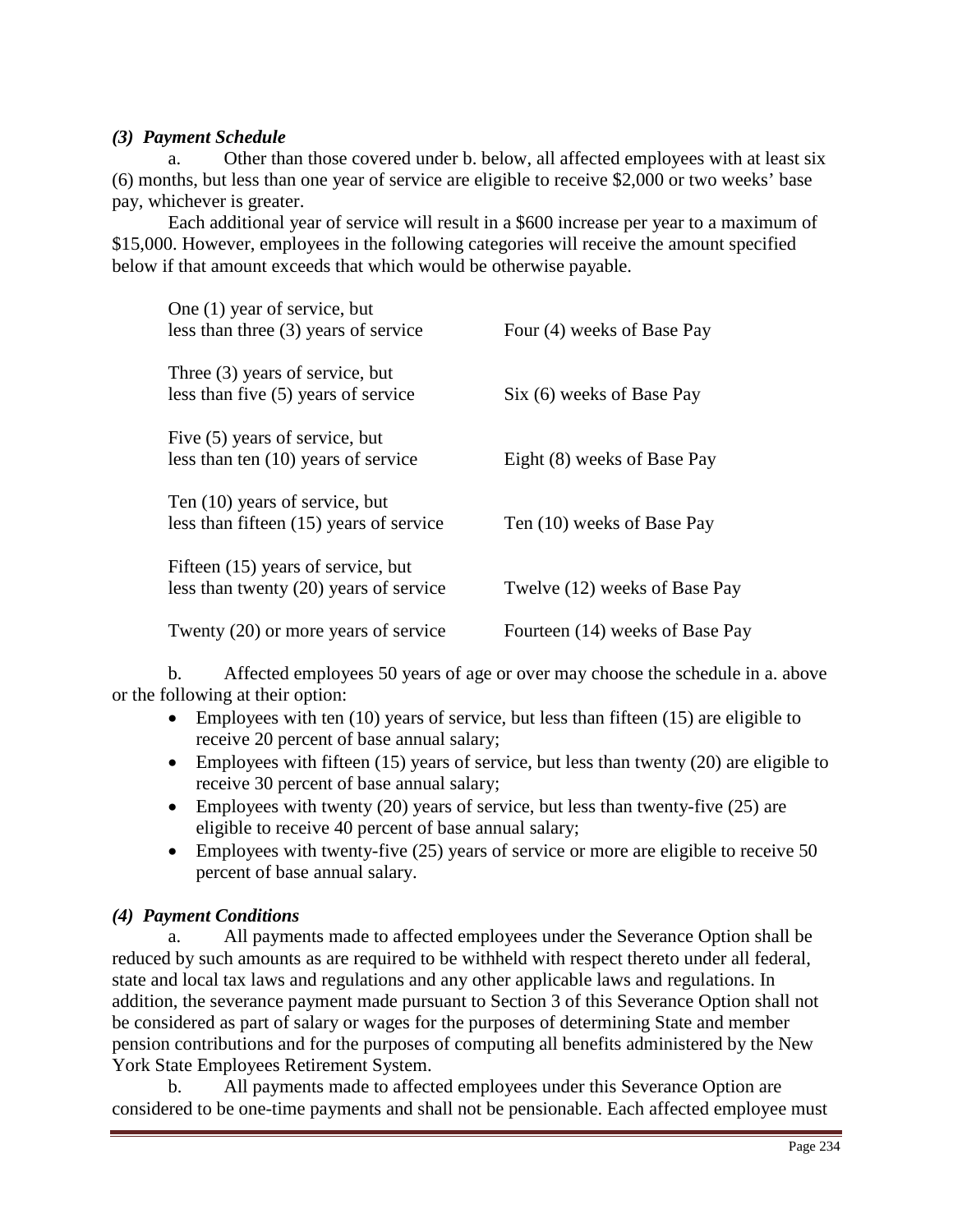execute a Severance Agreement (attached hereto) prior to separation from State service in order to be eligible to receive said payment.

c. In no event shall an affected employee who returns to State service receive severance pay in an amount that would exceed that which he or she would otherwise have received as base annual salary during the period of separation from State service. Should the severance pay exceed the amount of base annual pay otherwise earned during the period of separation from State service, said employee shall repay the difference pursuant to the following rules:

i. Any affected employee who resumes State service shall repay such excess payments received within one (1) year of the employee's return to payroll, by payroll deductions in equal amounts.

ii. Nothing in this Section (4) c. shall affect the State's right to recover the full amount of the monetary severance payment by other lawful means if it has not recovered the full amount by payroll deduction within the timelines herein.

# *(5) Health Insurance*

A permanent affected employee who elects the Severance Option and is separated shall continue to be covered under the State Health Insurance Plan at the same contribution rate as an active employee for one (1) year following such separation or until reemployment by the State or employment by another employer, whichever occurs first.

# *(6) Savings Clause*

 If any provision of this Severance Option is found to be invalid by a decision of a tribunal of competent jurisdiction, then such specific provision or part thereof specified in such decision shall be of no force and effect, but the remainder of this Severance Option shall continue in full force and effect.

# **D. GRIEVABILITY AND DISPUTE RESOLUTION**

(1) The application of terms of the Appendix shall be grievable only up to Step Three of the provisions of Article 34 (Grievance and Arbitration Procedure).

(2) Disputes raised to the Step Three level will be reviewed by the Employment Security Committee for attempted resolution. If a decision must eventually be rendered and no resolution is agreed to, the decision shall be issued pursuant to the procedures outlined in Article 34.1(b).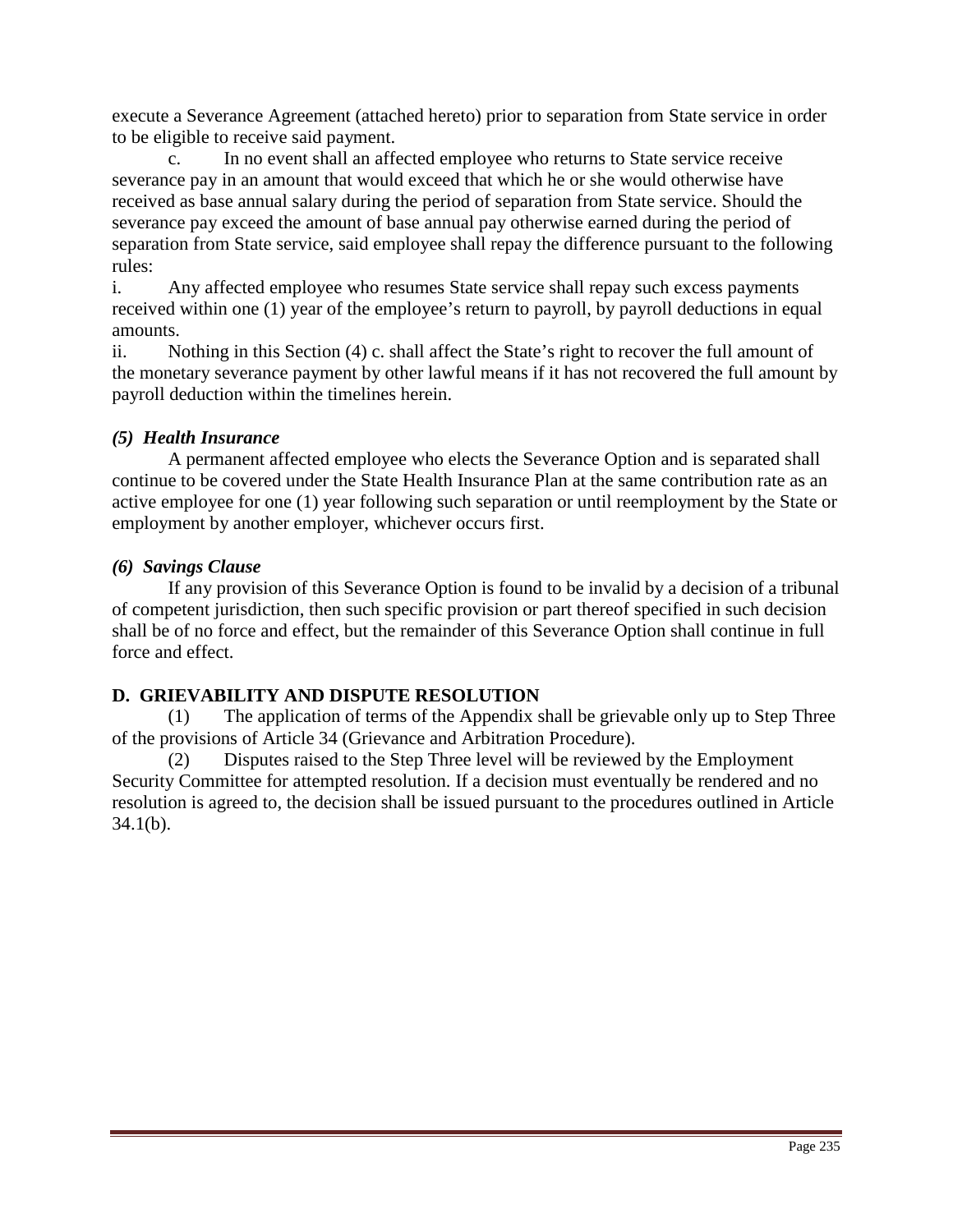#### **SEVERANCE AGREEMENT**

I hereby apply for the severance benefits as described in the Severance Option (Appendix VI(C) to the 2015-2016 Collective Bargaining Agreement) and agree to accept such benefits if my application is approved by the State of New York. I understand that the State of New York shall approve applications of all employees who are eligible to apply for such benefits pursuant to the provisions of Article 22.1 of the 2015-2016 Collective Bargaining Agreement.

 I understand that by accepting these severance benefits, I agree to be bound by the terms and conditions set forth in Appendix VI(C), which is incorporated herein by reference. These terms and conditions include the following:

I understand that I shall not be required to make any payment on account of the monetary severance payment and/or any other benefits I receive pursuant to this agreement into any Retirement or Pension System or Plan of which I am or may become a member, nor shall any such payment be permitted.

 I understand that the State of New York shall not be required to make any contribution or payment into any Retirement or Pension System or Plan of which I am or may hereafter become a member based upon the monetary severance payment, and/or any other benefits I receive pursuant to this agreement.

I understand that any monetary severance payment and/or other benefits paid to me pursuant to this agreement shall not be considered in computing the amount of benefits or allowances to which I or my beneficiaries or heirs may be entitled under any Retirement or Pension System or Plan of which I am or may hereafter become a member.

 I understand that, in exchange for my agreement to all the terms and conditions set forth in Appendix VI(C), the State will do the following:

The State will pay me a monetary severance payment in the amount determined in accordance with my length of service, as described in Appendix VI(C).

 This written agreement, including Appendix VI(C) referenced herein, contains all the terms and conditions agreed upon by the parties. In the event that the terms of this agreement conflict with the 2015-2016 Collective Bargaining Agreement between the State and the Public Employees Federation, the terms of the 2015-2016 Collective Bargaining Agreement shall prevail. I accept the severance benefits as described in Appendix VI(C) to the 2015-2016 Collective Bargaining Agreement between the Public Employees Federation and the State of New York.

Please print:

Employee's Name

Employee's Social Security No.

\_\_\_\_\_\_\_\_\_\_\_\_\_\_\_\_\_\_\_\_\_\_\_\_\_\_\_\_\_\_\_\_\_\_\_\_

\_\_\_\_\_\_\_\_\_\_\_\_\_\_\_\_\_\_\_\_\_\_\_\_\_\_\_\_\_\_\_\_\_\_\_\_

\_\_\_\_\_\_\_\_\_\_\_\_\_\_\_\_\_\_\_\_\_\_\_\_\_\_\_\_\_\_\_\_\_\_\_\_

Employee's Agency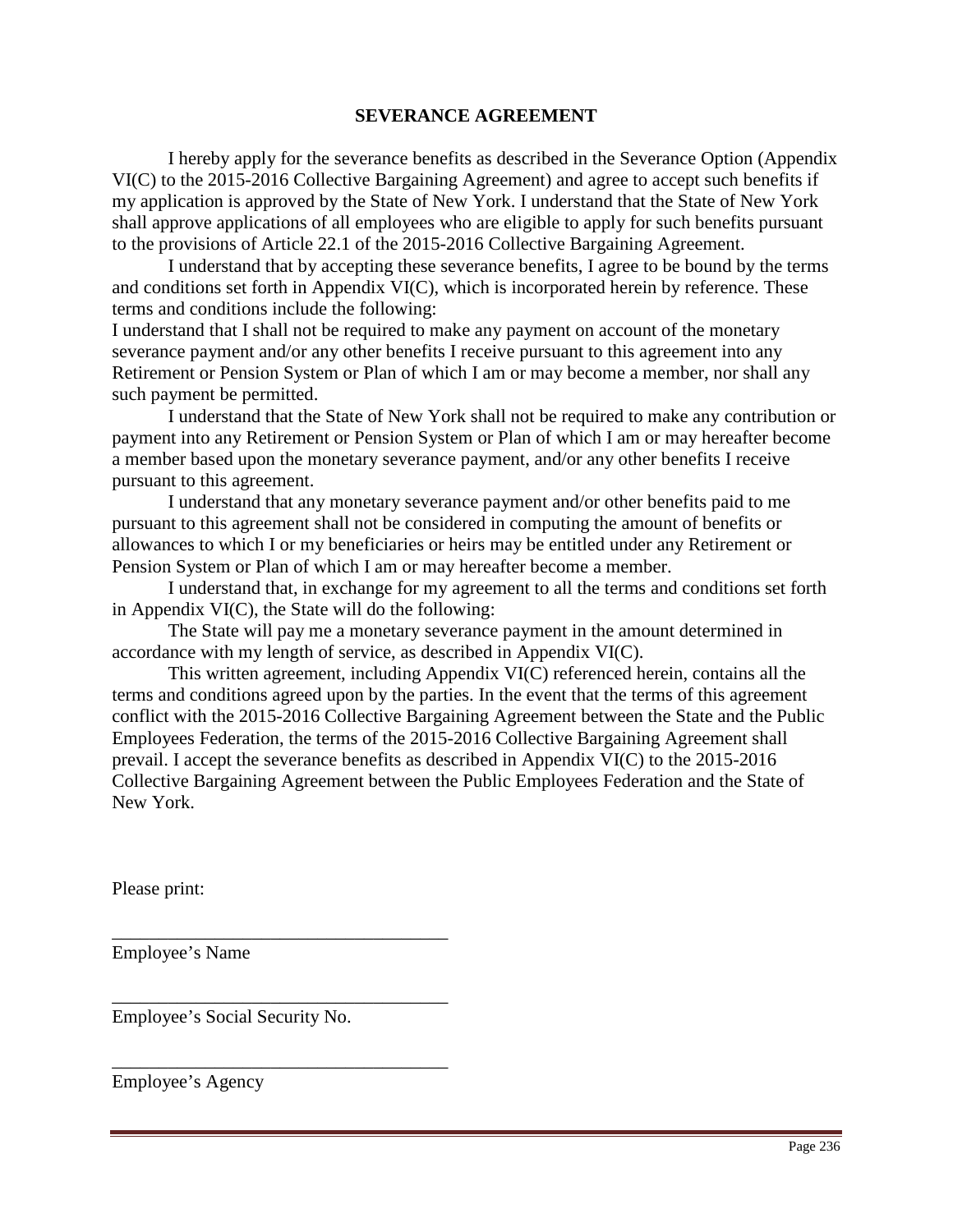Employee's Civil Service Title

Signed

Date

Sworn to before me this  $\frac{day \text{ of } (x,y) \text{ of } (x,y) \text{ of } (x,y) \text{ of } (x,y) \text{ of } (x,y) \text{ of } (x,y)$ 

Notary Public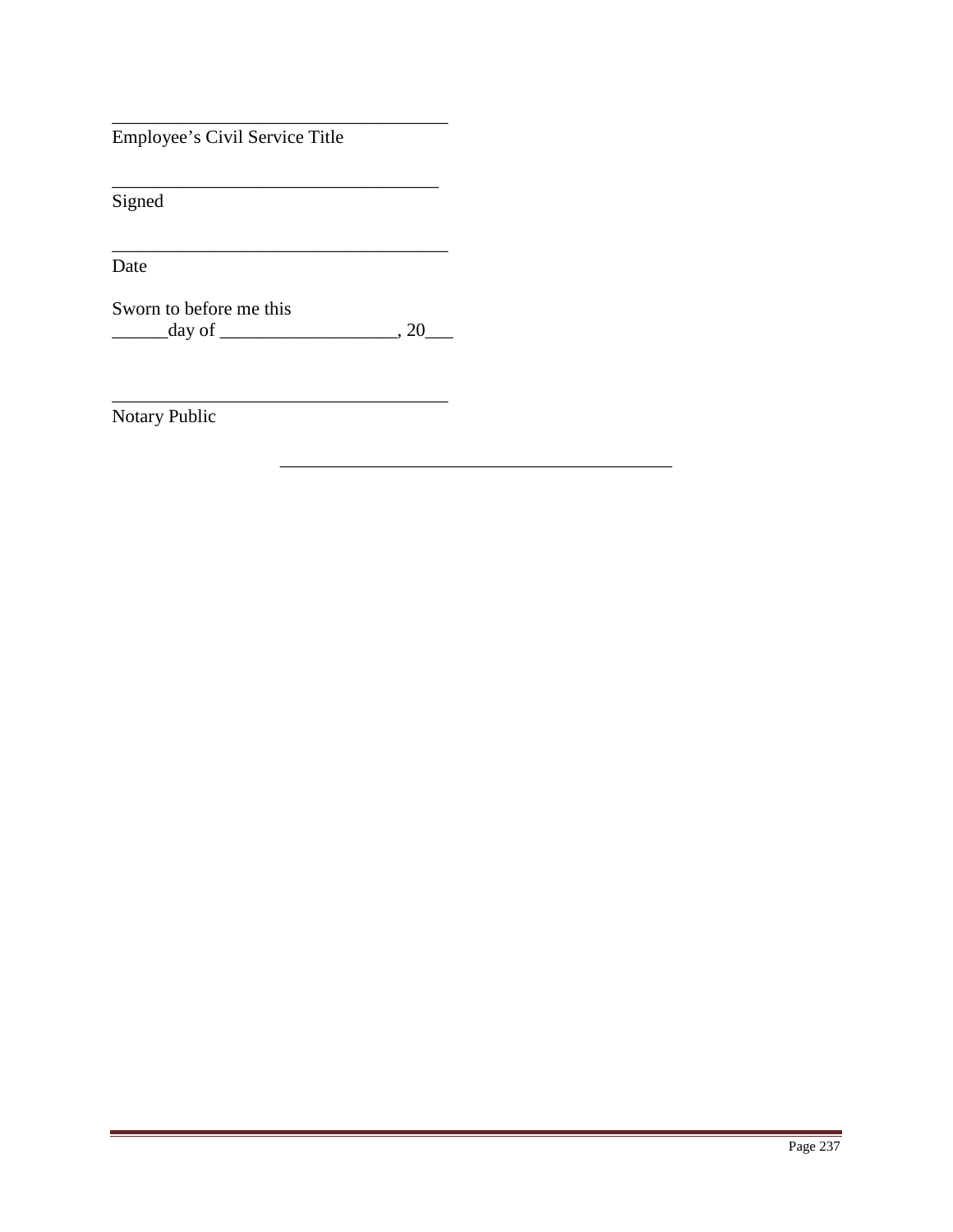Mr. Wayne Spence President Public Employees Federation, AFL-CIO

#### Dear Mr. Spence:

When contracting out for services currently performed by employees represented by the Public Employees Federation (PEF) is under consideration, and may result in position abolition, the process outlined herein shall be followed in order to inform PEF and allow for full discussion of alternatives.

Where the State determines that contracting out for services currently performed by PEFrepresented employees may be plausible, the State, through the Governor's Office of Employee Relations, shall notify PEF by personal delivery or Certified Mail, Return Receipt Requested.

 A copy of the specifications which may appear in an ultimate Request for Proposal shall be provided with the notification, or as soon as possible thereafter, however, such specifications shall be provided no later than 90 days prior to an award of any contract. PEF shall have 10 calendar days to request to meet and confer on the State's intent. Such meeting and discussion must be conducted within 15 calendar days of receipt of PEF's request.

 In addition to bid specifications, during the period the parties are meeting, PEF shall be provided with descriptions of goods or services proposed to be provided by vendors or providers, the estimated anticipated cost of the contract and the estimated cost of doing the work in-house, and the resulting Request for Proposal.

 PEF shall have the opportunity to provide written alternatives to the proposed contracting out. Should PEF choose to use this opportunity, alternatives must be provided to the State, in writing, within 45 calendar days of the commencement of discussion in order to have the alternatives considered.

If the written alternatives presented by PEF are rejected, PEF must be apprised of the reasons in writing, within 10 calendar days of receipt. If the written alternatives presented by PEF are accepted, and such action affects terms and conditions of employment, the State and PEF through the Governor's Office of Employee Relations shall develop a Memorandum of Understanding that can override contrary existing Collective Bargaining Agreement provisions in order to make the alternatives acceptable.

Sincerely,

For the State: For PEF:

\_\_\_\_\_\_\_\_\_\_\_\_\_\_\_\_\_\_\_\_\_\_\_\_\_\_\_\_\_\_\_\_\_\_\_\_\_\_\_\_\_\_

Michael Volforte Interim Director Governor's Office of Employee Relations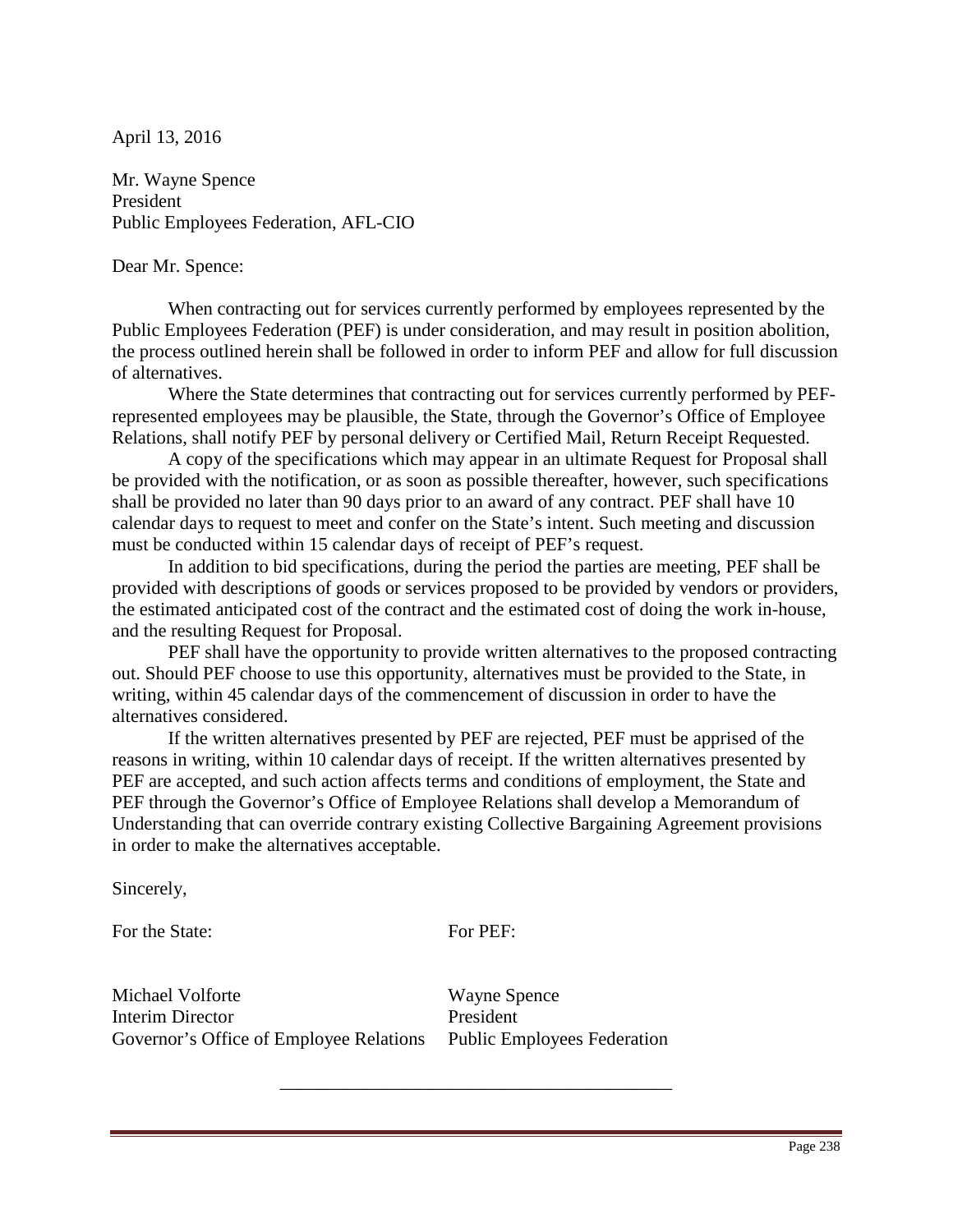Mr. Wayne Spence, President Public Employees Federation, AFL-CIO

Dear Mr. Spence:

 This will continue and confirm our understanding in connection with redeployment activities pursuant to Article 22 and Appendix VI (A) of the 1995-1999 State/PEF Agreement.

 In the event of a hiring freeze, should the State proceed with contracting out initiatives, the State will exempt the filling of vacancies by redeployment of affected employees from such hiring freeze in order to facilitate placement.

Sincerely,

For the State:

For PEF:

\_\_\_\_\_\_\_\_\_\_\_\_\_\_\_\_\_\_\_\_\_\_\_\_\_\_\_\_\_\_\_\_\_\_\_\_\_\_\_\_\_\_

Michael Volforte Interim Director Governor's Office of Employee Relations Public Employees Federation

Wayne Spence President